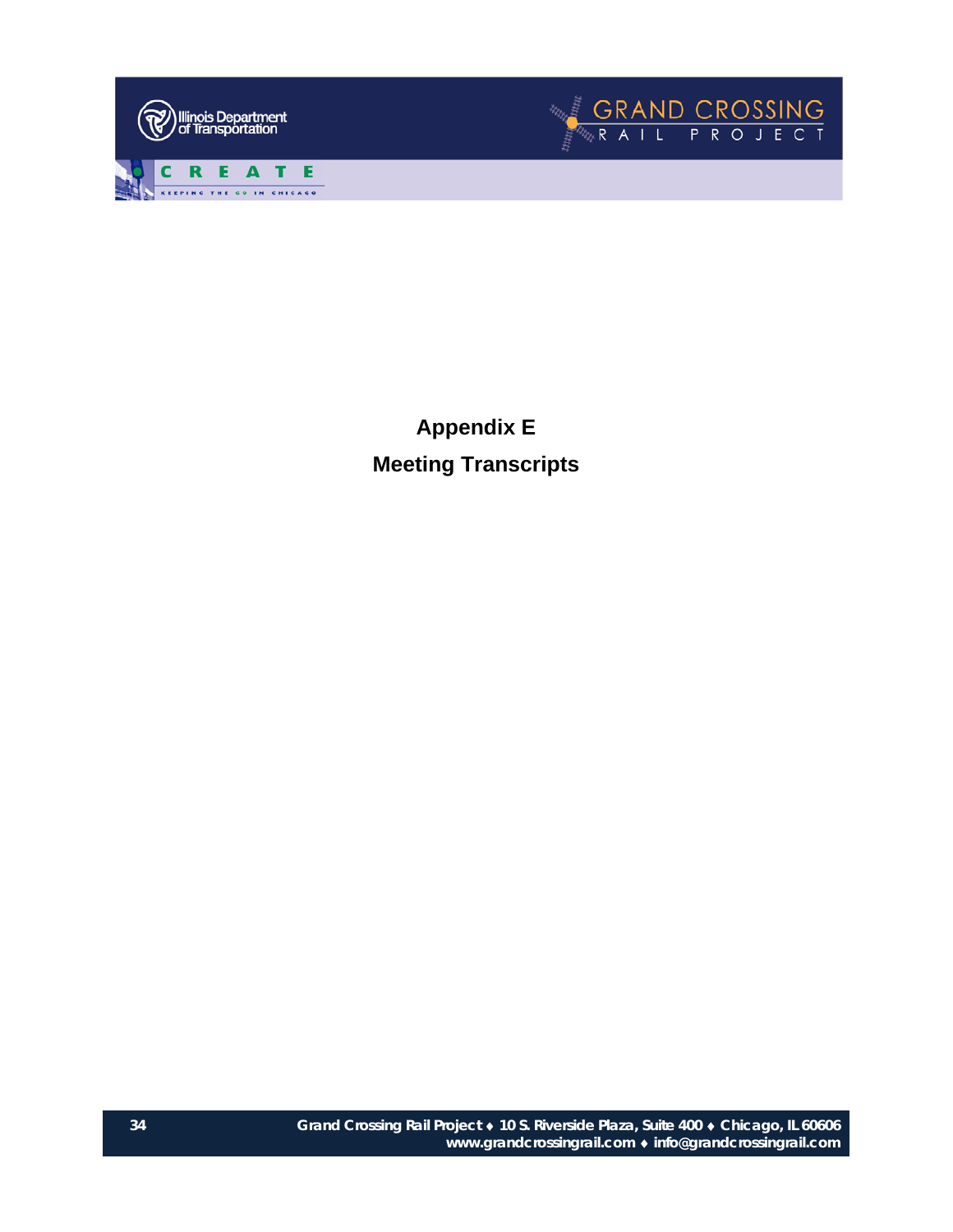| $\mathbf 1$    |                                                 |
|----------------|-------------------------------------------------|
| $\overline{2}$ | ILLINOIS DEPARTMENT OF TRANSPORTATION           |
| 3              | GRAND CROSSING RAIL PROJECT                     |
| $\overline{4}$ |                                                 |
| 5              |                                                 |
| 6              |                                                 |
| 7              |                                                 |
| 8              |                                                 |
| 9              | RANGE OF ALTERNATIVES                           |
| 10             | PUBLIC MEETING                                  |
| 11             |                                                 |
| 12             |                                                 |
| 13             |                                                 |
| 14             |                                                 |
| 15             | Monday, March 26, 2012                          |
| 16             | 6:00 p.m.<br>Grand Crossing Field House         |
| $17\,$         | 7655 South Ingleside<br>Chicago, Illinois 60619 |
| 18             |                                                 |
| 19             |                                                 |
| $20\,$         |                                                 |
| 21             | Reported by: Donna T. Wadlington, CSR           |
| 22             |                                                 |
|                |                                                 |
|                |                                                 |

1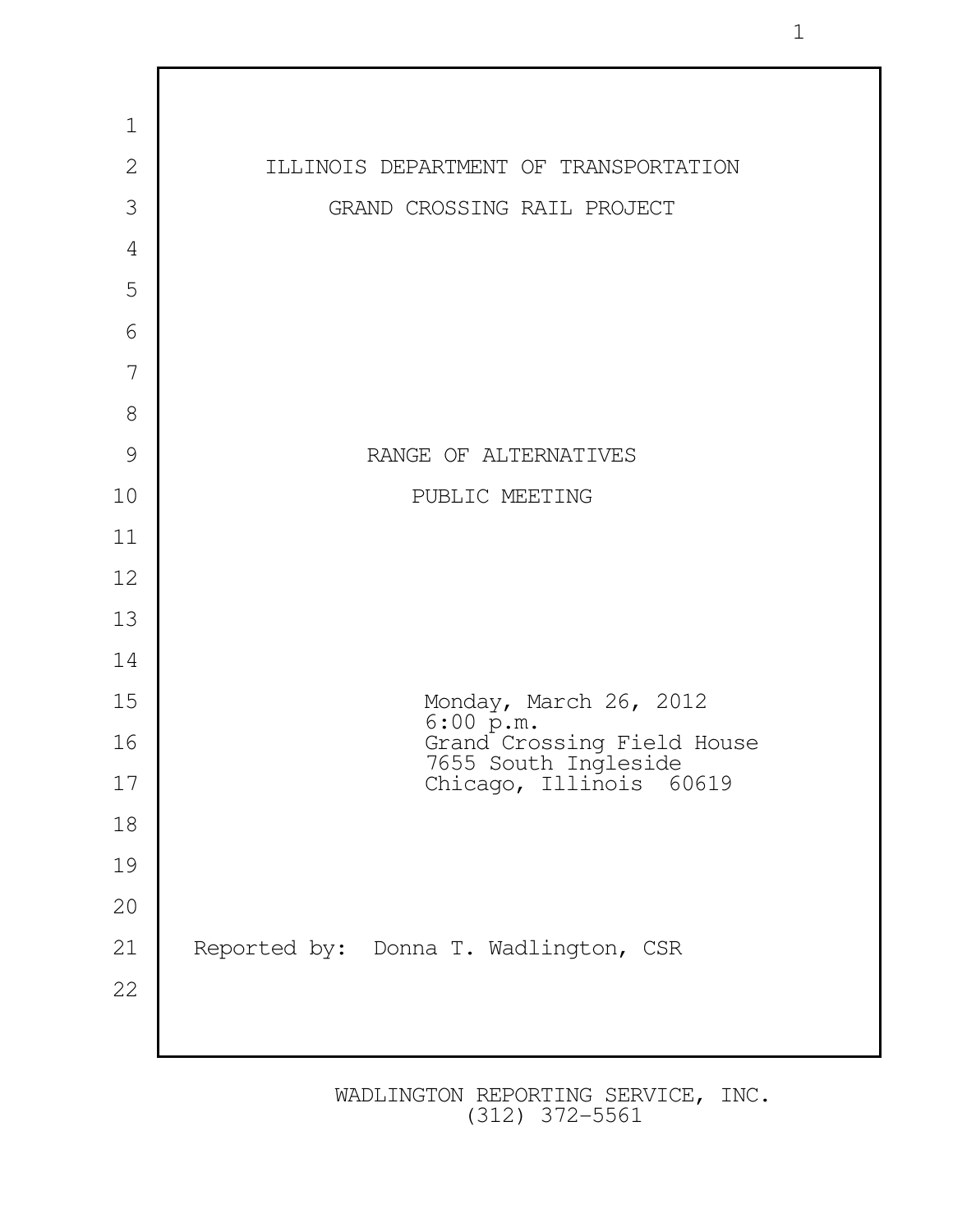1 P R O C E E D I N G S 2 MS. TROTTER: Well, good evening and 3 welcome, everyone. 4 RESPONSE: Good evening. 5 MS. TROTTER: Can you hear me okay? 6 RESPONSE: No. 7 MS. TROTTER: Good evening. Can you 8 hear me now? 9 RESPONSE: No. 10 MS. TROTTER: Can you hear me now? 11 RESPONSE: Yes. 12 MS. TROTTER: Good evening and welcome 13 to the CREATE Grand Crossing Rail Project. This 14 is the second public meeting. 15 and I'm Jakita Trotter. I'm 16 | the CREATE Outreach Manager for the Illinois 17 Department of Transportation. Again, thank you 18 for taking the time to come out and to attend 19 this meeting. 20 We are still in the early 21 stages of preparing the environmental impact 22 study for the project, and there is plenty of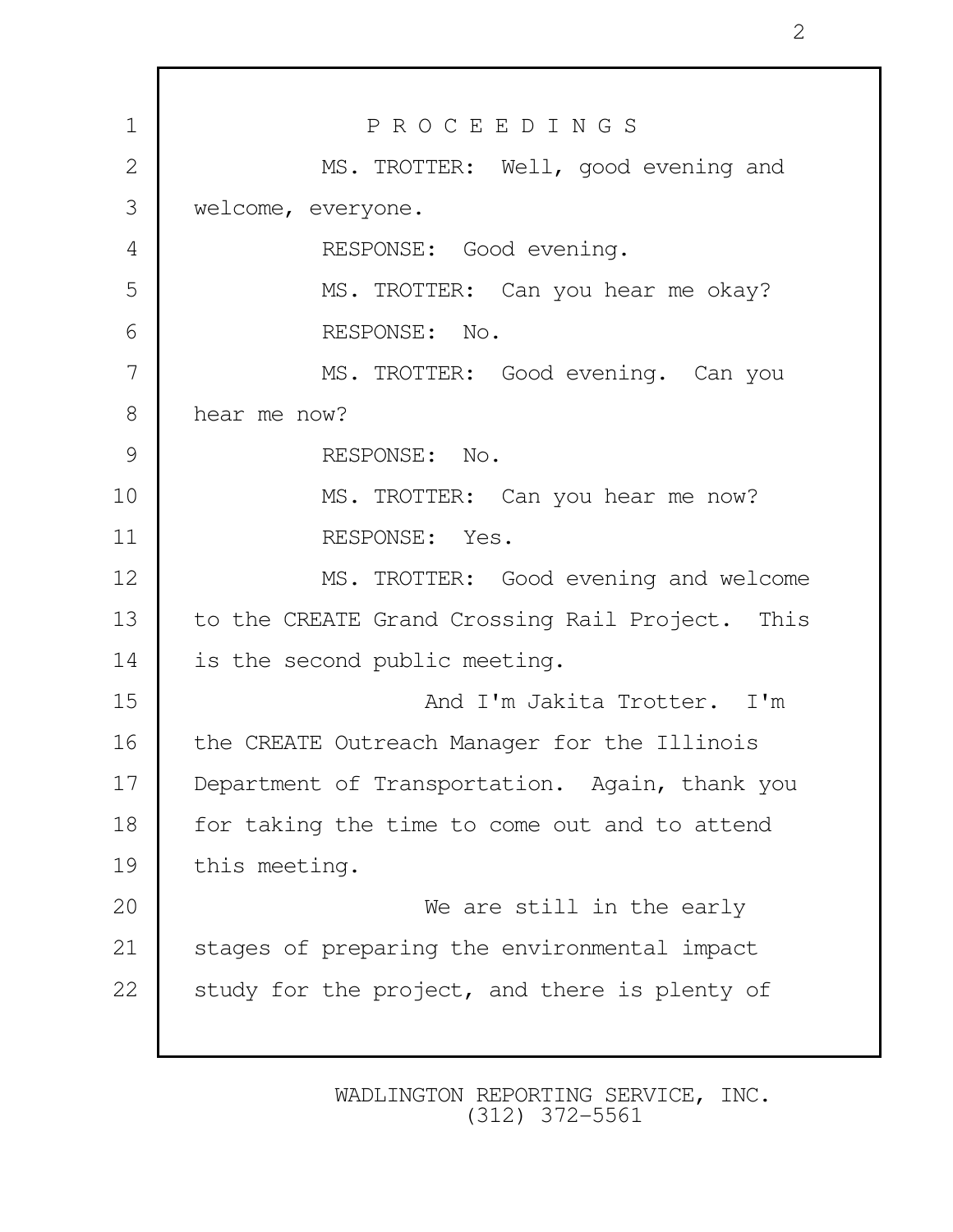| $\mathbf 1$ | time for you to help shape the outcome of the    |
|-------------|--------------------------------------------------|
| 2           | study. We have a lot to talk to you about        |
| 3           | tonight. So please be patient, as we explain     |
| 4           | this project and the process to you.             |
| 5           | And so that the meeting                          |
| 6           | proceeds in a productive, timely and respectful  |
| 7           | manner, I'd like to go over a few meeting        |
| 8           | quidelines.                                      |
| 9           | Please silence your cellphone.                   |
| 10          | When someone has the floor, please respect their |
| 11          | input and do not interrupt. Please refrain from  |
| 12          | side conversations, as they are disruptive to    |
| 13          | those that are speaking, and we ask that         |
| 14          | conversations remain focused as possible on      |
| 15          | project-related concerns. So to sum it up, just  |
| 16          | to please be mindful of, you know, everyone's    |
| 17          | time and input this evening.                     |
| 18          | Well, as I said, there is a                      |
| 19          | lot that we want to go over this evening, and    |
| 20          | one is that we want to explain the Grand         |
| 21          | Crossing Rail Project to you and why it's        |
| 22          | needed. And you will also hear about the range   |
|             |                                                  |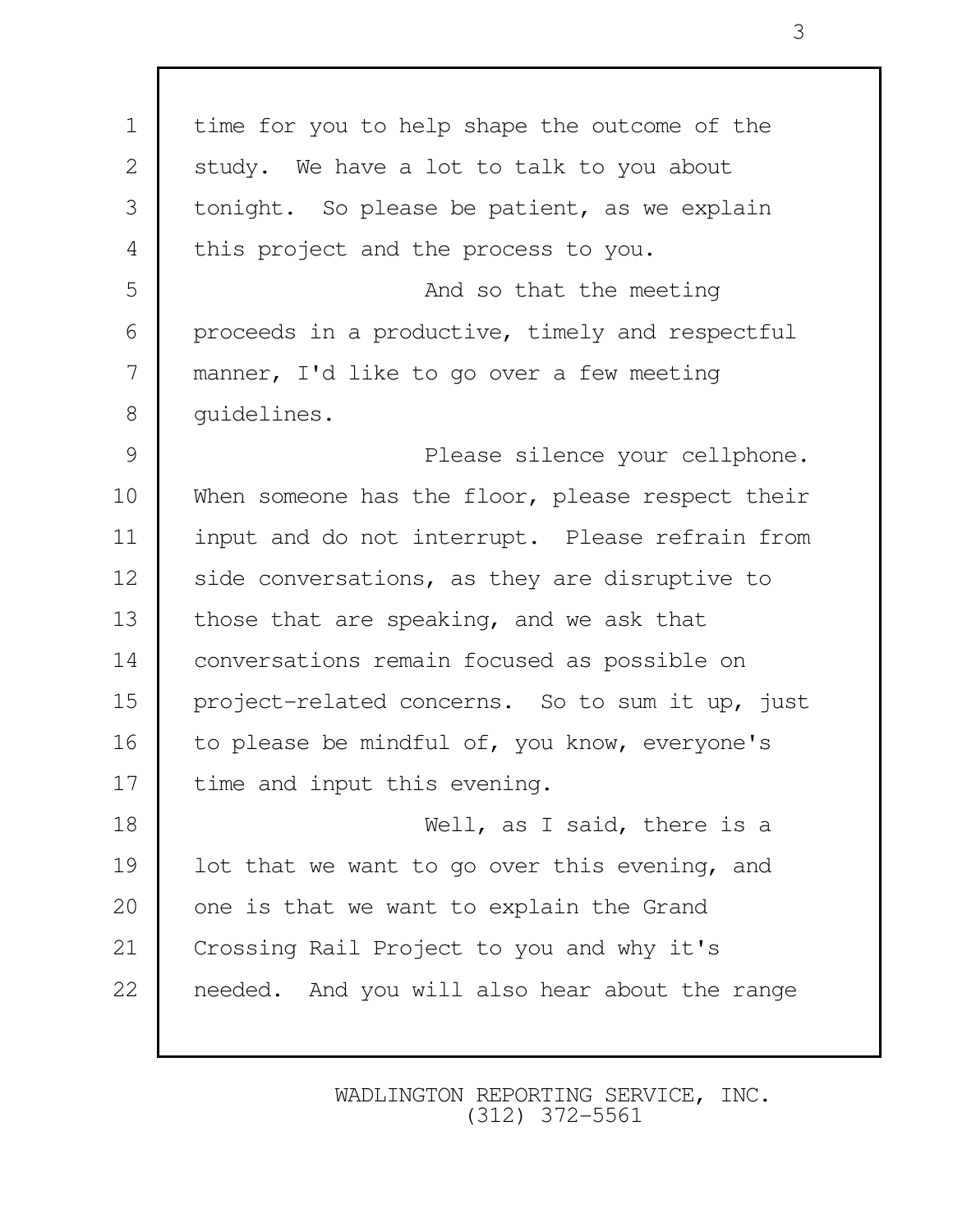1 of alternatives that were developed to help 2 solve the project-related transportation issues 3 in your community. 4 We are committed to hearing 5 you out, and you can do that by contributing and 6 commenting on these alternatives that, you know, 7 will be presented to you this evening. 8 Would you please raise your 9 hand if you need an index card or a comment 10 form? 11 (Show of hands.) 12 | RESPONSE: Why do I need an index  $13 \text{ l}$  card? 14 MS. TROTTER: The index card will be 15 used for you to jot your question down as you 16 review the presentation. So that way, you know, 17 we can respond to the questions that you would 18 | have as you are looking at the presentation. 19 **No. 2.** Right now I have the pleasure 20 of introducing Ms. Marva Boyd, Chief of Staff of 21 | the Illinois Department of Transportation. 22 | She'll say a few words right now. Marva.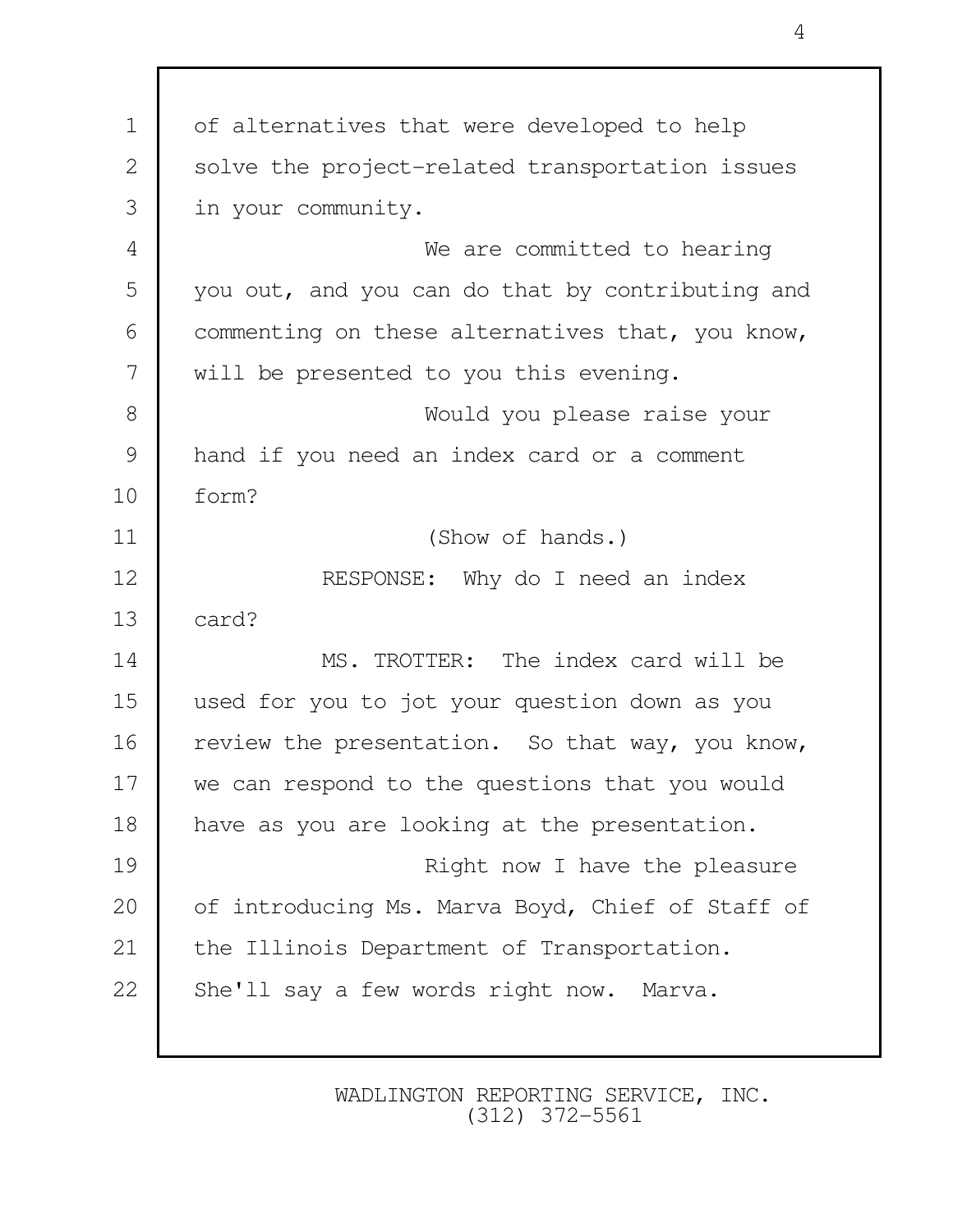1 MS. BOYD: Thank you, Jakita. Hello, 2 everyone.

 3 RESPONSE: Hello. 4 MS. BOYD: And thank you so much for 5 coming tonight. I really just want to be very 6 brief and convey my sincere thank you on behalf 7 | of all of IDOT for the fact that all of you are 8 here tonight, that you are concerned enough to 9 take time out of your valuable schedules today 10 to come to learn more about this project, and 11 | more importantly, to voice your opinions, share 12 | your input, ask questions and seek greater 13 understanding about this project. 14 We have a number of staff 15 members here from IDOT, as well as the 16 | railroads, and I encourage you to, if you 17 haven't already, to walk around the room, take a 18 | look at these billboards, pay great attention to 19 the presentation that you are about to see. 20 **And as Jakita mentioned, most** 21 | of you who have questions, please write them 22 down on the index cards. It's my understanding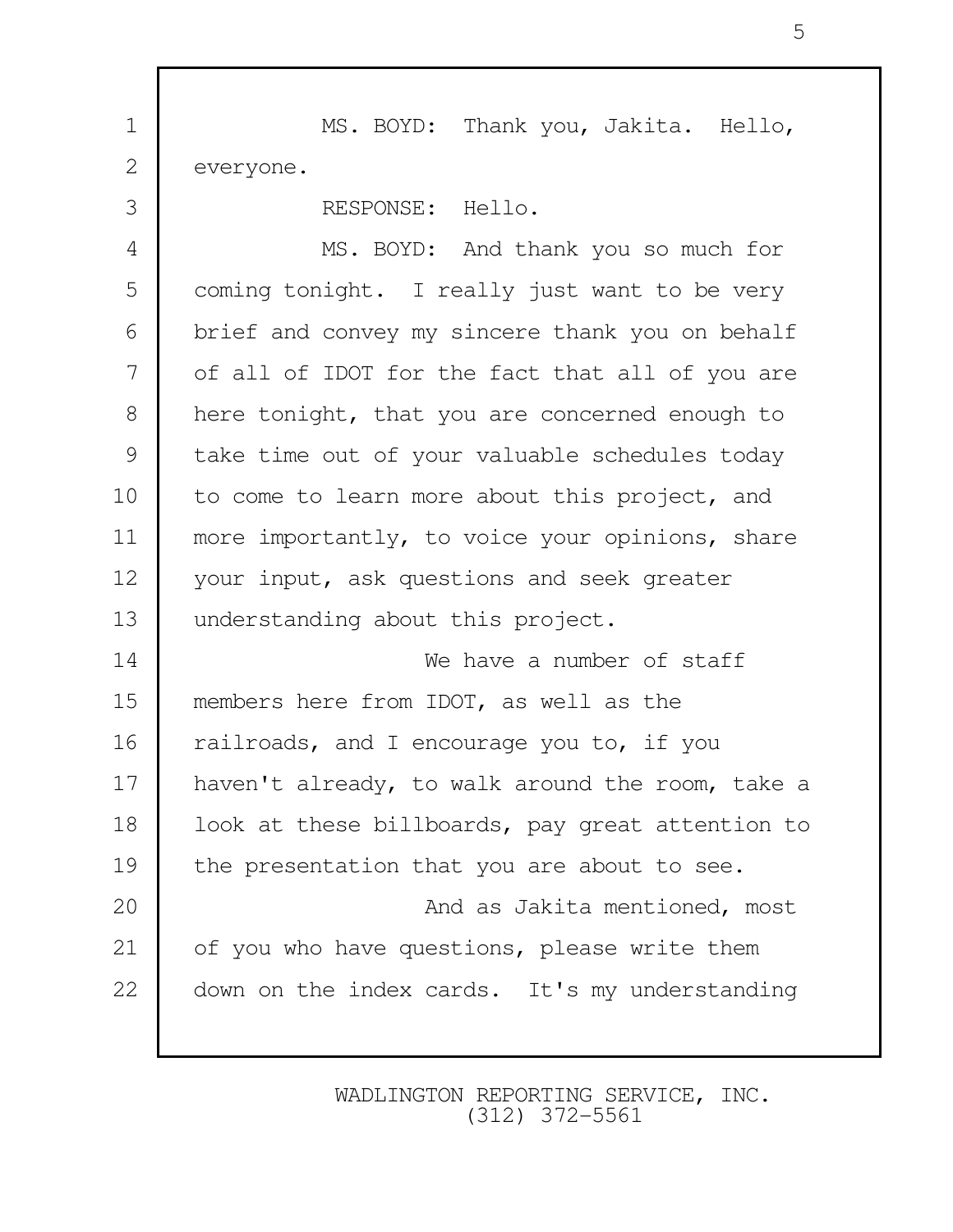1 | that there will be an orderly process by which 2 we will address each and every one of those 3 questions. So please take the time to write 4 | them down, as they -- as your questions come to 5 you, as you're watching the presentation or 6 | listening to other speakers. 7 This project, the Chicago 8 | Regional Environmental Transportation Efficiency 9 Project or CREATE, as we call it, is a very 10 vital project to the Chicago area, and it's also 11 very vital to you because it's impacting your 12 neighborhood. We anticipate that this project 13 is going to reduce congestion, improve 14 efficiencies and a host of other benefits, and 15 | that's why it's so vital to Chicago. 16 Chicago is the hub of 17 | transportation in the United States, and for 18 quite some time we have had a number of issues 19 that have to do with congestion and a number of 20 days that it takes trains to cross through this 21 | area. And we are hoping to eliminate all those 22 bottlenecks and in general improve our economy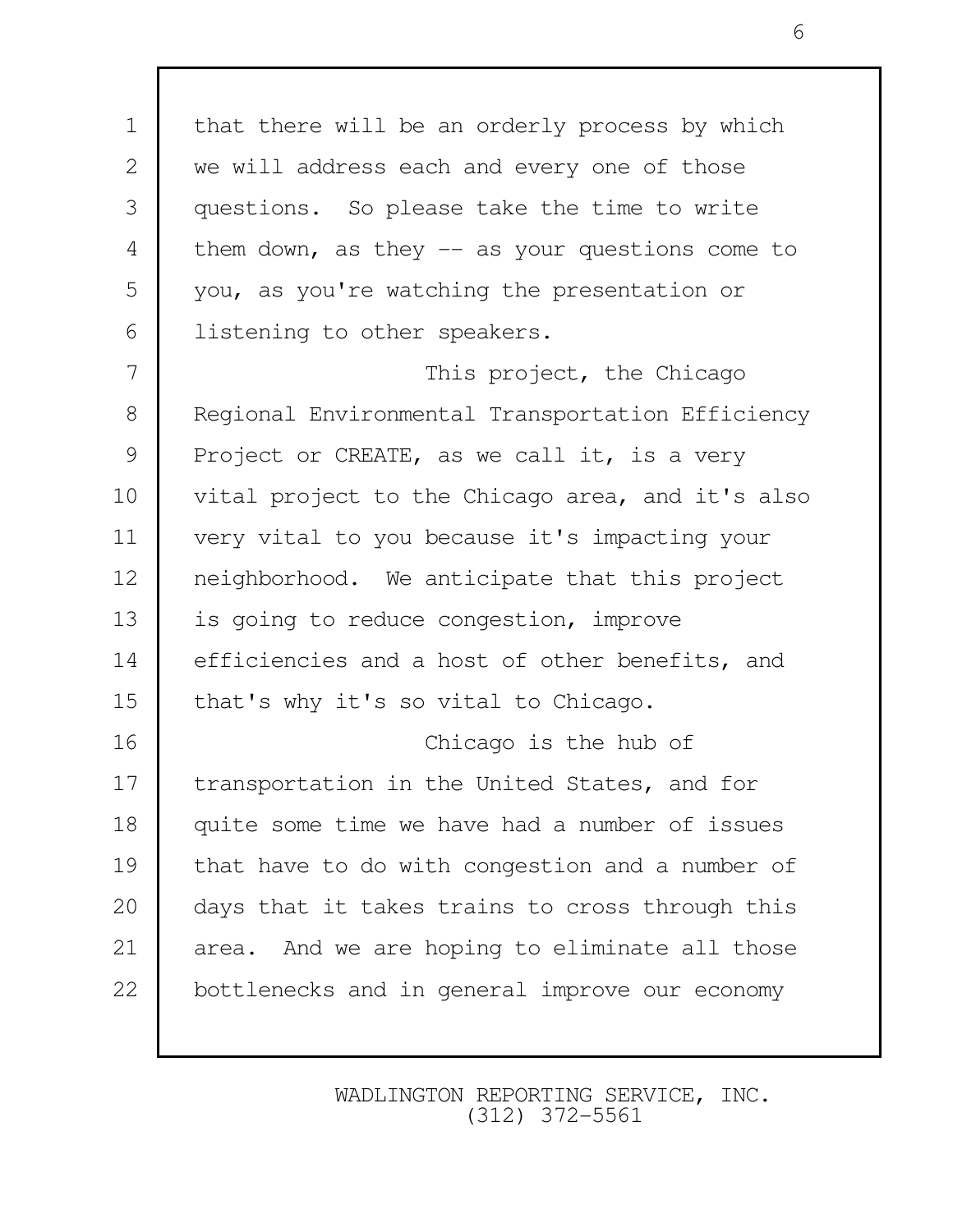1 overall. 2 So, again, welcome. Thank you 3 all for attending and please ask questions and 4 pay attention to the presentation. Thank you so 5 much. 6 (Applause.) 7 MS. TROTTER: Thank you, Marva. 8 No. 3 Okay. Well, you know, what we 9 also have here are all of the partners, the 10 CREATE partners, representatives of them, from 11 IDOT, Illinois Department of Transportation, 12 | Chicago Department of Transportation, Federal 13 | Highway Administration, or US Department of 14 Transportation, freight railroads, and Amtrak. 15 So those representatives are here this evening 16 | to talk to you, answer your questions, as you go 17 along and look at the exhibits. 18 and last but not least, I'd 19 like to acknowledge any of the elected officials 20 | that we may have here. Would you please stand. 21 | Alderman Cochran. 22 (Applause.)

> WADLINGTON REPORTING SERVICE, INC. (312) 372-5561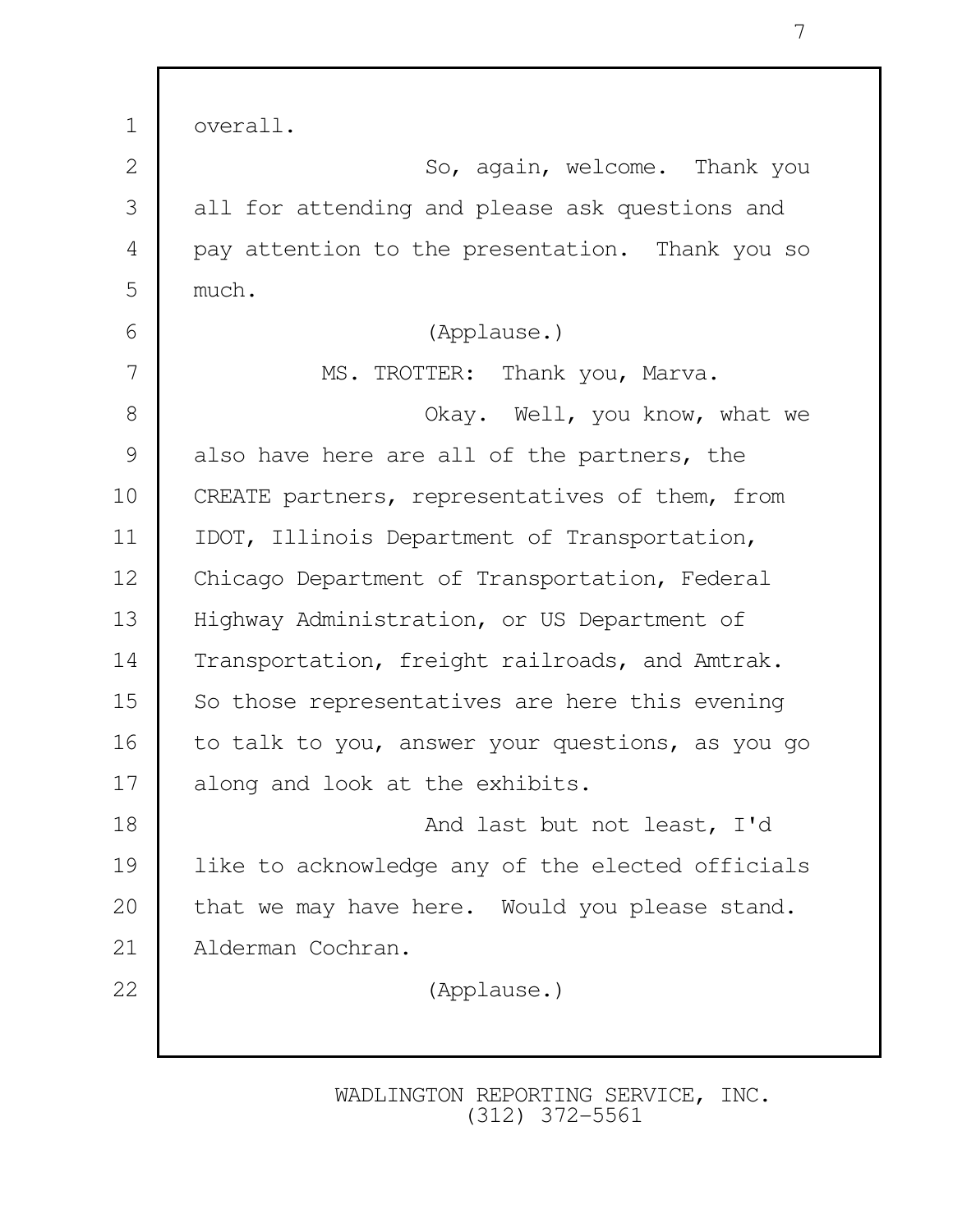1 Would you like to say a few 2 words? 3 RESPONSE: No. No. 4 | ALDERMAN COCHRAN: Yes, I would. 5 Thank you. 6 Hello, everyone. 7 RESPONSE: Hello. 8 | ALDERMAN COCHRAN: My name is Willie 9 Cochran. I'm the 20th Ward Alderman. I'm glad 10 to be here today to see that the room is full. 11 This project is just as 12 important to me as it is you. I want to let you 13 know that I have been engaged with Norfolk and 14 Southern, and the Illinois Department of 15 Transportation, and the Chicago Department of 16 Transportation for about three-and-a-half years 17 on this project. 18 | Many of the things that --19 many of the questions that you might have, they 20 will be able to answer in terms of environment, 21 home prices, and employment, contracting, 22 vending and so on and so forth. We have had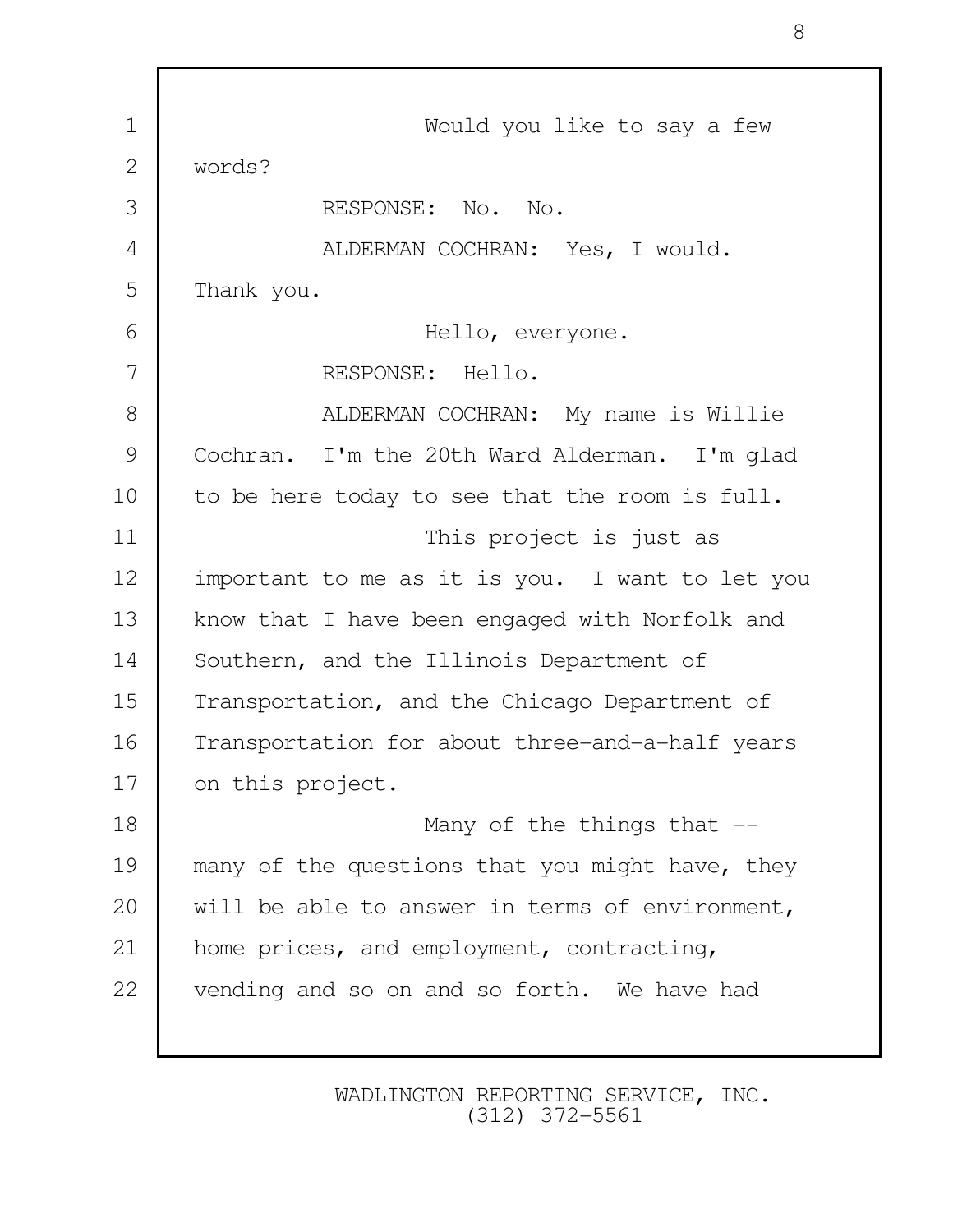1 many discussions, and I have given them many 2 headaches over that same project. Because it is 3 important for me to -- for you to be employed 4 and it is important for me to make sure that 5 people are qualified in getting into the 6 | logistics business and getting the education 7 that they need.

8 | Constant that the state of the state of the state of the state of the state of the state of the state of the state of the state of the state of the state of the state of the state of the state of the state of the state 9 businesses in the surrounding community get 10 | opportunities, to get the vending opportunities, 11 and these kind of conversations have been -- and 12 | I have been involved in since the very 13 beginning. We have asked them to invest in our 14 | local schools. They have done that. On our 15 grade schools, to support their growth and the 16 | opportunities that our children have, and we 17 | have developed great partnerships. 18 | Tonight I'm here because I 19 want to hear what you have to say and what your 20 concerns are. Because those things that you

21 | speak of will not just fall on deaf ears. If I 22 | have not traversed the issues, Alderman Dowell

> WADLINGTON REPORTING SERVICE, INC. (312) 372-5561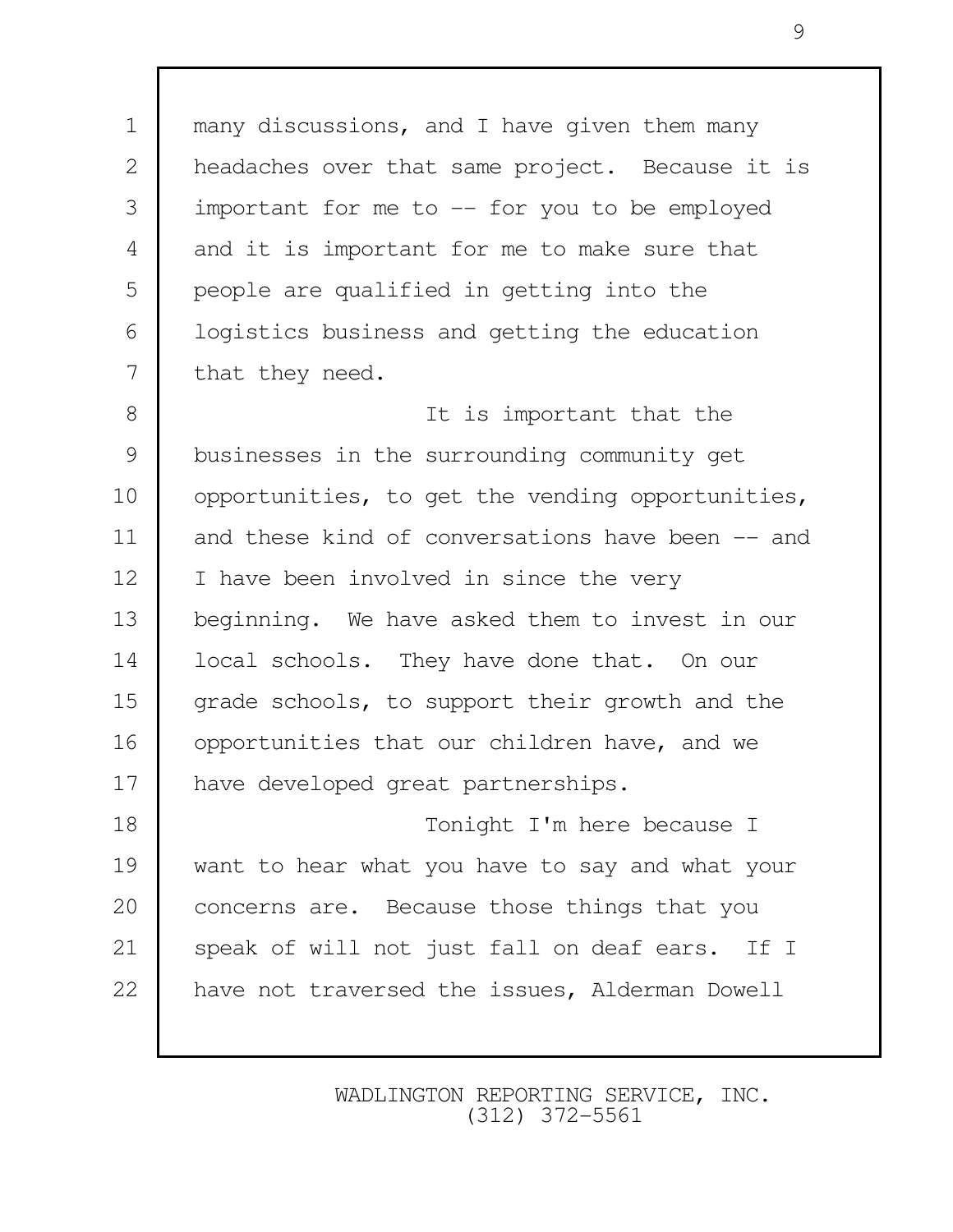1 has been at the table with us, and we are 2 | looking to represent you and your concerns. 3 And so I'm here as an elected 4 | official, as a person that people in the 5 community have elected to represent them to hear 6 your concerns and take them back for you. So, 7 I'm in the back taking notes. 8 and after this meeting is over 9 with, we will continue to be engaged with this 10 process, and we'll continue to represent you no 11 matter what the issues are and make sure that 12 you have the information that's necessary. 13 Thank you for giving me a few minutes of your 14 time. 15 (Applause.) 16 | MS. TROTTER: Thank you, Alderman 17 Cochran. 18 Okay. Now, let's get started 19 with the presentation and afterwards -- after 20 | the presentation, we will go into the question 21 and answer part of the program. 22 | Communication of thanks again for coming.

> WADLINGTON REPORTING SERVICE, INC. (312) 372-5561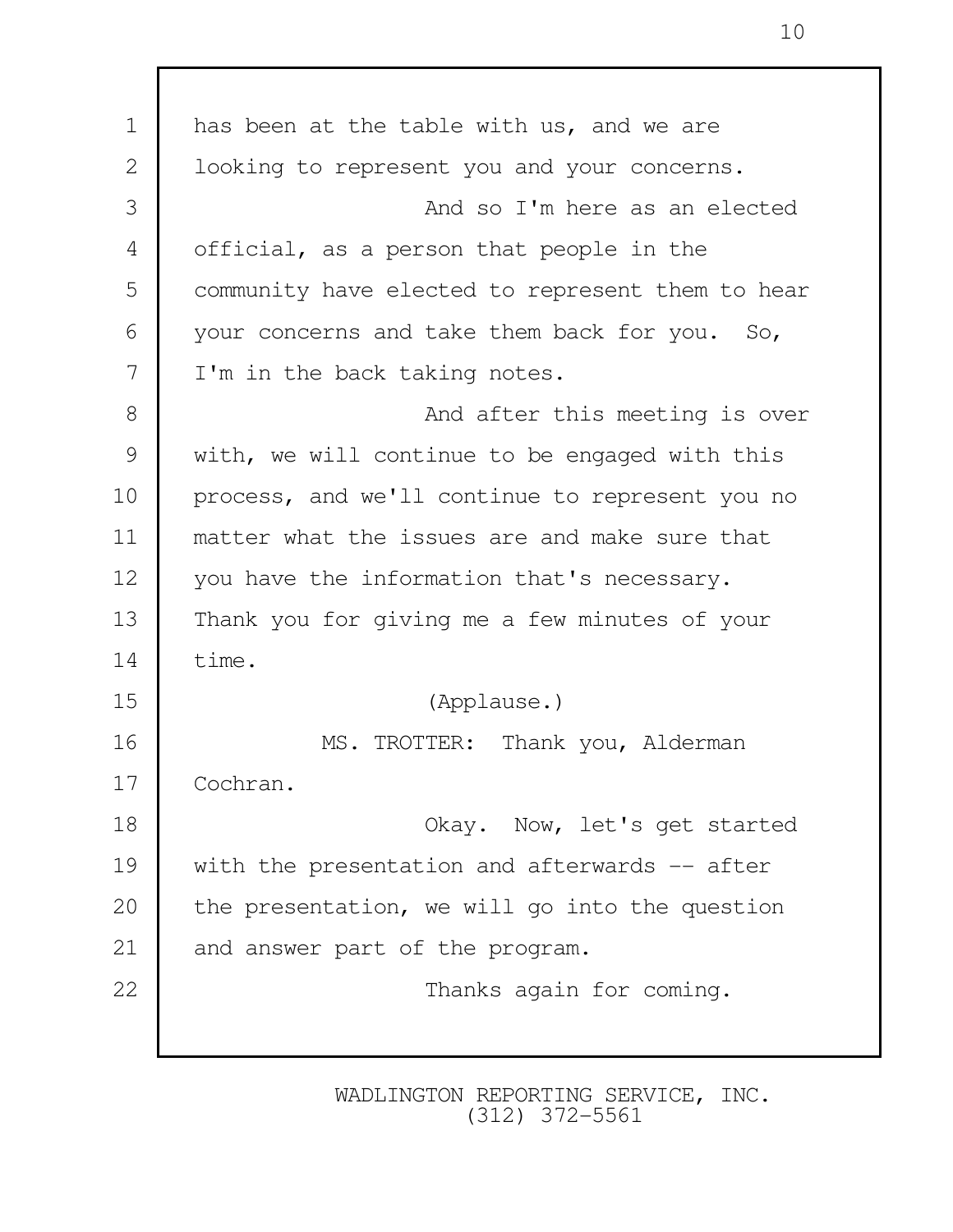1 (WHEREUPON, a video 2 **presentation was played.**) 3 MS. TROTTER: Okay. I hope we have 4 peaked your interest to the point of where you 5 wrote some questions down on your comment cards, 6 which will be collected. 7 Right now we are going to 8 Start with some questions that we were handed 9 | from Ms. CeCe Edwards and that may address most 10 | of the concerns that you have. Tony will do the 11 honors of that. Can you hear me okay? 12 RESPONSE: No. 13 MS. TROTTER: Sorry. 14 | MS. JASPER: May I ask a question, 15 please. After the questions are read, you said 16 Something about collecting the cards. 17 MS. TROTTER: Yes, after the 18 questions. Because if the answers were provided 19 from the questions, you know, then that's when 20 we can find that out. 21 | MS. JASPER: Okay. But my true 22 question is, once you've collected the cards and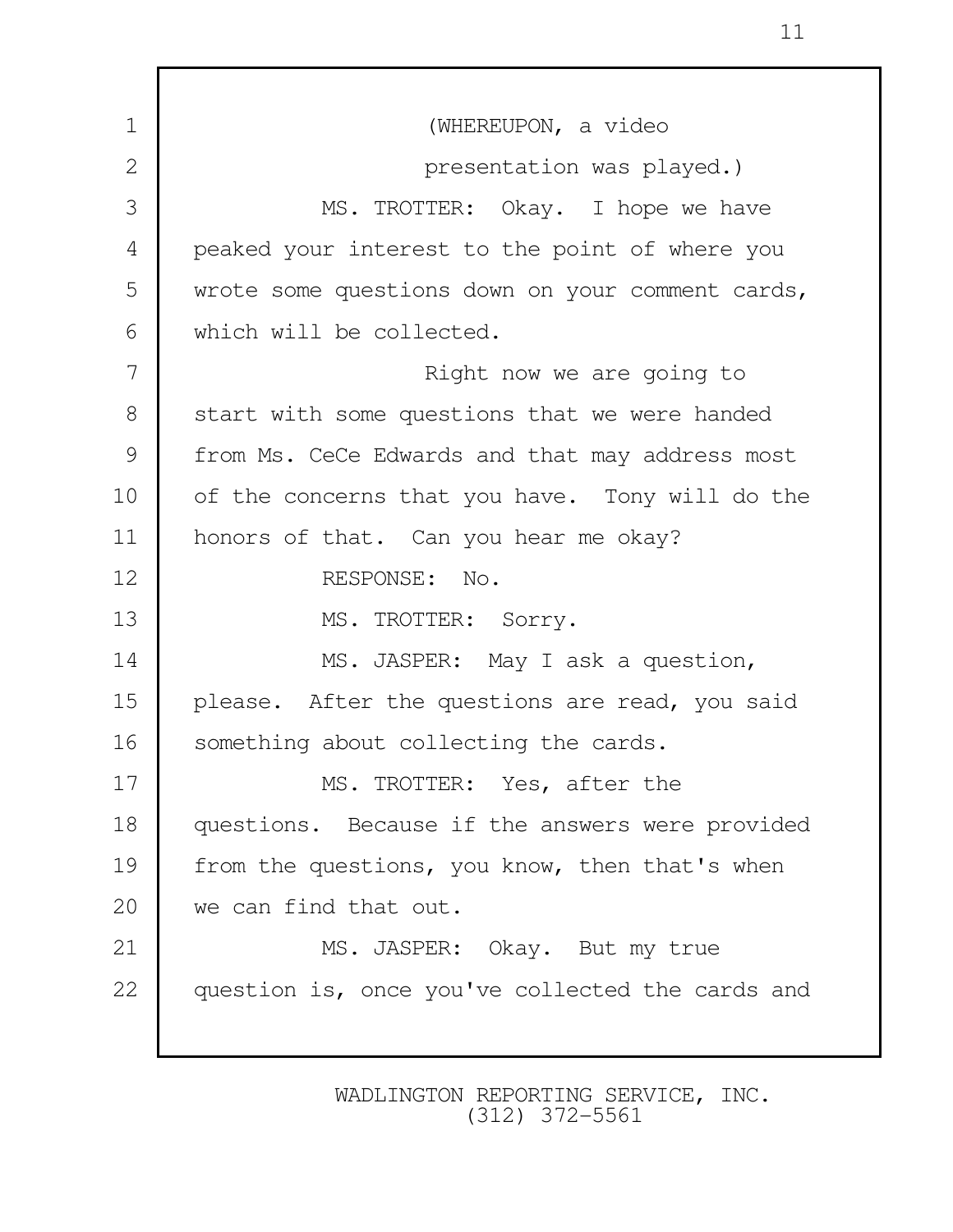1 you read those questions, will you be reading 2 questions from these cards that we have passed 3 on tonight? 4 MS. TROTTER: Yes. They are relevant, 5 if they have not been responded to already. We 6 don't want to reiterate the same question if 7 it's already been answered. 8 | MS. JASPER: Okay. 9 MR. PAKELTIS: Great. So if you have 10 a question you have written on a card or you're 11 | still doing that, if you could finish that up 12 and get it passed in. We have people around 13 | collecting. If you want to just raise the card 14 up, somebody will come and collect it from you, 15 and then we will get those questions grouped and 16 we will answer them. 17 | Chambridge Controller As Jakita mentioned, I have a 18 series of questions here that were submitted 19 that I'm going through first, and then we can 20 see what we have on the question cards as well 21 and we will answer those. 22 | **All right.** I'm going to run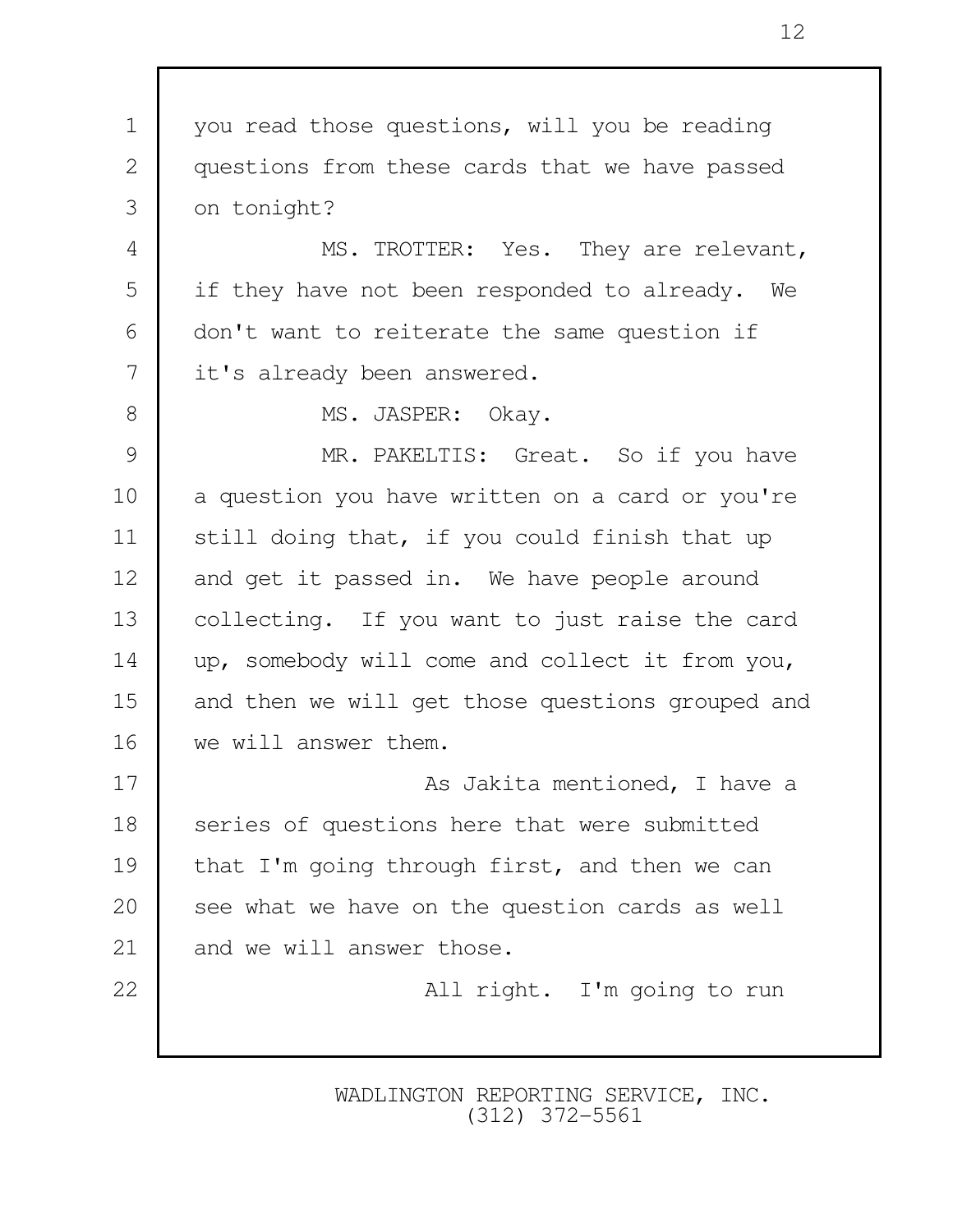1 | through these questions the best I can. Some I 2 was able to take a look at them here. Some of 3 them I have seen previously, and some of them I 4 was able to look at here tonight. A lot of 5 these questions we will be able to answer 6 tonight. Some of them we may not have enough 7 information to answer tonight, and we commit to 8 getting answers to all of these questions to you 9 very soon.

10 Next Chav. The first one, we have 11 -- and this is from the Citizens Coalition of 12 Grand Crossing Railroad Project. We have 13 unanimously voted and requested by letter to 14 Illinois Governor Pat Quinn and CREATE Director 15 | Joe Shakter and renew our request to rescind, 16 | relabel the CREATE IDOT hearing held at Grand 17 Crossing Park on December 12, 2011 on all 18 | official documents, including the CREATE 19 website. 20 Your website inaccurately

21 | states that resident input was given at this 22 meeting. The two to three residents who

> WADLINGTON REPORTING SERVICE, INC. (312) 372-5561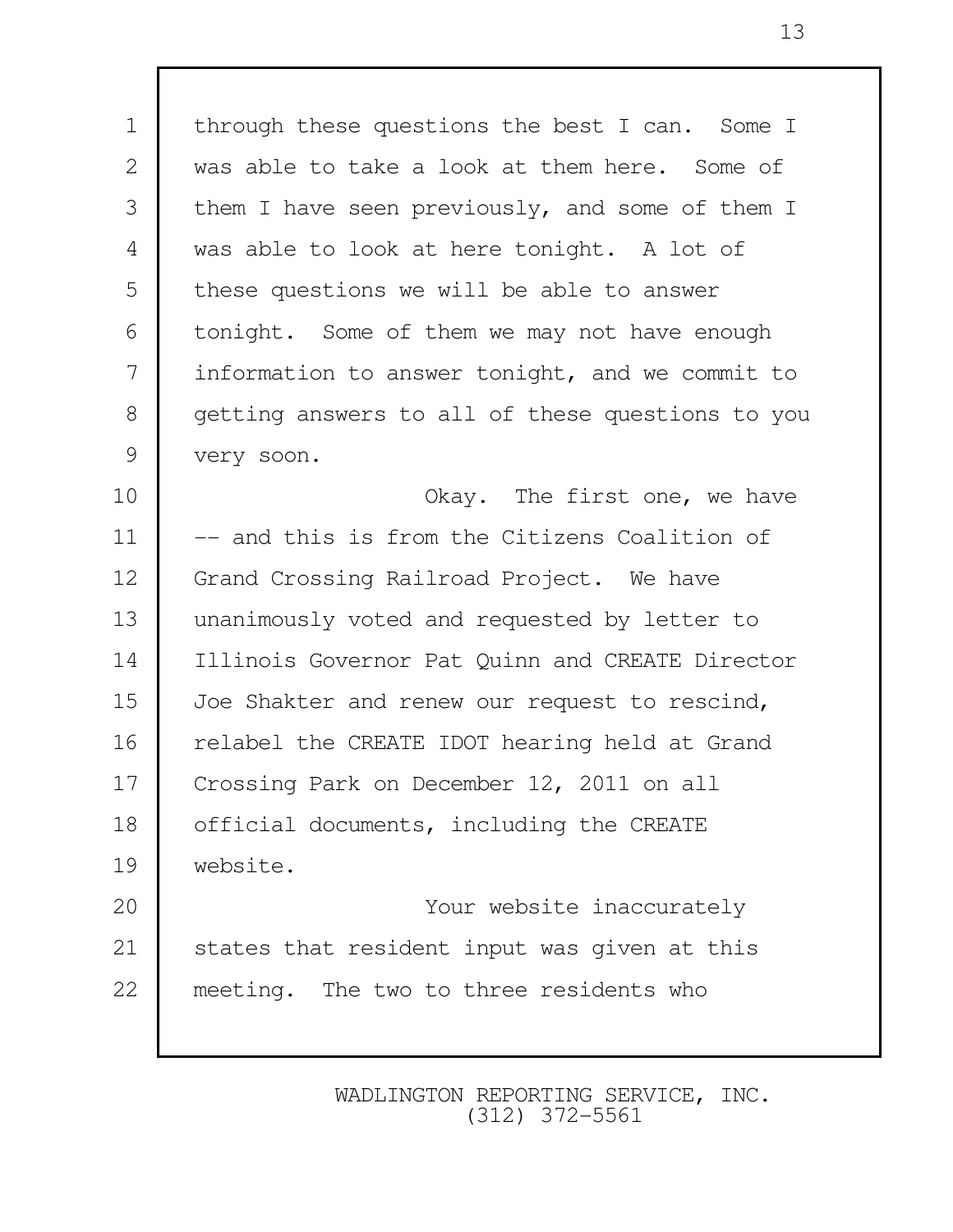1 attended could not and do not represent the 2 | community of the P4 project area. 3 Recognizing the critical 4 importance of an accurate public record of 5 proceedings in projects of this scale and 6 involving federal and other public funds and in 7 the spirit of fair process, authentic community 8 education and engagement and adherence to your 9 | own protocol, we will not allow that convening 10 | to be represented as a public hearing on the 11 | record. Rather, a replacement public hearing is 12 | requested to be convened prior to moving forward 13 | to phase two of P4. 14 **Okay.** First, just one matter

15 of clarification. The meeting that was held 16 here in December was a public meeting. It was 17 | not a public hearing. There is only one round 18 of public hearings scheduled for the project, 19 and that would be after the draft environmental 20 | impact statement was published, and that's 21 currently -- that public hearing is currently 22 | scheduled for early next year.

> WADLINGTON REPORTING SERVICE, INC. (312) 372-5561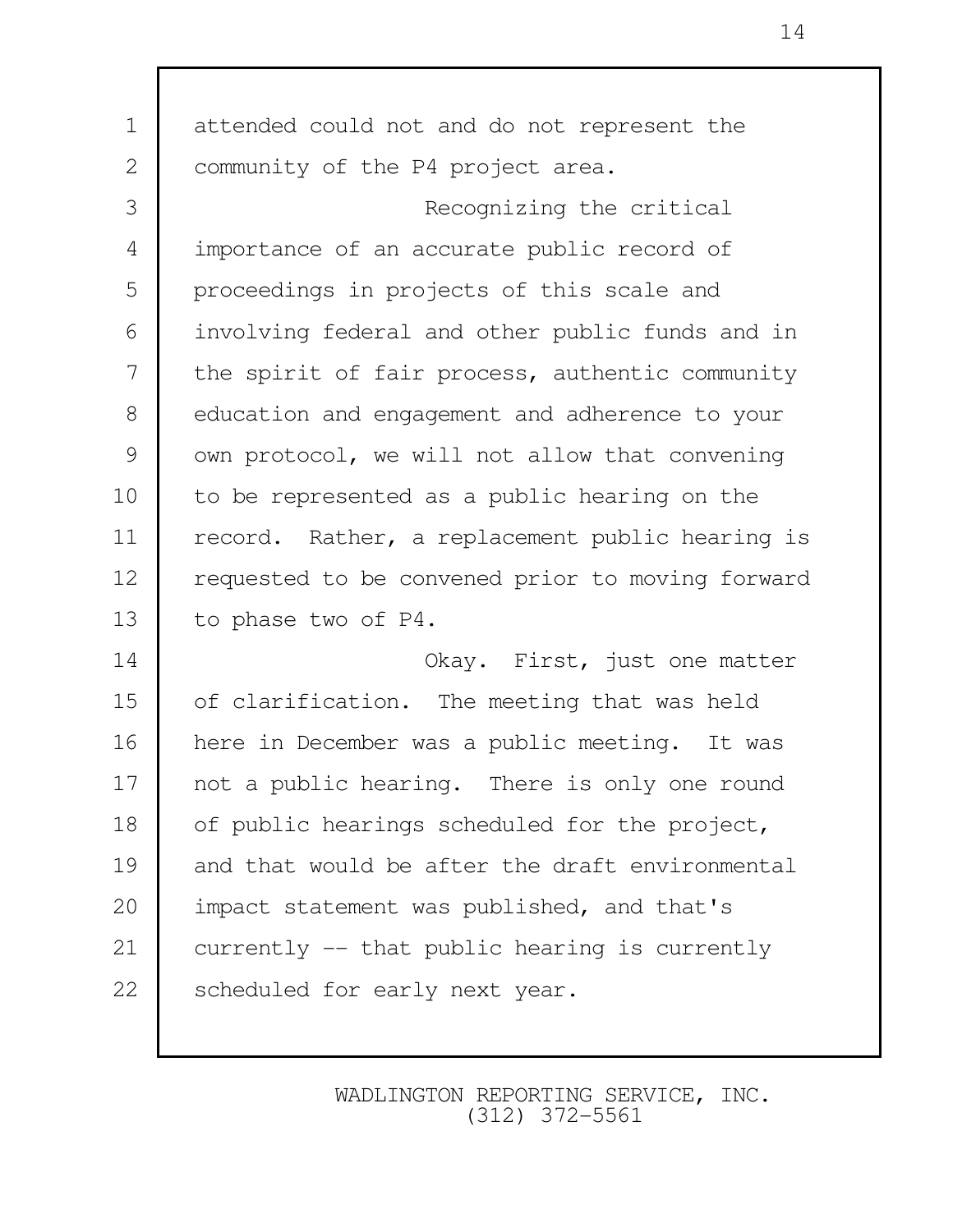1 **I** However, IDOT and the CREATE 2 partners have heard this comment previously and 3 respect it, and they are looking into the 4 potential of having an additional community 5 meeting to go over the same material that was 6 presented at the December public meeting so that 7 people who did not or were unable to attend that 8 meeting would have the opportunity to comment on 9 material presented at that meeting. 10 So I don't have an answer 11 tonight as to whether or not there will be 12 another meeting, but that is being looked at 13 currently by IDOT. 14 MS. TROTTER: Yes. 15 | MR. PAKELTIS: All right. No. 2, 16 detail the complete geographic parameters of P4 17 | using street names for all coordinates. 18 So I think -- hopefully, you 19 got a chance to look at the materials here 20  $\vert$  around the room and that will  $\vert$  -- a lot of the 21 recent material has been posted on the website 22 and all this material will be as well. I think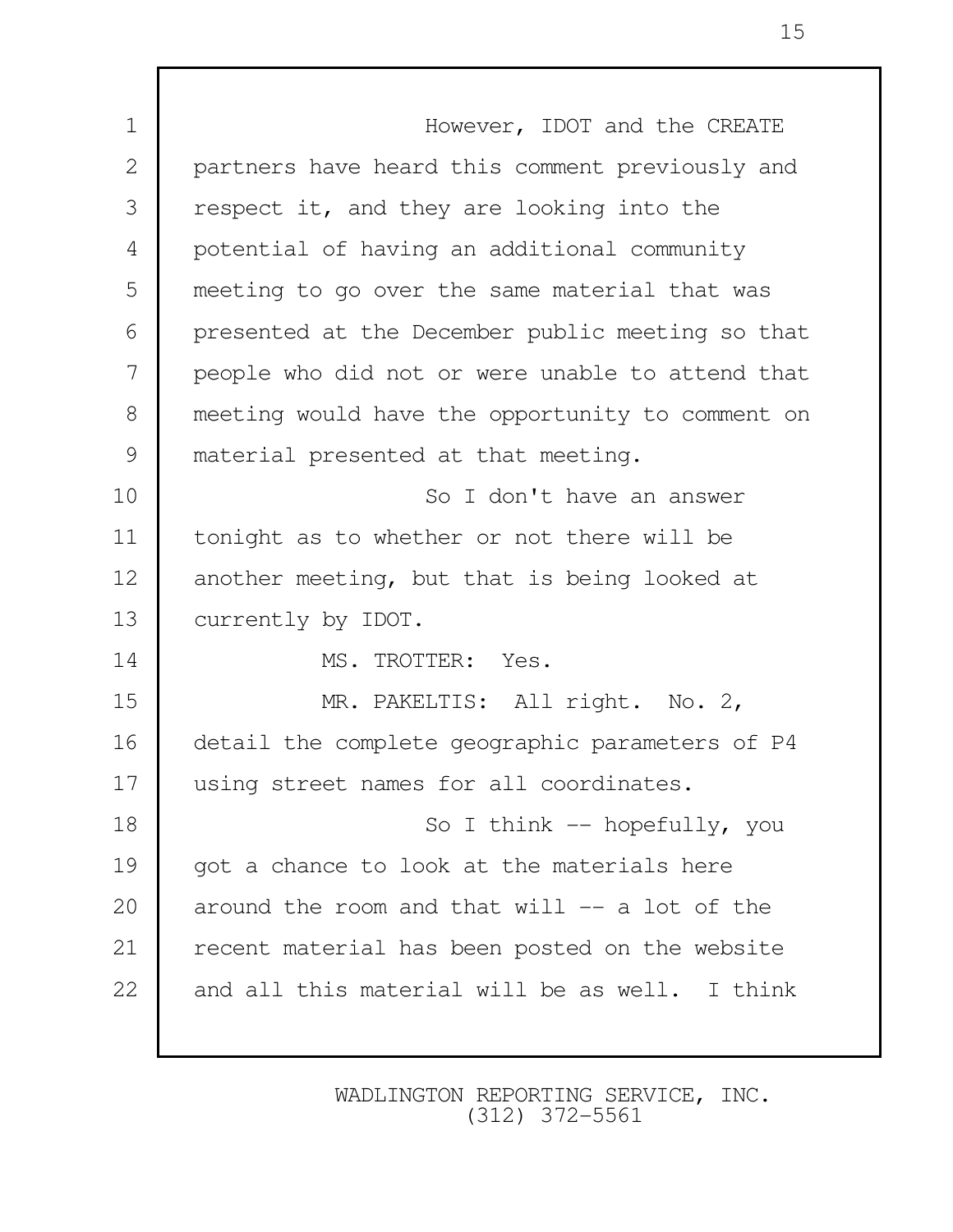| $\mathbf 1$ | it does a good job explaining the limits of the  |
|-------------|--------------------------------------------------|
| 2           | project area.                                    |
| 3           | You know, we are $--$ the                        |
| 4           | project extends from 115th Street on the south   |
| 5           | to about Pershing Road on the north. It's along  |
| 6           | the Canadian National or CN rail lines, along    |
| 7           | the Norfolk Southern and NS rail lines and along |
| 8           | Metra as well. And so that's the limits of the   |
| 9           | project area. Again, we will have the maps that  |
| 10          | you see here today that show those extents and   |
| 11          | will be on the website here very shortly.        |
| 12          | No. 3, the CREATE website                        |
| 13          | describes the P4 project as providing more       |
| 14          | direct routing for passenger trains from the     |
| 15          | south, shaving 10 to 15 minutes off the train    |
| 16          | schedule relative to current routing. Please     |
| 17          | describe exactly what work will be done in the   |
| 18          | P4 project area and zone of impact, including    |
| 19          | all alternatives currently being considered.     |
| 20          | Okay. Again, at the                              |
| 21          | presentation tonight and the boards here, I      |
| 22          | think that we have detailed what improvements    |
|             |                                                  |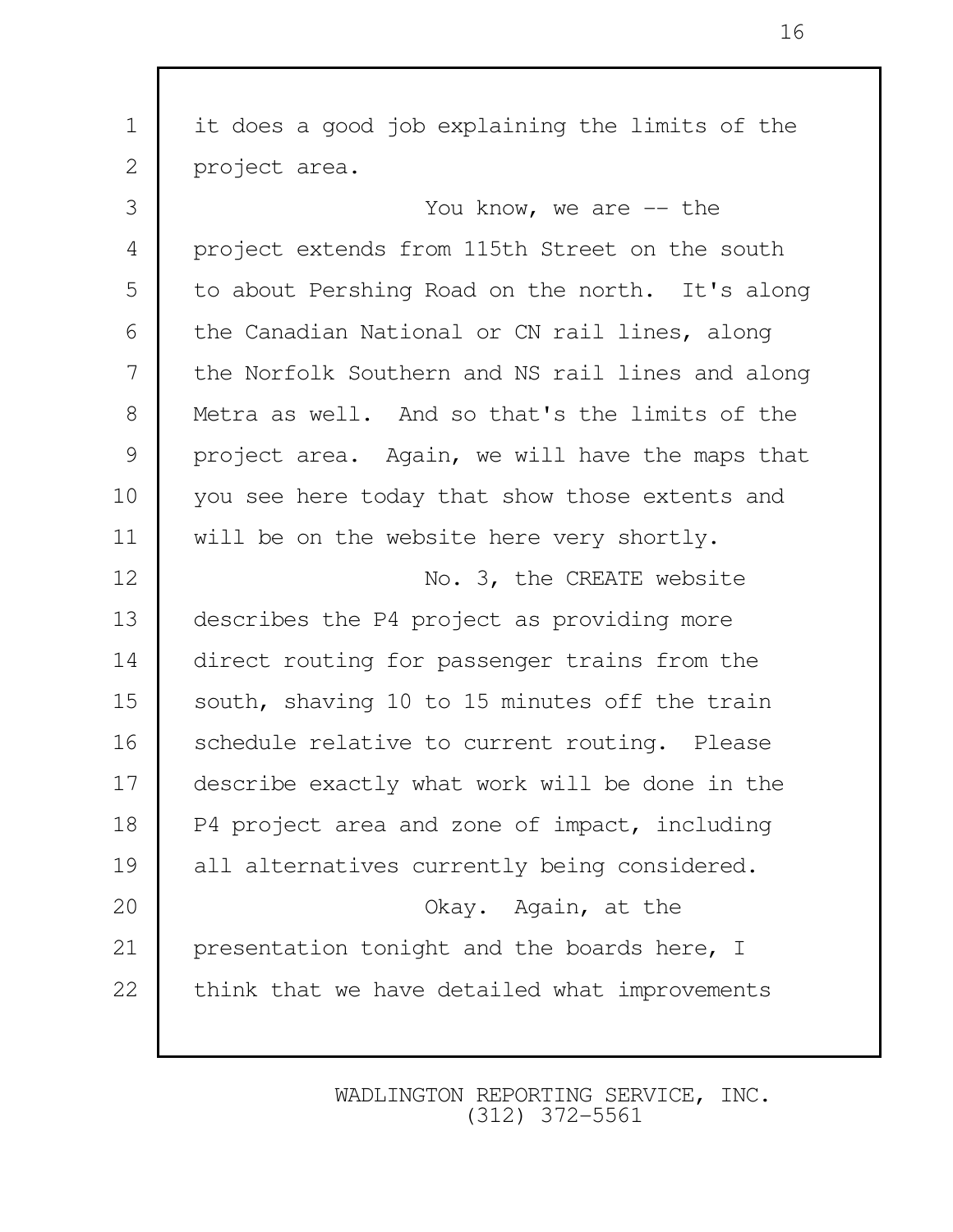1 are part of the project. We have rail signal 2 improvements. There will also be bridge 3 improvements made. We have what's called the CN 4 connection, which takes place at around -- from 5 around 83rd and Dobson to 75th and Greenwood.  $6$  We have the south alignments that we are looking 7 at that are looking at expanding the railroad 8 tracks along the Norfolk Southern right-of-way 9 between 75th and Greenwood on the east and about 10 | 63rd and State on the west. 11 and then we have the north 12 alignments where we are looking at making

13 improvements either connecting the Norfolk 14 Southern to the Metra line between around 62nd 15 Place and 59th Street or looking at the north 16 | two alignment which looks at widening the NS 17 between about 67th Street up to about 43rd 18 Street.

19 All right. Regarding work to 20 be done in the P4 project area, questions 21 include but are not limited to how many sets of 22 track will be expanded in the P4 project area.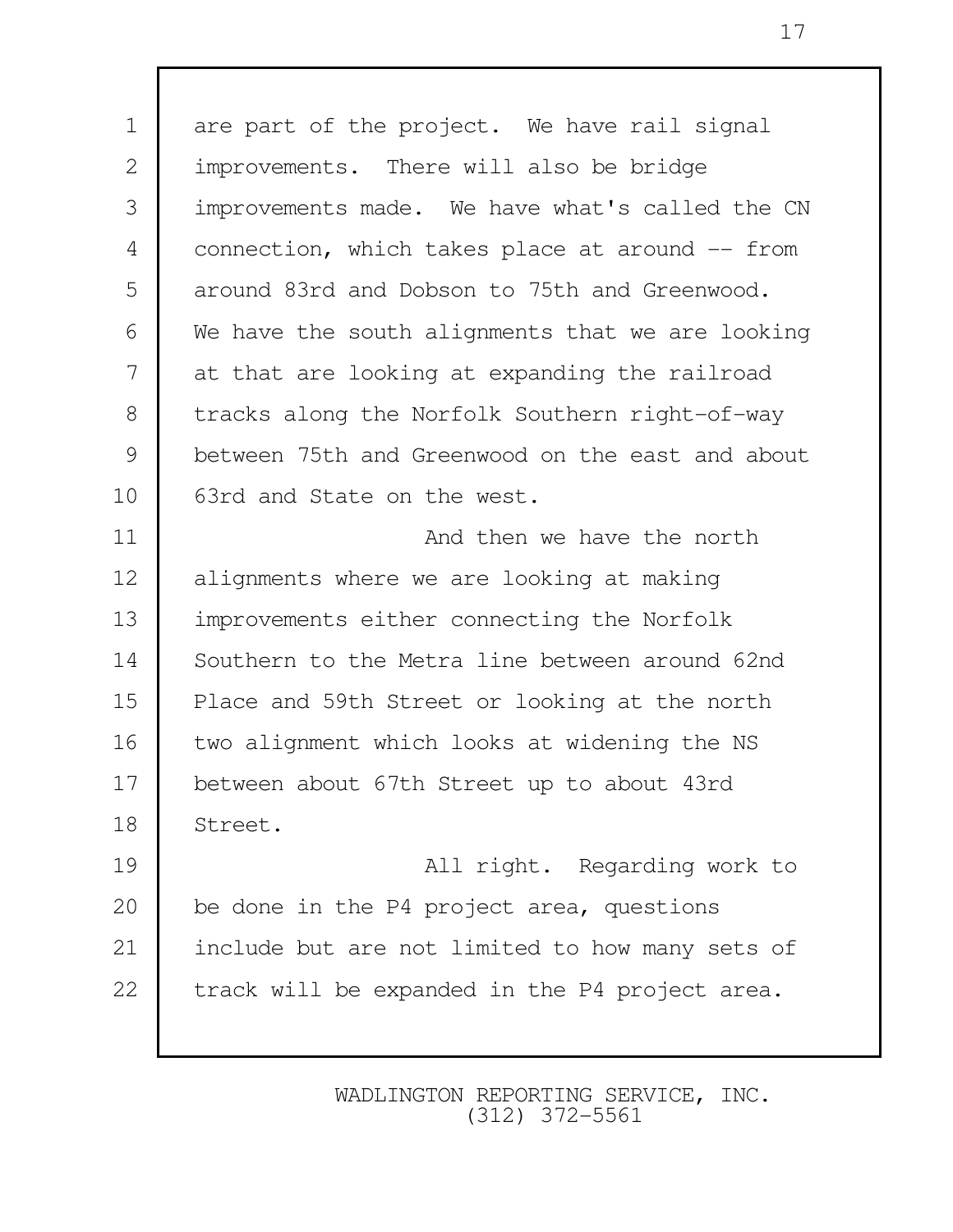1 **Again**, that's also on the 2 exhibits here tonight, and that range is 3 depending on where we are looking at. The CN 4 connection is one track along the Norfolk 5 Southern in what we call our south alignment 6 area. The amount of additional tracks could 7 | range from one to three depending on location, 8 and then with the north alignments, we are 9 | looking at -- with north one, two tracks; north 10 two, one new track. 11 What percentage of P4 track 12 will be passenger versus freight traffic and 13 would the percentage of the freight traffic be 14 increasing? 15 Well, the project is to 16 | reroute the Amtrak trains on the Illini, Saluki 17 and Northern line. So that's six trains per day 18 that would be rerouted from its current route 19 onto the route that we are looking at, as part 20 | of the Grand Crossing Rail Project. 21 | The terms of freight growth, we 22 cannot estimate. We don't have data on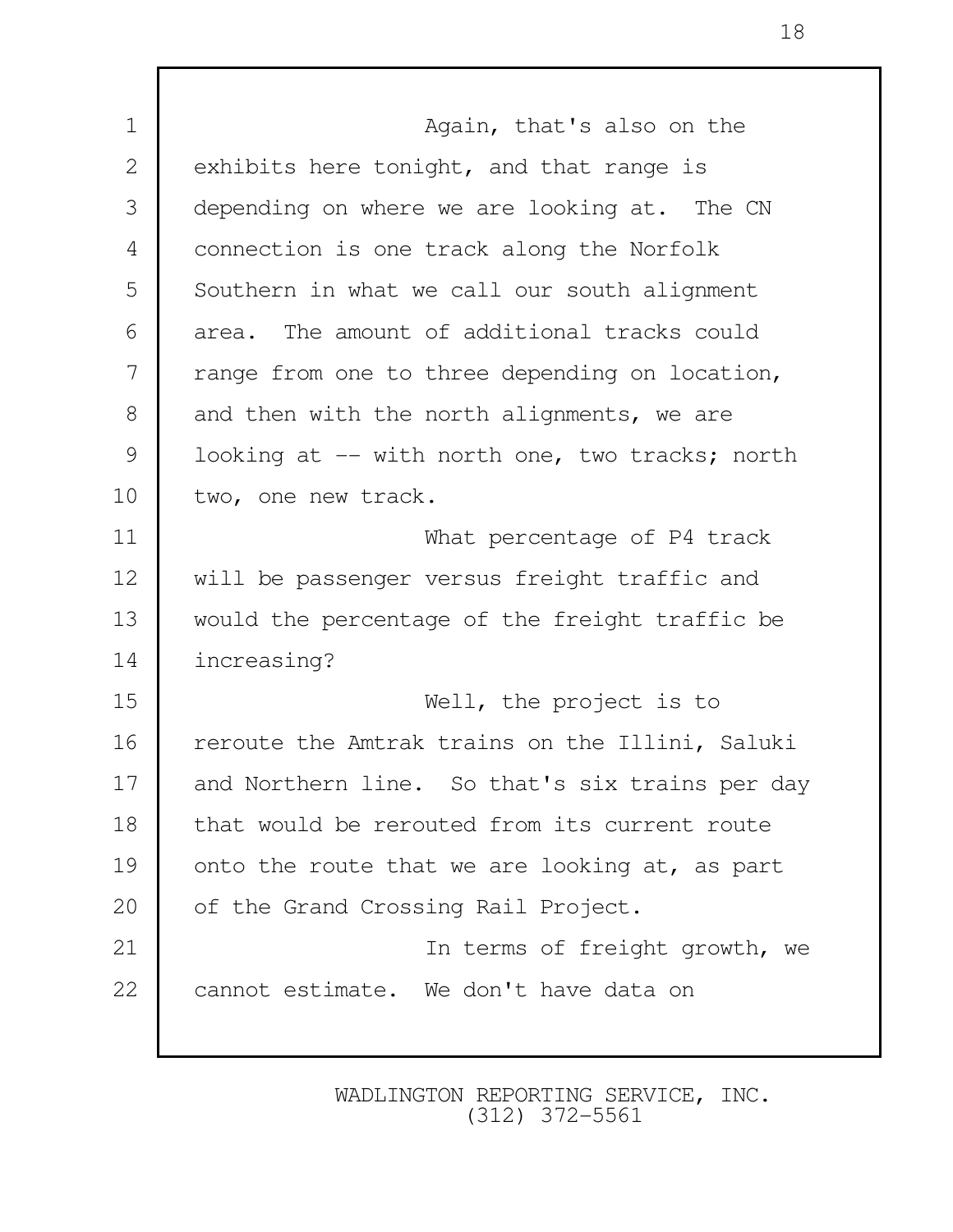1 projected freight growth here tonight. There 2 may be some freight expansion. You know, 3 freight traffic is a matter of how the economy 4 | goes. As the economy improves, there may be 5 additional freight traffic. If the economy is  $6$  not doing well, then there may be probably less 7 freight traffic, but I don't have any details on 8 that for you tonight. 9 What traffic calming or 10 right-of-way procedures will be established to 11 handle difficulties within the boundaries of 12 work to be conducted? 13 I looked at this question. 14 | I'm not sure I understand it. I don't know if 15 CeCe or Brad, if you could clarify that 16 question. I'd like to take a -- I'd like to 17 | make an attempt to answer that, but I'm not sure 18 | I understand that question. 19 MS. EDWARDS: The response is just 20 it's basically to find out what is going to 21 happen in that particular area when we have all 22 this traffic coming in from Cottage Grove into

> WADLINGTON REPORTING SERVICE, INC. (312) 372-5561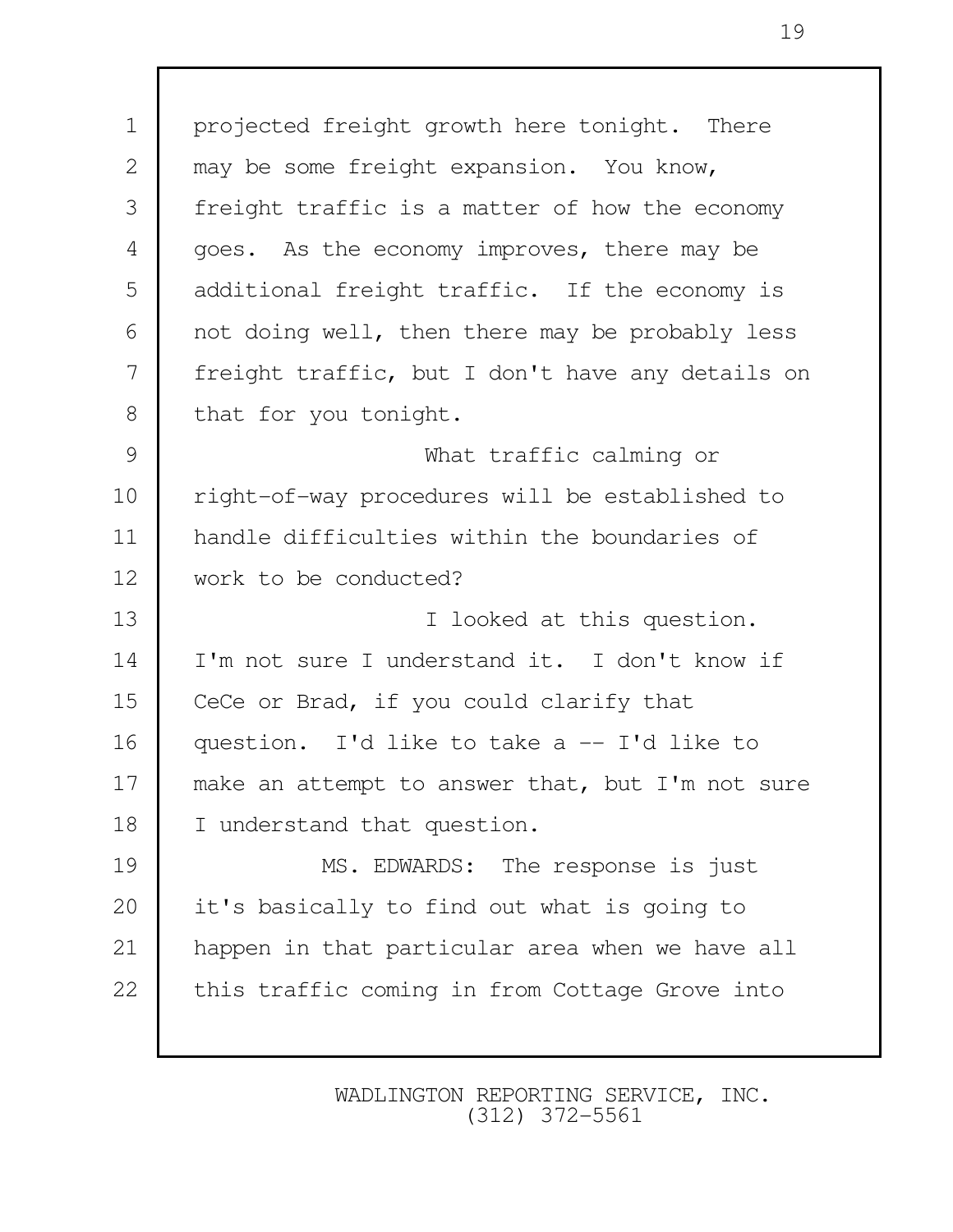1 | this area on 76th all the way down, 75th, 2 Cottage Grove and also South Chicago into Stony 3 | Island. These are major arteries. 4 MR. PAKELTIS: You're talking about 5 construction traffic? 6 MS. EDWARDS: Yes. They are talking 7 | traffic calming areas. 8 MR. PAKELTIS: That's going to be an 9 area where I don't have enough detail to answer 10 | that question tonight. 11 and really, in terms of 12 | maintenance of traffic, in our phase one study 13 we've started to develop some preliminary 14 concepts in terms of how traffic would be 15 maintained, but details in terms of where 16 | construction and traffic would be required to 17  $\vert$  go, that would be at a later phase. In phase 18 two, during final design, there would be those 19 issues. 20 | MS. EDWARDS: So you will be working 21 with the City's Department of Transportation? 22 MR. PAKELTIS: There would be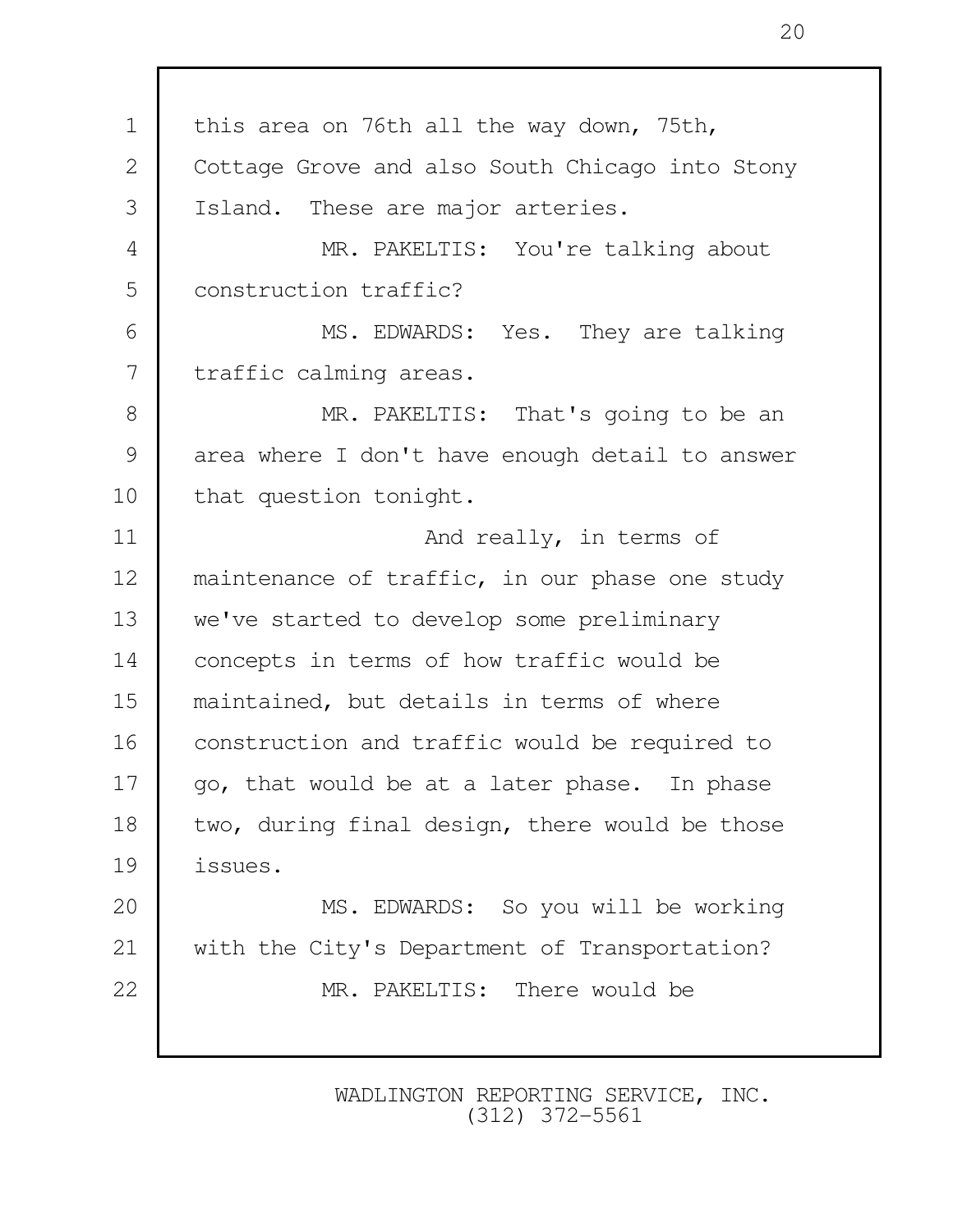1 coordination with the City's Department of 2 Transportation on how construction traffic would 3 be routed. But, again, those details would be 4 looked at in phase two of the study which is 5 aqain final -- we are in phase one, which is 6 what we are in now. We are doing preliminary 7 engineering, environmental clearance, 8 environmental impact statement. Phase two is 9 the preparation of final designs and 10 | construction plans, and then phase three is 11 construction. 12 | What construction equipment 13 will be used? I don't have details on that now 14 in terms of how the project would be built or 15 what equipment we'd use, so I'm unable to answer 16 that question. 17 | What impact, including street 18 | closings, will affect 75th to 76th on South 19 Chicago and along 71st, 75th, 76th and 79th 20 Streets? 21 We -- as part of our project  $22$  and in an area where we are looking at the CN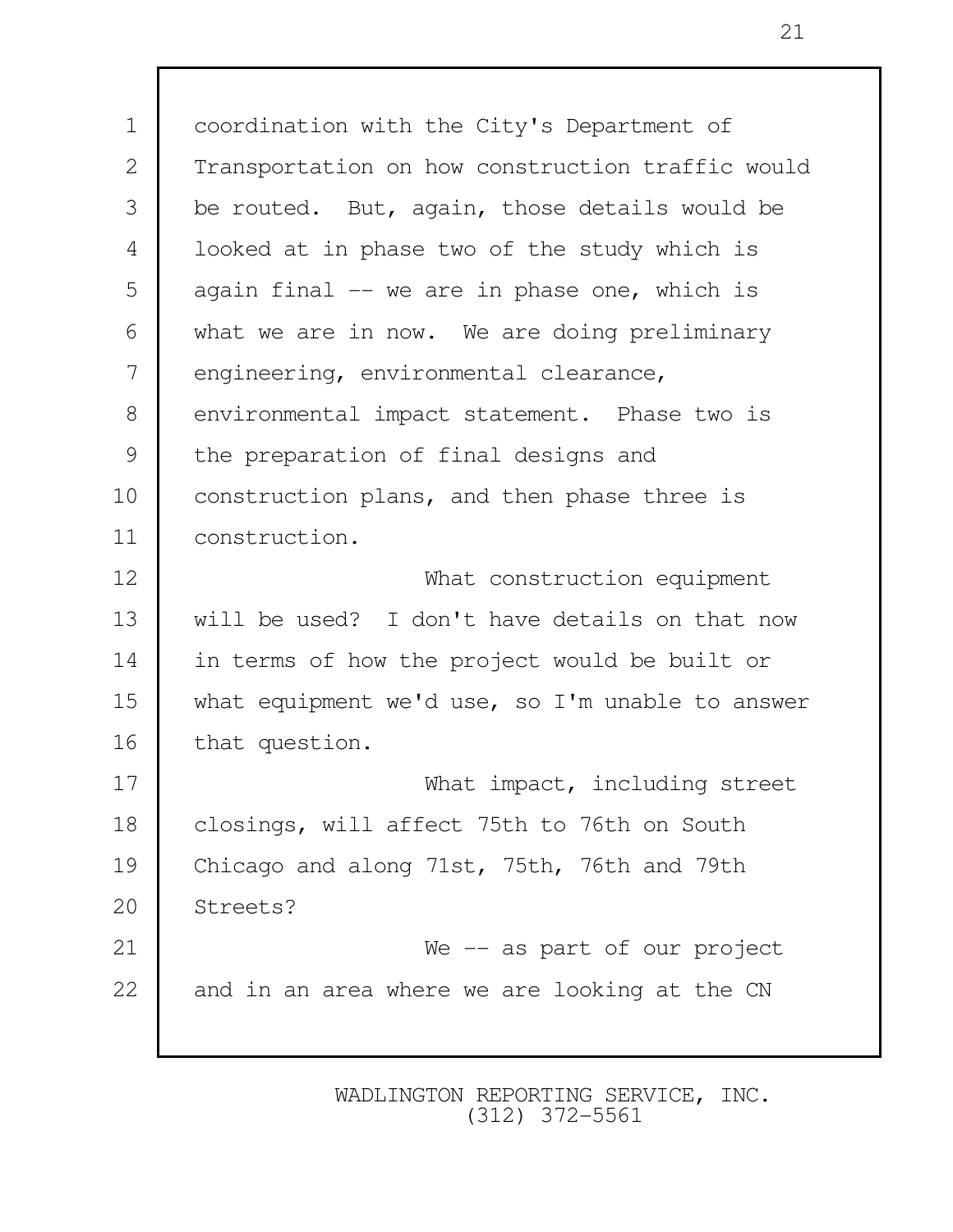1 connection, we may have to lower some -- we may 2 | have to look at streets, the 75th Street 3 crossing, the 76th Street crossing and 4 Greenwood. All of those streets would have to 5 be lowered to get underneath the new tracks, if 6 they are to remain open. 7 and so we will be studying 8 that further as we move forward on the project. 9 We don't have a determination now in terms of 10 exactly how much the street would have to be 11 lowered and what impact that would cause or if 12 it's not feasible to lower the street. So we 13 will be looking at those streets in that part of 14 the project. 15 **I** AUDIENCE MEMBER: Do we have to worry 16 about this thing in eminent domain? 17 | MR. PAKELTIS: Can we get through 18 | these questions and then we will  $-$  I think 19 | there's a question later on where that comes up, 20 and we are going to ask IDOT representative to 21 answer some of that for you. Okay. Thank you. 22 What impact should be expected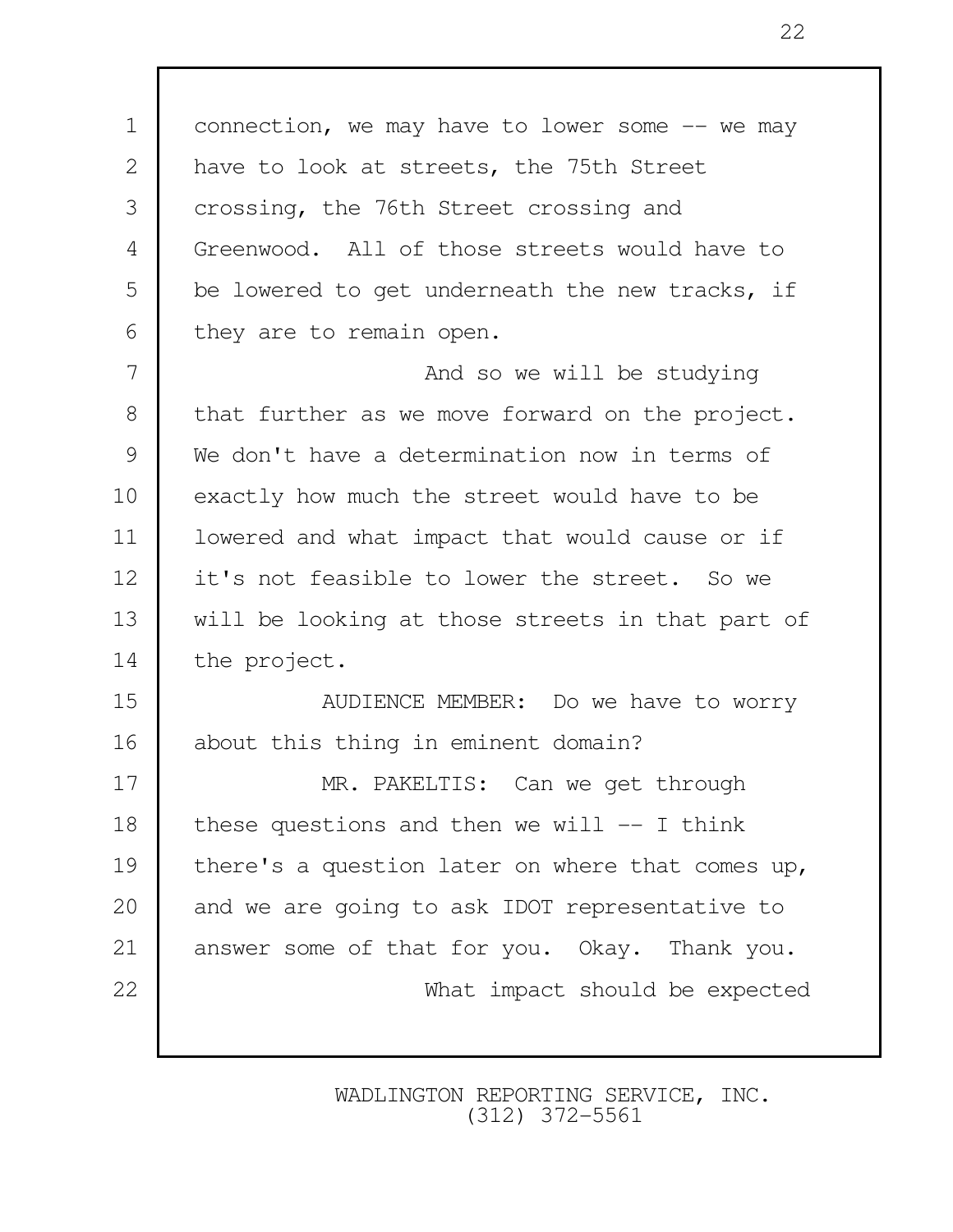| $\mathbf 1$ | to normal travel times, to church, funerals,     |
|-------------|--------------------------------------------------|
| 2           | ambulance, emergency, fire, police and work in   |
| 3           | the affected route areas?                        |
| 4           | And I assume that's related to                   |
| 5           | construction. And, again, I would have to        |
| 6           | respond that we don't have the details on that   |
| 7           | now. There will be, you know, as part of the     |
| 8           | project, we are going to be looking at putting,  |
| 9           | you know, new track over existing streets,       |
| 10          | potentially lowering streets. There will be      |
| 11          | some temporary -- there will be some temporary   |
| 12          | impact to vehicular circulation as that          |
| 13          | construction takes place, but we are just not at |
| 14          | the point where we have the details of those     |
| 15          | improvements at this time.                       |
| 16          | What time limits will be                         |
| 17          | placed on the work? For example, 7:00 to 3:00    |
| 18          | p.m. or 8:00 to 4:00 p.m., Monday through        |
| 19          | Friday.                                          |
| 20          | Again, that's a detail that                      |
| 21          | will be determined later on in the project.      |
| 22          | It's not -- it's not something that we'll get    |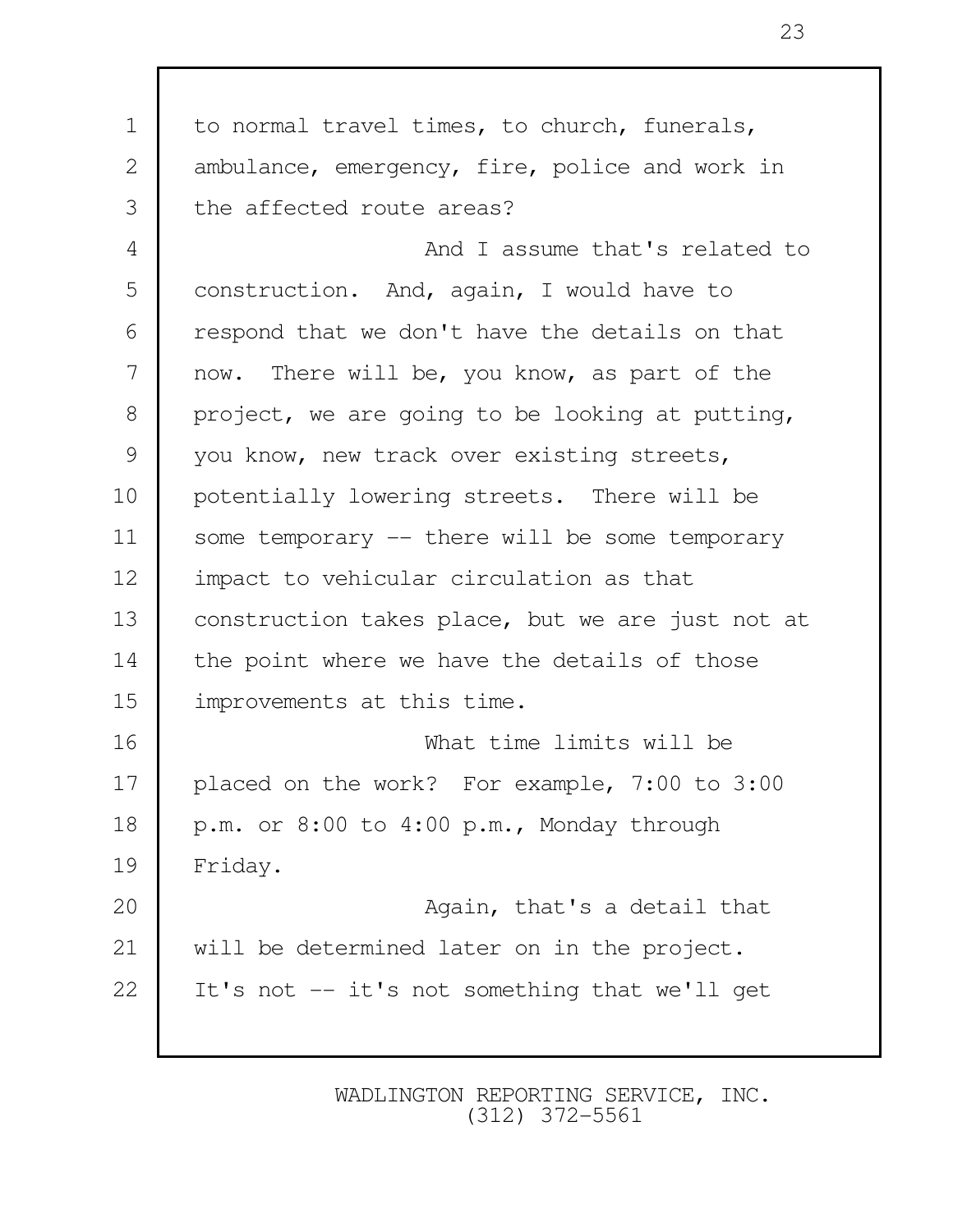| $\mathbf 1$    | into detail here during the phase one portion of |
|----------------|--------------------------------------------------|
| 2              | the project.                                     |
| 3              | What practices of construction                   |
| $\overline{4}$ | maintenance, including street sweeping, will be  |
| 5              | established?                                     |
| 6              | Again, we are too early in the                   |
| 7              | project to answer that question. So I apologize  |
| 8              | for that.                                        |
| $\mathcal{G}$  | What additional freight come                     |
| 10             | through south side communities that would        |
| 11             | contain hazardous material?                      |
| 12             | I don't have a specific answer                   |
| 13             | to that. In terms of freight traffic and         |
| 14             | hazardous material, I don't know. I know some    |
| 15             | people from the NS, Norfolk Southern, are here.  |
| 16             | I don't know if there's an answer to the         |
| 17             | question.                                        |
| 18             | What additional freight come                     |
| 19             | through south side communities that would        |
| 20             | contain hazardous material? I don't think the    |
| 21             | project effects that, but I don't know if        |
| 22             | there's anything to add from NS.                 |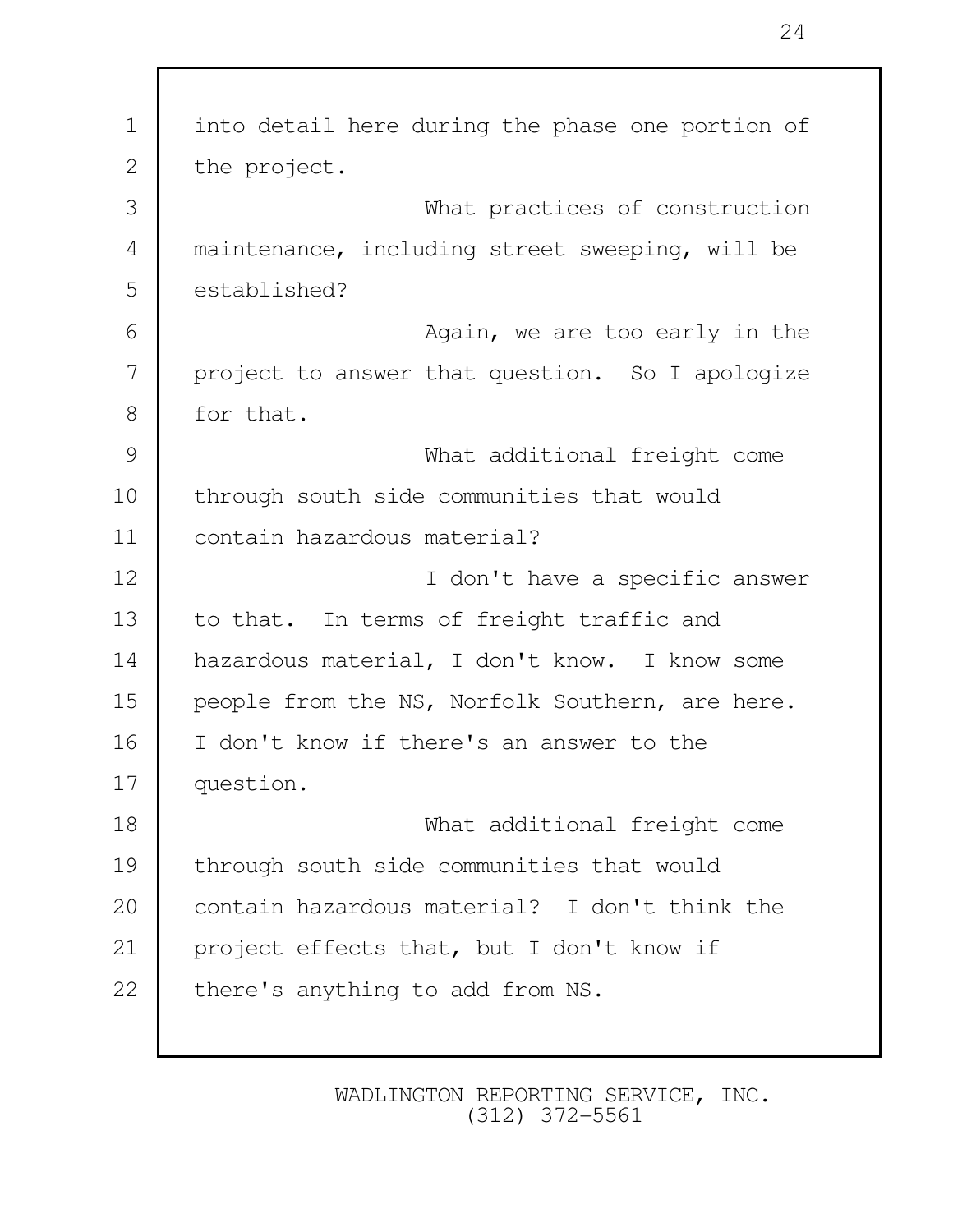1 MR. ALLEN: Tony, I don't think the 2 project is going to affect that. The freight is 3 going to move on this line. This project is 4 | going to either allow passenger trains to go 5 | through it or not. 6 MR. PAKELTIS: Right. 7 The project is to reroute the 8 Amtrak trains and, you know, the freight 9 activity, you know, is going to continue in that 10 corridor, whether or not this project moves 11 | forward or not. And so, you know, there is just 12 are -- you know, that type of activity does 13 fluctuate over time, but there's no way to 14 pinpoint it, and it's not really -- it's not 15 tied to the improvements we are making as part 16 of this project. 17 | MS. EDWARDS: So it's not going to 18 compound it, is it? It's not going to double? 19 MR. PAKELTIS: No, it wouldn't. No, 20 | it won't -- the project itself won't affect the 21 amount of hazardous material moving through the 22 corridor. That will change on its own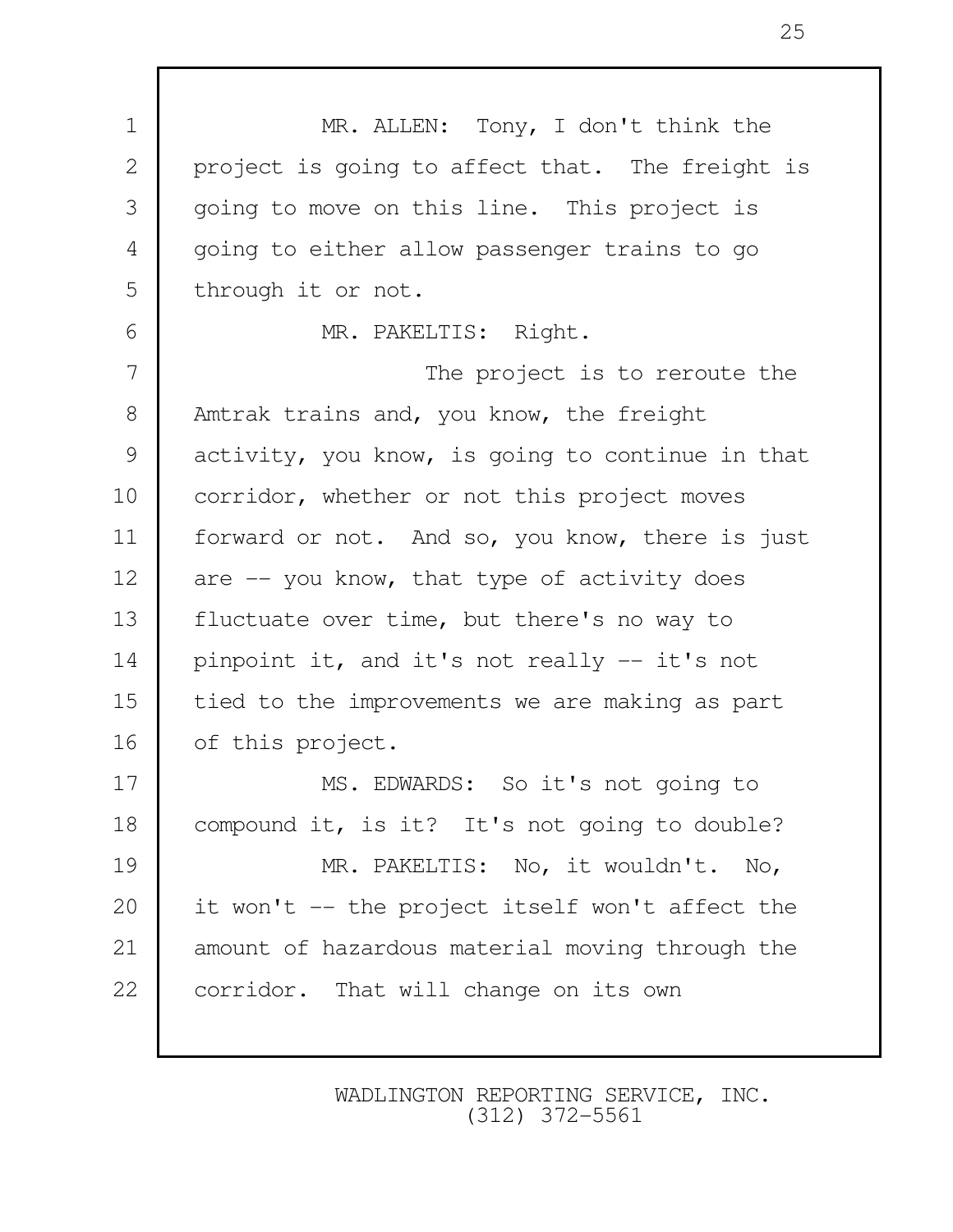1 independent of this project. 2 What specific commitments, 3 including all accountable parties, such as the 4 City of Chicago, have been made to upgrade the 5 quality of underpass trestle maintenance and 6 what plans are made to fire community members 7 for this work? 8 RESPONSE: Hire. 9 MR. PAKELTIS: What's that? 10 | RESPONSE: Hire. 11 | MR. PAKELTIS: Oh, yeah. It does say 12 fire, but I got you. I didn't understand that 13 part and now I know why. 14 To hire community members for 15 this work. 16 Well, as part of our project, 17 we may have to widen existing viaducts to 18 accommodate the new tracks. So as part of that, 19 if that work is required, then those viaducts 20 would be improved. 21 In terms of hiring, it's 22 too  $-$  again, I know you don't like to hear this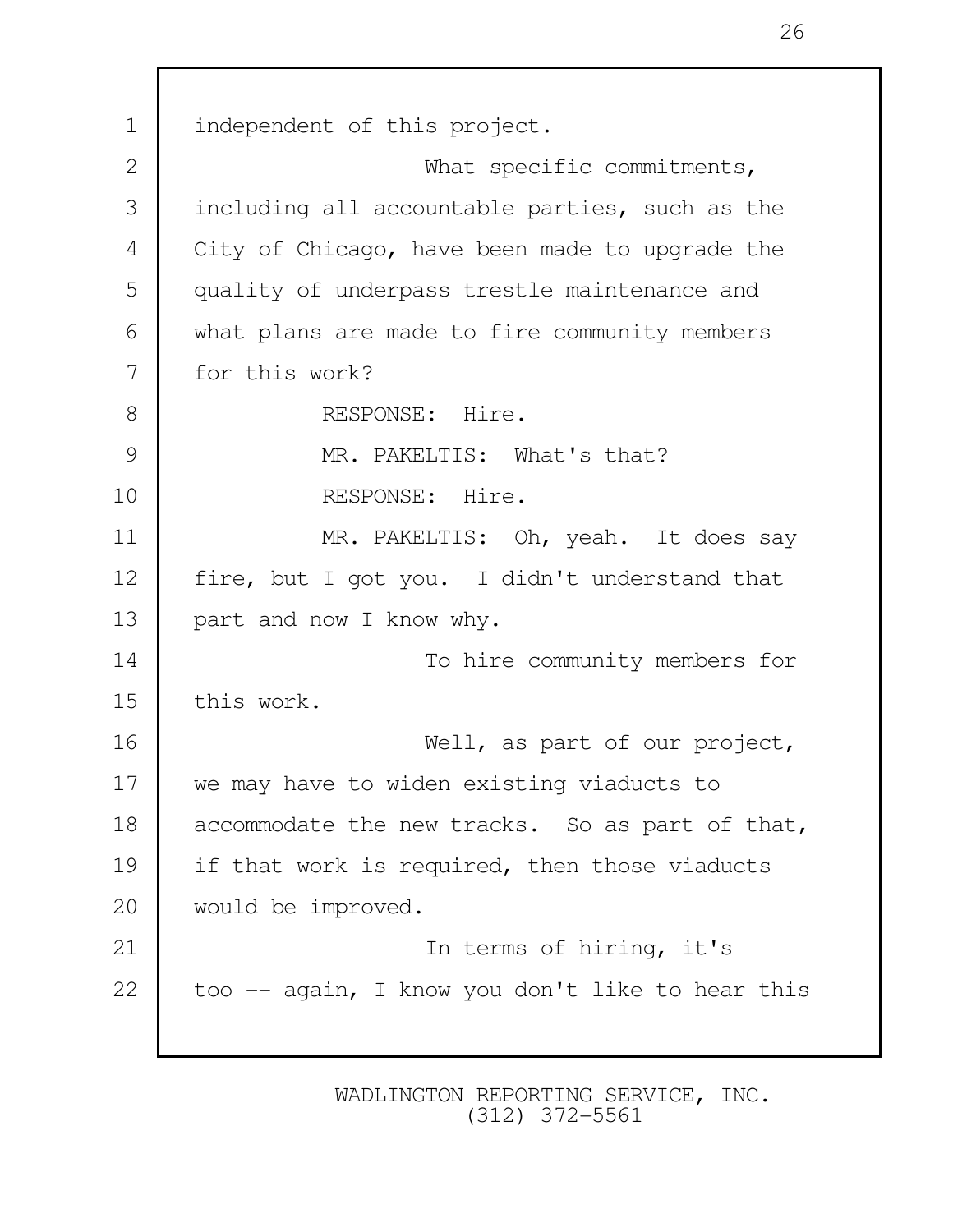1 answer now, but it's just too early to get into 2 any details of how people would be hired for 3 this project. We just don't have details to 4 | that right now. 5 MS. TROTTER: Tony, I can say 6 something on the hiring part. 7 MR. PAKELTIS: Okav. 8 MS. TROTTER: Though right now for the 9 project, for the Grand Crossing Rail Project, 10 there is no hiring involved because we are 11 | currently still in the first phase. 12 | For the Englewood Flyover, 13 which I'm not sure if some of you, most of you 14 may be familiar with, which is at 63rd and 15 | State, that is also a CREATE project, and they 16 are currently in the construction phase of that 17 | project. 18 and I do know that they are 19 working on developing an apprenticeship program, 20 Metra that is, a Metra apprenticeship program 21 for the local residents in the community. So 22 that is currently going on or will be going on,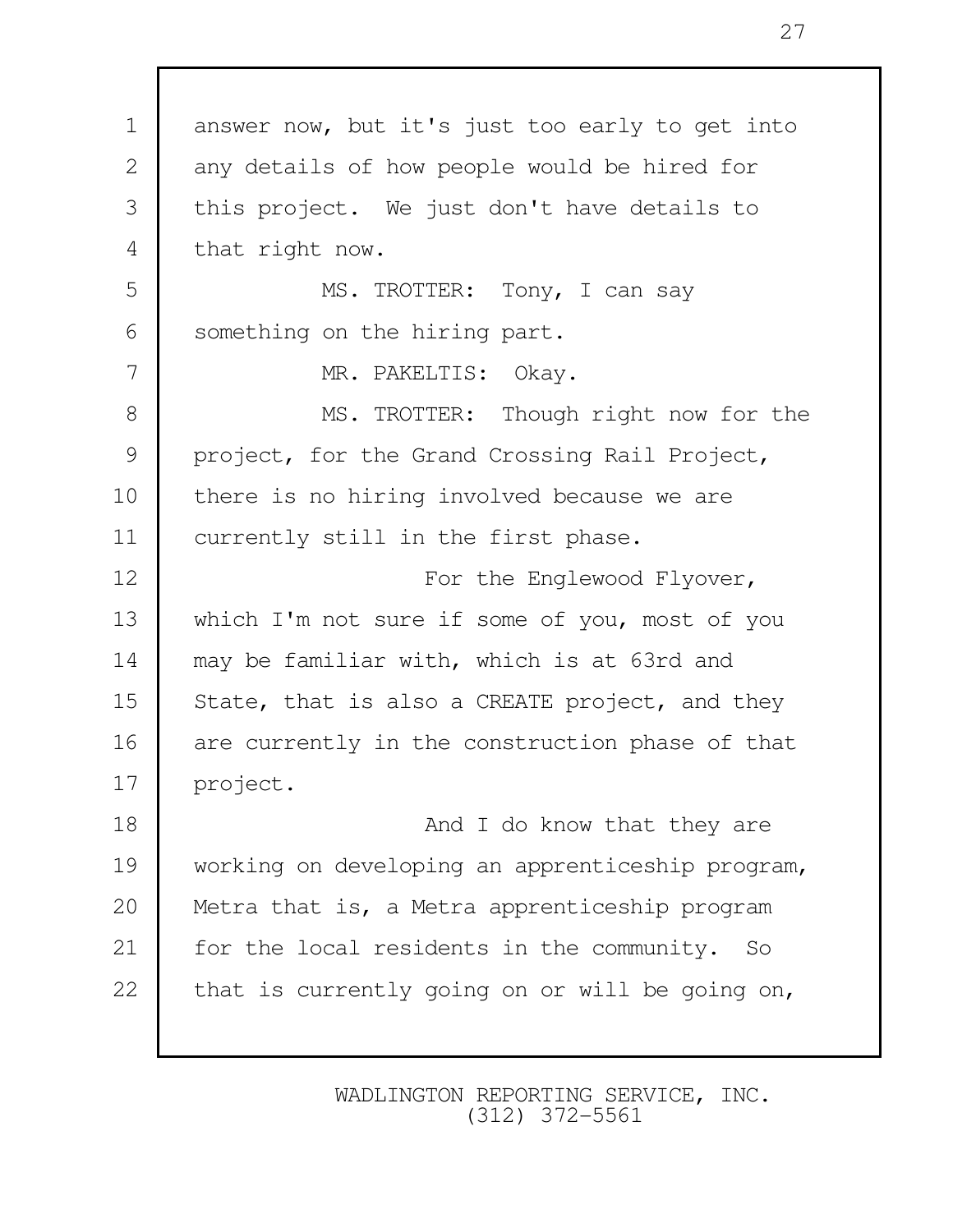1 you know, very, very soon. 2 **Again**, because that's in the 3 first -- the phase three of, you know, the 4 process, which we are just in the early stages 5 of phase one. Okay. Just as a point of 6 reference. 7 and also, the railroads are 8 always hiring. You know, to that end, we have 9 on our sign-in table over there some employment 10 fact sheets that list all of the railroad 11 websites where you can go to, see what they have 12 available here or wherever, and so that's 13 current. That's for what's going on now. 14 **And then it also has some** 15 other suggestions on there. So, you know, and 16 not to say that we would not be looking at other 17 | opportunities as, you know, sooner than later 18 | for this project, you know, as it gets closer to 19 the construction phase of it, but right now we 20 don't have a direct answer to that. Because 21 | it's just a bit -- it's a bit too early. 22 | Rut I don't want you to think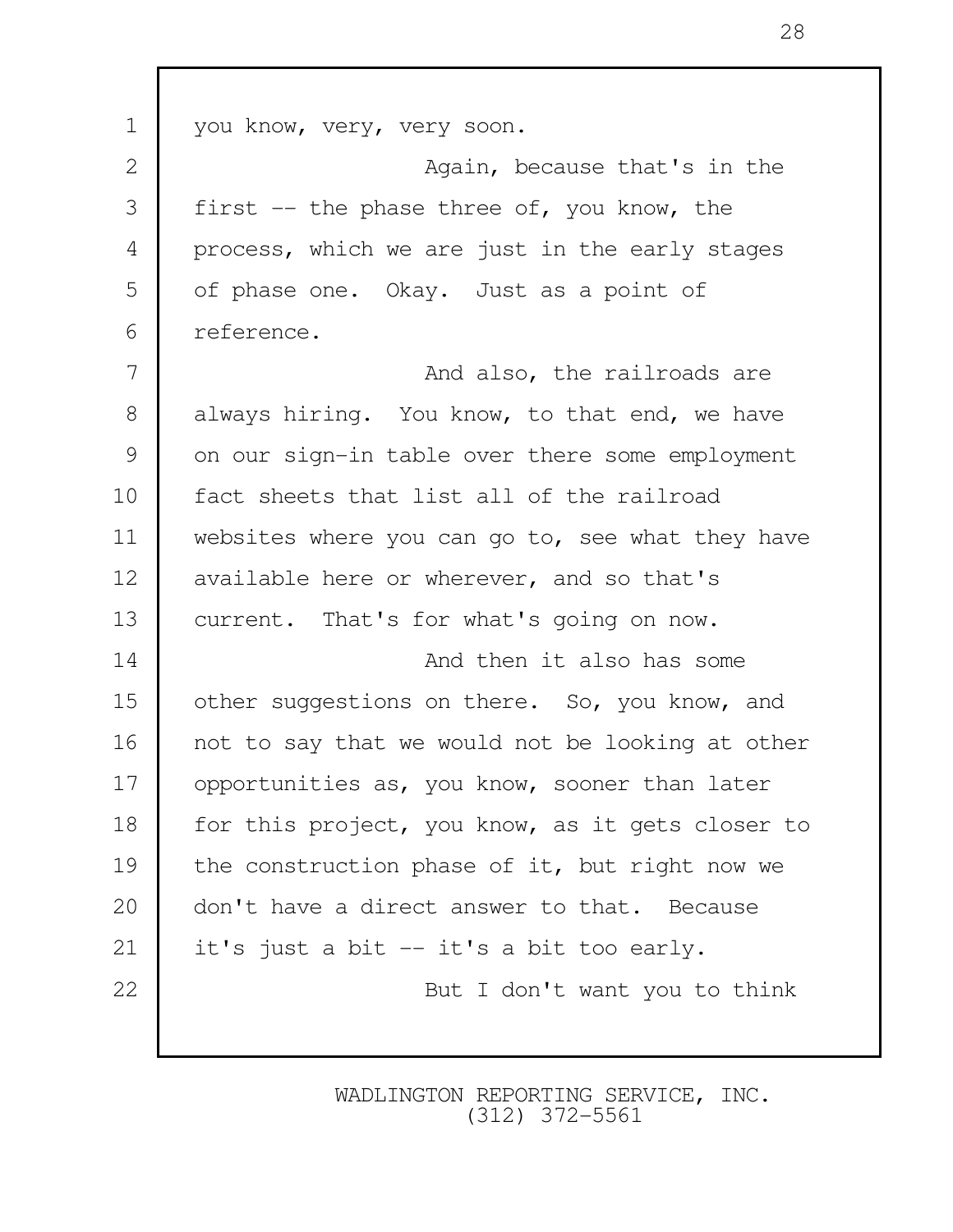| $\mathbf 1$    | that we are not thinking about it; okay? Thank   |
|----------------|--------------------------------------------------|
| 2              | you.                                             |
| 3              | MR. PAKELTIS: Stay close, Jakita. I              |
| $\overline{4}$ | may have another one for you.                    |
| 5              | We request a full P4 site tour                   |
| 6              | to accommodate all interested P4 community       |
| 7              | members.                                         |
| 8              | MS. TROTTER: Pardon me?                          |
| 9              | MR. PAKELTIS: We request a full P4               |
| 10             | site tour to accommodate all interested P4       |
| 11             | community members.                               |
| 12             | MS. TROTTER: We have maps available,             |
| 13             | and you're able to, you know, go along by map    |
| 14             | route.                                           |
| 15             | Unfortunately, IDOT cannot,                      |
| 16             | you know, pay for or provide that for the        |
| 17             | community to take you on a tour of the project.  |
| 18             | That would be a bit cost prohibitive for us to   |
| 19             | do. It's a long project, as you can see. You     |
| 20             | know, it extends -- there's a north and there's  |
| 21             | a south. That's why we have two separate, you    |
| 22             | know, meetings for community advisory groups and |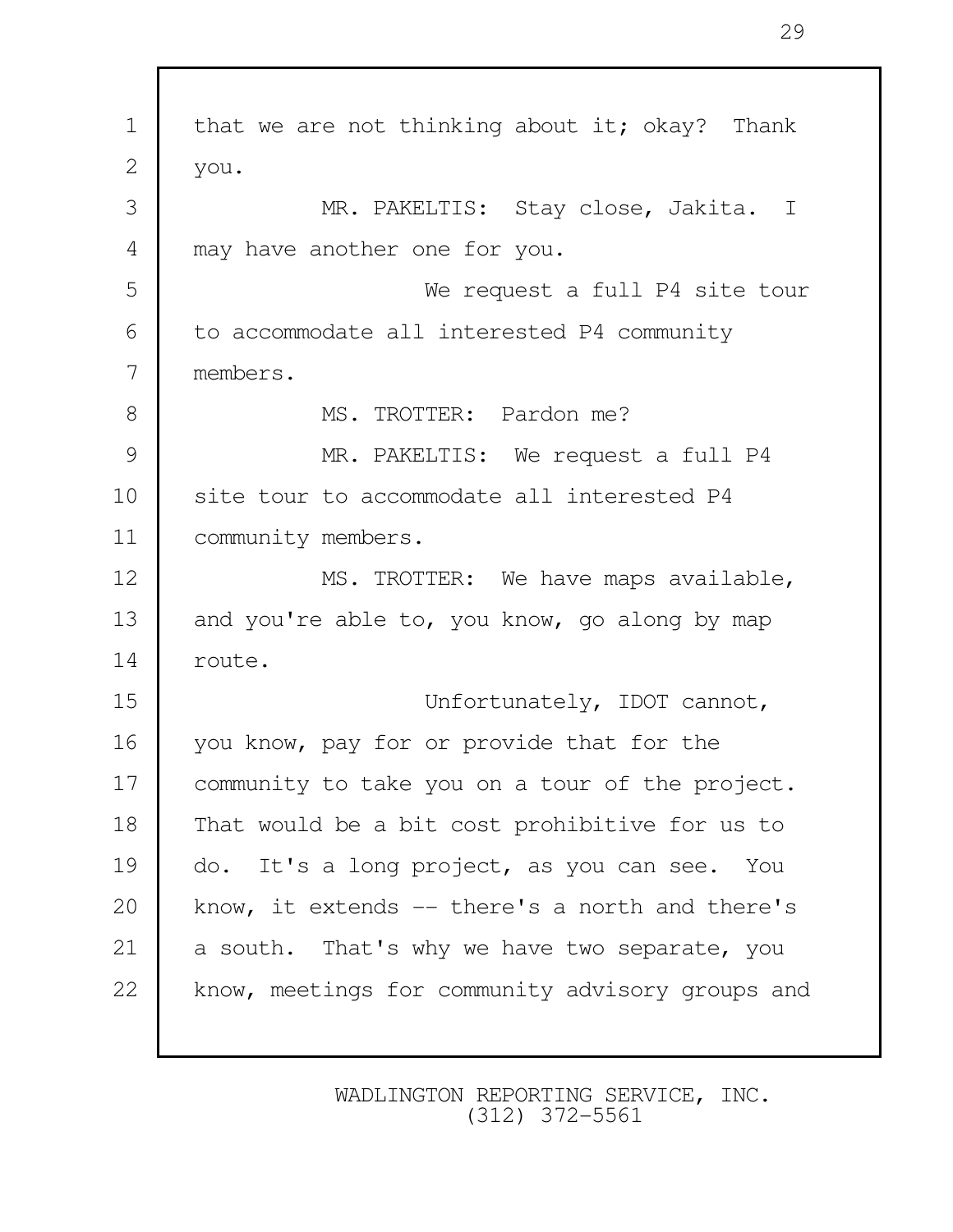1 | public meetings. So, unfortunately, we wouldn't 2 be able to abide by that request. 3 But you're more than welcome, 4 you know, to talk to us to find out more details 5 about -- and you are going on people's private 6 | property as well, you know, to try to get to see 7 these different sites, you know. And you're not 8 going to get on railroad property as private 9 citizens. So it's a bit -- you know, that's a 10 bit of a stretch to try to do. 11 NUDIENCE MEMBER: Well, I think it was 12 | that they did a tour for the other projects not 13 the other  $-$  one of the other projects, and they 14 allowed them to go with the -- maybe not IDOT. 15 Probably the railroad, I'm not sure which. And 16 we were hoping that we could  $-$ 17 MS. TROTTER: I know what you are 18 talking and that was the CSX and it was 19 | regarding a specific  $-$  if the property  $-$  if it 20 was going over into this person's property line. 21 That is what was being addressed about. It 22 wasn't about a tour of the project.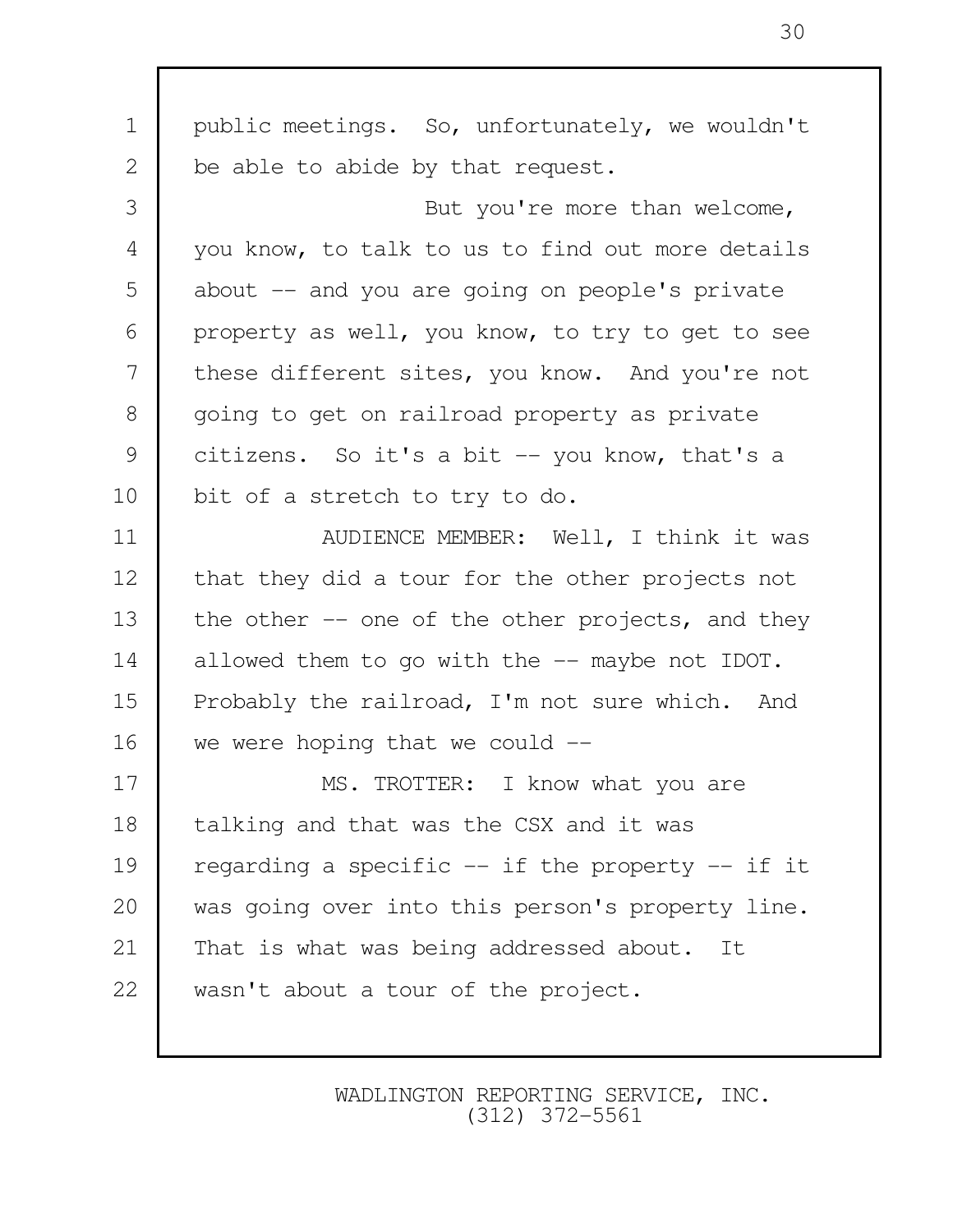1 AUDIENCE MEMBER: Okay. 2 MS. TROTTER: It was actually for that 3 particular community advisory group member, and 4 then she happened to invite her neighborhood 5 club, block club to it. And, you know, so 6 that's what that was about. It was not a tour. 7 MS. EDWARDS: So when we get to P4, if 8 we get the funding, is there a possibility that 9 we can maybe streamline it down so those groups 10 that are affected --11 | MS. TROTTER: No. 12 MS. EDWARDS: -- could make that tour. 13 MS. TROTTER: Well, for those that are 14 affected, I'm sure that -- if they want to see 15 | if it's going on their property, I am sure that 16 that could be addressed. 17 MS. EDWARDS: Okay. 18 | MS. TROTTER: But for overall, you 19 know, for -- just to say come on y'all let's get 20 | some buses and go on a tour, that's not going to 21 happen. I'm sorry. 22 MS. EDWARDS: Thank you.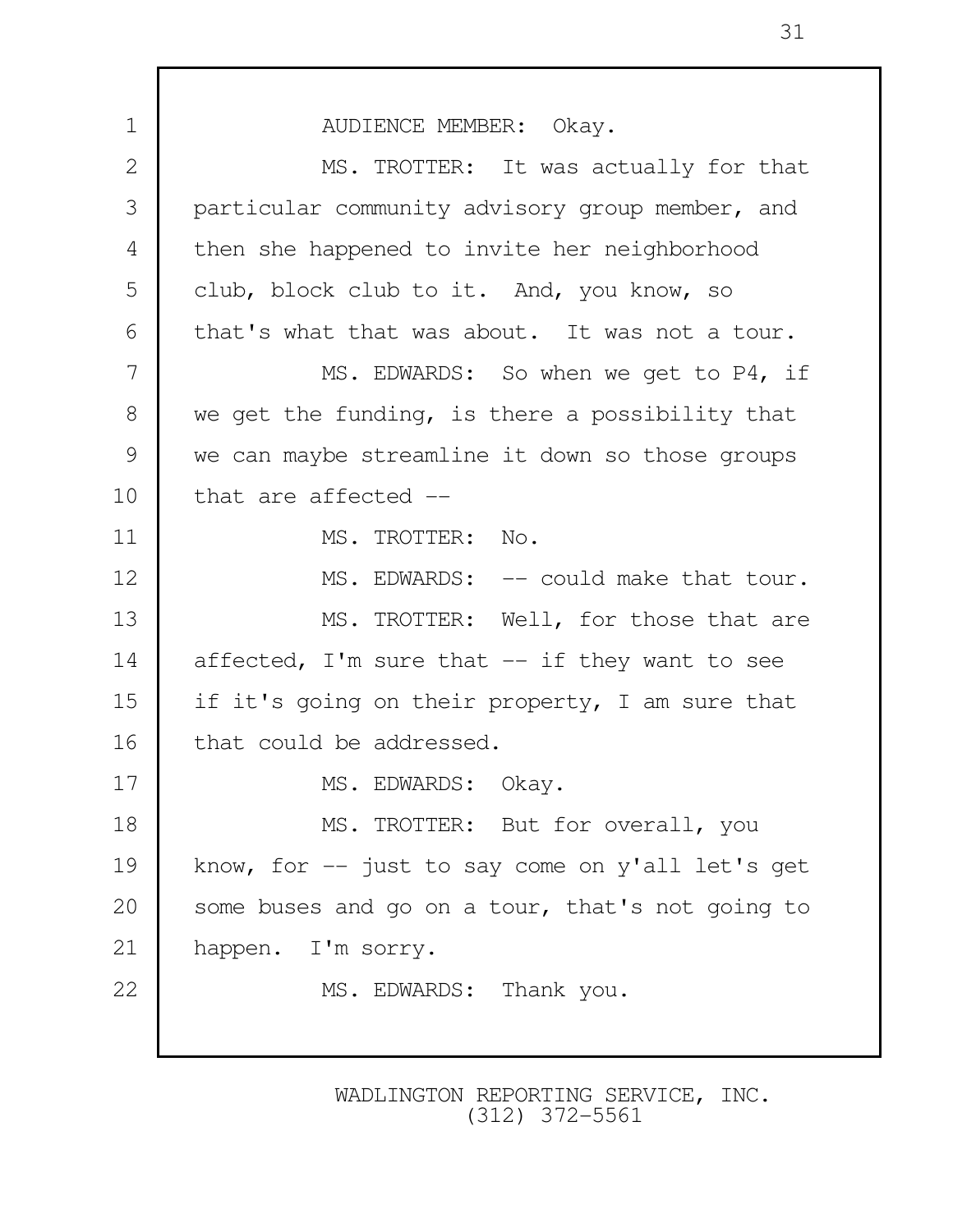| $\mathbf 1$    | MR. PAKELTIS: All right. Thanks,                |
|----------------|-------------------------------------------------|
| $\mathbf{2}$   | Jakita.                                         |
| 3              | All right. The next one I may                   |
| $\overline{4}$ | look for some assistance from Norfolk Southern. |
| 5              | Is it true that switching operations, in        |
| 6              | particular, those involving night horns and     |
| 7              | other industrial commotion, were moved from     |
| 8              | north side neighborhoods to our south side      |
| 9              | communities?                                    |
| 10             | Chuck, can you help on that?                    |
| 11             | I will take it from the top. Is it true that    |
| 12             | switching operations, in particular, those      |
| 13             | involving night horns and other industrial      |
| 14             | commotion, were moved from north side           |
| 15             | neighborhoods to our south side communities?    |
| 16             | MR. ALLEN:<br>No.                               |
| 17             | AUDIENCE MEMBER: Who said that?                 |
| 18             | MR. PAKELTIS: We have a                         |
| 19             | representative from Norfolk Southern here who   |
| 20             | indicates that that is not the case.            |
| 21             | AUDIENCE MEMBER: Someone is looking             |
| 22             | into that for us. It went from the north side.  |
|                |                                                 |

WADLINGTON REPORTING SERVICE, INC. (312) 372-5561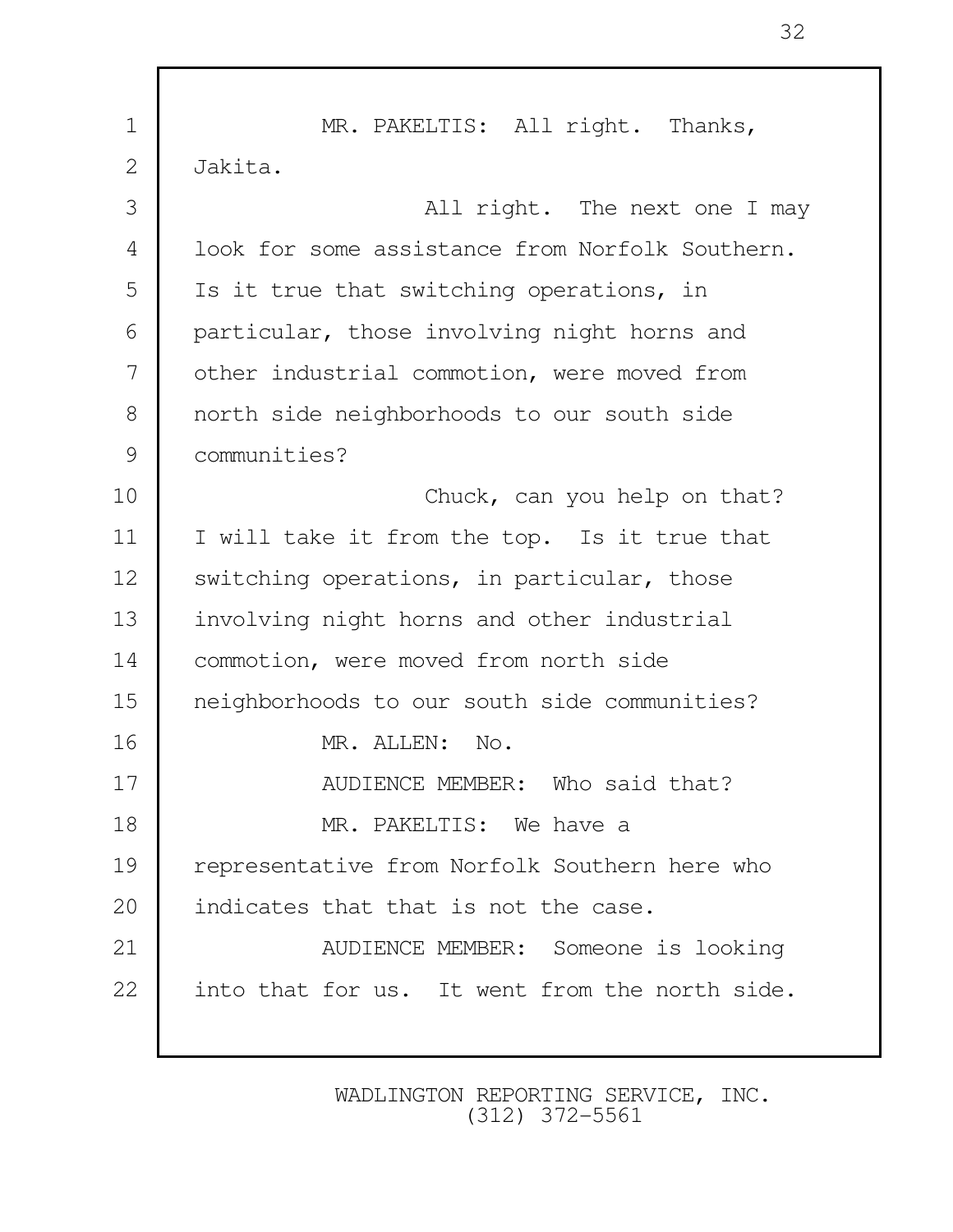| $\mathbf 1$ | The operations moved from around Roosevelt Road  |
|-------------|--------------------------------------------------|
| 2           | and Halsted down to this area. Same answer?      |
| 3           | MR. ALLEN: Yes. Same answer.                     |
| 4           | AUDIENCE MEMBER: Okay. Thank you.                |
| 5           | MR. ALLEN: And we have looked into               |
| 6           | the horn blowing, and we have actually talked to |
| 7           | the crews that are working in that area at       |
| 8           | night, and they really were perplexed with this. |
| 9           | So if you have horn blowing, you know, I quess   |
| 10          | you really need like a time and a date. There    |
| 11          | should not be any horn blowing along that line   |
| 12          | in this corridor --                              |
| 13          | (WHEREUPON, several people                       |
| 14          | were talking at the same                         |
| 15          | time.)                                           |
| 16          | MR. ALLEN: Give us some specific                 |
| 17          | times, specific dates. We can find out who the   |
| 18          | engineer was. There should not be any horn       |
| 19          | blowing, unless there's emergency maintenance    |
| 20          | going on and that is required by the federal     |
| 21          | government to have to work with it. There        |
| 22          | shouldn't be any workers --                      |
|             |                                                  |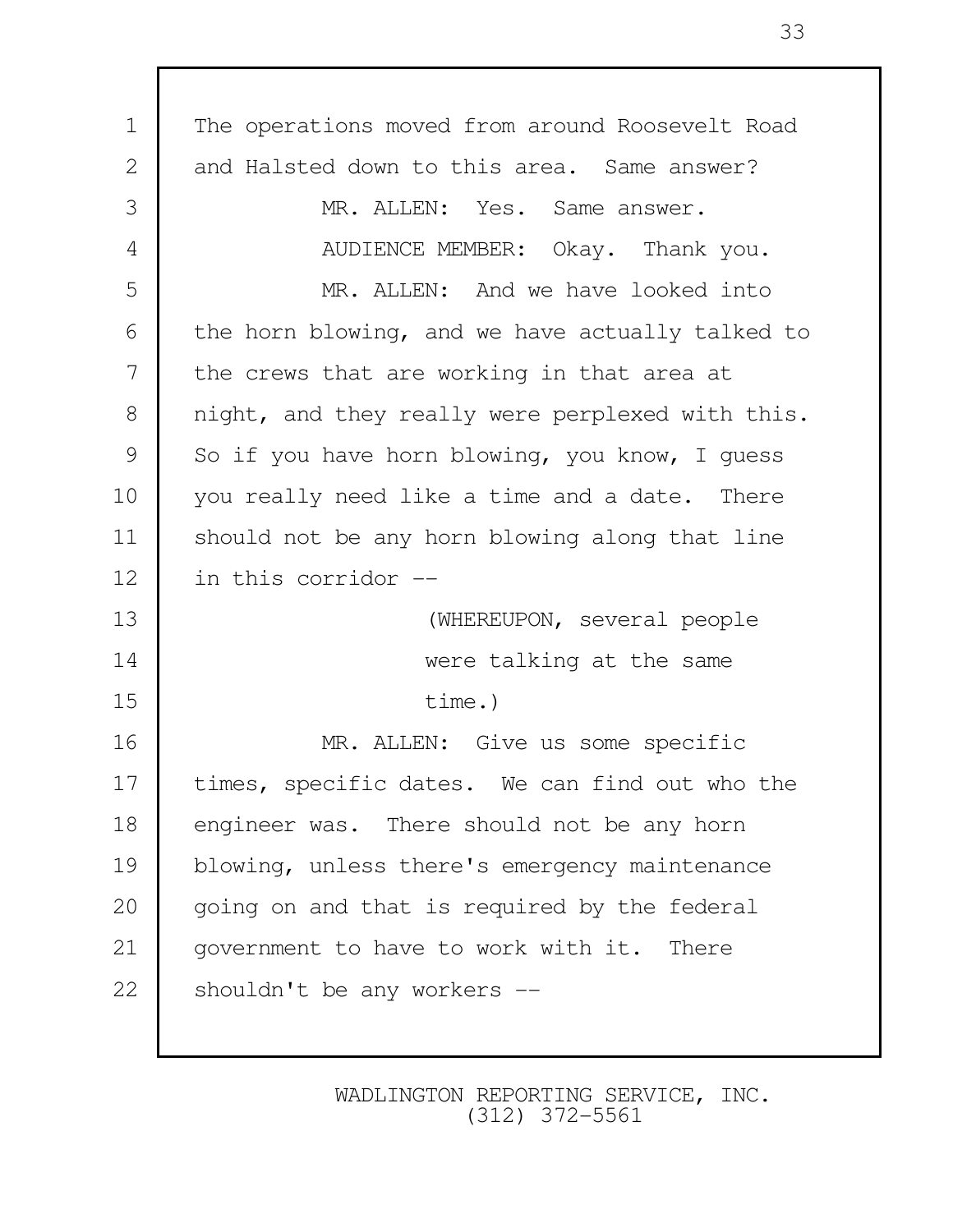1 **I** AUDIENCE MEMBER: We can't hear. 2 MS. TROTTER: Chuck, can you come up 3 hear in the front, please. 4 | AUDIENCE MEMBER: Come on up here. 5 Don't be afraid. We won't bite you. 6 MR. PAKELTIS: Chuck is coming up. 7 Chuck's not afraid. 8 AUDIENCE MEMBER: Come on down. 9 MR. ALLEN: Is this better? 10 RESPONSE: Yes. 11 MR. ALLEN: Okay. You raised at the 12 | CAG meeting, you raised that question about horn 13 | blowing at night along South Chicago Avenue. 14 **As I say, we've checked with** 15 | our supervision. They've talked to the crews 16 | that are working out there, and we are just not 17 | finding anybody that does it. So if you can, 18 you can give us a very specific time and day. 19 We will try to follow up. 20 As I said, there's not a 21 | reason for horn blowing, unless it's an 22 emergency situation. So, you know, that's like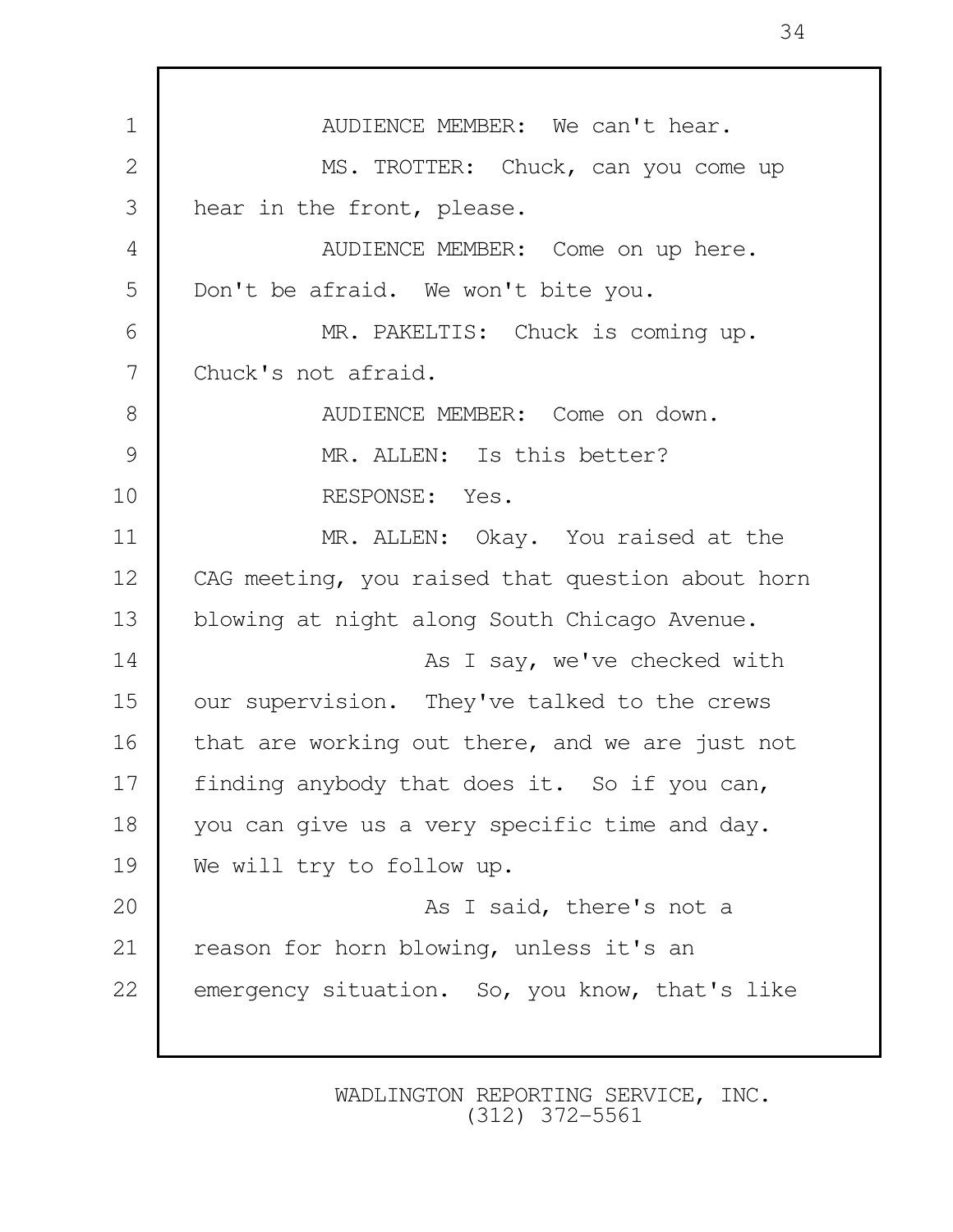1 one night a month or four nights a year or 2 Something like that. So if you got it, give us 3 times. We will try to run that down. Because 4 there is not anything in the operations that 5 Should require a bunch of horn blowing. 6 Now, we do do some switching 7 out of that 63rd Street yard. But, again, it 8 should not involve horn blowing. 9 AUDIENCE MEMBER: What about the 10 slamming? So that's the slamming? 11 MR. ALLEN: That may be the slamming. 12 We will talk to people about being a little 13 careful about the slack running in there. 14 **But there is movement of empty** 15 cars in and out of that yard 24 hours a day. 16 And so you may hear -- you may hear a train 17 | that's stopped. When it starts up you will hear 18 | some -- you will hear the slack come out of the 19 train. If they pull cars out, park them and 20 then put them back in, that could be. 21 | But, you know, we are not 22 talking like a freight yard where you are just

> WADLINGTON REPORTING SERVICE, INC. (312) 372-5561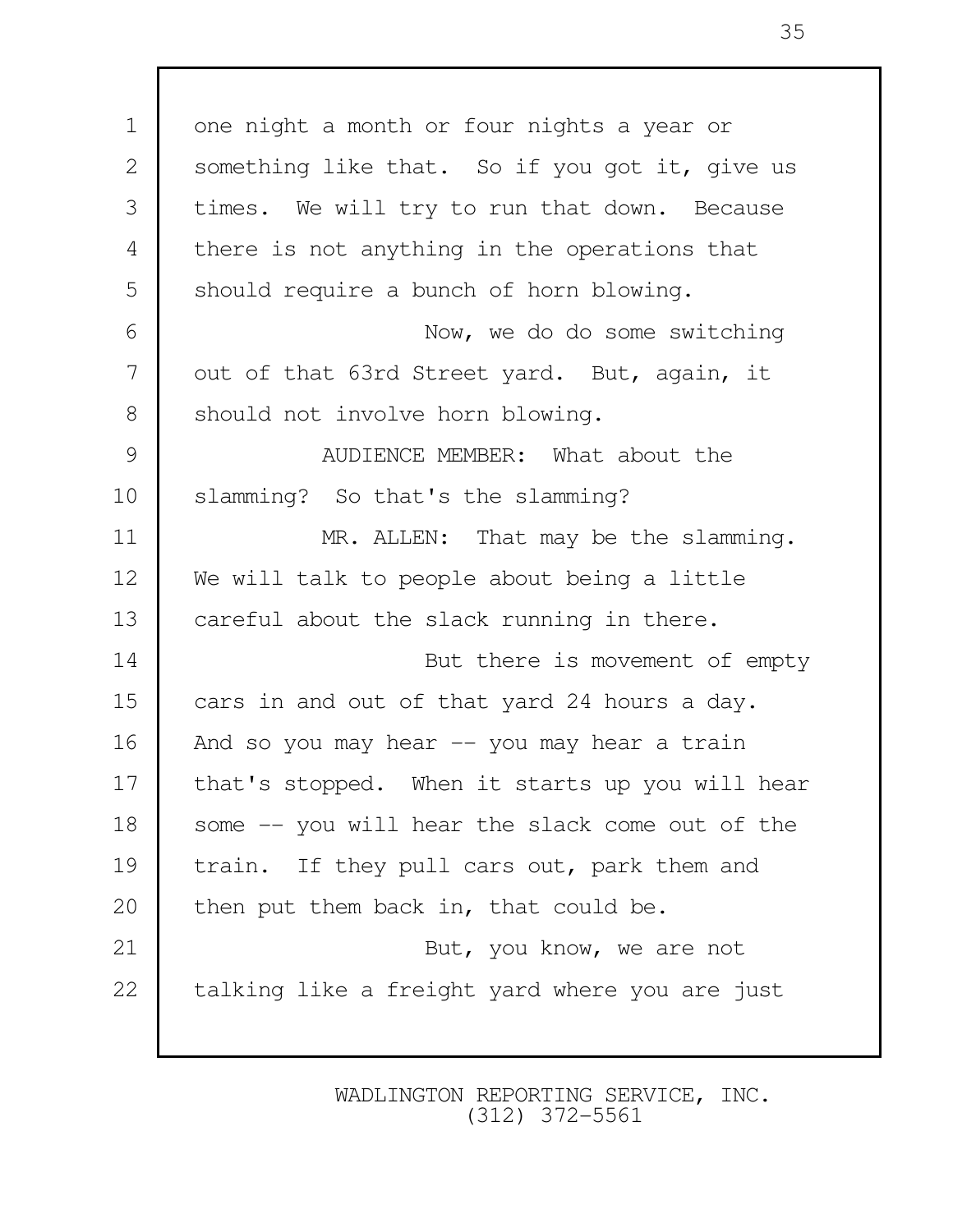1 doing one car, two cars, three cars. It will be 2 the entire track of cars would be pulled out and 3 l left or taken and put back into the vard. 4 But we have really -- we're 5 perplexed by horn blowing. So if you have got 6 specifics on horn blowing, we'd be glad to get 7 into that. It doesn't make sense to us. 8 You have assured me that it's 9 up on the Norfolk Southern. It's not on the CN 10 or on the Metra. And I mean, Metra doesn't run 11 probably after midnight anyhow. 12 So if you can give us some 13 times and dates, it would be good if you would 14 | do it starting now into the future because, as I 15 have said, we have already talked to people 16 working out there. And we can go back and say 17 and then take a look at who worked that night 18 and what were they doing. 19 MS. EDWARDS: So is there any reason 20 why you would have excessive, you know, like 21 Shaking and slamming and, you know, going 22 across? Is there a reason for it?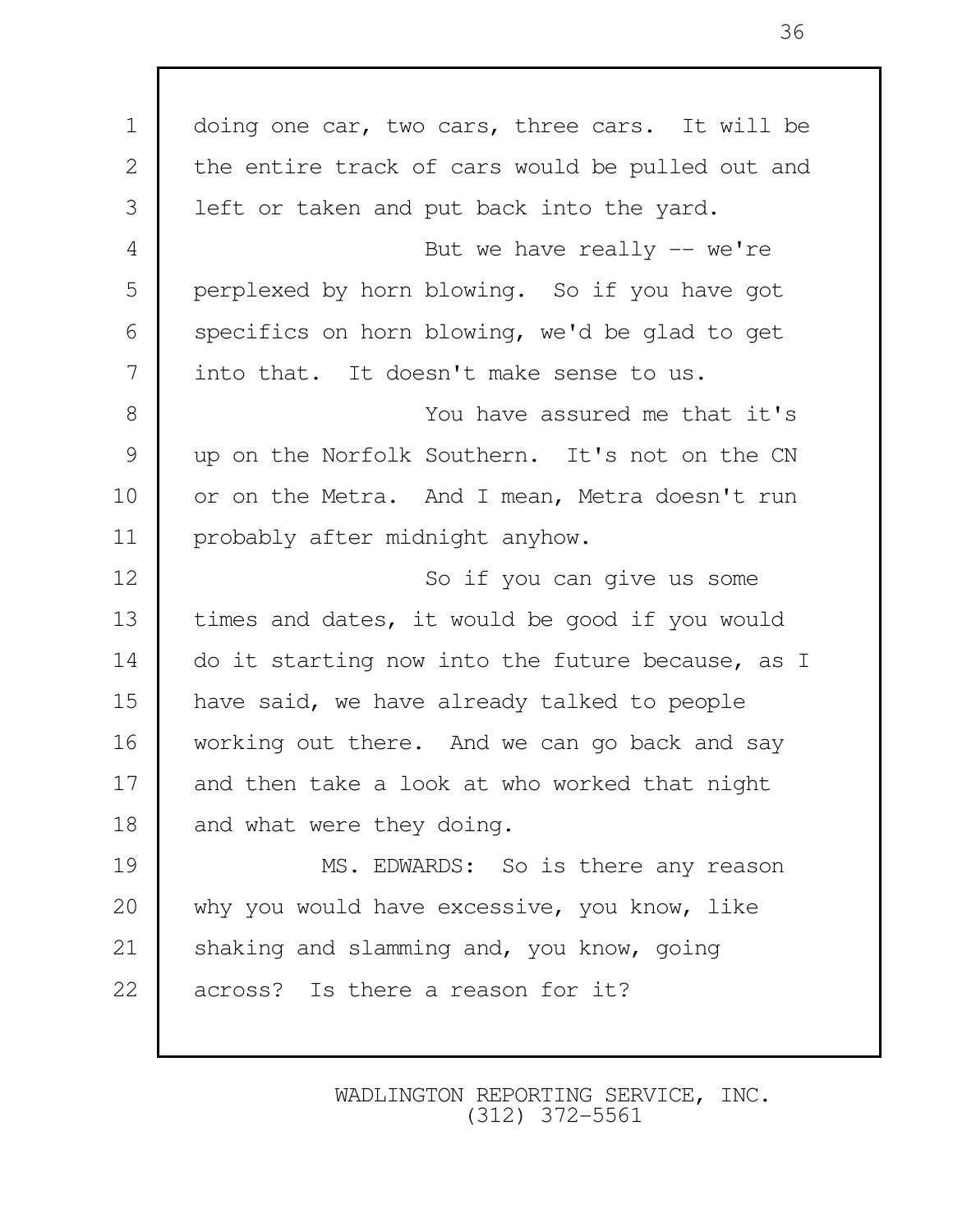1 MR. ALLEN: I would say some engineers 2 are better than others. So we can have a 3 conversation with them to be a little careful as 4 to how they start and stop. 5 | MS. EDWARDS: Okay. Because some 6 people are complaining about their homes shaking 7 as it goes by. 8 MR. ALLEN: You may hear it. I don't 9 | think you will get -- I mean, these are 10 literally all empty cars that are being handled 11 there. 12 **But as I said, the horn** 13 blowing, you know, we have looked into that, and 14 it does not make sense. Now, if we have got 15 Some roque engineer out there that likes to pull 16 | the cord, we will  $-$  you know, we will find him 17 and handle it, if you give us some times. 18 MS. EDWARDS: Thank you. 19 MR. PAKELTIS: That's Chuck Allen with 20 Norfolk Southern. 21 | Reference Contract All right. Where was I? 22 No. 7, regarding community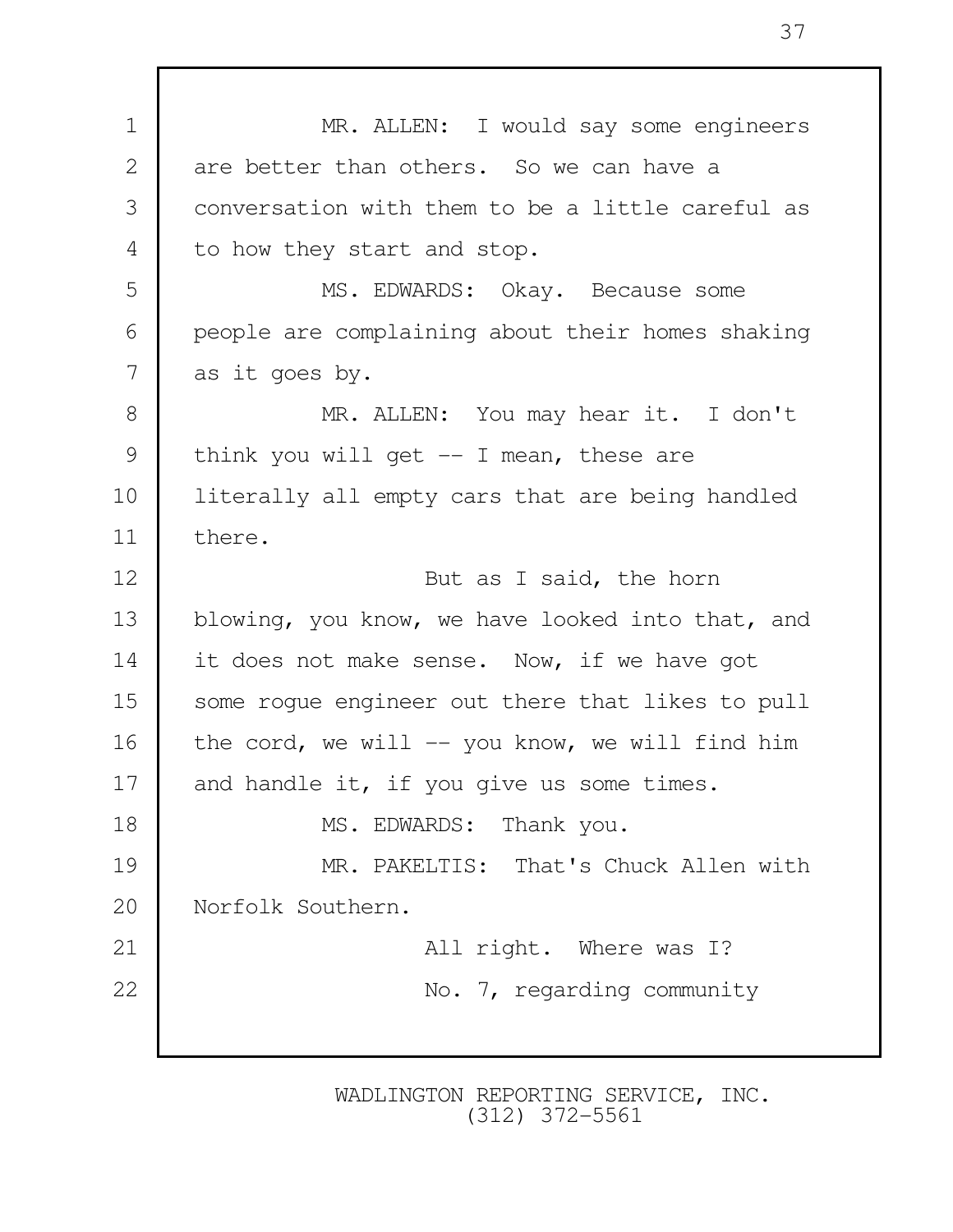1 | benefits agreements, list all benefits presently 2 | negotiated for south side communities, both 3 north and south project areas. Provide the 4 | name, title and contact information of all 5 individuals authorized to contract terms of 6 agreement for community benefits, especially key 7 or chief authorities. 8 I'm not -- I don't know what a 9 | community benefits agreement is. I don't --10 | there is no community benefits agreement related 11 to this project. If I'm not fully understanding 12 | the question, if you want to followup now, I can 13 try to answer it, if I am not answering fully, 14 but I am just -- I'm not familiar with that 15 term. 16 | You know, as part of the EIS, 17 we develop mitigation to specific impacts for 18 | the project, but we don't  $-$  we don't have a 19 | community benefits agreement. 20 MS. DAVIS: Regarding a community 21 benefits agreement, they are contractual terms 22 between parties, usually the corporate cluster,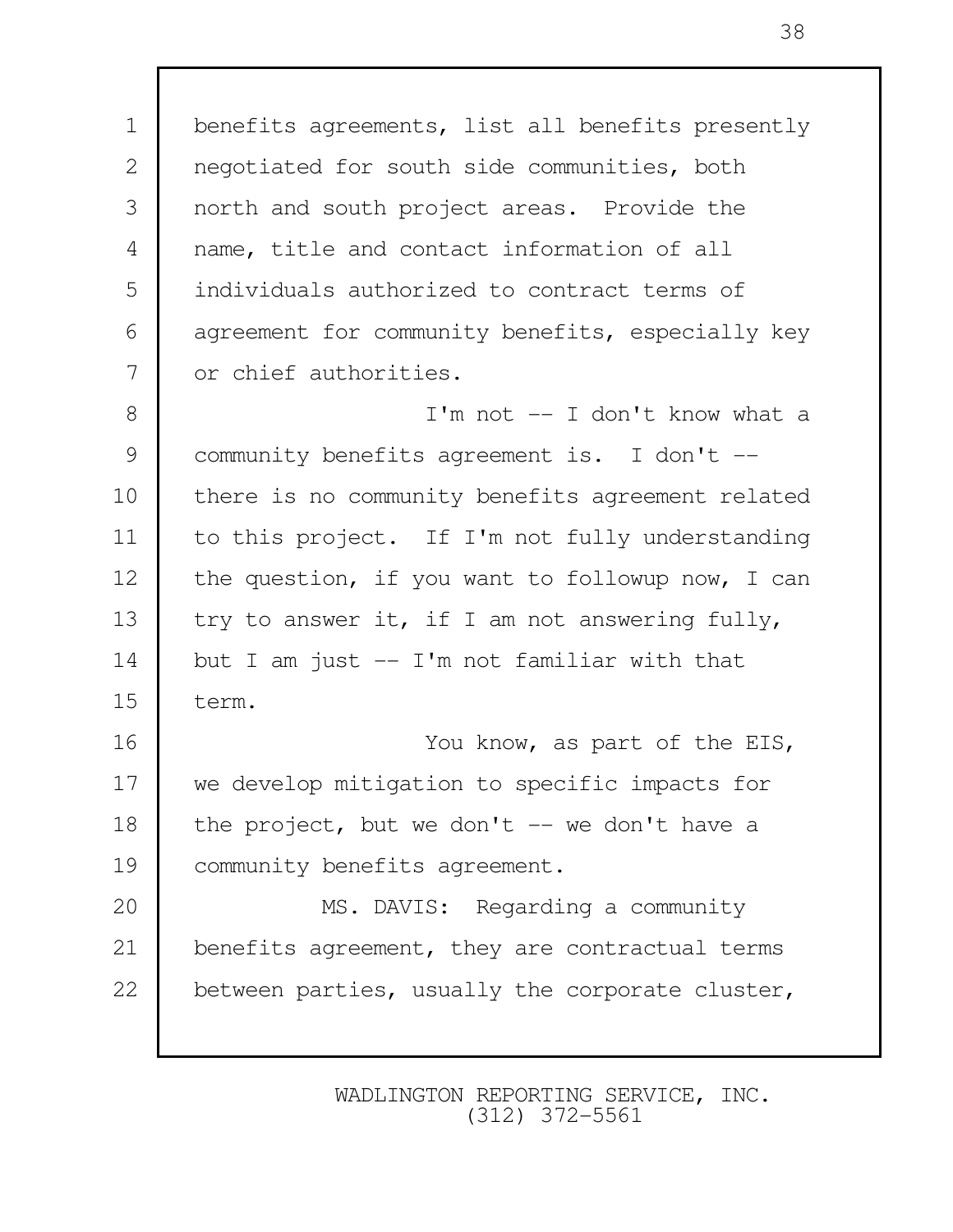1 the CREATE group in this instance, and community 2 | organizations, such as the one that's compounded 3 these questions. Whereby the health, wealth 4 benefits, possible or suggested by, are inherent 5 in the project could be negotiated, detailed, 6 implemented, and tracked.

7 and so many of us believe that 8 the value being derived from passage through and 9 use of land in our community is an important 10 asset that we believe warrants some return to 11 | the community across the spectrum of 12 opportunities.

13 **One is, you know, having to do** 14 with health mitigation for diesel particulate 15 and high asthma and cancer risks in our 16 neighborhood. Part of it has to do with the 17 | need for a tech part, a training, training that 18 Starts now for jobs. As you've said on your 19 website, there are several or 17,000 jobs that 20 | are going to be sustained through 2020 on these 21 CREATE-related projects.

22 So how do we get a system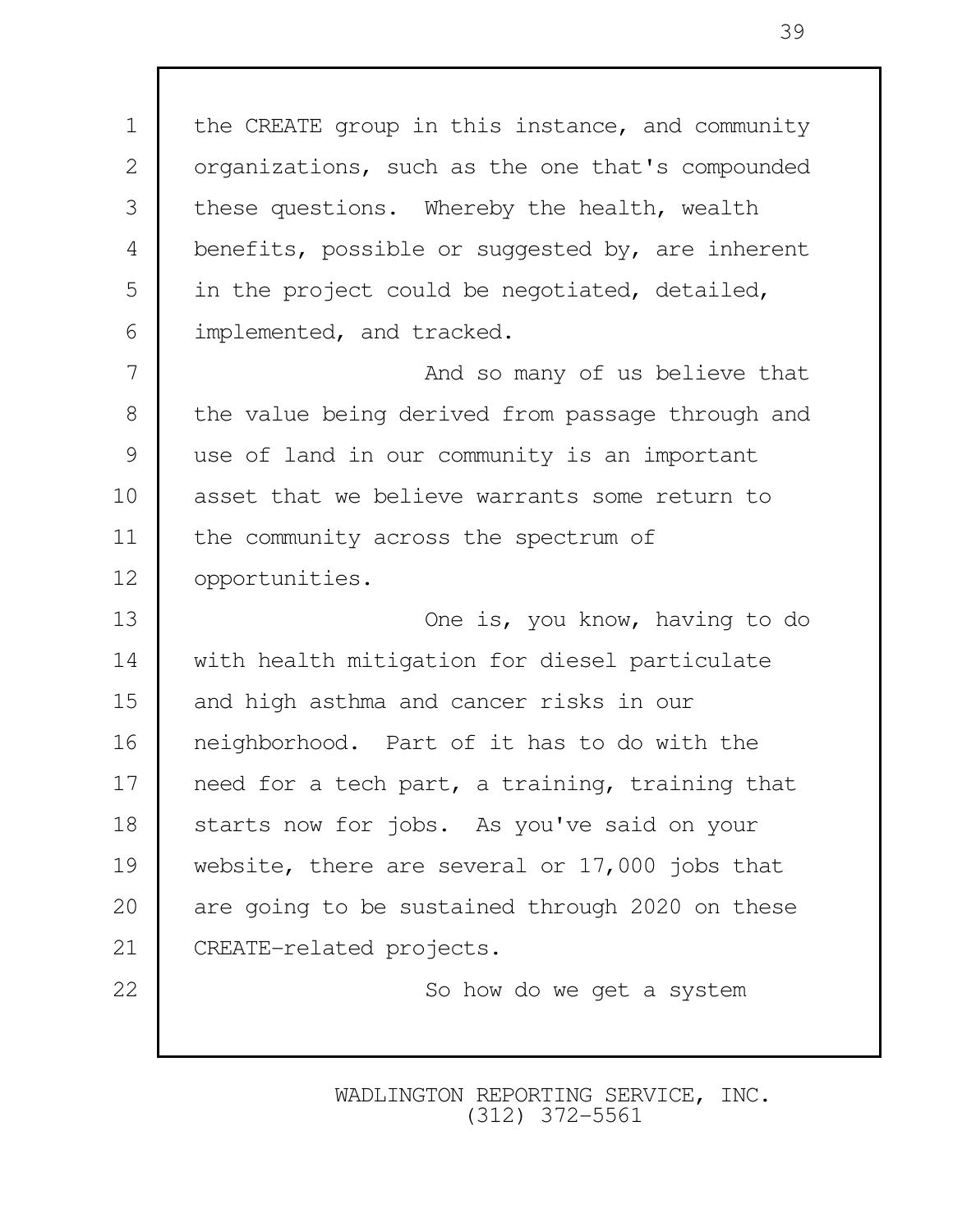| $\mathbf 1$   | estimate in place that ensures that the          |
|---------------|--------------------------------------------------|
| $\mathbf{2}$  | 50 percent plus unemployment in our neighborhood |
| 3             | is reduced substantially by the opportunities    |
| 4             | presented, you know, in this plan.               |
| 5             | (Applause.)                                      |
| 6             | MS. JASPER: There are some businesses            |
| 7             | in the communities that may be affected by the   |
| 8             | construction.                                    |
| $\mathcal{G}$ | MR. PAKELTIS: All right. Thank you.              |
| 10            | Well, as part of the                             |
| 11            | environmental impact statement, we look at all   |
| 12            | of the potential social, economic and            |
| 13            | environmental impacts of the project, and then   |
| 14            | we define mitigation that's warranted to offset  |
| 15            | those impacts.                                   |
| 16            | And someone over here can                        |
| 17            | correct me if I'm wrong, but I don't believe     |
| 18            | there is any $-$ IDOT doesn't do community       |
| 19            | benefits agreements as part of their             |
| 20            | environmental statement process. I don't         |
| 21            | believe it's part of the CREATE program, and so, |
| 22            | you know, I don't think there will be a          |
|               |                                                  |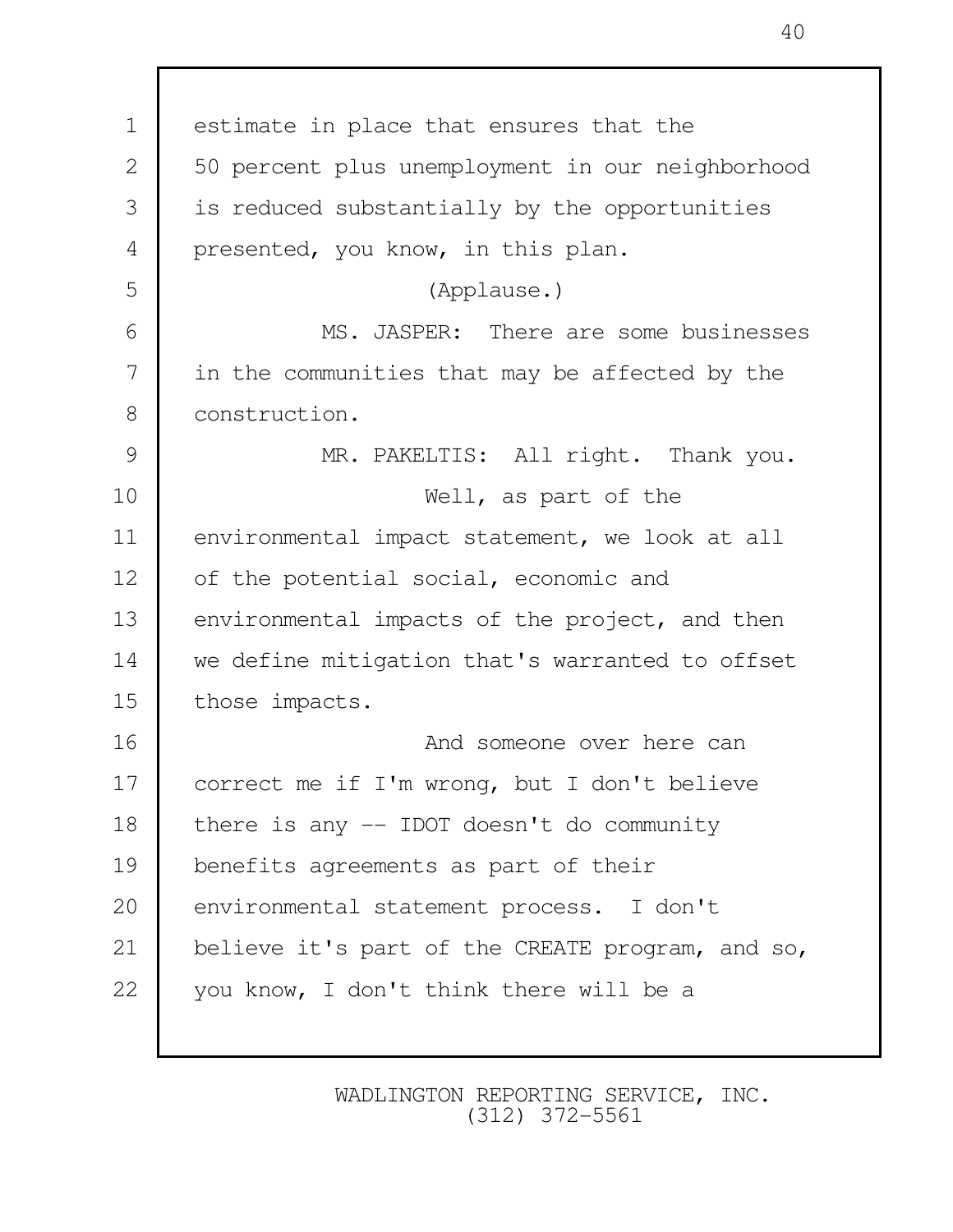1 community benefits agreement, again, unless I'm 2 mistaken on that.

3 MS. JASPER: Well, we certainly -- we 4 certainly are sitting here to preserve that 5 | option and the reason for asking who would have  $6$  the authority to  $-$ 

7 MR. PAKELTIS: Well, I think what we 8 want to do is we want to work through these 9 meetings, community advisory group meetings and 10 | getting your comments and feedback. I think we 11 want to hear what you think, you know, the 12 | impacts are and how they should be mitigated. 13 And then we can look at those and include what's 14 practical in the mitigation plan for the 15 project. That's how we would move forward. The 16 environmental impact statement will document 17 what mitigation would be committed to for the 18 project.

19 MS. DAVIS: We understand that the 20 environmental -- the environmental impact 21 statement is a critical part of your being 22 declared a project and seeking funding for

> WADLINGTON REPORTING SERVICE, INC. (312) 372-5561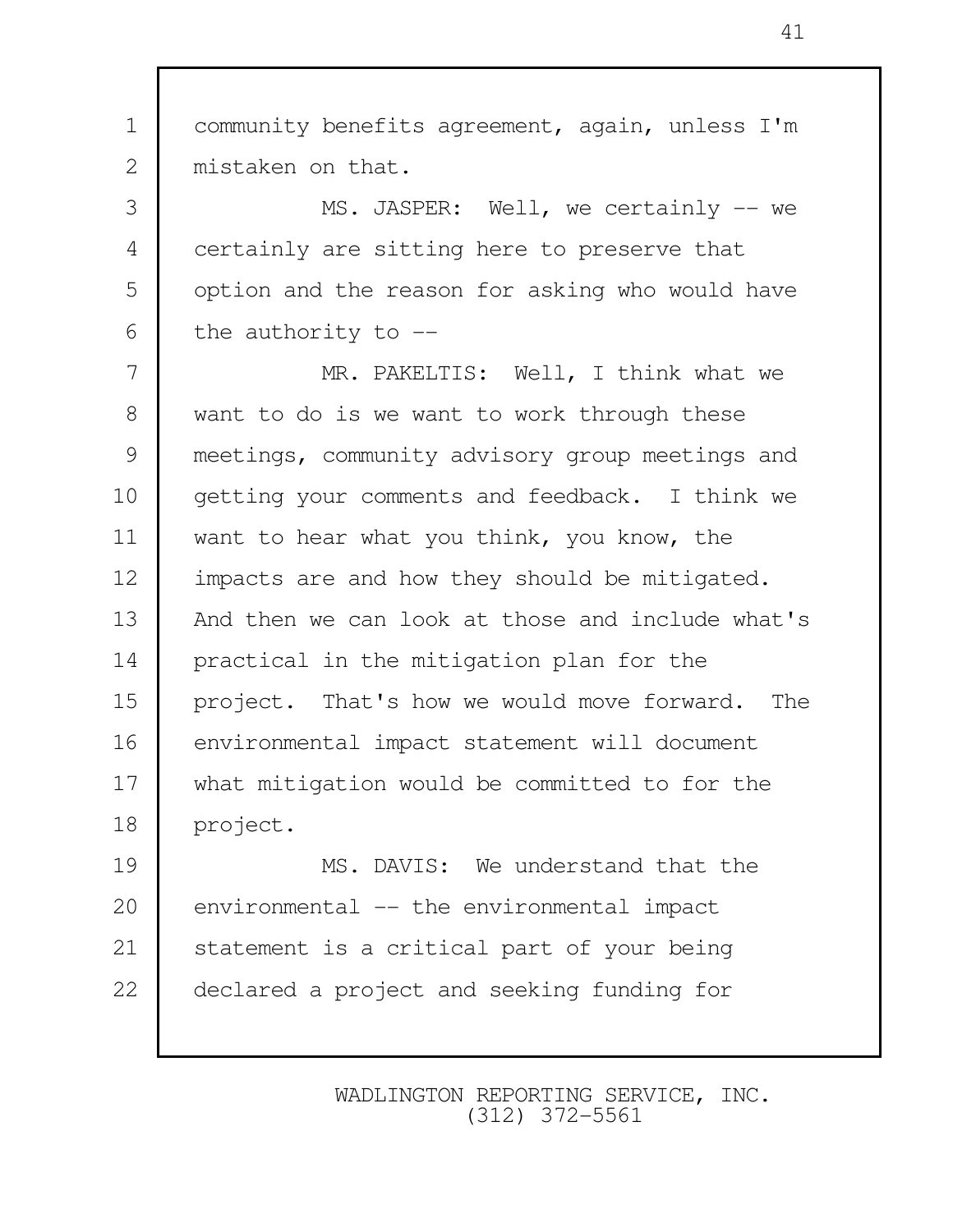| $\mathbf 1$   | the $-$ for $-$ you know, to move forward.       |
|---------------|--------------------------------------------------|
| $\mathbf{2}$  | And regarding the                                |
| 3             | non-environmental, the economic impact, we --    |
| 4             | you know, we had a brief conversation with Chuck |
| 5             | about warehousing of jobs associated with        |
| 6             | transportation with Olive Harvey College and     |
| 7             | what we are specifically $--$ you know, one, we  |
| 8             | are looking at how to create a critical mass of  |
| $\mathcal{G}$ | jobs in for -- of our -- of our neighbors. And   |
| 10            | we believe that, and we have suggested this in   |
| 11            | more than one forum, that a tech part, which     |
| 12            | includes training, which includes destination    |
| 13            | type facilities, and which includes the whole    |
| 14            | transportation system should be -- should be     |
| 15            | invested in in our community and in the project. |
| 16            | MS. JASPER: And this is the only                 |
| 17            | project that can only take place.                |
| 18            | MR. PAKELTIS: Okay. Thank you.                   |
| 19            | Well, Jakita touched on what                     |
| 20            | we know now about jobs and training              |
| 21            | opportunities. I don't think we need to expand   |
| 22            | on that now.                                     |
|               |                                                  |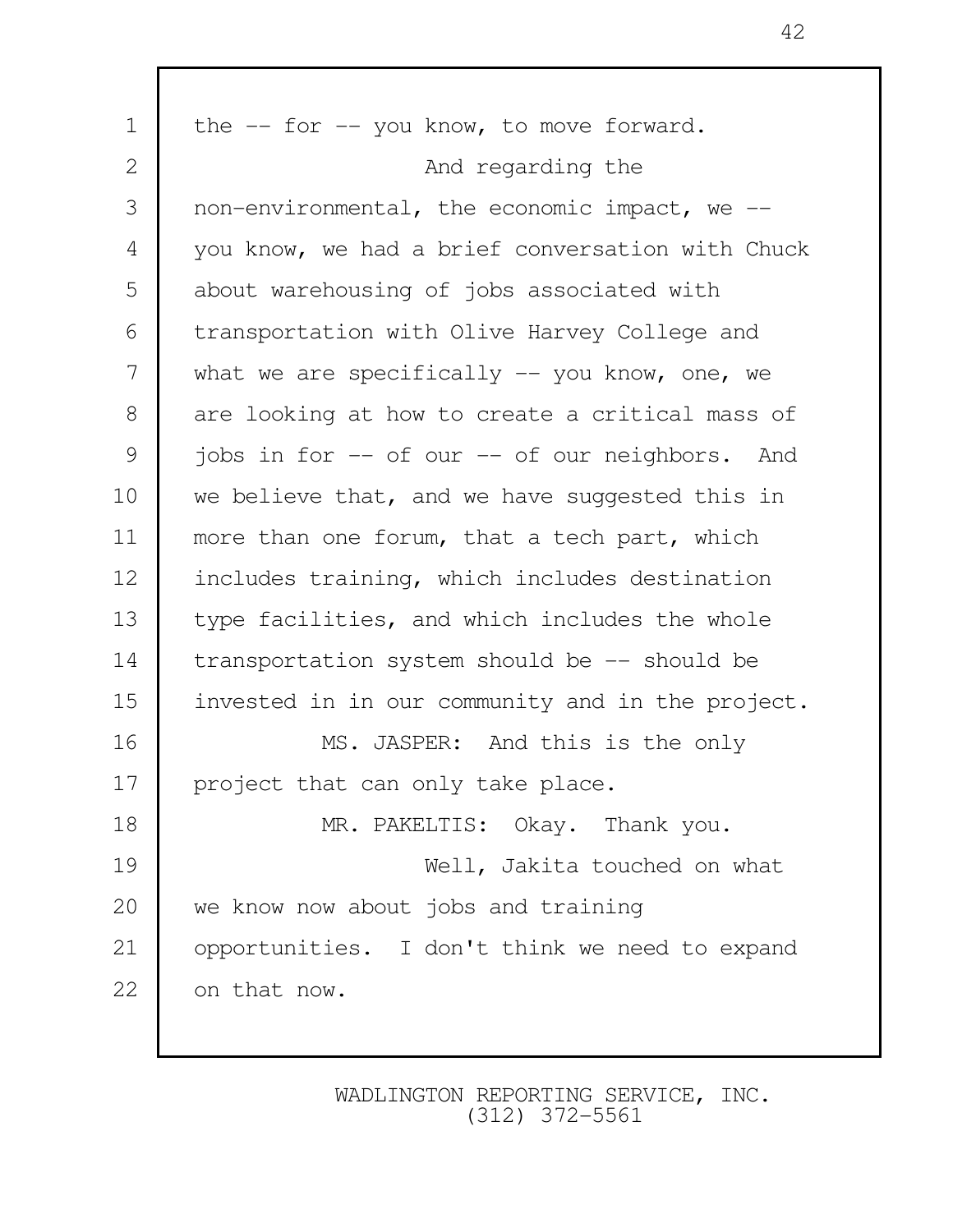1 and just again on the  $-$ 2 again, with the environmental impact statement, 3 it's called an environmental impact statement, 4 but we are looking at all social, economic and 5 environmental impacts associated with the 6 project. And as part of that, we will include a 7 mitigation plan for the project as it moves 8 forward. All right. 9 MS. DAVIS: But Tony, just to complete 10 | that point. Who can we talk to? Because, you 11 know, this is an interim conversation. It's not 12 a concluded conversation. We definitely need an 13 accountable person to follow up with. 14 MS. TROTTER: You can talk to me but 15 | not now. Let's do it sideline, you know, and 16 also to -- it sounds like you have a plan. 17 MS. DAVIS: Yes, we do. 18 | MS. TROTTER: Put the plan in writing. 19 Submit it. I'm not the one that's -- you know, 20 | gives the okay to approval. But, you know, 21 | there is the  $-$  it's a hierarchy than me and 22 also there is the CREATE partners, so...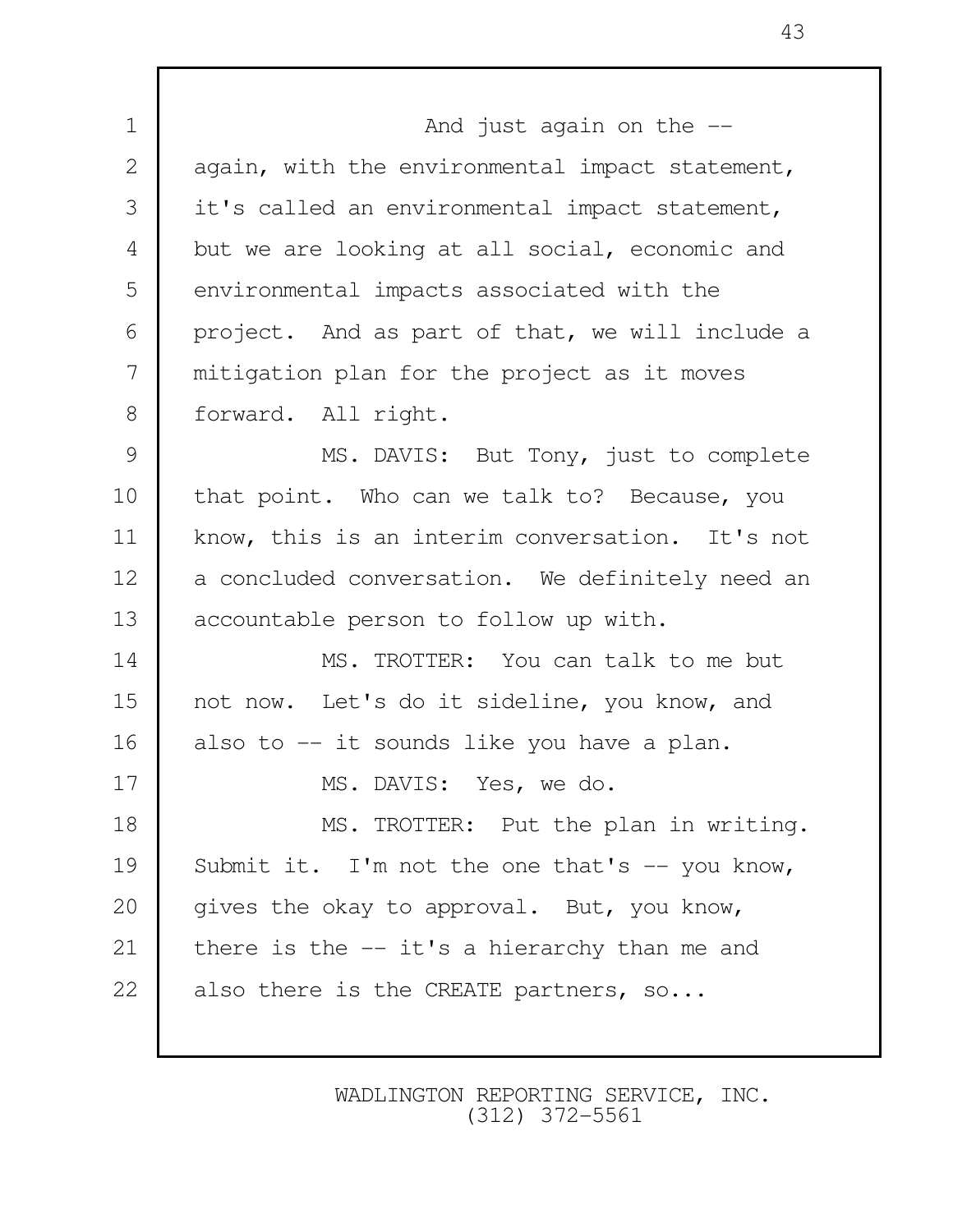1 MS. DAVIS: And that's what we would 2 like to engage. 3 MS. TROTTER: Sure. Put the plan 4 together and submit it. That would be the first 5 step. That's what I would suggest. 6 | MS. JASPER: And then I keep hearing 7 Tony saying that we're in the environmental 8 | stage. 9 MS. TROTTER: And it will be responded 10 to. 11 MS. JASPER: And he's reminding us 12 | that we're in the environmental part of it, 13 which I understand. But we have been -- when we 14 submit this plan to you, what part of the phases 15 can we expect to have some form of answer back? 16 MS. TROTTER: I can't tell you at this 17 | time. I'm being honest. Let's do the first 18 part, you know, and get the plan. 19 Okay. And then we can, you 20 | know, back it up from there. But to give a 21 | response right at this moment, I don't have it. 22 MS. JASPER: Okay.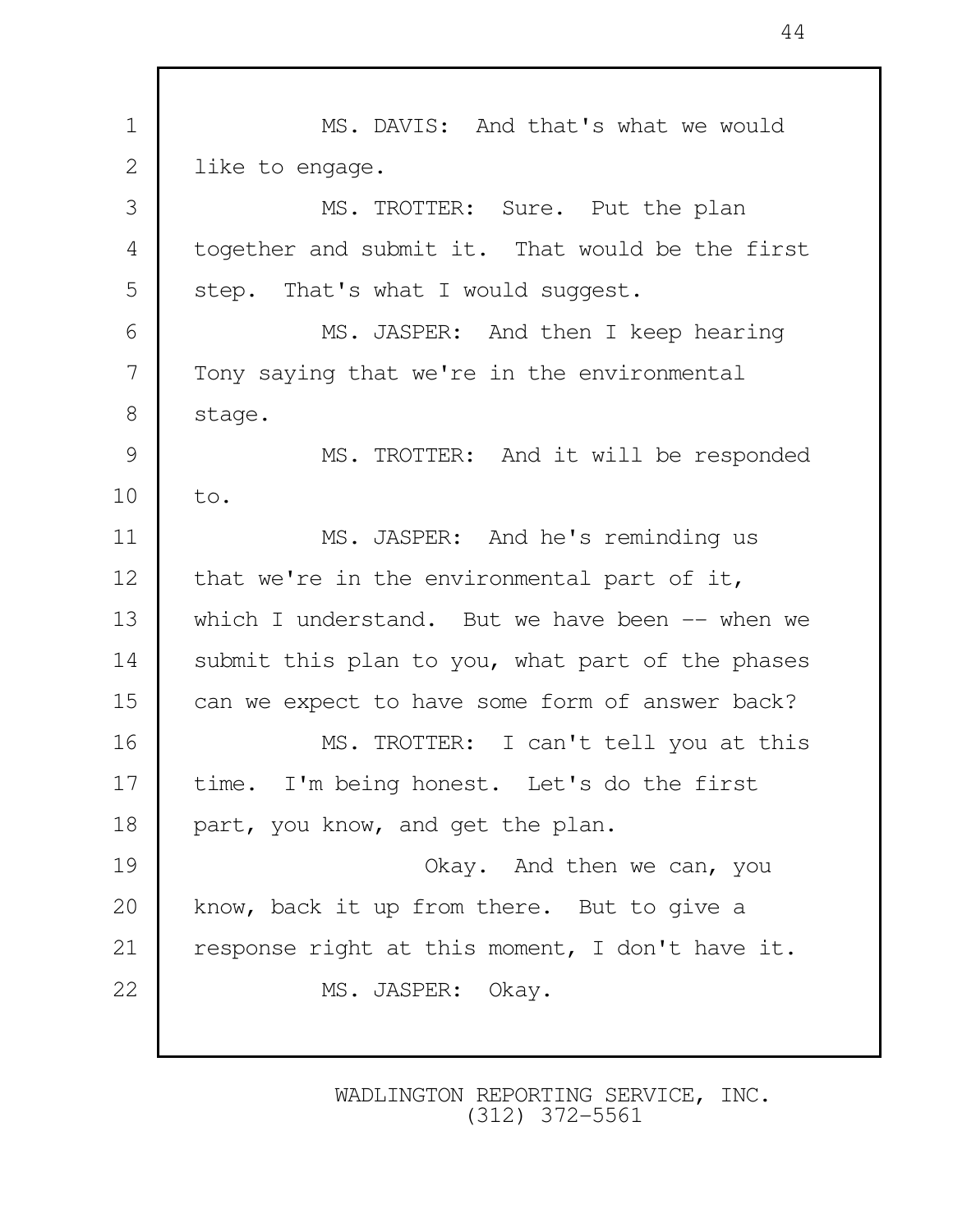| $\mathbf 1$  | MS. DAVIS: Thank you.                            |
|--------------|--------------------------------------------------|
| $\mathbf{2}$ | MR. PAKELTIS: Okay. The next                     |
| 3            | question -- and I think Jakita has covered a lot |
| 4            | of this. But Jakita, if I read this, if you      |
| 5            | think you have got anything to add, it's related |
| 6            | to employment, feel free to add that then.       |
| 7            | Regarding the employment-based                   |
| 8            | community benefits for CREATE-related work,      |
| 9            | establish a task force accountable to, including |
| 10           | self-selected members of CCGCRP to coordinate    |
| 11           | practices and to track results, including but    |
| 12           | not limited responding to the following.         |
| 13           | What, if any, investment for                     |
| 14           | training, curricular, certificates,              |
| 15           | apprenticeships, or M/WBE contractor             |
| 16           | participation have been established and made     |
| 17           | acceptable to the spectrum of residents,         |
| 18           | including under-employed -- unemployed,          |
| 19           | under-employed and returning citizens in         |
| 20           | Chicago's south side communities?                |
| 21           | What, if any, agreements for                     |
| 22           | labor unions, sponsorships have been negotiated  |
|              |                                                  |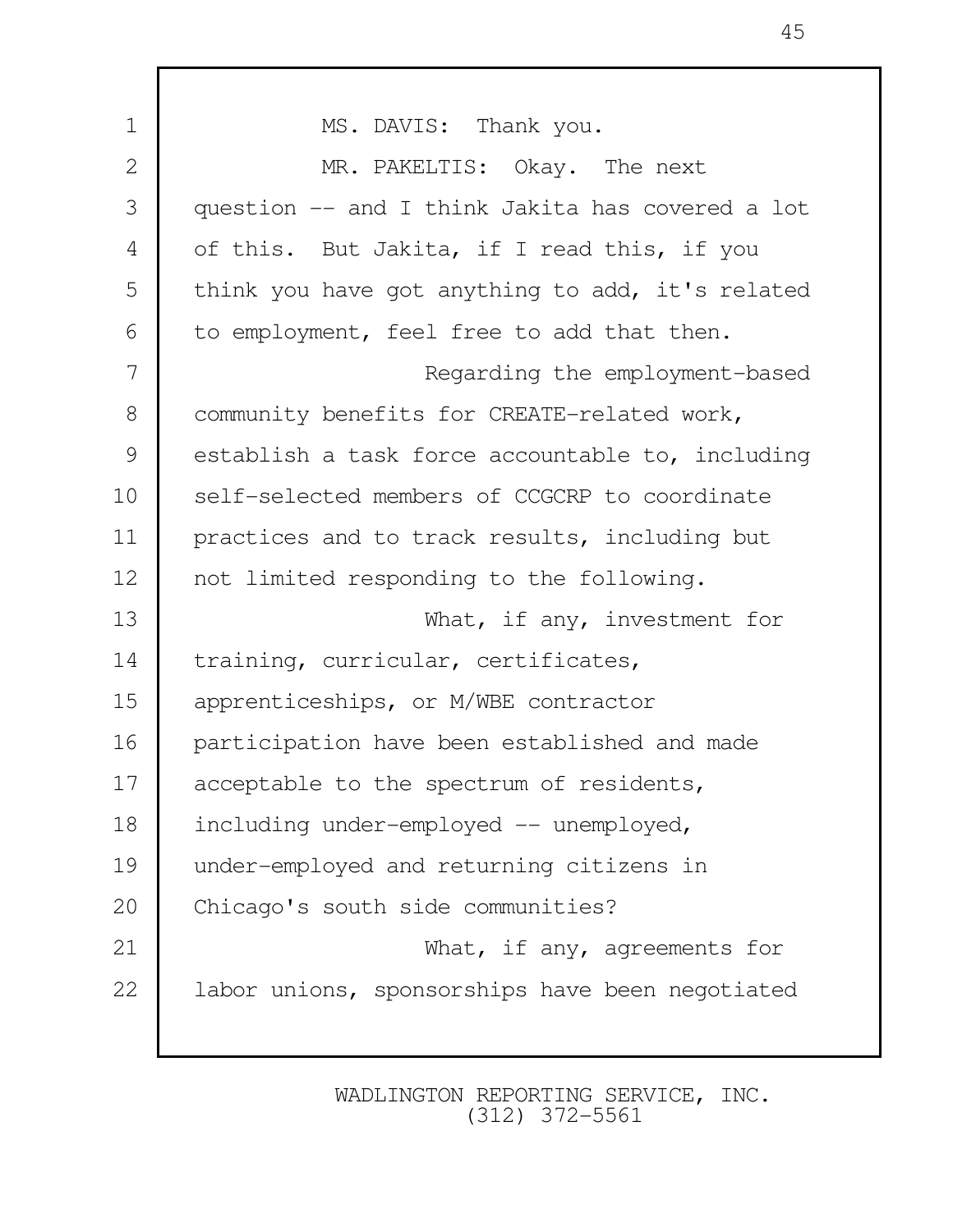1 with the business managers for hiring employees 2 from Chicago's south side communities? 3 What, if any, practices have 4 been established to educate outreach to 5 Chicago's south side communities on the 6 processes of application, training and hiring? 7 | MS. TROTTER: None of the above. We 8 are just in phase one. It's still a little too 9 early. 10 | Right now the railroads are 11 hiring. You know, I know Metra is looking into 12 | that apprenticeship program which is -- you 13 know, should be going -- be up and running soon. 14 | And Metra, since they are the lead on that 15 particular project, would have that information. 16 In regards to employment for 17 | the Grand Crossing Rail Project, we don't have 18 the information about that as of this moment. 19 MS. JASPER: There seems to be some  $20$  setup where each phase has certain  $-$ 21 | MS. TROTTER: Yeah. But employment 22 | isn't usually in phase one because we don't even

> WADLINGTON REPORTING SERVICE, INC. (312) 372-5561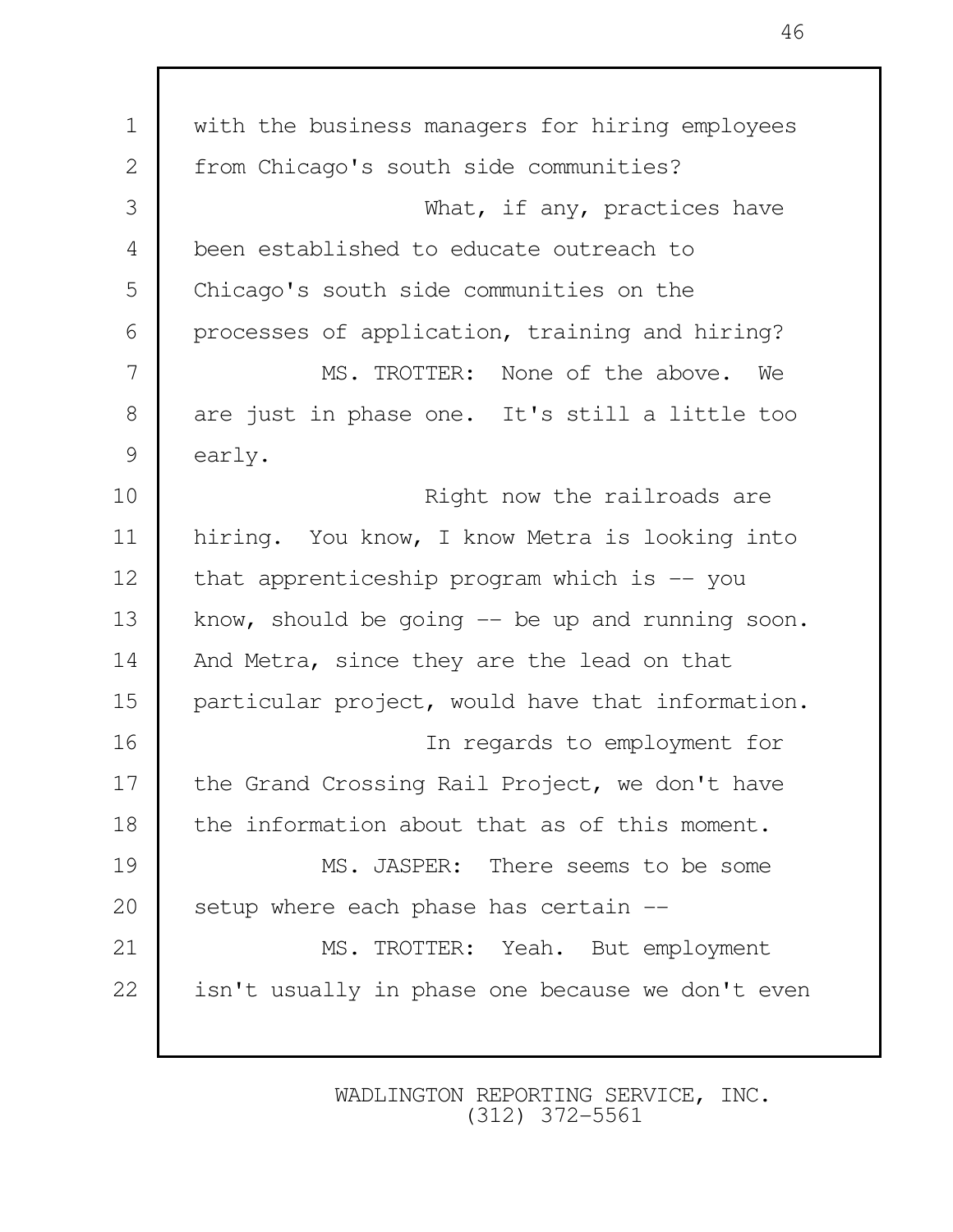| $\mathbf 1$ | know, you know, each as it gets funded. So      |
|-------------|-------------------------------------------------|
| 2           | phase two, design and planning. Phase three,    |
| 3           | construction. So, we don't have a response to   |
| 4           | that question at this moment.                   |
| 5           | MS. JASPER: I understand that. I'm              |
| 6           | just saying which phase should we be asking     |
| 7           | those questions in prior to --                  |
| $8\,$       | MS. TROTTER: You are asking them now.           |
| 9           | MS. JASPER: So we can do it in this             |
| 10          | phase, you just don't have an answer.           |
| 11          | MS. TROTTER: Exactly.                           |
| 12          | MS. JASPER: But you might have an               |
| 13          | answer in phase two or three. That's what I'm   |
| 14          | trying to get to.                               |
| 15          | MS. TROTTER: Exactly. Yes.                      |
| 16          | MS. JASPER: Okay. So we will reask              |
| 17          | the question in phase two and three or until we |
| 18          | get that answer that we're looking for.         |
| 19          | MS. TROTTER: Yes. It's just no                  |
| 20          | response right at this moment.                  |
| 21          | MS. JASPER: I understand.                       |
| 22          | MS. TROTTER: Okay.                              |
|             |                                                 |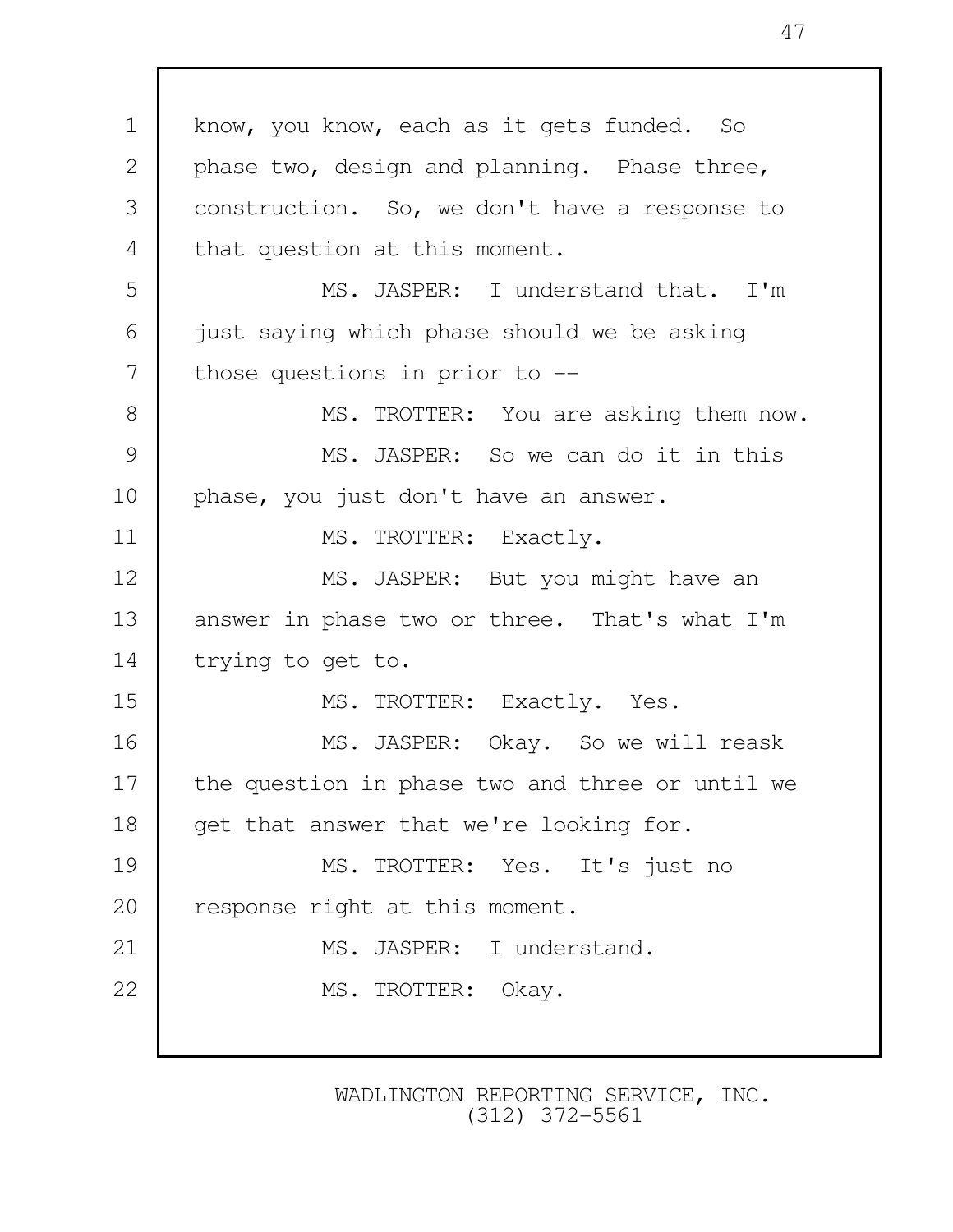| $\mathbf 1$  | MR. PAKELTIS: Okay. On this next set             |
|--------------|--------------------------------------------------|
| $\mathbf{2}$ | of questions, I may ask Michael Harris to assist |
| 3            | a little bit on the right-of-way acquisition.    |
| 4            | Regarding community benefits                     |
| 5            | for CREATE-related land acquisition, it is       |
| 6            | understood as involved in unmotivated sellers    |
| 7            | which require to be made whole in any            |
| 8            | displacements including but not limited to       |
| 9            | responses to the following:                      |
| 10           | During what time period are                      |
| 11           | properties targeted for acquisition to be        |
| 12           | identified, owners contacted and sales           |
| 13           | completed?                                       |
| 14           | Well, just so you know, as                       |
| 15           | part of our getting the word out for this round  |
| 16           | of public meetings, we did send postcards to any |
| 17           | property owners that we thought could            |
| 18           | potentially be directly impacted by the project. |
| 19           | And, you know, we will continue to send          |
| 20           | information to those homeowners as future        |
| 21           | meetings approach as well.                       |
| 22           | In terms of sales being                          |
|              |                                                  |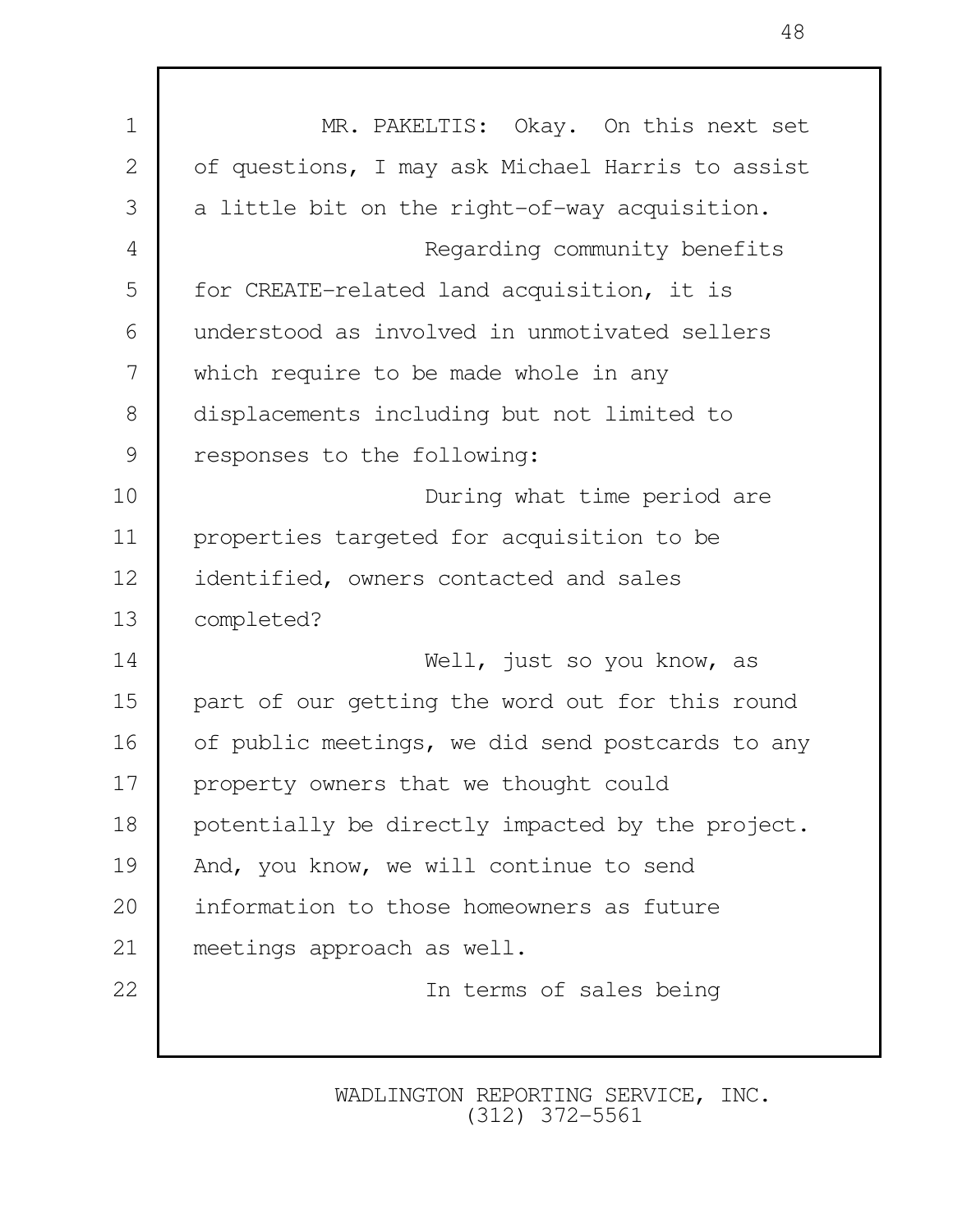1 completed, right-of-way acquisition won't occur 2 until after this phase of the project is 3 completed. This slide shows the project 4 timeline. We are at the yellow star right now, 5 public meeting No. 2, where we are talking about 6 T range of alternatives. Later this year we have 7 another community advisory group meeting 8 Scheduled, and then there is a public hearing 9 Scheduled for early next year after the draft 10 EIS is out. 11 **The record of decision would** 12 follow and at this time it's scheduled to occur 13 in early 2014, after which time if there's 14 funding available for the project and it's 15 moving forward, right-of-way acquisition would 16 begin at the time. 17 | MS. JASPER: Can I ask a question? 18 You said that you sent a postcard out. Do 19 you -- can you tell us what exactly that 20 postcards says to those individuals? Is it 21 | actually saying that your home may be  $-$ 22 MR. PAKELTIS: No. Not everyone may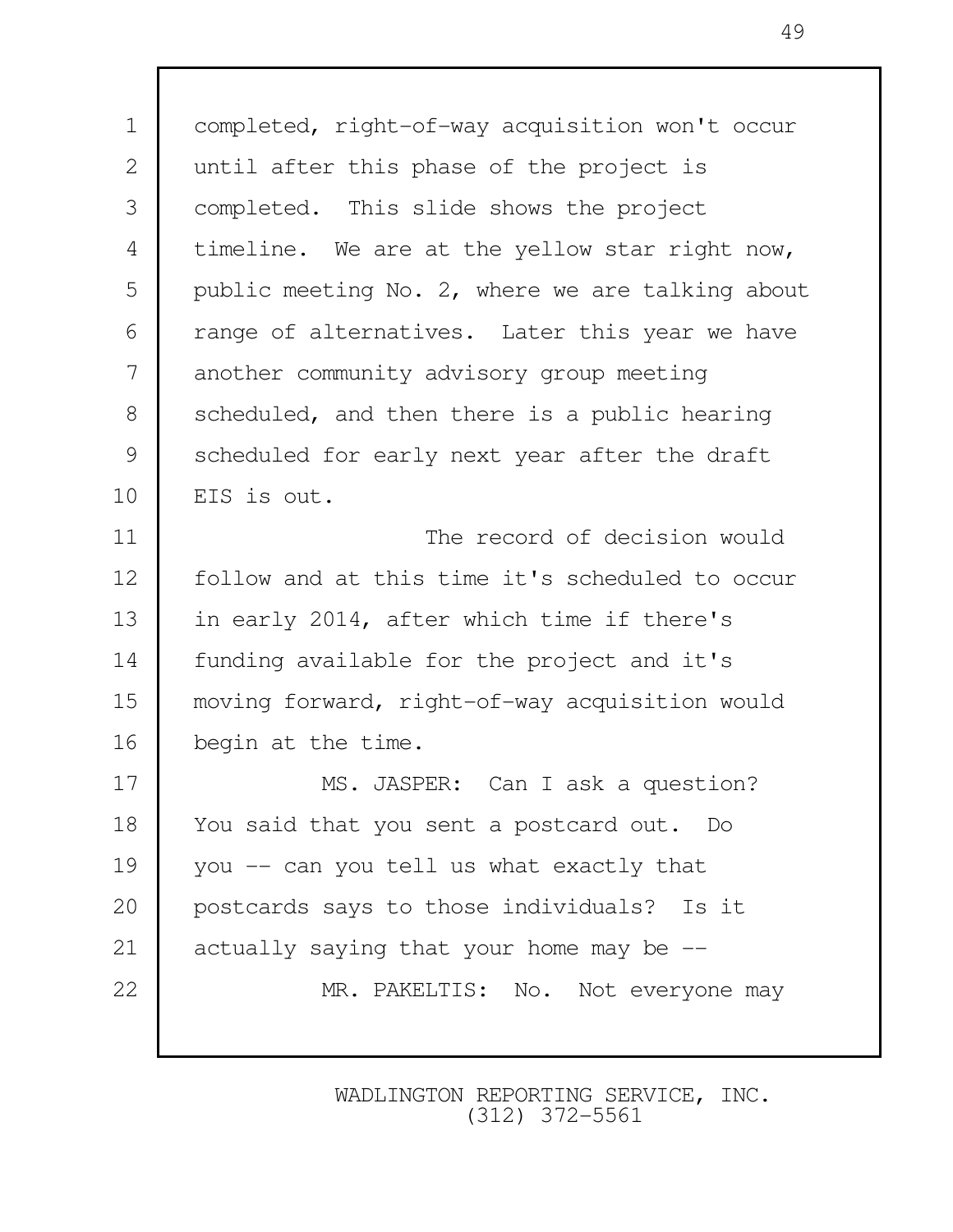1 be familiar with it. But it was the postcard 2 that we handed out to community advisory group 3 members just informing people of the public 4 meeting, what the purpose of the meeting was. 5 It did not specify that your property may be 6 acquired as part of this project.

7 MS. JASPER: Okay. And I want to say 8 this at this point. Because of the importance 9 of this, just a postcard saying that there's a 10 | public meeting about a project, I don't think, 11 | especially when you're displacing families, I 12 | don't think that's enough.

13 I think it should be 14 emphasized how important it is to them. 15 Otherwise, we are just in this room sitting, and 16 that is not fair to individuals when families 17 are going to be moved and displaced. 18 a postcard should  $-$  if you 19 are going to be fair about this, if you need to 20 certify it, whatever you need to do. But the 21 wording needs to say this project may have an 22 effect on your property. It doesn't have to say

> WADLINGTON REPORTING SERVICE, INC. (312) 372-5561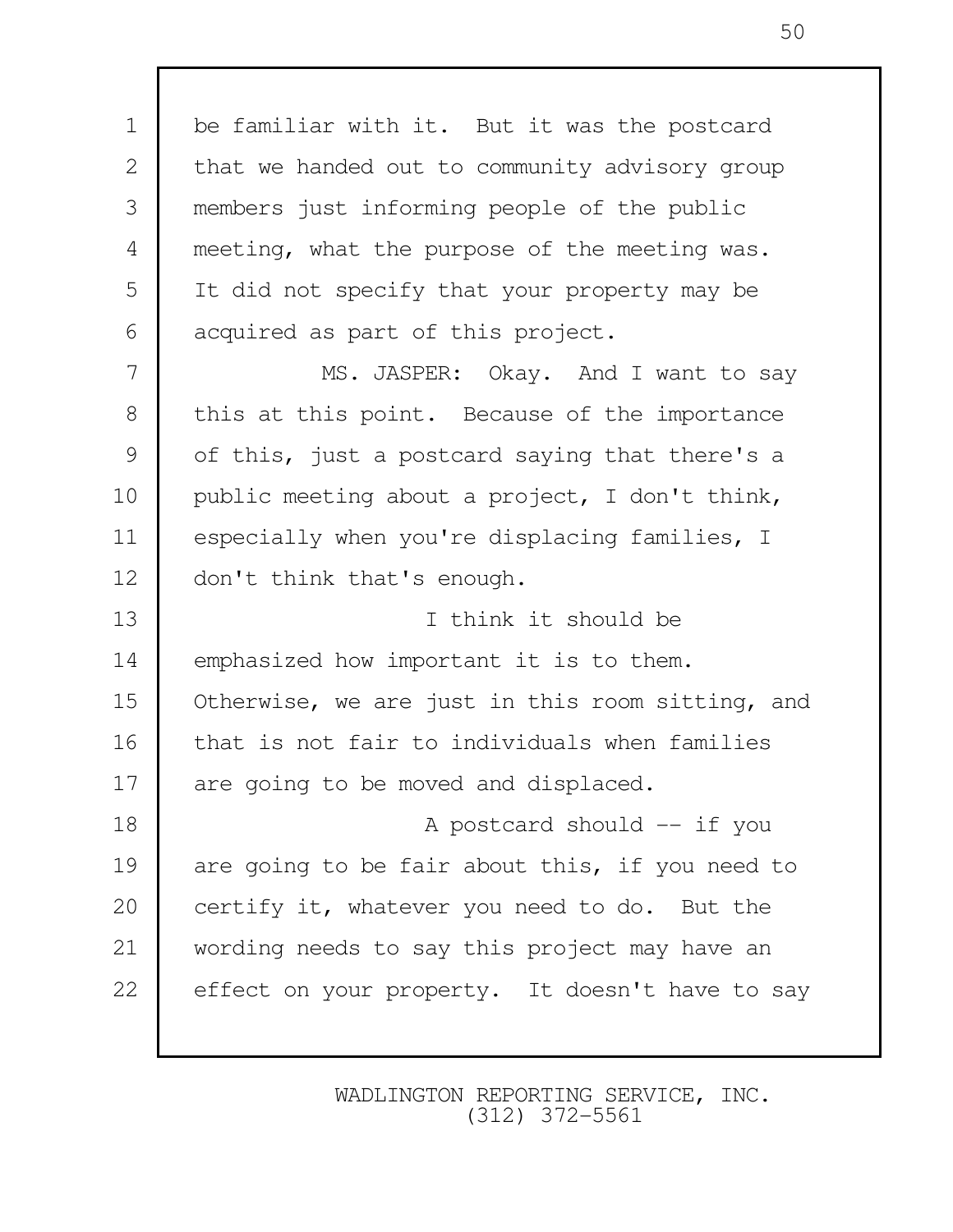1 you are going to move, but they need to know 2 that this will have an effect on their property 3 and that they need to be here. 4 It's not enough to send a 5 postcard telling them that it's a public 6 hearing. That's not fair. 7 AUDIENCE MEMBER: I have a question on 8 the 14th, and at that time I asked if you could 9 send out letters certified, registered to those 10 | homeowners. Has any thought been given to that 11 by IDOT? 12 MR. PAKELTIS: I will ask Michael 13 Harris to assist in answering that question. 14 MR. HARRIS: Okay. The simple answer 15 to that question is yes. 16 It is not policy but it has 17 been practice. So when we come to an 18 alternative -- 19 **AUDIENCE MEMBER:** Turn up the speaker, 20 | please. 21 MR. HARRIS: When we come to an 22 alternative of what project we're going to go

> WADLINGTON REPORTING SERVICE, INC. (312) 372-5561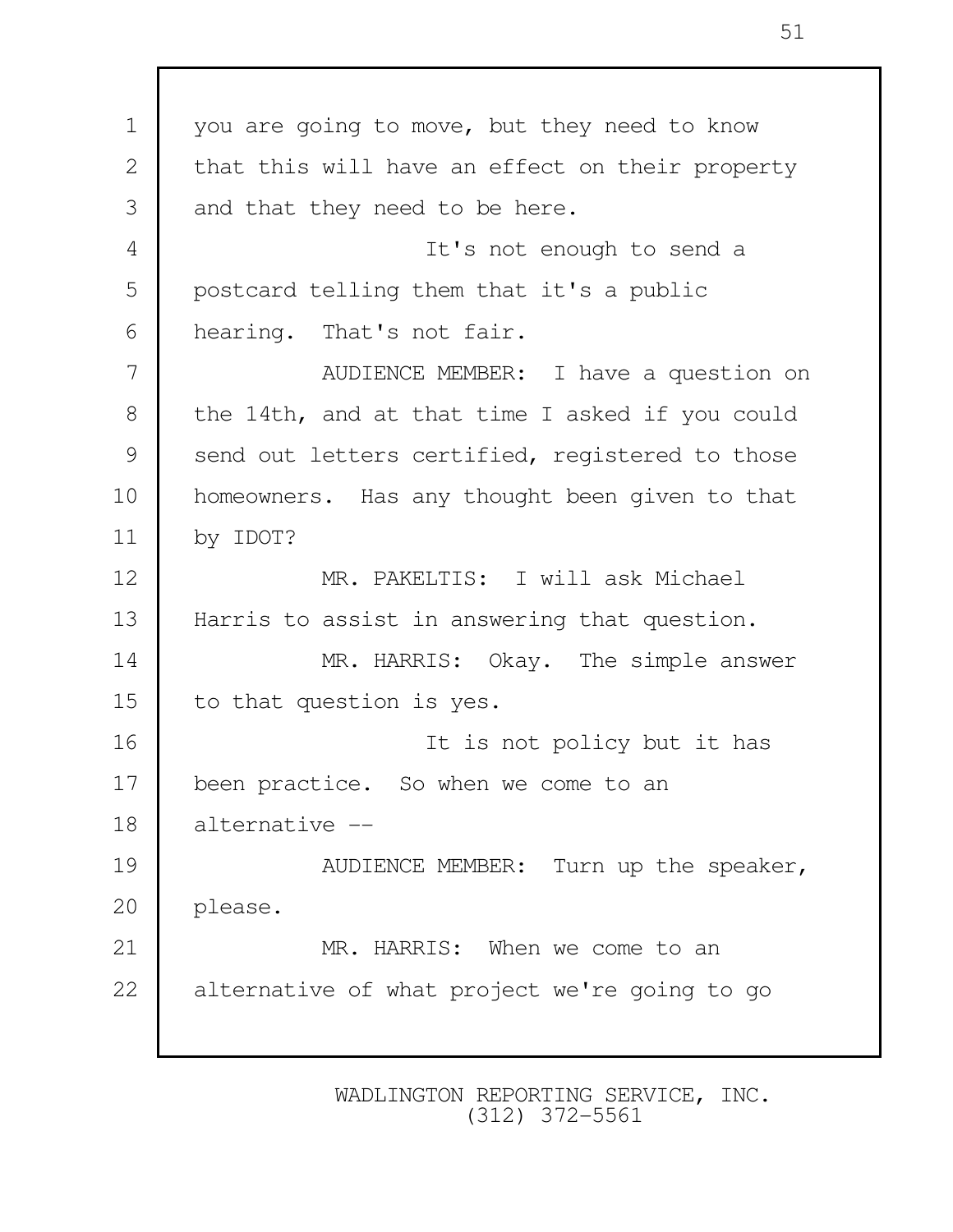| $\mathbf 1$ | with and which houses are going to be displaced, |
|-------------|--------------------------------------------------|
| 2           | those property owners will be notified by        |
| 3           | certified mail of their property being acquired. |
| 4           | (WHEREUPON, several people                       |
| 5           | were talking at the same                         |
| 6           | time.)                                           |
| 7           | MR. HARRIS: She has a question.                  |
| 8           | ALDERMAN HARRIS: I'd like to know                |
| 9           | what properties are currently -- what properties |
| 10          | are currently, currently on that list for        |
| 11          | acquisition within the affected -- the different |
| 12          | wards. We are talking about the 20th Ward, the   |
| 13          | 6th Ward and the 8th Ward. And as Alderman of    |
| 14          | the 8th Ward, I would like to have a list of     |
| 15          | every property that could possibly be affected   |
| 16          | here by this project.                            |
| 17          | And it's very difficult for me                   |
| 18          | not to have information, you know. So I think    |
| 19          | that I would like to have it broken down by      |
| 20          | community.                                       |
| 21          | MR. HARRIS: Okay. I'm sorry. That                |
| 22          | question cannot be answered right now until we   |
|             |                                                  |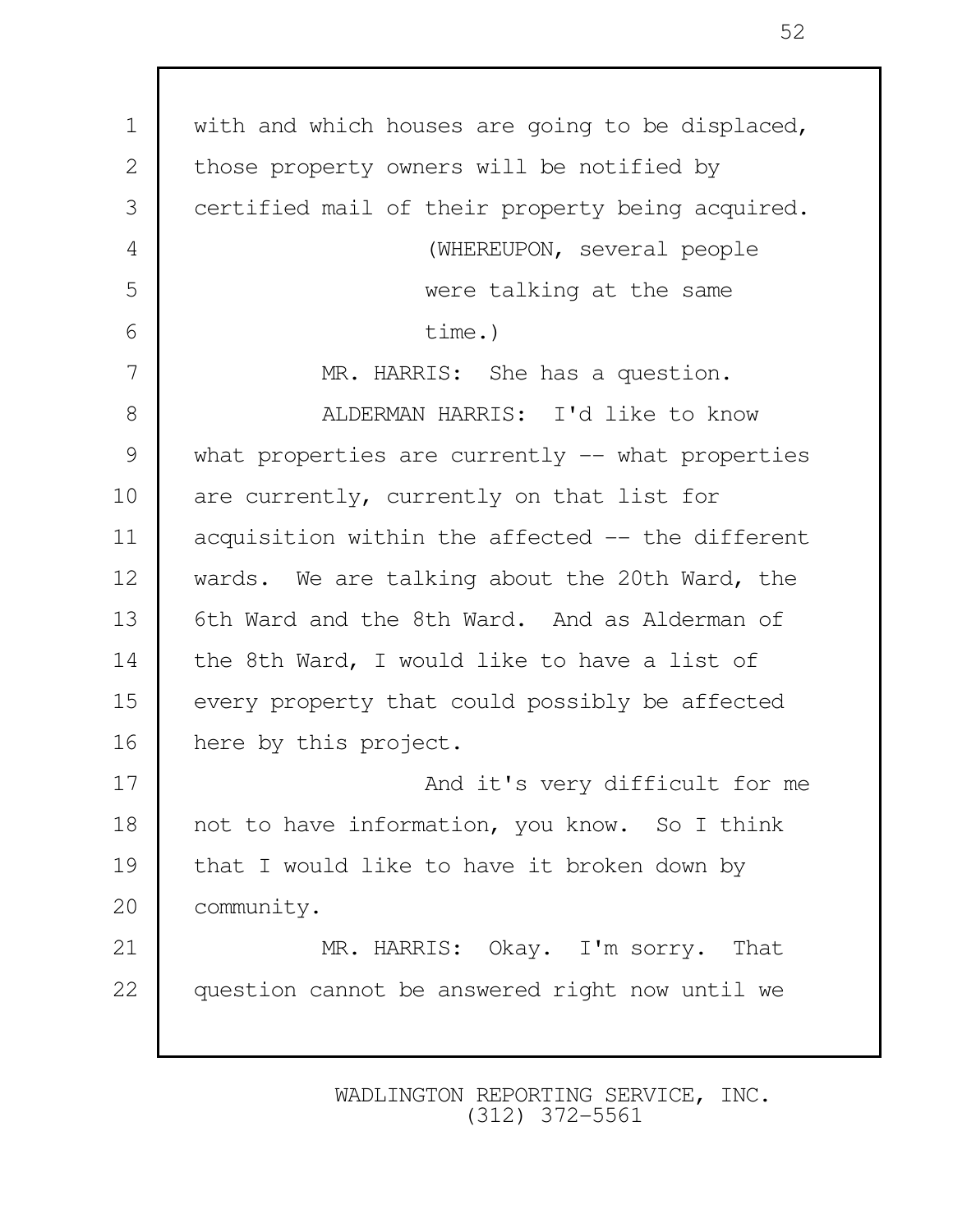| $\mathbf 1$  | get to an alternative that we have decided on.   |
|--------------|--------------------------------------------------|
| $\mathbf{2}$ | We don't want to start alarming people, sending  |
| 3            | out letters saying that we may possibly take     |
| 4            | your house.                                      |
| 5            | (WHEREUPON, several people                       |
| 6            | were talking at the same                         |
| 7            | time.)                                           |
| 8            | MR. HARRIS: I understand you're                  |
| 9            | alarmed, but this is just the process. You       |
| 10           | can't fault the process. The process is what it  |
| 11           | is. This is the way it works.                    |
| 12           | We have to go through our EIS.                   |
| 13           | We have to go through phase one. We have to get  |
| 14           | through our studies, the CAG group meets, and we |
| 15           | decide on an alternative. And when we decide on  |
| 16           | the alternative, we'll notify the property       |
| 17           | owners by certified mail of their property being |
| 18           | acquired. We can't give the information to what  |
| 19           | properties are going to be acquired right now.   |
| 20           | AUDIENCE MEMBER: Who's the CAG group?            |
| 21           | What's that mean?                                |
| 22           | MS. JASPER: They don't know what the             |
|              |                                                  |
|              |                                                  |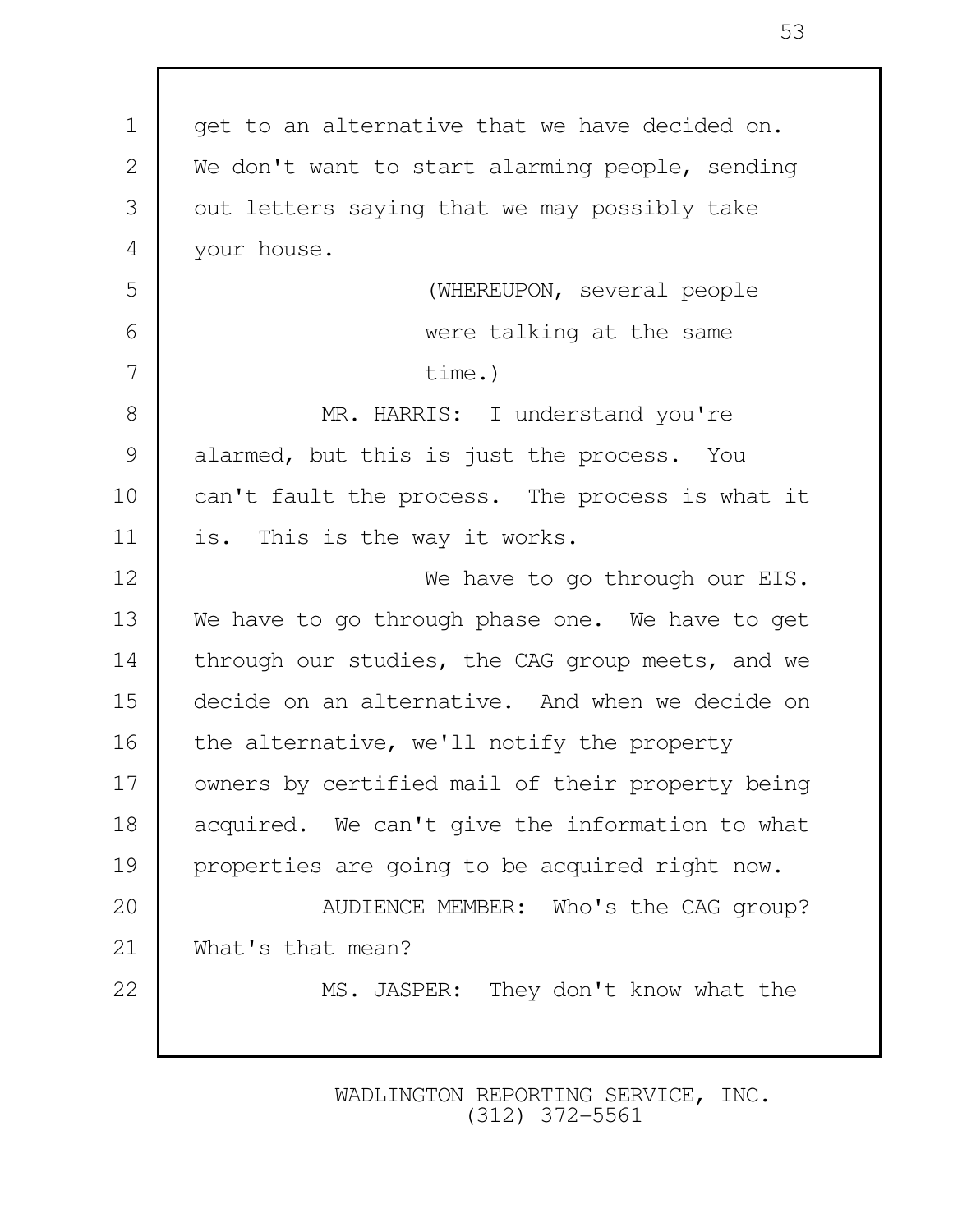1 | CAG group means. 2 MS. STEWART: Hi. It's the community 3 advisory group. I'm sorry. Can you hear me 4 now? 5 RESPONSE: Yes. 6 MS. STEWART: It's the Community 7 Advisory Group. 8 Mike Harris is here 9 representing our land acquisition group, and 10 basically what's he's reporting to you is once 11 we have reached the points of where we are at a 12 | preferred alternative, we can definitely share 13 that information. We can go through exactly 14 what you are asking for. But at this point in 15 the process, it would not be appropriate for us 16 | to share that information, besides what we 17 | presented here today. 18 MS. JASPER: I have to ask why. 19 MS. STEWART: Because we have various 20 alternatives. We showed two different bands of 21 possible takes. We haven't refined our 22 alternatives.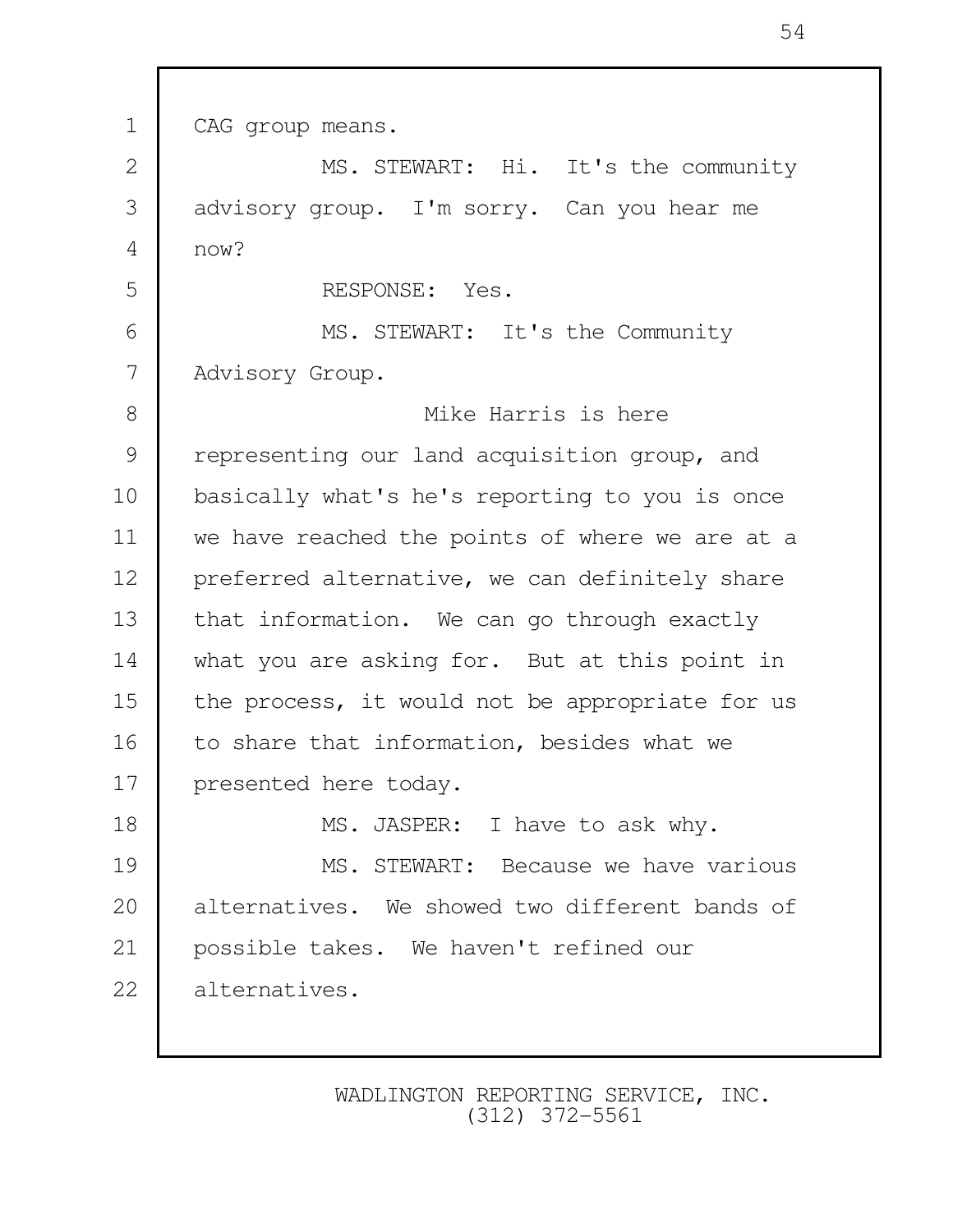1 MS. JASPER: Let me understand that. 2 Let me say this. 3 We do understand exactly what 4 all of you are saying right now. But when you 5 | look at it realistically, a person who knows -- 6 it's the same thing when you're sending out 7 Something about a TIF. If you say this is a TIF 8 and it's tax increment financing, they 9 understand the possibility of their home being 10 displaced, and they get the opportunity to come 11 | in a room like this and ask the questions they 12 | need to ask for their -- about their properties. 13 They do it for TIF things and there is no -- I 14 mean, I don't know what you seem to think is 15 qoing to happen. But people come in the room 16 and they do just what we are doing right now. 17 They are sitting, they are listening and they 18 are asking questions. 19 **All I'm saying to you is that** 20 people don't understand that this project could 21 | possibly remove them from their homes. So 22  $\vert$  that  $-$  that language that was sent out on this

> WADLINGTON REPORTING SERVICE, INC. (312) 372-5561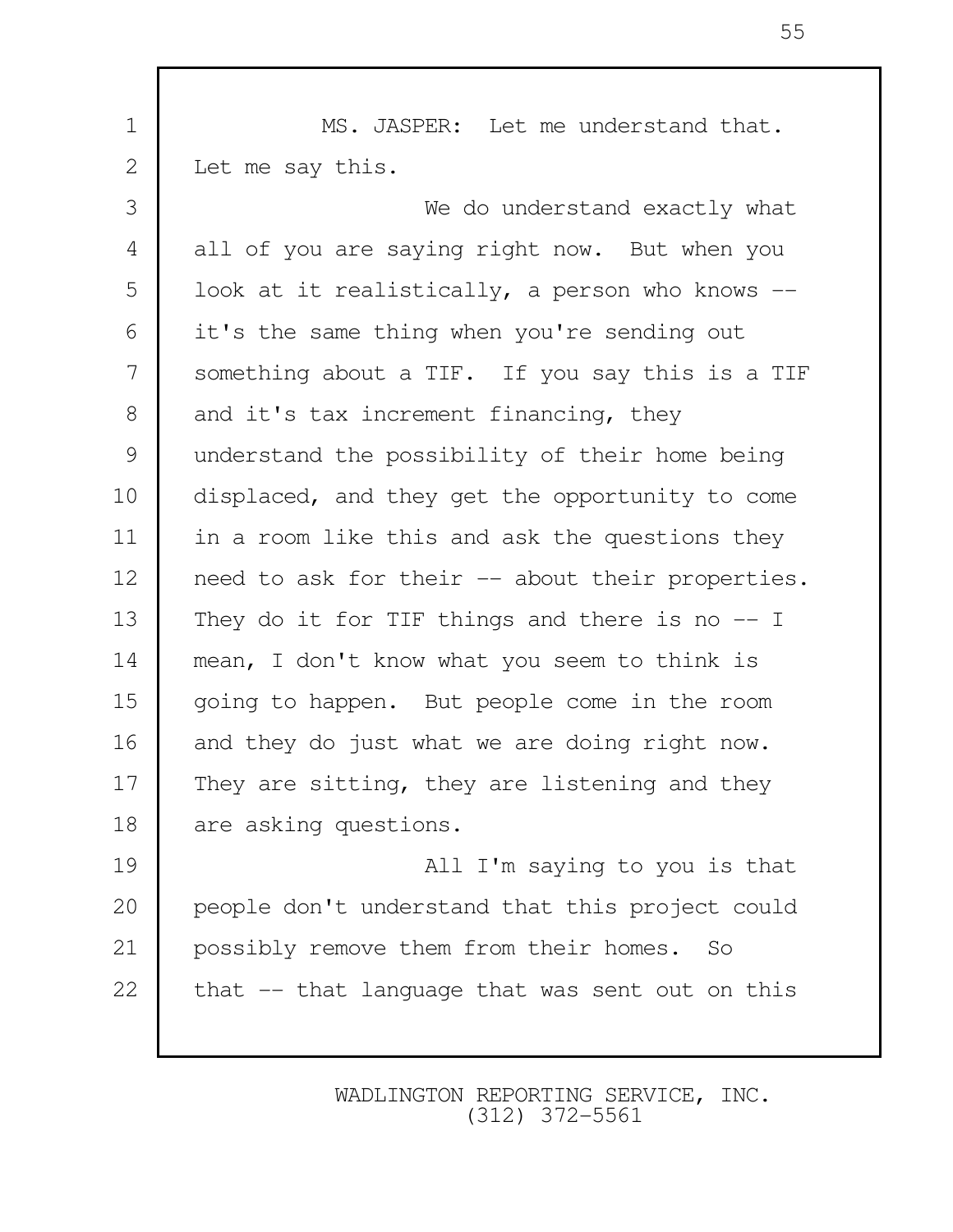1 card like this was an everyday, okay, IDOT is 2 having a meeting sort of thing. It should have 3 been a little more realistic in letting people 4 know that your lives are about to be turned 5 upside down by a project. You may get a better 6 esponse that way than coming off like, okay, 7 it's just a meeting. You know, you can come or 8 not come.

 9 It needs to be worded in a 10 certain way so they can understand it. And I'm 11 | not saying you have to say, oh, your home is 12 about to be ripped up. But make it sound 13 important enough for them to be in the room so 14 they can hear and respect what you're doing. 15 That's all I'm saying.

16 | MS. STEWART: And I hear you and I 17 understand what you're saying. But we've done 18 numerous environmental impact statements. This 19 is pretty much the template of the public notice 20 that we send out. It's been agreed to by FHWA. 21 We agreed to accept federal money, and with that 22 we need to follow certain protocols, and we

> WADLINGTON REPORTING SERVICE, INC. (312) 372-5561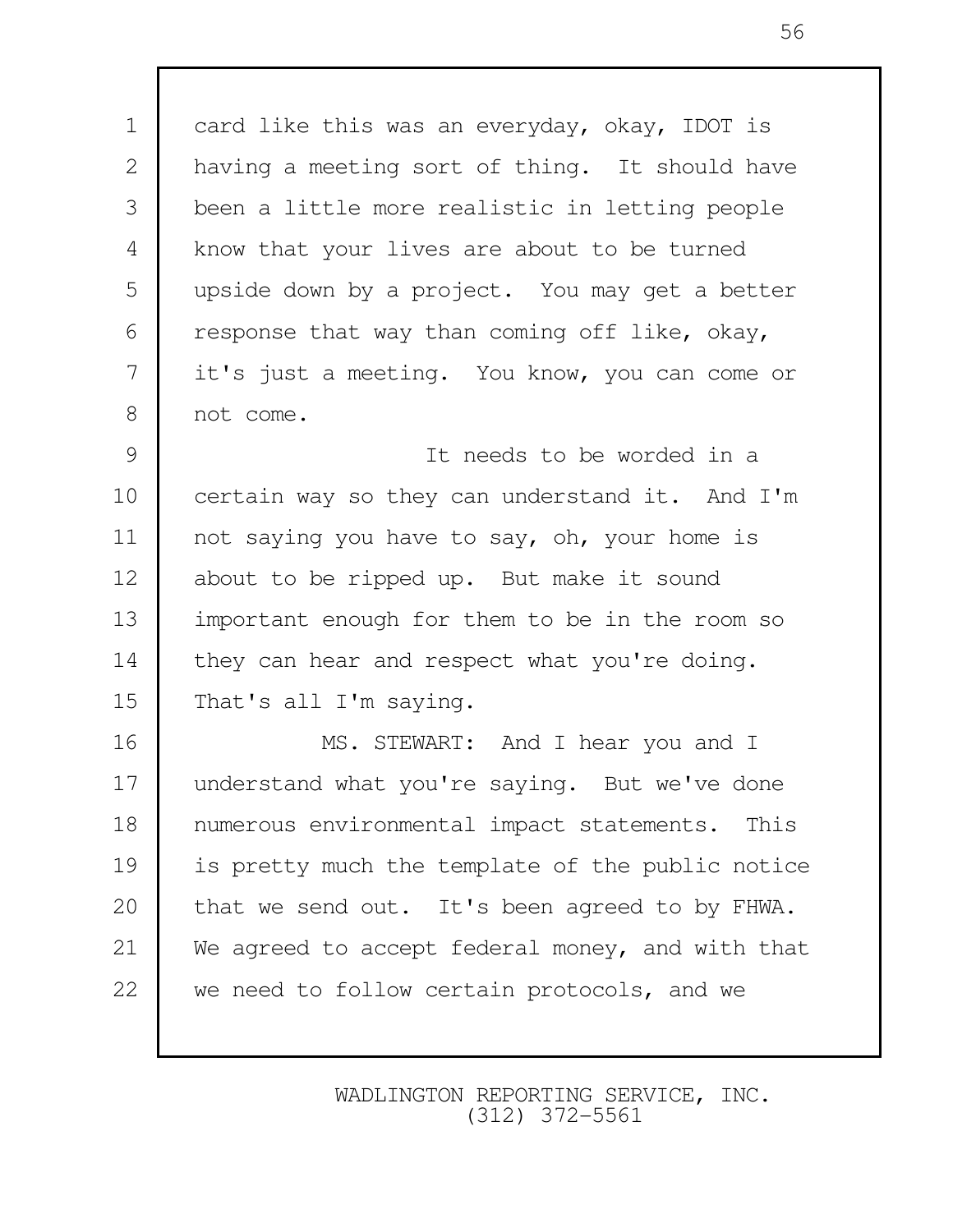1 can't give out information that possibly could 2 be false information. It's too specific at this 3 point in the process. 4 and I don't want to keep 5 Tepeating the same thing and making you angry or  $6$  creating a situation. I just want to be honest 7 with you as to where we are in the process. 8 MS. JASPER: I just think -- okay. 9 Since you said that, then I would like to know 10 what regulations you follow and what we need to 11 do as a public to change that so that we are 12 informed about our homes. Because that is not 13 fair to us. 14 **And since it's our words and** 15 that seems to be holding us back, we need to 16 | know what those are. So if somewhere along the 17 | line in this process, whatever is holding you 18 back from telling us what we need to know, we 19 need to know when to ask that so we get an 20 understanding. 21 | MS. STEWART: Can I just respond to 22 that real quick?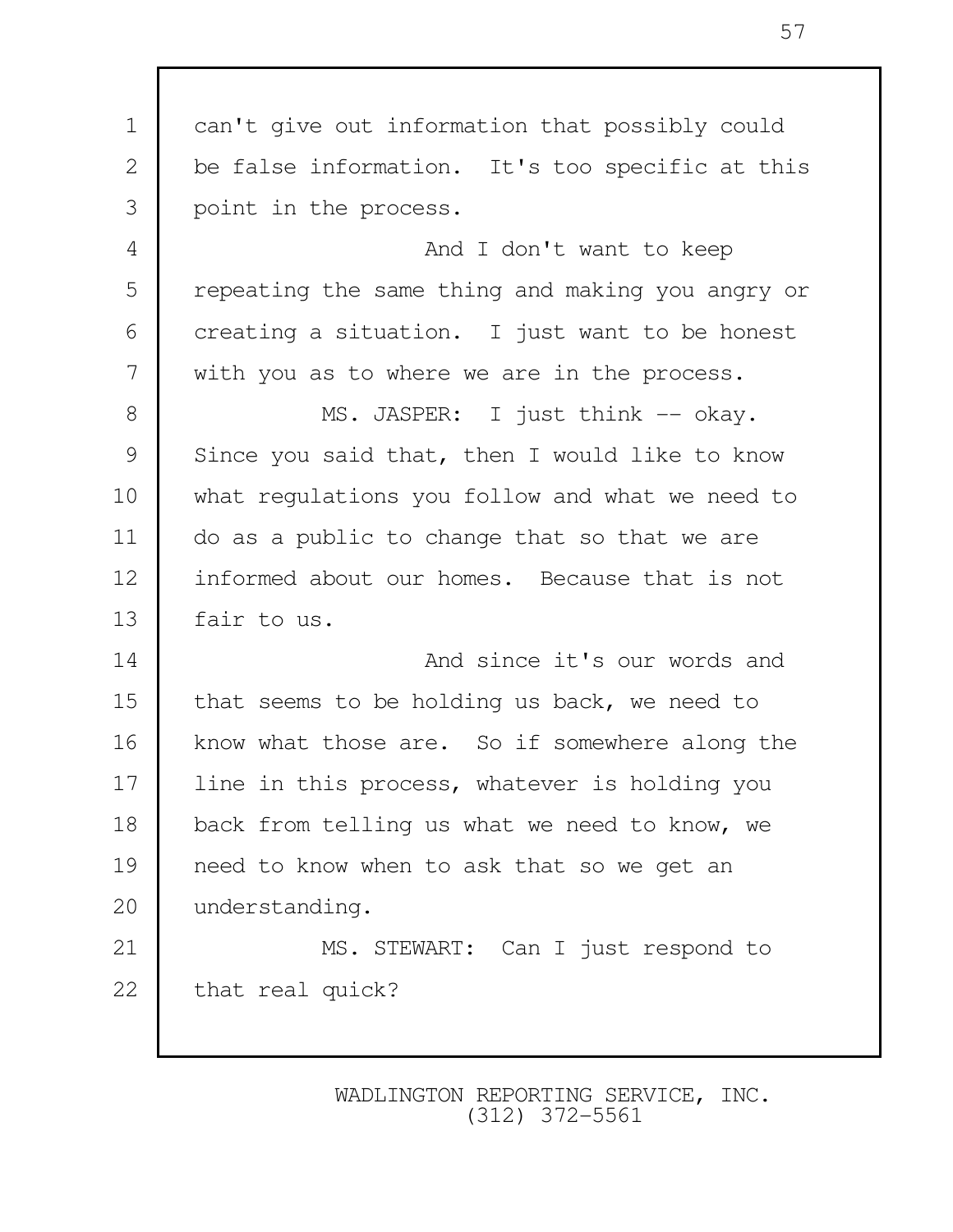1 | Maybe the positive impact of 2 that is we have gone -- we have created door 3 hangers. We've gone door to door and maybe 4 there is some -- I'd like to use the same 5 template of material, but maybe there's 6 something that we can do, you know, to even be 7 more proactive. We are always looking for ways 8 | to be more proactive. 9 But in terms of changing the 10 verbiage on there, we cannot go ahead and do 11 | that. And I want to be honest with you that --12 | you know, I'm not leading you on to something 13 that we can do that we can't do. 14 MS. JASPER: I just want to help you 15 qet the process done. That's all. 16 | AUDIENCE MEMBER: I'm saying at some 17 | point when you're planning the different 18 alternatives, all the different ones, one, two, 19 | three, four that when you  $-$  if we require 20 alternative two, that we are going to have to 21 divide up this much property. This will affect 22 this many people. So you have to have some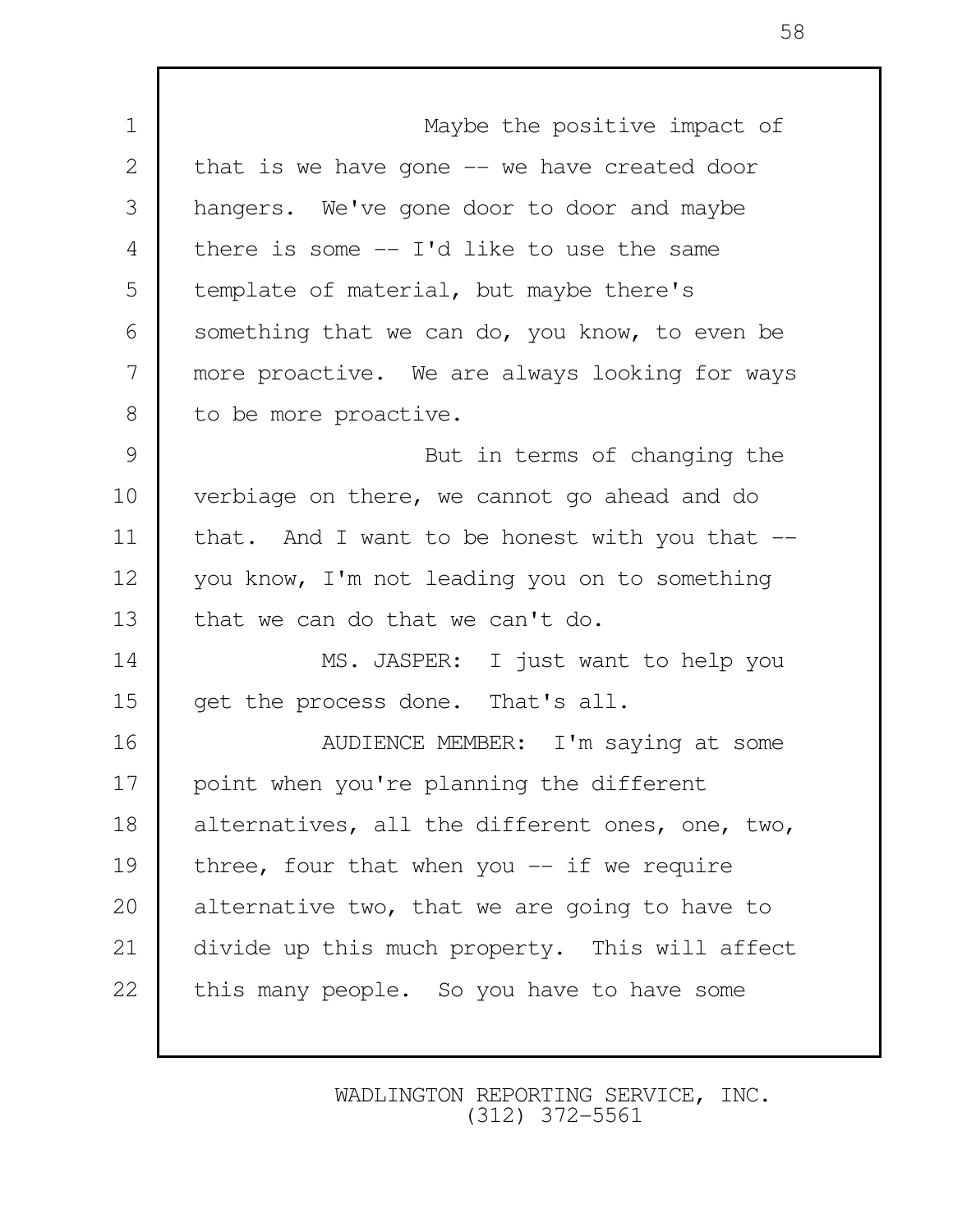1 idea. I mean -- 2 MS. STEWART: We do have some idea, 3 but at this point in the process we can't get 4 any more specific. The environmental impact 5 Statement does not allow us, according to 6 | federal quidelines, to go any more specific than 7 what we're presenting here today. 8 | AUDIENCE MEMBER: Okay. 9 MS. TROTTER: Do you mind if we 10 continue to move along. I mean, I want to be 11 respectful of those people that are -- 12 | AUDIENCE MEMBER: Let's move on. 13 MR. PAKELTIS: We want to move through 14 | these questions, and I know some have submitted 15 comments or question cards as well that we will 16 follow up with, so... 17 | MR. ESTES: I just have one quick 18 question, sir, before you move forward. And I 19 iust need to know who the CAG is and what is 20 that made up of? 21 | MS. TROTTER: The CAG is the community 22 advisory group members.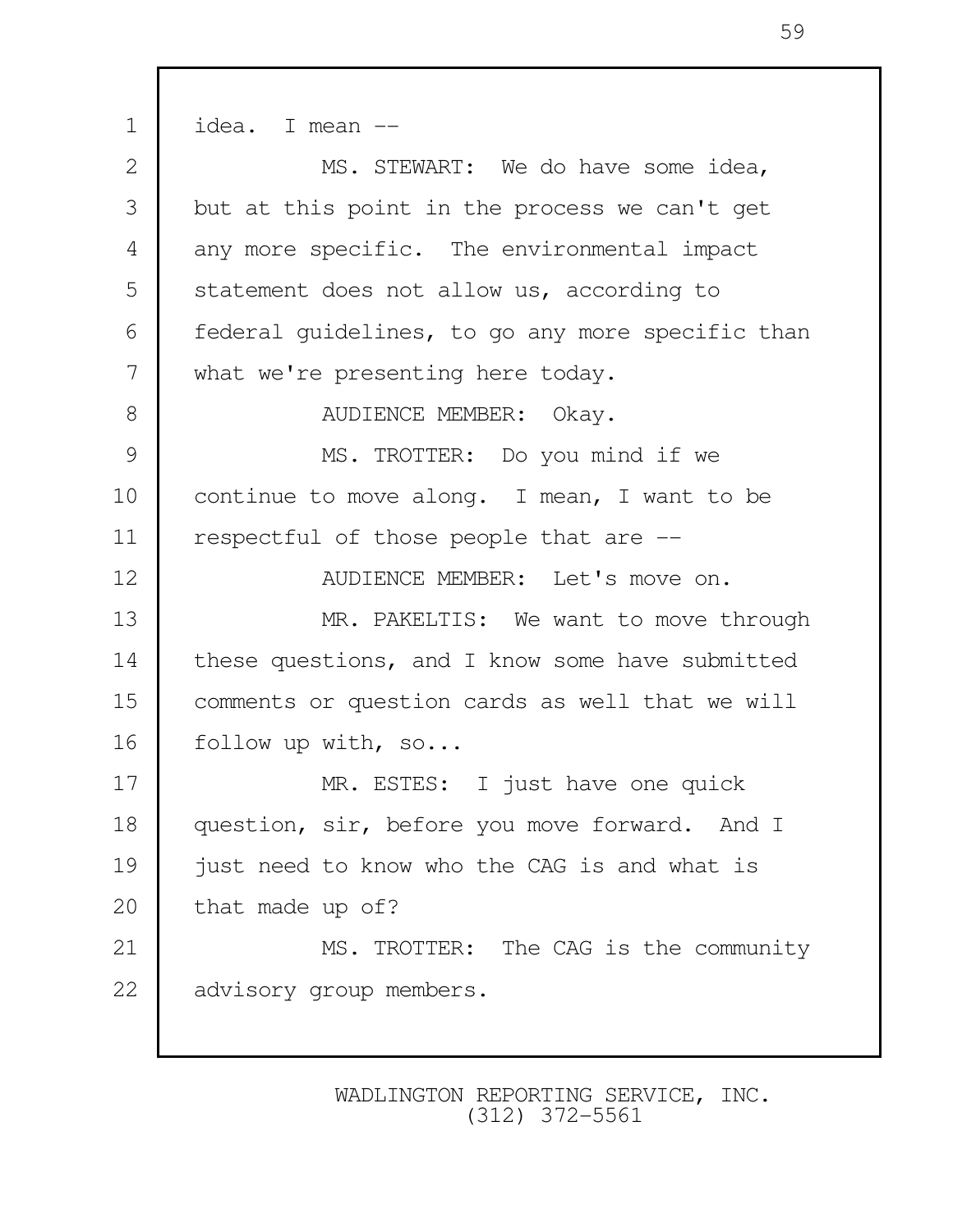1 MR. ESTES: Made up of whom? 2 MS. TROTTER: They're made up of local 3 residents, community organizations, police. 4 MR. ESTES: I'm asking specific -- so 5 since this is a public meeting, I'm trying to 6 get a clear understanding as to who the CAG 7 people are. So if there are people in here from  $8 \mid$  Chatham  $-$ 9 | MS. TROTTER: I don't have a list in 10 front of me, sir, but we can talk about that 11 after the meeting; okay? 12 MR. ESTES: No. I don't know of after 13 the meeting type of  $-$  I mean, you have people  $14$  here that  $-$ 15 (WHEREUPON, several people 16 were talking at the same 17 degree time.) 18 MS. JASPER: Carlos, I can help you. 19 MS. TROTTER: Anyone from the CAG 20 | group, please raise your hands. 21 | MS. JASPER: Just a minute. Carlos, 22 it's a group of people --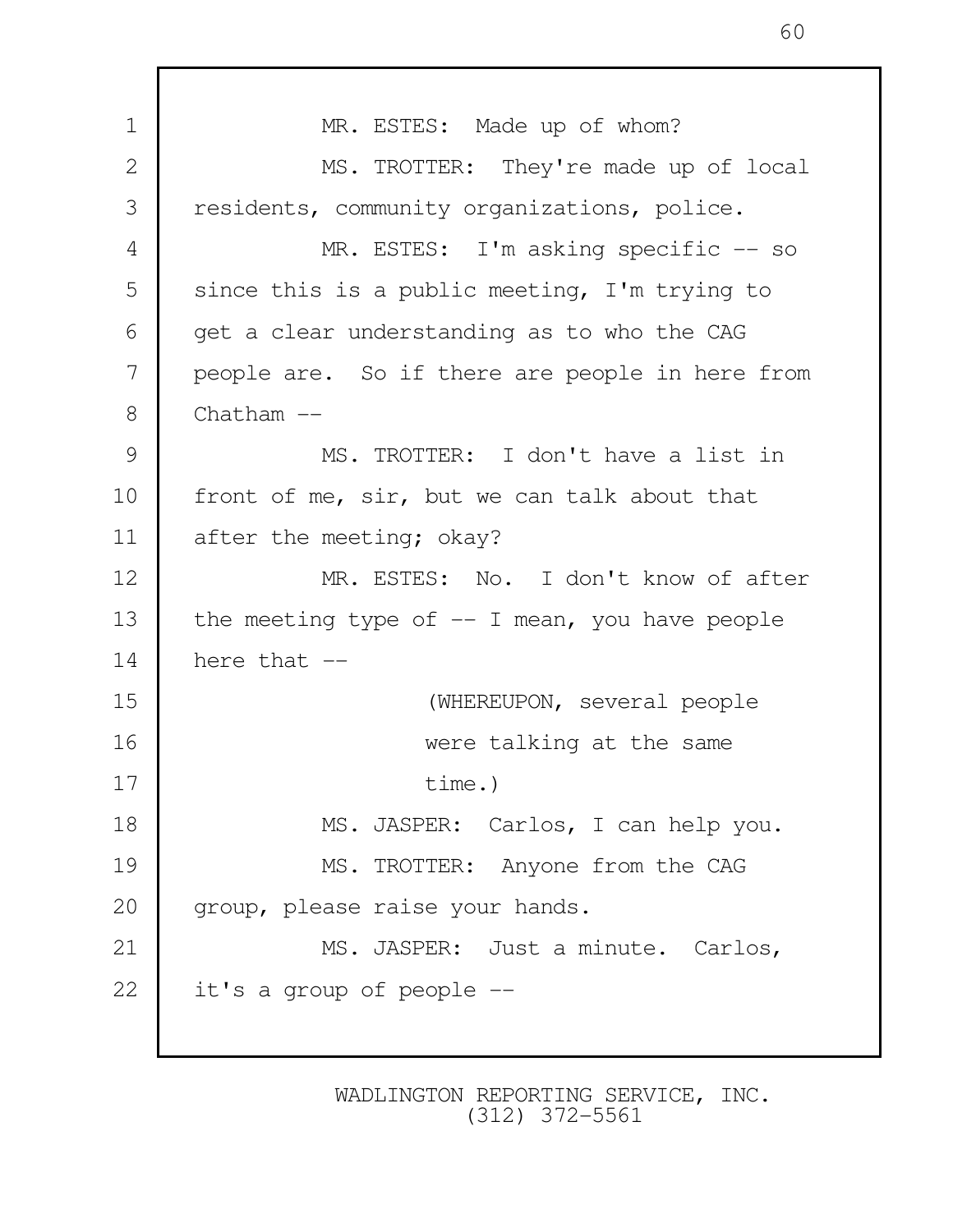1 MS. TROTTER: If you're here from the 2 CAG group, please raise your hand. 3 MS. JASPER:  $--$  and you can come to 4 those meetings, too. 5 MS. TROTTER: Members of the CAG 6 group, please raise your hand. 7 (Show of hands.) 8 MS. TROTTER: Thank you. 9 NUDIENCE MEMBER: Thank you. 10 | MS. TROTTER: You're welcome. 11 (WHEREUPON, several people 12 were talking at the same 13 time.) 14 MR. PAKELTIS: The next question is, 15 communication by certified letter to such 16 targeted owners as required with copies to 17 CCGCRP. 18 | Contract Mand Mike has already indicated 19 that certified letters would go out. I just -- 20 | for clarification, Mike, those letters -- will 21 | those letters -- will the certified letters go 22 | out in advance of the public hearing for the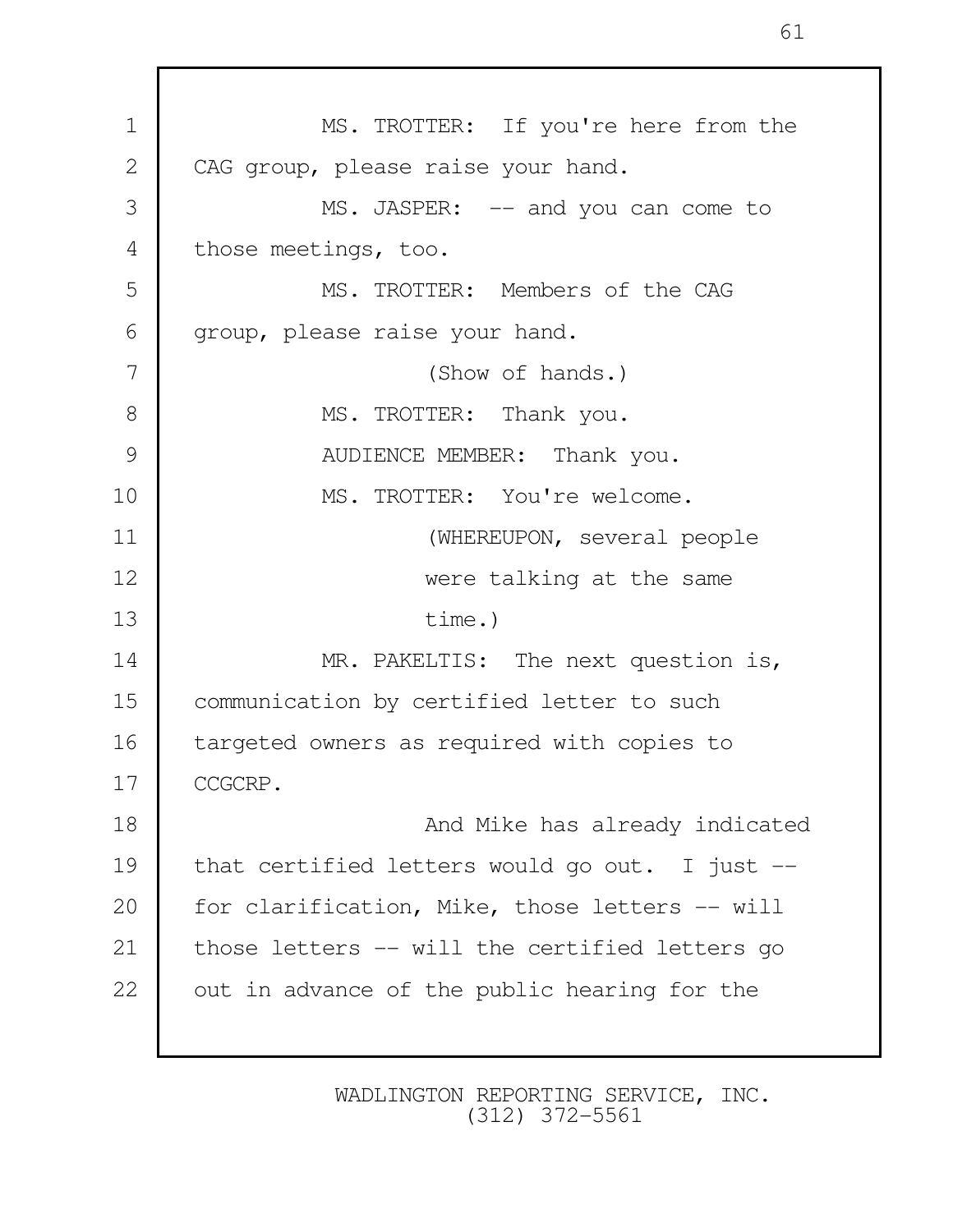| $\mathbf 1$  | draft EIS or will they go out at a different     |
|--------------|--------------------------------------------------|
| $\mathbf{2}$ | time?                                            |
| 3            | MR. HARRIS: Before the public                    |
| 4            | hearing.                                         |
| 5            | MR. PAKELTIS: Before the public                  |
| 6            | hearing?                                         |
| 7            | MR. HARRIS: Yes.                                 |
| 8            | MR. PAKELTIS: Okay. So the certified             |
| 9            | letters to property owners who might be impacted |
| 10           | by the project will go out in advance of the     |
| 11           | public hearing, which is scheduled for early     |
| 12           | next year.                                       |
| 13           | For city-owned property that's                   |
| 14           | scheduled of targeted properties and expansion   |
| 15           | plans especially such that land-based            |
| 16           | initiatives currently planned or implemented can |
| 17           | propose relocation coordination.                 |
| 18           | Well, as part of the project,                    |
| 19           | we are working with the City of Chicago, and     |
| 20           | they are aware of the project, in general, where |
| 21           | potential properties may be affected, and so we  |
| 22           | are coordinating with the City on that in that   |
|              |                                                  |

 $\mathsf I$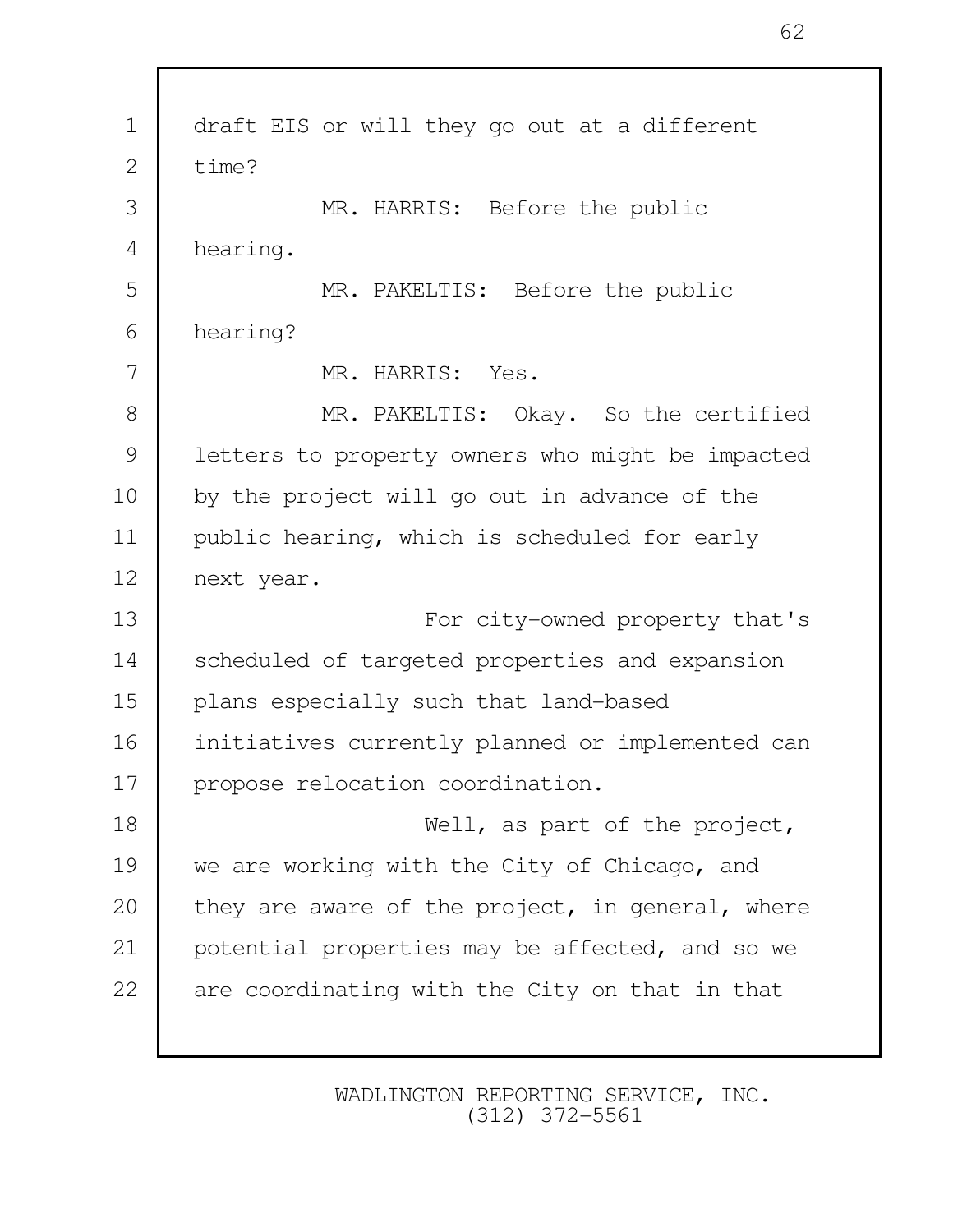1 regard.

 2 Jakita just reminded me that 3 as part of the project, we are looking at 4 property acquisition in the north portion of the 5 project, which is west of the Dan Ryan 6 Expressway and north of 63rd. At this point no 7 residential/commercial displacements are planned 8 east of the Dan Ryan through the remainder  $-$ 9 remaining southern portion of the project area. 10 | No. 10, regarding the contents 11 of all CREATE-related environmental impact 12 Studies, we request advance notice of criterion 13 Standards to be certified for establishing 14 projected increases in pollution and acceptable 15 levels for such increases in pollution, 16 including but not limited to sound, vibration, 17 construction materials, chemical particulate 18 exposure, safety for children, security on 19 tracks. Advance notice of all current, 20 traditional and prospective procedures to be 21 used to make a pollution. Advance notice of the 22 | parties' procedures and timetable for all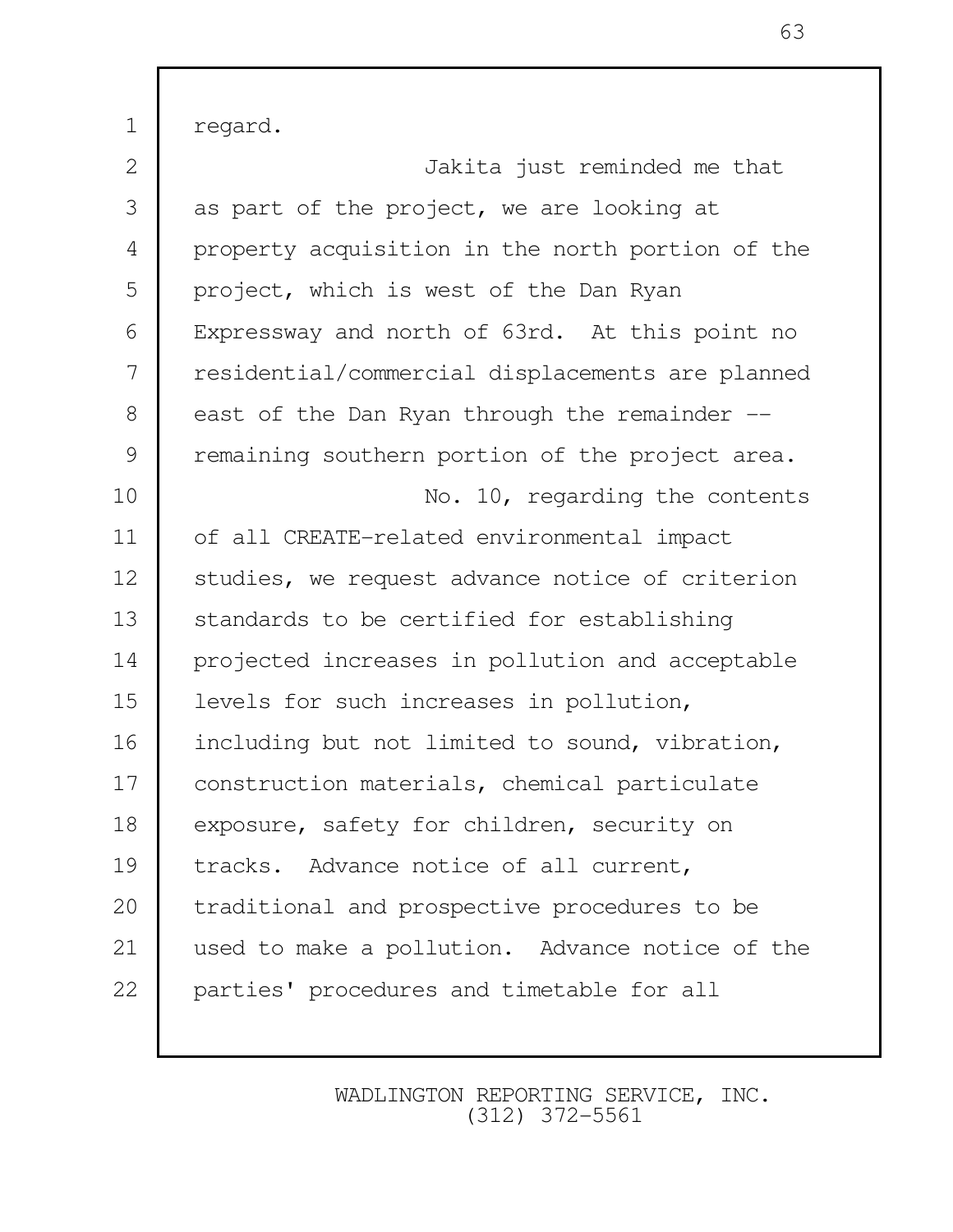1 enviromental analysis and examination and input 2 from CCGCRP advisory group, especially if you're 3 convening with CREATE design and environmental 4 design use. 5 Okay. I think this question 6 and also 11 regarding CREATE procedure to 7 provide access to procedures applicable to 8 | following -- for the P4 project. 9 | Contract Contract Contractor In general, I spoke to some 10 about this question in advance of this 11 presentation, and you are looking for the 12 procedures and guidelines that govern the study 13 that we are conducting. 14 | And we will compile -- there's 15 a series of, you know, state, federal quidelines 16 | that we are following. We'll compile those and 17 make them available probably through links 18 through our website. But we will get that 19 information out so you know what procedures we 20 are following as part of this project. 21 | No. 12, regarding any and all 22 aspects of the CREATE project, list all public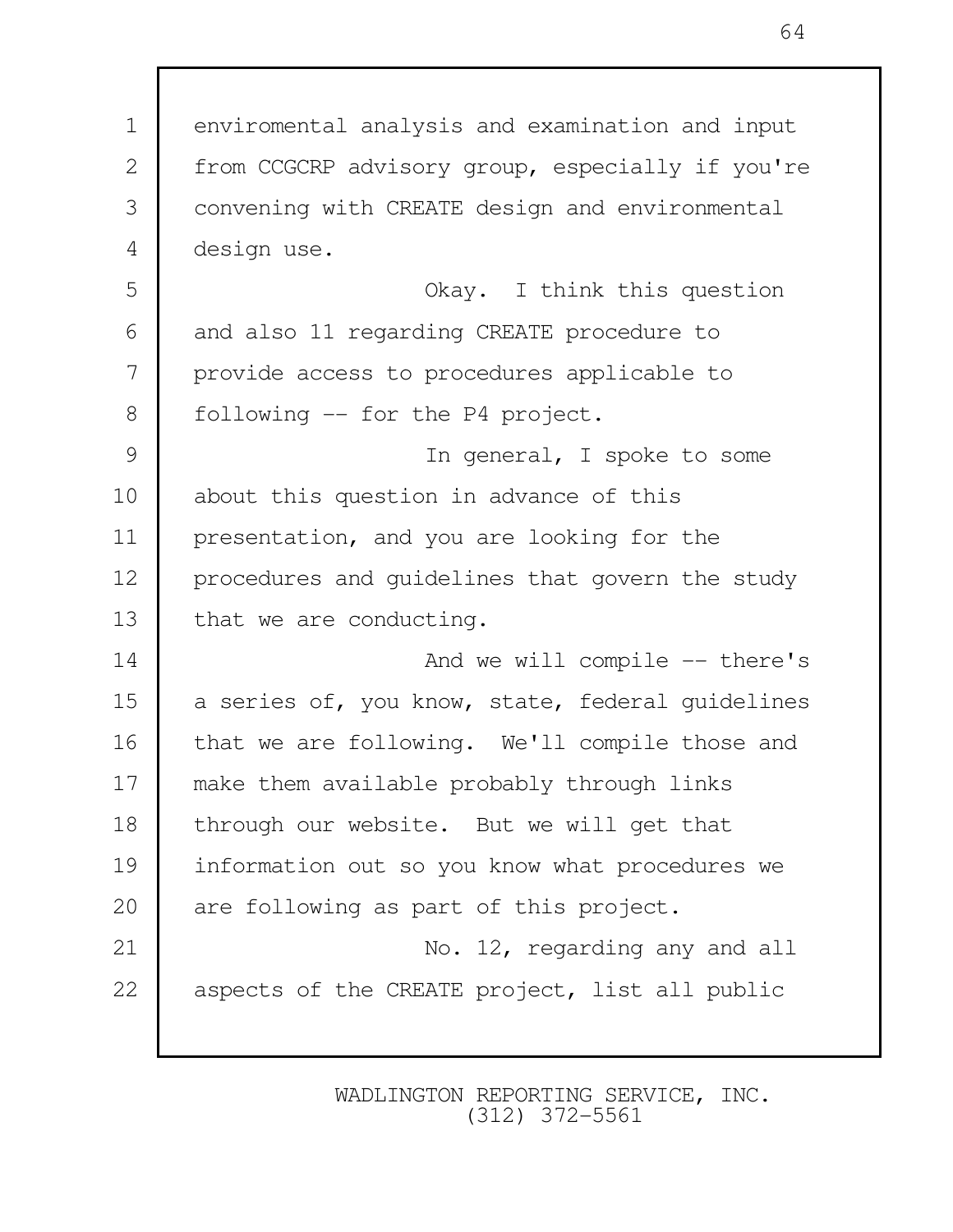1 | funding sources, federal, state, county, city, 2 | present, prospective, foreseeable and desired 3 for the duration of all Chicago south side work. 4 Be specific with source, name, number and agency 5 contact, and include citations to any 6 requirements for community engagement. 7 Okay. So currently, just the 8 phase one portion of this project is funded, and 9 that funding is coming through a variety of 10 sources, federal, state and American Association 11 | of Railroads. That's the funding that we have 12 | currently for this project. 13 There's no funding currently 14 for future phases, which will be phase two, 15 final design and preparation of construction 16 | plans. And there is no funding currently 17 available for construction. 18 Potential sources would 19 include state, federal and railroad funds, but 20 those have not been identified at this time. 21 | MS. EDWARDS: So, Tony, the 22 | 156 million that was given to the State, the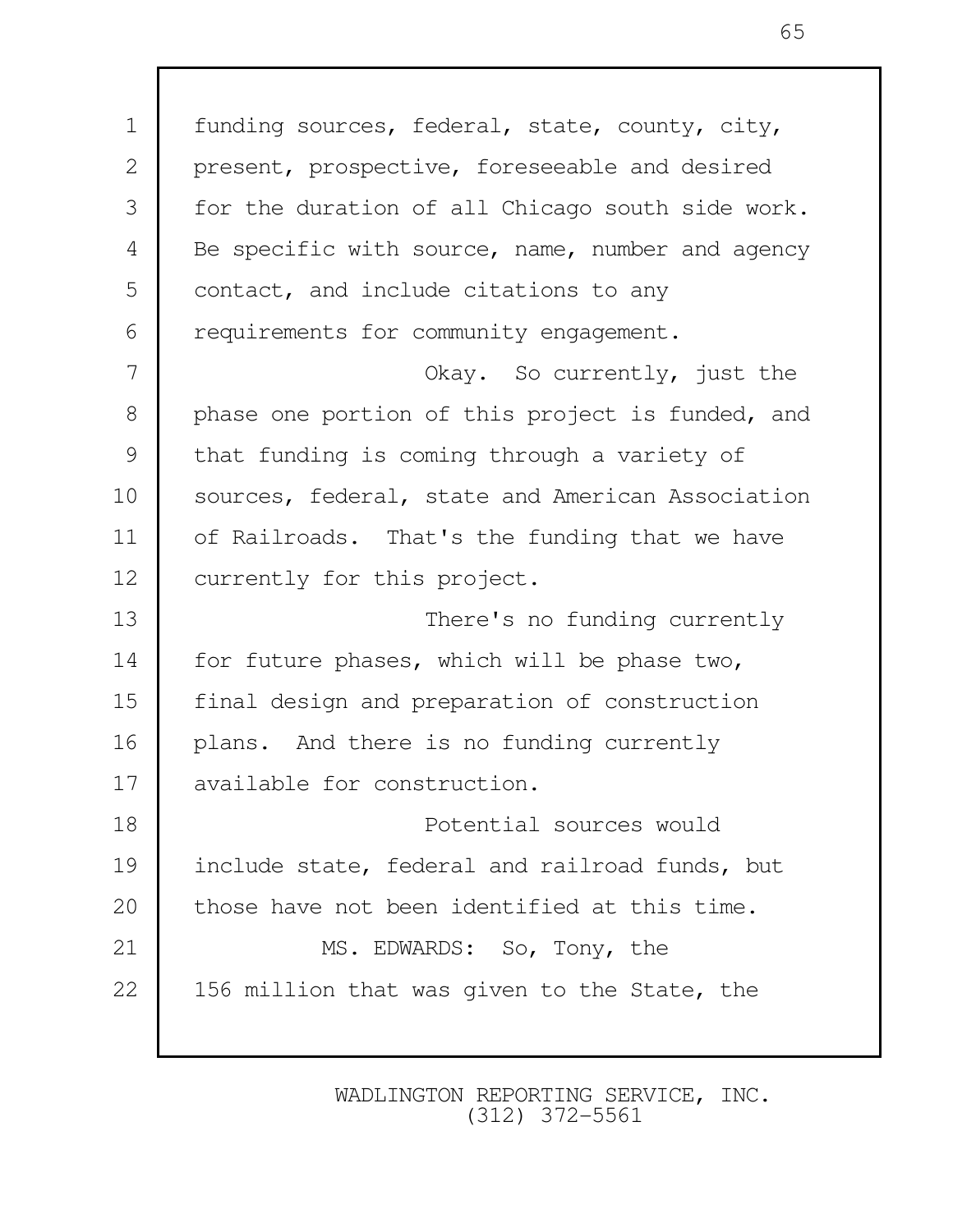1 State gave that to the Englewood Flyover, none 2 of those funds are going to come here; is that 3 correct? 4 MR. PAKELTIS: Right. That money --5 the money for the Englewood Flyover was --6 actually most of it was -- is federal funded and 7 it's all going to the P1 project. That's 8 correct. It's not for the P4 project. 9 MS. EDWARDS: Thank you. 10 | MR. PAKELTIS: Correspondingly, list 11 all corporate and foundation grants available to 12 | impact the south side community's for health and 13 economic development enhancements. 14 | I don't have any information 15 on that. Jakita, I think we talked about this 16 before. We don't have any information available  $17 \parallel$  on that. 18 all right. That concludes the 19 13 questions here. 20 | MS. TROTTER: And I have questions 21 here. Some probably have been addressed 22 already, you know, through the series  $-$  I'm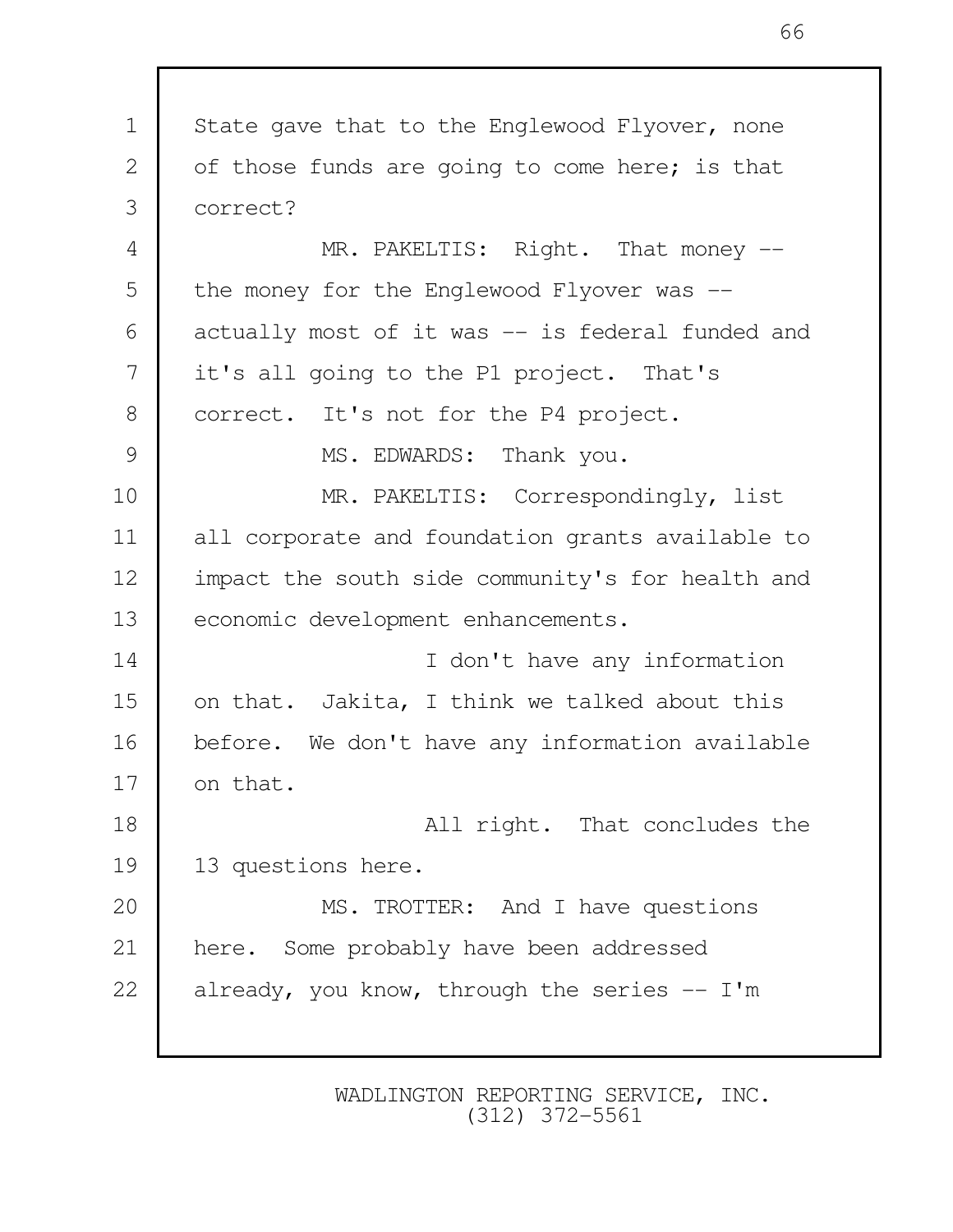1 sorry. Some probably have been addressed 2 already, you know, through the questions that 3 Tony just went through, but we will proceed. 4 Will this project be regulated 5 by the EPA in reference to the toxins and waste 6 being constantly polluting this area? So will 7 it be regulated by the EPA, I guess is the 8 question, right? 9 | AUDIENCE MEMBER: Yes. 10 MS. TROTTER: Yes. 11 AUDIENCE MEMBER: So it will be 12 | regulated by the EPA? 13 MS. TROTTER: Yes. 14 AUDIENCE MEMBER: Okay. Because one 15 thing that is very critical is that this 16 pollution will definitely have an effect on our 17 environment. Dealing with this type of fumes, 18 is there a relationship between the rail people 19 and also the EPA, so we won't have to be 20 | inhaling these toxins on a constant basis. 21 | Because this is hazardous to our health. 22 Bringing in people  $-$  so we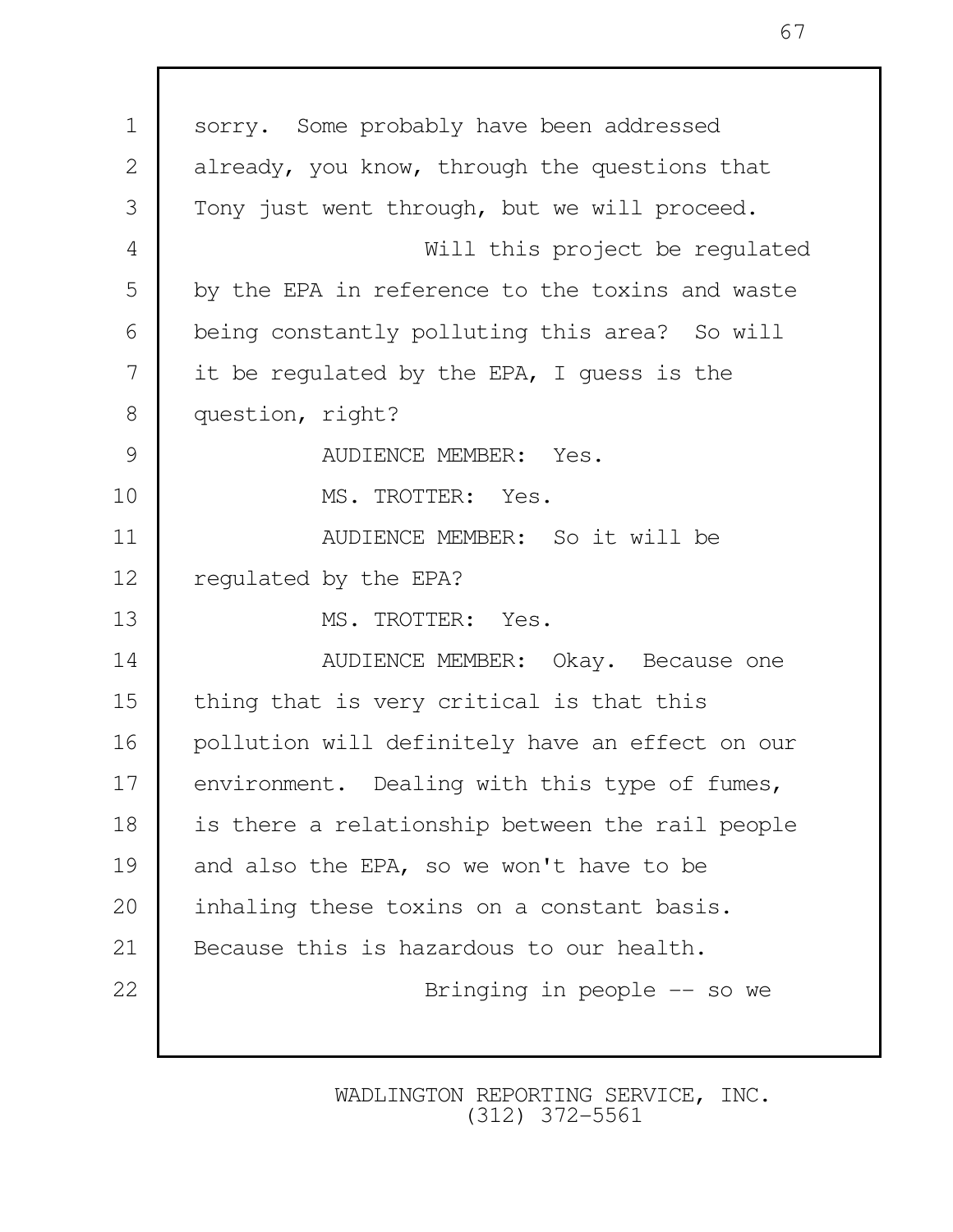| $\mathbf 1$ | won't talk about jobs. They gonna bring their    |
|-------------|--------------------------------------------------|
| 2           | own people anyway.                               |
| 3           | (WHEREUPON, several people                       |
| 4           | were talking at the same                         |
| 5           | time.)                                           |
| 6           | MS. TROTTER: Okay.                               |
| 7           | MR. PAKELTIS: It seems like the                  |
| 8           | question is related to unkept property along the |
| 9           | current Amtrak line. So that would not be        |
| 10          | addressed as part of this project.               |
| 11          | I think though there is a                        |
| 12          | number on one of the handouts, the 311 number,   |
| 13          | that if there is any specific complaints about   |
| 14          | property not being kept up that that number is   |
| 15          | the one that you should call regarding that.     |
| 16          | But that's not specifically something we'll be   |
| 17          | addressing as part of this project.              |
| 18          | MS. TROTTER: There has been increased            |
| 19          | horn blowing on the south end, Dauphine Avenue   |
| 20          | to 95th Street day and night daily in the last   |
| 21          | three months.                                    |
| 22          | AUDIENCE MEMBER: They addressed that.            |
|             |                                                  |
|             |                                                  |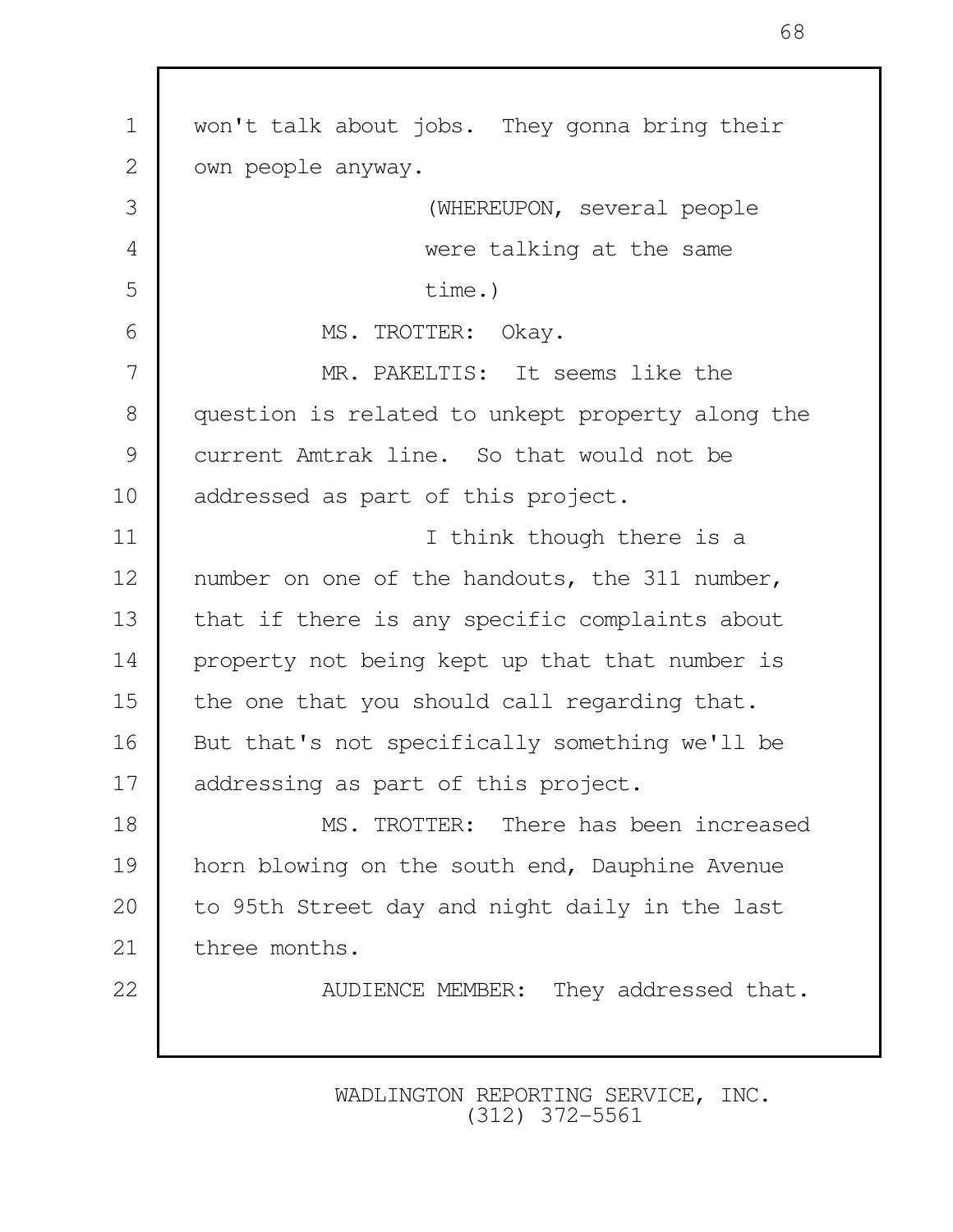| $\mathbf 1$    | (WHEREUPON, several people                       |
|----------------|--------------------------------------------------|
| $\overline{2}$ | were talking at the same                         |
| 3              | time.)                                           |
| 4              | MS. TROTTER: All right. All right.               |
| 5              | All right.                                       |
| 6              | Why has there not been a                         |
| 7              | meeting with all community associations, CPC,    |
| 8              | churches, businesses in a roundtable discussion? |
| 9              | Because we have been doing the                   |
| 10             | process the way that we have been doing it. I    |
| 11             | mean, you know, it's been with inviting the      |
| 12             | community advisory people that we felt should be |
| 13             | part of the community advisory group and also    |
| 14             | representatives of your community, of your       |
| 15             | neighborhoods, block club residents, you know,   |
| 16             | community organizations, police, schools, so on  |
| 17             | and so forth. So, that's the process that we're  |
| 18             | currently, you know, following in regards to --  |
| 19             | why we aren't?                                   |
| 20             | I think that should be                           |
| 21             | something that is responsive to that particular  |
| 22             | question.                                        |
|                |                                                  |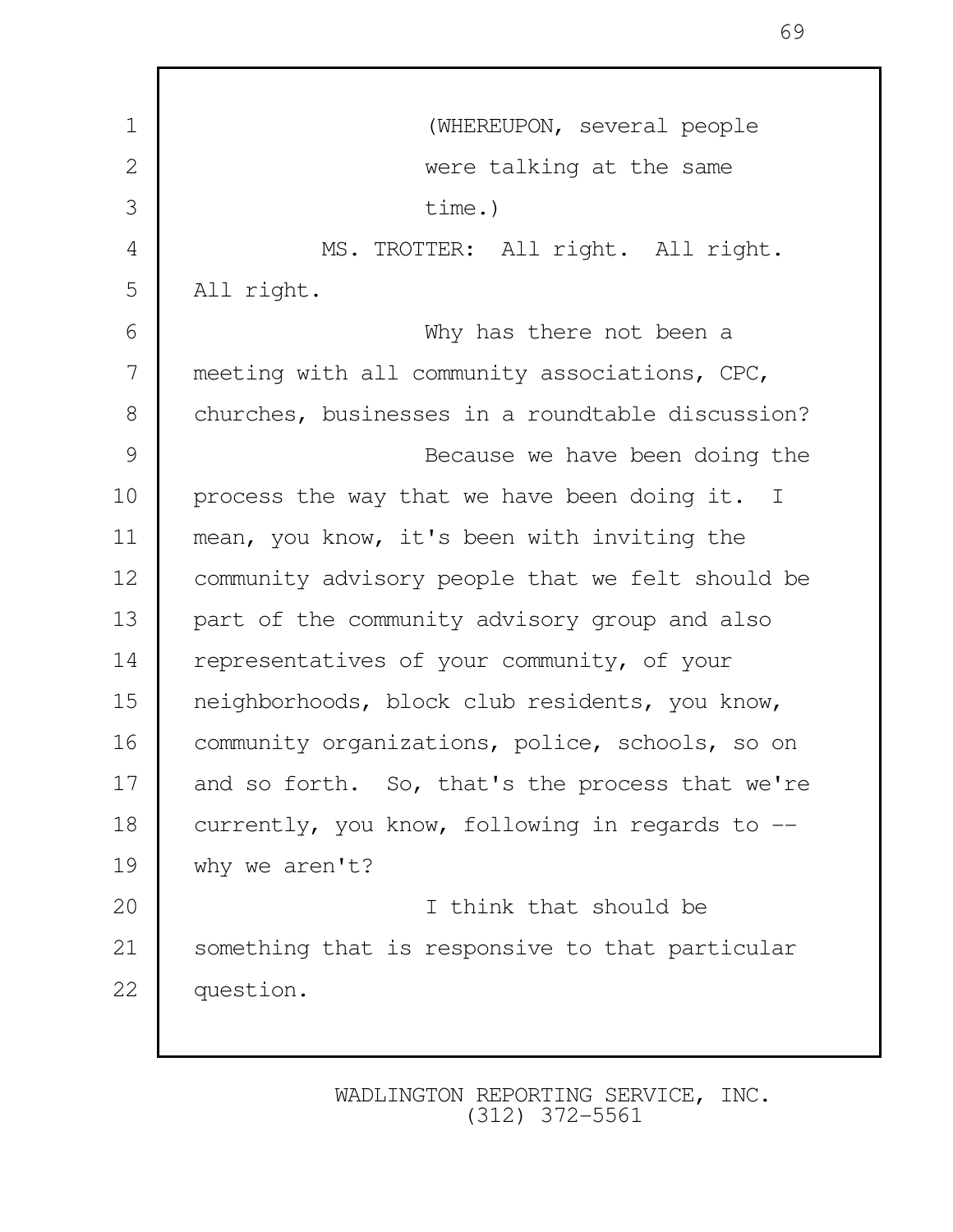| $\mathbf 1$  | What is the total cost of this                  |
|--------------|-------------------------------------------------|
| $\mathbf{2}$ | project? I don't know because it's not over     |
| 3            | yet. So is there a generality?                  |
| 4            | AUDIENCE MEMBER: A ballpark.                    |
| 5            | MR. PAKELTIS: We will -- we don't               |
| 6            | have any estimates to share with you tonight.   |
| 7            | We will be developing cost estimates for the    |
| 8            | alternatives as part of our screening process,  |
| 9            | and so that information will be available       |
| 10           | shortly, but it's not available tonight.        |
| 11           | MS. EDWARDS: And, again, you are                |
| 12           | going to have federal funds and state funds?    |
| 13           | MR. PAKELTIS: We don't know where the           |
| 14           | funding is going to be. It could be from those, |
| 15           | a combination of that, but we don't know where  |
| 16           | the funding is going to come from for           |
| 17           | construction.                                   |
| 18           | MS. TROTTER: How will IDOT deal with            |
| 19           | African-American participation, economic        |
| 20           | development wise and job creation? We have      |
| 21           | discussed this.                                 |
| 22           | Why are you not holding                         |
|              |                                                 |
|              |                                                 |

Г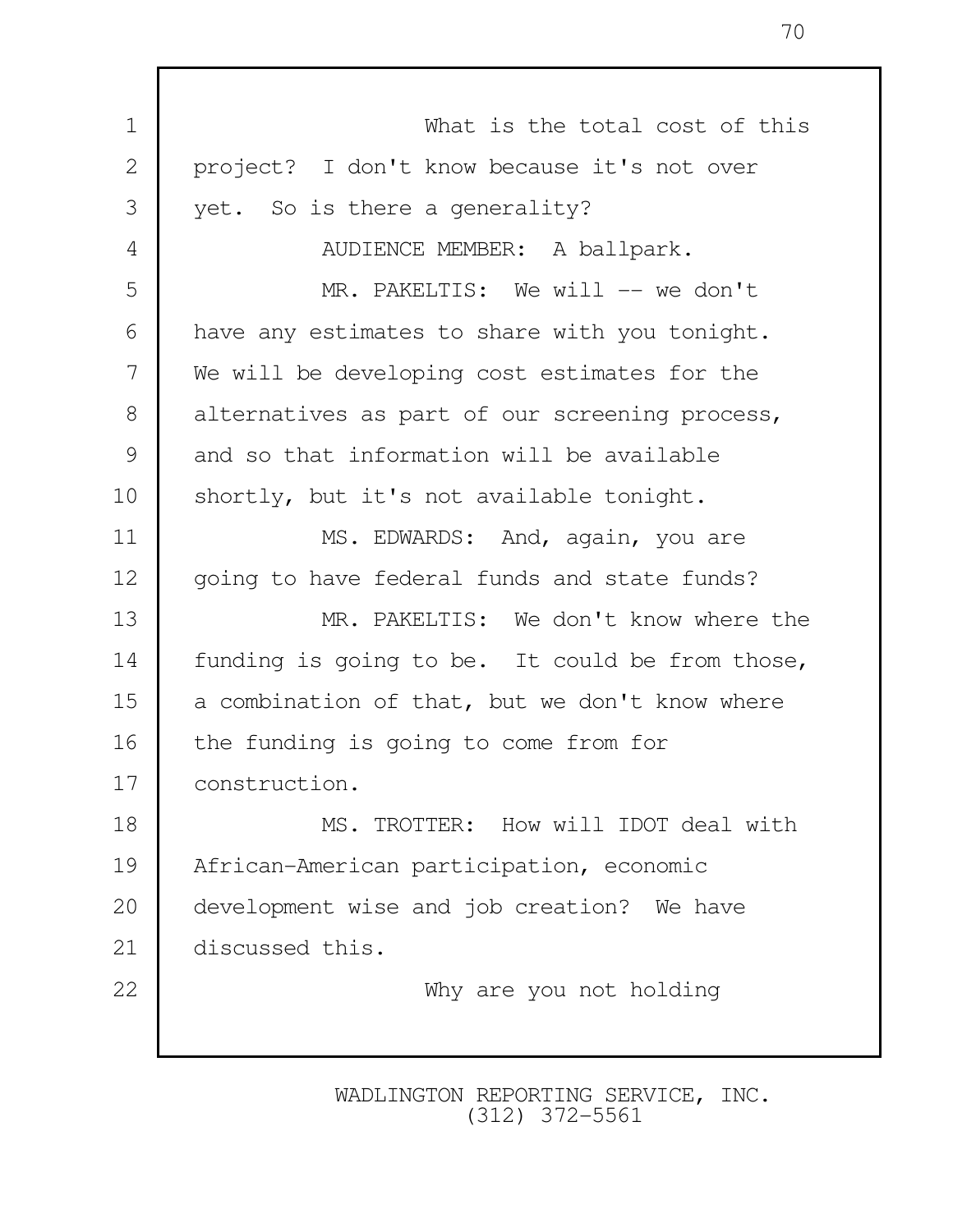1 | meetings in Englewood, Park Manor, Chatham, 2 | Roseland Heights, Pullman and historic? 3 Because we are holding 4 meetings in the south and the north section of 5 the project, and for those that are, you know, 6 within the general project study area that are 7 aware of it. And everyone is welcome to come, 8 but we can't hold a meeting in every -- in every 9 **Community.** 10 Will there be a -- 11 | MR. PAKELTIS: Will there be a damage 12 | control fund for property owners who find harm 13 to their property through either construction or 14 increased train traffic? 15 MS. EDWARDS: Like foundation cracks. 16 | MR. PAKELTIS: How will the process 17 work? 18 MS. EDWARDS: And flooding. 19 MR. PAKELTIS: Well, again, as part of 20 the project, we are going to evaluate those 21 | issues related to things you have mentioned; 22 | vibration, drainage issues, etc.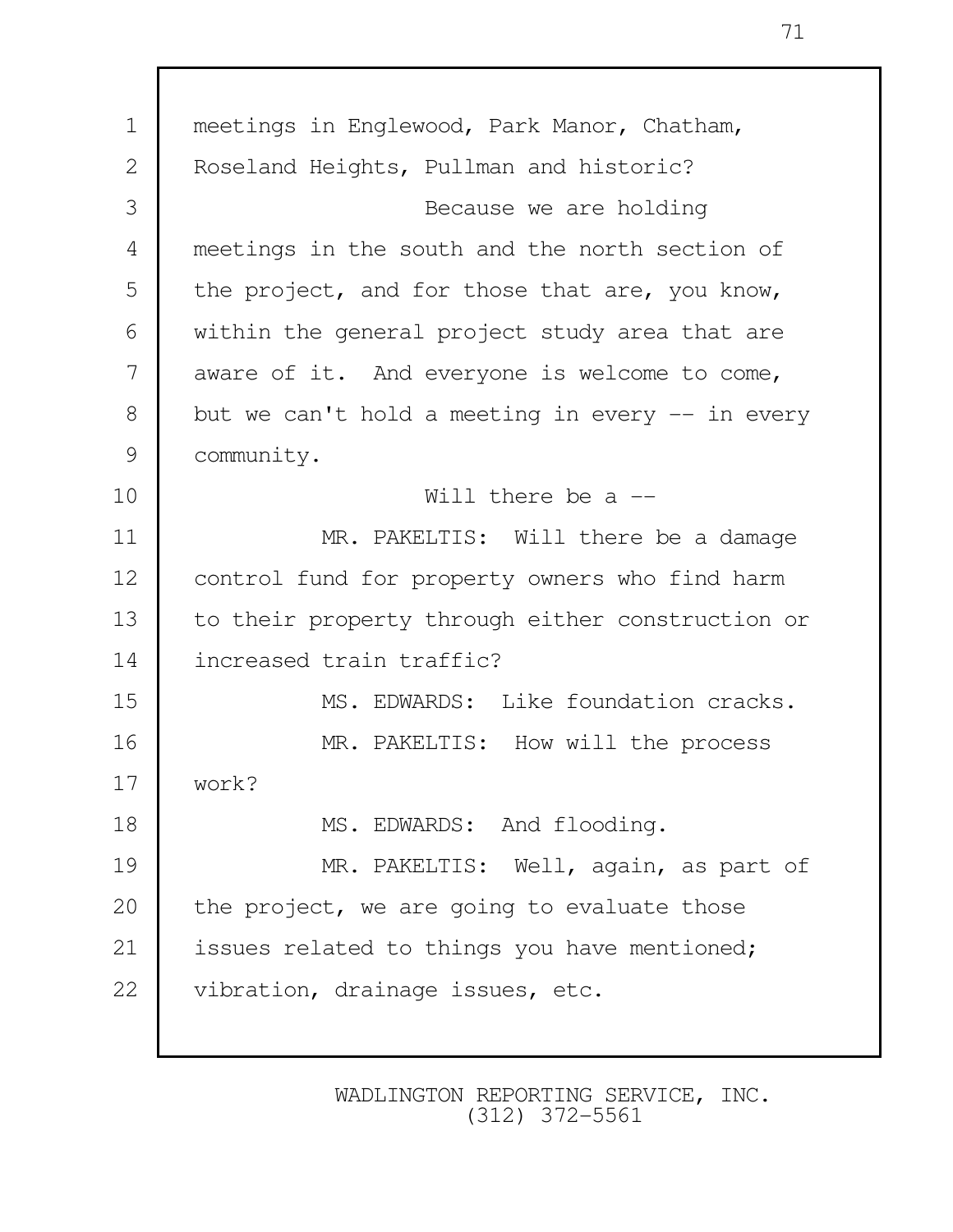1 and, you know, as  $-$  if we 2 are -- the project can cause impacts and you 3 can't create flooding issues of someone's 4 property without remediating it. So that will 5 be something that we'll identify as the property 6 moves forward and we develop the draft 7 enviromental impact statement. 8 MS. EDWARDS: So, again, can we kind 9 of count on it. Maybe not count on it, but look 10 at the community benefits agreement as part of 11 that language to be inserted once you get 12 finished? 13 MR. PAKELTIS: Well, mitigation is 14 going to be documented in the draft 15 | environmental impact statement. I don't think 16 | there's a plan for a community benefits 17 | agreement. 18 MS. EDWARDS: That's what it 19 encompasses. That's what they were talking 20 about. These are some of the things that are 21 | going to happen to us that we're not going to be 22 able to overcome, unless you do.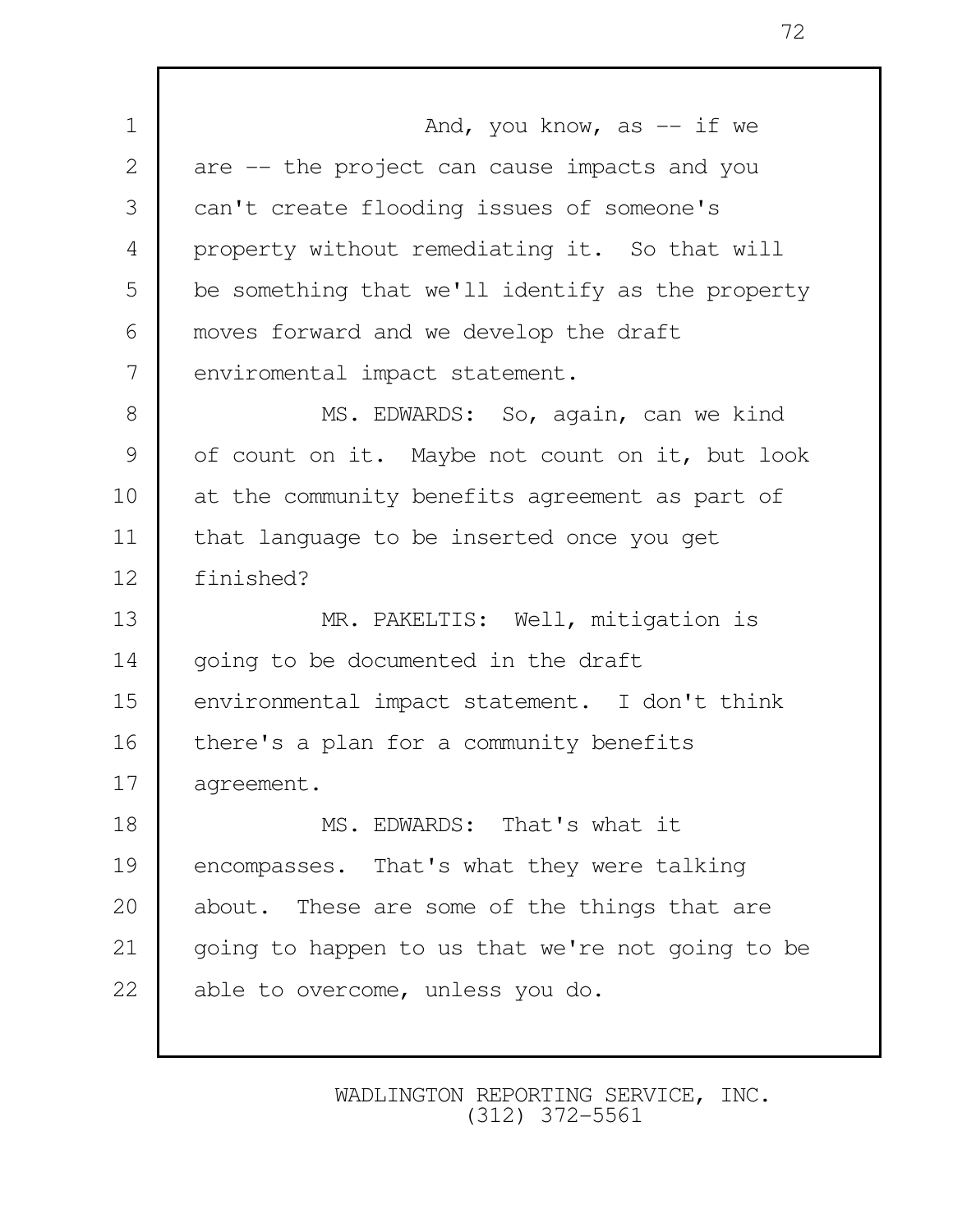1 MR. PAKELTIS: That's not part of the 2 Standard procedure that we follow here. 3 MS. EDWARDS: That's why I think they 4 wanted to know who the higher authority was to 5 address this. Do we have to go to the Governor?  $6$  Do we have to go to  $-$ 7 MS. TROTTER: You'll just send it to 8 us. 9 MS. EDWARDS: Okay. All right. There 10 is no answer. 11 MS. TROTTER: On the esthetics 12 creative side of the project, will there be 13 | opportunities for neighborhood artists, i.e., 14 murals, paintings, etc.? 15 I am that will be, I think, a CDOT 16 question. Jeff. Jeff, can you respond to that? 17 Jeff Sriver from the Chicago Department of 18 Transportation. Can you come here, please. 19 MR. SRIVER: The art component is 20 another one of the issues that's probably too 21 early at this stage to address conclusively. I 22 | think oftentimes as part of federal grants for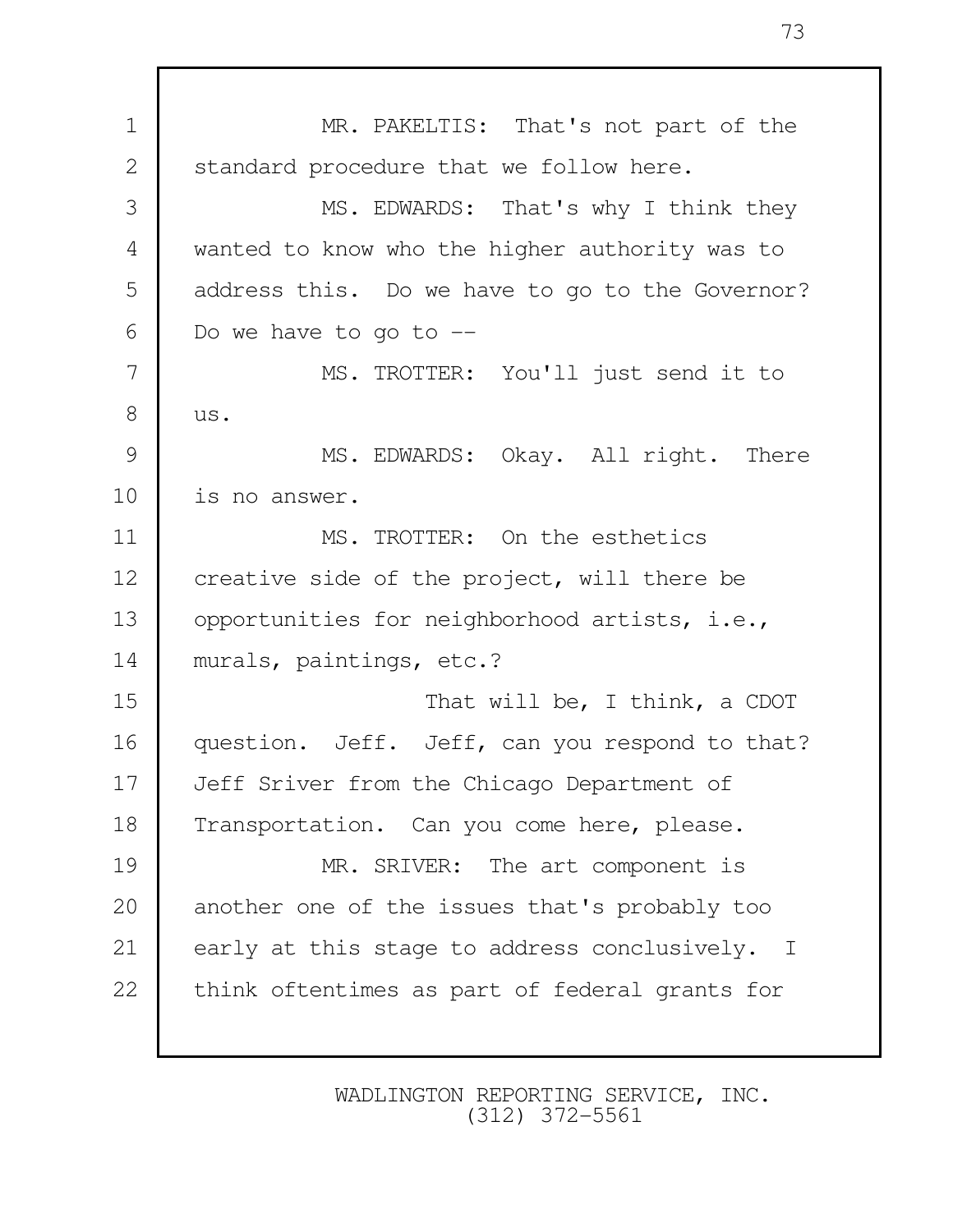1 projects, there can be a portion set aside for 2 art. If that is something that is important to 3 the community and sounds like it is, I think 4 this is the time to make sure that that's 5 | represented in your comments, so it can be 6 Something that gets carried forward into future 7 stages. 8 and once the funding, if it 9 does become a funded project many years into the 10 futures, then we can make sure that that 11 community concern is addressed in an appropriate 12 manner. So please make it known. 13 MS. TROTTER: Thank you, Jeff. 14 I have a couple questions here 15 For Mike Harris. You can read it. 16 MR. HARRIS: Residential 17 displacements, is this housing units or 18 structures? 19 Someone wants to know in that 20 30 to 40 displacements are actually families or 21 homes? Is that what you're asking? Is that the 22 question?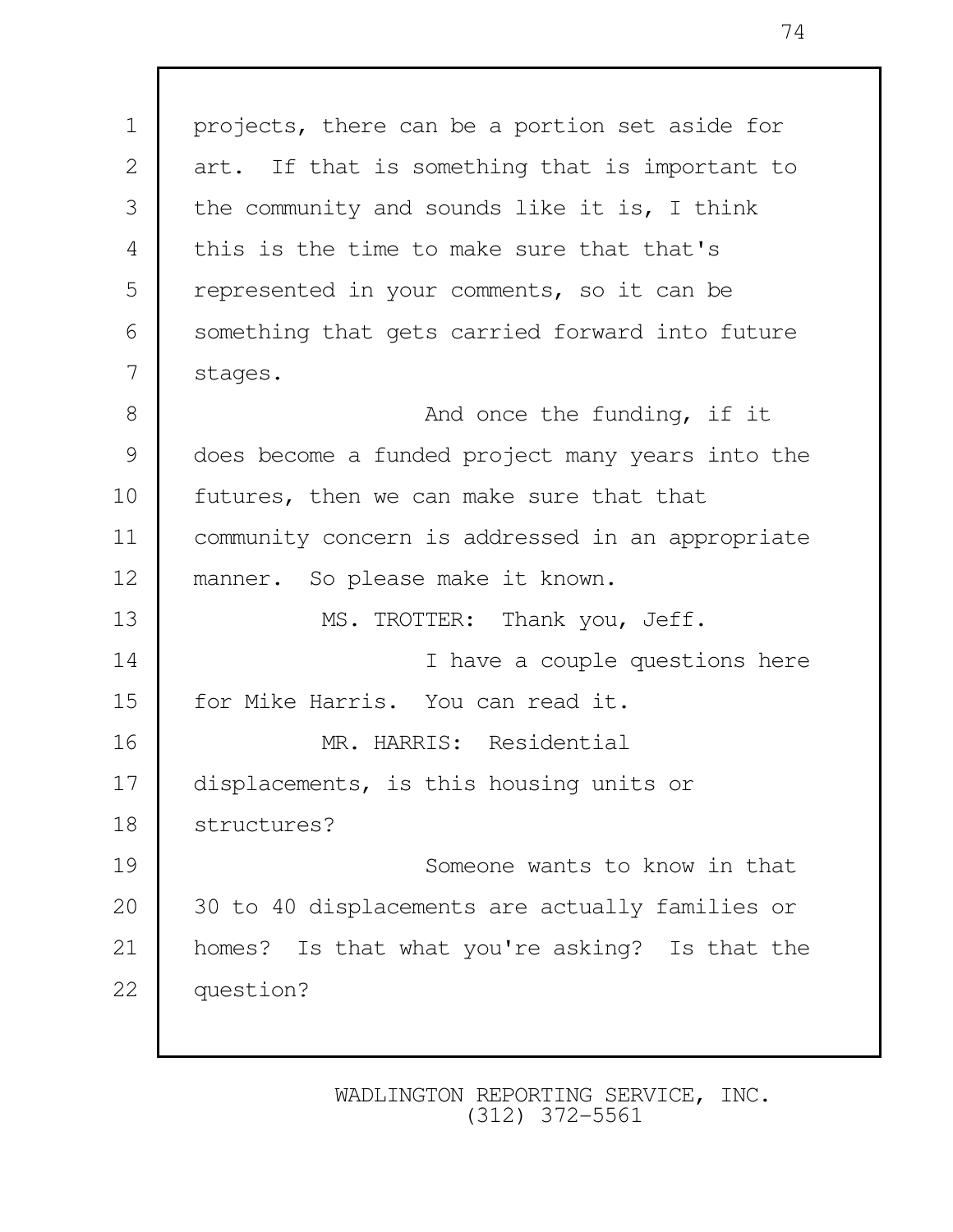1 AUDIENCE MEMBER: Yes. 2 | MR. HARRIS: I don't have an answer. 3 They calculated that number based on doing their 4 study, and it's just an estimate of a number 5 | right now. 6 MS. JASPER: So it could be houses, 7 apartments? 8 MR. HARRIS: If it's like an apartment 9 would be -- if it's a four unit, it would be 10 | four units, four families. If it's a house, it 11 would be one. So I don't have that breakdown. 12 No, I'm sorry. 13 AUDIENCE MEMBER: (Inaudible.) 14 MR. HARRIS: The 30 to 40 is just 15 based on properties. 16 MR. PAKELTIS: That's correct. 17 Alderman Cochran. 18 | ALDERMAN COCHRAN: Yeah. I'm not 19 happy with these responses. I am not happy at 20 all with what's coming out here. Are you? 21 RESPONSE: No. 22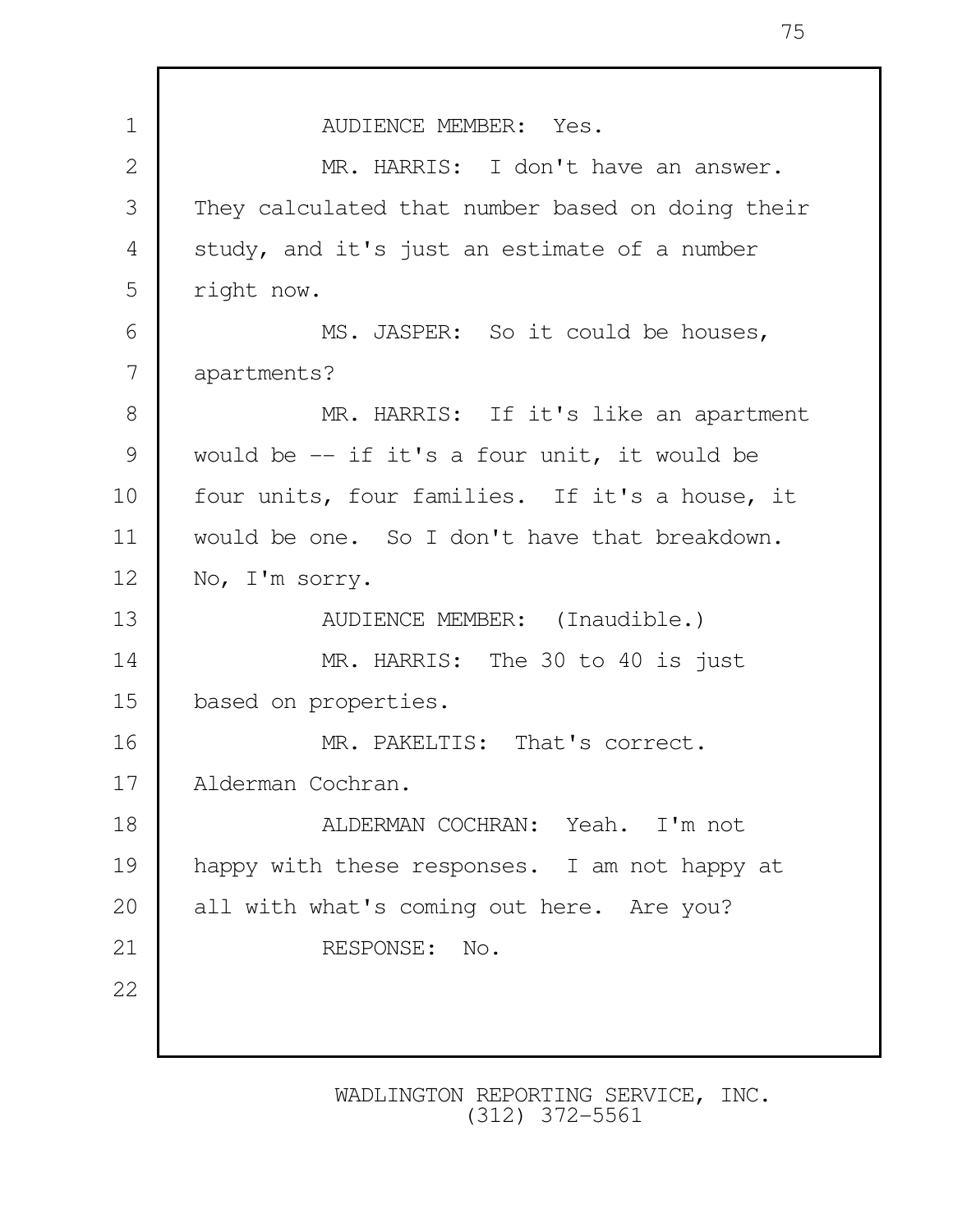| $\mathbf 1$ | (WHEREUPON, several people                      |
|-------------|-------------------------------------------------|
| 2           | were talking at the same                        |
| 3           | time.)                                          |
| 4           | ALDERMAN COCHRAN: And you have to do            |
| 5           | better. You are coming to this community. You   |
| 6           | are coming into a community Wednesday with all  |
| 7           | of these boards up and these boards are up to   |
| 8           | demonstrate what is possible, an incline with a |
| 9           | number of homes taken or a retaining wall.      |
| 10          | We started this project out by                  |
| 11          | stating that this meeting is for people to      |
| 12          | put -- have input and effect that, but we are   |
| 13          | standing here telling them that we don't know.  |
| 14          | We started out with 30 homes. Now, how do you   |
| 15          | determine that? Well, you say we don't know.    |
| 16          | Don't talk to us like that. I                   |
| 17          | cannot sit her as an elected official           |
| 18          | representing these people and allow you to give |
| 19          | us answers like that. Absolutely not.           |
| 20          | Absolutely not.                                 |
| 21          | (Applause.)                                     |
| 22          | ALDERMAN COCHRAN: You are going to              |
|             |                                                 |
|             |                                                 |

WADLINGTON REPORTING SERVICE, INC. (312) 372-5561

76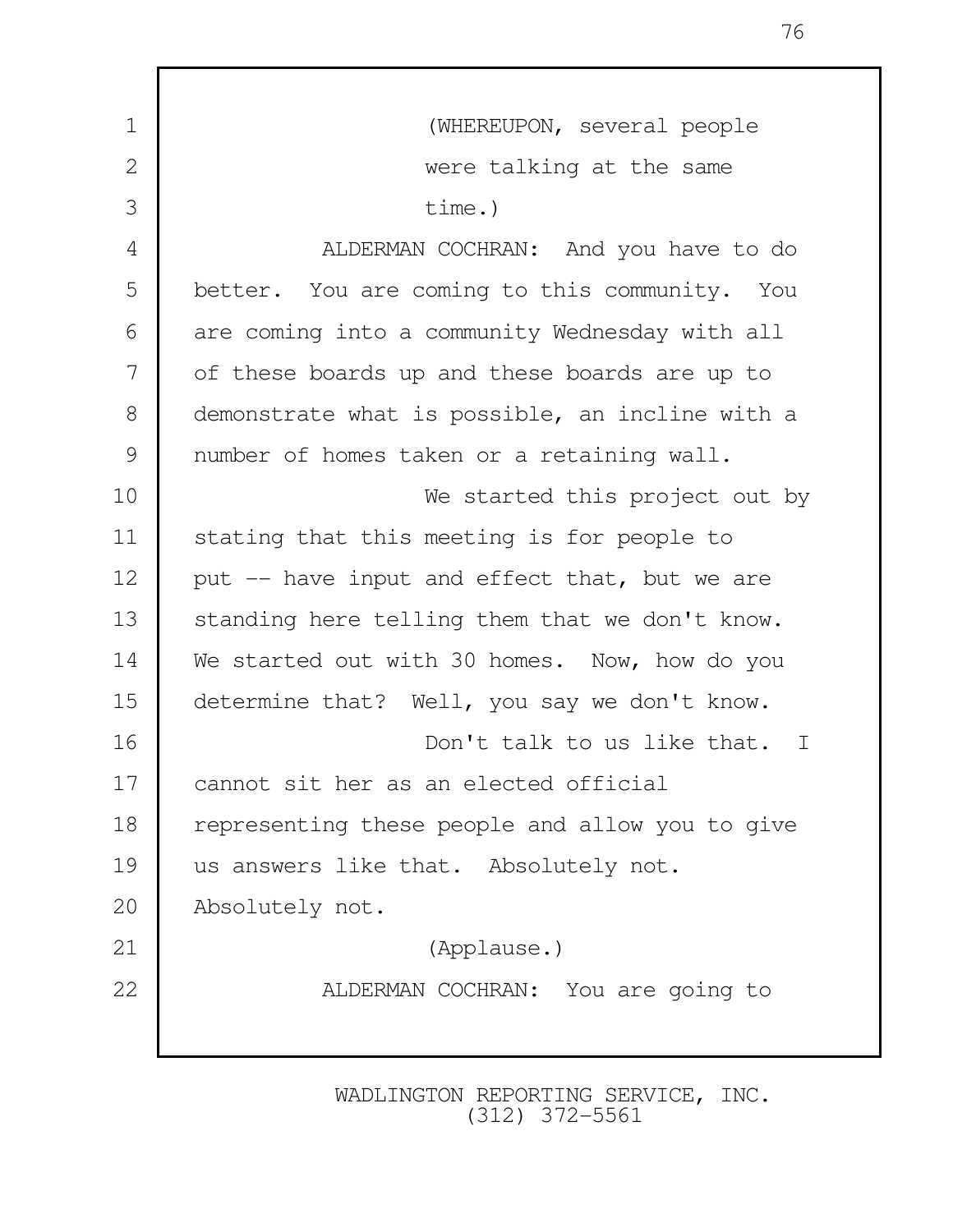1 have to respect the process better than what is 2 being respected right here today. 3 Now, I -- this is a process 4 | that is going to be going through the community. 5 We have been at the table with you. We have 6 talked about community benefits agreements right 7 from the beginning of this process. 8 **CONGREUPON, SEVERLANDER SEVERLANDER SEVERLANDER SEVEREL** 9 Were talking at the same 10 time.) 11 | ALDERMAN COCHRAN: And for -- well --12 and to say that we do not do community benefits 13 agreements, it's not up to you. It is up to the 14 | community to make that distinction. 15 NUDIENCE MEMBER: Thank you. 16 | ALDERMAN COCHRAN: And we are going to 17 make decisions like that. 18 (Applause.) 19 ALDERMAN COCHRAN: We talked about 20 hiring. We talked about contracting. All of 21 | those things have been talked about. 22 **But the people who are**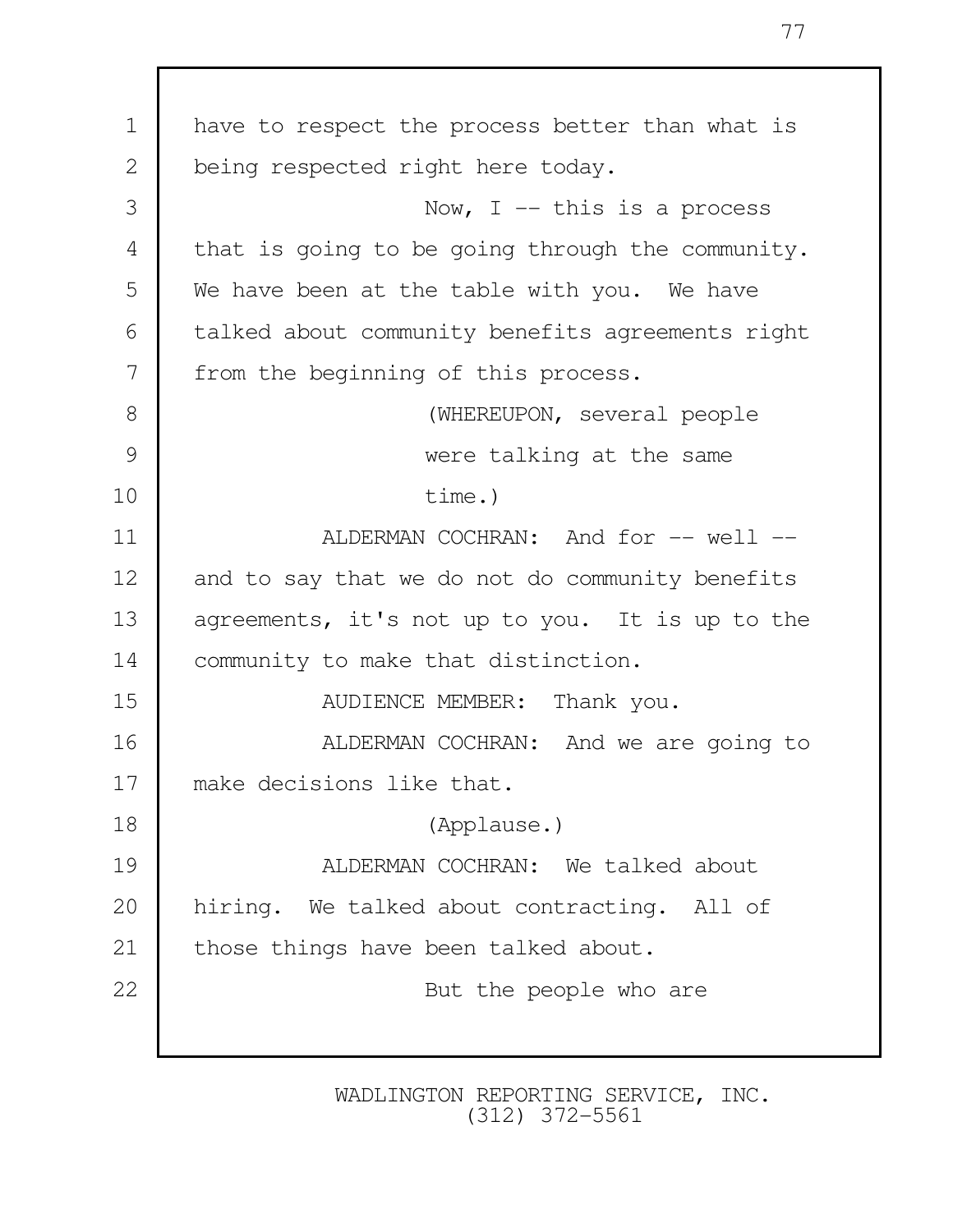1 | standing here giving these answers are not --2 either, Chuck, they are not informed or they are 3 not giving the right answers. And so there has 4 to be somebody who represents someone from 5 Norfolk and Southern and from the rest of these 6 rail companies, IDOT, CDOT, someone who can 7 respond appropriately to answers that are being 8 put out here.

9 And so I am not happy with it. 10 The Alderman of the 8th Ward is not happy with 11 it, and we are not going to let this just go 12 | forward by getting the -- giving us these kind 13 of answers; okay.

14 So if you all want to give us 15 some answers like you would be giving to the 16 North Shore, like you would be giving to 17 Flossmoor, then we could do that, but it is not 18 going to go down like this. You all have to do 19 a better job. Thank you.

21 | MR. PAKELTIS: I would like to 22 | continue to answer these questions here.

20 (Applause.)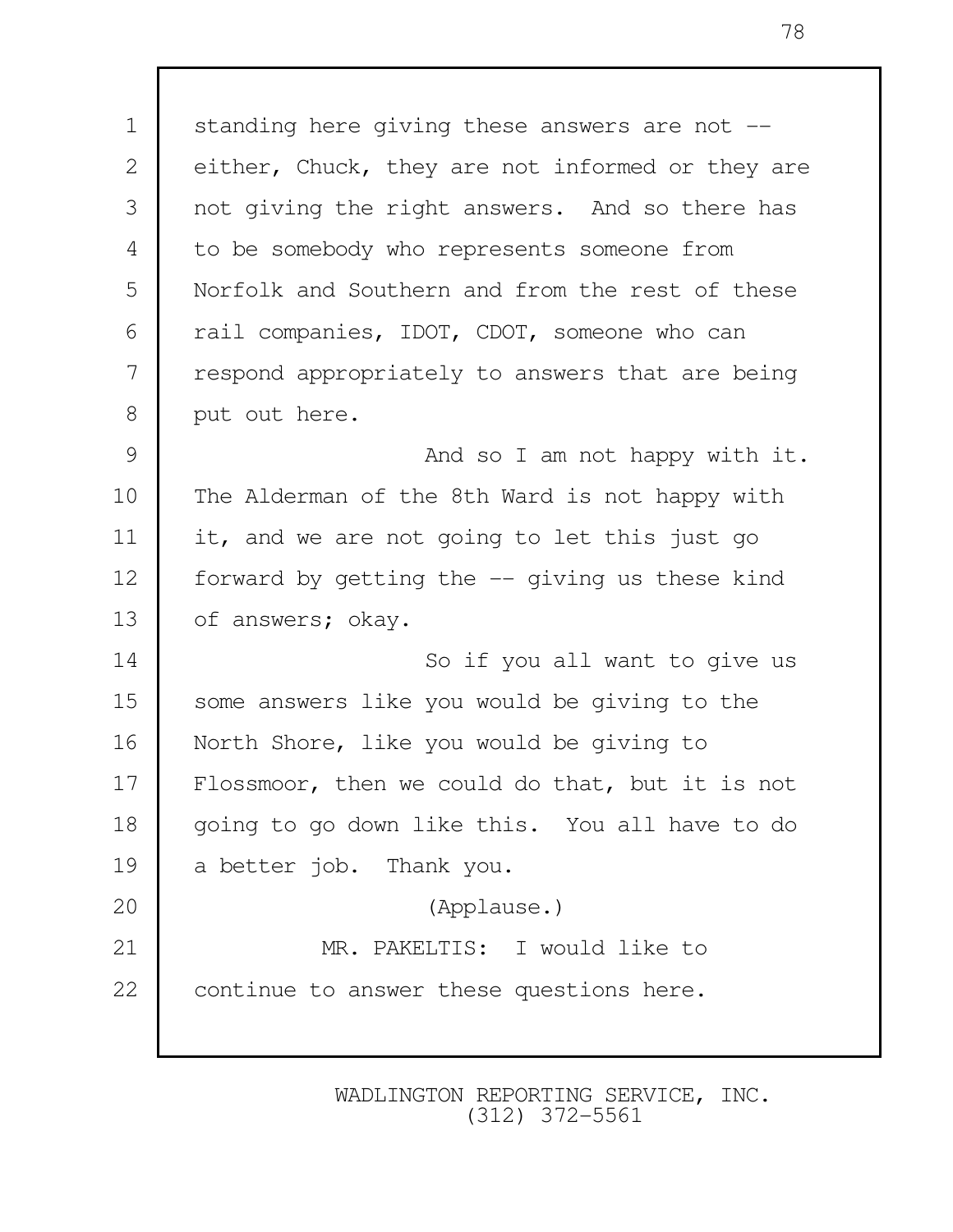| $\mathbf 1$ | First with the residential                       |
|-------------|--------------------------------------------------|
| 2           | displacements, we are -- our estimate is based   |
| 3           | on the number of structures potentially          |
| 4           | impacted.                                        |
| 5           | And just to follow up on some                    |
| 6           | other comments that were made, this is a project |
| 7           | where we come out early and often to get         |
| 8           | feedback from the community. And so some are     |
| 9           | frustrated that maybe there's not enough         |
| 10          | information presented tonight, but that's part   |
| 11          | of the process because we want to hear -- we     |
| 12          | want to get the feedback from the community      |
| 13          | before we develop final plans.                   |
| 14          | AUDIENCE MEMBER: You should have got             |
| 15          | that on the front end when you started. We are   |
| 16          | not frustrated. We just want to educate          |
| 17          | ourselves about the project.                     |
| 18          | You come in the community and                    |
| 19          | put up 20 boards, and you've got a               |
| 20          | multi-billion-dollar project that you're getting |
| 21          | ready to roll out, and then you tell the         |
| 22          | community we don't have answers. You don't do    |
|             |                                                  |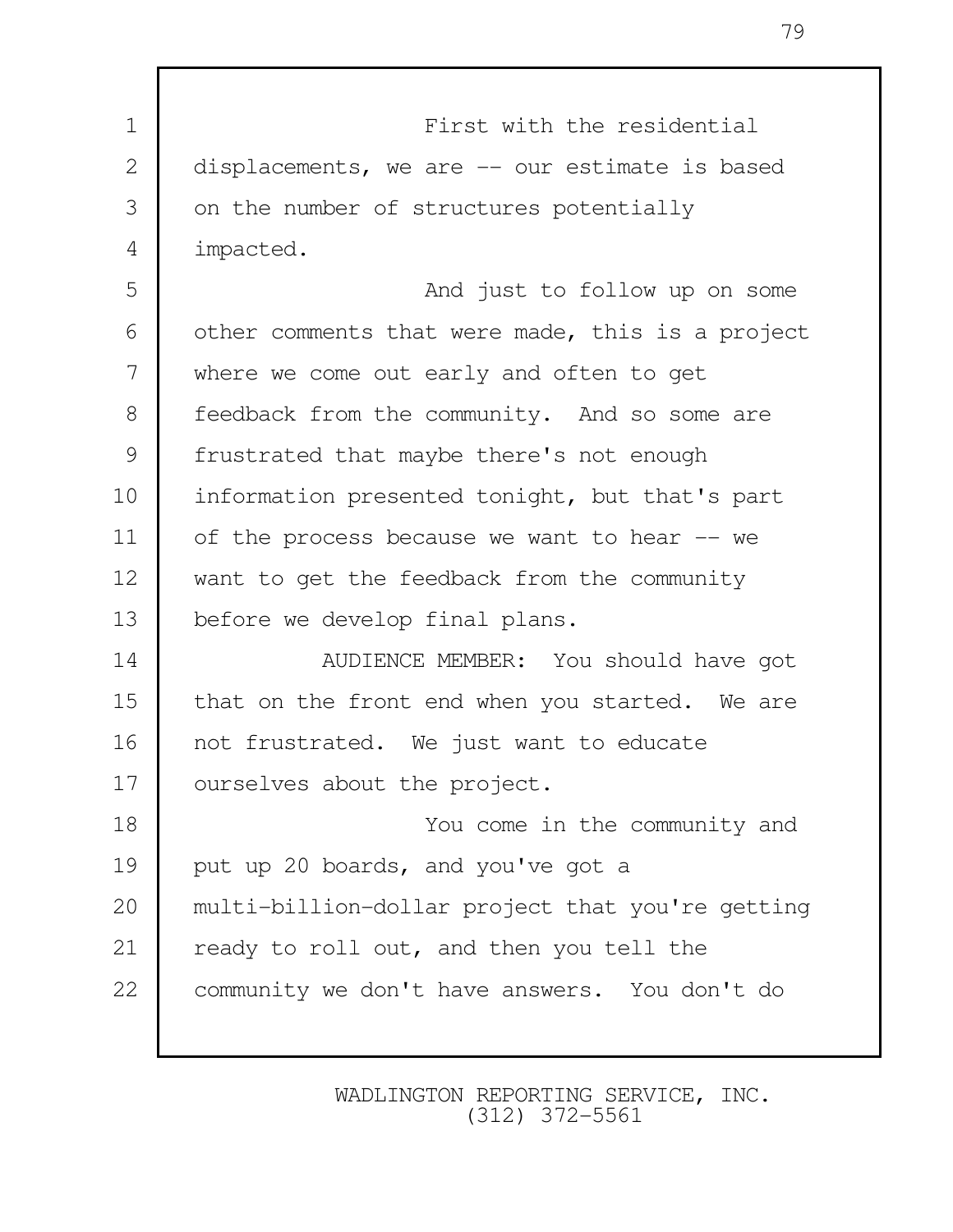1 it on the North Shore. You don't do it on the 2 north side. Don't come to the south side and do 3 that. It's disrespectful to everybody in this 4 room. 5 MR. PAKELTIS: Well, we have tried to 6 explain where we are. 7 (WHEREUPON, several people 8 were talking at the same 9 time.) 10 MR. PAKELTIS: We've tried to explain 11 where we are in the process, and at this stage 12 we have developed alternatives and those 13 alternatives that we are trying to move forward 14 with the EIS where we will do those more 15 detailed studies. There's information on the 16 boards that reflect that, as well as in the 17 presentation. 18 All right. Question 2, a 19 connection appears across the commercial sand 20 | gravel yard just south of 76th to 79th Street. 21 Will this be displaced? 22 **There** is a piece of property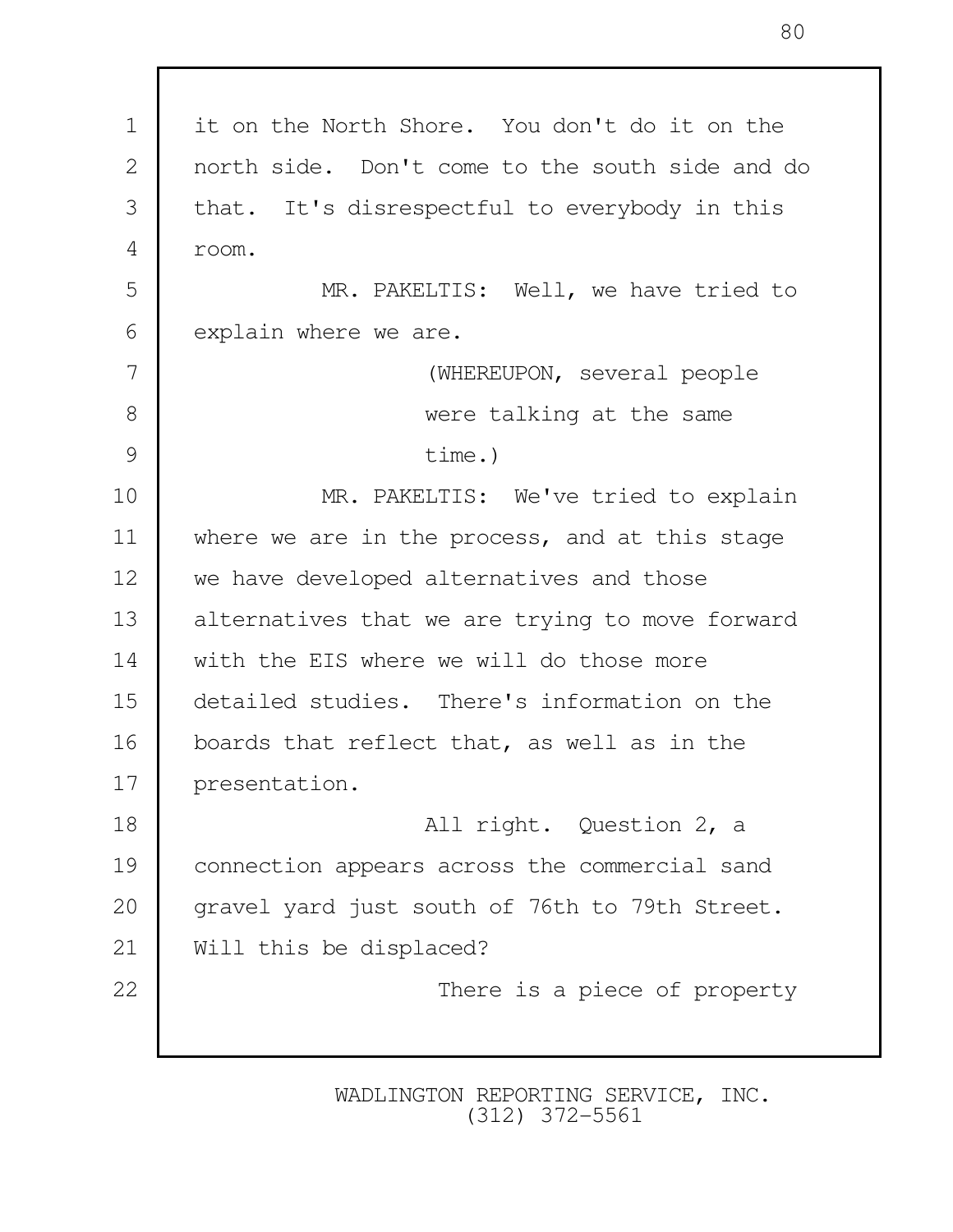1 | in there where there is a business located. 2 That property is currently owned by Norfolk 3 Southern, and it may be impacted as part of the 4 CN connection. That is correct. But as I 5 mentioned, that property is owned by Norfolk 6 Southern. 7 What would be the difference 8 in noise and vibration to residents along 9 alignments one and alignments two? 10 **Again**, those detailed 11 vibration studies will be conducted. Right, the 12 South one and the south two alignments where we 13 are looking at different options to -- or 14 alternatives to add track through that area. 15 | The noise and vibration 16 | studies will be conducted later this year and 17 that will be included in the environmental 18 | impact statement. Is that it? 19 MS. TROTTER: No. Oh, no. You know, 20 there's a group here. Oh, no. 21 How much parkland or 22 percentage of the parks will be required and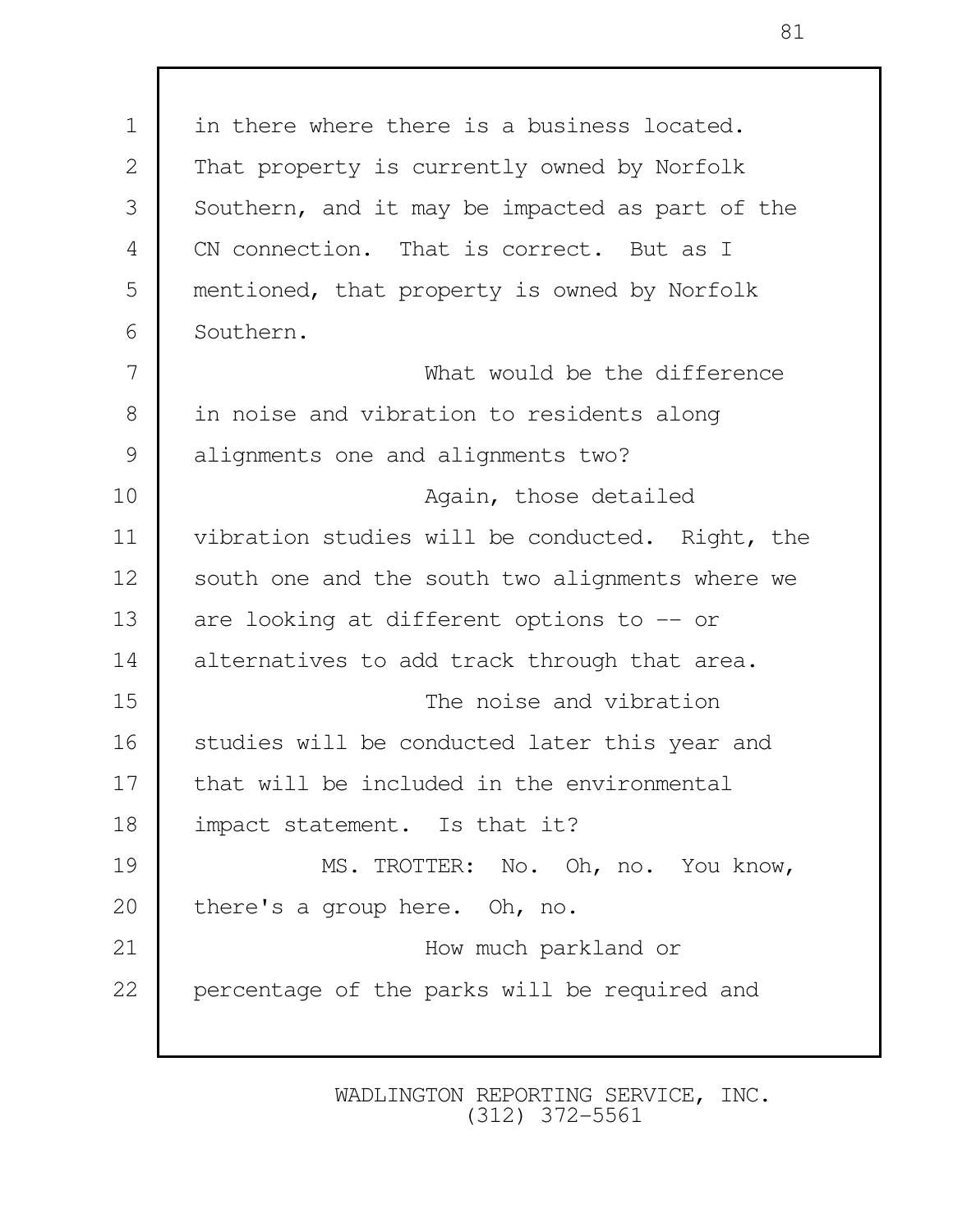1 something? 2 MR. PAKELTIS: What percentage of the 3 parks will be required to implement and to -- 4 MS. TROTTER: And to. 5 MR. PAKELTIS: Right. Although we're  $6$  | looking at the  $-$  as the illustration shows, 7 we're looking at potentially impacting around 8 75 feet there along the east side of the 9 existing railroad and so that's the part that 10 would be potentially impacted at the park. 11 MS. EDWARDS: As far as -- but as far 12 as any other areas down this project line, there 13 won't be any other -- any other parks? 14 | MR. PAKELTIS: Only at -- with north 15 | two, two parks potentially impacted. 16 (WHEREUPON, several people 17 were talking at the same 18 time.) 19 MS. EDWARDS: Yeah. Okay. 20 | AUDIENCE MEMBER: And they are both 21 alongside of the train. 22 MS. EDWARDS: Because there's a lot of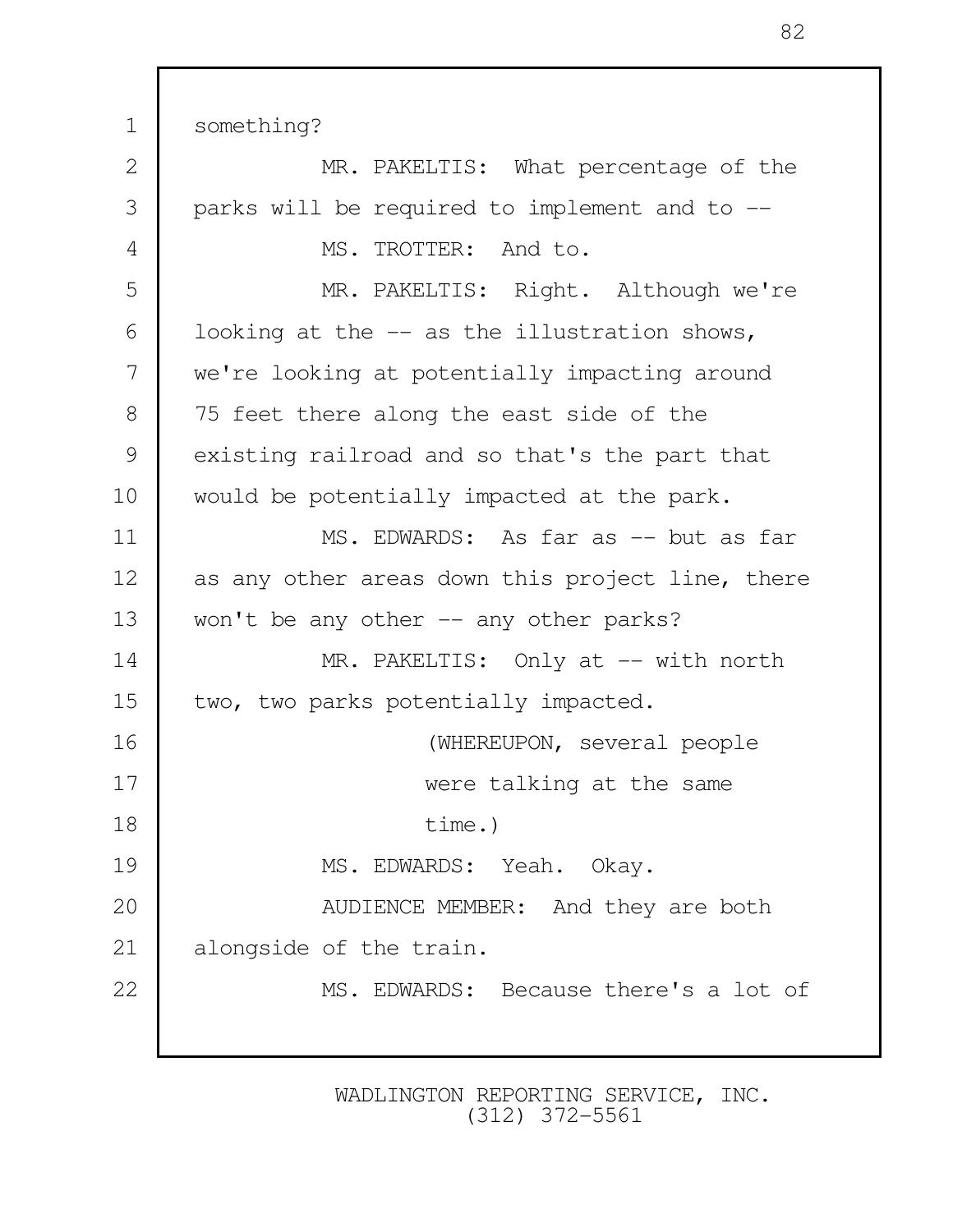| $\mathbf 1$    | play lots in between here and South Chicago on |  |  |
|----------------|------------------------------------------------|--|--|
| $\overline{2}$ | 79th to seventy $-$ I think 73rd, all the way  |  |  |
| 3              | back. So they really want to know.             |  |  |
| 4              | Okay. All right.                               |  |  |
| 5              | MS. TROTTER: Okay. Will this project           |  |  |
| 6              | change the zoning in our area/communities?     |  |  |
| 7              | Zoning. Like zoning --                         |  |  |
| 8              | MS. EDWARDS: Right. Like from                  |  |  |
| $\mathcal{G}$  | residential to commercial, B1.                 |  |  |
| 10             | MS. DAVIS: Will any zoning changes be          |  |  |
| 11             | required?                                      |  |  |
| 12             | MS. EDWARDS: Alderman Harris has a             |  |  |
| 13             | comment.                                       |  |  |
| 14             | ALDERMAN HARRIS: No.                           |  |  |
| 15             | MS. TROTTER: No. No.                           |  |  |
| 16             | MS. EDWARDS: Alderman Harris, 8th              |  |  |
| 17             | Ward.                                          |  |  |
| 18             | ALDERMAN HARRIS: I can speak for the           |  |  |
| 19             | 8th Ward only now.                             |  |  |
| 20             | MS. TROTTER: But we don't -- you               |  |  |
| 21             | know, it's $--$ that would be news to us. But, |  |  |
| 22             | you know, maybe you know more than we.         |  |  |
|                |                                                |  |  |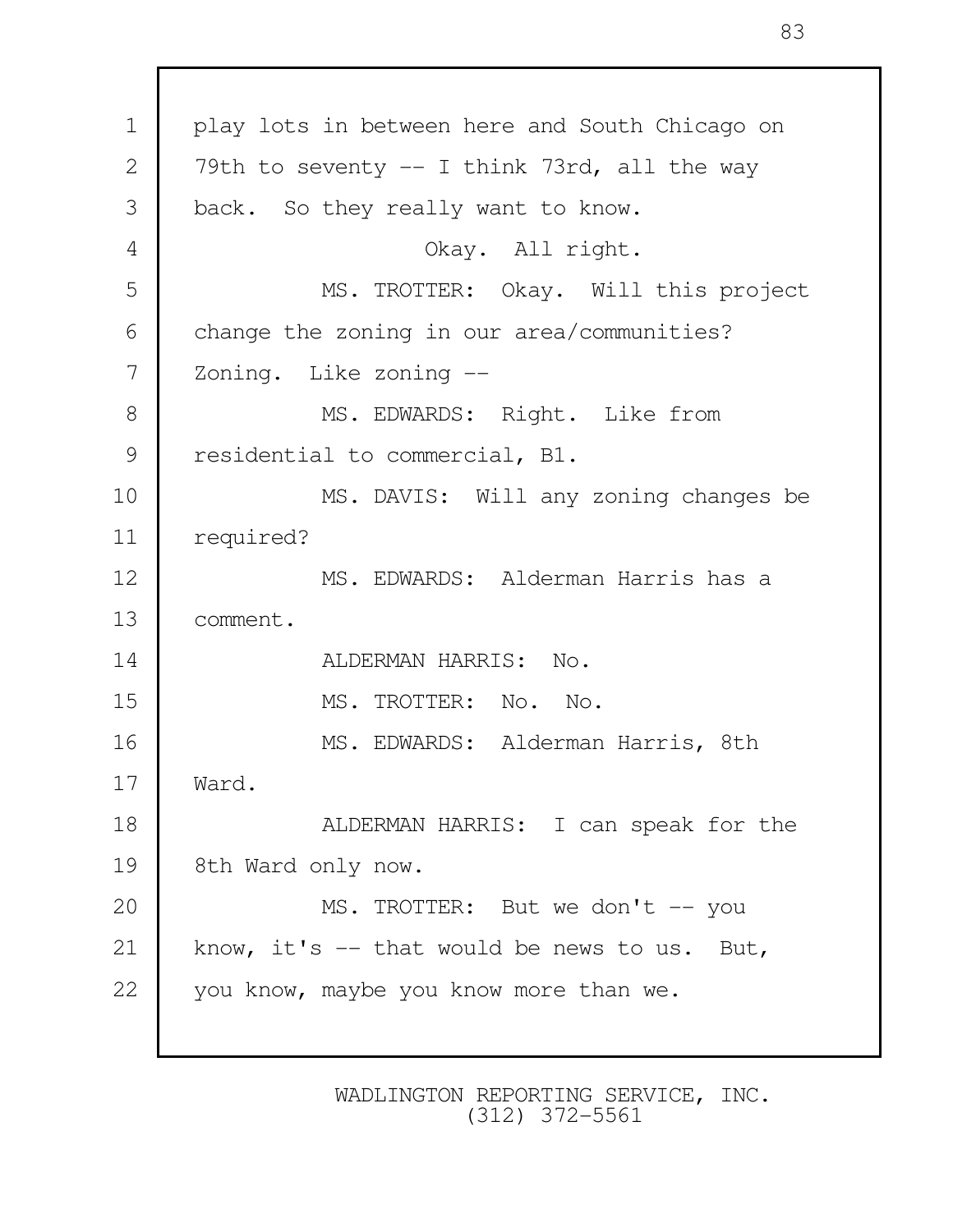1 MS. JASPER: So for the whole project, 2 you're saying there's no changes in the zoning 3 for the whole project? 4 MS. TROTTER: Not that we are aware 5 of. 6 MS. EDWARDS: Okay. Have you had to 7 apply for any zoning changes with the City of 8 Chicago? 9 MS. TROTTER: For this project, no. 10 MS. EDWARDS: Okay. So there's your 11 answer. You don't plan to do that; is that 12 right? 13 MS. TROTTER: Do we plan on doing  $14$  that? 15 MR. SRIVER: No zoning changes. 16 | MS. TROTTER: Will there be any zoning 17 changes in regards to this project? 18 ALDERMAN HARRIS: It's already zoned 19 for that. So you wouldn't be required to -- 20 | MS. TROTTER: I have no idea. I am 21 | not an engineer, so... 22 | ALDERMAN HARRIS: I am just telling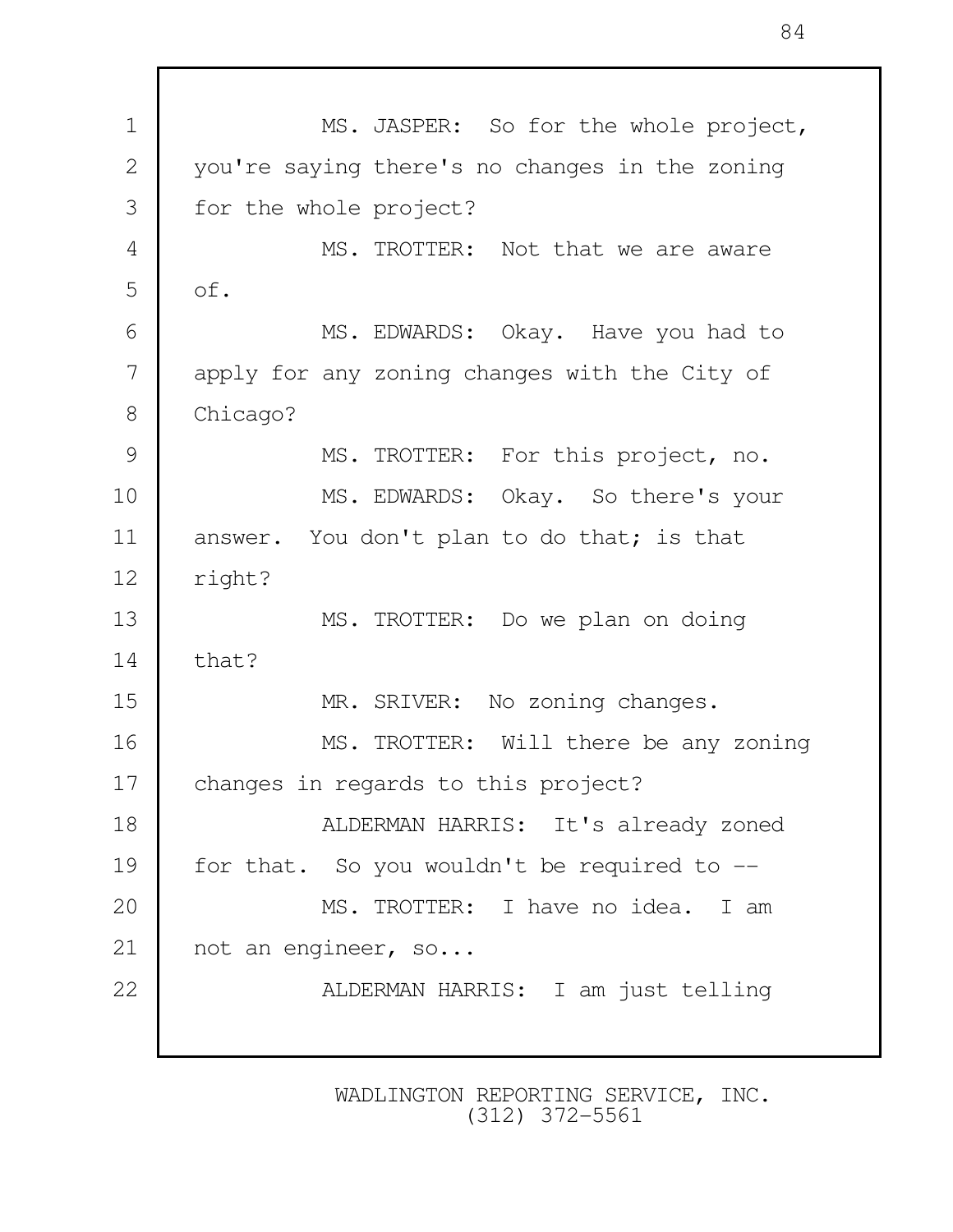1 you that.

2 MR. SRIVER: There will be no zoning 3 changes.

4 MS. TROTTER: Okay. How does adding 5 extra tracks on the south side address the delay 6 at 16th and Canal when you're not adding tracks 7 at 16th Street?

 8 MR. PAKELTIS: When we reroute the 9 trains, we'll avoid that congested crossing.

10 | MS. JASPER: I'm trying to find out --11 I'm a detail person, so I'm trying to envision 12 | this because I am not a train person.

13 So you've got this situation 14 at 16th and Canal, right? And you are trying to 15 alleviate it. I know you can't deal without, 16 | but I'm trying to figure out from the north  $-$ 17 | from the south through the train track all the 18 way through Englewood, I see all these different 19 train tracks added. So my brain doesn't say, 20 | oh, this is going alleviate it down there. My 21 | brain says, well, you are adding more train 22 tracks down here. How is that going to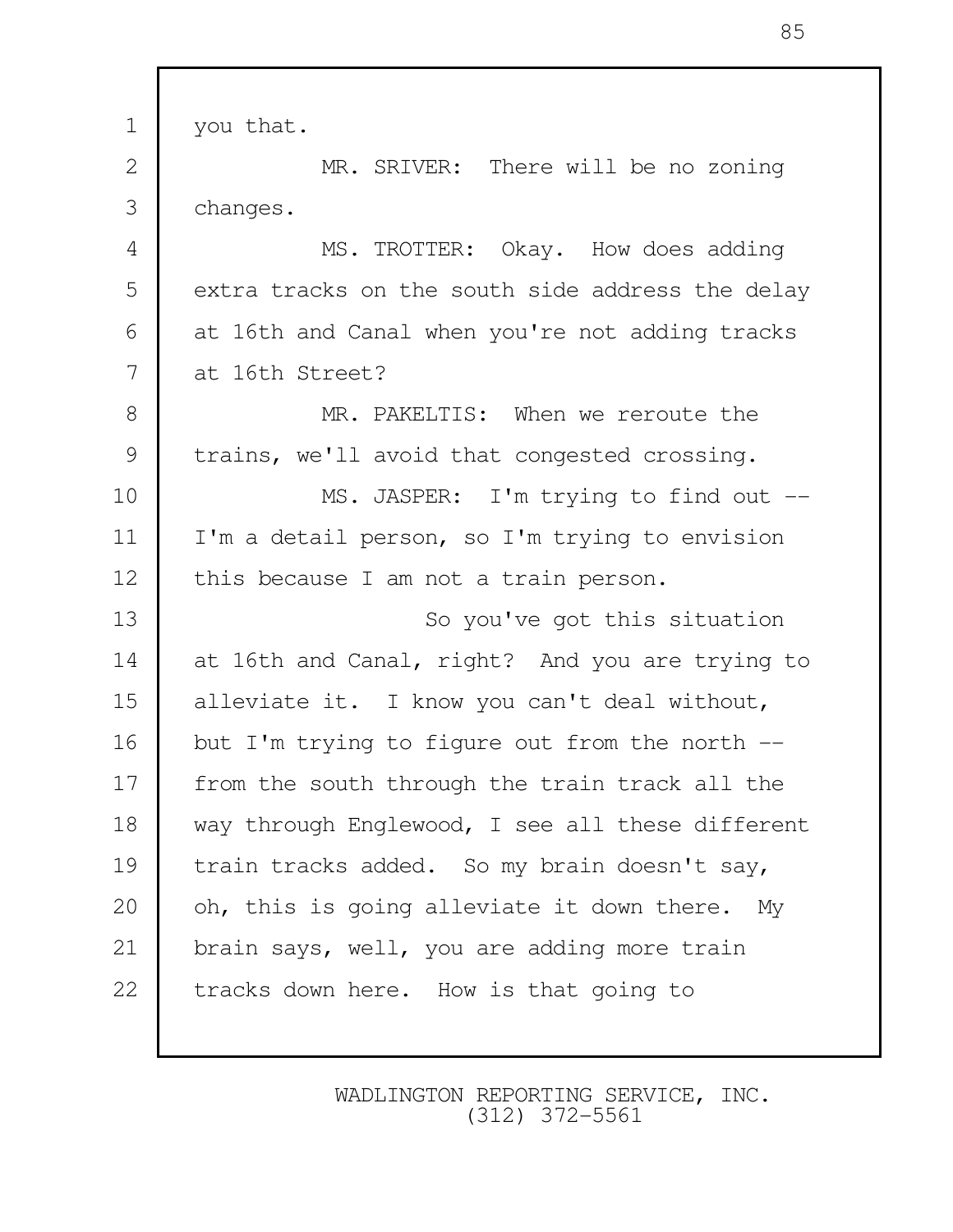1 alleviate what's down there when it's the same 2 train tracks that are on 16th? 3 MR. PAKELTIS: It's not the same train 4 tracks. 5 MS. JASPER: So that's what I'm trying 6 to hear. 7 MR. PAKELTIS: The new route would not 8 cross the -- cross the 16th Street crossing 9 you're referencing, if that's what's your point. 10 MS. JASPER: So they won't go into 11 that 16th Street Canal area at all? 12 MR. PAKELTIS: It will be in that 13 area, but it will not be using that crossing 14 that we are speaking of. 15 MS. JASPER: Okay. That's what I'm 16 trying to understand. 17 MS. DAVIS: But on that zoning issue, 18 | how can residential properties be taken, if they 19 will be taken, without a change in zoning from 20 residential to something else? 21 | MR. PAKELTIS: That's probably a 22 question for the City, if they could possibly --

> WADLINGTON REPORTING SERVICE, INC. (312) 372-5561

86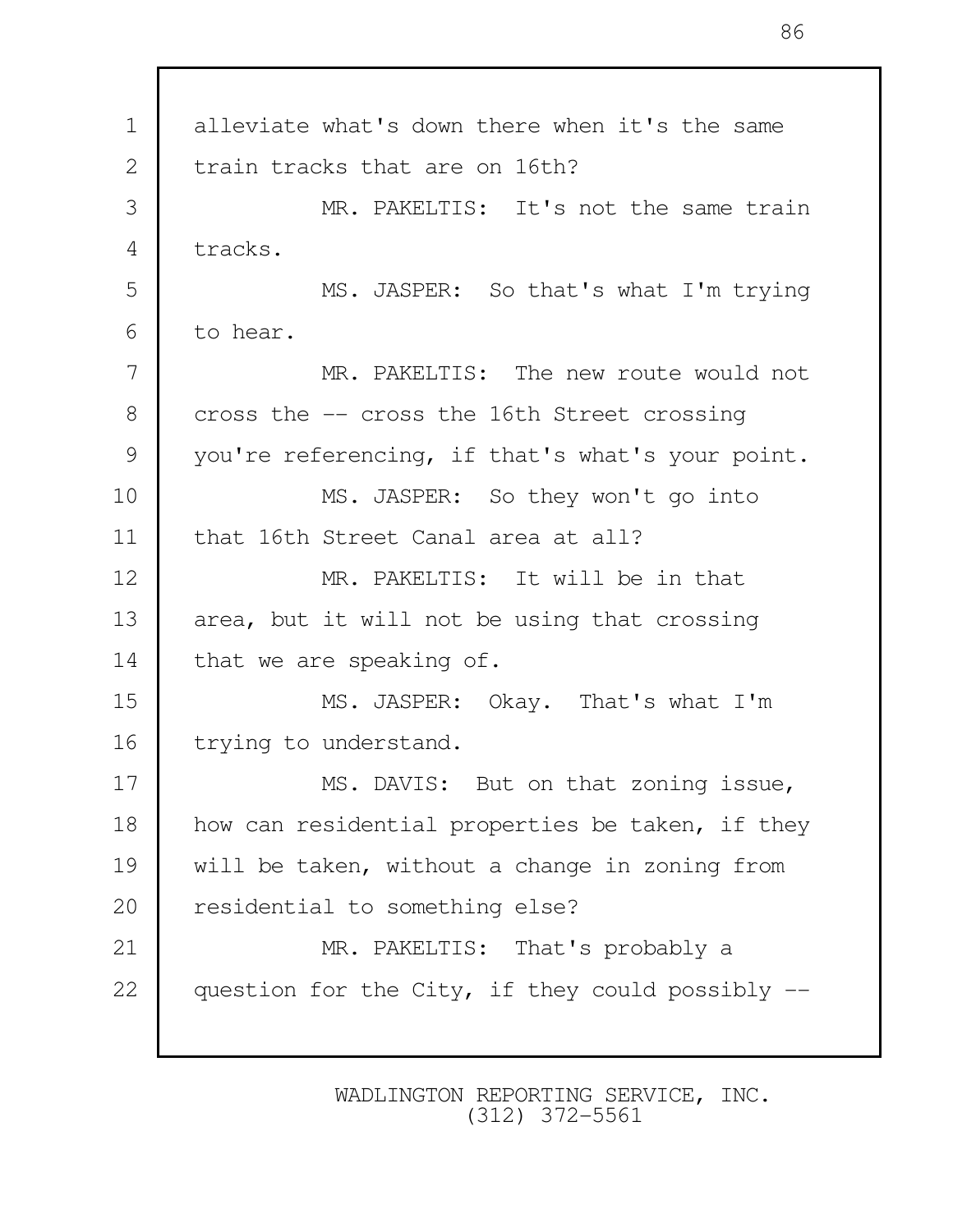1 the actual property for the railroad 2 improvements, would that be rezoned for railroad 3 purpose? I think maybe that's the question. 4 The property -- the existing 5 property not impacted would not be rezoned. I 6 think the question is would the property 7 acquired where you would be putting tracks where 8 they aren't currently would that be rezoned? 9 MS. DAVIS: Is a request for a zoning 10 change required under those circumstances? 11 MR. PAKELTIS: Jeff, do you know the 12 answer to that question? 13 MR. SRIVER: When a public works 14 improvement is made, that supersedes the zoning 15 over that land. It's a public facility that 16 would be built there. Now, if it's not a public 17 | facility, I'm not sure about that. But in any  $18$  event  $-$ 19 MS. DAVIS: Who will answer that 20 question definitively? 21 MR. SRIVER: At the time that the 22 decision about whether to build something or

> WADLINGTON REPORTING SERVICE, INC. (312) 372-5561

87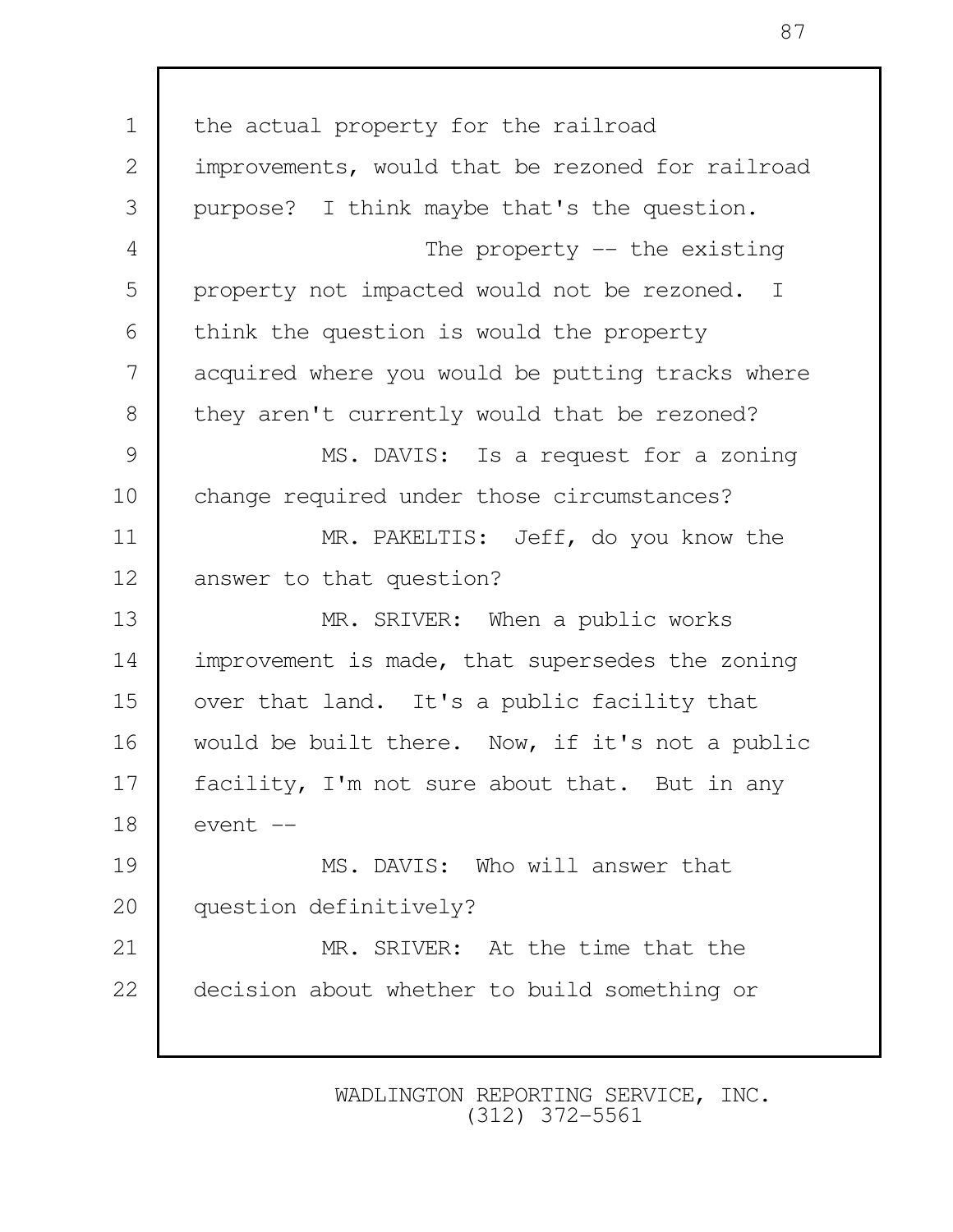| $\mathbf 1$  | what to build and where to build it is made,     |
|--------------|--------------------------------------------------|
| $\mathbf{2}$ | then it can be determined based upon what the -- |
| 3            | MS. DAVIS: No. I'm talking about the             |
| 4            | status of the process or the law or the protocol |
| 5            | as it currently exists. Like recommendations.    |
| 6            | MS. STEWART: We can take that back as            |
| 7            | a comment. We will take that back as a comment   |
| 8            | and respond to it.                               |
| 9            | MS. DAVIS: And you're going to                   |
| 10           | research it?                                     |
| 11           | MS. STEWART: Yes.                                |
| 12           | MS. DAVIS: Okay. Thank you,                      |
| 13           | Danielle.                                        |
| 14           | MS. TROTTER: Okay. Will you build                |
| 15           | more rail yards along the study area?            |
| 16           | MR. PAKELTIS: The project -- as part             |
| 17           | of the project, there's no plans for any rail    |
| 18           | yard expansion. I think as some of you know,     |
| 19           | Norfolk Southern does have some preliminary      |
| 20           | plans for yard expansion to their 47th Street    |
| 21           | intermodal yard. So that would be in the area    |
| 22           | of the north alignments.                         |
|              |                                                  |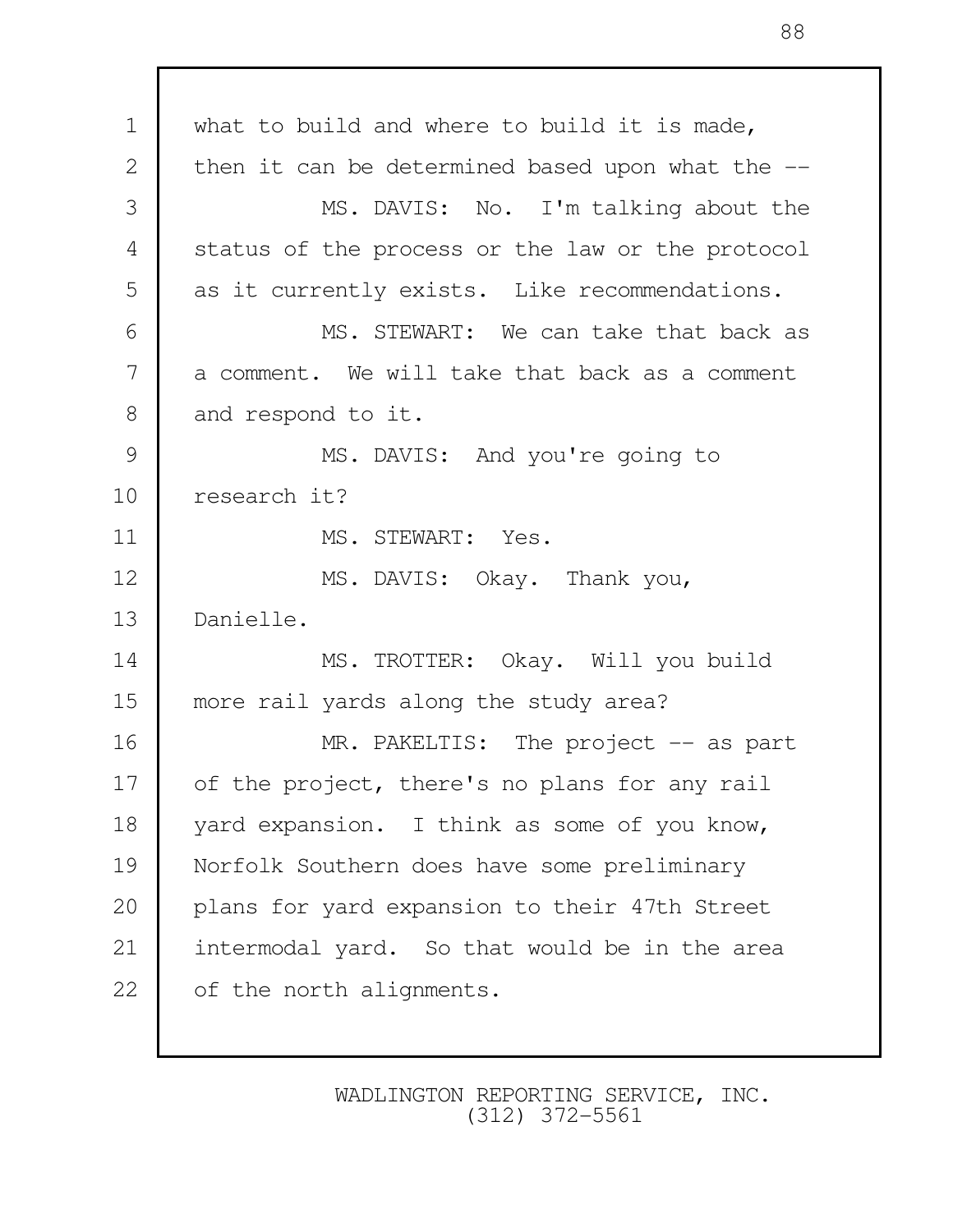1 MS. TROTTER: What will you need --2 and this is the last question, by the way, so 3 that we can have people go home and deal with 4 what they have to deal with. 5 What will you need from the 6 community that is tangible, such as potential, 7 etc., to get the community's true acceptance or 8 no build, nonacceptance of the project. 9 MR. PAKELTIS: Let me see that 10 | question again here. 11 Well, what we're -- we want 12 the feedback from the community to help us 13 identify issues and to assist us in identifying 14 | impacts. Ultimately, IDOT and the Federal 15 Highway Administration and the other CREATE 16 partners will look at that feedback and look at 17 the benefits and the impact of the project and 18 use all that information and make a decision on 19 how to move forward, whether it will be a no 20 build alternative or want to build alternatives. 21 | MS. JASPER: Okay. That didn't answer 22 my question. I'm going to tell you that was my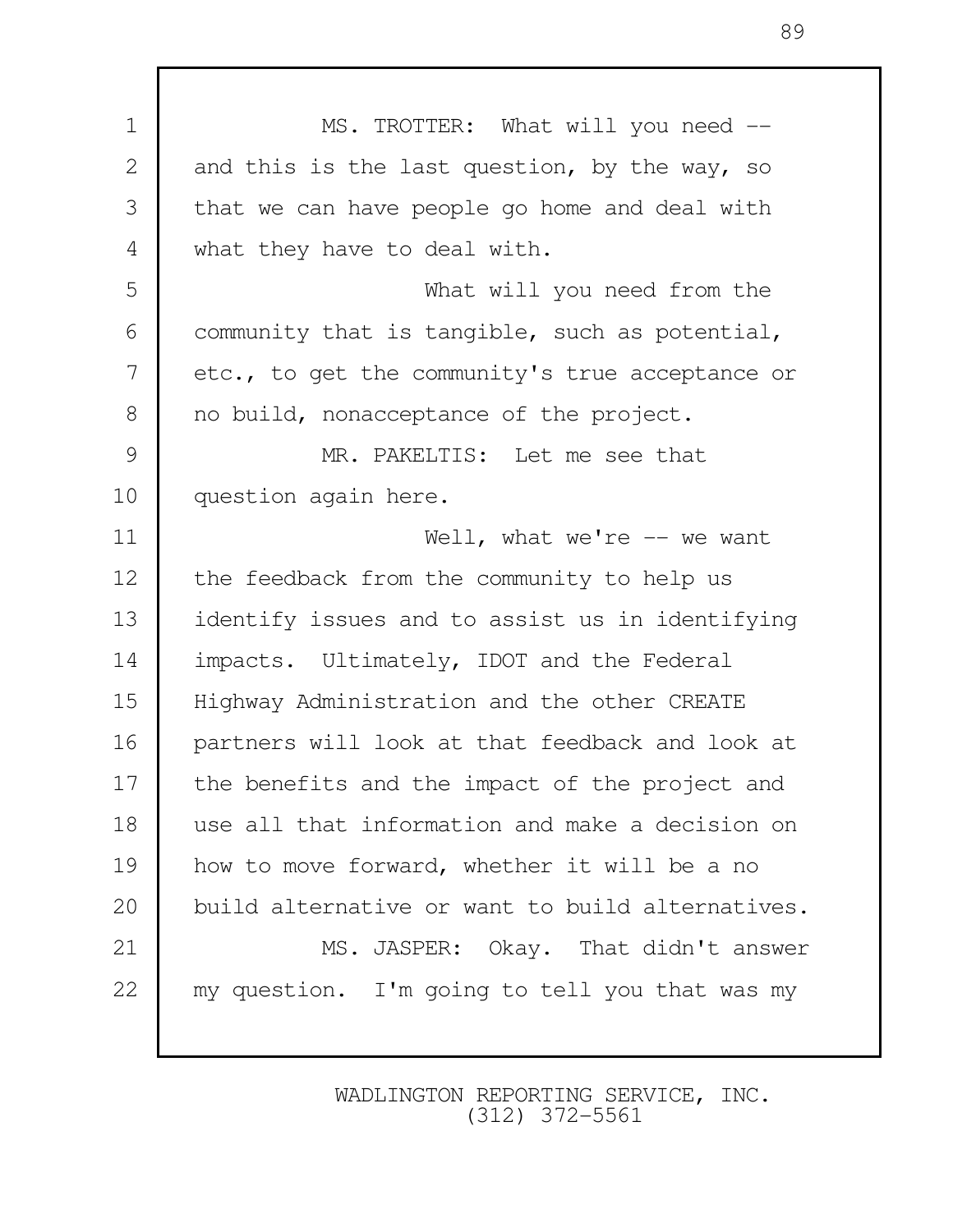1 part. 2 | The thing is, what I'm asking 3 is and I'm trying to -- you can take all of our 4 comments. You can read them. But, again, that 5 would be your comprehension of what it is what 6 we're saying, unless we actually say to you, no, 7 that's not what we don't want. 8 So my question is, if we 9 decide that we don't want to do this or we want 10 to do this and what we are in favor of it, so 11 you're absolutely sure what we truly want, would 12 | that come in the form of a petition? Where we 13 would survey our communities and say, hey, we 14 are interested in doing south one or north two 15 or whatever that is or we don't want -- no 16 build. 17 Will a submission, a petition 18 with signatures be viable for what it is that 19 you are looking for in terms of what the 20 community wants? That's what I wanted to know. 21 | MR. PAKELTIS: Well, a petition is 22 fine, but comments are fine as well, and letters

> WADLINGTON REPORTING SERVICE, INC. (312) 372-5561

90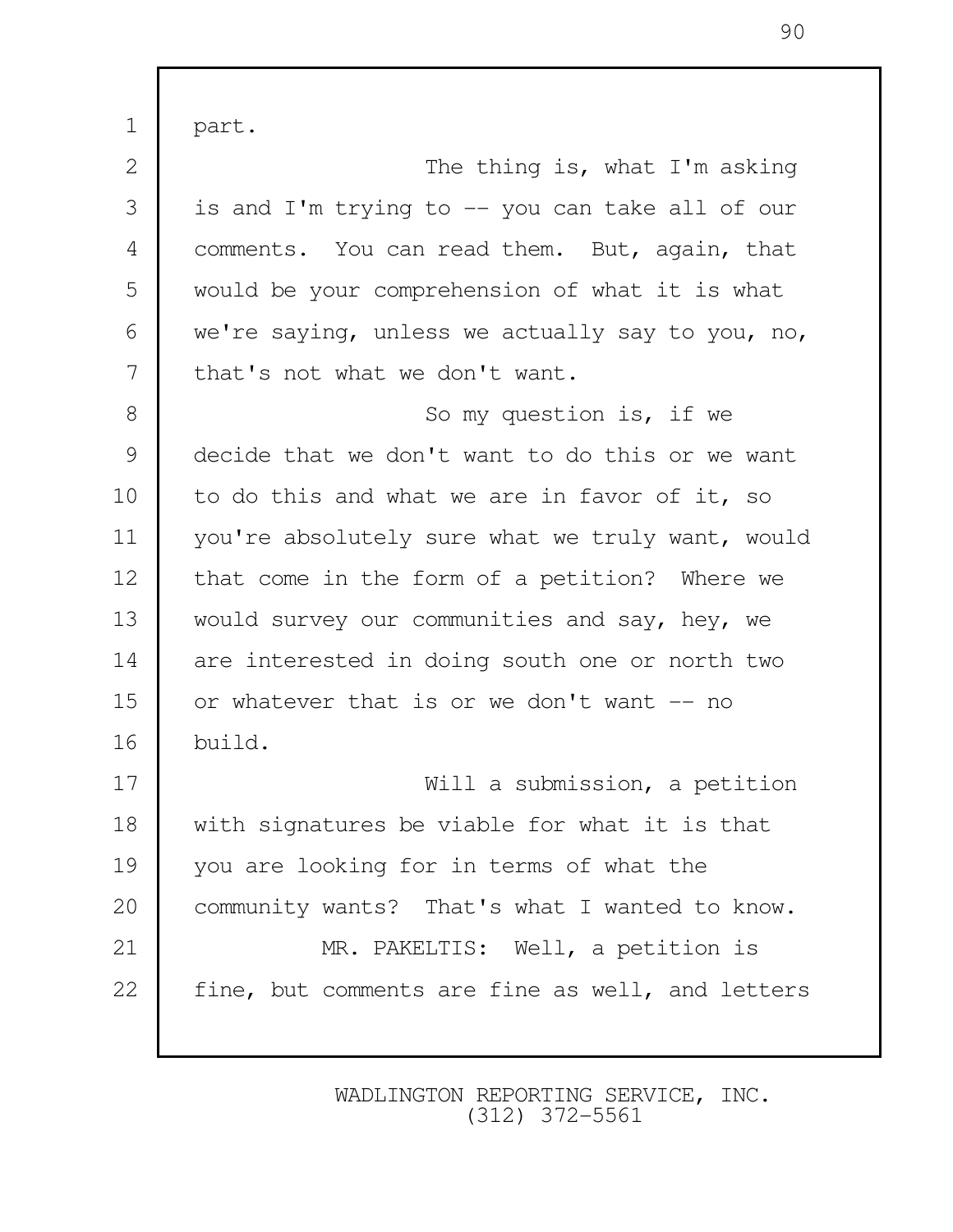1 from your coalition. All that will be 2 | considered as input as we move forward. 3 MS. EDWARDS: So you're not ruling 4 anything out? So we can do that? 5 MR. PAKELTIS: No. Absolutely. 6 MS. JASPER: Okay. Thank you. 7 MR. ESTES: Ms. Trotter, one other 8 final point as you close out. 9 MS. TROTTER: Okay. 10 MR. ESTES: I would beg and ask that 11 IDOT, given your history with major projects 12 | like the Dan Ryan construction project --13 MS. TROTTER: Don't shoot the 14 messenger. Wait. IDOT is not the only partner 15 in this, just so you know. 16 MR. ESTES: I understand that. 17 | Please be mindful as you move 18 forward with a project of this large to include 19 the African-American community which you are  $20$  going to give  $-$ 21 | MS. TROTTER: You're talking to the 22 choir.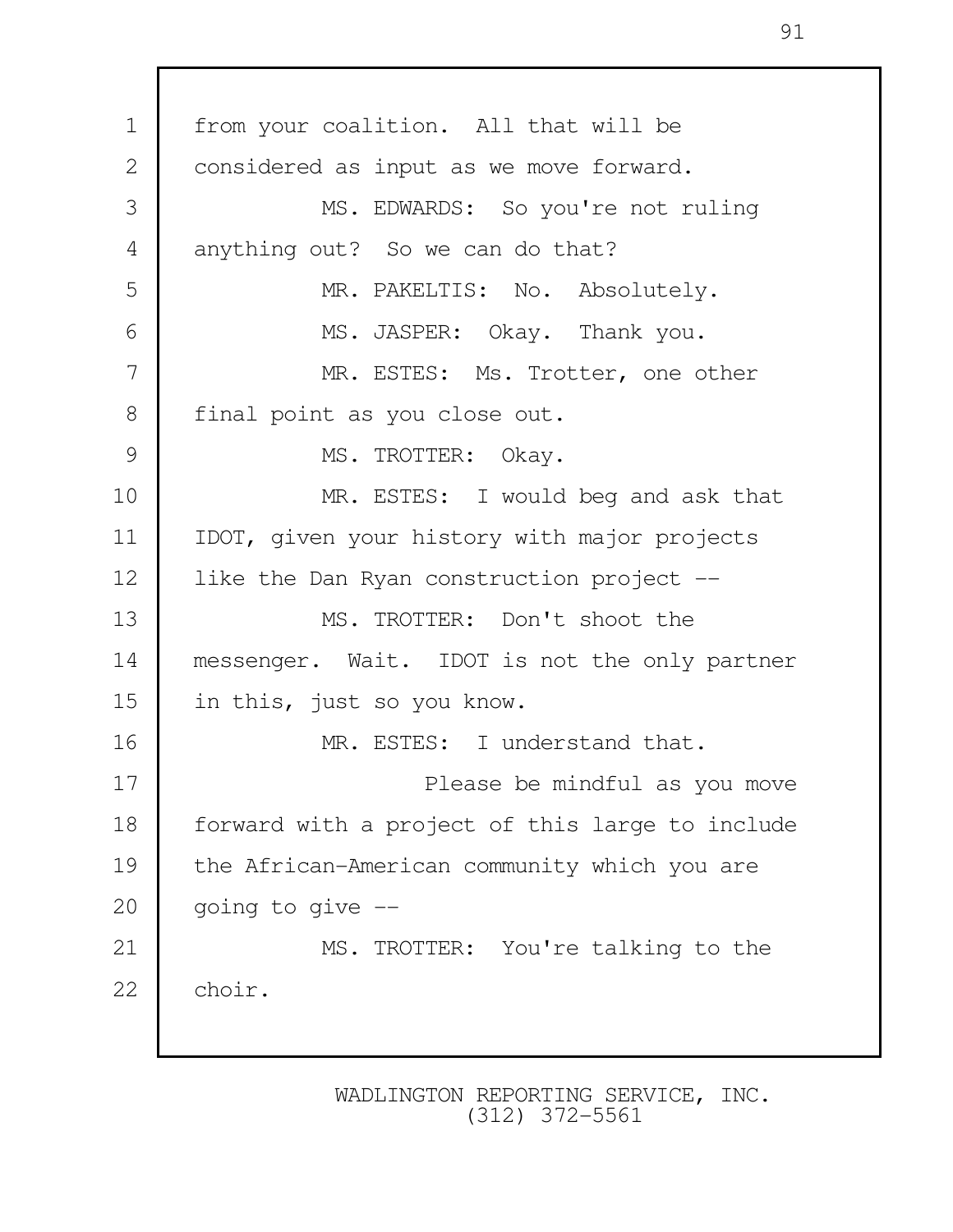1 MR. ESTES: I understand that. 2 MS. TROTTER: Do you understand that? 3 | MR. ESTES: I understand that. I'm 4 iust saying it for the record. Okay. 5 MS. TROTTER: All right. And it is on 6 the record. 7 MR. ESTES: It is on record, so that's 8 | why I'm saying it. 9 | MS. TROTTER: But you're talking to 10 the choir. 11 | MR. ESTES: Thank you. 12 | AUDIENCE MEMBER: The last time you 13 were here for a meeting I raised the question. 14 The question, what's in it -- what's in it for 15 this community. 16 We are -- you are asking us to 17 endure a considerable period of time of being 18 tremendously inconvenienced. 19 Now, our railroad brethren 20 here we know own a considerable amount of these 21 | tracks coming in from the southeast, southwest 22 and the object is getting people from those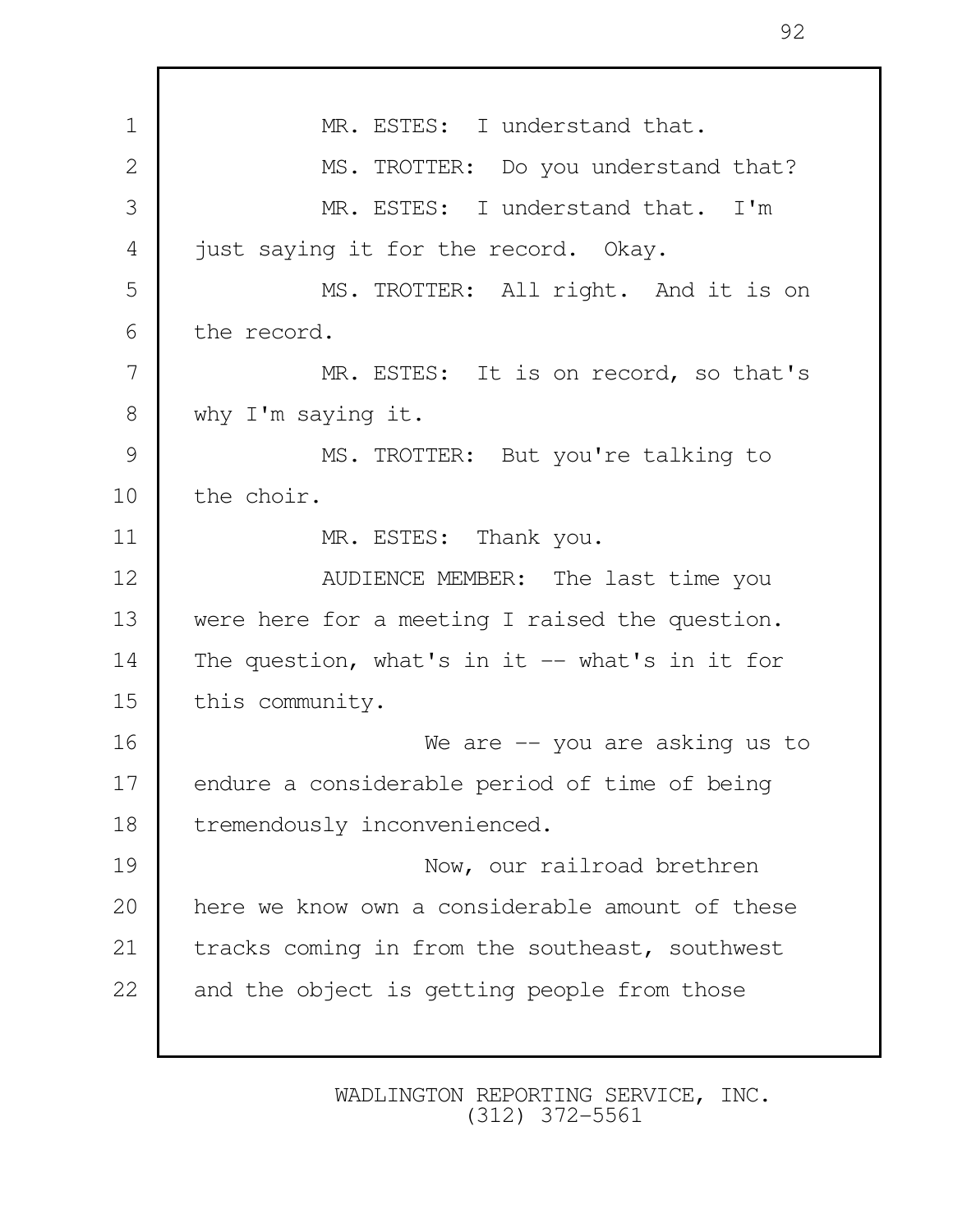1 areas downtown. And yet, we are going to be 2 enduring all of this without any benefit to us 3 directly. 4 Maybe a few people might get 5 some jobs. Because we know what's going to 6 happen with the construction. You're going to 7 bring Walsh and those people in, and then they 8 are going to give Huggins and a few other 9 | African Americans a few jogs. 10 | Rut the reality is, if our 11 | railroad brethren coming in here really want to 12 make friends and really want this to be 13 acceptable, then there needs to be some 14 amenities. We are operating in these 15 communities with black males, in particular, 16 | with over 50 percent unemployment. 17 **The fact of the matter is** 18 | let's put a few factories up here along the 19 South Chicago route. You all trying to come in 20 on. Let's put a few factories up there and put 21 some of these people back to work. And I'm sure 22 | you will have a lot more -- a lot better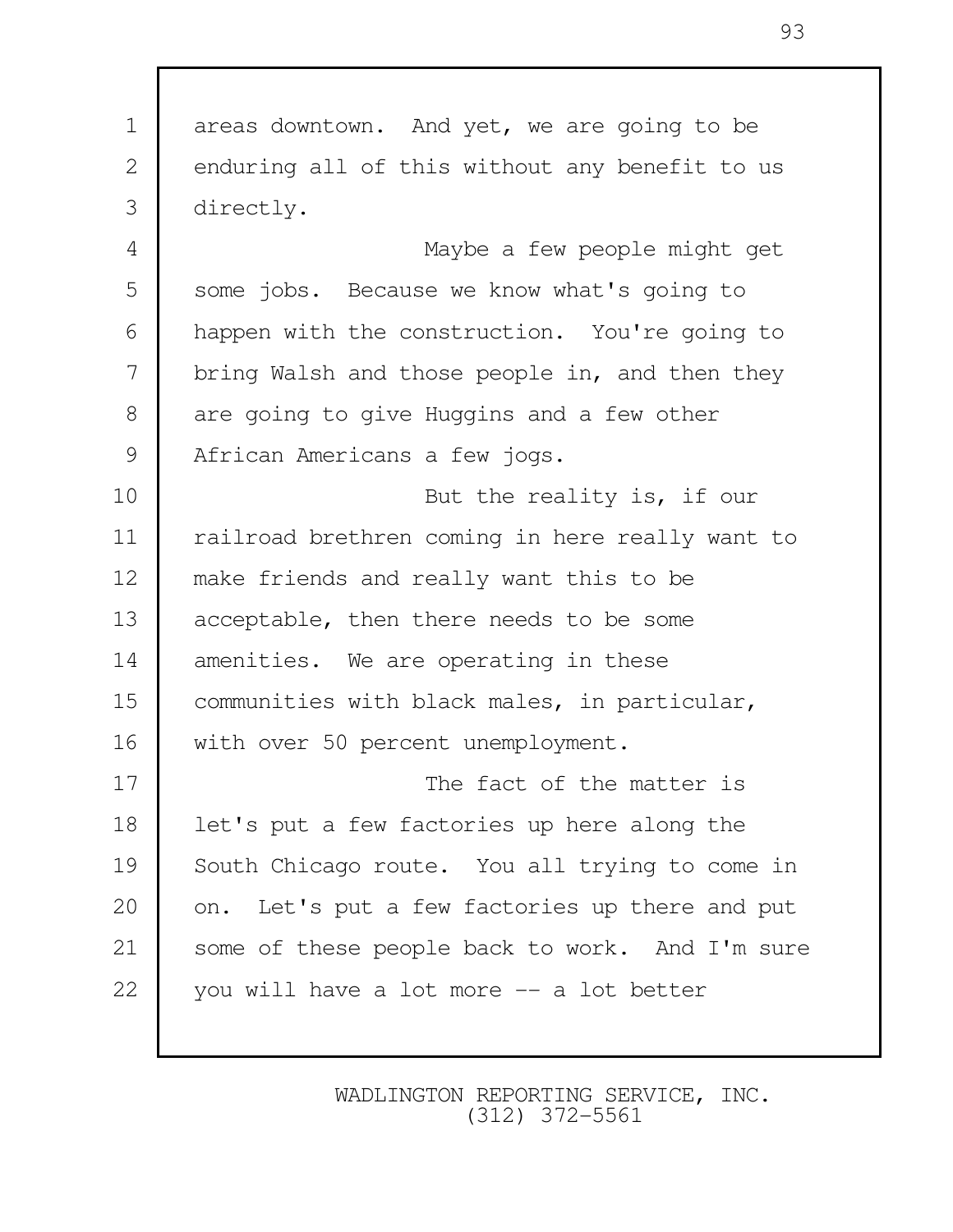1 reception that will go along because there won't 2 be as much apprehension and distrust of the 3 process, if there was some jobs to be created. 4 and we know that, as I say, 5 our railroad brothers are connected. They have 6 been -- they have been involved in this process 7 of moving stuff since the early 1800s. They 8 know. They know. You want -- if you want to 9 make some friends, then do something to help 10 these people. Thank you. 11 (Applause.) 12 MS. TROTTER: Okay. Thank you very 13 much. Thank you very much. 14 We are going to wrap this up 15 and say goodnight to everyone. 16 | AUDIENCE MEMBER: I have a suggestion. 17 | MS. TROTTER: I'm sorry. If we keep 18 | going, we'll be here all night. I really want 19 to wrap this up, and I want to  $-$  and you know 20 what, they're about to kick us out of here. 21 | So you can get -- since your 22 email is up, put it on the comment form.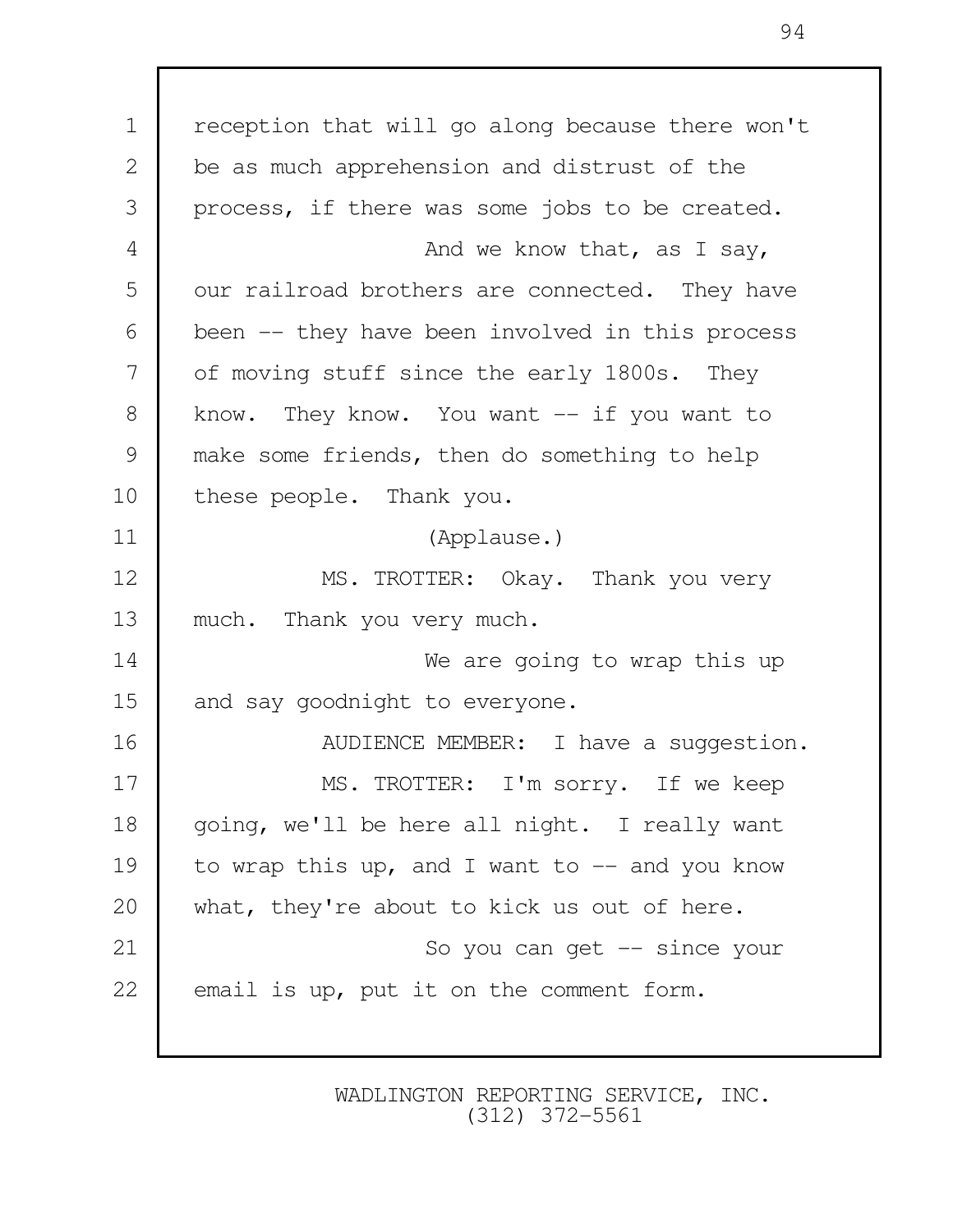1 NUDIENCE MEMBER: I'm respecting you. 2 Can you please respect me for -- 3 MS. TROTTER: No, you're not 4 respecting me because I said I was wrapping this 5 up. 6 AUDIENCE MEMBER: One quick question. 7 MS. TROTTER: And if you do, then I 8 need to have this gentleman say something 9 because  $I$  -- you know. 10 | AUDIENCE MEMBER: Why don't we either 11 hire or create a black labor ready to hire those 12 people in the community? How about that? 13 MS. TROTTER: We're working on that, 14 sir. 15 **AUDIENCE MEMBER:** How about that? 16 | MS. TROTTER: We're working on that,  $17 \text{ isir.}$ 18 | AUDIENCE MEMBER: You don't want to go 19 through Walsh. How about that? 20 | MS. TROTTER: Hold on. We have one 21 | more comment. 22 | AUDIENCE MEMBER: I'm -- (inaudible)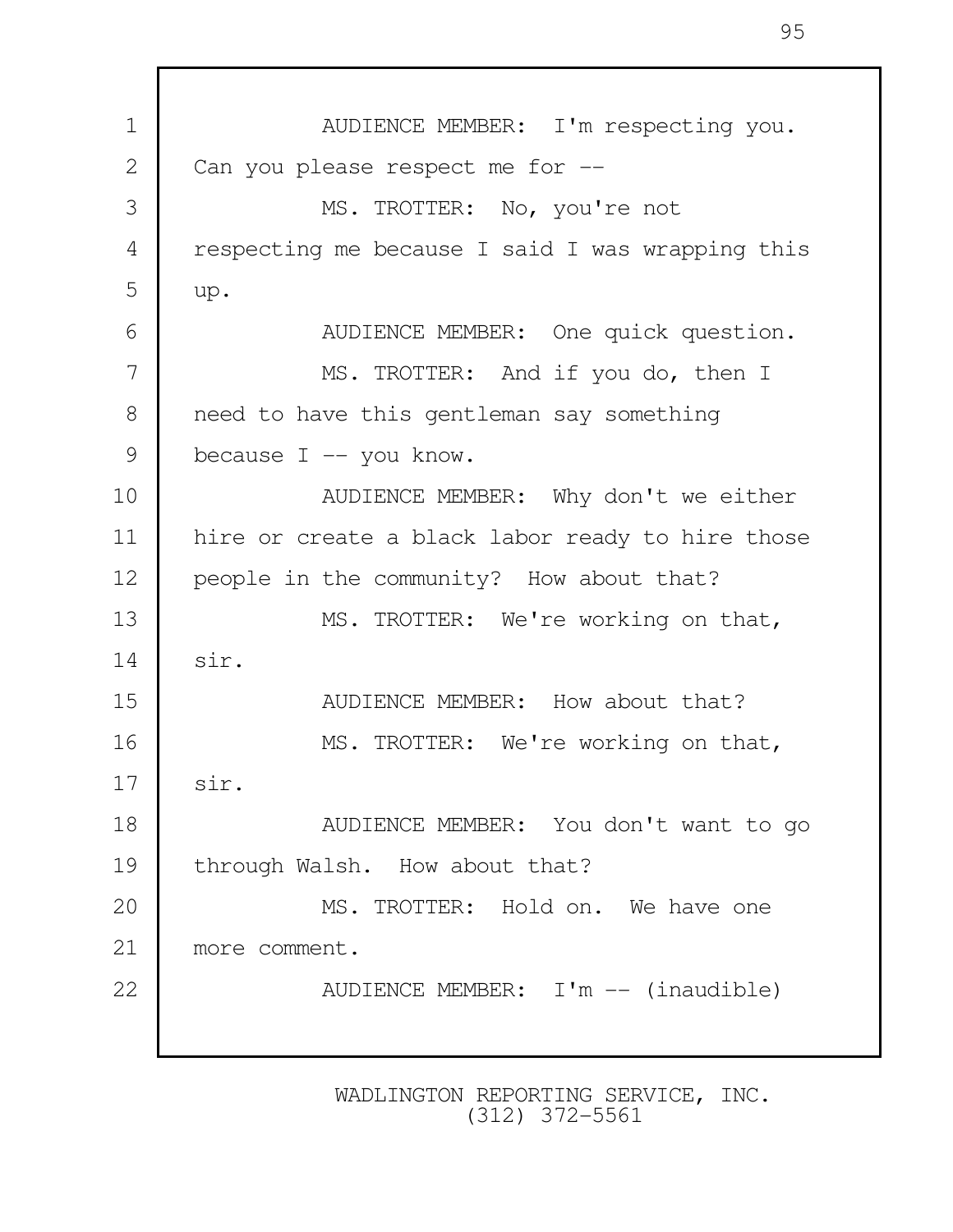$\mathbf 1$  2 (WHEREUPON, several people 3 were talking at the same 4 time.) 5 AUDIENCE MEMBER: We had comment cards 6 and I addressed some of that problem as far 7 as -- (inaudible) -- possibility of having any 8 station over at 69th and Wentworth at which they 9 have a shopping center now to the station there 10 and transportation wise. And if they're 11 interested in jobs and everything else, talk to 12 me. I'm Executive Director of -- (inaudible) --13 Chamber of Commerce and also a member of the 14 Board Back of Chicago -- (inaudible). 15 (WHEREUPON, several people 16 were talking at the same 17 degree time.) 18 MS. TROTTER: Thank you, everyone, for 19 coming. 20 21 (WHICH WERE ALL THE PROCEEDINGS HAD 22 IN THE ABOVE-ENTITLED MATTER.)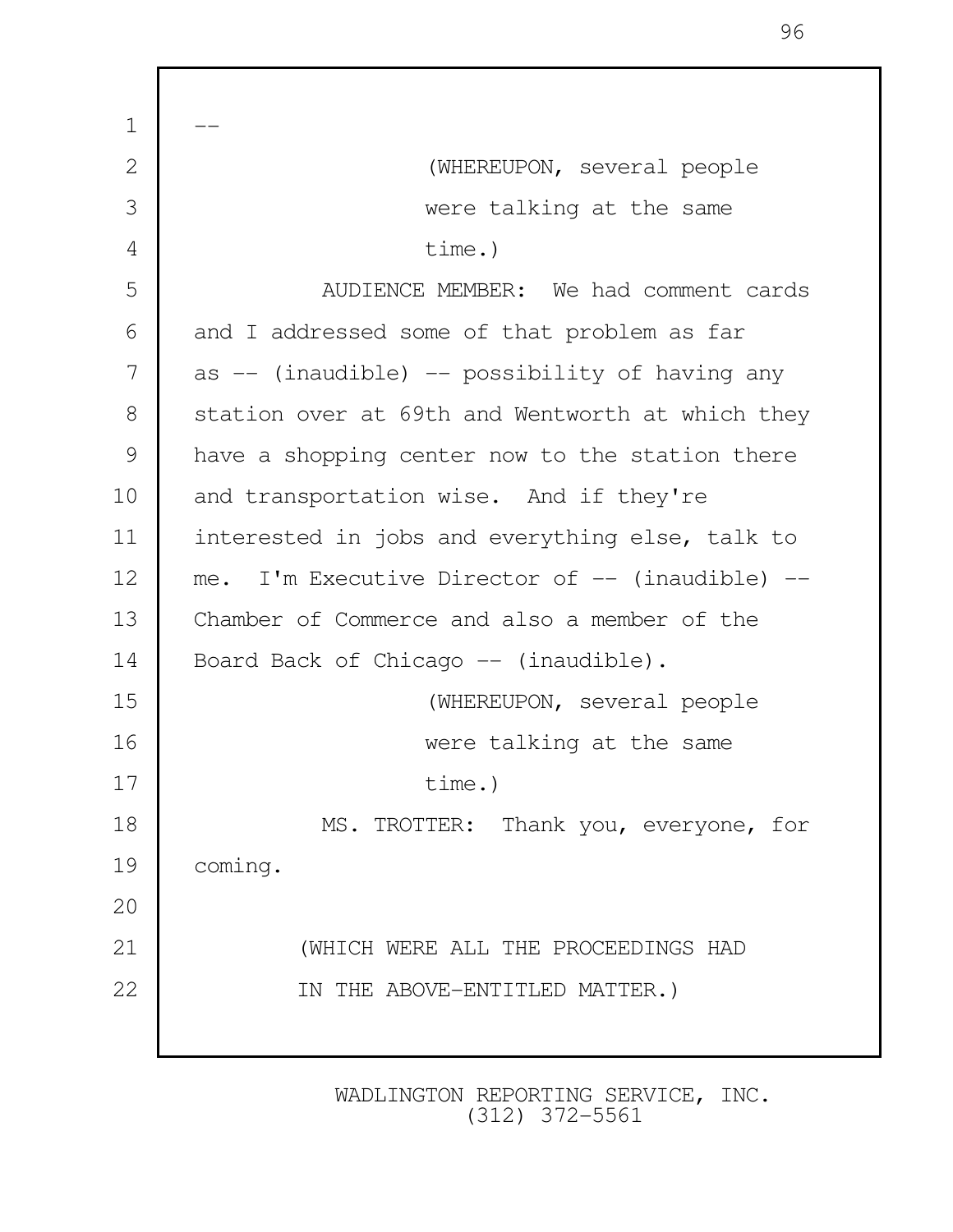| $\mathbf 1$    | STATE OF ILLINOIS                               |
|----------------|-------------------------------------------------|
| $\overline{2}$ | COUNTY OF C O O K                               |
| 3              |                                                 |
| 4              |                                                 |
| 5              | I, DONNA T. WADLINGTON, a                       |
| 6              | Certified Shorthand Reporter, doing business in |
| 7              | the County of Cook and State of Illinois, do    |
| 8              | hereby certify that I reported in machine       |
| 9              | shorthand the proceedings in the above entitled |
| 10             | cause.                                          |
| 11             | I further certify that the                      |
| 12             | foregoing is a true and correct transcript of   |
| 13             | said proceedings as appears from the            |
| 14             | stenographic notes so taken and transcribed by  |
| 15             | me this 18th day of April, 2012.                |
| 16             |                                                 |
| 17             |                                                 |
| 18             |                                                 |
| 19             | DONNA T. WADLINGTON<br>CSR #084-02443           |
| 20             |                                                 |
| 21             |                                                 |
| 22             |                                                 |
|                |                                                 |
|                |                                                 |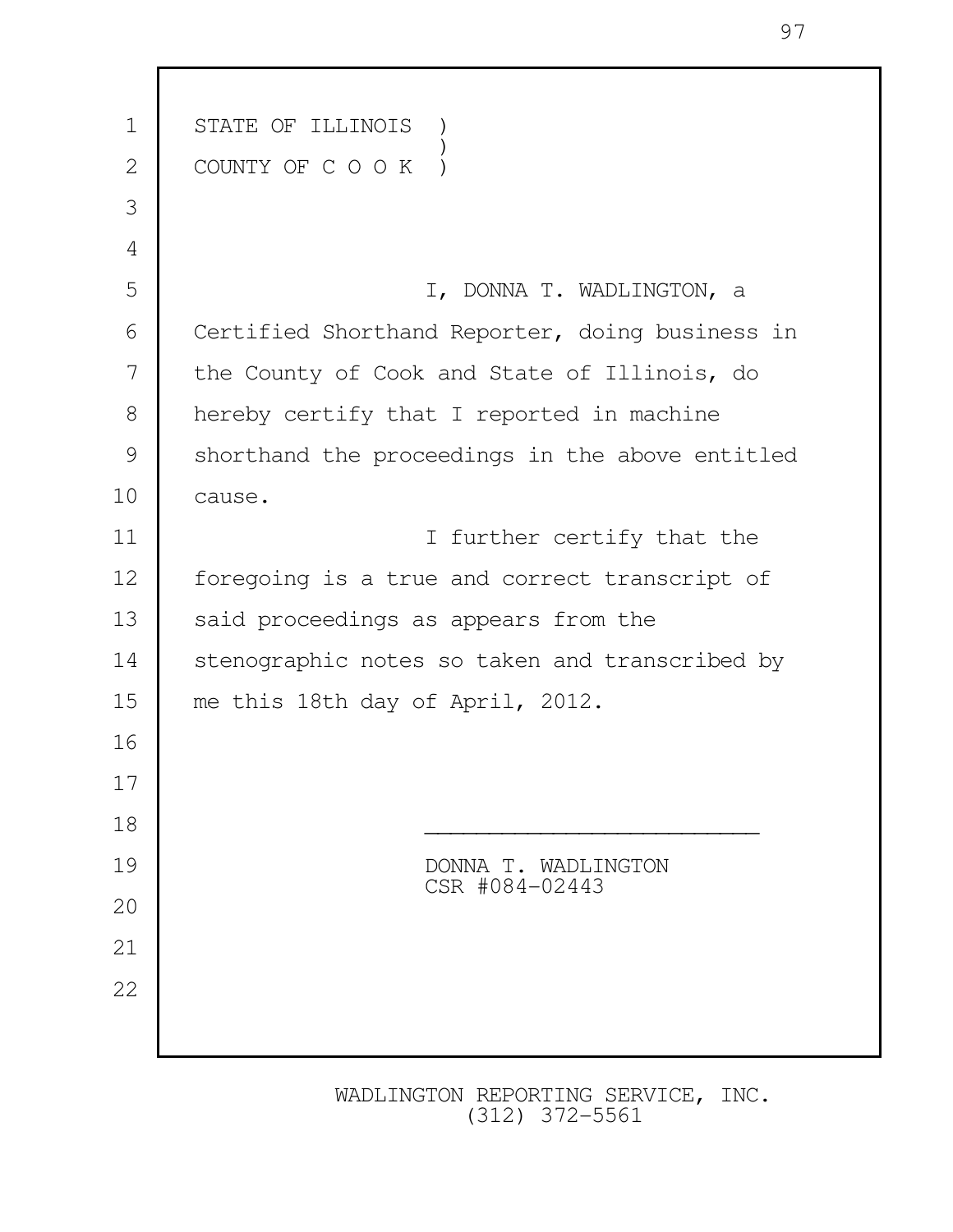| 10                                                           | 72/22                                                                              | 19/21 20/1 22/4 26/3 28/10 29/6 29/10                                            |
|--------------------------------------------------------------|------------------------------------------------------------------------------------|----------------------------------------------------------------------------------|
| 02443 [1] 97/19                                              | about [53]  3/2 3/22 5/10 5/13 5/19 8/16<br>11/16 16/5 17/9 17/17 17/17 20/4 22/16 | 32/1 32/3 37/10 37/21 38/1 38/4 40/9<br>40/11 43/4 43/8 55/4 55/19 56/15 58/15   |
| 084-02443 [1] 97/19                                          | 29/1 30/5 30/21 30/22 31/6 34/12 35/9                                              | 58/18 63/11 63/19 63/22 64/21 64/22                                              |
| 1                                                            | 35/12 35/13 37/6 42/5 42/20 46/18 49/5<br>50/10 50/19 52/12 55/7 55/12 56/4        | 65/3 66/7 66/11 66/18 69/4 69/4 69/5<br>69/7 73/9 75/20 76/6 77/20 78/14 78/18   |
| 10 [2] 16/15 63/10                                           | 56/12 57/12 60/10 64/10 66/15 68/1                                                 | 80/18 83/2 83/4 85/17 85/18 86/11                                                |
| 11 [1] 64/6<br>115th [1] 16/4                                | 68/13 72/20 77/6 77/19 77/20 77/21                                                 | 89/18 90/3 91/1 92/5 93/2 93/19 94/18<br>96/21                                   |
| 12 [2] 13/17 64/21                                           | 79/17 87/17 87/22 88/3 94/20 95/12<br>95/15 95/19                                  | Allen [1] 37/19                                                                  |
| 13 [1] 66/19                                                 | above [3] 46/7 96/22 97/9                                                          | alleviate [3] 85/15 85/20 86/1                                                   |
| 14th [1] 51/8<br>15 [1] 16/15                                | ABOVE-ENTITLED [1] 96/22<br>absolutely [4] 76/19 76/20 90/11 91/5                  | allow [4] 14/9 25/4 59/5 76/18<br>allowed [1] 30/14                              |
| 156 million [1] 65/22                                        | accept [1] 56/21                                                                   | along [18] 7/17 16/5 16/6 16/7 17/8 18/4                                         |
| 16th [6] 85/6 85/7 85/14 86/2 86/8 86/11<br>17,000 [1] 39/19 | acceptable [3] 45/17 63/14 93/13<br>acceptance [1] 89/7                            | 21/19 29/13 33/11 34/13 57/16 59/10<br>68/8 81/8 82/8 88/15 93/18 94/1           |
| 1800s [1] 94/7                                               | access [1] 64/7                                                                    | alongside [1] 82/21                                                              |
| 18th [1] 97/15                                               | accommodate [3] 26/18 29/6 29/10                                                   | already [8] 5/17 12/5 12/7 36/15 61/18                                           |
| $\overline{c}$                                               | according $[1]$ 59/5<br>accountable [3] 26/3 43/13 45/9                            | 66/22 67/2 84/18<br>also [15] 3/22 6/10 7/9 17/2 18/1 20/2                       |
| 20 [1] 79/19                                                 | accurate $[1]$ 14/4                                                                | 27/15 28/7 28/14 43/16 43/22 64/6                                                |
| 2011 [1] 13/17<br>2012 [2] 1/15 97/15                        | acknowledge [1] 7/19<br>acquired [5] 50/6 52/3 53/18 53/19 87/7                    | 67/19 69/13 96/13<br>alternative [8] 51/18 51/22 53/1 53/15                      |
| 2014 [1] 49/13                                               | acquisition [8] 48/3 48/5 48/11 49/1                                               | 53/16 54/12 58/20 89/20                                                          |
| 2020 [1] 39/20<br>20th [2] 8/9 52/12                         | 49/15 52/11 54/9 63/4                                                              | alternatives [13] 1/9 4/1 4/6 16/19 49/6                                         |
| 24 [1] 35/15                                                 | across [3] 36/22 39/11 80/19<br>activity [2] 25/9 25/12                            | 54/20 54/22 58/18 70/8 80/12 80/13<br>81/14 89/20                                |
| 26 [1] 1/15                                                  | actual [1] 87/1                                                                    | Although [1] 82/5                                                                |
| IЗ                                                           | actually [6] 31/2 33/6 49/21 66/6 74/20<br>90/6                                    | always [2] 28/8 58/7<br>am [8] 31/15 38/13 38/14 75/19 78/9                      |
| 30 [3] 74/20 75/14 76/14                                     | add [4] 24/22 45/5 45/6 81/14                                                      | 84/20 84/22 85/12                                                                |
| 311 [1] 68/12<br>3:00 [1] 23/17                              | added [1] 85/19<br>adding [3] 85/4 85/6 85/21                                      | ambulance [1] 23/2<br>amenities [1] 93/14                                        |
| 4                                                            | additional [5] 15/4 18/6 19/5 24/9 24/18                                           | American [3] 65/10 70/19 91/19                                                   |
| 40 [2] 74/20 75/14                                           | address [5] 6/2 11/9 73/5 73/21 85/5<br>addressed [8] 30/21 31/16 66/21 67/1       | Americans [1] 93/9<br>amount [3] 18/6 25/21 92/20                                |
| 43rd [1] 17/17                                               | 68/10 68/22 74/11 96/6                                                             | Amtrak [4] 7/14 18/16 25/8 68/9                                                  |
| 47th [1] 88/20<br>4:00 [1] 23/18                             | addressing [1] 68/17                                                               | analysis [1] 64/1                                                                |
| 5                                                            | adherence [1] 14/8<br>Administration [2] 7/13 89/15                                | angry [1] 57/5<br>another [4] 15/12 29/4 49/7 73/20                              |
| 50 percent [2] 40/2 93/16                                    | advance [6] 61/22 62/10 63/12 63/19                                                | answer [32] 7/16 8/20 10/21 12/16                                                |
| 59th [1] 17/15                                               | 63/21 64/10<br>advisory [11] 29/22 31/3 41/9 49/7 50/2                             | 12/21 13/5 13/7 15/10 19/17 20/9 21/15<br>22/21 24/7 24/12 24/16 27/1 28/20 33/2 |
| 6                                                            | 54/3 54/7 59/22 64/2 69/12 69/13                                                   | 33/3 38/13 44/15 47/10 47/13 47/18                                               |
| 60619 [1] 1/17                                               | affect [4] 21/18 25/2 25/20 58/21<br>affected [7] 23/3 31/10 31/14 40/7 52/11      | 51/14 73/10 75/2 78/22 84/11 87/12<br>87/19 89/21                                |
| 62nd [1] 17/14<br>63rd [4] 17/10 27/14 35/7 63/6             | 52/15 62/21                                                                        | answered [2] 12/7 52/22                                                          |
| 67th [1] 17/17                                               | afraid [2] 34/5 34/7<br>African [3] 70/19 91/19 93/9                               | answering [2] 38/13 51/13<br>answers [9] 11/18 13/8 76/19 78/1 78/3              |
| 69th [1] 96/8                                                | African-American [2] 70/19 91/19                                                   | 78/7 78/13 78/15 79/22                                                           |
| 6:00 [1] 1/15<br>6th [1] 52/13                               | after [11] 10/8 10/19 11/15 11/17 14/19                                            | anticipate [1] 6/12                                                              |
| $\overline{7}$                                               | 36/11 49/2 49/9 49/13 60/11 60/12<br>afterwards [1] 10/19                          | any [32] 7/19 19/7 27/2 33/11 33/18<br>33/22 36/19 40/18 45/13 45/21 46/3        |
| 71st [1] 21/19                                               | again [23] 2/17 7/2 10/22 16/9 16/20                                               | 48/7 48/16 51/10 59/4 59/6 64/21 65/5                                            |
| 73rd [1] 83/2                                                | 18/1 21/3 21/5 23/5 23/20 24/6 26/22<br>28/2 35/7 41/1 43/1 43/2 70/11 71/19       | 66/14 66/16 68/13 70/6 82/12 82/13<br>82/13 83/10 84/7 84/16 87/17 88/17         |
| 75 feet [1] 82/8<br>75th [6] 17/5 17/9 20/1 21/18 21/19 22/2 | 72/8 81/10 89/10 90/4                                                              | 93/2 96/7                                                                        |
| 7655 [1] 1/16                                                | agency [1] 65/4<br>agreed [2] 56/20 56/21                                          | anybody [1] 34/17<br>anyhow [1] 36/11                                            |
| 76th [5] 20/1 21/18 21/19 22/3 80/20                         | agreement [8] 38/6 38/9 38/10 38/19                                                | Anyone [1] 60/19                                                                 |
| 79th [3] 21/19 80/20 83/2<br>7:00 [1] 23/17                  | 38/21 41/1 72/10 72/17                                                             | anything [4] 24/22 35/4 45/5 91/4                                                |
| 8                                                            | agreements [5] 38/1 40/19 45/21 77/6<br>77/13                                      | anyway [1] 68/2<br>apartment [1] 75/8                                            |
| 83rd [1] 17/5                                                | ahead [1] 58/10                                                                    | apartments [1] 75/7                                                              |
| 8:00 [1] 23/18                                               | alarmed [1] 53/9<br>alarming [1] 53/2                                              | apologize [1] 24/7<br>appears [2] 80/19 97/13                                    |
| 8th [5] 52/13 52/14 78/10 83/16 83/19                        | Alderman [9] 7/21 8/9 9/22 10/16 52/13                                             | Applause [8] 7/6 7/22 10/15 40/5 76/21                                           |
| 9                                                            | 75/17 78/10 83/12 83/16<br>alignment [2] 17/16 18/5                                | 77/18 78/20 94/11<br>applicable [1] 64/7                                         |
| 95th [1] 68/20                                               | alignments [7] 17/6 17/12 18/8 81/9 81/9 application [1] 46/6                      |                                                                                  |
| A                                                            | 81/12 88/22<br>all [68] 5/7 5/7 6/21 7/3 7/9 12/22 13/8                            | apply [1] 84/7<br>apprehension [1] 94/2                                          |
| abide [1] 30/2<br>able [7] 8/20 13/2 13/4 13/5 29/13 30/2    | 13/17 15/15 15/17 15/22 16/19 17/19                                                | apprenticeship [3] 27/19 27/20 46/12                                             |
|                                                              |                                                                                    |                                                                                  |
|                                                              |                                                                                    |                                                                                  |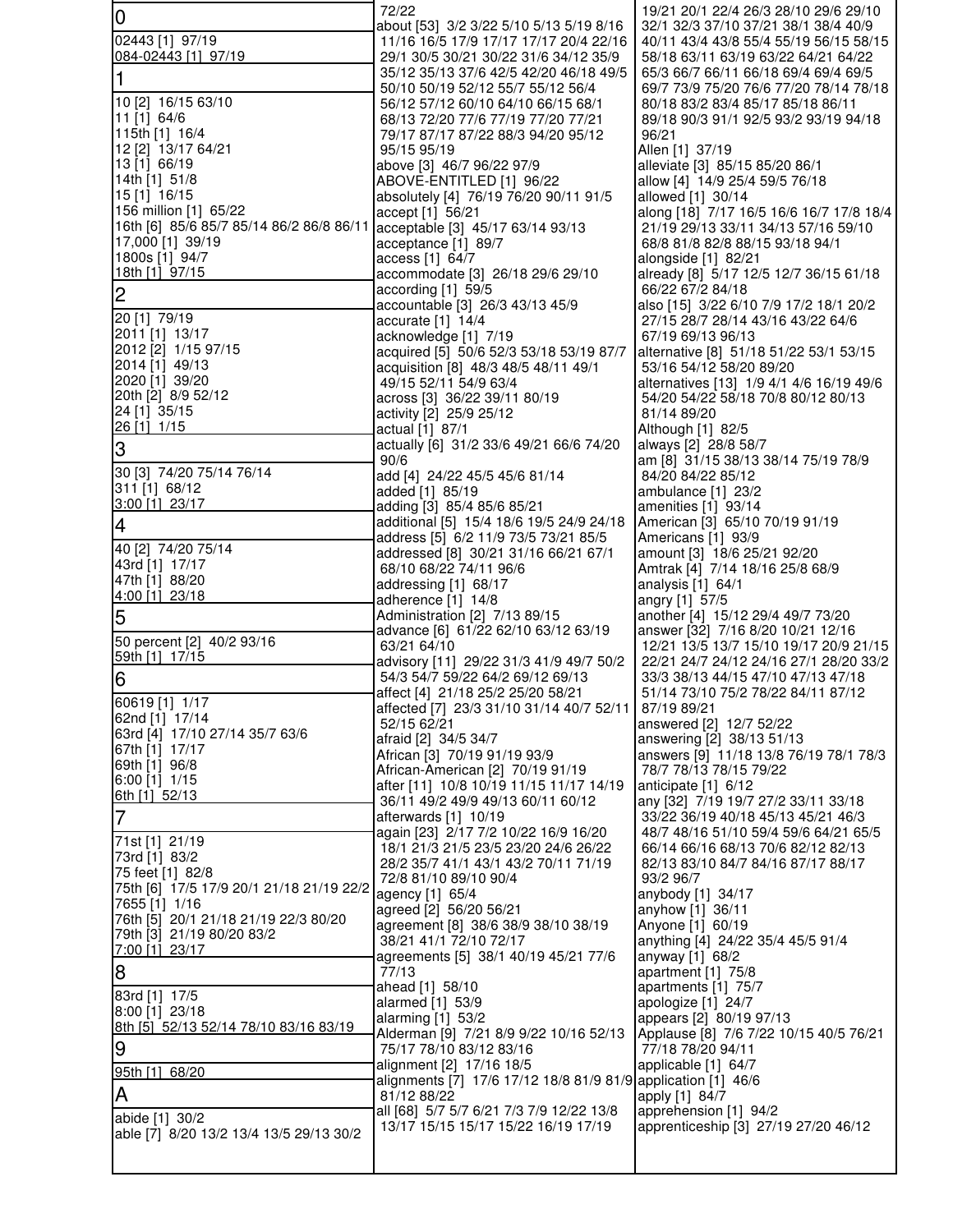| $\overline{\mathsf{A}}$                                                            | ballpark [1] 70/4<br>bands [1] 54/20                                         | 35/14 35/21 36/4 37/12 38/14 38/18<br>40/17 43/4 43/9 43/14 43/20 44/13      |
|------------------------------------------------------------------------------------|------------------------------------------------------------------------------|------------------------------------------------------------------------------|
| apprenticeships [1] 45/15                                                          | based [6] 45/7 62/15 75/3 75/15 79/2                                         | 44/20 45/4 45/11 46/21 47/12 48/8 50/1                                       |
| approach [1] 48/21                                                                 | 88/2                                                                         | 50/20 51/1 51/16 53/9 54/14 55/4 55/15                                       |
| appropriate [2] 54/15 74/11<br>appropriately [1] 78/7                              | basically [2] 19/20 54/10<br>basis [1] 67/20                                 | 56/12 56/17 58/5 58/9 59/3 60/10 63/16<br>64/18 65/19 67/3 68/16 70/10 70/15 |
| approval [1] 43/20                                                                 | be [187]                                                                     | 71/8 72/9 76/12 77/22 78/17 79/10 81/4                                       |
| April [1] 97/15                                                                    | because [28] 6/11 9/2 9/18 9/20 11/18                                        | 82/11 83/20 83/21 85/16 86/13 86/17                                          |
| are [162]                                                                          | 27/10 28/2 28/20 35/3 36/14 37/5 43/10                                       | 87/17 90/4 90/22 92/9 93/10                                                  |
| area [24] 6/10 6/21 14/2 16/2 16/9 16/18<br>17/20 17/22 18/6 19/21 20/1 20/9 21/22 | 46/22 50/8 54/19 57/12 67/14 67/21<br>69/9 70/2 71/3 79/11 82/22 85/12 93/5  | С                                                                            |
| 33/2 33/7 63/9 67/6 71/6 81/14 83/6                                                | 94/1 95/4 95/9                                                               | CAG [10] 34/12 53/14 53/20 54/1 59/19                                        |
| 86/11 86/13 88/15 88/21                                                            | become [1] 74/9                                                              | 59/21 60/6 60/19 61/2 61/5                                                   |
| area/communities [1] 83/6<br>areas [5] 20/7 23/3 38/3 82/12 93/1                   | been [28] 8/13 9/11 9/12 10/1 12/5 12/7<br>15/21 26/4 44/13 45/16 45/22 46/4 | calculated [1] 75/3<br>call [3] 6/9 18/5 68/15                               |
| aren't [2] 69/19 87/8                                                              | 51/10 51/17 56/3 56/20 65/20 66/21                                           | called [2] 17/3 43/3                                                         |
| around [8] 5/17 12/12 15/20 17/4 17/5                                              | 67/1 68/18 69/6 69/9 69/10 69/11 77/5                                        | calming [2] 19/9 20/7                                                        |
| 17/14 33/1 82/7<br>art [2] 73/19 74/2                                              | 77/21 94/6 94/6                                                              | can [65] 2/5 2/7 2/10 4/5 4/17 11/11<br>11/20 12/19 13/1 22/17 27/5 28/11    |
| arteries [1] 20/3                                                                  | before [5] 59/18 62/3 62/5 66/16 79/13<br>beg [1] 91/10                      | 29/19 31/9 32/10 33/17 34/2 34/17                                            |
| artists [1] 73/13                                                                  | begin [1] 49/16                                                              | 34/18 36/12 36/16 37/2 38/12 40/16                                           |
| as [104]                                                                           | beginning [2] 9/13 77/7                                                      | 41/13 42/17 43/10 43/14 44/15 44/19                                          |
| aside [1] 74/1<br>ask [13] 3/13 5/12 7/3 11/14 22/20 48/2                          | behalf [1] 5/6<br>being [17] 15/12 16/19 30/21 35/12                         | 47/9 49/17 49/19 54/3 54/12 54/13 56/7<br>56/10 56/14 57/21 58/6 58/13 60/10 |
| 49/17 51/12 54/18 55/11 55/12 57/19                                                | 37/10 39/8 41/21 44/17 48/22 52/3                                            | 60/18 61/3 62/16 72/2 72/8 73/16 73/18                                       |
| 91/10                                                                              | 53/17 55/9 67/6 68/14 77/2 78/7 92/17                                        | 74/1 74/5 74/10 74/15 78/6 83/18 86/18                                       |
| asked [2] 9/13 51/8<br>asking [9] 41/5 47/6 47/8 54/14 55/18                       | believe [5] 39/7 39/10 40/17 40/21 42/10<br>benefit [1] 93/2                 | 88/2 88/6 89/3 90/3 90/4 91/4 94/21<br>95/2                                  |
| 60/4 74/21 90/2 92/16                                                              | benefits [18] 6/14 38/1 38/1 38/6 38/9                                       | can't [10] 34/1 44/16 53/10 53/18 57/1                                       |
| aspects [1] 64/22                                                                  | 38/10 38/19 38/21 39/4 40/19 41/1 45/8                                       | 58/13 59/3 71/8 72/3 85/15                                                   |
| asset [1] 39/10<br>assist [3] 48/2 51/13 89/13                                     | 48/4 72/10 72/16 77/6 77/12 89/17<br>besides [1] 54/16                       | Canadian [1] 16/6<br>Canal [3] 85/6 85/14 86/11                              |
| assistance [1] 32/4                                                                | best [1] 13/1                                                                | cancer [1] 39/15                                                             |
| associated [2] 42/5 43/5                                                           | better [7] 34/9 37/2 56/5 76/5 77/1 78/19 cannot [5] 18/22 29/15 52/22 58/10 |                                                                              |
| Association [1] 65/10                                                              | 93/22                                                                        | 76/17<br>car [1] 36/1                                                        |
| associations [1] 69/7<br>assume [1] 23/4                                           | between [6] 17/9 17/14 17/17 38/22<br>67/18 83/1                             | card [6] 4/9 4/13 4/14 12/10 12/13 56/1                                      |
| assured [1] 36/8                                                                   | billboards [1] 5/18                                                          | cards [8] 5/22 11/5 11/16 11/22 12/2                                         |
| asthma [1] 39/15                                                                   | billion [1] 79/20                                                            | 12/20 59/15 96/5                                                             |
| at [92] 4/18 5/18 7/17 10/1 13/2 13/4<br>13/16 13/21 15/6 15/9 15/12 15/19         | bit [6] 28/21 28/21 29/18 30/9 30/10<br>48/3                                 | careful [2] 35/13 37/3<br>Carlos [2] 60/18 60/21                             |
| 16/20 17/4 17/7 17/7 17/12 17/15 17/16                                             | bite [1] 34/5                                                                | carried [1] 74/6                                                             |
| 18/3 18/9 18/19 19/13 20/17 21/4 21/22                                             | black [2] 93/15 95/11                                                        | cars [6] 35/15 35/19 36/1 36/1 36/2                                          |
| 22/2 22/13 23/8 23/13 23/15 27/14<br>28/16 33/7 33/14 34/11 34/13 36/17            | block [2] 31/5 69/15<br>blowing [12] 33/6 33/9 33/11 33/19                   | 37/10<br>case [1] 32/20                                                      |
| 40/11 41/13 42/8 43/4 44/16 44/21 47/4                                             | 34/13 34/21 35/5 35/8 36/5 36/6 37/13                                        | cause [3] 22/11 72/2 97/10                                                   |
| 47/20 49/4 49/12 49/16 50/8 51/8 52/5                                              | 68/19                                                                        | CCGCRP [3] 45/10 61/17 64/2                                                  |
| 53/6 54/11 54/14 55/5 57/2 58/16 59/3<br>60/16 61/12 62/1 63/3 63/6 65/20 68/4     | Board [1] 96/14                                                              | CDOT [2] 73/15 78/6<br>CeCe [2] 11/9 19/15                                   |
| 69/2 72/10 73/21 75/19 76/2 77/5 77/9                                              | boards [5] 16/21 76/7 76/7 79/19 80/16<br>both [2] 38/2 82/20                | cellphone [1] 3/9                                                            |
| 80/8 80/11 81/13 82/6 82/7 82/10 82/14                                             | bottlenecks [1] 6/22                                                         | center [1] 96/9                                                              |
| 82/17 85/6 85/7 85/14 86/11 87/21                                                  | boundaries [1] 19/11                                                         | certain [3] 46/20 56/10 56/22                                                |
| 89/16 89/16 96/3 96/8 96/8 96/16<br>attempt [1] 19/17                              | Boyd [1] 4/20<br>Brad [1] 19/15                                              | certainly [2] 41/3 41/4<br>certificates [1] 45/14                            |
| attend [2] 2/18 15/7                                                               | brain [2] 85/19 85/21                                                        | certified [9] 51/9 52/3 53/17 61/15 61/19                                    |
| attended [1] 14/1                                                                  | breakdown [1] 75/11                                                          | 61/21 62/8 63/13 97/6                                                        |
| attending [1] 7/3<br>attention [2] 5/18 7/4                                        | brethren [2] 92/19 93/11<br>bridge [1] 17/2                                  | certify [3] 50/20 97/8 97/11<br>Chamber [1] 96/13                            |
| authentic [1] 14/7                                                                 | brief [2] 5/6 42/4                                                           | chance [1] 15/19                                                             |
| authorities [1] 38/7                                                               | bring [2] 68/1 93/7                                                          | change [5] 25/22 57/11 83/6 86/19                                            |
| authority [2] 41/6 73/4<br>authorized [1] 38/5                                     | Bringing [1] 67/22<br>broken [1] 52/19                                       | 87/10<br>changes [6] 83/10 84/2 84/7 84/15                                   |
| available [9] 28/12 29/12 49/14 64/17                                              | brothers [1] 94/5                                                            | 84/17 85/3                                                                   |
| 65/17 66/11 66/16 70/9 70/10                                                       | build [8] 87/22 88/1 88/1 88/14 89/8                                         | changing [1] 58/9                                                            |
| Avenue [2] 34/13 68/19                                                             | 89/20 89/20 90/16                                                            | Chatham [2] 60/8 71/1                                                        |
| avoid [1] 85/9<br>aware [3] 62/20 71/7 84/4                                        | built [2] 21/14 87/16<br>bunch [1] 35/5                                      | checked [1] 34/14<br>chemical $[1]$ 63/17                                    |
| B                                                                                  | buses [1] 31/20                                                              | Chicago [18] 1/17 6/7 6/10 6/15 6/16                                         |
|                                                                                    | business [4] 9/6 46/1 81/1 97/6                                              | 7/12 8/15 20/2 21/19 26/4 34/13 62/19                                        |
| B1 [1] 83/9<br>back [14] 10/6 10/7 35/20 36/3 36/16                                | businesses [3] 9/9 40/6 69/8<br>but [75] 7/18 11/21 15/12 17/21 19/7         | 65/3 73/17 83/1 84/8 93/19 96/14<br>Chicago's [3] 45/20 46/2 46/5            |
| 44/15 44/20 57/15 57/18 83/3 88/6 88/7                                             | 19/17 20/15 21/3 23/13 24/21 25/13                                           | chief [2] 4/20 38/7                                                          |
| 93/21 96/14                                                                        | 26/12 27/1 28/19 28/22 30/3 31/18 35/7                                       | children [2] 9/16 63/18                                                      |
|                                                                                    |                                                                              |                                                                              |
|                                                                                    |                                                                              |                                                                              |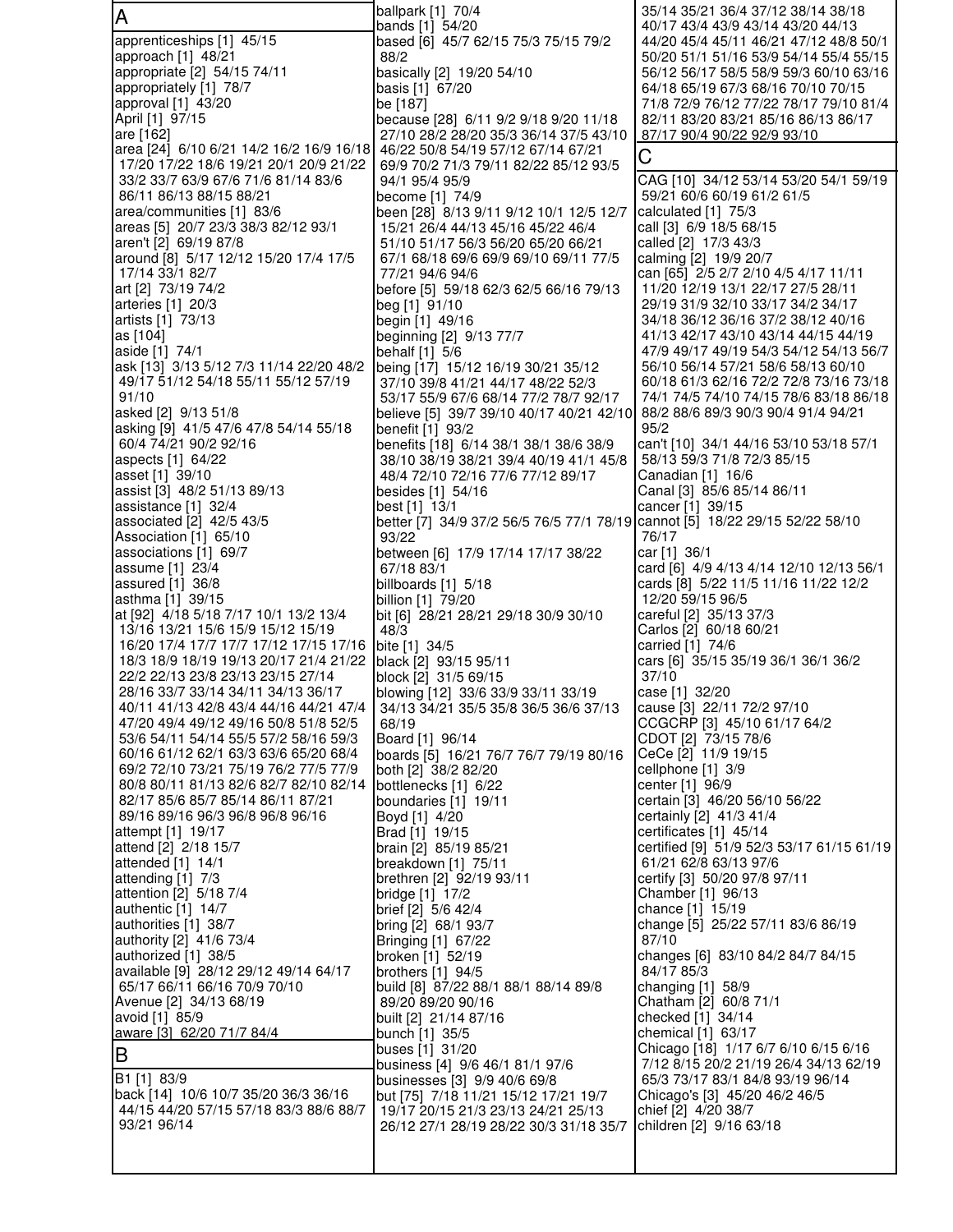C choir [2] 91/22 92/10 Chuck [6] 32/10 34/2 34/6 37/19 42/4 78/2 Chuck's [1] 34/7 church [1] 23/1 churches [1] 69/8 circulation [1] 23/12 circumstances [1] 87/10 citations [1] 65/5 citizens [3] 13/11 30/9 45/19 city [7] 26/4 62/13 62/19 62/22 65/1 84/7 86/22 City's [2] 20/21 21/1 city-owned [1] 62/13 clarification [2] 14/15 61/20 clarify [1] 19/15 clear [1] 60/6 clearance [1] 21/7 close [2] 29/3 91/8 closer [1] 28/18 closings [1] 21/18 club [3] 31/5 31/5 69/15 cluster [1] 38/22 CN [6] 16/6 17/3 18/3 21/22 36/9 81/4 coalition [2] 13/11 91/1 Cochran [4] 7/21 8/9 10/17 75/17 collect [1] 12/14 collected [2] 11/6 11/22 collecting [2] 11/16 12/13 College [1] 42/6 combination [1] 70/15 come [27] 2/18 5/10 6/4 12/14 24/9 24/18 31/19 34/2 34/4 34/8 35/18 51/17 51/21 55/10 55/15 56/7 56/8 61/3 66/2 70/16 71/7 73/18 79/7 79/18 80/2 90/12 93/19 comes [1] 22/19 coming [12] 5/5 10/22 19/22 34/6 56/6 65/9 75/20 76/5 76/6 92/21 93/11 96/19 comment [10] 4/9 11/5 15/2 15/8 83/13 88/7 88/7 94/22 95/21 96/5 commenting [1] 4/6 comments [6] 41/10 59/15 74/5 79/6 90/4 90/22 Commerce [1] 96/13 commercial [3] 63/7 80/19 83/9 commit [1] 13/7 commitments [1] 26/2 committed [2] 4/4 41/17 commotion [2] 32/7 32/14 communication [1] 61/15 communities [12] 24/10 24/19 32/9 32/15 38/2 40/7 45/20 46/2 46/5 83/6 90/13 93/15 community [63] 4/3 9/9 10/5 14/2 14/7 15/4 26/6 26/14 27/21 29/6 29/11 29/17 29/22 31/3 37/22 38/6 38/9 38/10 38/19 38/20 39/1 39/9 39/11 40/18 41/1 41/9 42/15 45/8 48/4 49/7 50/2 52/20 54/2 54/6 59/21 60/3 65/6 69/7 69/12 69/13 69/14 69/16 71/9 72/10 72/16 74/3 74/11 76/5 76/6 77/4 77/6 77/12 77/14 79/8 79/12 79/18 79/22 89/6 89/12 90/20 91/19 92/15 95/12 community's [2] 66/12 89/7 companies [1] 78/6 compile [2] 64/14 64/16 complaining [1] 37/6 complaints [1] 68/13 complete [2] 15/16 43/9 completed [3] 48/13 49/1 49/3

component [1] 73/19 compound [1] 25/18 compounded [1] 39/2 comprehension [1] 90/5 concepts [1] 20/14 concern [1] 74/11 concerned [1] 5/8 concerns [5] 3/15 9/20 10/2 10/6 11/10 concluded [1] 43/12 concludes [1] 66/18 conclusively [1] 73/21 conducted [3] 19/12 81/11 81/16 conducting [1] 64/13 congested [1] 85/9 congestion [2] 6/13 6/19 connected [1] 94/5 connecting [1] 17/13 connection [5] 17/4 18/4 22/1 80/19 81/4 considerable [2] 92/17 92/20 considered [2] 16/19 91/2 constant [1] 67/20 constantly [1] 67/6 construction [20] 20/5 20/16 21/2 21/10 21/11 21/12 23/5 23/13 24/3 27/16 28/19 40/8 47/3 63/17 65/15 65/17 70/17 71/13 91/12 93/6 contact [2] 38/4 65/5 contacted [1] 48/12 contain [2] 24/11 24/20 contents [1] 63/10 continue [6] 10/9 10/10 25/9 48/19 59/10 78/22 contract [1] 38/5 contracting [2] 8/21 77/20 contractor [1] 45/15 contractual [1] 38/21 contributing [1] 4/5 control [1] 71/12 convened [1] 14/12 convening [2] 14/9 64/3 conversation [4] 37/3 42/4 43/11 43/12 conversations [3] 3/12 3/14 9/11 convey [1] 5/6 Cook [1] 97/7 coordinate [1] 45/10 coordinates [1] 15/17 coordinating [1] 62/22 coordination [2] 21/1 62/17 copies [1] 61/16 cord [1] 37/16 corporate [2] 38/22 66/11 correct [6] 40/17 66/3 66/8 75/16 81/4 97/12 Correspondingly [1] 66/10 corridor [3] 25/10 25/22 33/12 cost [3] 29/18 70/1 70/7 Cottage [2] 19/22 20/2 could [18] 12/11 14/1 18/6 19/15 30/16 31/12 31/16 35/20 39/5 48/17 51/8 52/15 55/20 57/1 70/14 75/6 78/17 86/22 count [2] 72/9 72/9 county [3] 65/1 97/2 97/7 couple [1] 74/14 covered [1] 45/3 CPC [1] 69/7 cracks [1] 71/15 create [24] 2/13 2/16 6/9 7/10 13/14 13/16 13/18 15/1 16/12 27/15 39/1 39/21 40/21 42/8 43/22 45/8 48/5 63/11 64/3 64/6 64/22 72/3 89/15 95/11 CREATE-related [4] 39/21 45/8 48/5 63/11

created [2] 58/2 94/3 creating [1] 57/6 creation [1] 70/20 creative [1] 73/12 crews [2] 33/7 34/15 criterion [1] 63/12 critical [4] 14/3 41/21 42/8 67/15 cross [3] 6/20 86/8 86/8 crossing [14] 1/3 1/16 2/13 3/21 13/12 13/17 18/20 22/3 22/3 27/9 46/17 85/9 86/8 86/13 CSR [2] 1/21 97/19 CSX [1] 30/18 current [5] 16/16 18/18 28/13 63/19 68/9 currently [19] 14/21 14/21 15/13 16/19 27/11 27/16 27/22 52/9 52/10 52/10 62/16 65/7 65/12 65/13 65/16 69/18 81/2 87/8 88/5 curricular [1] 45/14 D daily [1] 68/20 damage [1] 71/11 Dan [3] 63/5 63/8 91/12 Danielle [1] 88/13 data [1] 18/22 date [1] 33/10 dates [2] 33/17 36/13 Dauphine [1] 68/19 day [5] 18/17 34/18 35/15 68/20 97/15 days [1] 6/20 deaf [1] 9/21 deal [4] 70/18 85/15 89/3 89/4 Dealing [1] 67/17 December [3] 13/17 14/16 15/6 December 12 [1] 13/17 decide [3] 53/15 53/15 90/9 decided [1] 53/1 decision [3] 49/11 87/22 89/18 decisions [1] 77/17 declared [1] 41/22 define [1] 40/14 definitely [3] 43/12 54/12 67/16 definitively [1] 87/20 delay [1] 85/5 demonstrate [1] 76/8 DEPARTMENT [11] 1/2 2/17 4/21 7/11 7/12 7/13 8/14 8/15 20/21 21/1 73/17 depending [2] 18/3 18/7 derived [1] 39/8 describe [1] 16/17 describes [1] 16/13 design [5] 20/18 47/2 64/3 64/4 65/15 designs [1] 21/9 desired [1] 65/2 destination [1] 42/12 detail [5] 15/16 20/9 23/20 24/1 85/11 detailed [4] 16/22 39/5 80/15 81/10 details [9] 19/7 20/15 21/3 21/13 23/6 23/14 27/2 27/3 30/4 determination [1] 22/9 determine [1] 76/15 determined [2] 23/21 88/2 develop [4] 20/13 38/17 72/6 79/13 developed [3] 4/1 9/17 80/12 developing [2] 27/19 70/7 development [2] 66/13 70/20 did [4] 15/7 30/12 48/16 50/5 didn't [2] 26/12 89/21 diesel [1] 39/14 difference [1] 81/7 different [8] 30/7 52/11 54/20 58/17 58/18 62/1 81/13 85/18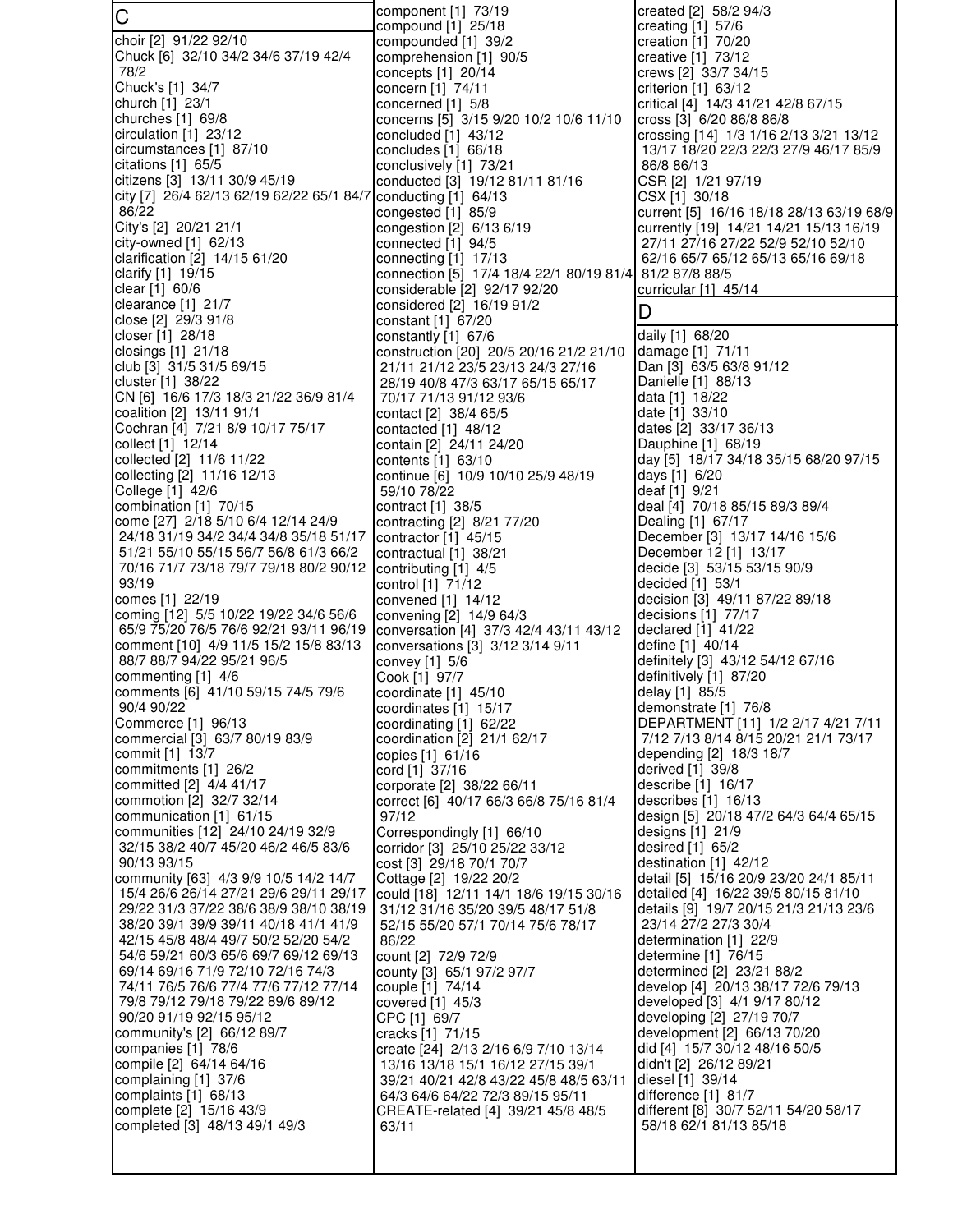D difficult [1] 52/17 difficulties [1] 19/11 direct [2] 16/14 28/20 directly [2] 48/18 93/3 Director [2] 13/14 96/12 discussed [1] 70/21 discussion [1] 69/8 discussions [1] 9/1 displaced [4] 50/17 52/1 55/10 80/21 displacements [5] 48/8 63/7 74/17 74/20 79/2 displacing [1] 50/11 disrespectful [1] 80/3 disruptive [1] 3/12 distinction [1] 77/14 distrust [1] 94/2 divide [1] 58/21 do [57] 3/11 4/5 4/12 6/19 11/10 14/1 22/15 27/18 29/19 30/10 35/6 35/6 36/14 39/13 39/16 39/22 40/18 41/8 43/15 43/17 44/17 47/9 49/18 50/20 55/3 55/13 55/16 57/11 58/6 58/10 58/13 58/13 59/2 59/9 72/22 73/5 73/6 76/4 76/14 77/12 77/12 78/17 78/18 79/22 80/1 80/2 80/14 84/11 84/13 87/11 90/9 90/10 91/4 92/2 94/9 95/7 97/7 Dobson [1] 17/5 document [1] 41/16 documented [1] 72/14 documents [1] 13/18 does [9] 16/1 25/12 26/11 34/17 37/14 59/5 74/9 85/4 88/19 doesn't [5] 36/7 36/10 40/18 50/22 85/19 doing [13] 12/11 19/6 21/6 36/1 36/18 55/16 56/14 69/9 69/10 75/3 84/13 90/14 97/6 dollar [1] 79/20 domain [1] 22/16 don't [67] 12/6 15/10 18/22 19/7 19/14 20/9 21/13 22/9 23/6 24/12 24/14 24/16 24/20 24/21 25/1 26/22 27/3 28/20 28/22 34/5 37/8 38/8 38/9 38/18 38/18 40/17 40/20 40/22 42/21 44/21 46/17 46/22 47/3 47/10 50/10 50/12 53/2 53/22 55/14 55/20 57/4 60/9 60/12 66/14 66/16 70/2 70/5 70/13 70/15 72/15 75/2 75/11 76/13 76/15 76/16 79/22 79/22 80/1 80/2 83/20 84/11 90/7 90/9 90/15 91/13 95/10 95/18 done [5] 9/14 16/17 17/20 56/17 58/15 Donna [3] 1/21 97/5 97/19 door [3] 58/2 58/3 58/3 double [1] 25/18 Dowell [1] 9/22 down [16] 4/15 5/22 6/4 11/5 20/1 31/9 33/2 34/8 35/3 52/19 56/5 78/18 82/12 85/20 85/22 86/1 downtown [1] 93/1 draft [5] 14/19 49/9 62/1 72/6 72/14 drainage [1] 71/22 duration [1] 65/3 during [3] 20/18 24/1 48/10 E each [3] 6/2 46/20 47/1 early [13] 2/20 14/22 24/6 27/1 28/4 28/21 46/9 49/9 49/13 62/11 73/21 79/7 94/7 ears [1] 9/21 east [3] 17/9 63/8 82/8 economic [5] 40/12 42/3 43/4 66/13 70/19 economy [4] 6/22 19/3 19/4 19/5 educate [2] 46/4 79/16 education [2] 9/6 14/8 Edwards [1] 11/9 effect [4] 50/22 51/2 67/16 76/12 effects [1] 24/21 efficiencies [1] 6/14 Efficiency [1] 6/8 EIS [5] 38/16 49/10 53/12 62/1 80/14 either [5] 17/13 25/4 71/13 78/2 95/10 elected [4] 7/19 10/3 10/5 76/17 eliminate [1] 6/21 else [2] 86/20 96/11 email [1] 94/22 emergency [3] 23/2 33/19 34/22 eminent [1] 22/16 emphasized [1] 50/14 employed [3] 9/3 45/18 45/19 employees [1] 46/1 employment [6] 8/21 28/9 45/6 45/7 46/16 46/21 employment-based [1] 45/7 empty [2] 35/14 37/10 encompasses [1] 72/19 encourage [1] 5/16 end [3] 28/8 68/19 79/15 endure [1] 92/17 enduring [1] 93/2 engage [1] 44/2 engaged [2] 8/13 10/9 engagement [2] 14/8 65/6 engineer [3] 33/18 37/15 84/21 engineering [1] 21/7 engineers [1] 37/1 Englewood [5] 27/12 66/1 66/5 71/1 85/18 enhancements [1] 66/13 enough [7] 5/8 13/6 20/9 50/12 51/4 56/13 79/9 ensures [1] 40/1 entire [1] 36/2 entitled [2] 96/22 97/9 enviromental [2] 64/1 72/7 environment [2] 8/20 67/17 environmental [23] 2/21 6/8 14/19 21/7 21/8 40/11 40/13 40/20 41/16 41/20 41/20 42/3 43/2 43/3 43/5 44/7 44/12 56/18 59/4 63/11 64/3 72/15 81/17 envision [1] 85/11 EPA [4] 67/5 67/7 67/12 67/19 equipment [2] 21/12 21/15 especially [4] 38/6 50/11 62/15 64/2 establish [1] 45/9 established [4] 19/10 24/5 45/16 46/4 establishing [1] 63/13 esthetics [1] 73/11 estimate [4] 18/22 40/1 75/4 79/2 estimates [2] 70/6 70/7 etc [3] 71/22 73/14 89/7 evaluate [1] 71/20 even [2] 46/22 58/6 evening [8] 2/2 2/4 2/7 2/12 3/17 3/19 4/7 7/15 event [1] 87/18 every [4] 6/2 52/15 71/8 71/8 everybody [1] 80/3 everyday [1] 56/1 everyone [7] 2/3 5/2 8/6 49/22 71/7 94/15 96/18 everyone's [1] 3/16 everything [1] 96/11

exactly [7] 16/17 22/10 47/11 47/15 49/19 54/13 55/3 examination [1] 64/1 example [1] 23/17 excessive [1] 36/20 Executive [1] 96/12 exhibits  $[2]$  7/17 18/2 existing [4] 23/9 26/17 82/9 87/4 exists [1] 88/5 expand [1] 42/21 expanded [1] 17/22 expanding [1] 17/7 expansion [4] 19/2 62/14 88/18 88/20 expect [1] 44/15 expected [1] 22/22 explain [4] 3/3 3/20 80/6 80/10 explaining [1] 16/1 exposure [1] 63/18 Expressway [1] 63/6 extends [2] 16/4 29/20 extents [1] 16/10 extra [1] 85/5 F facilities [1] 42/13 facility [2] 87/15 87/17 fact [3] 5/7 28/10 93/17 factories [2] 93/18 93/20 fair [5] 14/7 50/16 50/19 51/6 57/13 fall [1] 9/21 false [1] 57/2 familiar [3] 27/14 38/14 50/1 families [4] 50/11 50/16 74/20 75/10 far [3] 82/11 82/11 96/6 fault [1] 53/10 favor [1] 90/10 feasible [1] 22/12 federal [13] 7/12 14/6 33/20 56/21 59/6 64/15 65/1 65/10 65/19 66/6 70/12 73/22 89/14 feedback [5] 41/10 79/8 79/12 89/12 89/16 feel [1] 45/6 feet [1] 82/8 felt [1] 69/12 few [9] 3/7 4/22 8/1 10/13 93/4 93/8 93/9 93/18 93/20 FHWA [1] 56/20 Field [1] 1/16 figure [1] 85/16 final [6] 20/18 21/5 21/9 65/15 79/13 91/8 financing [1] 55/8 find [7] 11/20 19/20 30/4 33/17 37/16 71/12 85/10 finding [1] 34/17 fine [2] 90/22 90/22 finish [1] 12/11 finished [1] 72/12 fire [3] 23/2 26/6 26/12 first [8] 12/19 13/10 14/14 27/11 28/3 44/4 44/17 79/1 flooding [2] 71/18 72/3 floor [1] 3/10 Flossmoor [1] 78/17 fluctuate [1] 25/13 Flyover [3] 27/12 66/1 66/5 focused [1] 3/14 follow [8] 34/19 43/13 49/12 56/22 57/10 59/16 73/2 79/5 following [6] 45/12 48/9 64/8 64/16 64/20 69/18 followup [1] 38/12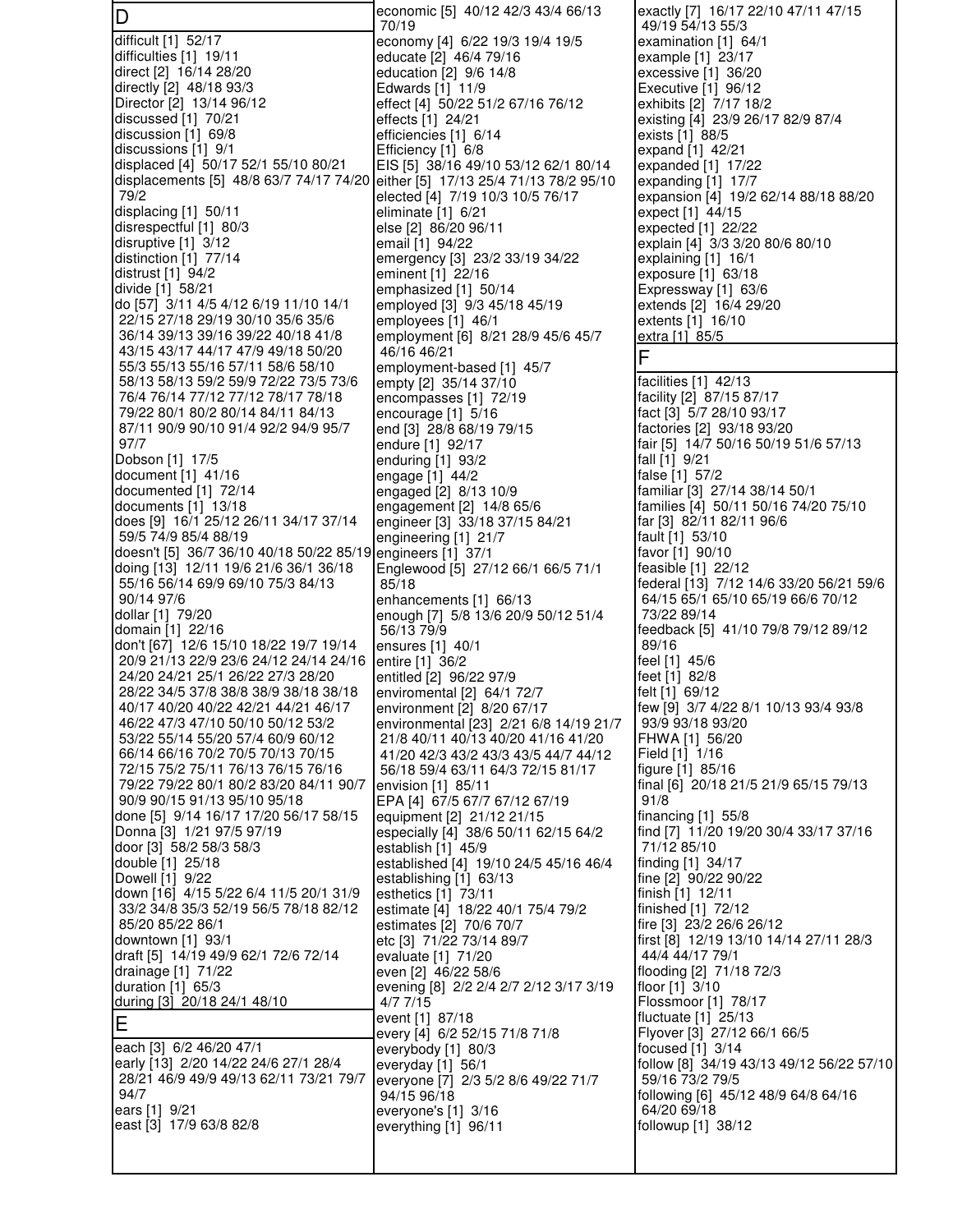| lF                                                                              | gone [2] 58/2 58/3                                                                            | 9/18 10/3 12/18 13/2 13/4 14/16 15/19                                            |
|---------------------------------------------------------------------------------|-----------------------------------------------------------------------------------------------|----------------------------------------------------------------------------------|
| force [1] 45/9                                                                  | gonna [1] 68/1<br>good [6] 2/2 2/4 2/7 2/12 16/1 36/13                                        | 16/10 16/11 16/21 18/2 19/1 24/1 24/15<br>28/12 32/19 34/4 40/16 41/4 51/3 52/16 |
| foregoing [1] 97/12                                                             | goodnight [1] 94/15                                                                           | 54/8 54/17 59/7 60/7 60/14 61/1 66/2                                             |
| foreseeable $[1]$ 65/2                                                          | got [9] 15/19 26/12 35/2 36/5 37/14 45/5                                                      | 66/19 66/21 73/2 73/18 74/14 75/20                                               |
| form [4] 4/10 44/15 90/12 94/22<br>forth [2] 8/22 69/17                         | 79/14 79/19 85/13<br>govern [1] 64/12                                                         | 76/13 77/2 78/1 78/8 78/22 81/20 83/1<br>85/22 89/10 92/13 92/20 93/11 93/18     |
| forum [1] 42/11                                                                 | government [1] 33/21                                                                          | 94/18 94/20                                                                      |
| forward [15] 14/12 22/8 25/11 41/15                                             | Governor [2] 13/14 73/5                                                                       | here that [1] 60/14                                                              |
| 42/1 43/8 49/15 59/18 72/6 74/6 78/12                                           | grade [1] 9/15                                                                                | hereby [1] 97/8                                                                  |
| 80/13 89/19 91/2 91/18<br>foundation [2] 66/11 71/15                            | GRAND [9] 1/3 1/16 2/13 3/20 13/12<br>13/16 18/20 27/9 46/17                                  | hey [1] 90/13                                                                    |
| four [5] 35/1 58/19 75/9 75/10 75/10                                            | grants [2] 66/11 73/22                                                                        | Hi [1] 54/2<br>hierarchy [1] 43/21                                               |
| free $[1]$ 45/6                                                                 | gravel [1] 80/20                                                                              | high [1] 39/15                                                                   |
| freight [15] 7/14 18/12 18/13 18/21 19/1                                        | great [3] 5/18 9/17 12/9                                                                      | higher [1] 73/4                                                                  |
| 19/2 19/3 19/5 19/7 24/9 24/13 24/18                                            | greater [1] 5/12                                                                              | Highway [2] 7/13 89/15                                                           |
| 25/2 25/8 35/22<br>Friday [1] 23/19                                             | Greenwood [3] 17/5 17/9 22/4<br>group [19] 31/3 39/1 41/9 49/7 50/2                           | him [1] 37/16<br>hire [5] 26/8 26/10 26/14 95/11 95/11                           |
| friends [2] 93/12 94/9                                                          | 53/14 53/20 54/1 54/3 54/7 54/9 59/22                                                         | hired [1] 27/2                                                                   |
| front [3] 34/3 60/10 79/15                                                      | 60/20 60/22 61/2 61/6 64/2 69/13 81/20                                                        | hiring [8] 26/21 27/6 27/10 28/8 46/1                                            |
| frustrated [2] 79/9 79/16                                                       | grouped [1] 12/15                                                                             | 46/6 46/11 77/20                                                                 |
| full [3] 8/10 29/5 29/9<br>fully [2] 38/11 38/13                                | groups [2] 29/22 31/9<br>Grove [2] 19/22 20/2                                                 | historic [1] 71/2                                                                |
| fumes [1] 67/17                                                                 | growth [3] 9/15 18/21 19/1                                                                    | history [1] 91/11<br>hold [2] 71/8 95/20                                         |
| fund [1] 71/12                                                                  | guess [2] 33/9 67/7                                                                           | holding [4] 57/15 57/17 70/22 71/3                                               |
| funded [4] 47/1 65/8 66/6 74/9                                                  | <u>quidelines [4] 3/8 59/6 64/12 64/15</u>                                                    | home [5] 8/21 49/21 55/9 56/11 89/3                                              |
| funding [11] 31/8 41/22 49/14 65/1 65/9<br>  65/11 65/13 65/16 70/14 70/16 74/8 | H                                                                                             | homeowners [2] 48/20 51/10                                                       |
| funds [5] 14/6 65/19 66/2 70/12 70/12                                           | had [6] 6/18 8/22 42/4 84/6 96/5 96/21                                                        | homes [6] 37/6 55/21 57/12 74/21 76/9<br>76/14                                   |
| funerals [1] 23/1                                                               | half [1] 8/16                                                                                 | honest [3] 44/17 57/6 58/11                                                      |
| further [2] 22/8 97/11                                                          | Halsted [1] 33/2                                                                              | honors [1] 11/11                                                                 |
| future [4] 36/14 48/20 65/14 74/6                                               | hand [3] 4/9 61/2 61/6                                                                        | hope [1] 11/3                                                                    |
| futures [1] 74/10                                                               | handed [2] 11/8 50/2<br>handle [2] 19/11 37/17                                                | hopefully [1] 15/18<br>hoping [2] 6/21 30/16                                     |
| G                                                                               | handled [1] 37/10                                                                             | horn [12] 33/6 33/9 33/11 33/18 34/12                                            |
| gave [1] 66/1                                                                   | handouts $[1]$ 68/12                                                                          | 34/21 35/5 35/8 36/5 36/6 37/12 68/19                                            |
| general [4] 6/22 62/20 64/9 71/6<br>generality [1] 70/3                         | hands [3] 4/11 60/20 61/7                                                                     | horns [2] 32/6 32/13                                                             |
| gentleman [1] 95/8                                                              | hangers [1] 58/3<br>happen [5] 19/21 31/21 55/15 72/21                                        | host [1] 6/14<br>hours [1] 35/15                                                 |
| geographic [1] 15/16                                                            | 93/6                                                                                          | house [3] 1/16 53/4 75/10                                                        |
| get [35] 9/9 9/10 10/18 12/12 12/15 22/5 happened [1] 31/4                      |                                                                                               | houses [2] 52/1 75/6                                                             |
| 22/17 23/22 27/1 30/6 30/8 31/7 31/8<br>31/19 36/6 37/9 39/22 44/18 47/14       | happy [4] 75/19 75/19 78/9 78/10                                                              | housing [1] 74/17                                                                |
| 47/18 53/1 53/13 55/10 56/5 57/19                                               | harm [1] 71/12<br>Harris [6] 48/2 51/13 54/8 74/15 83/12                                      | how [24] 17/21 19/3 20/14 21/2 21/14<br>22/10 27/2 37/4 39/22 41/12 41/15 42/8   |
| 58/15 59/3 60/6 64/18 72/11 79/7 79/12                                          | 83/16                                                                                         | 50/14 70/18 71/16 76/14 81/21 85/4                                               |
| 89/7 93/4 94/21                                                                 | Harvey [1] 42/6                                                                               | 85/22 86/18 89/19 95/12 95/15 95/19                                              |
| gets [3] 28/18 47/1 74/6<br>getting [8] 9/5 9/6 13/8 41/10 48/15                | has [15] 3/10 10/1 15/21 28/14 39/16                                                          | However [1] 15/1                                                                 |
| 78/12 79/20 92/22                                                               | 45/3 46/20 51/10 51/16 52/7 61/18<br>68/18 69/6 78/3 83/12                                    | hub [1] 6/16<br>Huggins [1] 93/8                                                 |
| give [12] 33/16 34/18 35/2 36/12 37/17                                          | have [169]                                                                                    |                                                                                  |
| 44/20 53/18 57/1 76/18 78/14 91/20                                              | haven't [2] 5/17 54/21                                                                        |                                                                                  |
| 93/8<br>given [5] 9/1 13/21 51/10 65/22 91/11                                   | having [4] 15/4 39/13 56/2 96/7                                                               | l'd [6] 3/7 7/18 19/16 19/16 52/8 58/4                                           |
| gives [1] 43/20                                                                 | hazardous [5] 24/11 24/14 24/20 25/21<br>67/21                                                | I'm [55] 2/15 2/15 8/9 8/9 9/18 10/3 10/7<br>12/19 12/22 19/14 19/17 21/15 27/13 |
| giving [6] 10/13 78/1 78/3 78/12 78/15                                          | he's [2] 44/11 54/10                                                                          | 30/15 31/14 31/21 38/8 38/11 38/14                                               |
| 78/16                                                                           | headaches [1] 9/2                                                                             | 40/17 41/1 43/19 44/17 47/5 47/13                                                |
| glad [2] 8/9 36/6<br>go [30] 3/7 3/19 7/16 10/20 15/5 20/17                     | health [4] 39/3 39/14 66/12 67/21<br>hear [21] 2/5 2/8 2/10 3/22 9/19 10/5                    | 52/21 54/3 55/19 56/10 56/15 58/12<br>58/16 60/4 60/5 66/22 75/12 75/18          |
| 25/4 28/11 29/13 30/14 31/20 36/16                                              | 11/11 26/22 34/1 34/3 35/16 35/16                                                             | 85/10 85/11 85/11 85/16 86/5 86/15                                               |
| 51/22 53/12 53/13 54/13 58/10 59/6                                              | 35/17 35/18 37/8 41/11 54/3 56/14                                                             | 87/17 88/3 89/22 90/2 90/3 92/3 92/8                                             |
| 61/19 61/21 62/1 62/10 73/5 73/6 78/11                                          | 56/16 79/11 86/6                                                                              | 93/21 94/17 95/1 95/22 96/12                                                     |
| 78/18 86/10 89/3 94/1 95/18<br>goes [2] 19/4 37/7                               | heard [1] 15/2<br>hearing [13] 4/4 13/16 14/10 14/11                                          | i.e [1] 73/13<br>idea [3] 59/1 59/2 84/20                                        |
| going [60] 6/13 11/7 12/19 12/22 19/20                                          | 14/17 14/21 44/6 49/8 51/6 61/22 62/4                                                         | identified [2] 48/12 65/20                                                       |
| 20/8 22/20 23/8 25/2 25/3 25/4 25/9                                             | 62/6 62/11                                                                                    | identify [2] 72/5 89/13                                                          |
| 25/17 25/18 27/22 27/22 28/13 30/5                                              | hearings [1] 14/18                                                                            | identifying [1] 89/13                                                            |
| 30/8 30/20 31/15 31/20 33/20 36/21                                              | Heights [1] 71/2                                                                              | IDOT [17] 5/7 5/15 7/11 13/16 15/1                                               |
| 39/20 46/13 50/17 50/19 51/1 51/22<br>52/1 53/19 55/15 58/20 66/2 66/7 70/12    | held [2] 13/16 14/15<br>Hello [4] 5/1 5/3 8/6 8/7                                             | 15/13 22/20 29/15 30/14 40/18 51/11<br>56/1 70/18 78/6 89/14 91/11 91/14         |
| 70/14 70/16 71/20 72/14 72/21 72/21                                             | help [7]  3/1  4/1  32/10  58/14  60/18  89/12   if [71]   4/9  5/16  9/21  11/18  12/5  12/6 |                                                                                  |
| 76/22 77/4 77/4 77/16 78/11 78/18                                               | 94/9                                                                                          | 12/9 12/11 12/13 19/5 19/14 19/15 22/5                                           |
| 85/20 85/22 88/9 89/22 91/20 93/1 93/5<br>93/6 93/8 94/14 94/18                 | her [2] 31/4 76/17                                                                            | 22/11 24/16 24/21 26/19 27/13 30/19<br>30/19 31/7 31/14 31/15 33/9 34/17 35/2    |
|                                                                                 | here [55] 5/8 5/15 7/9 7/15 7/20 8/10                                                         |                                                                                  |
|                                                                                 |                                                                                               |                                                                                  |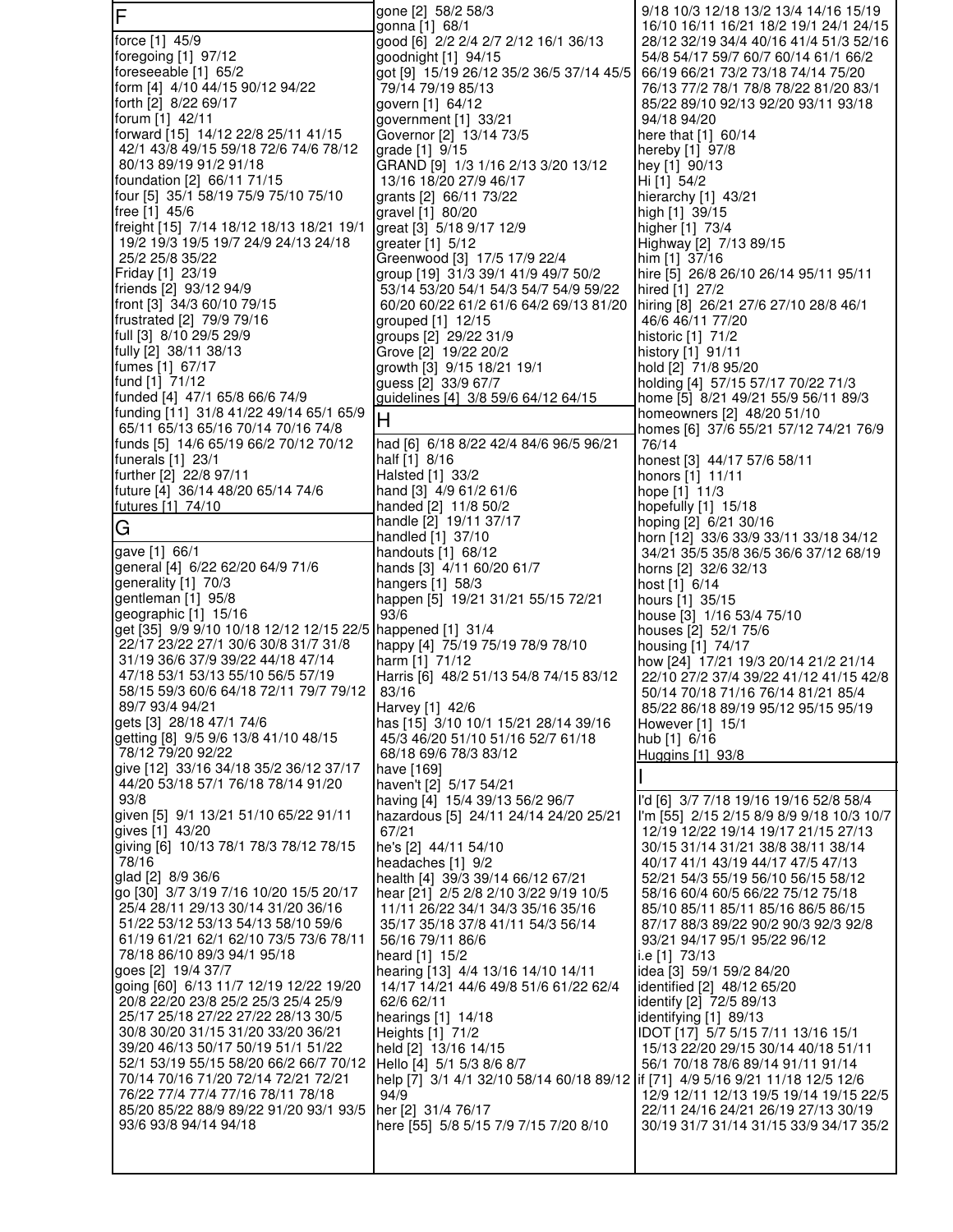|                                                                               | interim [1] 43/11<br>intermodal [1] 88/21                                      | later [6] 20/17 22/19 23/21 28/17 49/6<br>81/16                   |
|-------------------------------------------------------------------------------|--------------------------------------------------------------------------------|-------------------------------------------------------------------|
| if [45] 35/19 36/5 36/12 36/13 37/14                                          | interrupt [1] 3/11                                                             | law [1] 88/4                                                      |
| 37/17 38/11 38/12 38/13 40/17 45/4                                            | into [19] 9/5 10/20 15/3 19/22 20/2 24/1                                       | lead [1] 46/14                                                    |
| 45/4 45/13 45/21 46/3 49/13 50/18                                             | 27/1 30/20 32/22 33/5 36/3 36/7 36/14                                          | leading [1] 58/12                                                 |
| 50/19 51/8 55/7 57/16 58/19 59/9 60/7<br>61/1 64/2 68/13 72/1 74/2 74/8 75/8  | 37/13 46/11 74/6 74/9 76/6 86/10                                               | learn [1] 5/10                                                    |
| 75/9 75/10 78/14 86/9 86/18 86/22                                             | introducing $[1]$ 4/20<br>invest [1] 9/13                                      | least [1] 7/18<br>left [1] 36/3                                   |
| 87/16 90/8 93/10 94/3 94/8 94/17 95/7                                         | invested [1] 42/15                                                             | less [1] 19/6                                                     |
| 96/10                                                                         | investment $[1]$ 45/13                                                         | let [5] 8/12 55/1 55/2 78/11 89/9                                 |
| Illini [1] 18/16                                                              | invite [1] 31/4                                                                | let's [7] 10/18 31/19 43/15 44/17 59/12                           |
| ILLINOIS [9] 1/2 1/17 2/16 4/21 7/11<br>8/14 13/14 97/1 97/7                  | inviting [1] 69/11<br>involve [1] 35/8                                         | 93/18 93/20<br>letter [2] 13/13 61/15                             |
| illustration [1] 82/6                                                         | involved [4] 9/12 27/10 48/6 94/6                                              | letters [8] 51/9 53/3 61/19 61/20 61/21                           |
| impact [23]  2/21 14/20 16/18 21/8 21/17                                      | involving [3] 14/6 32/6 32/13                                                  | 61/21 62/9 90/22                                                  |
| 22/11 22/22 23/12 40/11 41/16 41/20                                           | is [177]                                                                       | letting [1] 56/3                                                  |
| 42/3 43/2 43/3 56/18 58/1 59/4 63/11<br>66/12 72/7 72/15 81/18 89/17          | Island [1] 20/3<br>isn't [1] 46/22                                             | levels [1] 63/15<br>like [36] 3/7 7/19 8/1 19/16 19/16 26/22      |
| impacted [7] 48/18 62/9 79/4 81/3 82/10   issue [1] 86/17                     |                                                                                | 33/10 34/22 35/2 35/22 36/20 43/16                                |
| 82/15 87/5                                                                    | issues [10] 4/2 6/18 9/22 10/11 20/19                                          | 44/2 52/8 52/14 52/19 55/11 56/1 56/6                             |
| impacting [2] 6/11 82/7                                                       | 71/21 71/22 72/3 73/20 89/13                                                   | 57/9 58/4 68/7 71/15 74/3 75/8 76/16                              |
| impacts [7] 38/17 40/13 40/15 41/12                                           | it [133]                                                                       | 76/19 77/17 78/15 78/16 78/18 78/21                               |
| 43/5 72/2 89/14<br>implement [1] 82/3                                         | it's [63] 3/21 5/22 6/10 6/11 6/15 12/7<br>16/5 19/20 22/12 23/22 23/22 25/14  | 83/7 83/8 88/5 91/12<br>likes [1] 37/15                           |
| implemented [2] 39/6 62/16                                                    | 25/14 25/17 25/18 26/21 27/1 28/21                                             | limited [4] 17/21 45/12 48/8 63/16                                |
| importance [2] 14/4 50/8                                                      | 28/21 29/19 30/9 31/15 34/21 36/8 36/9                                         | limits [3] 16/1 16/8 23/16                                        |
| important [8] 8/12 9/3 9/4 9/8 39/9 50/14                                     | 40/21 43/3 43/11 43/21 45/5 46/8 47/19                                         | line [8] 17/14 18/17 25/3 30/20 33/11                             |
| 56/13 74/2<br>importantly [1] 5/11                                            | 49/12 49/14 51/4 51/5 52/17 54/2 54/6<br>55/6 55/8 56/7 56/20 57/2 57/14 60/22 | 57/17 68/9 82/12<br>lines [2] 16/6 16/7                           |
| improve [2] 6/13 6/22                                                         | 66/7 66/8 69/11 70/2 70/10 75/4 75/8                                           | links [1] 64/17                                                   |
| improved [1] 26/20                                                            | 75/9 75/10 77/13 80/3 83/21 84/18 86/1                                         | list [7] 28/10 38/1 52/10 52/14 60/9                              |
| improvement [1] 87/14                                                         | 86/3 87/15 87/16                                                               | 64/22 66/10                                                       |
| improvements [7] 16/22 17/2 17/3 17/13<br>23/15 25/15 87/2                    | its [2] 18/18 25/22                                                            | listening [2] 6/6 55/17                                           |
| improves [1] 19/4                                                             | itself [1] 25/20                                                               | literally [1] 37/10<br>little [5] 35/12 37/3 46/8 48/3 56/3       |
| in [159]                                                                      | J                                                                              | lives $[1]$ 56/4                                                  |
| inaccurately [1] 13/20                                                        | Jakita [11] 2/15 5/1 5/20 12/17 29/3 32/2 local [3] 9/14 27/21 60/2            |                                                                   |
| inaudible [5] 75/13 95/22 96/7 96/12                                          | 42/19 45/3 45/4 63/2 66/15                                                     | located $[1]$ 81/1                                                |
| 96/14<br>incline [1] 76/8                                                     | Jeff [5] 73/16 73/16 73/17 74/13 87/11<br>job [3] 16/1 70/20 78/19             | location $[1]$ 18/7<br>logistics $[1]$ 9/6                        |
| include [6] 17/21 41/13 43/6 65/5 65/19                                       | jobs [9] 39/18 39/19 42/5 42/9 42/20                                           | long [1] 29/19                                                    |
| 91/18                                                                         | 68/1 93/5 94/3 96/11                                                           | look [14] 5/18 7/17 13/2 13/4 15/19 22/2                          |
| included [1] 81/17                                                            | Joe [1] 13/15                                                                  | 32/4 36/17 40/11 41/13 55/5 72/9 89/16                            |
| includes [3] 42/12 42/12 42/13<br>including [10] 13/18 16/18 21/17 24/4       | jogs [1] 93/9<br>jot [1] 4/15                                                  | 89/16<br>looked [5] 15/12 19/13 21/4 33/5 37/13                   |
| 26/3 45/9 45/11 45/18 48/8 63/16                                              | just [52] 3/15 5/5 8/11 9/21 12/13 14/14                                       | looking [26] 4/18 10/2 15/3 17/6 17/7                             |
| inconvenienced [1] 92/18                                                      | 19/19 23/13 25/11 27/1 27/3 28/4 28/5                                          | 17/12 17/15 18/3 18/9 18/19 21/22                                 |
| increased [2] 68/18 71/14                                                     | 28/21 31/19 34/16 35/22 38/14 43/1                                             | 22/13 23/8 28/16 32/21 42/8 43/4 46/11                            |
| increases [2] 63/14 63/15<br>increasing [1] 18/14                             | 43/9 46/8 47/6 47/10 47/19 48/14 50/3<br>50/9 50/15 53/9 55/16 56/7 57/6 57/8  | 47/18 58/7 63/3 64/11 81/13 82/6 82/7<br>90/19                    |
| increment [1] 55/8                                                            | 57/21 58/14 59/17 59/19 60/21 61/19                                            | looks [1] 17/16                                                   |
| independent [1] 26/1                                                          | 63/2 65/7 67/3 73/7 75/4 75/14 78/11                                           | lot [8] 3/2 3/19 13/4 15/20 45/3 82/22                            |
| index [4] 4/9 4/12 4/14 5/22                                                  | 79/5 79/16 80/20 84/22 91/15 92/4                                              | 93/22 93/22                                                       |
| indicated $[1]$ 61/18<br>indicates [1] 32/20                                  | just think [1] 57/8                                                            | lots [1] 83/1                                                     |
| individuals [3] 38/5 49/20 50/16                                              | K                                                                              | lower [2] 22/1 22/12<br>lowered [2] 22/5 22/11                    |
| industrial [2] 32/7 32/13                                                     | kay [1] 51/14                                                                  | lowering [1] 23/10                                                |
| information [19] 10/12 13/7 38/4 46/15                                        | keep [3] 44/6 57/4 94/17                                                       | M                                                                 |
| 46/18 48/20 52/18 53/18 54/13 54/16<br>57/1 57/2 64/19 66/14 66/16 70/9 79/10 | kept [1] 68/14<br>key [1] 38/6                                                 | M/WBE [1] 45/15                                                   |
| 80/15 89/18                                                                   | kick [1] 94/20                                                                 | machine [1] 97/8                                                  |
| informed [2] 57/12 78/2                                                       | kind [3] 9/11 72/8 78/12                                                       | made [11] 17/3 26/4 26/6 45/16 48/7                               |
| informing [1] 50/3                                                            | know [118]                                                                     | 59/20 60/1 60/2 79/6 87/14 88/1                                   |
| Ingleside $[1]$ 1/16                                                          | known [1] 74/12<br>knows [1] 55/5                                              | mail [2] 52/3 53/17<br>maintained [1] 20/15                       |
| inhaling [1] 67/20<br>inherent [1] 39/4                                       |                                                                                | maintenance [4] 20/12 24/4 26/5 33/19                             |
| initiatives [1] 62/16                                                         | L                                                                              | major [2] 20/3 91/11                                              |
| input [7] 3/11 3/17 5/12 13/21 64/1                                           | labor [2] 45/22 95/11                                                          | make [17] 9/4 10/11 19/17 31/12 36/7                              |
| 76/12 91/2                                                                    | land [5] 39/9 48/5 54/9 62/15 87/15<br>land-based [1] 62/15                    | 37/14 56/12 63/21 64/17 74/4 74/10                                |
| inserted [1] 72/11<br>instance [1] 39/1                                       | language [2] 55/22 72/11                                                       | 74/12 77/14 77/17 89/18 93/12 94/9<br>making [3] 17/12 25/15 57/5 |
| interest [1] 11/4                                                             | large [1] 91/18                                                                | males [1] 93/15                                                   |
| interested [4] 29/6 29/10 90/14 96/11                                         | last [4] 7/18 68/20 89/2 92/12                                                 | Manager [1] 2/16                                                  |
|                                                                               |                                                                                |                                                                   |
|                                                                               |                                                                                |                                                                   |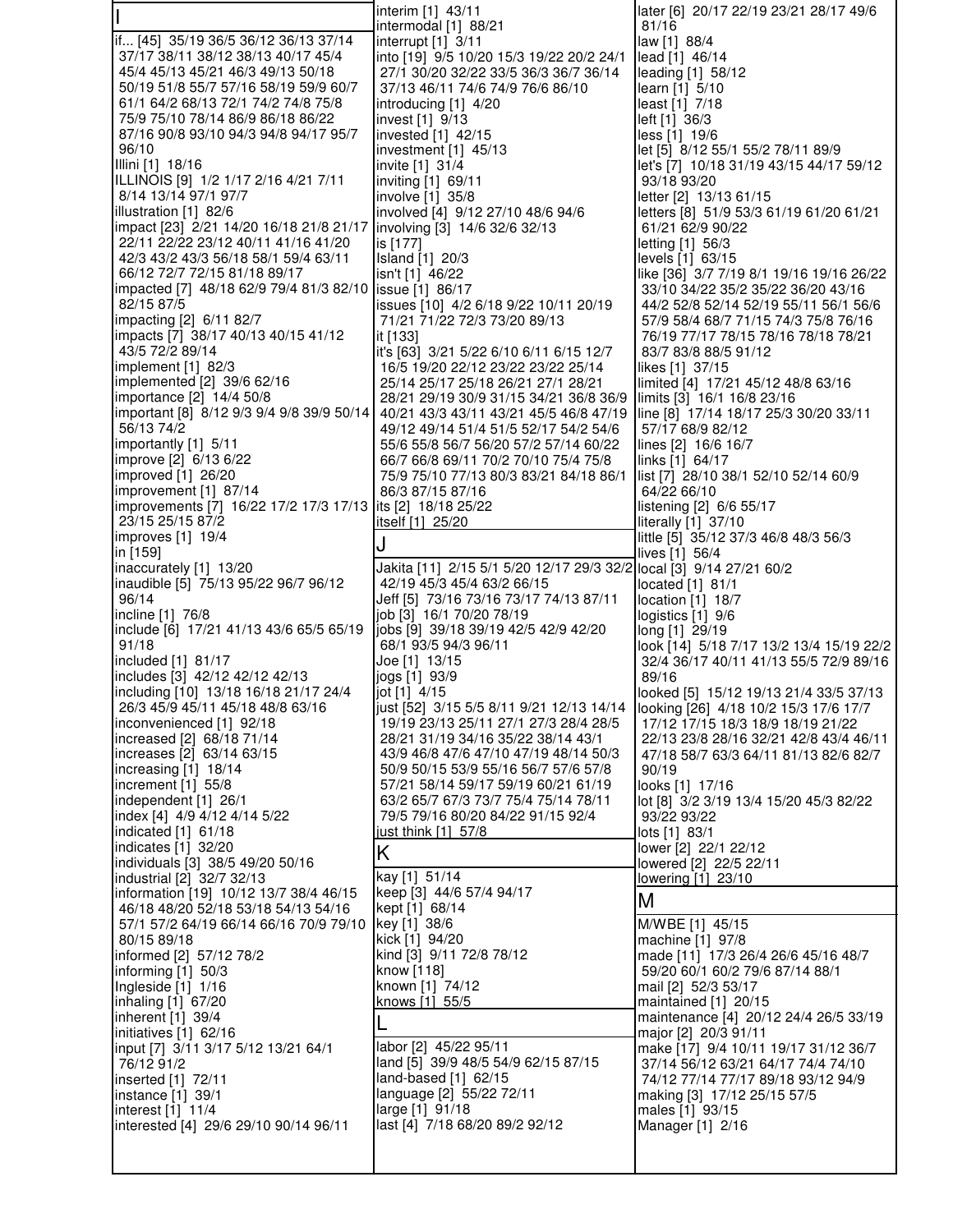| M                                                                                                                      | Ms [3] 4/20 11/9 91/7<br>much [9] 5/4 7/5 22/10 56/19 58/21                     | off [2] 16/15 56/6<br>official [3] 10/4 13/18 76/17                            |
|------------------------------------------------------------------------------------------------------------------------|---------------------------------------------------------------------------------|--------------------------------------------------------------------------------|
| managers [1] 46/1                                                                                                      | 81/21 94/2 94/13 94/13                                                          | officials $[1]$ 7/19                                                           |
| manner [2] 3/7 74/12<br>Manor [1] 71/1                                                                                 | multi [1] 79/20<br>multi-billion-dollar [1] 79/20                               | offset [1] 40/14<br>often [1] 79/7                                             |
| many [8] 8/18 8/19 9/1 9/1 17/21 39/7                                                                                  | murals [1] 73/14                                                                | oftentimes [1] 73/22                                                           |
| 58/22 74/9<br>map [1] 29/13                                                                                            | my [9] 5/6 5/22 8/8 11/21 85/19 85/20<br>89/22 89/22 90/8                       | oh [5] 26/11 56/11 81/19 81/20 85/20<br>okay [55] 2/5 7/8 10/18 11/3 11/11     |
| maps [2] 16/9 29/12                                                                                                    | N                                                                               | 11/21 12/8 13/10 14/14 16/20 22/21                                             |
| March [1] 1/15<br>Marva [3] 4/20 4/22 7/7                                                                              |                                                                                 | 27/7 28/5 29/1 31/1 31/17 33/4 34/11                                           |
| mass [1] 42/8                                                                                                          | name [3] 8/8 38/4 65/4<br>names [1] 15/17                                       | 37/5 42/18 43/20 44/19 44/22 45/2<br>47/16 47/22 48/1 50/7 52/21 56/1 56/6     |
| material [9] 15/5 15/9 15/21 15/22 24/11 National [1] 16/6                                                             |                                                                                 | 57/8 59/8 60/11 62/8 64/5 65/7 67/14                                           |
| 24/14 24/20 25/21 58/5<br>materials [2] 15/19 63/17                                                                    | necessary [1] 10/12<br>need [21] 4/9 4/12 9/7 33/10 39/17                       | 68/6 73/9 78/13 82/19 83/4 83/5 84/6<br>84/10 85/4 86/15 88/12 88/14 89/21     |
| matter [5] 10/11 14/14 19/3 93/17 96/22                                                                                | 42/21 43/12 50/19 50/20 51/1 51/3                                               | 91/6 91/9 92/4 94/12                                                           |
| may [27] 7/20 11/9 11/14 13/6 19/2 19/4<br>19/6 22/1 22/1 26/17 27/14 29/4 32/3                                        | 55/12 56/22 57/10 57/15 57/18 57/19<br>59/19 89/1 89/5 95/8                     | Olive [1] 42/6<br>on [114]                                                     |
| 35/11 35/16 35/16 37/8 40/7 48/2 49/21                                                                                 | needed [1] 3/22                                                                 | once [4] 11/22 54/10 72/11 74/8                                                |
| 49/22 50/5 50/21 53/3 56/5 62/21 81/3<br>maybe [10] 30/14 31/9 58/1 58/3 58/5                                          | needs [3] 50/21 56/9 93/13<br>negotiated [3] 38/2 39/5 45/22                    | one [40] 3/20 6/2 13/10 14/14 14/17<br>18/4 18/7 18/9 18/10 20/12 21/5 24/1    |
| 72/9 79/9 83/22 87/3 93/4                                                                                              | neighborhood [5] 6/12 31/4 39/16 40/2                                           | 28/5 29/4 30/13 32/3 35/1 36/1 39/2                                            |
| me [24] 2/5 2/8 2/10 8/12 9/3 9/4 10/13<br>11/11 29/8 36/8 40/17 43/14 43/21                                           | 73/13<br>neighborhoods [3] 32/8 32/15 69/15                                     | 39/13 42/7 42/11 43/19 46/8 46/22<br>53/13 58/18 59/17 65/8 67/14 68/12        |
| 52/17 54/3 55/1 55/2 60/10 63/2 89/9                                                                                   | neighbors [1] 42/9                                                              | 68/15 73/20 75/11 81/9 81/12 90/14                                             |
| 95/2 95/4 96/12 97/15                                                                                                  | new [5] 18/10 22/5 23/9 26/18 86/7                                              | 91/7 95/6 95/20                                                                |
| mean [8] 36/10 37/9 53/21 55/14 59/1<br>59/10 60/13 69/11                                                              | news [1] 83/21<br>next [7] 14/22 32/3 45/2 48/1 49/9 61/14                      | ones [1] 58/18<br>only [6] 14/17 42/16 42/17 82/14 83/19                       |
| means [1] 54/1                                                                                                         | 62/12                                                                           | 91/14                                                                          |
| meeting [29] 1/10 2/14 2/19 3/5 3/7 10/8 night [8] 32/6 32/13 33/8 34/13 35/1<br>13/22 14/15 14/16 15/5 15/6 15/8 15/9 | 36/17 68/20 94/18                                                               | onto [1] 18/19<br>open [1] 22/6                                                |
| 15/12 34/12 49/5 49/7 50/4 50/4 50/10                                                                                  | nights [1] 35/1                                                                 | operating [1] 93/14                                                            |
| 56/2 56/7 60/5 60/11 60/13 69/7 71/8<br>76/11 92/13                                                                    | no [48] 2/6 2/9 8/3 8/3 10/10 11/12<br>15/15 16/12 25/13 25/19 25/19 27/10      | operations [4] 32/5 32/12 33/1 35/4<br>opinions $[1]$ 5/11                     |
| meetings [9] 29/22 30/1 41/9 41/9 48/16                                                                                | 31/11 32/16 37/22 38/10 47/19 49/5                                              | opportunities [8] 9/10 9/10 9/16 28/17                                         |
| 48/21 61/4 71/1 71/4<br>meets [1] 53/14                                                                                | 49/22 55/13 60/12 63/6 63/10 64/21<br>65/13 65/16 73/10 75/12 75/21 81/19       | 39/12 40/3 42/21 73/13<br>opportunity [2] 15/8 55/10                           |
| member [2] 31/3 96/13                                                                                                  | 81/19 81/20 83/14 83/15 83/15 84/2                                              | option [1] 41/5                                                                |
| members [9] 5/15 26/6 26/14 29/7 29/11<br>45/10 50/3 59/22 61/5                                                        | 84/9 84/15 84/20 85/2 88/3 88/17 89/8<br>89/19 90/6 90/15 91/5 95/3             | options [1] 81/13                                                              |
| mentioned [4] 5/20 12/17 71/21 81/5                                                                                    | noise [2] 81/8 81/15                                                            | or [52] 4/9 6/5 6/9 7/13 12/10 15/7 15/11<br>16/6 17/15 19/9 19/15 21/14 22/11 |
| messenger $[1]$ 91/14                                                                                                  | non [1] 42/3                                                                    | 23/18 25/5 25/10 25/11 27/22 28/12                                             |
| Metra [8] 16/8 17/14 27/20 27/20 36/10<br>36/10 46/11 46/14                                                            | non-environmental [1] 42/3<br>nonacceptance [1] 89/8                            | 29/16 35/1 35/1 36/3 36/10 38/7 39/4<br>39/19 45/15 47/13 47/17 56/7 57/5      |
| Michael [2] 48/2 51/12                                                                                                 | none [2] 46/7 66/1                                                              | 59/15 62/1 62/16 71/13 74/17 74/20                                             |
| midnight [1] 36/11<br>might [4] 8/19 47/12 62/9 93/4                                                                   | Norfolk [14] 8/13 16/7 17/8 17/13 18/4<br>24/15 32/4 32/19 36/9 37/20 78/5 81/2 | 76/9 78/2 81/13 81/21 87/22 88/4 88/4<br>89/7 89/20 90/9 90/14 90/15 90/15     |
| Mike [4] 54/8 61/18 61/20 74/15                                                                                        | 81/5 88/19                                                                      | 95/11                                                                          |
| million [1] 65/22<br>mind [1] 59/9                                                                                     | normal [1] 23/1<br>north [21] 16/5 17/11 17/15 18/8 18/9                        | orderly [1] 6/1<br>organizations [3] 39/2 60/3 69/16                           |
| mindful [2] 3/16 91/17                                                                                                 | 18/9 29/20 32/8 32/14 32/22 38/3 63/4                                           | other [17] 6/6 6/14 14/6 28/15 28/16                                           |
| minute [1] 60/21<br>minutes [2] 10/13 16/15                                                                            | 63/6 71/4 78/16 80/1 80/2 82/14 85/16<br>88/22 90/14                            | 30/12 30/13 30/13 32/7 32/13 79/6<br>82/12 82/13 82/13 89/15 91/7 93/8         |
| mistaken $[1]$ 41/2                                                                                                    | Northern [1] 18/17                                                              | others [1] 37/2                                                                |
| mitigated $[1]$ 41/12<br>mitigation [7] 38/17 39/14 40/14 41/14                                                        | not [113]<br>notes [2] 10/7 97/14                                               | Otherwise [1] 50/15<br>our [37] 6/22 9/13 9/14 9/16 13/15 18/5                 |
| 41/17 43/7 72/13                                                                                                       | notice [4] 56/19 63/12 63/19 63/21                                              | 20/12 21/21 26/16 28/9 32/8 32/15                                              |
| moment [4] 44/21 46/18 47/4 47/20<br>Monday [2] 1/15 23/18                                                             | notified [1] 52/2<br>notify [1] 53/16                                           | 34/15 39/9 39/15 40/2 42/9 42/9 42/15<br>48/15 53/12 53/14 54/9 54/21 57/12    |
| money [3] 56/21 66/4 66/5                                                                                              | now [39] 2/8 2/10 4/19 4/22 10/18 11/7                                          | 57/14 64/18 67/16 67/21 70/8 79/2 83/6                                         |
| month [1] 35/1<br>months [1] 68/21                                                                                     | 21/6 21/13 22/9 23/7 26/13 27/1 27/4<br>27/8 28/13 28/19 35/6 36/14 37/14       | 90/3 90/13 92/19 93/10 94/5<br>ourselves [1] 79/17                             |
| more [17] 5/10 5/11 16/13 30/3 30/4                                                                                    | 38/12 39/18 42/20 42/22 43/15 46/10                                             | out [41] 2/18 4/5 5/9 11/20 19/20 30/4                                         |
| 42/11 56/3 58/7 58/8 59/4 59/6 80/14                                                                                   | 47/8 49/4 52/22 53/19 54/4 55/4 55/16                                           | 33/17 34/16 35/7 35/15 35/18 35/19                                             |
| 83/22 85/21 88/15 93/22 95/21<br>most [4] 5/20 11/9 27/13 66/6                                                         | 75/5 76/14 77/3 83/19 87/16 92/19 96/9<br>NS [4] 16/7 17/16 24/15 24/22         | 36/2 36/16 37/15 48/15 49/10 49/18<br>50/2 51/9 53/3 55/6 55/22 56/20 57/1     |
| move [13] 22/8 25/3 41/15 42/1 51/1                                                                                    | number [11] 5/14 6/18 6/19 65/4 68/12                                           | 61/19 61/22 62/1 62/10 64/19 75/20                                             |
| 59/10 59/12 59/13 59/18 80/13 89/19<br>91/2 91/17                                                                      | 68/12 68/14 75/3 75/4 76/9 79/3<br>numerous [1] 56/18                           | 76/10 76/14 78/8 79/7 79/21 85/10<br>85/16 91/4 91/8 94/20                     |
| moved [4] 32/7 32/14 33/1 50/17                                                                                        | O                                                                               | outcome $[1]$ 3/1                                                              |
| movement [1] 35/14<br>moves [3] 25/10 43/7 72/6                                                                        | object [1] 92/22                                                                | outreach [2] 2/16 46/4<br>over [14] 3/7 3/19 9/2 10/8 15/5 23/9                |
| moving [4] 14/12 25/21 49/15 94/7                                                                                      | occur [2] 49/1 49/12                                                            | 25/13 28/9 30/20 40/16 70/2 87/15                                              |
|                                                                                                                        |                                                                                 |                                                                                |
|                                                                                                                        |                                                                                 |                                                                                |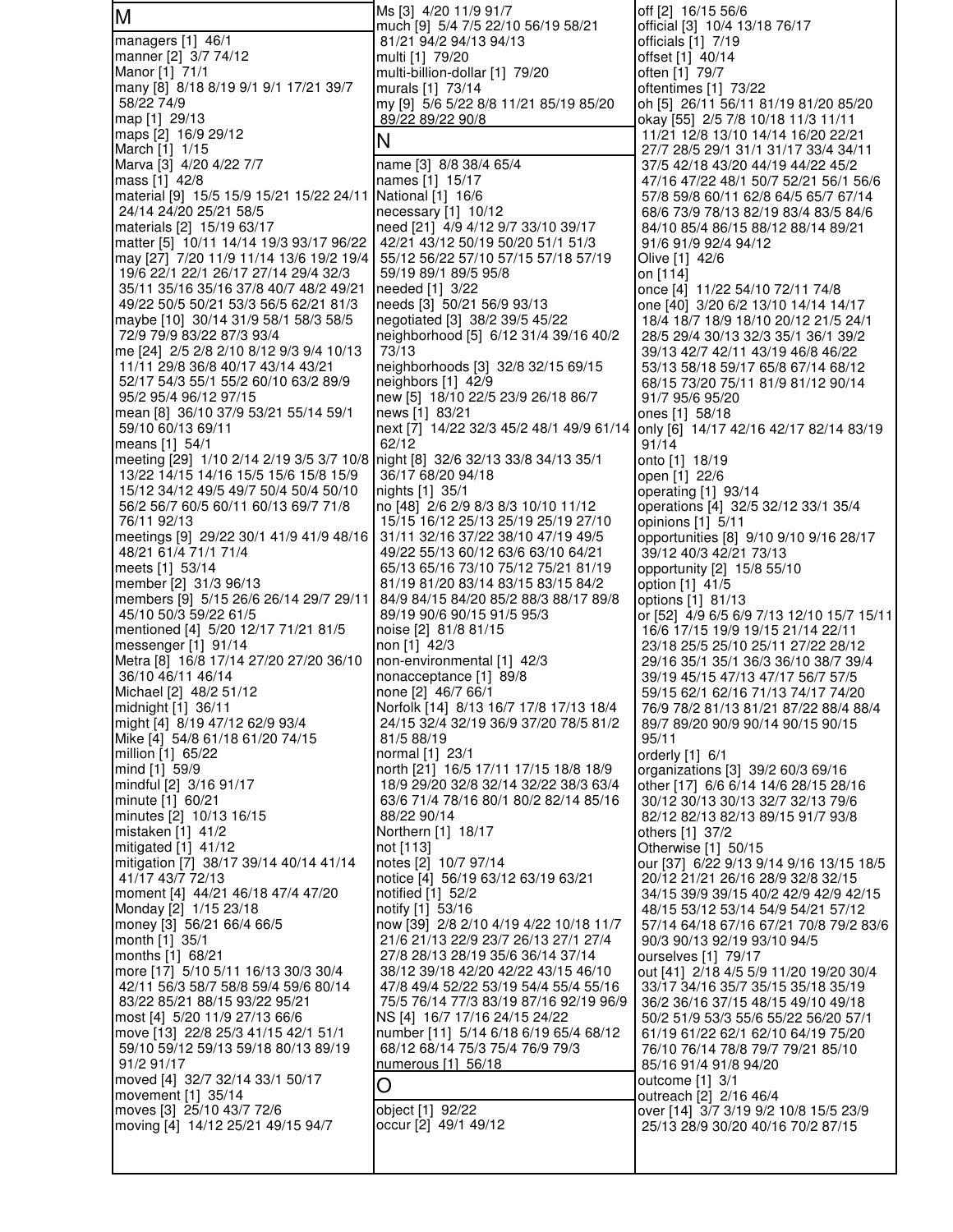| $\overline{O}$                                                                   | plan [11] 40/4 41/14 43/7 43/16 43/18<br>44/3 44/14 44/18 72/16 84/11 84/13    | prohibitive [1] 29/18<br>project [119]                                        |
|----------------------------------------------------------------------------------|--------------------------------------------------------------------------------|-------------------------------------------------------------------------------|
| over [2] 93/16 96/8                                                              | planned [2] 62/16 63/7                                                         | project-related [2] 3/15 4/2                                                  |
| overall [2] 7/1 31/18                                                            | planning [2] 47/2 58/17                                                        | projected [2] 19/1 63/14                                                      |
| overcome [1] 72/22<br>own [4] 14/9 25/22 68/2 92/20                              | plans [7] 21/10 26/6 62/15 65/16 79/13<br>88/17 88/20                          | projects [6] 14/5 30/12 30/13 39/21 74/1<br>91/11                             |
| owned [3] 62/13 81/2 81/5                                                        | play [1] 83/1                                                                  | properties [9] 48/11 52/9 52/9 53/19                                          |
| owners [7] 48/12 48/17 52/2 53/17                                                | played [1] 11/2                                                                | 55/12 62/14 62/21 75/15 86/18                                                 |
| 61/16 62/9 71/12                                                                 | please [21] 3/3 3/9 3/10 3/11 3/16 4/8                                         | property [31] 30/6 30/8 30/19 30/20                                           |
| P                                                                                | 5/21 6/3 7/3 7/20 11/15 16/16 34/3<br>51/20 60/20 61/2 61/6 73/18 74/12        | 31/15 48/17 50/5 50/22 51/2 52/2 52/3<br>52/15 53/16 53/17 58/21 62/9 62/13   |
| p.m [3] 1/15 23/18 23/18                                                         | 91/17 95/2                                                                     | 63/4 68/8 68/14 71/12 71/13 72/4 72/5                                         |
| P1 [1] 66/7                                                                      | pleasure [1] 4/19                                                              | 80/22 81/2 81/5 87/1 87/4 87/5 87/6                                           |
| P4 [15] 14/2 14/13 15/16 16/13 16/18<br>17/20 17/22 18/11 29/5 29/6 29/9 29/10   | plenty [1] 2/22                                                                | propose [1] 62/17                                                             |
| 31/7 64/8 66/8                                                                   | plus [1] 40/2<br>point [12] 11/4 23/14 28/5 43/10 50/8                         | prospective [2] 63/20 65/2<br>protocol [2] 14/9 88/4                          |
| paintings [1] 73/14                                                              | 54/14 57/3 58/17 59/3 63/6 86/9 91/8                                           | protocols [1] 56/22                                                           |
| parameters [1] 15/16                                                             | points [1] 54/11                                                               | provide [3] 29/16 38/3 64/7                                                   |
| Pardon [1] 29/8<br>park [4] 13/17 35/19 71/1 82/10                               | police [3] 23/2 60/3 69/16<br>policy [1] 51/16                                 | provided [1] 11/18<br>providing [1] 16/13                                     |
| parkland [1] 81/21                                                               | polluting [1] 67/6                                                             | public [29] 1/10 2/14 14/4 14/6 14/10                                         |
| parks [4] 81/22 82/3 82/13 82/15                                                 | pollution [4] 63/14 63/15 63/21 67/16                                          | 14/11 14/16 14/17 14/18 14/21 15/6                                            |
| part [41] 10/21 17/1 18/19 21/21 22/13                                           | portion [5] 24/1 63/4 63/9 65/8 74/1                                           | 30/1 48/16 49/5 49/8 50/3 50/10 51/5                                          |
| 23/7 25/15 26/13 26/16 26/18 27/6<br>38/16 39/16 39/17 40/10 40/19 40/21         | positive [1] 58/1<br>possibility [3] 31/8 55/9 96/7                            | 56/19 57/11 60/5 61/22 62/3 62/5 62/11<br>64/22 87/13 87/15 87/16             |
| 41/21 42/11 43/6 44/12 44/14 44/18                                               | possible [4] 3/14 39/4 54/21 76/8                                              | published [1] 14/20                                                           |
| 48/15 50/6 62/18 63/3 64/20 68/10                                                | possibly [5] 52/15 53/3 55/21 57/1 86/22 pull [2] 35/19 37/15                  |                                                                               |
| 68/17 69/13 70/8 71/19 72/10 73/1<br>73/22 79/10 81/3 82/9 88/16 90/1            | postcard [5] 49/18 50/1 50/9 50/18 51/5                                        | pulled [1] 36/2                                                               |
| participation [2] 45/16 70/19                                                    | postcards [2] 48/16 49/20<br>posted [1] 15/21                                  | Pullman [1] 71/2<br>purpose [2] 50/4 87/3                                     |
| particular [7] 19/21 31/3 32/6 32/12                                             | potential [5] 15/4 40/12 62/21 65/18                                           | put [11] 35/20 36/3 43/18 44/3 76/12                                          |
| 46/15 69/21 93/15                                                                | 89/6                                                                           | 78/8 79/19 93/18 93/20 93/20 94/22                                            |
| particulate [2] 39/14 63/17<br>parties [2] 26/3 38/22                            | potentially [6] 23/10 48/18 79/3 82/7<br>82/10 82/15                           | putting [2] 23/8 87/7                                                         |
| parties' [1] 63/22                                                               | practical $[1]$ 41/14                                                          | Q                                                                             |
| partner [1] 91/14                                                                | practice [1] 51/17                                                             | qualified [1] 9/5                                                             |
| partners [5] 7/9 7/10 15/2 43/22 89/16                                           | practices [3] 24/3 45/11 46/3                                                  | quality [1] 26/5                                                              |
| partnerships [1] 9/17<br>passage $[1]$ 39/8                                      | preferred $[1]$ 54/12<br>preliminary [3] 20/13 21/6 88/19                      | question [49] 4/15 10/20 11/14 11/22<br>12/6 12/10 12/20 19/13 19/16 19/18    |
| passed [2] 12/2 12/12                                                            | preparation [2] 21/9 65/15                                                     | 20/10 21/16 22/19 24/7 24/17 34/12                                            |
| passenger [3] 16/14 18/12 25/4                                                   | preparing [1] 2/21                                                             | 38/12 45/3 47/4 47/17 49/17 51/7 51/13                                        |
| Pat [1] 13/14<br>patient $[1]$ 3/3                                               | present $[1]$ 65/2                                                             | 51/15 52/7 52/22 59/15 59/18 61/14<br>64/5 64/10 67/8 68/8 69/22 73/16 74/22  |
| pay [3] 5/18 7/4 29/16                                                           | presentation [11] 4/16 4/18 5/19 6/5 7/4<br>10/19 10/20 11/2 16/21 64/11 80/17 | 80/18 86/22 87/3 87/6 87/12 87/20 89/2                                        |
| peaked [1] 11/4                                                                  | presented [6] 4/7 15/6 15/9 40/4 54/17                                         | 89/10 89/22 90/8 92/13 92/14 95/6                                             |
| people [47] 9/5 10/4 12/12 15/7 24/15                                            | 79/10                                                                          | questions [33] 4/17 5/12 5/21 6/3 6/4 7/3                                     |
| 27/2 33/13 35/12 36/15 37/6 50/3 52/4<br>53/2 53/5 55/15 55/20 56/3 58/22 59/11  | presenting [1] 59/7<br>presently [1] 38/1                                      | 7/16 8/19 11/5 11/8 11/15 11/18 11/19<br>12/1 12/2 12/15 12/18 13/1 13/5 13/8 |
| 60/7 60/7 60/13 60/15 60/22 61/11                                                | preserve $[1]$ 41/4                                                            | 17/20 22/18 39/3 47/7 48/2 55/11 55/18                                        |
| 67/18 67/22 68/2 68/3 69/1 69/12 76/1                                            | pretty [1] 56/19                                                               | 59/14 66/19 66/20 67/2 74/14 78/22                                            |
| 76/11 76/18 77/8 77/22 80/7 82/16 89/3<br>92/22 93/4 93/7 93/21 94/10 95/12 96/2 | previously [2] 13/3 15/2                                                       | quick [3] 57/22 59/17 95/6<br>Quinn [1] 13/14                                 |
| 96/15                                                                            | prices [1] 8/21<br>prior [2] 14/12 47/7                                        | quite [1] 6/18                                                                |
| people's [1] 30/5                                                                | private [2] 30/5 30/8                                                          | R                                                                             |
| per [1] 18/17                                                                    | proactive [2] 58/7 58/8                                                        |                                                                               |
| percent [2] 40/2 93/16<br>percentage [4] 18/11 18/13 81/22 82/2                  | probably [8] 19/6 30/15 36/11 64/17<br>66/21 67/1 73/20 86/21                  | rail [13] 1/3 2/13 3/21 16/6 16/7 17/1<br>18/20 27/9 46/17 67/18 78/6 88/15   |
| period [2] 48/10 92/17                                                           | problem [1] 96/6                                                               | 88/17                                                                         |
| perplexed [2] 33/8 36/5                                                          | procedure [2] 64/6 73/2                                                        | railroad [12] 13/12 17/7 28/10 30/8                                           |
| Pershing [1] 16/5                                                                | procedures [6] 19/10 63/20 63/22 64/7                                          | 30/15 65/19 82/9 87/1 87/2 92/19 93/11<br>94/5                                |
| person [5] 10/4 43/13 55/5 85/11 85/12<br>person's [1] 30/20                     | 64/12 64/19<br>proceed $[1]$ 67/3                                              | railroads [5] 5/16 7/14 28/7 46/10 65/11                                      |
| petition [3] 90/12 90/17 90/21                                                   | proceedings [4] 14/5 96/21 97/9 97/13                                          | raise [5] 4/8 12/13 60/20 61/2 61/6                                           |
| phase [27] 14/13 20/12 20/17 20/17                                               | proceeds [1] 3/6                                                               | raised [3] 34/11 34/12 92/13                                                  |
| 21/4 21/5 21/8 21/10 24/1 27/11 27/16<br>28/3 28/5 28/19 46/8 46/20 46/22 47/2   | process [27] 3/4 6/1 10/10 14/7 28/4<br>40/20 53/9 53/10 53/10 54/15 57/3 57/7 | range [5] 1/9 3/22 18/2 18/7 49/6<br>Rather [1] 14/11                         |
| 47/2 47/6 47/10 47/13 47/17 49/2 53/13                                           | 57/17 58/15 59/3 69/10 69/17 70/8                                              | reached [1] 54/11                                                             |
| 65/8 65/14                                                                       | 71/16 77/1 77/3 77/7 79/11 80/11 88/4                                          | read [5] 11/15 12/1 45/4 74/15 90/4                                           |
| phases [2] 44/14 65/14<br>piece [1] 80/22                                        | 94/3 94/6                                                                      | reading [1] 12/1<br>ready [2] 79/21 95/11                                     |
| pinpoint [1] 25/14                                                               | processes $[1]$ 46/6<br>productive [1] 3/6                                     | real [1] 57/22                                                                |
| place [5] 17/4 17/15 23/13 40/1 42/17                                            | program [5] 10/21 27/19 27/20 40/21                                            | realistic [1] 56/3                                                            |
| placed [1] 23/17                                                                 | 46/12                                                                          | realistically [1] 55/5                                                        |
|                                                                                  |                                                                                |                                                                               |
|                                                                                  |                                                                                |                                                                               |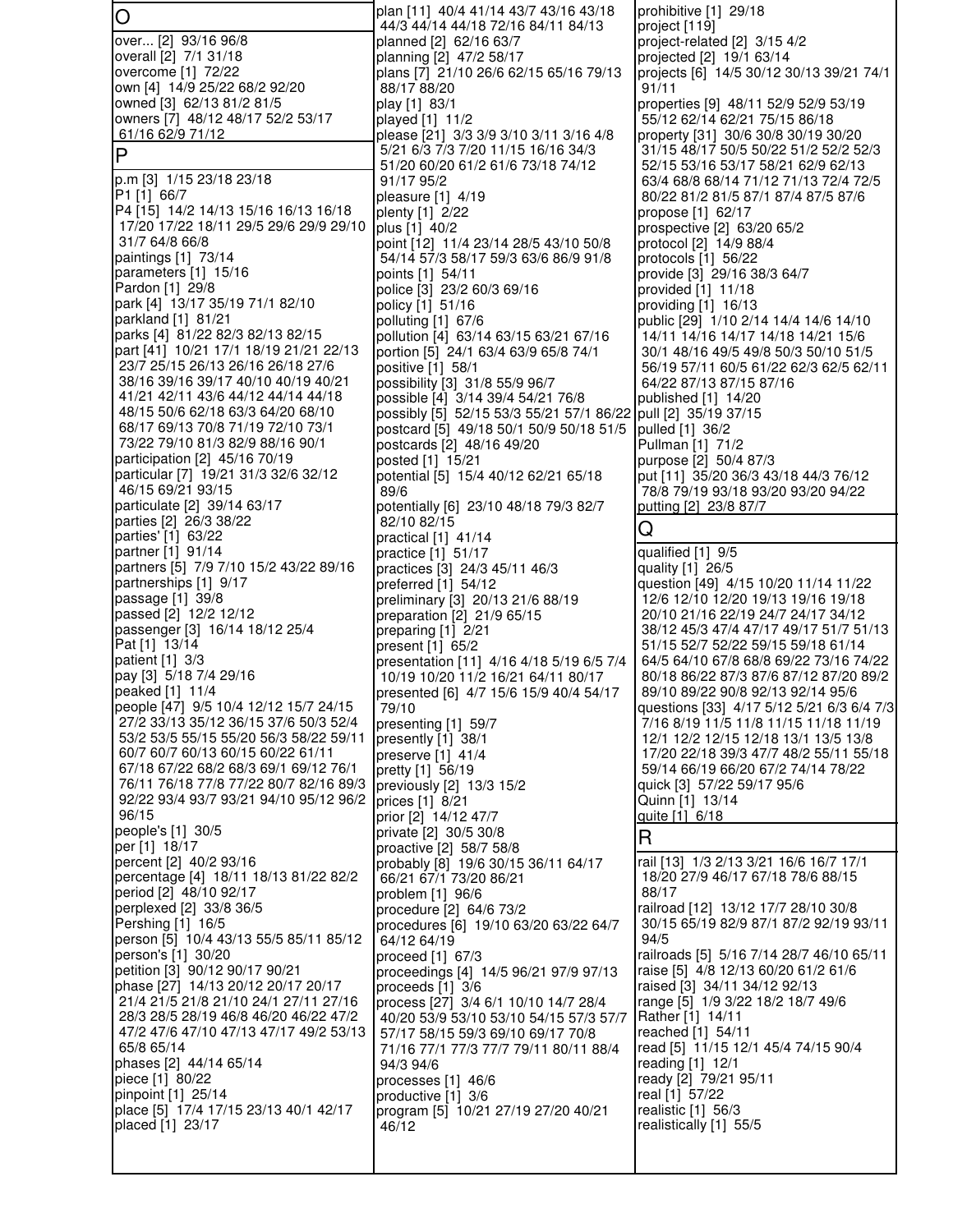R reality [1] 93/10 really [10] 5/5 20/11 25/14 33/8 33/10 36/4 83/3 93/11 93/12 94/18 reask [1] 47/16 reason [4] 34/21 36/19 36/22 41/5 recent [1] 15/21 reception [1] 94/1 Recognizing [1] 14/3 recommendations [1] 88/5 record [6] 14/4 14/11 49/11 92/4 92/6 92/7 reduce [1] 6/13 reduced [1] 40/3 reference [2] 28/6 67/5 referencing [1] 86/9 refined [1] 54/21 reflect [1] 80/16 refrain [1] 3/11 regard [1] 63/1 regarding [11] 17/19 30/19 37/22 38/20 42/2 45/7 48/4 63/10 64/6 64/21 68/15 regards [3] 46/16 69/18 84/17 Regional [1] 6/8 registered [1] 51/9 regulated [3] 67/4 67/7 67/12 regulations [1] 57/10 reiterate [1] 12/6 relabel [1] 13/16 related [11] 3/15 4/2 23/4 38/10 39/21 45/5 45/8 48/5 63/11 68/8 71/21 relationship [1] 67/18 relative [1] 16/16 relevant [1] 12/4 relocation [1] 62/17 remain [2] 3/14 22/6 remainder [1] 63/8 remaining [1] 63/9 remediating [1] 72/4 reminded [1] 63/2 reminding [1] 44/11 remove [1] 55/21 renew [1] 13/15 repeating [1] 57/5 replacement [1] 14/11 reported [2] 1/21 97/8 Reporter [1] 97/6 reporting [1] 54/10 represent [4] 10/2 10/5 10/10 14/1 representative [2] 22/20 32/19 representatives [3] 7/10 7/15 69/14 represented [2] 14/10 74/5 representing [2] 54/9 76/18 represents [1] 78/4 request [6] 13/15 29/5 29/9 30/2 63/12 87/9 requested [2] 13/13 14/12 require [3] 35/5 48/7 58/19 required [9] 20/16 26/19 33/20 61/16 81/22 82/3 83/11 84/19 87/10 requirements [1] 65/6 reroute [3] 18/16 25/7 85/8 rerouted [1] 18/18 rescind [1] 13/15 research [1] 88/10 resident [1] 13/21 residential [6] 63/7 74/16 79/1 83/9 86/18 86/20 residential/commercial [1] 63/7 residents [6] 13/22 27/21 45/17 60/3 69/15 81/8 respect [5] 3/10 15/3 56/14 77/1 95/2

respected [1] 77/2 respectful [2] 3/6 59/11 respecting [2] 95/1 95/4 respond [6] 4/17 23/6 57/21 73/16 78/7 88/8 responded [2] 12/5 44/9 responding [1] 45/12 response [5] 19/19 44/21 47/3 47/20 56/6 responses [2] 48/9 75/19 responsive [1] 69/21 rest [1] 78/5 results [1] 45/11 retaining [1] 76/9 return [1] 39/10 returning [1] 45/19 review [1] 4/16 rezoned [3] 87/2 87/5 87/8 right [47] 4/19 4/22 11/7 12/22 15/15 17/8 17/19 19/10 25/6 27/4 27/8 28/19 32/1 32/3 37/21 40/9 43/8 44/21 46/10 47/20 48/3 49/1 49/4 49/15 52/22 53/19 55/4 55/16 66/4 66/18 67/8 69/4 69/4 69/5 73/9 75/5 77/2 77/6 78/3 80/18 81/11 82/5 83/4 83/8 84/12 85/14 92/5 right-of-way [5] 17/8 19/10 48/3 49/1 49/15 ripped [1] 56/12 risks [1] 39/15 Road [2] 16/5 33/1 rogue [1] 37/15 roll [1] 79/21 room [8] 5/17 8/10 15/20 50/15 55/11 55/15 56/13 80/4 Roosevelt [1] 33/1 Roseland [1] 71/2 round [2] 14/17 48/15 roundtable [1] 69/8 route [6] 18/18 18/19 23/3 29/14 86/7 93/19 routed [1] 21/3 routing [2] 16/14 16/16 ruling [1] 91/3 run [3] 12/22 35/3 36/10 running [2] 35/13 46/13 Ryan [3] 63/5 63/8 91/12 S safety [1] 63/18 said [11] 3/18 11/15 32/17 34/20 36/15 37/12 39/18 49/18 57/9 95/4 97/13 sales [2] 48/12 48/22 Saluki [1] 18/16 same [23] 9/2 12/6 15/5 33/2 33/3 33/14 52/5 53/6 55/6 57/5 58/4 60/16 61/12 68/4 69/2 76/2 77/9 80/8 82/17 86/1 86/3 96/3 96/16 sand [1] 80/19 say [24] 4/22 8/1 9/19 26/11 27/5 28/16 31/19 34/14 36/16 37/1 50/7 50/21 50/22 55/2 55/7 56/11 76/15 77/12 85/19 90/6 90/13 94/4 94/15 95/8 saying [15] 44/7 47/6 49/21 50/9 53/3 55/4 55/19 56/11 56/15 56/17 58/16 84/2 90/6 92/4 92/8 says [2] 49/20 85/21 scale [1] 14/5 schedule [1] 16/16 scheduled [7] 14/18 14/22 49/8 49/9 49/12 62/11 62/14 schedules [1] 5/9 schools [3] 9/14 9/15 69/16 screening [1] 70/8

second [1] 2/14 section [1] 71/4 security [1] 63/18 see [10] 5/19 8/10 12/20 16/10 28/11 29/19 30/6 31/14 85/18 89/9 seek [1] 5/12 seeking [1] 41/22 seem [1] 55/14 seems [3] 46/19 57/15 68/7 seen [1] 13/3 selected [1] 45/10 self [1] 45/10 self-selected [1] 45/10 sellers [1] 48/6 send [6] 48/16 48/19 51/4 51/9 56/20 73/7 sending [2] 53/2 55/6 sense [2] 36/7 37/14 sent [2] 49/18 55/22 separate [1] 29/21 series [3] 12/18 64/15 66/22 set [2] 48/1 74/1 sets [1] 17/21 setup [1] 46/20 seventy [1] 83/2 several [14] 33/13 39/19 52/4 53/5 60/15 61/11 68/3 69/1 76/1 77/8 80/7 82/16 96/2 96/15 shaking [2] 36/21 37/6 Shakter [1] 13/15 shape [1] 3/1 share [4] 5/11 54/12 54/16 70/6 shaving [1] 16/15 she [2] 31/4 52/7 She'll [1] 4/22 sheets [1] 28/10 shoot [1] 91/13 shopping [1] 96/9 Shore [2] 78/16 80/1 shorthand [2] 97/6 97/9 shortly [2] 16/11 70/10 should [17] 22/22 33/11 33/18 35/5 35/8 41/12 42/14 42/14 46/13 47/6 50/13 50/18 56/2 68/15 69/12 69/20 79/14 shouldn't [1] 33/22 show [3] 4/11 16/10 61/7 showed [1] 54/20 shows [2] 49/3 82/6 side [19] 3/12 24/10 24/19 32/8 32/8 32/14 32/15 32/22 38/2 45/20 46/2 46/5 65/3 66/12 73/12 80/2 80/2 82/8 85/5 sideline [1] 43/15 sign [1] 28/9 sign-in [1] 28/9 signal [1] 17/1 signatures [1] 90/18 silence [1] 3/9 simple [1] 51/14 since [7] 9/12 46/14 57/9 57/14 60/5 94/7 94/21 sincere [1] 5/6 sir [4] 59/18 60/10 95/14 95/17 sit [1] 76/17 site [2] 29/5 29/10 sites [1] 30/7 sitting [3] 41/4 50/15 55/17 situation [3] 34/22 57/6 85/13 six [1] 18/17 slack [2] 35/13 35/18 slamming [4] 35/10 35/10 35/11 36/21 slide [1] 49/3 so [113] social [2] 40/12 43/4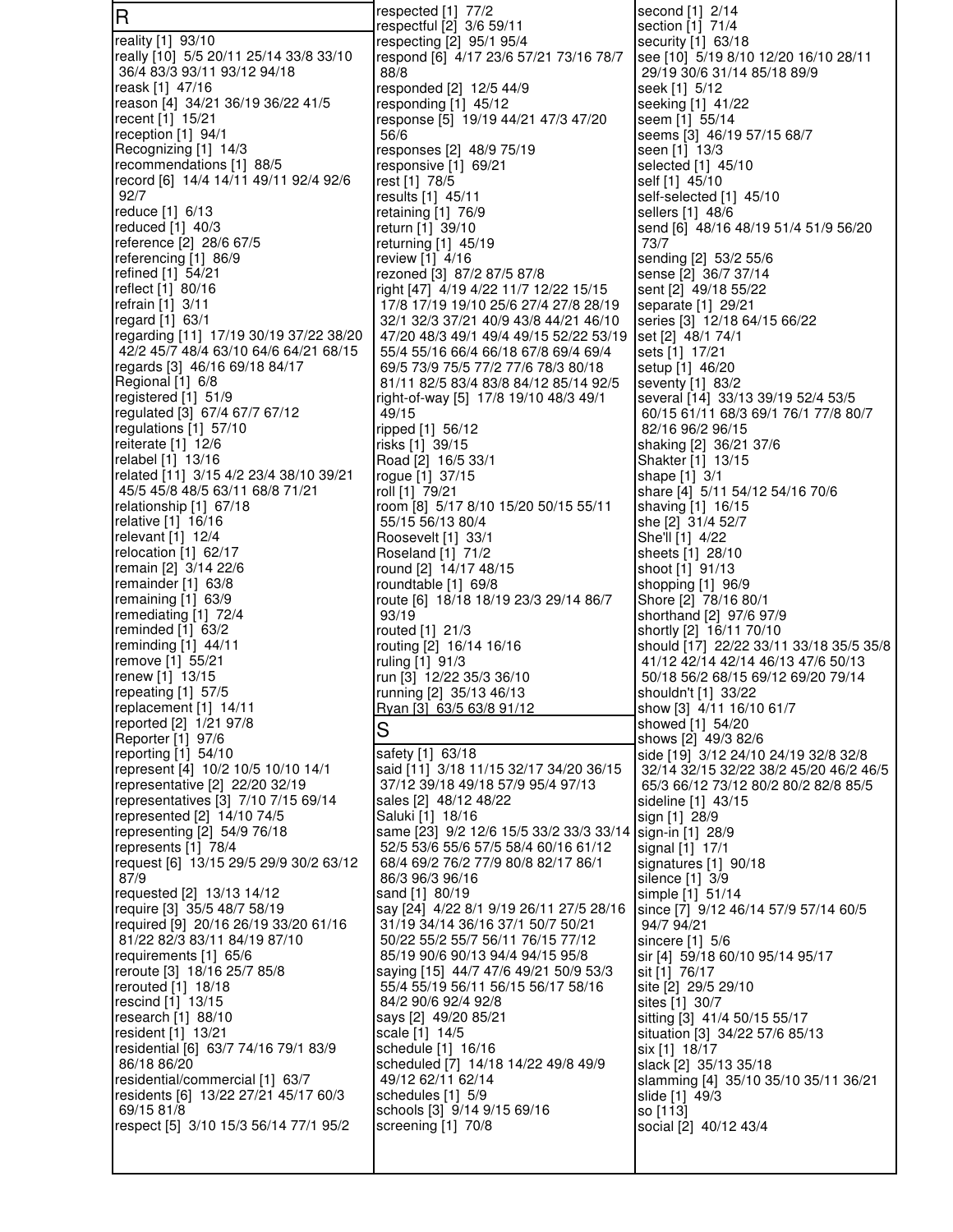| S                                                                                | stating [1] 76/11                                                                 | term [1] 38/15<br>terms [14] 8/20 18/21 20/11 20/14 20/15                       |
|----------------------------------------------------------------------------------|-----------------------------------------------------------------------------------|---------------------------------------------------------------------------------|
| solve [1] 4/2                                                                    | station [2] 96/8 96/9<br>status [1] 88/4                                          | 21/14 22/9 24/13 26/21 38/5 38/21                                               |
| some [51] 6/18 11/5 11/8 13/1 13/2 13/3 Stay [1] 29/3                            |                                                                                   | 48/22 58/9 90/19                                                                |
| 13/6 19/2 20/13 22/1 22/21 23/11 23/11                                           | stenographic [1] 97/14                                                            | than [9] 28/17 30/3 37/2 42/11 43/21                                            |
| 24/14 27/13 28/9 28/14 31/20 32/4                                                | step [1] 44/5                                                                     | 56/6 59/6 77/1 83/22                                                            |
| 33/16 35/6 35/18 36/12 37/1 37/5 37/15                                           | still [4] 2/20 12/11 27/11 46/8                                                   | thank [31] 2/17 5/1 5/4 5/6 7/2 7/4 7/7                                         |
| 37/17 39/10 40/6 44/15 46/19 58/4                                                | Stony [1] 20/2                                                                    | 8/5 10/13 10/16 22/21 29/1 31/22 33/4                                           |
| 58/16 58/22 59/2 59/14 64/9 66/21 67/1<br>72/20 78/15 79/5 79/8 88/18 88/19 93/5 | stop [1] 37/4<br>stopped [1] 35/17                                                | 37/18 40/9 42/18 45/1 61/8 61/9 66/9<br>74/13 77/15 78/19 88/12 91/6 92/11      |
| 93/13 93/21 94/3 94/9 96/6                                                       | streamline [1] 31/9                                                               | 94/10 94/12 94/13 96/18                                                         |
| somebody [2] 12/14 78/4                                                          | street [18] 15/17 16/4 17/15 17/17 17/18                                          | Thanks [2] 10/22 32/1                                                           |
| someone [6] 3/10 32/21 40/16 74/19                                               | 21/17 22/2 22/3 22/10 22/12 24/4 35/7                                             | that [371]                                                                      |
| 78/4 78/6                                                                        | 68/20 80/20 85/7 86/8 86/11 88/20                                                 | that's [54] 6/15 10/12 11/19 14/20 16/8                                         |
| someone's [1] 72/3                                                               | streets [6] 21/20 22/2 22/4 22/13 23/9                                            | 18/1 18/17 20/8 23/4 23/20 28/2 28/12                                           |
| something [17] 11/16 23/22 27/6 35/2<br>55/7 58/6 58/12 68/16 69/21 72/5 74/2    | 23/10<br>stretch [1] 30/10                                                        | 28/13 29/21 30/9 31/6 31/20 34/22<br>35/10 35/17 37/19 39/2 40/14 41/15         |
| 74/6 82/1 86/20 87/22 94/9 95/8                                                  | structures [2] 74/18 79/3                                                         | 43/19 44/1 44/5 47/13 50/12 51/6 56/15                                          |
| somewhere [1] 57/16                                                              | studies [5] 53/14 63/12 80/15 81/11                                               | 58/15 62/13 65/11 66/7 68/16 69/17                                              |
| soon [3] 13/9 28/1 46/13                                                         | 81/16                                                                             | 72/18 72/19 73/1 73/3 73/20 74/4 75/16                                          |
| sooner [1] 28/17                                                                 | study [8] 2/22 3/2 20/12 21/4 64/12 71/6                                          | 79/10 82/9 86/5 86/9 86/15 86/21 87/3                                           |
| sorry [7] 11/13 31/21 52/21 54/3 67/1                                            | 75/4 88/15                                                                        | 90/7 90/20 92/7                                                                 |
| 75/12 94/17<br>sort [1] 56/2                                                     | studying [1] 22/7                                                                 | their [16] 3/10 9/15 31/15 37/6 40/19<br>51/2 52/3 53/17 55/9 55/12 55/12 55/21 |
| sound [2] 56/12 63/16                                                            | stuff [1] 94/7<br>submission [1] 90/17                                            | 68/1 71/13 75/3 88/20                                                           |
| sounds [2] 43/16 74/3                                                            | submit [3] 43/19 44/4 44/14                                                       | them [24] 5/21 6/4 7/10 9/1 9/13 10/5                                           |
| source [1] 65/4                                                                  | submitted [2] 12/18 59/14                                                         | 10/6 12/16 13/2 13/3 13/3 13/6 30/14                                            |
| sources [3] 65/1 65/10 65/18                                                     | substantially [1] 40/3                                                            | 35/19 35/20 37/3 47/8 50/14 51/5 55/21                                          |
| south [31] 1/16 16/4 16/15 17/6 18/5                                             | such [6] 26/3 39/2 61/15 62/15 63/15                                              | 56/13 64/17 76/13 90/4                                                          |
| 20/2 21/18 24/10 24/19 29/21 32/8<br>32/15 34/13 38/2 38/3 45/20 46/2 46/5       | 89/6<br>suggest [1] 44/5                                                          | then [28]  11/19 12/15 12/19 17/11 18/8<br>19/6 21/10 22/18 26/19 28/14 31/4    |
| 65/3 66/12 68/19 71/4 80/2 80/20 81/12                                           | suggested [2] 39/4 42/10                                                          | 35/20 36/17 40/13 41/13 44/6 44/19                                              |
| 81/12 83/1 85/5 85/17 90/14 93/19                                                | suggestion [1] 94/16                                                              | 45/6 49/8 57/9 74/10 78/17 79/21 88/2                                           |
| southeast [1] 92/21                                                              | suggestions [1] 28/15                                                             | 93/7 93/13 94/9 95/7                                                            |
| southern [15] 8/14 16/7 17/8 17/14 18/5                                          | sum [1] 3/15                                                                      | there [73] 2/22 3/18 6/1 14/17 15/11                                            |
| 24/15 32/4 32/19 36/9 37/20 63/9 78/5<br>81/3 81/6 88/19                         | supersedes [1] 87/14                                                              | 17/2 19/1 19/4 19/6 20/18 20/22 23/7<br>23/10 23/11 25/11 27/10 28/9 28/15      |
| southwest [1] 92/21                                                              | supervision [1] 34/15<br>support [1] 9/15                                         | 31/8 33/10 33/18 33/21 34/16 35/4                                               |
| speak [2] 9/21 83/18                                                             | sure [14] 9/4 10/11 19/14 19/17 27/13                                             | 35/13 35/14 36/16 36/19 36/22 37/11                                             |
| speaker [1] 51/19                                                                | 30/15 31/14 31/15 44/3 74/4 74/10                                                 | 37/15 38/10 39/19 40/6 40/18 40/22                                              |
| speakers [1] 6/6                                                                 | 87/17 90/11 93/21                                                                 | 43/21 43/22 44/20 46/19 49/8 55/13                                              |
| speaking [2] 3/13 86/14<br>specific [13] 24/12 26/2 30/19 33/16                  | surrounding [1] 9/9<br>survey [1] 90/13                                           | 58/4 58/10 60/7 65/16 67/18 68/11<br>68/13 68/18 69/6 70/3 71/10 71/11 73/9     |
| 33/17 34/18 38/17 57/2 59/4 59/6 60/4                                            | sustained [1] 39/20                                                               | 73/12 74/1 78/3 80/22 81/1 81/1 82/8                                            |
| 65/4 68/13                                                                       | sweeping [1] 24/4                                                                 | 82/12 84/16 85/2 85/20 86/1 87/16                                               |
| specifically [2] 42/7 68/16                                                      | switching [3] 32/5 32/12 35/6                                                     | 93/13 93/20 94/1 94/3 96/9                                                      |
| specifics [1] 36/6                                                               | system [2] 39/22 42/14                                                            | there's [21] 22/19 24/16 24/22 25/13                                            |
| specify [1] 50/5<br>spectrum [2] 39/11 45/17                                     | T                                                                                 | 29/20 29/20 33/19 34/20 49/13 50/9<br>58/5 64/14 65/13 72/16 79/9 80/15         |
| spirit [1] 14/7                                                                  | table [3] 10/1 28/9 77/5                                                          | 81/20 82/22 84/2 84/10 88/17                                                    |
| spoke [1] 64/9                                                                   | take [14] 5/9 5/17 6/3 10/6 13/2 19/16                                            | these [30] 4/6 5/18 9/11 12/2 13/1 13/5                                         |
| sponsorships [1] 45/22                                                           | 29/17 32/11 36/17 42/17 53/3 88/6 88/7                                            | 13/8 20/3 22/18 30/7 37/9 39/3 39/20                                            |
| Sriver [1] 73/17                                                                 | 90/3                                                                              | 41/8 59/14 67/20 72/20 75/19 76/7 76/7                                          |
| staff [2] 4/20 5/14<br>stage [3] 44/8 73/21 80/11                                | taken [5] 36/3 76/9 86/18 86/19 97/14                                             | 76/18 78/1 78/5 78/12 78/22 85/18                                               |
| stages [3] 2/21 28/4 74/7                                                        | takes [4] 6/20 17/4 23/13 54/21<br>taking [2] 2/18 10/7                           | 92/20 93/14 93/21 94/10<br>they [58] 3/12 6/4 8/19 9/7 9/14 12/4                |
| stand [1] 7/20                                                                   | talk [10] 3/2 7/16 30/4 35/12 43/10                                               | 12/5 15/3 20/6 22/6 27/15 27/18 28/11                                           |
| standard [1] 73/2                                                                | 43/14 60/10 68/1 76/16 96/11                                                      | 30/12 30/13 31/14 33/8 35/19 36/18                                              |
| standards [1] 63/13                                                              | talked [8] 33/6 34/15 36/15 66/15 77/6                                            | 37/4 38/21 41/12 46/14 51/1 51/3 53/22                                          |
| standing [2] 76/13 78/1                                                          | 77/19 77/20 77/21                                                                 | 55/8 55/10 55/11 55/13 55/16 55/17                                              |
| star [1] 49/4<br>start [3] 11/8 37/4 53/2                                        | talking [23] 20/4 20/6 30/18 33/14 35/22<br>49/5 52/5 52/12 53/6 60/16 61/12 68/4 | 55/17 55/17 56/10 56/14 62/1 62/20<br>68/1 68/22 72/19 73/3 75/3 78/2 78/2      |
| started [5] 10/18 20/13 76/10 76/14                                              | 69/2 72/19 76/2 77/9 80/8 82/17 88/3                                              | 82/20 83/3 86/10 86/18 86/22 87/8 89/4                                          |
| 79/15                                                                            | 91/21 92/9 96/3 96/16                                                             | 93/7 94/5 94/6 94/7 94/8 96/8                                                   |
| starting [1] 36/14                                                               | tangible [1] 89/6                                                                 | they're [3] 60/2 94/20 96/10                                                    |
| starts [2] 35/17 39/18                                                           | targeted [3] 48/11 61/16 62/14                                                    | They've [1] 34/15                                                               |
| state [11] 17/10 27/15 64/15 65/1 65/10<br>65/19 65/22 66/1 70/12 97/1 97/7      | task [1] 45/9<br>$\text{tax} [1] 55/8$                                            | thing [6] 22/16 55/6 56/2 57/5 67/15<br>90/2                                    |
| statement [12] 14/20 21/8 40/11 40/20                                            | tech [2] 39/17 42/11                                                              | things [6] 8/18 9/20 55/13 71/21 72/20                                          |
| 41/16 41/21 43/2 43/3 59/5 72/7 72/15                                            | tell [4] 44/16 49/19 79/21 89/22                                                  | 77/21                                                                           |
| 81/18                                                                            | telling [4] 51/5 57/18 76/13 84/22                                                | think [35] 15/18 15/22 16/22 22/18                                              |
| statements [1] 56/18                                                             | template [2] 56/19 58/5                                                           | 24/20 25/1 28/22 30/11 37/9 40/22 41/7                                          |
| states [2] 6/17 13/21                                                            | temporary [2] 23/11 23/11                                                         | 41/10 41/11 42/21 45/3 45/5 50/10                                               |
|                                                                                  |                                                                                   |                                                                                 |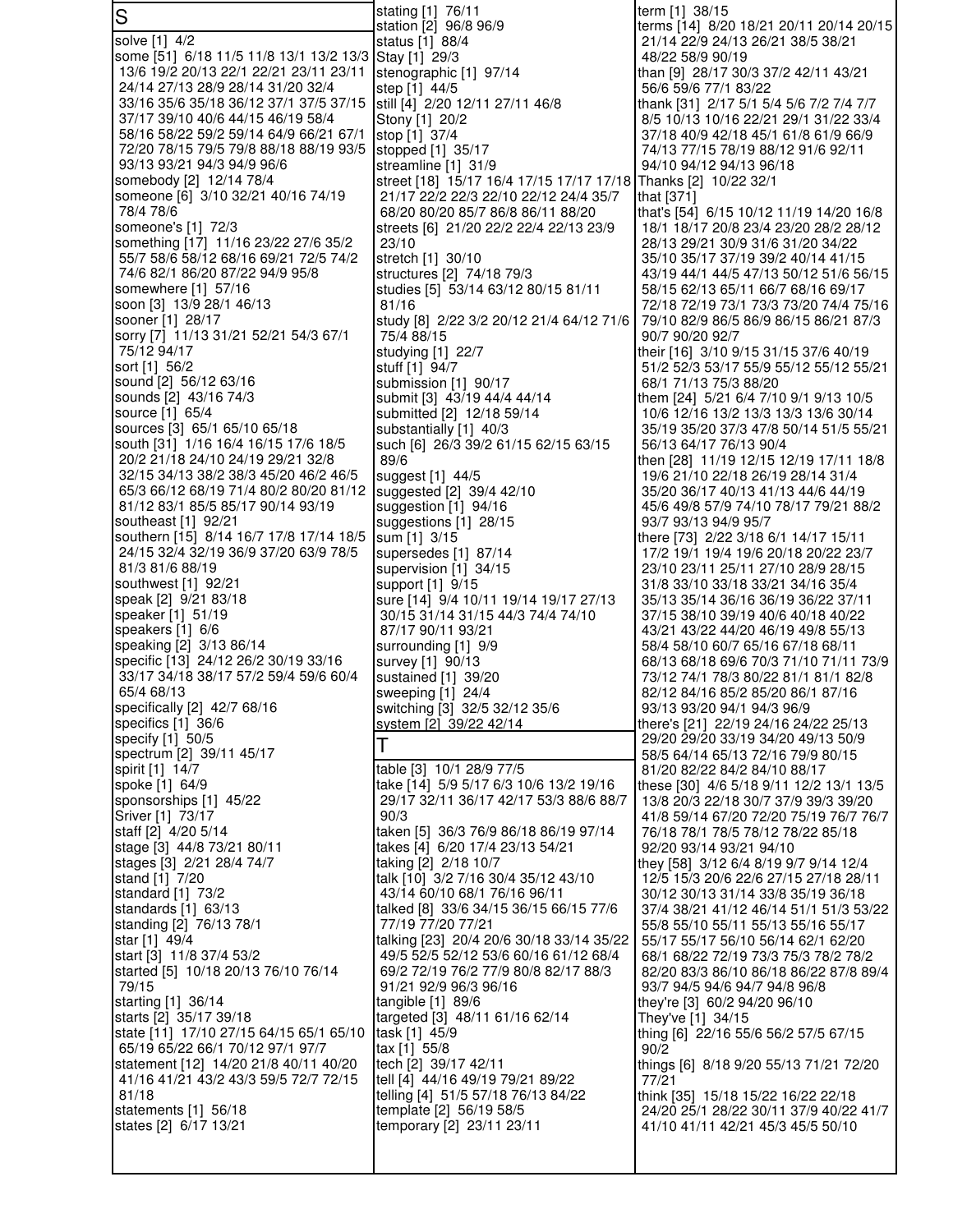| T                                                                           | transportation [17] 1/2 2/17 4/2 4/21 6/8 vehicular [1] 23/12<br>6/17 7/11 7/12 7/14 8/15 8/16 20/21 | vending [2] 8/22 9/10                                                       |
|-----------------------------------------------------------------------------|------------------------------------------------------------------------------------------------------|-----------------------------------------------------------------------------|
| think [18] 50/12 50/13 52/18 55/14                                          | 21/2 42/6 42/14 73/18 96/10                                                                          | verbiage [1] 58/10                                                          |
| 57/8 64/5 66/15 68/11 69/20 72/15 73/3                                      | travel [1] 23/1                                                                                      | versus [1] 18/12                                                            |
| 73/15 73/22 74/3 83/2 87/3 87/6 88/18<br>thinking [1] 29/1                  | traversed $[1]$ 9/22<br>tremendously [1] 92/18                                                       | very [13] 5/5 6/9 6/11 9/12 13/9 16/11<br>28/1 28/1 34/18 52/17 67/15 94/12 |
| this [143]                                                                  | trestle [1] 26/5                                                                                     | 94/13                                                                       |
| those [45] 3/13 6/2 6/21 7/15 9/20 12/1                                     | tried [2] 80/5 80/10                                                                                 | viable [1] 90/18                                                            |
| 12/15 12/21 16/10 20/18 21/3 22/4                                           | Trotter [2] 2/15 91/7                                                                                | viaducts [2] 26/17 26/19                                                    |
| 22/13 23/14 26/19 31/9 31/13 32/6<br>32/12 40/15 41/13 47/7 48/20 49/20     | true [5] 11/21 32/5 32/11 89/7 97/12<br>truly [1] 90/11                                              | vibration [5] 63/16 71/22 81/8 81/11<br>81/15                               |
| 51/9 52/2 57/16 59/11 61/4 61/20 61/21                                      | try [5] 30/6 30/10 34/19 35/3 38/13                                                                  | video [1] 11/1                                                              |
| 64/16 65/20 66/2 70/14 71/5 71/20                                           | trying [11] 47/14 60/5 80/13 85/10 85/11                                                             | vital [3] 6/10 6/11 6/15                                                    |
| 77/21 80/12 80/14 81/10 87/10 92/22                                         | 85/14 85/16 86/5 86/16 90/3 93/19                                                                    | voice [1] 5/11                                                              |
| 93/7 95/11<br>though [2] 27/8 68/11                                         | Turn [1] 51/19<br>turned [1] 56/4                                                                    | voted [1] 13/13                                                             |
| thought [2] 48/17 51/10                                                     | two [22] 13/22 14/13 17/16 18/9 18/10                                                                | W                                                                           |
| three [11] 8/16 13/22 18/7 21/10 28/3                                       | 20/18 21/4 21/8 29/21 36/1 47/2 47/13                                                                | Wadlington [3] 1/21 97/5 97/19                                              |
| 36/1 47/2 47/13 47/17 58/19 68/21<br>three-and-a-half $[1]$ 8/16            | 47/17 54/20 58/18 58/20 65/14 81/9<br>81/12 82/15 82/15 90/14                                        | Wait [1] 91/14<br>walk [1] 5/17                                             |
| through [30] 6/20 12/19 13/1 22/17                                          | type [4] 25/12 42/13 60/13 67/17                                                                     | wall [1] 76/9                                                               |
| 23/18 24/10 24/19 25/5 25/21 39/8                                           | U                                                                                                    | Walsh [2] 93/7 95/19                                                        |
| 39/20 41/8 53/12 53/13 53/14 54/13                                          |                                                                                                      | want [40] 3/19 3/20 5/5 8/12 9/19 12/6                                      |
| 59/13 63/8 64/17 64/18 65/9 66/22 67/2<br>67/3 71/13 77/4 81/14 85/17 85/18 | Ultimately [1] 89/14<br>unable [2] 15/7 21/15                                                        | 12/13 28/22 31/14 38/12 41/8 41/8<br>41/11 50/7 53/2 57/4 57/6 58/11 58/14  |
| 95/19                                                                       | unanimously [1] 13/13                                                                                | 59/10 59/13 78/14 79/11 79/12 79/16                                         |
| tied [1] 25/15                                                              | under [3] 45/18 45/19 87/10                                                                          | 83/3 89/11 89/20 90/7 90/9 90/9 90/11                                       |
| TIF [3] 55/7 55/7 55/13<br>time [37] 2/18 3/1 3/17 5/9 6/3 6/18             | under-employed [2] 45/18 45/19<br>underneath $[1]$ 22/5                                              | 90/15 93/11 93/12 94/8 94/8 94/18<br>94/19 95/18                            |
| 10/14 23/15 23/16 25/13 33/10 33/15                                         | underpass $[1]$ 26/5                                                                                 | wanted [2] 73/4 90/20                                                       |
| 34/18 44/17 48/10 49/12 49/13 49/16                                         | understand [19] 19/14 19/18 26/12                                                                    | wants [2] 74/19 90/20                                                       |
| 51/8 52/6 53/7 60/17 61/13 62/2 65/20                                       | 41/19 44/13 47/5 47/21 53/8 55/1 55/3                                                                | Ward [8] 8/9 52/12 52/13 52/13 52/14                                        |
| 68/5 69/3 74/4 76/3 77/10 80/9 82/18<br>87/21 92/12 92/17 96/4 96/17        | 55/9 55/20 56/10 56/17 86/16 91/16<br>92/1 92/2 92/3                                                 | 78/10 83/17 83/19<br>wards [1] 52/12                                        |
| timeline $[1]$ 49/4                                                         | understanding [5] 5/13 5/22 38/11 57/20 warehousing [1] 42/5                                         |                                                                             |
| timely $[1]$ 3/6                                                            | 60/6                                                                                                 | warranted [1] 40/14                                                         |
| times [5] 23/1 33/17 35/3 36/13 37/17                                       | understood [1] 48/6                                                                                  | warrants $[1]$ 39/10                                                        |
| timetable $[1]$ 63/22<br>title [1] 38/4                                     | unemployed [1] 45/18<br>unemployment [2] 40/2 93/16                                                  | was [30] 11/2 13/2 13/4 13/21 14/15<br>14/16 14/16 14/20 15/5 30/11 30/18   |
| to seventy $[1]$ 83/2                                                       | unfortunately [2] 29/15 30/1                                                                         | 30/18 30/20 30/21 31/2 31/6 31/6 33/18                                      |
| today [6] 5/9 8/10 16/10 54/17 59/7 77/2 unions [1] 45/22                   |                                                                                                      | 37/21 50/1 50/4 55/22 56/1 65/22 66/5                                       |
| together $[1]$ 44/4<br>tonight [17] 3/3 5/5 5/8 9/18 12/3 13/4              | unit [1] 75/9<br>United [1] 6/17                                                                     | 66/6 73/4 89/22 94/3 95/4<br>wasn't [1] 30/22                               |
| 13/6 13/7 15/11 16/21 18/2 19/1 19/8                                        | units [2] 74/17 75/10                                                                                | waste [1] 67/5                                                              |
| 20/10 70/6 70/10 79/10                                                      | unkept [1] 68/8                                                                                      | watching [1] 6/5                                                            |
| Tony [7] 11/10 25/1 27/5 43/9 44/7                                          | unless [5] 33/19 34/21 41/1 72/22 90/6                                                               | way [15] 4/16 17/8 19/10 20/1 25/13                                         |
| 65/21 67/3<br>too [8] 24/6 26/22 27/1 28/21 46/8 57/2                       | unmotivated [1] 48/6<br>until [3] 47/17 49/2 52/22                                                   | 48/3 49/1 49/15 53/11 56/6 56/10 69/10<br>83/2 85/18 89/2                   |
| 61/4 73/20                                                                  | up [34] 3/15 12/11 12/14 17/17 22/19                                                                 | ways [1] 58/7                                                               |
| top [1] 32/11                                                               | 34/2 34/4 34/6 34/19 35/17 36/9 43/13                                                                | WBE [1] 45/15                                                               |
| total [1] 70/1<br>touched [1] 42/19                                         | 44/20 46/13 51/19 56/12 58/21 59/16<br>59/20 60/1 60/2 68/14 76/7 76/7 77/13                         | we [309]<br>we'd [2] 21/15 36/6                                             |
| tour [8] 29/5 29/10 29/17 30/12 30/22                                       | 77/13 79/5 79/19 93/18 93/20 94/14                                                                   | we'll [8] 10/10 23/22 53/16 64/16 68/16                                     |
| 31/6 31/12 31/20                                                            | 94/19 94/22 95/5                                                                                     | 72/5 85/9 94/18                                                             |
| toxins [2] 67/5 67/20                                                       | upgrade $[1]$ 26/4                                                                                   | we're [14] 36/4 44/7 44/12 47/18 51/22                                      |
| track [9] 17/22 18/4 18/10 18/11 23/9<br>36/2 45/11 81/14 85/17             | upon [1] 88/2<br>upside [1] 56/5                                                                     | 59/7 69/17 72/21 82/5 82/7 89/11 90/6<br>95/13 95/16                        |
| tracked $[1]$ 39/6                                                          | us [31] 7/13 10/1 29/18 30/4 32/22                                                                   | we've [5] 20/13 34/14 56/17 58/3 80/10                                      |
| tracks [14] 17/8 18/6 18/9 22/5 26/18                                       | 33/16 34/18 35/2 36/7 36/12 37/17 39/7                                                               | wealth [1] 39/3                                                             |
| 63/19 85/5 85/6 85/19 85/22 86/2 86/4<br>87/7 92/21                         | 44/11 49/19 54/15 57/13 57/15 57/18<br>59/5 72/21 73/8 76/16 76/19 78/12                             | website [7] 13/19 13/20 15/21 16/11<br>16/12 39/19 64/18                    |
| traditional [1] 63/20                                                       | 78/14 83/21 89/12 89/13 92/16 93/2                                                                   | websites [1] 28/11                                                          |
| traffic [15] 18/12 18/13 19/3 19/5 19/7                                     | 94/20                                                                                                | Wednesday [1] 76/6                                                          |
| 19/9 19/22 20/5 20/7 20/12 20/14 20/16                                      | use [5] 21/15 39/9 58/4 64/4 89/18                                                                   | welcome [6] 2/3 2/12 7/2 30/3 61/10<br>71/7                                 |
| 21/2 24/13 71/14<br>train [11] 16/15 35/16 35/19 71/14 82/21                | used [3] 4/15 21/13 63/21<br>using [2] 15/17 86/13                                                   | well [31] 2/2 3/18 5/15 7/8 12/20 15/22                                     |
| 85/12 85/17 85/19 85/21 86/2 86/3                                           | usually [2] 38/22 46/22                                                                              | 16/8 18/15 19/6 26/16 30/6 30/11 31/13                                      |
| training [6] 39/17 39/17 42/12 42/20                                        | V                                                                                                    | 40/10 41/3 41/7 42/19 48/14 48/21                                           |
| 45/14 46/6<br>trains [7] 6/20 16/14 18/16 18/17 25/4                        | valuable $[1]$ 5/9                                                                                   | 59/15 62/18 71/19 72/13 76/15 77/11<br>80/5 80/16 85/21 89/11 90/21 90/22   |
| 25/8 85/9                                                                   | value [1] 39/8                                                                                       | went [2] 32/22 67/3                                                         |
| transcribed [1] 97/14                                                       | variety [1] 65/9                                                                                     | Wentworth [1] 96/8                                                          |
| transcript $[1]$ 97/12                                                      | various [1] 54/19                                                                                    | were [27] 4/1 11/8 11/18 12/18 15/7                                         |
|                                                                             |                                                                                                      |                                                                             |
|                                                                             |                                                                                                      |                                                                             |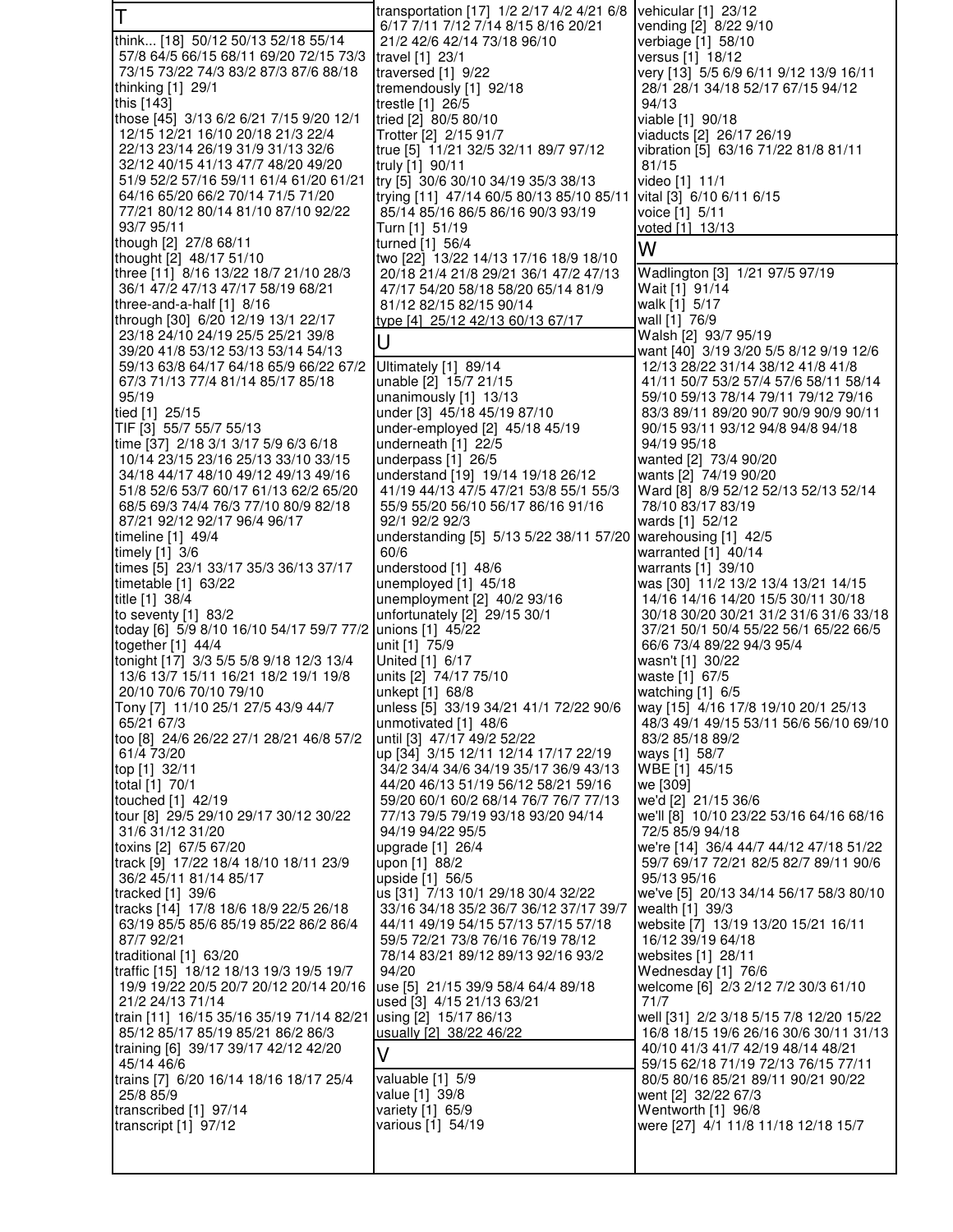| W                                                                                                                                                                                                                                                                                                                                                                                                                                                                                                                                                                                                                                                                                                                                                                                                                                                                                                                                                                                                                                                                                                                                                                                                                                                                                                                                                                                                                                                                                                                                                                                                                                                                                                                                                                                                                                                                                                                                                                                                                                                                                                                                                                                                                                                                                                                                                                                                        | works [2] 53/11 87/13                                                                                                                                                                                                                                                                                                                                                                                                                                                                                                                                                                                                                                                                                                                                                                                                                                                                                                                                                                                                                                                                                                                                                                                                                                                                                                                                                                                                                                                                                                                                                                                                                                             |  |
|----------------------------------------------------------------------------------------------------------------------------------------------------------------------------------------------------------------------------------------------------------------------------------------------------------------------------------------------------------------------------------------------------------------------------------------------------------------------------------------------------------------------------------------------------------------------------------------------------------------------------------------------------------------------------------------------------------------------------------------------------------------------------------------------------------------------------------------------------------------------------------------------------------------------------------------------------------------------------------------------------------------------------------------------------------------------------------------------------------------------------------------------------------------------------------------------------------------------------------------------------------------------------------------------------------------------------------------------------------------------------------------------------------------------------------------------------------------------------------------------------------------------------------------------------------------------------------------------------------------------------------------------------------------------------------------------------------------------------------------------------------------------------------------------------------------------------------------------------------------------------------------------------------------------------------------------------------------------------------------------------------------------------------------------------------------------------------------------------------------------------------------------------------------------------------------------------------------------------------------------------------------------------------------------------------------------------------------------------------------------------------------------------------|-------------------------------------------------------------------------------------------------------------------------------------------------------------------------------------------------------------------------------------------------------------------------------------------------------------------------------------------------------------------------------------------------------------------------------------------------------------------------------------------------------------------------------------------------------------------------------------------------------------------------------------------------------------------------------------------------------------------------------------------------------------------------------------------------------------------------------------------------------------------------------------------------------------------------------------------------------------------------------------------------------------------------------------------------------------------------------------------------------------------------------------------------------------------------------------------------------------------------------------------------------------------------------------------------------------------------------------------------------------------------------------------------------------------------------------------------------------------------------------------------------------------------------------------------------------------------------------------------------------------------------------------------------------------|--|
| were [22] 30/16 32/7 32/14 33/8 33/14<br>36/18 52/5 53/6 60/16 61/12 68/4 69/2<br>72/19 76/2 77/9 79/6 80/8 82/17 92/13<br>96/3 96/16 96/21<br>west [2] 17/10 63/5<br>what [91] 7/8 9/19 9/19 10/11 12/20<br>16/17 16/22 18/5 18/11 19/9 19/20 21/6<br>21/12 21/15 21/17 22/11 22/22 23/16<br>24/3 24/9 24/18 26/2 26/6 28/11 30/17<br>30/21 31/6 35/9 36/18 38/8 41/7 41/11<br>41/17 42/7 42/19 44/1 44/5 44/14 45/13<br>45/21 46/3 47/13 48/10 49/19 50/4<br>51/22 52/9 52/9 53/10 53/18 53/22<br>54/14 54/16 55/3 55/14 55/16 56/14<br>56/17 57/10 57/10 57/16 57/18 59/7<br>59/19 64/19 70/1 72/18 72/19 74/21<br>76/8 77/1 81/7 82/2 86/5 86/15 88/1<br>88/2 89/1 89/4 89/5 89/11 90/2 90/5<br>90/5 90/7 90/10 90/11 90/18 90/19<br>90/20 94/20<br>what's [12] 17/3 26/9 28/13 41/13 53/21<br>54/10 75/20 86/1 86/9 92/14 92/14 93/5<br>whatever [3] 50/20 57/17 90/15<br>when [21] 3/10 11/19 19/21 31/7 35/17<br>44/13 50/11 50/16 51/17 51/21 53/15<br>55/4 55/6 57/19 58/17 58/19 79/15 85/6<br>85/8 86/1 87/13<br>where [28] 11/4 17/12 18/3 20/9 20/15<br>21/22 22/19 23/14 28/11 35/22 37/21<br>46/20 49/5 54/11 57/7 62/20 70/13<br>70/15 79/7 80/6 80/11 80/14 81/1 81/12<br>87/7 87/7 88/1 90/12<br>Whereby [1] 39/3<br>WHEREUPON [14] 11/1 33/13 52/4<br>53/5 60/15 61/11 68/3 69/1 76/1 77/8<br>80/7 82/16 96/2 96/15<br>wherever [1] 28/12<br>whether [4] 15/11 25/10 87/22 89/19<br>which [25] 6/1 11/6 17/4 17/16 21/4 21/5<br>27/13 27/14 28/4 30/15 42/11 42/12<br>42/13 44/13 46/12 47/6 48/7 49/13 52/1<br>62/11 63/5 65/14 91/19 96/8 96/21<br>who [19] 5/21 13/22 15/7 32/17 32/19<br>33/17 36/17 41/5 43/10 55/5 59/19 60/6<br>62/9 71/12 73/4 77/22 78/4 78/6 87/19<br>Who's [1] 53/20<br>whole [4] 42/13 48/7 84/1 84/3<br>whom [1] 60/1<br>why [13] 3/21 4/12 6/15 26/13 29/21<br>36/20 54/18 69/6 69/19 70/22 73/3 92/8<br>95/10<br>widen [1] 26/17<br>widening [1] 17/16<br>will [110]<br>Willie [1] 8/8<br>wise [2] 70/20 96/10<br>within [3] 19/11 52/11 71/6<br>without [4] 72/4 85/15 86/19 93/2<br>won't [9] 25/20 25/20 34/5 49/1 67/19<br>68/1 82/13 86/10 94/1<br>word [1] 48/15<br>worded [1] 56/9<br>wording [1] 50/21<br>words [3] 4/22 8/2 57/14<br>work [14] 16/17 17/19 19/12 23/2 23/17<br>26/7 26/15 26/19 33/21 41/8 45/8 65/3<br>71/17 93/21<br>worked [1] 36/17<br>workers [1] 33/22<br>working [8] 20/20 27/19 33/7 34/16<br>36/16 62/19 95/13 95/16 | worry [1] 22/15<br>would [69] 4/8 4/17 7/20 8/1 8/4 14/19<br>15/8 18/13 18/18 20/14 20/16 20/17<br>20/18 20/22 21/2 21/3 21/14 22/4 22/10<br>22/11 23/5 24/10 24/19 26/20 27/2<br>28/16 29/18 36/2 36/13 36/13 36/20<br>37/1 41/5 41/15 41/17 44/1 44/4 44/5<br>46/15 49/11 49/15 52/14 52/19 54/15<br>57/9 61/19 65/18 68/9 75/9 75/9 75/11<br>78/15 78/16 78/21 81/7 82/10 83/21<br>86/7 87/2 87/5 87/6 87/7 87/8 87/16<br>88/21 90/5 90/11 90/13 91/10<br>wouldn't [3] 25/19 30/1 84/19<br>wrap [2] 94/14 94/19<br>wrapping [1] 95/4<br>write [2] 5/21 6/3<br>writing [1] 43/18<br>written [1] 12/10<br>wrong [1] 40/17<br>wrote [1] 11/5<br>Y<br>y'all [1] 31/19<br>yard [8] 35/7 35/15 35/22 36/3 80/20<br>88/18 88/20 88/21<br>yards [1] 88/15<br>yeah [4] 26/11 46/21 75/18 82/19<br>year [6] 14/22 35/1 49/6 49/9 62/12<br>81/16<br>years [2] 8/16 74/9<br>yellow [1] 49/4<br>yes [19] 2/11 8/4 11/17 12/4 15/14 20/6<br>33/3 34/10 43/17 47/15 47/19 51/15<br>54/5 62/7 67/9 67/10 67/13 75/1 88/11<br>yet [2] 70/3 93/1<br>you [310]<br>You'll [1] 73/7<br>you're [27] 6/5 12/10 20/4 29/13 30/3<br>30/7 50/11 53/8 55/6 56/14 56/17 58/17<br>61/1 61/10 64/2 74/21 79/20 84/2 85/6<br>86/9 88/9 90/11 91/3 91/21 92/9 93/6<br>95/3<br>you've [4] 11/22 39/18 79/19 85/13<br>your [39] 3/9 4/3 4/8 4/15 5/9 5/11 5/12<br>6/4 6/11 7/16 9/19 10/2 10/6 10/13 11/4<br>11/5 13/20 14/8 39/18 41/10 41/21<br>49/21 50/5 50/22 53/4 56/4 56/11 60/20<br>61/2 61/6 69/14 69/14 74/5 84/10 86/9<br>90/5 91/1 91/11 94/21<br>Z<br>zone [1] 16/18<br>zoned [1] 84/18<br>zoning [13] 83/6 83/7 83/7 83/10 84/2<br>84/7 84/15 84/16 85/2 86/17 86/19 87/9<br>87/14 |  |
|                                                                                                                                                                                                                                                                                                                                                                                                                                                                                                                                                                                                                                                                                                                                                                                                                                                                                                                                                                                                                                                                                                                                                                                                                                                                                                                                                                                                                                                                                                                                                                                                                                                                                                                                                                                                                                                                                                                                                                                                                                                                                                                                                                                                                                                                                                                                                                                                          |                                                                                                                                                                                                                                                                                                                                                                                                                                                                                                                                                                                                                                                                                                                                                                                                                                                                                                                                                                                                                                                                                                                                                                                                                                                                                                                                                                                                                                                                                                                                                                                                                                                                   |  |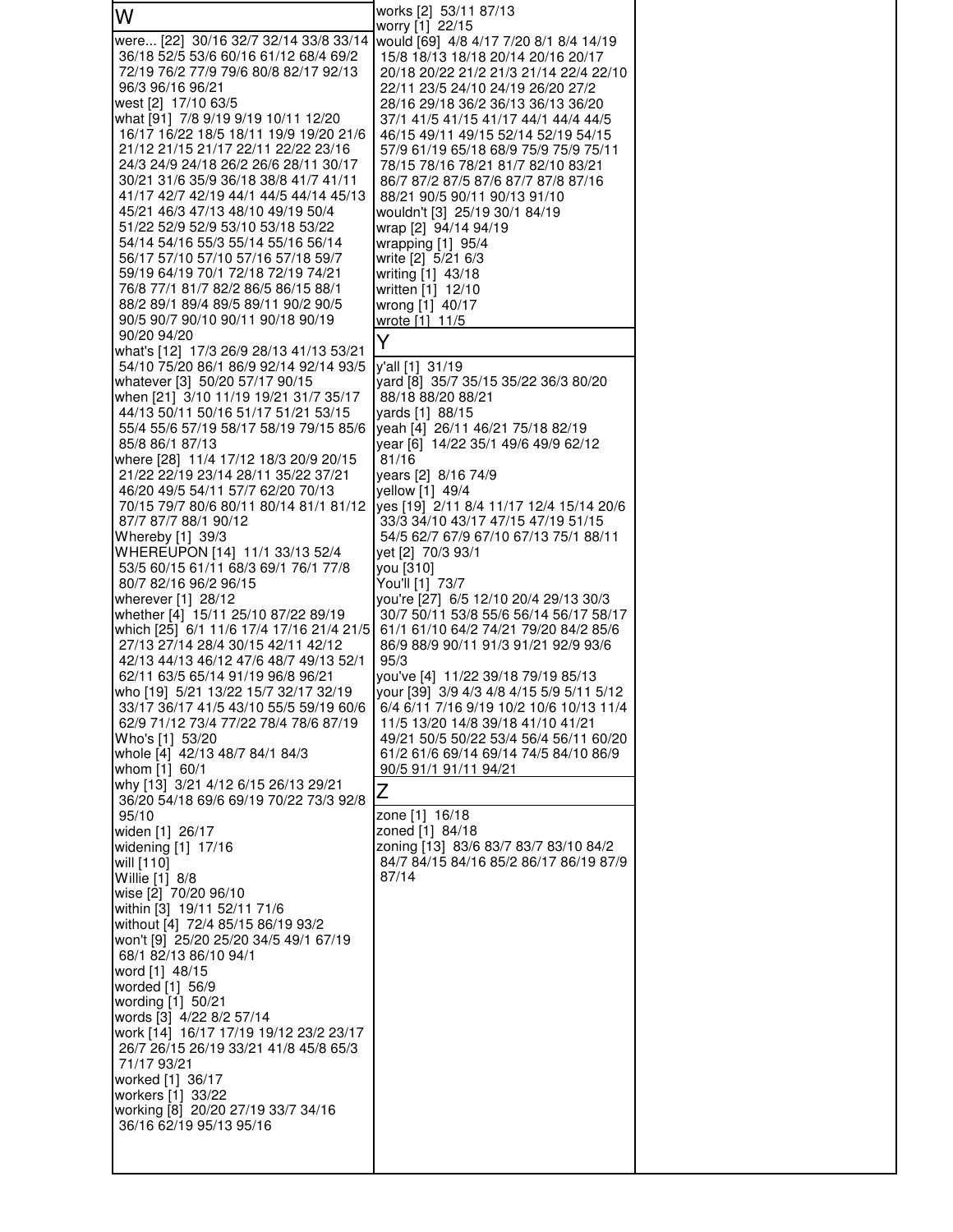

1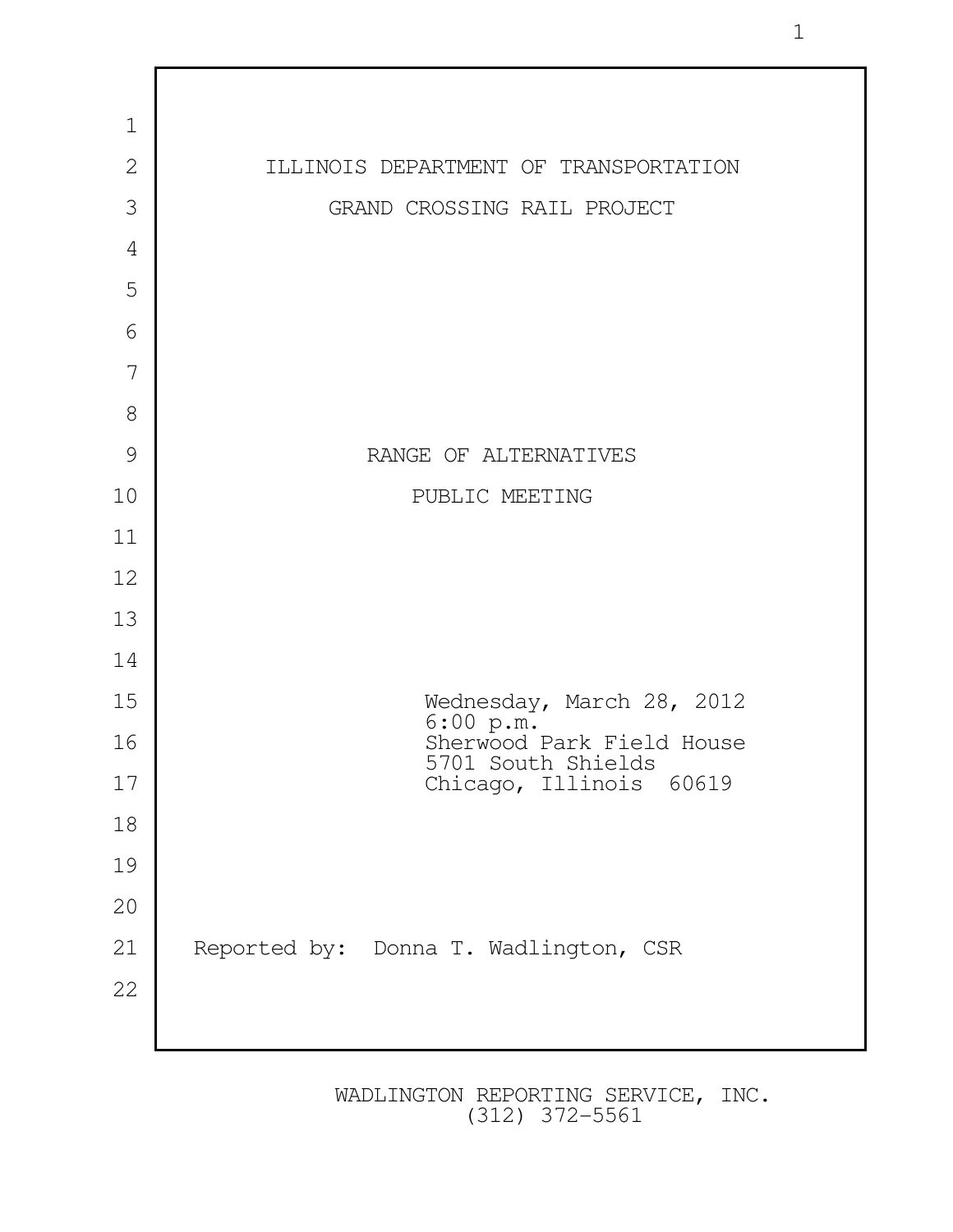1 P R O C E E D I N G S 2 MR. DRUDING: Hello, everyone. 3 Welcome to the Grand Crossing Rail Project 4 public meeting. 5 Real quick. I want to make 6 everyone aware of the exits at all corners of 7 the gymnasium. There are two fire extinguishers 8 in the room; one right here and one at the 9 opposite end. We do have certified project team 10 members in CPR. There are defibrillators, one 11 in front and there's a defibrillator out in the 12 front lobby behind the front desk. 13 In case anyone has to go to 14 the bathroom, please exit through the back door 15 and come down this hallway. The men's and 16 women's restrooms are directly behind me. 17 Thank you. 18 MS. TROTTER: All right. Good 19 evening, everyone. Can you hear me okay? 20 RESPONSE: No. 21 MS. TROTTER: No. Really? Can you 22 hear me now?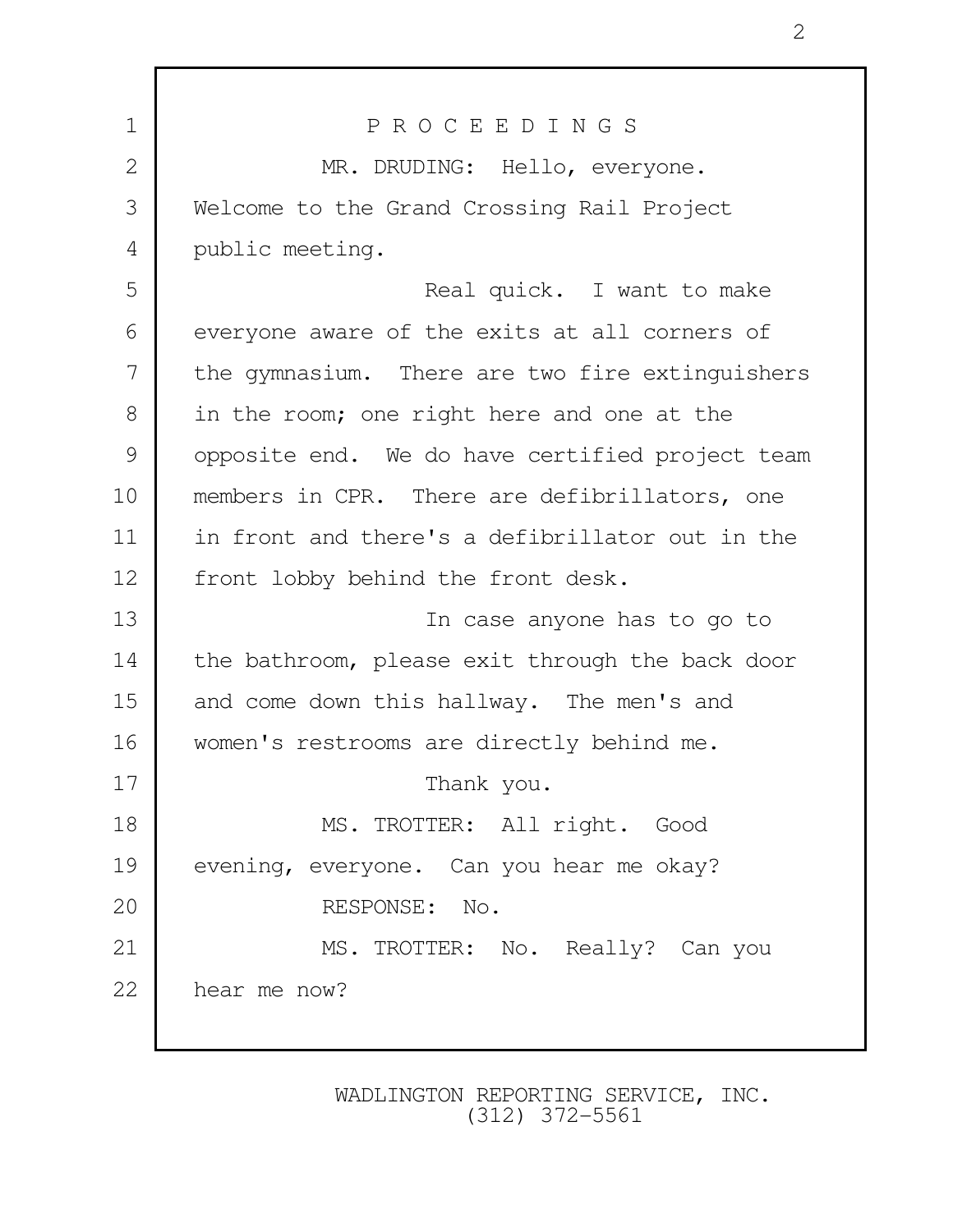1 RESPONSE: Yes. 2 MS. TROTTER: Good evening and welcome 3 to the Grand Crossing Rail Project, second 4 public meeting. 5 I'm Jakita Trotter. I'm the 6 CREATE outreach manager, and this evening we 7 have a lot to tell you about. And so we hope 8 that you will be patient as we go about telling 9 you about the project and the process, the 10 environmental process. 11 And so that the meeting 12 | proceeds in a productive, timely and respectful 13 manner, I would like to go over the meeting 14 quidelines with you right now. 15 Please silence your 16 cellphones. When someone has the floor, please 17 respect their input and do not interrupt. 18 Please refrain from side conversations, as they 19 are disruptive to those speaking, and we ask 20 that conversations remain focused on 21 project-related concerns. So please be mindful 22 of everyone's time and input.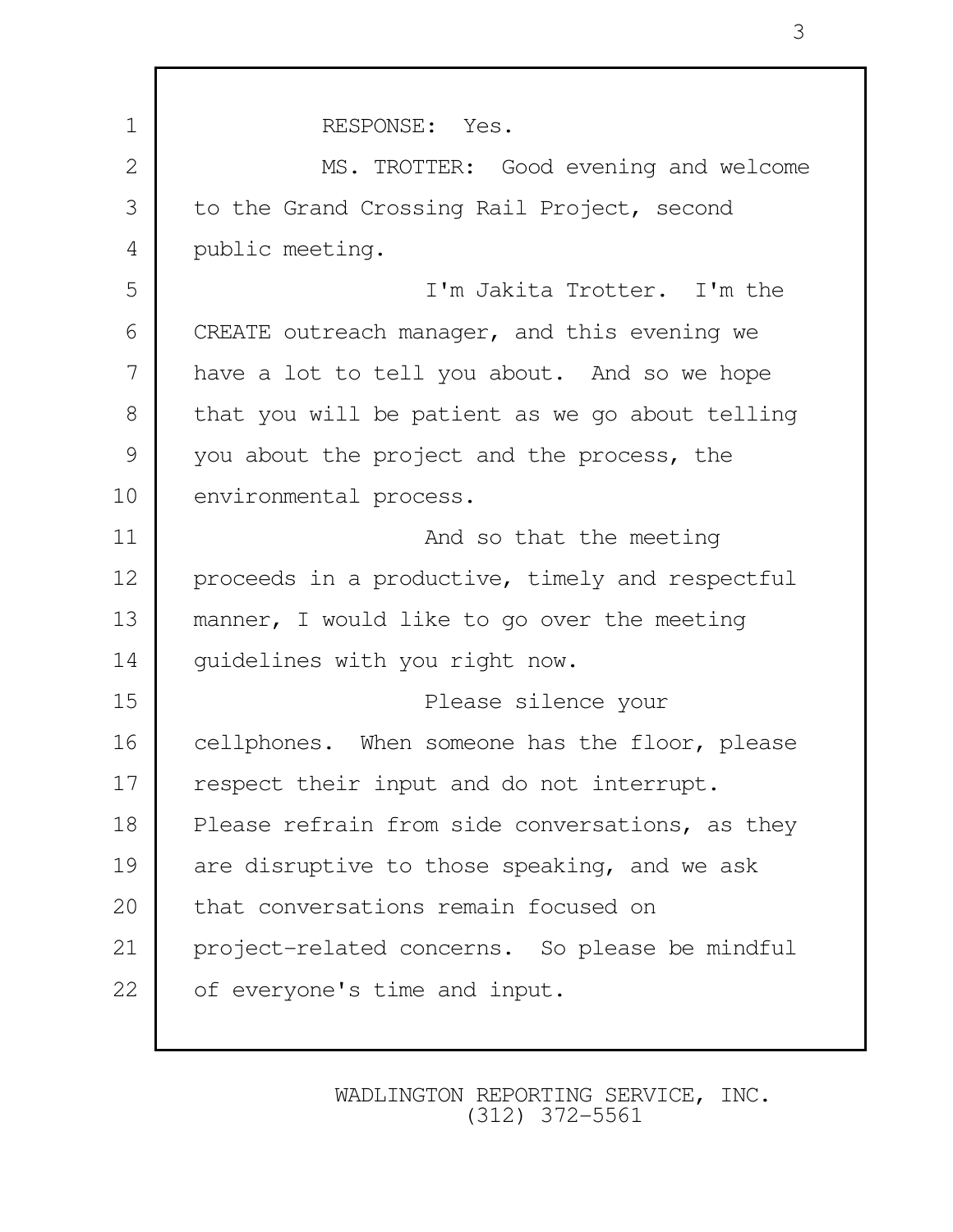| $\mathbf 1$   | So this evening you will hear                    |
|---------------|--------------------------------------------------|
| $\mathbf{2}$  | about the CREATE Grand Crossing Rail Project and |
| 3             | why it is needed. You'll also hear about the     |
| 4             | range of alternatives developed to help solve    |
| 5             | the project-related transportation issues in     |
| 6             | your community. Your comments on the             |
| 7             | alternatives that are presented here tonight are |
| 8             | important. They help the environmental team in   |
| $\mathcal{G}$ | evaluating the preferred solution to the         |
| 10            | rail-related transportation issues.              |
| 11            | As you watch the presentation                    |
| 12            | and a question comes to mind, jot it down on the |
| 13            | index card. It looks like that and we will       |
| 14            | collect these afterwards. Then we will go into   |
| 15            | $a \ Q$ and $A$ .                                |
| 16            | So please raise your hand if                     |
| 17            | you need an index card or a comment form. Does   |
| 18            | everyone have one? Good.                         |
| 19            | We are going to right now take                   |
| 20            | a little time to show a short video from Marva   |
| 21            | Boyd. She's the Chief of Staff of the Illinois   |
| 22            | Department of Transportation who, unfortunately, |
|               |                                                  |

Г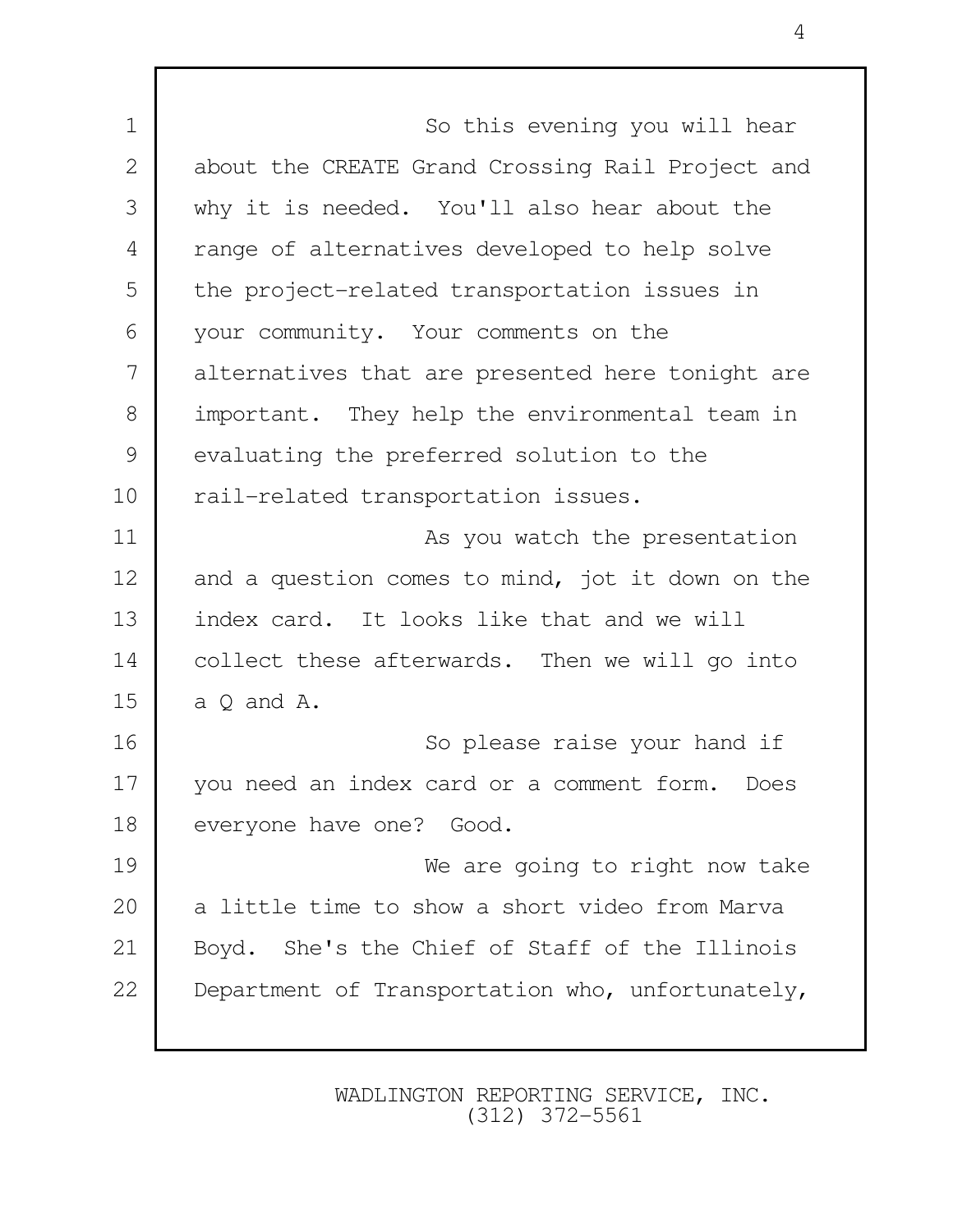| $\mathbf 1$   | could not be with us this evening.               |
|---------------|--------------------------------------------------|
| $\mathbf{2}$  | ALDERMAN COCHRAN: Could I say                    |
| 3             | something before that starts?                    |
| 4             | MS. TROTTER: Oh, I'm sorry.                      |
| 5             | ALDERMAN COCHRAN: Hello, everyone.               |
| 6             | I'm Alderman Willie Cochran, and I am here       |
| 7             | tonight to let you know that we are here to make |
| 8             | sure that this project goes well for the         |
| $\mathcal{G}$ | transportation industry, as well as for the      |
| 10            | community, community residents, and those who    |
| 11            | are interested in getting into the               |
| 12            | transportation industry.                         |
| 13            | I have been engaged in this                      |
| 14            | process for the last three-and-a-half years,     |
| 15            | along with Norfolk Southern and the Illinois and |
| 16            | Chicago Department of Transportation. We have    |
| 17            | covered a number of different subject areas.     |
| 18            | From acquisition of housing, environment, those  |
| 19            | things that are going to affect our health,      |
| 20            | opportunities for employment, contracting, and   |
| 21            | so on and so forth.                              |
| 22            | At this stage of the game, we                    |
|               |                                                  |

Г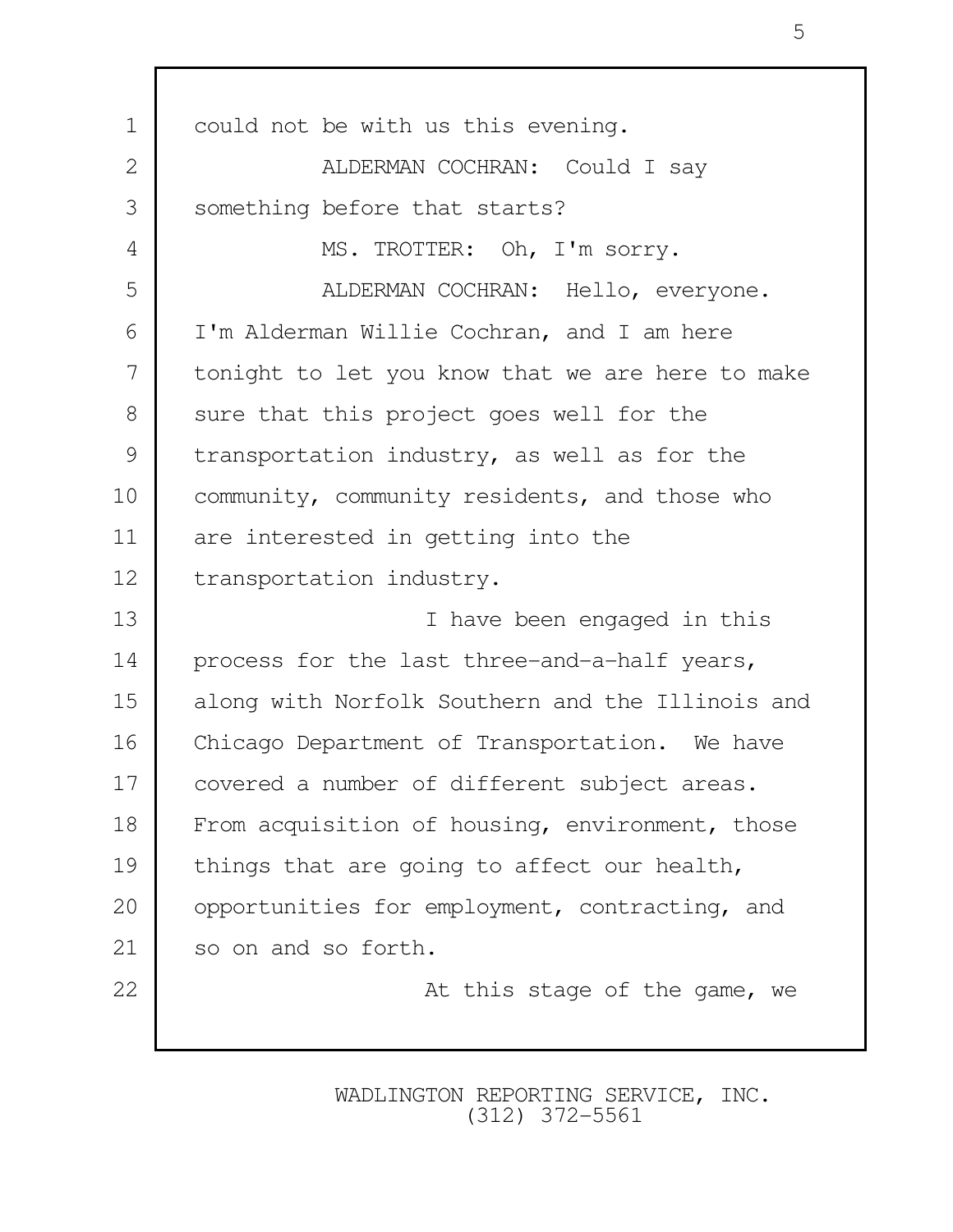1 are at the development stage and development 2 alternative stages. That is why you have these 3 signs around the room, so that you can look at 4 what alternatives are there. Some of them will 5 demonstrate retaining walls. Some of them 6 demonstrate grades. Some of -- that means that 7 the grades may undertake someone's home, 8 Someone's buildings. Others mean that it will 9 not. It won't be so impacted. 10 But one of the most important 11 things is this; is that the alternatives and the 12 transportation, the environment  $-$  I'm sorry, 13 the emissions and the environmental studies are 14 very important. 15 This industry is going to 16 increase about 89 percent over the next 20 17 years. Chicago is an intermodal capital of the 18 United States, and we plan on keeping it that 19 way. We plan on expanding rail yards. We plan 20 on expanding opportunities in the rail industry, 21 | the logistics business. 22 And as such, myself, the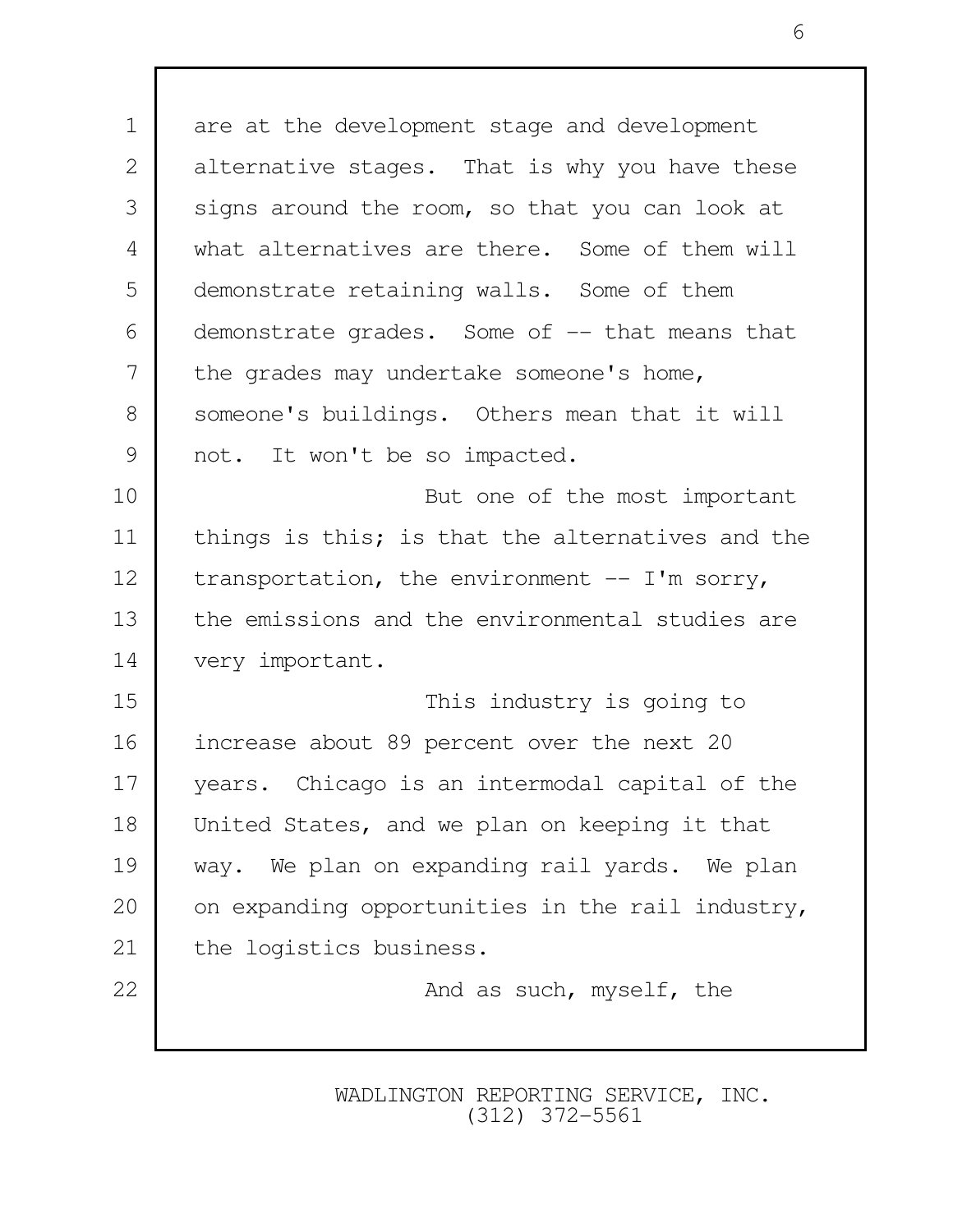1 Governor, and the Mayor announced out at Olive 2 Harvey on the 13th a plan to build a technology 3 center that is at Olive Harvey. 200,000 square 4 | feet will be introduced, and we will have that 5 up and rolling by 2013.

 6 What does that mean? That 7 means that the logistics business is a good 8 business. It is an industry that pays people 9 very well, but you have to go to school. You 10 have to learn the business. That building will 11 create about 300 jobs, and it will -- it is a 12 | \$43 million project, and it has been introduced 13 by the State and the City and the Department of 14 Transportation because we understand the 15 expansion and the impact that it is going to 16 have on our community and the jobs and the 17 professional employment that it is going to 18 require.

19 So I would advise you if you 20 are interested in the logistics business this is  $21$  a  $-$  this is an opportunity to get into the 22 | logistics business. It is not a job but it is a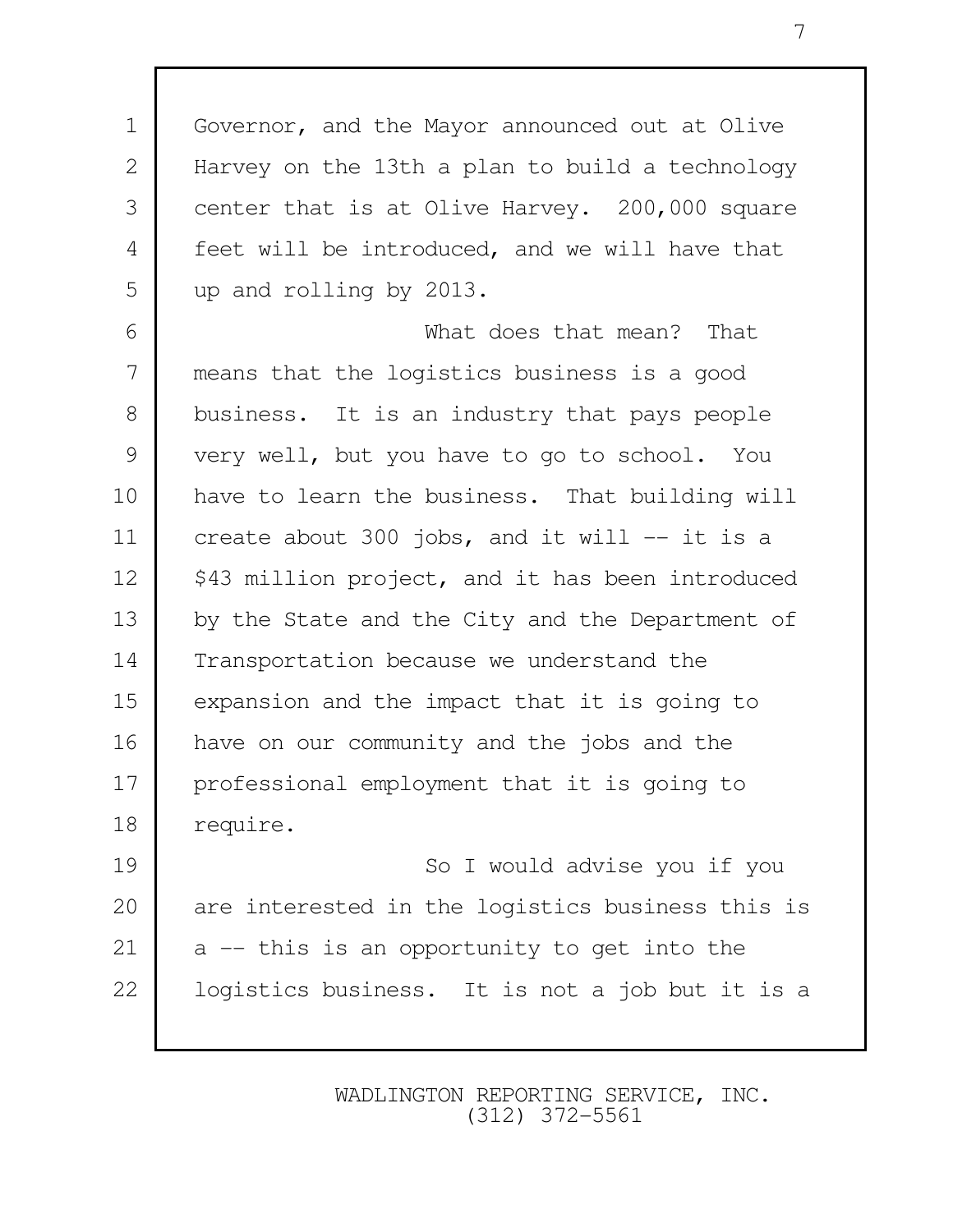1 | profession. Olive-Harvey now has a 2 transportation program that can be -- you can 3 get into it right now. Tell your children, tell 4 your spouses, if you are changing employment or 5 | looking for something to do, to get involved in 6 Olive Harvey. 7 and we will continue to put 8 that business in place. We will continue to 9 operate on the level that you will understand. 10 This is not just public 11 hearings that is going around in the community. 12 The Transportation Committee for the City 13 Council is also interested in ensuring that 14 things go forward. Your questions and your 15 inquiries will be collected today. If we need 16 to, we will be bringing this project in front of 17 the Transportation Committee that I sit on to 18 answer any issues that you have that we go 19 forward on. 20 Nothing here is secret. 21 Everything here is for the benefit of this city, 22 of your community, of the future, of job growth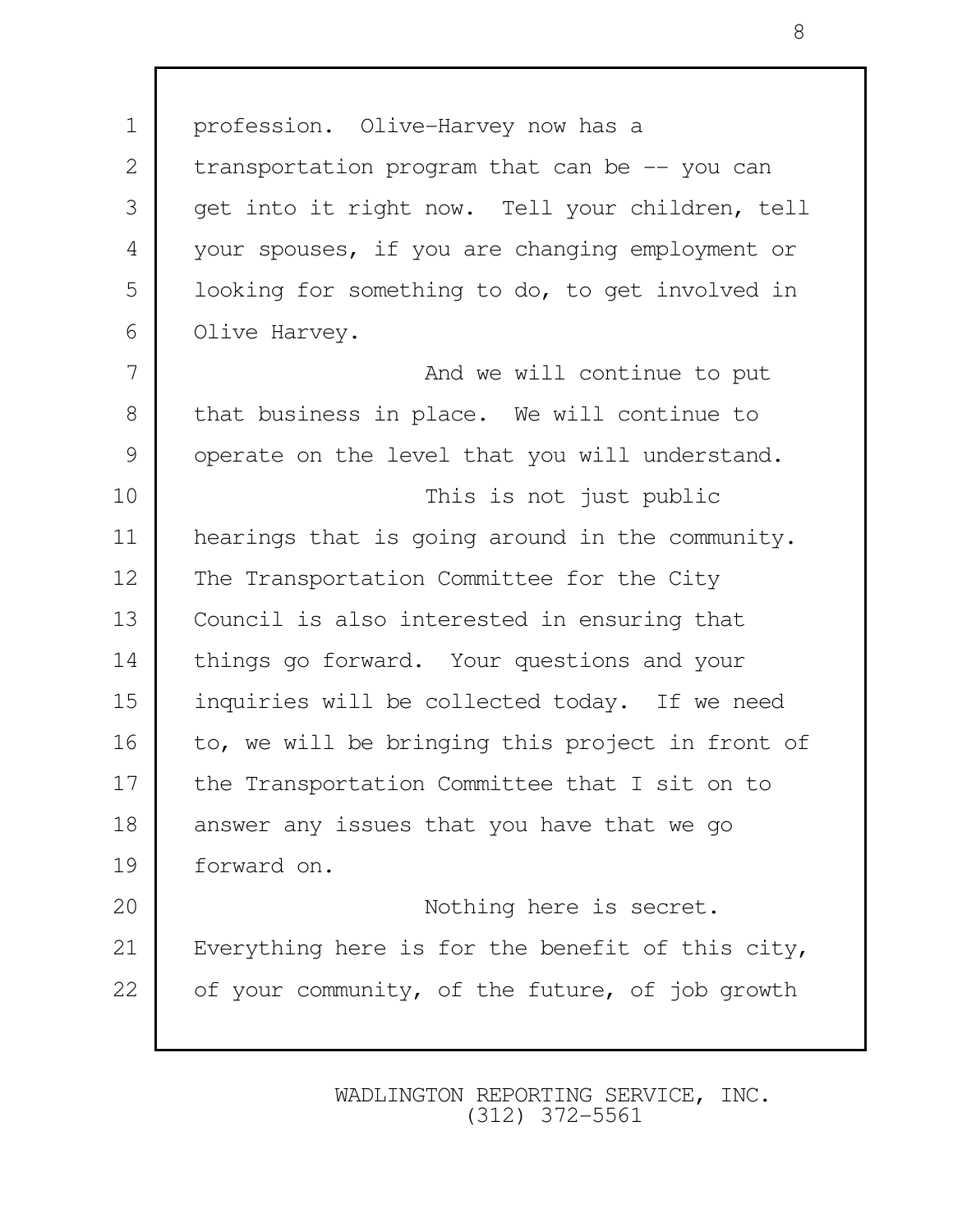1 and economic development. 2 | Contract T am here to represent you. I 3 am here to represent the industry, and I am here 4 to represent everyone's interest in trying to 5 make sure that this thing goes forward in the 6 appropriate way. 7 So, whatever questions you 8 have, whatever issues that might come forward 9 today, I'm here to hear it and collect 10 information. I have an assistant here, if I'm 11 not here, and we will be able to see you if you 12 want to come into our office and address any 13 issue that you might have. 14 Thank you for giving me the 15 time to speak. 16 MS. TROTTER: Surely. Thank you, 17 Alderman Cochran. 18 We are going to take a little 19 diversion from the program. I want to introduce 20 to you right now Shoshiwa Mabina. She is with 21 the Highway Construction Careers Training 22 Program, IDOT Career Training Program, and she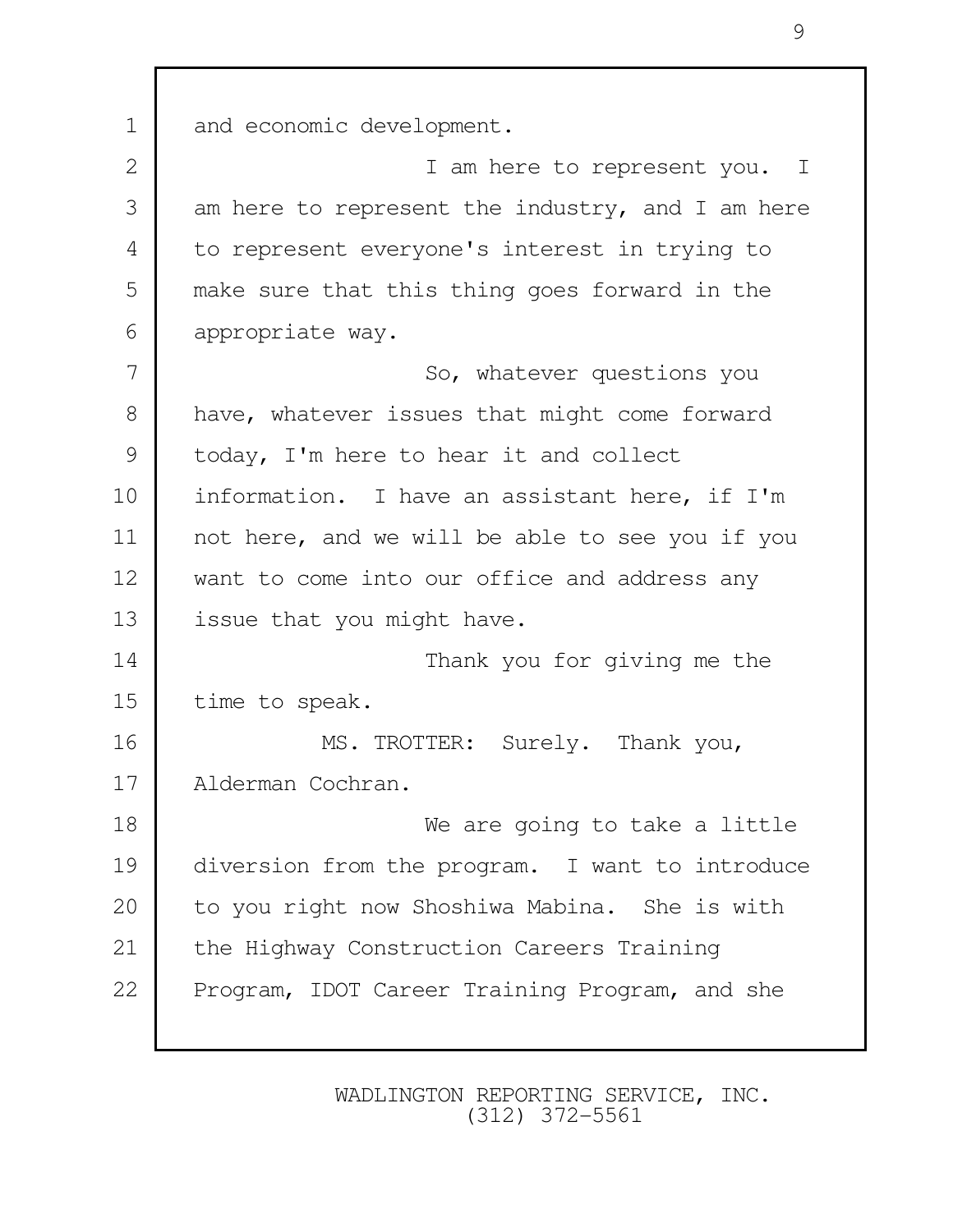| $\mathbf 1$ | will give you a little background about that.    |
|-------------|--------------------------------------------------|
| 2           | MS. MABINA: Good evening, everyone.              |
| 3           | I wanted to introduce myself.                    |
| 4           | Thank you very much for taking this moment.      |
| 5           | One of the things that I                         |
| 6           | wanted to speak about in regards to job creation |
| 7           | for this project, I wanted to let you know one   |
| 8           | of the important things is construction          |
| 9           | training, and that's one thing that IDOT is      |
| 10          | doing. They are sponsoring for individuals to    |
| 11          | get construction training for projects such as   |
| 12          | this.                                            |
| 13          | So if you are interested or if                   |
| 14          | you know someone who's interested in working on  |
| 15          | this project, please come to Dawson to get the   |
| 16          | construction training necessary to work on       |
| 17          | projects similar to this.                        |
| 18          | And what you will get trained                    |
| 19          | in is carpentry, welding, plumbing. You will     |
| 20          | get your OSHA 10, which is construction safety   |
| 21          | training. You will also get blueprint reading.   |
| 22          | You will get trade math. You will also get       |
|             |                                                  |

Г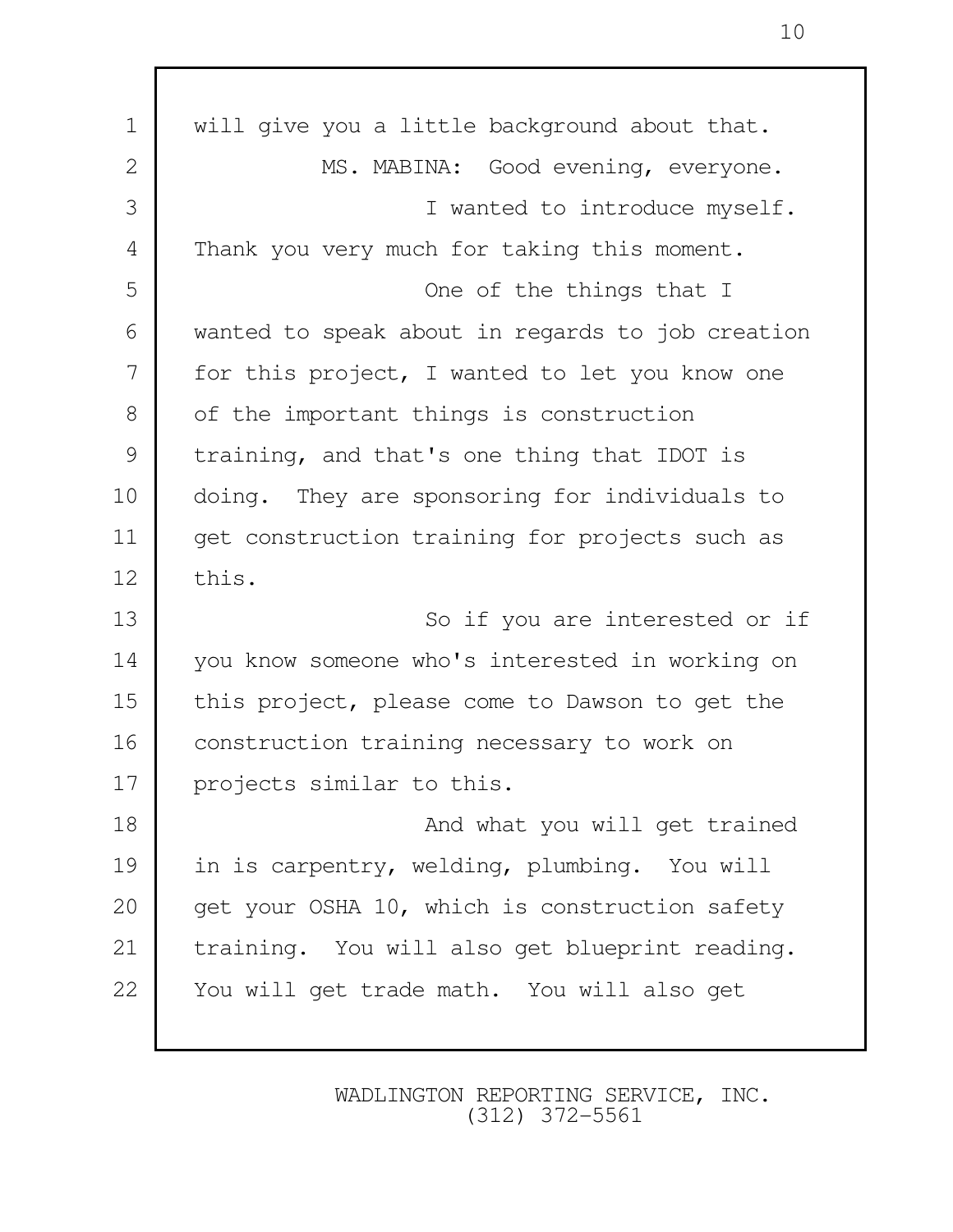| $\mathbf 1$    | advisory as far as resume building, mock         |
|----------------|--------------------------------------------------|
| 2              | interviews. So you will get all of the           |
| 3              | necessary training. So then that way you're      |
| $\overline{4}$ | ready to work on a project such as this.         |
| 5              | And I have contact                               |
| 6              | information. If you would stop by that desk, I   |
| 7              | will leave a whole bunch of fliers on there. On  |
| 8              | the back of it there's my name, there's my phone |
| 9              | number, my address, my email.                    |
| 10             | So that there are any                            |
| 11             | questions on job creation and how to get ready   |
| 12             | so that you can work on the project such as      |
| 13             | this, this is your resource. Because IDOT is     |
| 14             | paying for your tuition. They are paying for     |
| 15             | your books, your boots and your tools, so that   |
| 16             | you will be ready for this project.              |
| 17             | AUDIENCE MEMBER: Is there an age                 |
| 18             | limit on that?                                   |
| 19             | MS. MABINA: There is no age limit.               |
| 20             | You need to be at least 18 and over to be part   |
| 21             | of the program.                                  |
| 22             | AUDIENCE MEMBER: Okay.                           |
|                |                                                  |

 $\overline{\phantom{a}}$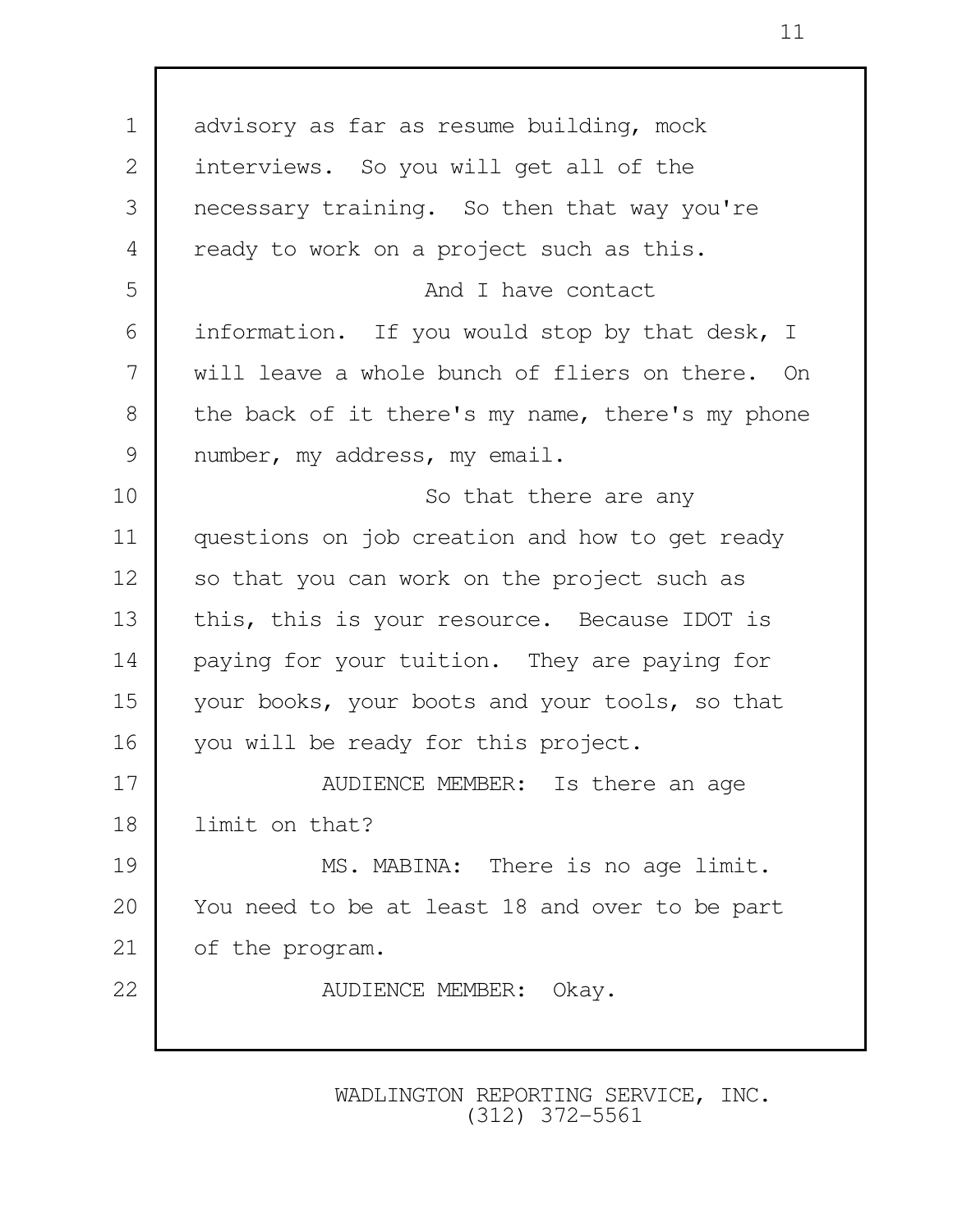1 NUDIENCE MEMBER: How many positions 2 are they leaving open? 3 MS. MABINA: As far as the program 4 itself? How many people can be in the program? 5 AUDIENCE MEMBER: Yes. 6 MS. MABINA: It depends on how many 7 cohorts I have that IDOT will let me do, but 8 pretty much 15 people per cohort. 9 And if you have any other 10 questions, please give me a call or email me. 11 Yes. 12 **AUDIENCE MEMBER:** How long is the 13 training to go on? 14 MS. MABINA: It's eight weeks, and 15 it's an intense program, which means that it's 16 really a 32 week training program. 17 AUDIENCE MEMBER: Will it be 18 continuous? 19 MS. MABINA: Yes. 20 MS. TROTTER: Is all the information 21 attached to that? 22 MS. MABINA: Yes.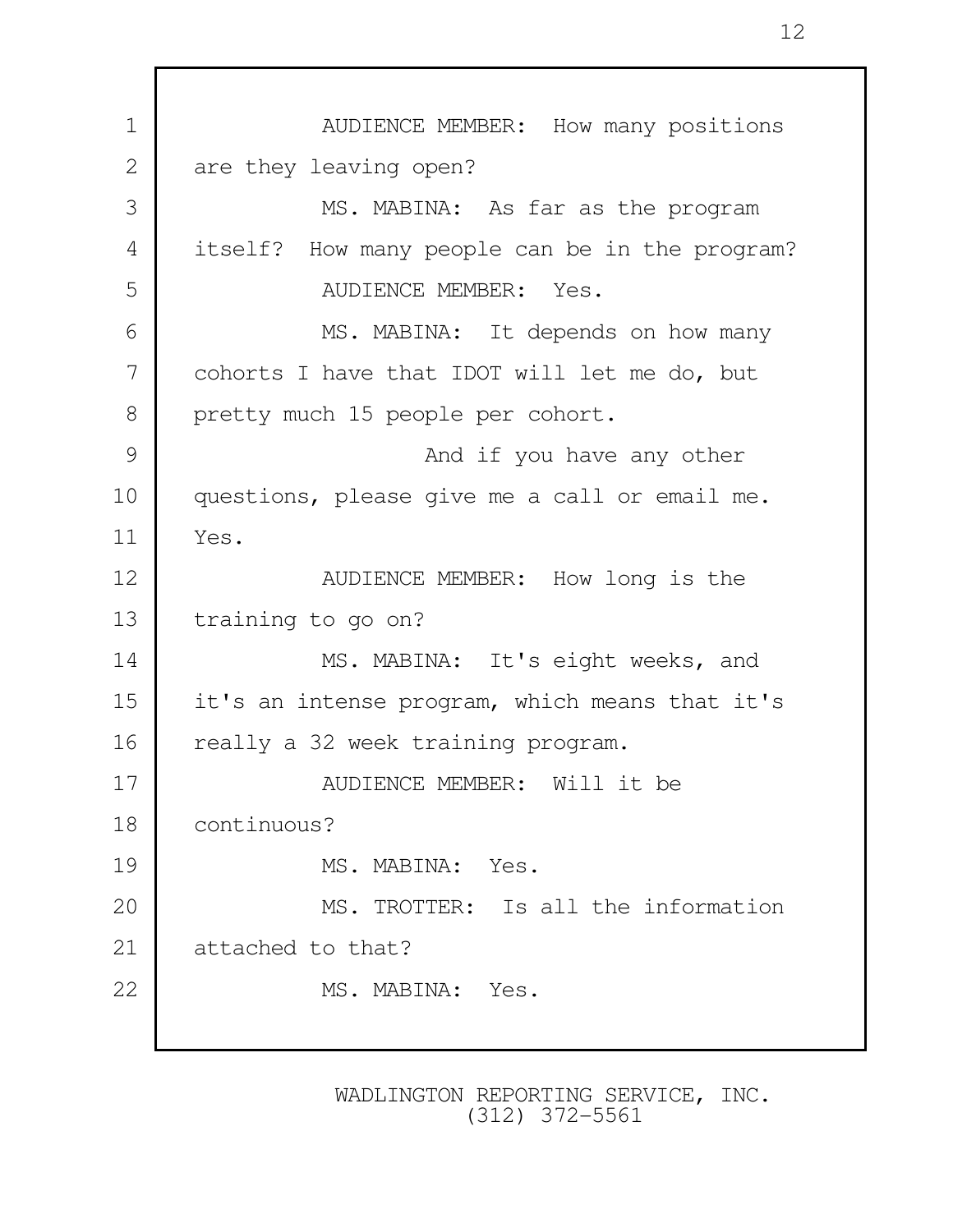1 as I mentioned it really 2 depends on IDOT's decision to continue the 3 program, but it has been around for 20 years. 4 MS. TROTTER: I think that is it. 5 MS. MABINA: I will leave my contact 6 information at the desk up front. 7 | Contract Times Did you have another question? 8 | AUDIENCE MEMBER: Yes. Can anyone in 9 the city get into the program? 10 MS. MABINA: Yes. Male, female. 11 Depends -- it doesn't depend on your race. It 12 doesn't depend on your gender, ethnicity, 13 nothing. As long as you're willing to drive and 14 learn the construction trade. 15 AUDIENCE MEMBER: What about the 16 location? 17 MS. MABINA: Location? As far as 18 Dawson is located at 39th and State. Is that 19 what you're asking? 20 **AUDIENCE MEMBER:** No. The individuals 21 that are going to enroll in the program, are 22 they specifically from the community that the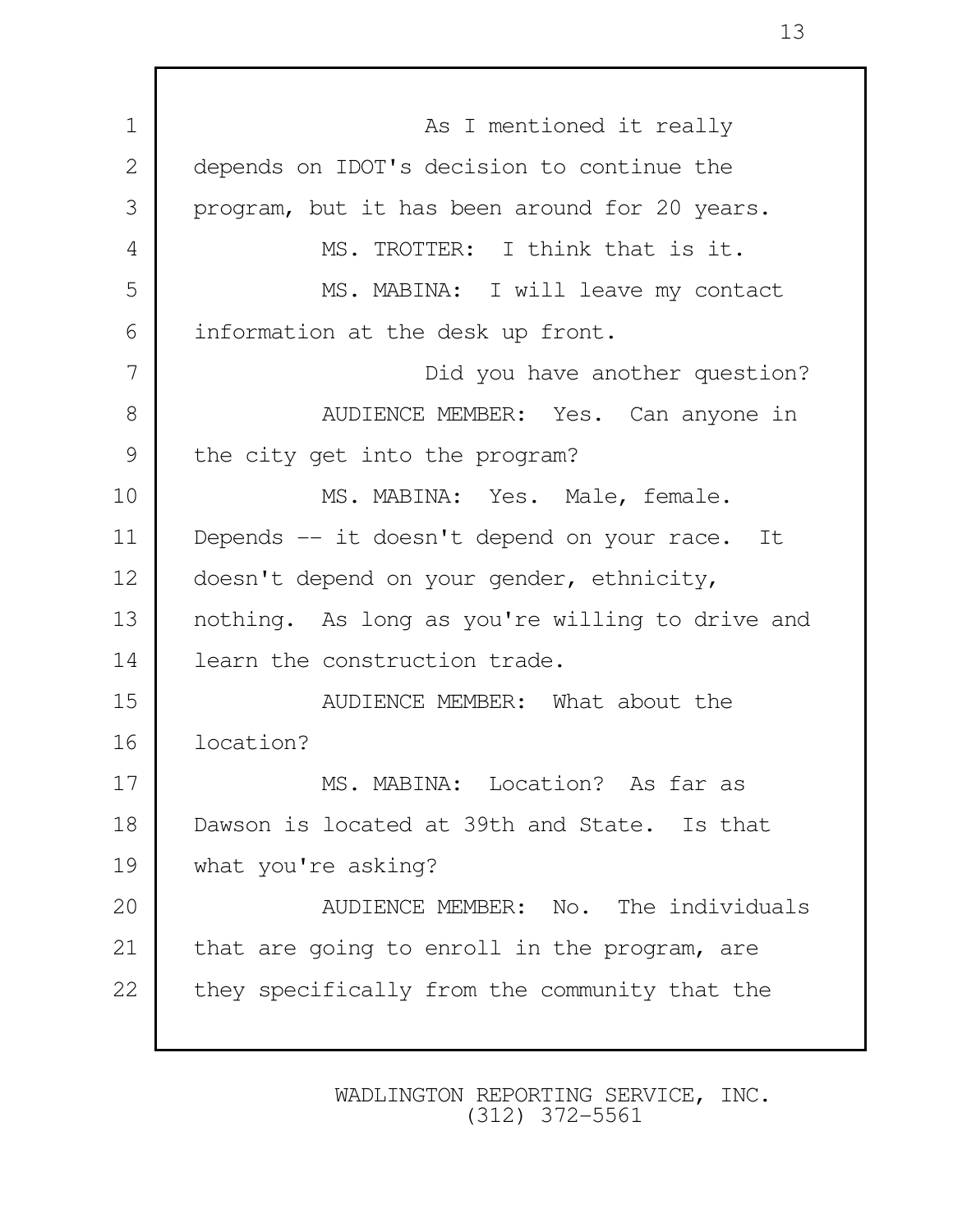1 project is going to be involved in? 2 MS. MABINA: I would like to have 3 individuals who are in the locations of the 4 project in the program, but pretty much -- I'm 5 District 1 so I can take people from Will 6 County, DeKalb, Cook County, Lake County, all of 7 District 1, IDOT's District 1. 8 | AUDIENCE MEMBER: Thank you. 9 MS. TROTTER: All right. Thank you 10 very much. 11 MS. MABINA: Thank you. 12 MS. TROTTER: So we're going to get 13 | rolling here. 14 Marva Boyd welcoming you to 15 convening this evening, and then we will go into 16 our program. 17 Oh, wait a minute. Before you 18 begin. Up here these are the representatives of 19 the CREATE partners. The names and placards in 20 front of them speak for themselves, but it's 21 IDOT representatives, Amtrak, FHWA, Chicago 22 Department of Transportation, Norfolk Southern.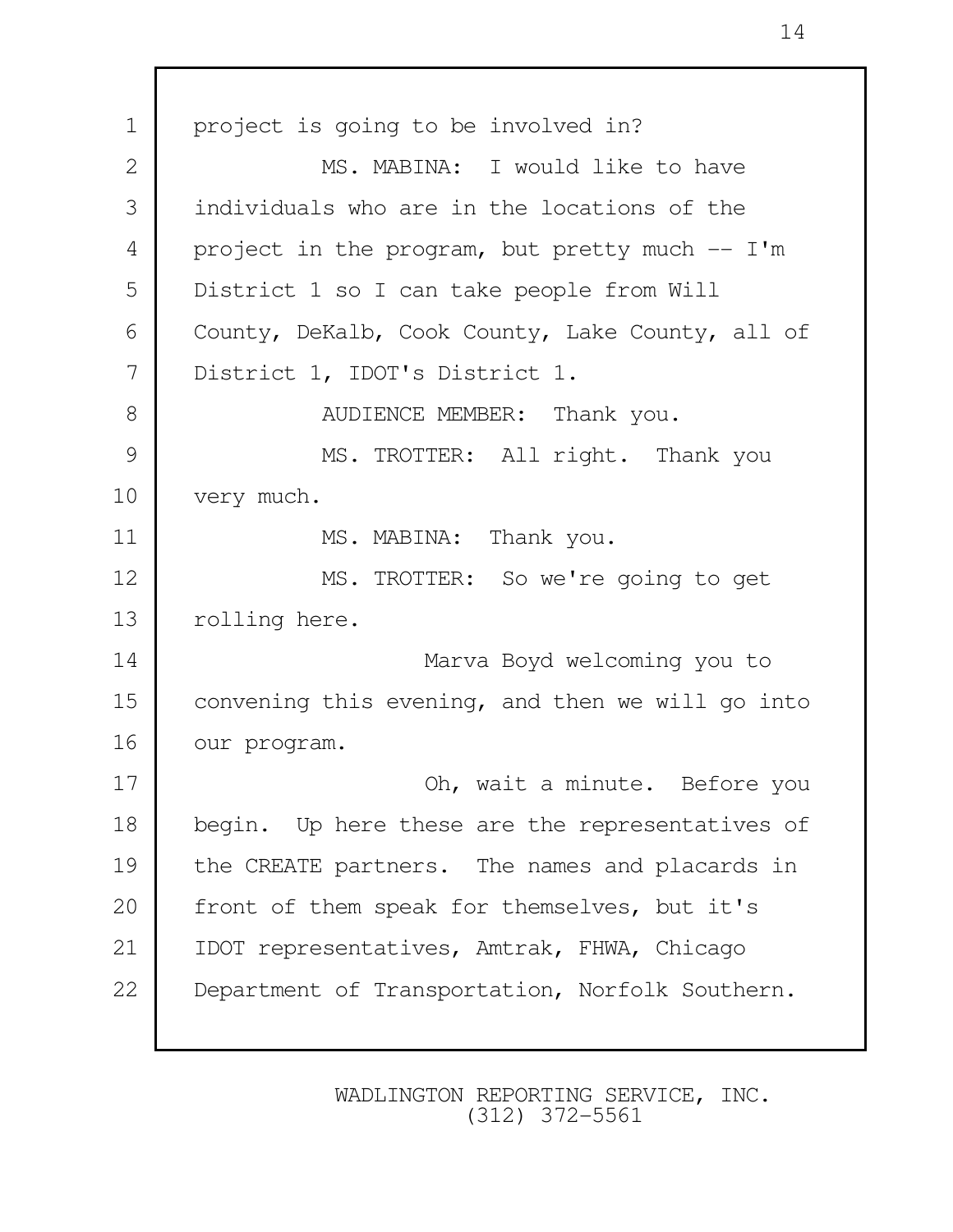1 Did I miss anyone? 2 No. So, there's our reps. 3 Thank you. 4 (WHEREUPON, a video 5 presentation was played.) 6 (WHEREUPON, several people 7 were talking at the same 8 time.) 9 MS. TROTTER: All right. 10 Ladies and gentlemen, ladies 11 and gentlemen, we're now at the part of the 12 meeting where we have questions and answers, and 13 you kindly jotted down your questions that you 14 had, and now the questions will be fielded to 15 the appropriate representative to respond to 16 them. 17 I'll start with the first one. 18 Are there requlations as to how many trains are 19 allowed on the tracks? Exactly what goes on in 20 the zone of setting between 57th and 87th and 21 Calumet to Greenwood? Which alternative is a 22 better long-term solution; three tracks versus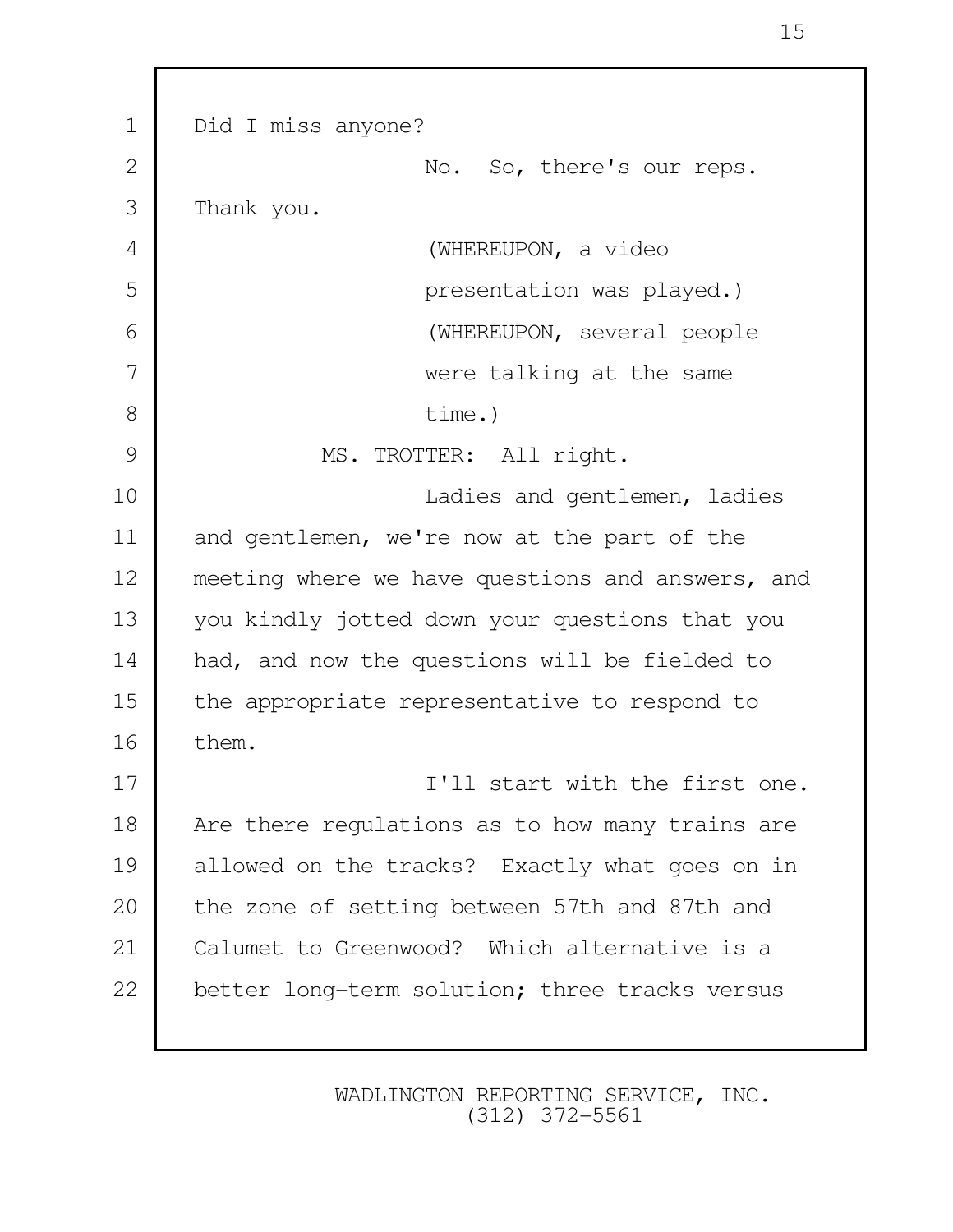1 one track? And is this a public hearing? 2 Well, I can answer No. 4. 3 And no, it's not. It's a 4 public meeting. The public hearing will be held 5 in the early part of 2013 for the particular 6 project. 7 and as these are questions 8 that are, you know, different types I think Tony 9 could probably best respond. 10 MR. PAKELTIS: Sure. Are there 11 regulations as to how many trains are allowed on 12 the tracks? I might need a little help from 13 Norfolk Southern on that. 14 I don't believe there is any 15 regulations in terms of the number of trains. 16 Tracks are rated for a certain speed, but I 17 | don't think there's a regulation that says you 18 have X number of trains operating on the tracks. 19 Chuck, did I get that 20 correctly? 21 MR. ALLEN: Yes. There is regulations 22 based upon signaling how close they could be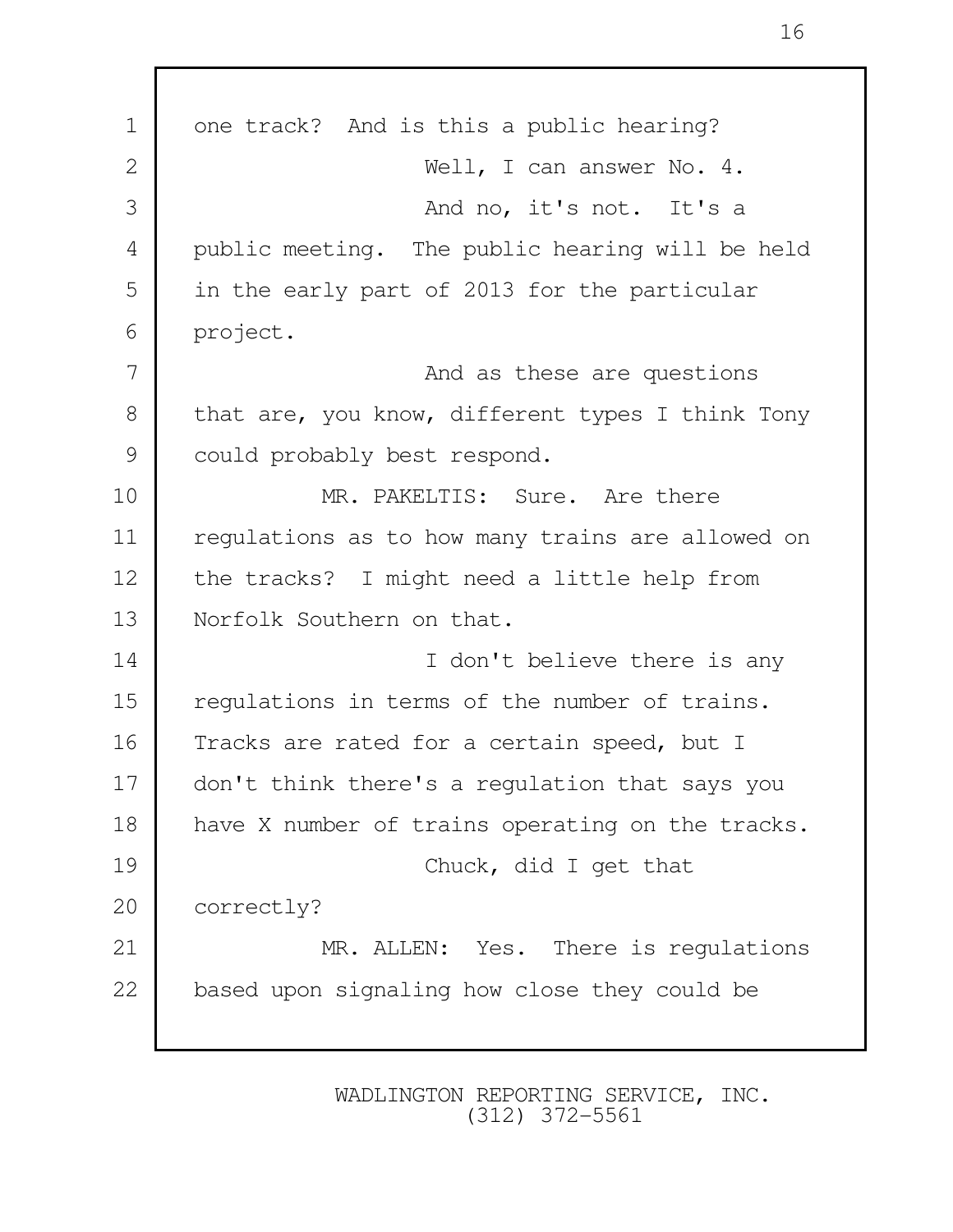1 together and in general you're talking just one 2 track for the connections at Grand Crossing. So 3 you're talking one train at a time.

4 MR. PAKELTIS: Right. So the one 5 thing to point out here is that the new 6 connection is primarily one track, so only one 7 train can be operating on that at one time. 8 There's no regulations per se in terms of the 9 number of trains that can operate on the track 10 during the day, but you are limited in terms of 11 | there's only so many trains that can get through 12 certain sections of track over one day.

13 MS. JASPER: Okay. So that's like 14 Amtrak is on this line along with Norfolk 15 Southern freight trains?

16 MR. PAKELTIS: Right. The tracks in 17 the project area for this project, the Grand 18 Crossing Rail Project, would be used by Amtrak 19 and Norfolk Southern primarily.

20 Exactly what goes on in the 21 zone starting between 67th and 87th and Calumet 22 to Greenwood?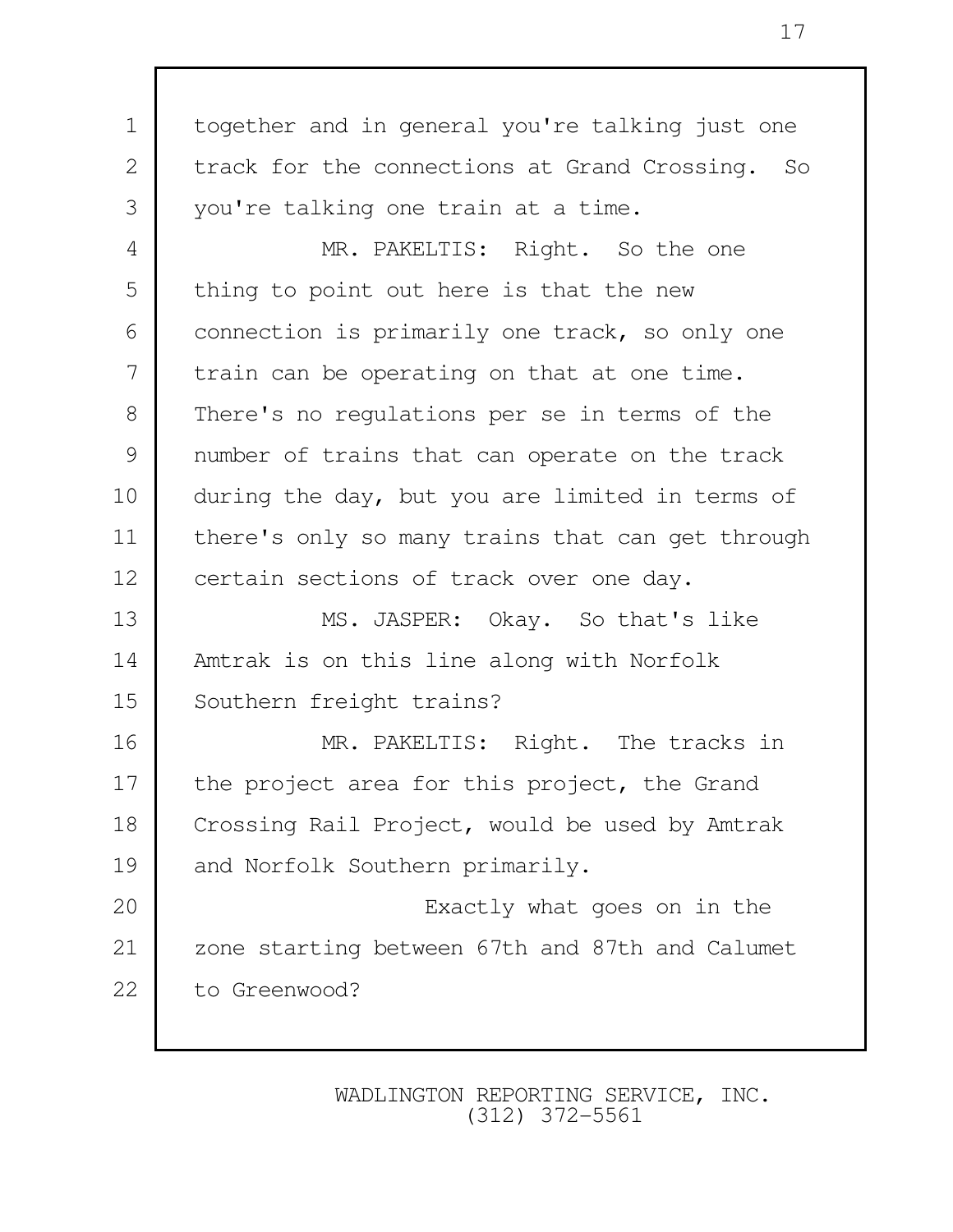| $\mathbf 1$    | So 67th to 87th, that's the                      |
|----------------|--------------------------------------------------|
| $\mathbf{2}$   | area where we have identified the south          |
| 3              | alignments. We have two alignments through that  |
| $\overline{4}$ | area, south one and south two.                   |
| 5              | The south one alignment                          |
| 6              | includes adding a new track, a single track      |
| 7              | between 67th Street, 63rd Street on the west end |
| 8              | to about 75th Street where it ties with the CN   |
| 9              | connection. South two -- the south two line is   |
| 10             | a little different. The CN -- the CN connection  |
| 11             | comes in and we don't add that additional track  |
| 12             | between the Norfolk Southern and the Skyway      |
| 13             | through that entire stretch. There's actually    |
| 14             | additional capacity, additional track            |
| 15             | improvements that would be made along the north  |
| 16             | side of the right-of-way, kind of an offset, as  |
| 17             | opposed to providing the additional track on the |
| 18             | south side of the right-of-way.                  |
| 19             | And the other part is Calumet                    |
| 20             | to Greenwood. That means along the CN. Along     |
| 21             | the CN -- in the CN connection area we are       |
| 22             | looking at using a former -- putting a former    |
|                |                                                  |

T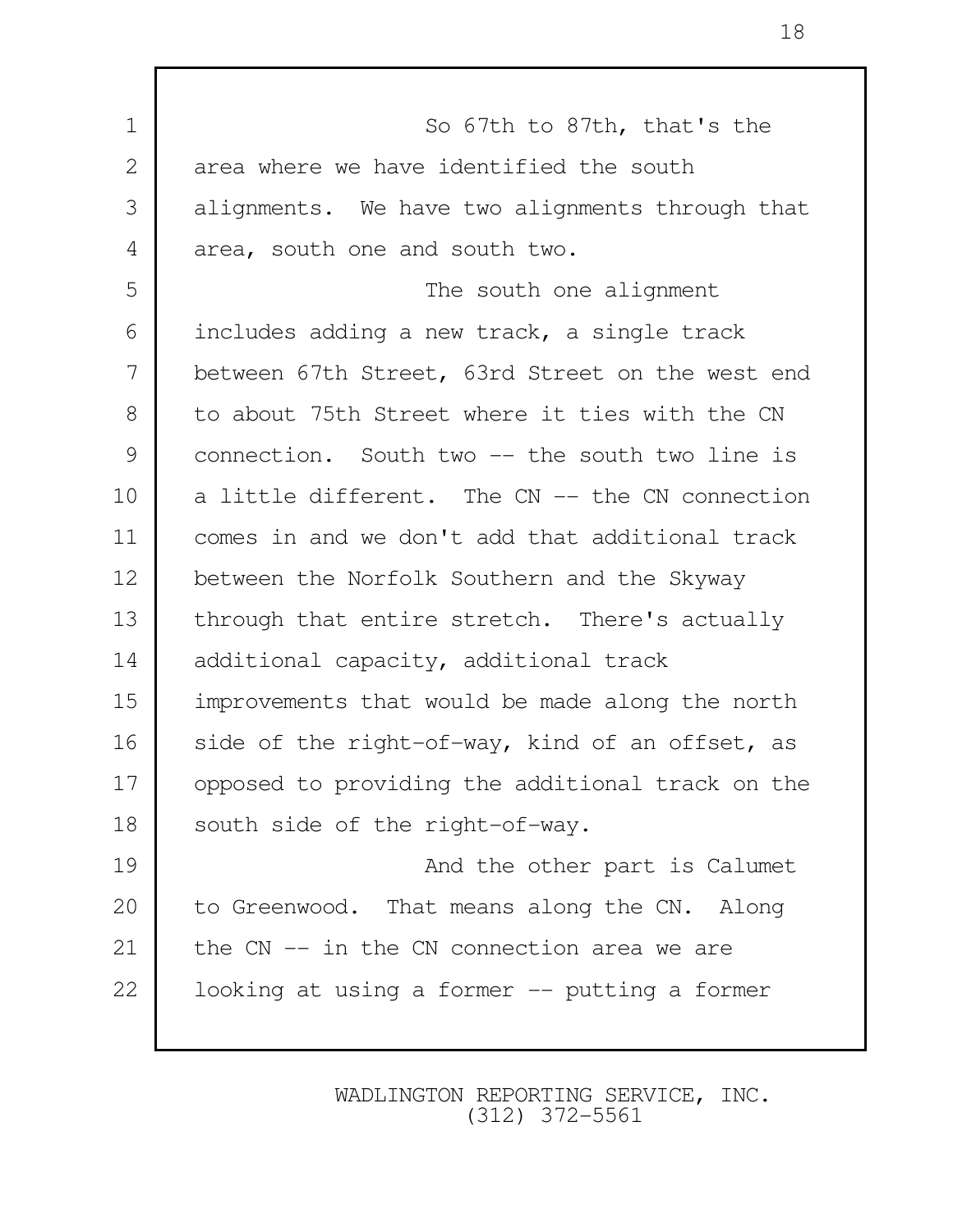1 connection in place. That work would start at 2 the south end at around 83rd Street and 3 Greenwood and the new connection would go off of 4 the east side of the CN right of way across the 5 CN and then connect with the NS. 6 and I see Liz has that up on 7 the screen here. That's probably the best thing 8 to do having the slide show right here. 9 So the CN -- somewhere I have 10 my pointer. Here's the CN connection. Again, 11 now this is a -- this connection used to be in 12 service. It's no longer. It hasn't been for a 13 | number of years. Starts at around 83rd Street, 14 crosses the existing CN and Metra tracks at 15 around 79th Street and continues north until it 16 hits the area that we are calling the south 17 alignment. So that's a single track through 18 that area. That work would be within the 19 existing railroad right of way. 20 MS. JASPER: May I ask a second part 21 to that question? 22 MR. PAKELTIS: Okay.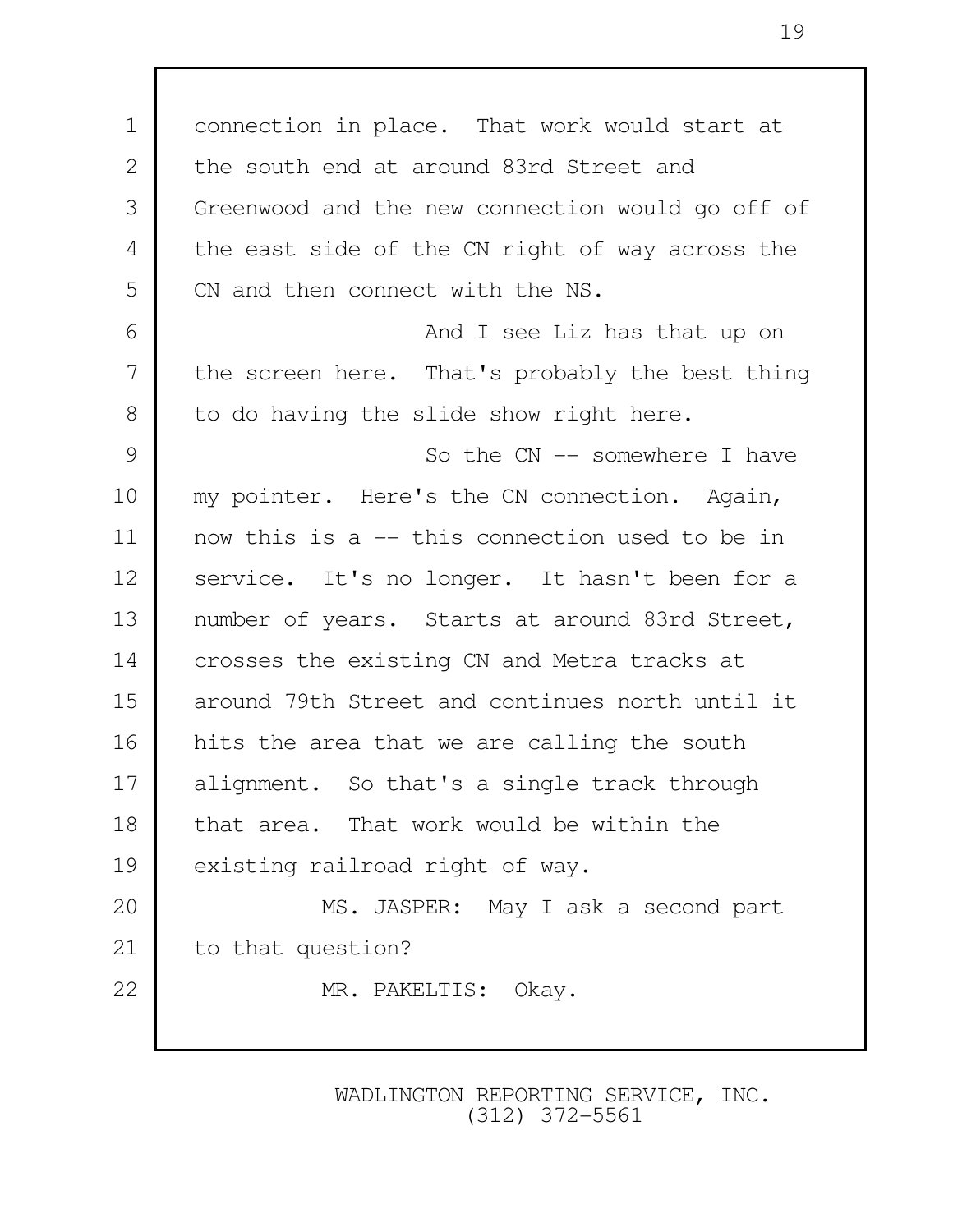1 MS. JASPER: What determines the study 2 area boundaries? I think that's kind of what 3 the question was. 4 MR. PAKELTIS: You mean this? 5 MS. JASPER: Yes. How you shaded that 6 area, what criteria is that used? 7 | MR. PAKELTIS: That area is really --8 it's somewhat arbitrary. It was just meant to 9 paint a broad brush through the project area and 10 saying that we're conducting a study in this 11 area. That which -- this doesn't really have 12 any meaning in terms of what we're doing. We 13 will look at -- in terms of the improvements we 14 are looking at, we will look out as far as we 15 need to from the proposed improvements to look 16 at things such as noise and vibration impacts. 17 But that -- again, that band 18 that you see going through the study area is 19 really just to give a broad brush of this is the 20 area that we are conducting the study. 21 MS. JASPER: Okay. 22 MR. PAKELTIS: Which alternative is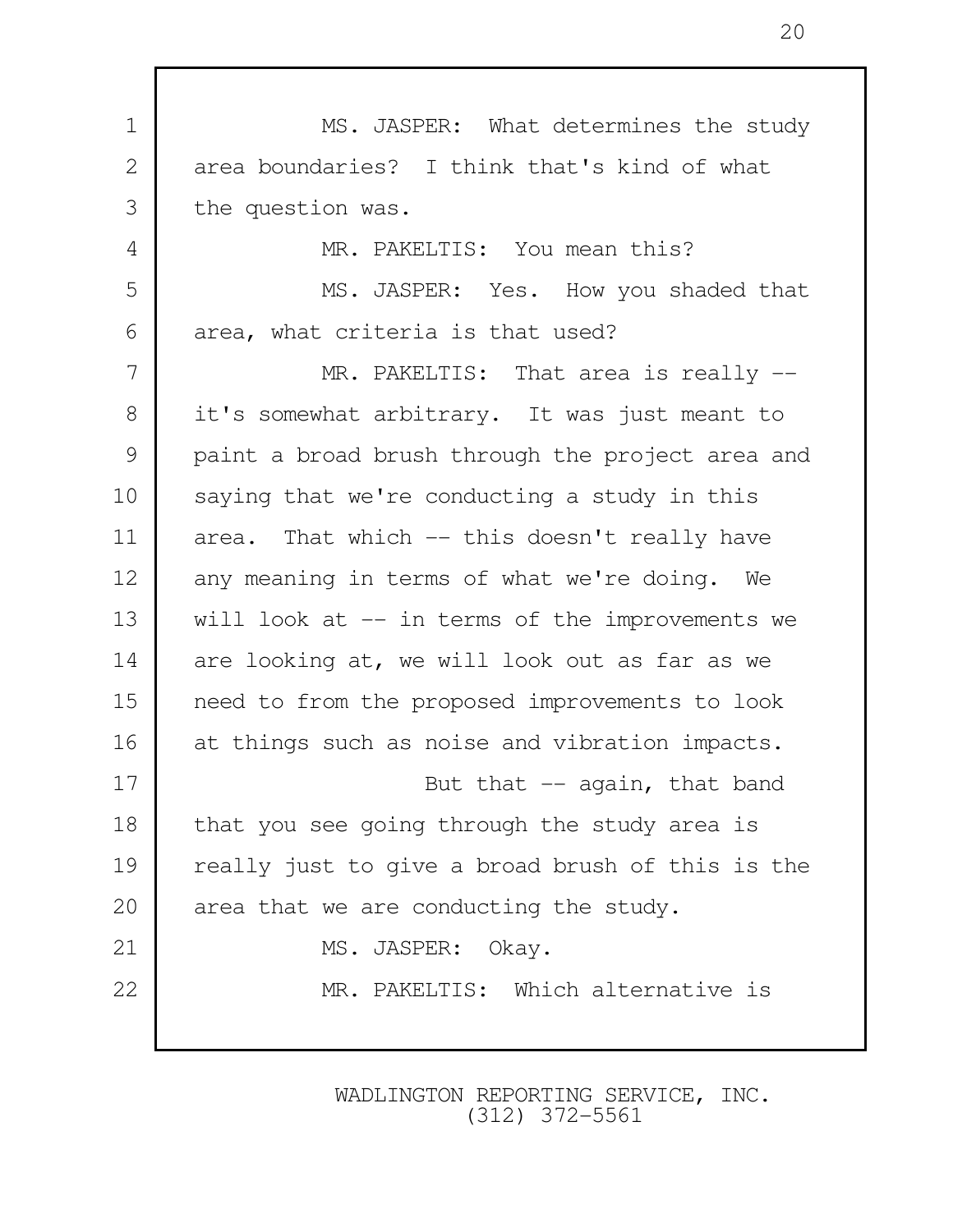1 the better long-term solution; three tracks 2 versus one track? 3 Well, after this round of 4 meetings, we are going to evaluate these 5 alternatives in more detail and determine if 6 they  $-$  if both alternatives  $-$  I think you're 7 | referring to the south alignments where we are 8 proposing one with -- the south one alignment on 9 one track on the south and with the south two 10 alignment anywhere from one to three tracks 11 along the north side of the right of way. 12 **And we will evaluate that** 13 after this meeting, and ultimately, hopefully, 14 by the summer, we will be thinking about what 15 our preferred solution is. And then we will be 16 | looking at things in terms of costs, impacts and 17 operational issues to make that determination. 18 But we don't have the details of that right now. 19 **And is this a public hearing?** 20 This is not a public hearing. This is a public 21 meeting. The public hearing will -- there will 22 be just one round of public hearings as part of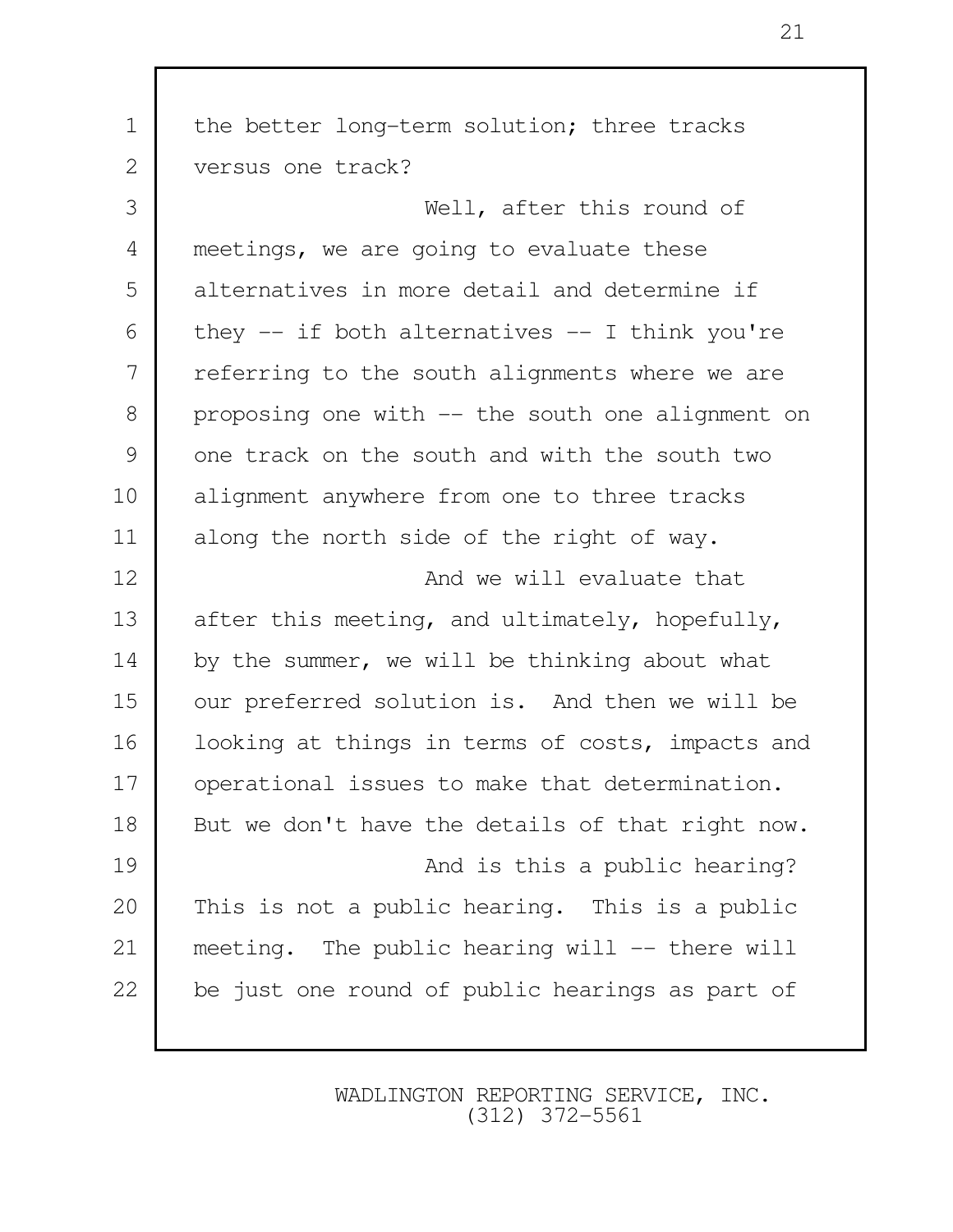1 | this project. Those will occur after the draft 2 environmental impact statement is published, 3 which is currently scheduled for early next 4 year. 5 | Chay. I got through those. 6 MS. TROTTER: Okay. Thanks, Tony. 7 **This is one for Michael** 8 | Harris, who is here for -- from IDOT's land 9 acquisition in Schaumburg. 10 Is there information on 11 replacement value process? 12 MR. HARRIS: Replacement housing 13 | purchase? That would be the direct answer. 14 There is no information that 15 we can hand out, but there is a replacement 16 housing purchase program that is through the 17 | relocation process at IDOT. 18 MS. JASPER: And where does one --19 that is my question. 20 MR. HARRIS: Where would you get that 21 **information?** 22 MS. JASPER: Yes. Because we were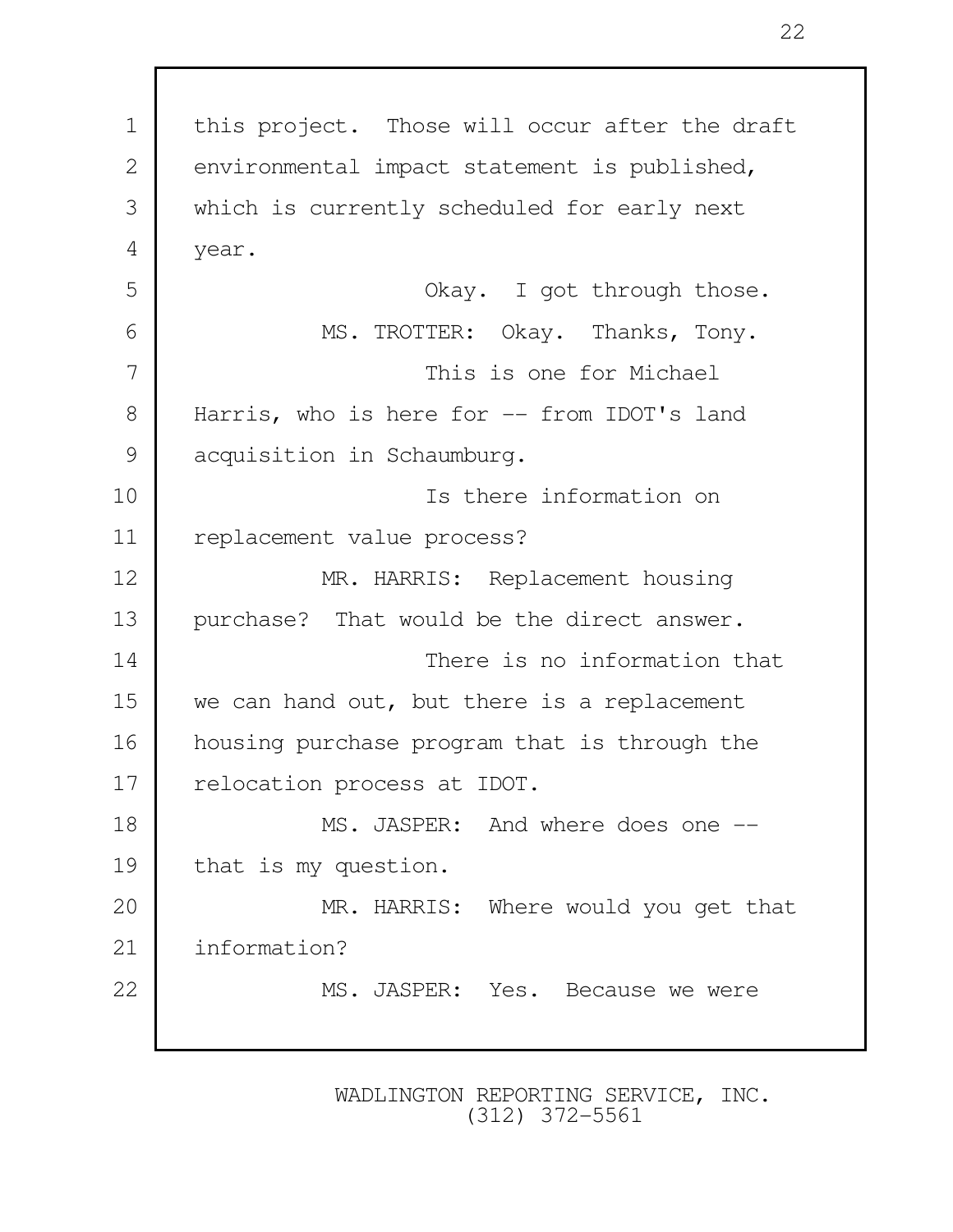| $\mathbf 1$    | provided information about land acquisition and   |
|----------------|---------------------------------------------------|
| $\mathbf{2}$   | replacement.                                      |
| 3              | So my question is in terms of                     |
| $\overline{4}$ | having something more positive, where do we find  |
| 5              | information about replacement value or what the   |
| 6              | process is for relocation? Where would we find    |
| 7              | that kind of information?                         |
| 8              | MS. TROTTER: You mean if there is                 |
| $\mathcal{G}$  | something available on IDOT's website or on the   |
| 10             | Internet or published or -- I guess --            |
| 11             | MS. JASPER: All of that. Because we               |
| 12             | have information about displacement so --         |
| 13             | MR. HARRIS: Are you talking about                 |
| 14             | replacement for the price of the value of the     |
| 15             | house?                                            |
| 16             | MS. JASPER: Yes. Like, if I know my               |
| 17             | home is being displaced and I found out the       |
| 18             | replacement value on it, is there something that  |
| 19             | the City, IDOT, State of Illinois, Federal        |
| 20             | Government $-$ is there something set up that $-$ |
| 21             | a process set up that I might go that route as    |
| 22             | opposed to being displaced if someone decided     |
|                |                                                   |

 $\mathbf l$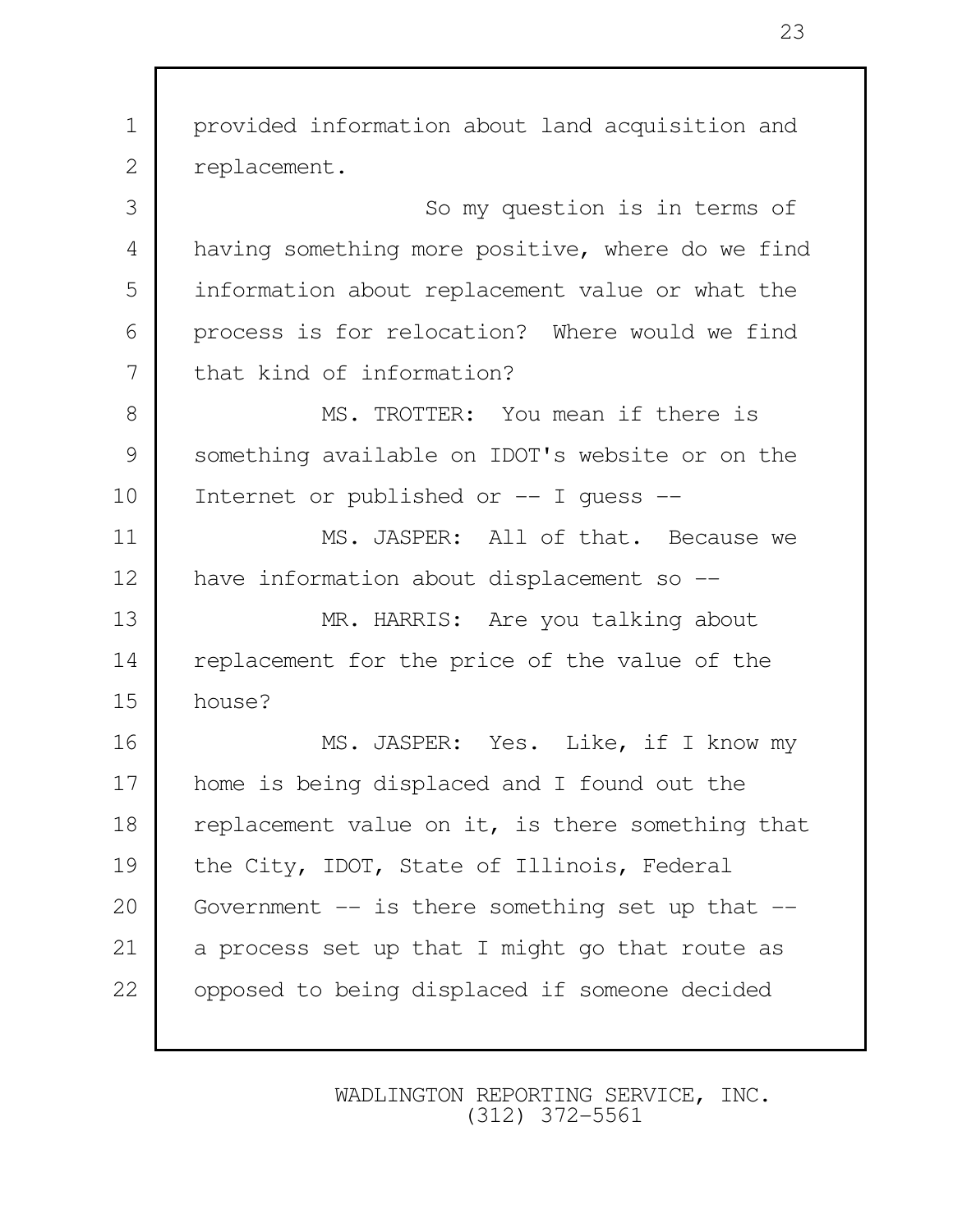1 what my property value is. 2 | MR. HARRIS: A replacement house in 3 value would be whatever -- say your house is 4 worth a certain amount. You want to know if 5 another house that you're going to purchase is 6 | going to be the same value? 7 MS. JASPER: No. What I want to know 8 is in the displacement process -- maybe that's 9 another question -- do you give the property 10 | owner the price of what their house -- what they 11 paid for their home or is that a different 12 price? 13 MR. HARRIS: It's appraised valued. 14 It's fair market value is what we offer for 15 their property. 16 MS. JASPER: Okay, fair market value. 17 But is there something called 18 replacement value? Is there a process that I 19 can go through to get what I paid for my home, a 20 replacement value. 21 MR. HARRIS: Replacement value is an 22 insurance term.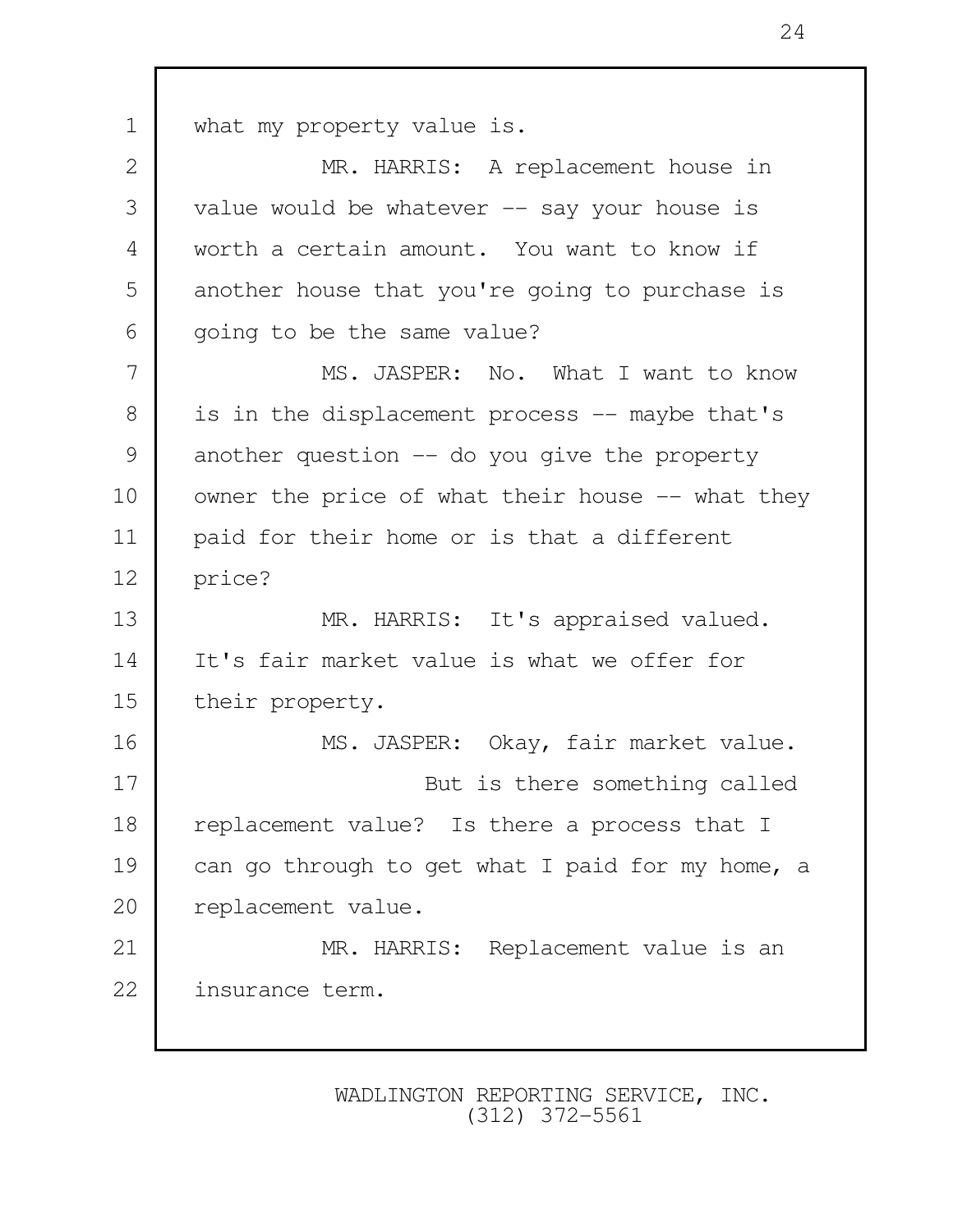1 MS. JASPER: Yes. 2 MR. HARRIS: We are not an insurance 3 company. We will provide a fair market value 4 for the house that we acquire. 5 MS. JASPER: Okay. So you don't 6 respond to that. Just insurance companies. You 7 answered my question. 8 MR. HARRIS: You understand the 9 difference? Replacement value is a value that 10 insurance companies give you. If your house 11 burns down, there's a replacement value there. 12 This is different. We do what's called fair 13 market value. 14 MS. JASPER: Okay. So the City 15 doesn't offer that. 16 MS. DAVIS: But your brochure refers 17 | to replacement settlement. 18 MR. HARRIS: Replacement housing is 19 what that's referring to. What happens in that 20 case is when your property is acquired you will 21 be given a replacement housing supplement to go 22 out and purchase another home. That's what that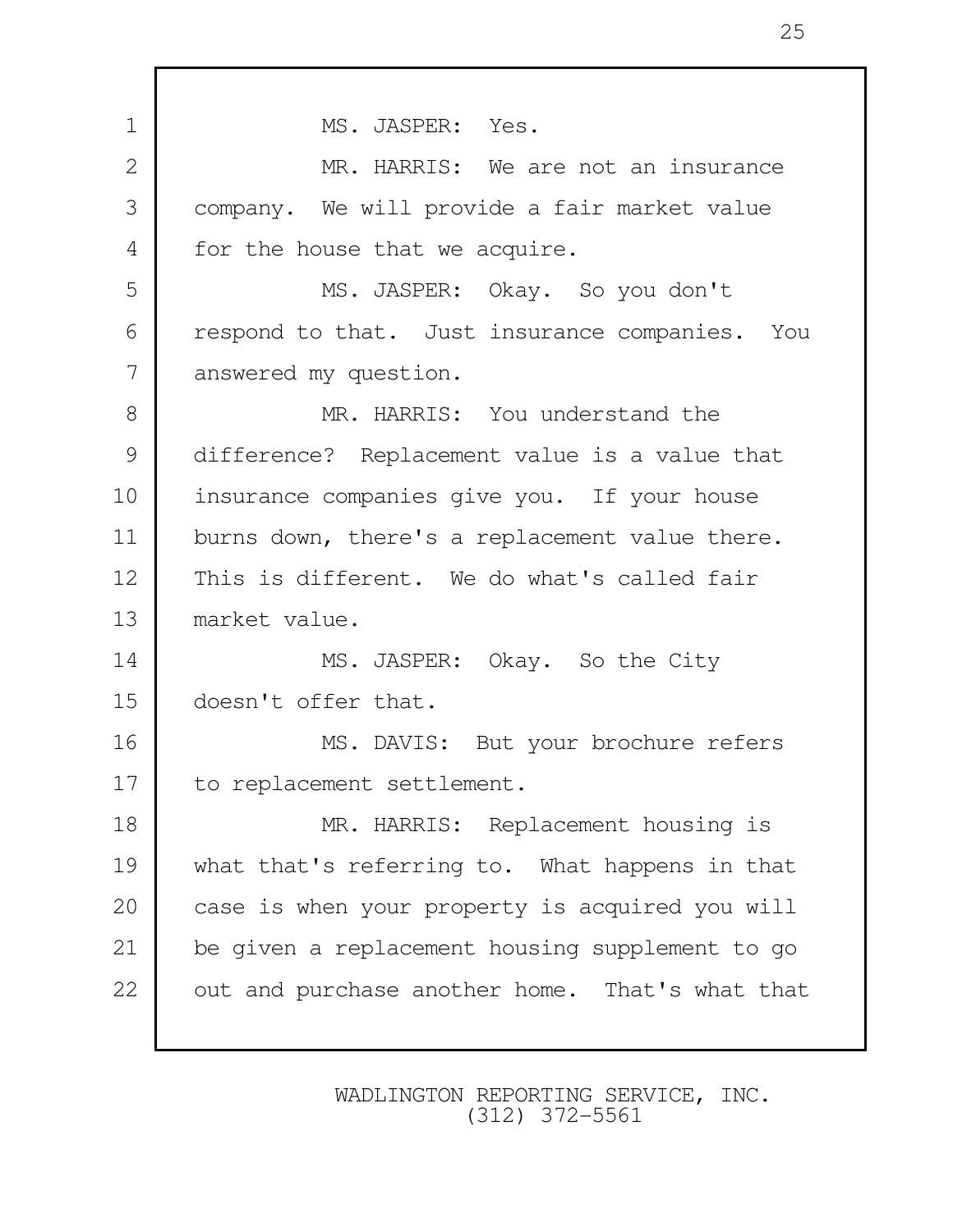1 is referring to in the pamphlet. 2 MS. DAVIS: Well, the booklet says you 3 may receive supplemental funds. 4 | MS. TROTTER: Are you talking about 5 under water mortgage here? 6 MS. DAVIS: Here's what we are talking 7 about. We are talking about --8 MS. TROTTER: Where you can find 9 | information on --10 MS. DAVIS: No. The question is, I 11 have a home. I have to leave that home. I have 12 to acquire another home to occupy. It's the 13 idea of being made whole in the transfer, 14 because I'm not interested in selling, I'm made 15 to sell. So what we want to see is that 16 homeowners are made whole in the transfer rather 17 than coming up short, having to patch and put 18 together, settle for, and find themselves in an 19 inferior situation than they would have been, 20 other than Norfolk and Southern came along. 21 MS. TROTTER: So what's the question 22 again? I'm sorry.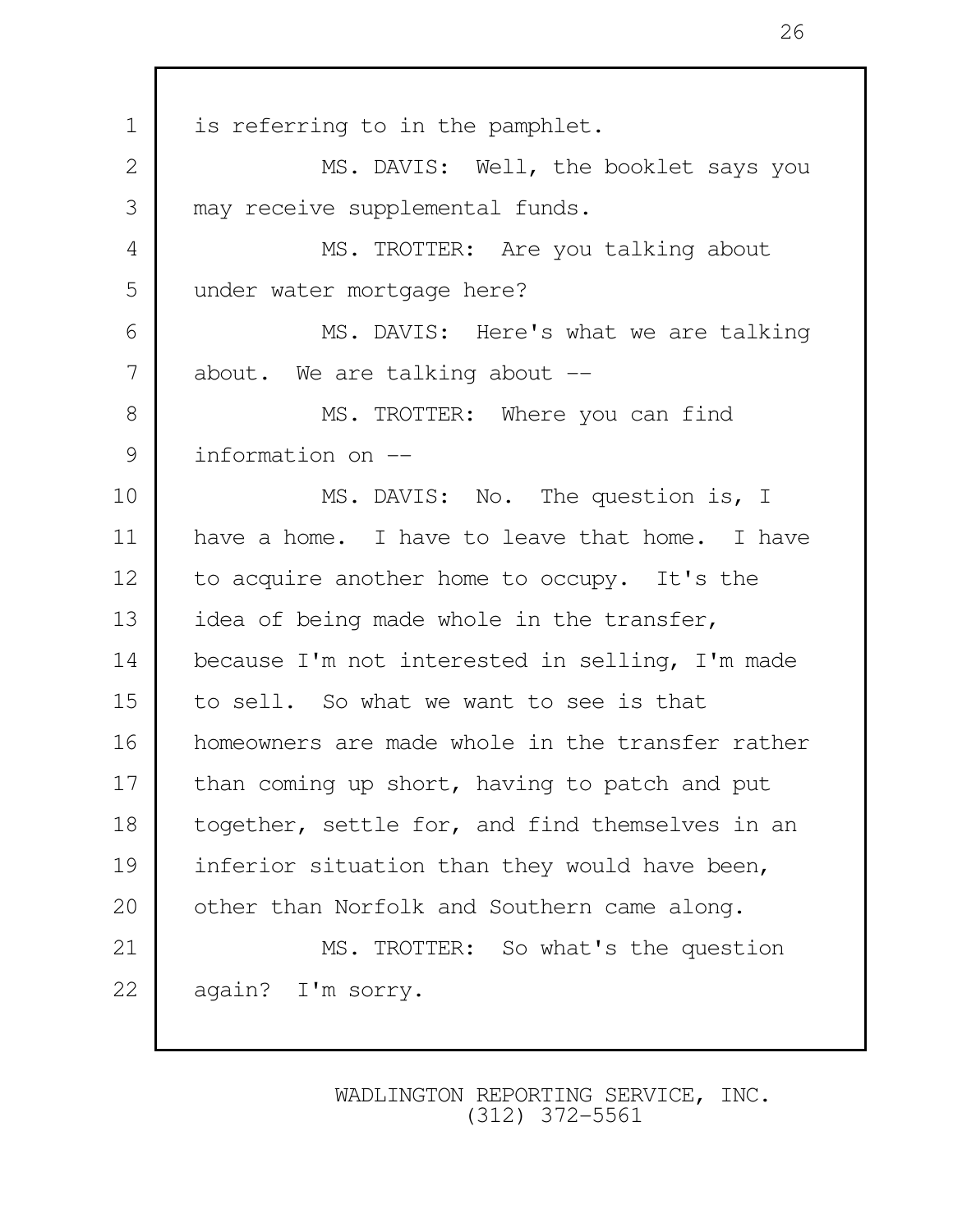| 1            | MR. HARRIS: Let me answer.                       |
|--------------|--------------------------------------------------|
| $\mathbf{2}$ | MS. DAVIS: The question is, he's --              |
| 3            | Mr. Harris is distinguishing fair market value   |
| 4            | and replacement. We understand there's a         |
| 5            | difference.                                      |
| 6            | We are $-$ as a community we,                    |
| 7            | of course, want to see our homeowners made       |
| 8            | whole, rather than simply give $-$ fair market   |
| 9            | value today are pennies. We all know that.       |
| 10           | So the properties in our                         |
| 11           | neighborhoods have been devalued by almost every |
| 12           | financial standard known to man and so now to    |
| 13           | say that my \$100,000 home because it's now      |
| 14           | worth, according to some, you know,              |
| 15           | trigonometry -- some trigonometric formula, it's |
| 16           | now 35, that we are going to receive 35 because  |
| 17           | that's the fair market value rather than what we |
| 18           | will need to -- what we will need to have to     |
| 19           | purchase something of equivalent value.          |
| 20           | MR. HARRIS: Okay. I'm going to have              |
| 21           | to answer your question in a number of ways.     |
| 22           | MS. DAVIS: Okay.                                 |
|              |                                                  |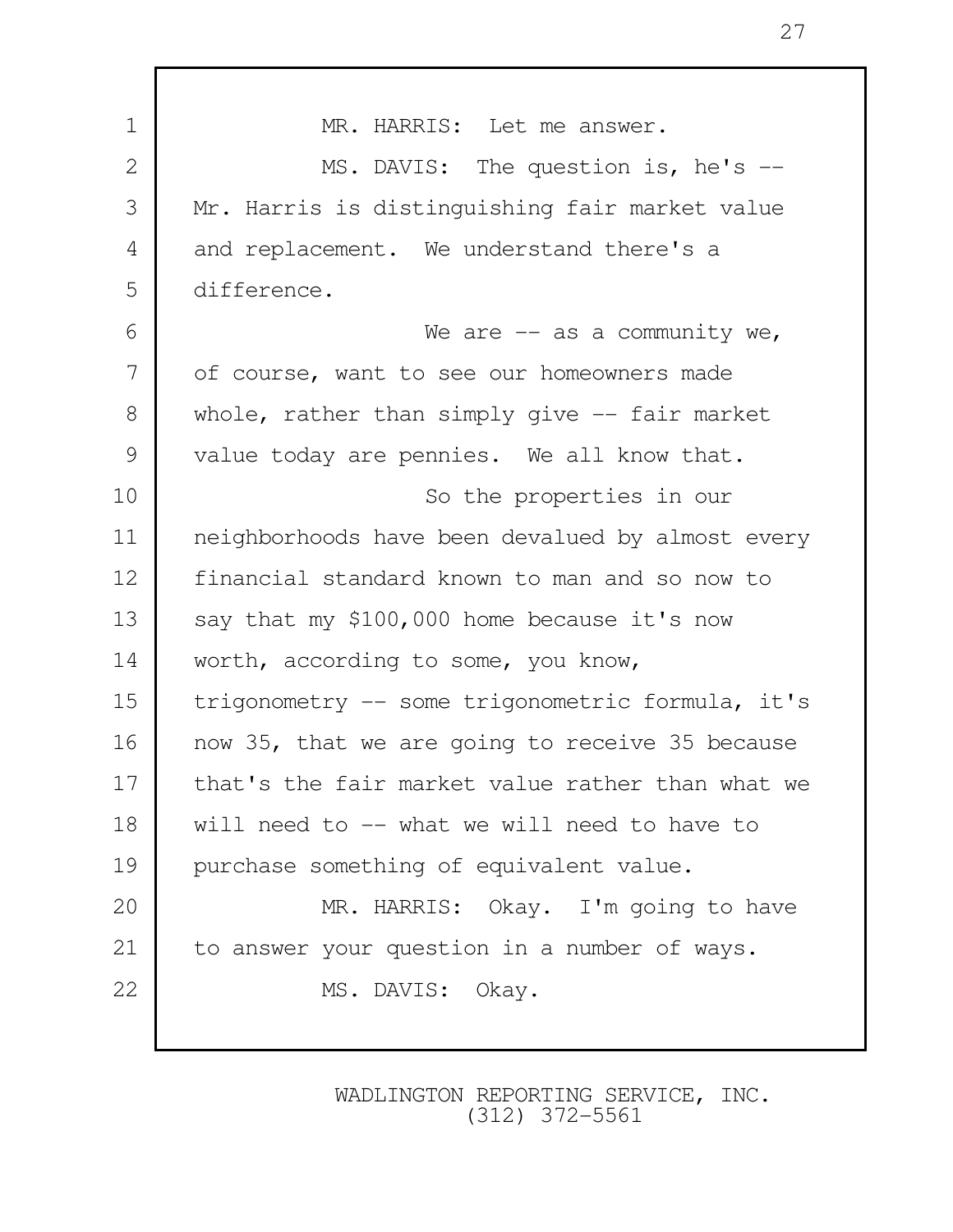1 MR. HARRIS: Of course, the first way. 2 We would acquire your property. The property 3 would be -- sorry about that. 4 **Once we acquire the property**, 5 we would provide relocation expenses. That's 6 moving costs. That's replacement housing 7 Supplement for a purchase of another home. You 8 asked another question in regards to the value 9 of your property now. 10 **After you acquired that** 11 property or you bought your property when the 12 economy was booming, everyone knows when this 13 | was. Property values were skyrocketing. Homes 14 | were selling. People bought houses for really 15 numbers that some people maybe think were really 16 high or was fair at the time. At the time that 17 was the fair market value. 18 If you bought a property at 19 those times, we have now what's called a waiver, 20 temporary waiver program that's in effect right 21 | now. So if you bought a house, say, five years 22 ago when the market was escalating at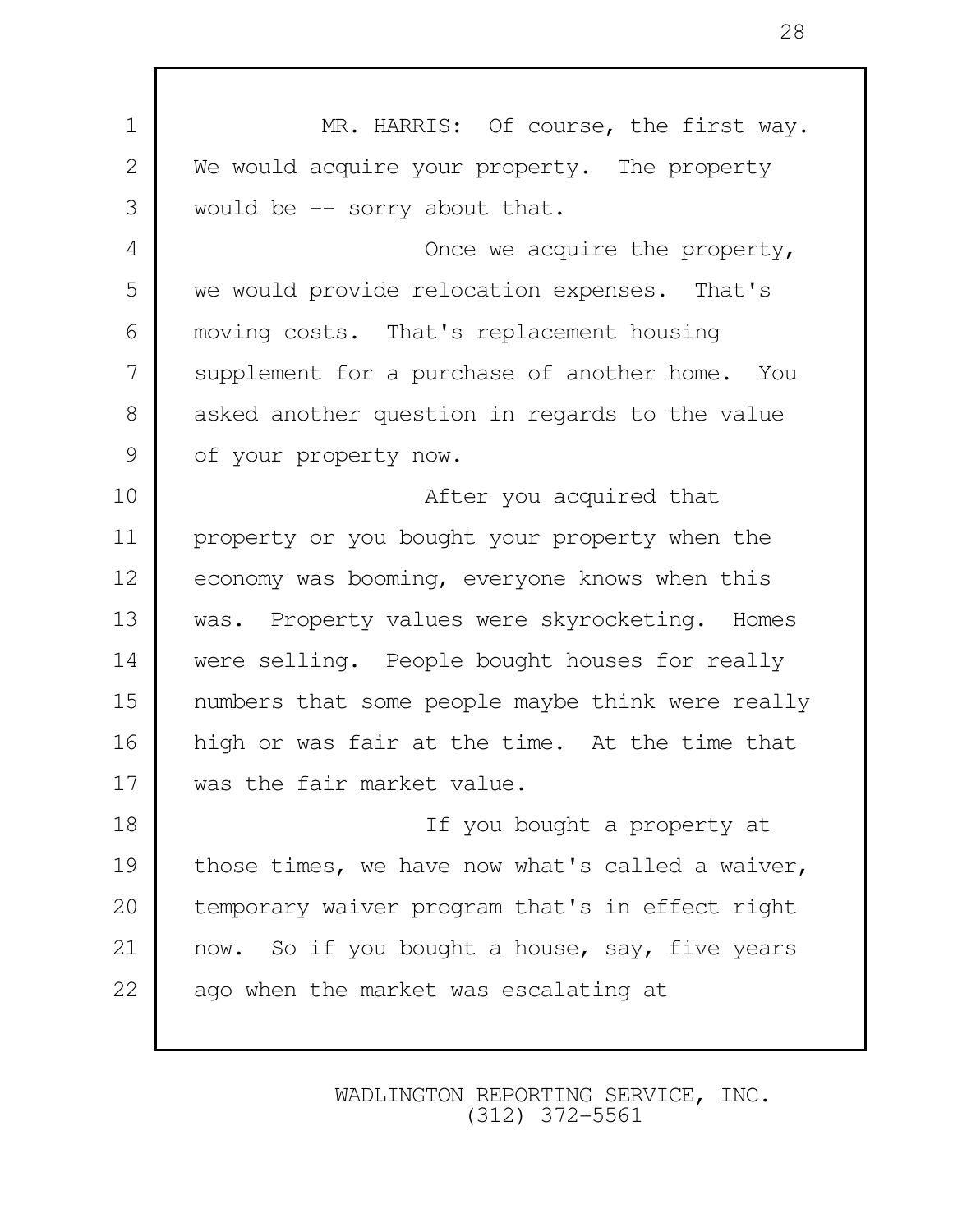| $\mathbf 1$    | astronomical numbers and now the market is       |
|----------------|--------------------------------------------------|
| $\overline{2}$ | declining, as fast as it went up, the fair       |
| 3              | market value isn't what it is now.               |
| 4              | If you are in one of those                       |
| 5              | situations where you had bought a home then, we  |
| 6              | would, through the temporary waiver process,     |
| 7              | would pay off that mortgage and once we do that  |
| 8              | we would then still provide a replacement        |
| $\mathcal{G}$  | housing purchase supplement, so you can go out   |
| 10             | and purchase another home.                       |
| 11             | MS. DAVIS: That sounds quite                     |
| 12             | different than saying we're just going to give   |
| 13             | you fair market value.                           |
| 14             | MR. HARRIS: You're asking a number of            |
| 15             | questions a number of ways. I'm just trying to   |
| 16             | answer them.                                     |
| 17             | AUDIENCE MEMBER: But what if the                 |
| 18             | house is paid for?                               |
| 19             | MR. HARRIS: Then if the house is paid            |
| 20             | for, then we are going to give you what the fair |
| 21             | market value is of today.                        |
| 22             | AUDIENCE MEMBER: But that's not fair.            |
|                |                                                  |

Г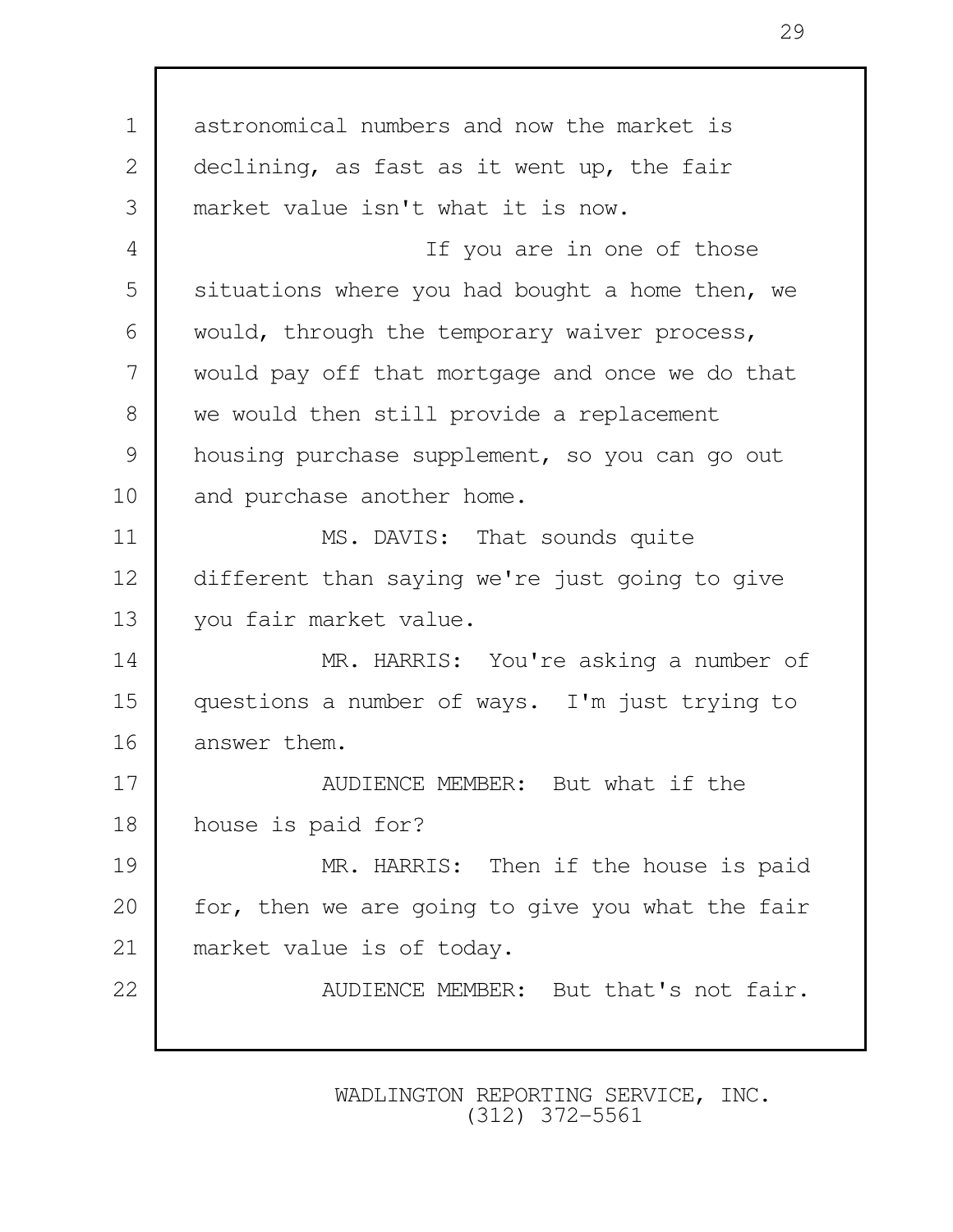1 MR. HARRIS: If you were to sell your 2 house right now to me, what would be fair? 3 AUDIENCE MEMBER: If that was the 4 case, I wouldn't sell my house. 5 AUDIENCE MEMBER: Why would I move and  $6$  get a house with a mortgage when my house is 7 paid for. 8 AUDIENCE MEMBER: I believe she's 9 saying these two community situations and how 10 the properties have declined because of the 11 situation -- the areas. Our communities, most 12 of the Grand Crossing and the Englewood areas, 13 the properties have gone down because of issues, 14 the community basis -- the property values have 15 | gone down. 16 **| NORTH CONTACT | CONTRACT CONTRACT (WHEREUPON, several people** 17 Were talking at the same 18 time.) 19 AUDIENCE MEMBER: Well, yeah. But I 20 thought you were trying to say because of 21 poverty in the Englewood and the Grand Crossing 22 Area. The property value is down period because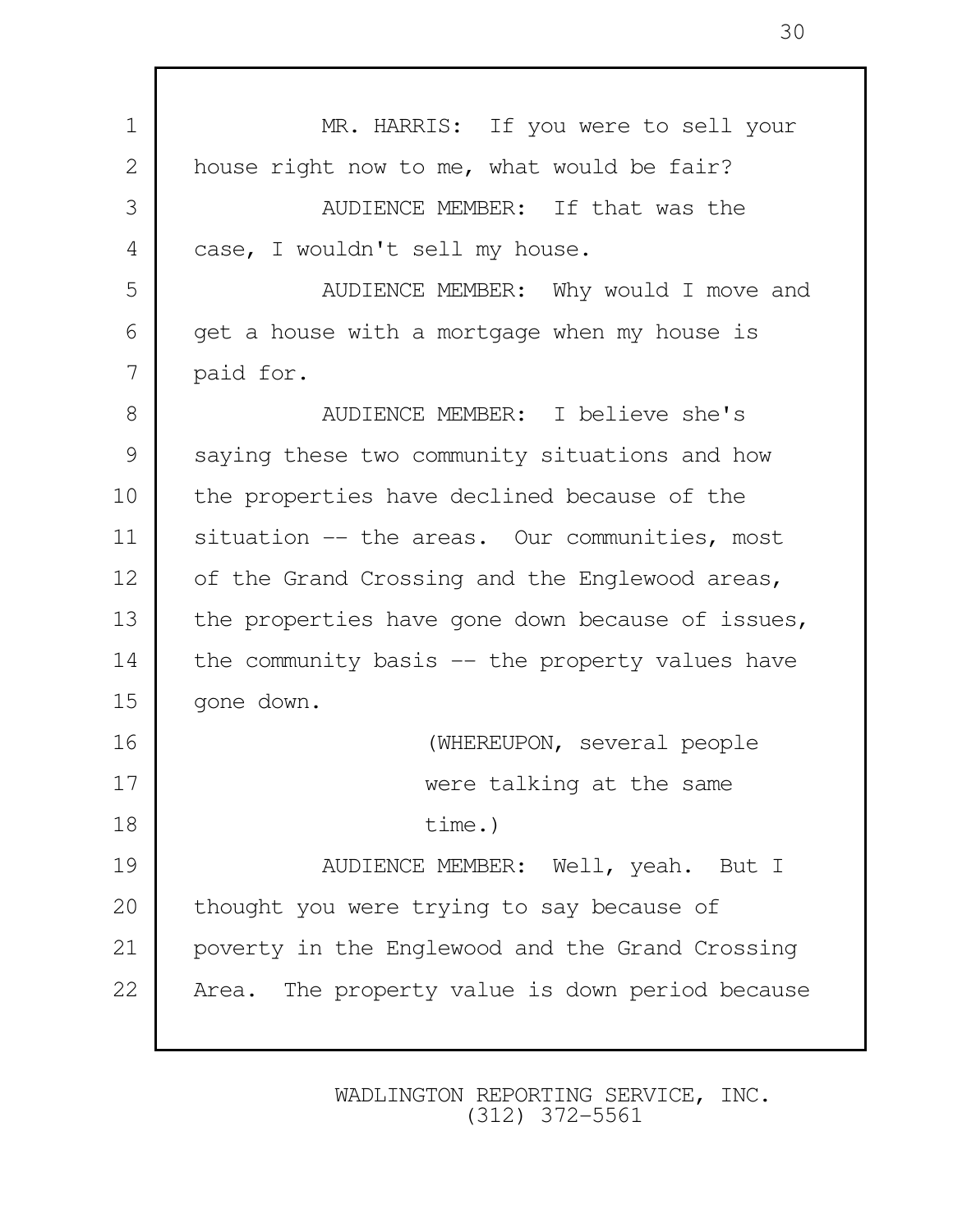1 of the community, the particular communities 2 that you are going to be working in. You 3 understand what I'm saying. 4 MR. HARRIS: If you have -- okay. If 5 you have a house in the community now, paid for, 6 whatever that's worth, another house not far 7 away, which I'm trying to find you something 8 comparable in the area, it's going to be in that 9 same fair market value. 10 So in a sense even though it 11 may not be the same value that you think it 12 Should be worth, you will get another 13 three-bedroom house or a two-bedroom house, 14 that's comparable to the one you're leaving. 15 You are going to be made whole. 16 MR. ESTES: Mr. Harris, I have a 17 question. 18 **Is a person confined to the** 19 community in which their home is that they are 20 being displaced from? Does that mean that they 21 would only get replacement housing or a home in 22 that community? Or can I say I want to live out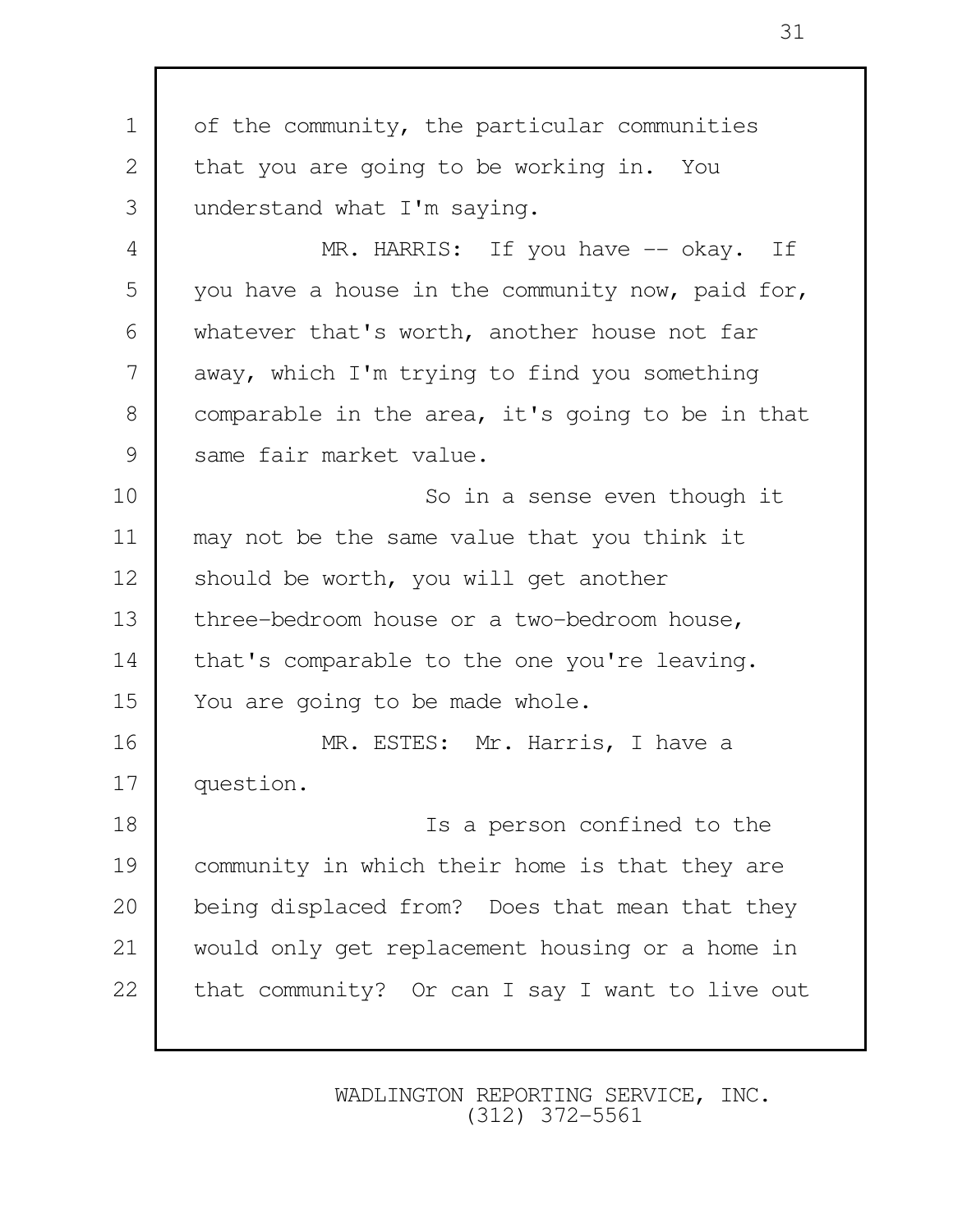1 in Winnetka, you know what I mean? 2 MR. HARRIS: You will get whatever 3 your fair market value is in the area you're at. 4 You will get that replacement housing 5 supplement. If it's a certain figure, you can 6 | use that same figure to go towards a house 7 wherever you want to go. 8 MS. JASPER: So if the person moves in 9 the community and you're saying that they can 10 | get a home within the community, it sounds like 11 the idea is that they won't receive -- they 12 won't be in a position to have a mortgage if 13 they didn't have one before. That's a 14 possibility. 15 MR. HARRIS: That is a possibility, 16 yes. 17 MS. JASPER: Okay. 18 MS. DAVIS: Well, correspondingly then 19 and you will probably get to my set of 20 questions, but it relates to the properties that 21 have already been acquired. 22 And my question  $-$  my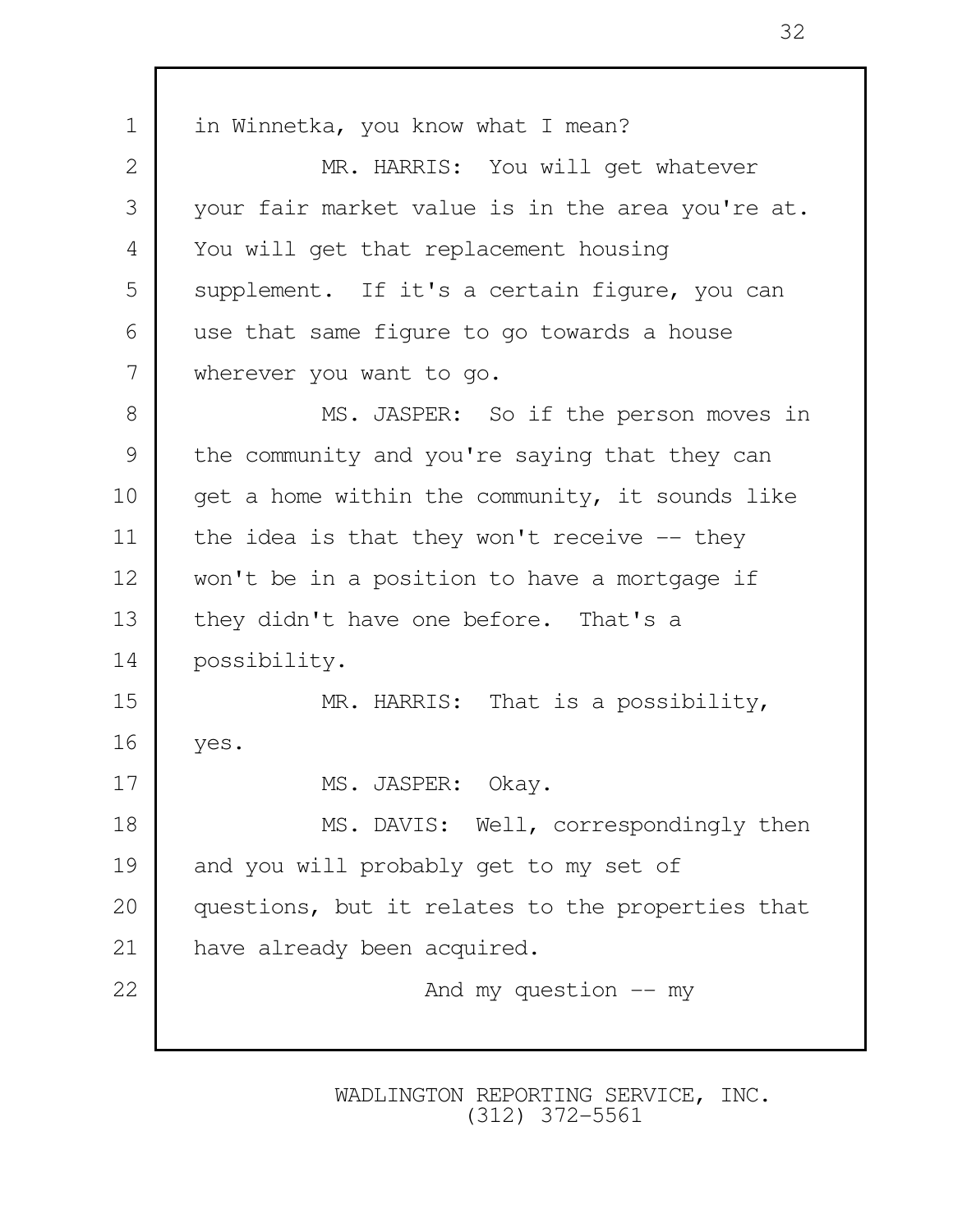1 corresponding question would be then what you 2 are saying is that this no mortgage, made whole, 3 replacement value approach has been taken with 4 all of the properties that have already been 5 acquired? Question mark, question mark, 6 question mark. 7 MR. HARRIS: Are you asking a question 8 what IDOT did or another --9 MS. TROTTER: Norfolk Southern. 10 MR. HARRIS: I can't answer for 11 Norfolk Southern. They would have to answer  $12$  that. 13 MS. DAVIS: Well, then may we have 14 Norfolk Southern answer that? 15 MS. TROTTER: Okay. But can we get a 16 little further along and not to -- that we won't 17 be coming back to that, but you said that that 18 was addressed on your question card, right? 19 MS. DAVIS: Yes. 20 MS. TROTTER: Okay. Then I definitely 21 will be reading it. 22 MS. DAVIS: Thank you.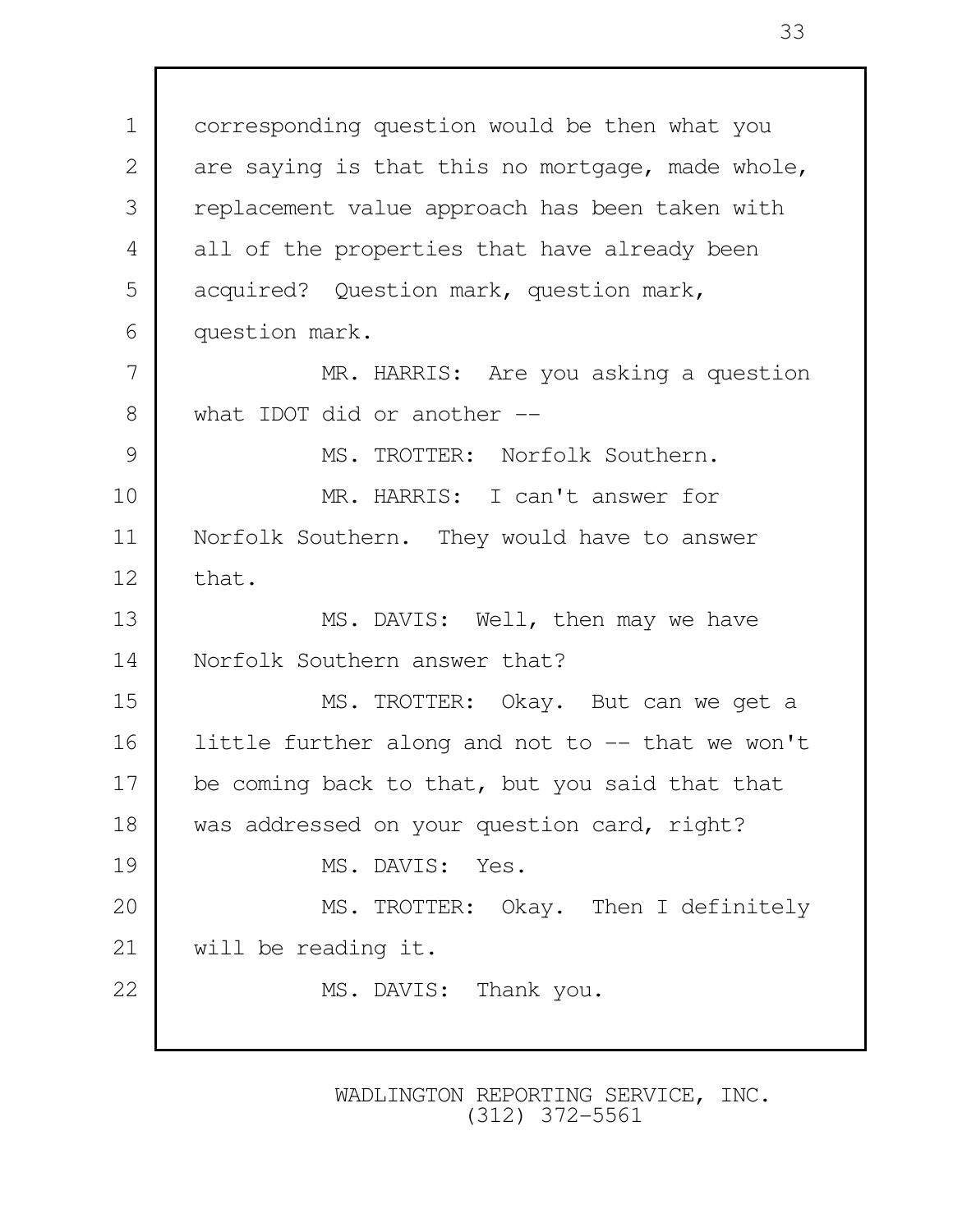1 MS. TROTTER: This question says the 2 Norfolk Southern rail yard expansion is in the 3 same area of the north one alignment. How would 4 this expansion project impact the north one 5 alignment? Will the elevated track be in the 6 alignment? How will the decision of no build be 7 determined? By public, input project team and 8 who has the final authority? 9 And No. 3, how does the 10 project relate to the Englewood flyover? 11 I could answer one of them, 12 but I will let Tony do the honors. 13 MR. PAKELTIS: Thanks. 14 Okay. The first in regards to 15 how does north one affect the Norfolk rail yard 16 expansion, there is no -- there is no impact. 17 The north one alignment can be constructed 18 without impacting Norfolk's plans to expand the 19 yard. 20 The yard expansion is planned 21 for this area. And it's really inside of the 22 two rail lines in between the Metra line and the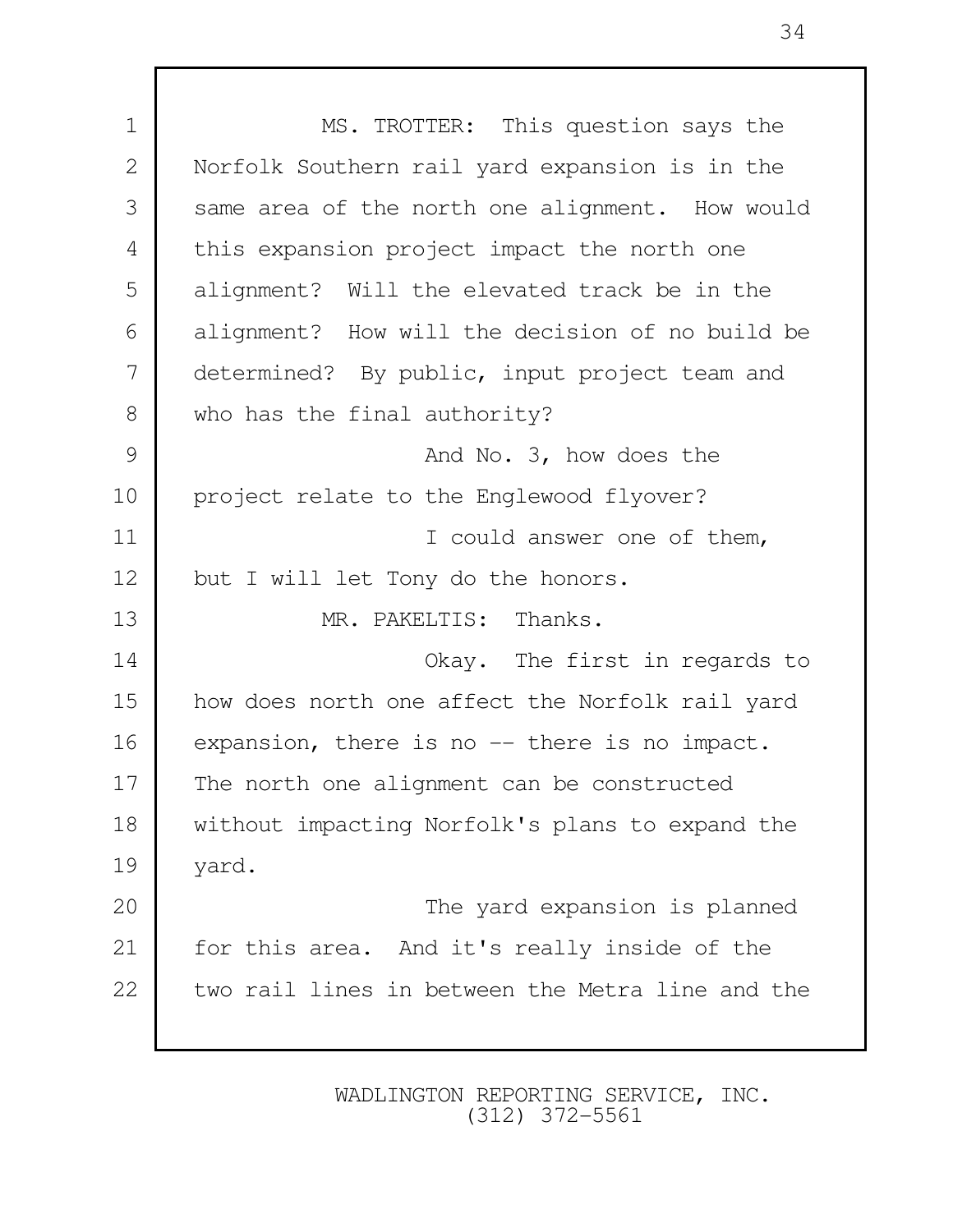| $\mathbf 1$  | NS line. The north one alignment would expand    |
|--------------|--------------------------------------------------|
| $\mathbf{2}$ | the tracks along the east side of the current    |
| 3            | tracks so that would not -- as a result that     |
| 4            | would not impact their plans for expansion.      |
| 5            | Will the elevated tracks slope                   |
| 6            | in the rail yard? Actually, it slopes away. It   |
| 7            | goes to the east side, so away from the rail     |
| 8            | yard. North one, we expand to the east, so on    |
| 9            | this side and the rail yard is on the west side. |
| 10           | So the improvement is going to extend out to the |
| 11           | east and not to the west. So it would be away    |
| 12           | from the rail yard.                              |
| 13           | How will the decision of no                      |
| 14           | build be determined; public input, project team, |
| 15           | who has the final authority?                     |
| 16           | Well, as we continue through                     |
| 17           | the process here of evaluating alternatives and  |
| 18           | selecting a preferred -- a preferred             |
| 19           | alternative, you know, we're going to be working |
| 20           | with our community advisory groups. We are       |
| 21           | going to get feedback from the public through    |
| 22           | the public hearing.                              |
|              |                                                  |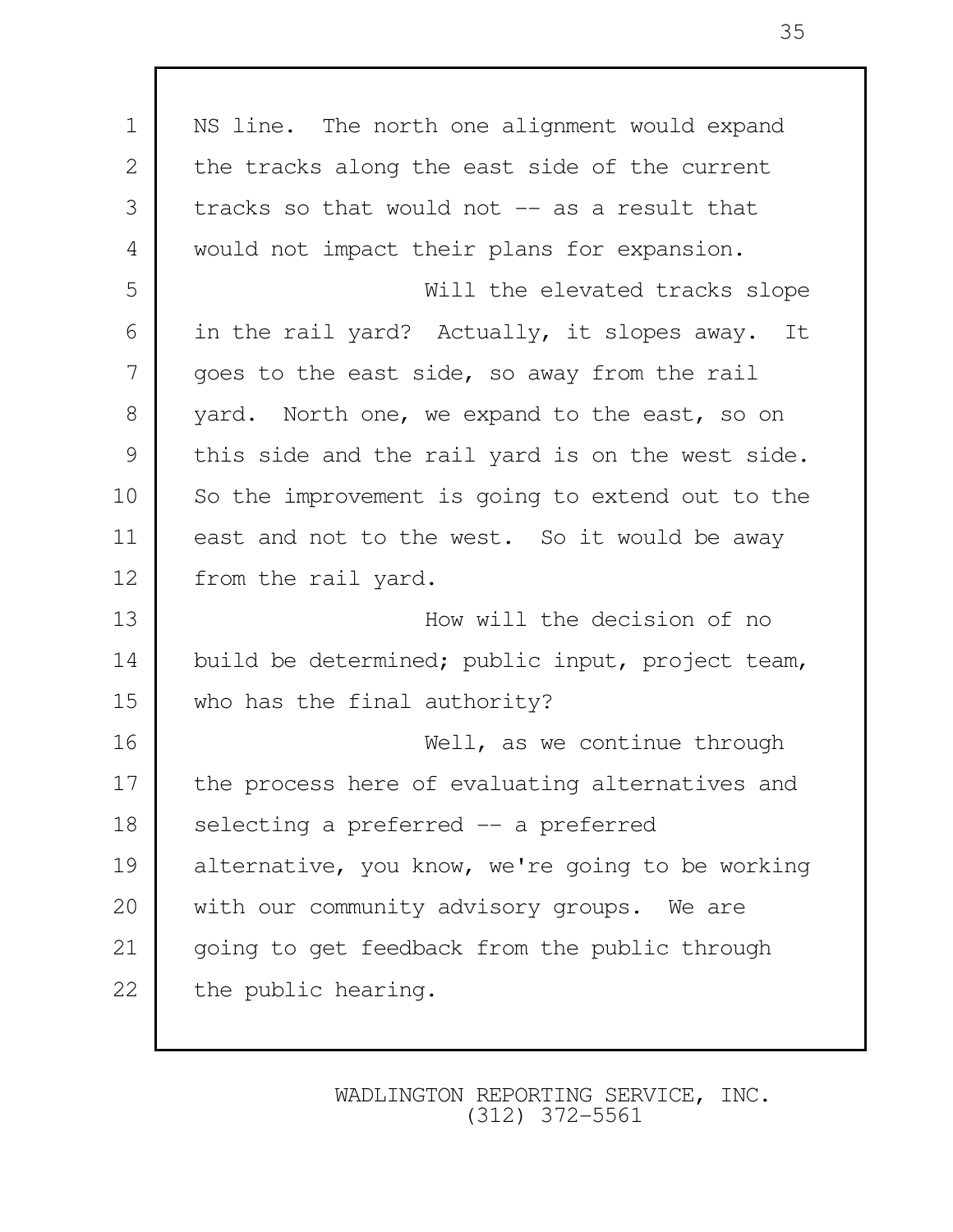| $\mathbf 1$    | Ultimately, the decision will                    |
|----------------|--------------------------------------------------|
| $\mathbf{2}$   | be made by the Federal Highway Administration    |
| 3              | for this project as to whether or not the        |
| $\overline{4}$ | project moves forward with a build or a no build |
| 5              | alternative. But that will be working closely    |
| 6              | with the project team members and evaluating the |
| 7              | input from the public and weighing the benefits  |
| $8\,$          | and the impacts associated with the project.     |
| 9              | How does the project relate to                   |
| 10             | the Englewood flyover? Well, they are both       |
| 11             | CREATE projects, but they are independent. The   |
| 12             | Englewood flyover is under construction now, and |
| 13             | will be completed -- would be completed before   |
| 14             | this project would begin construction.           |
| 15             | So, the Englewood flyover is                     |
| 16             | located -- it crosses our project area here and  |
| 17             | that project includes elevating the Rock Island  |
| 18             | District tracks over -- the Metra/Rock Island    |
| 19             | District tracks over the Norfolk Southern.<br>So |
| 20             | it crosses the project area and they are both    |
| 21             | CREATE projects, but they're independent, and    |
| 22             | the one would be constructed $-$ the Englewood   |
|                |                                                  |

Г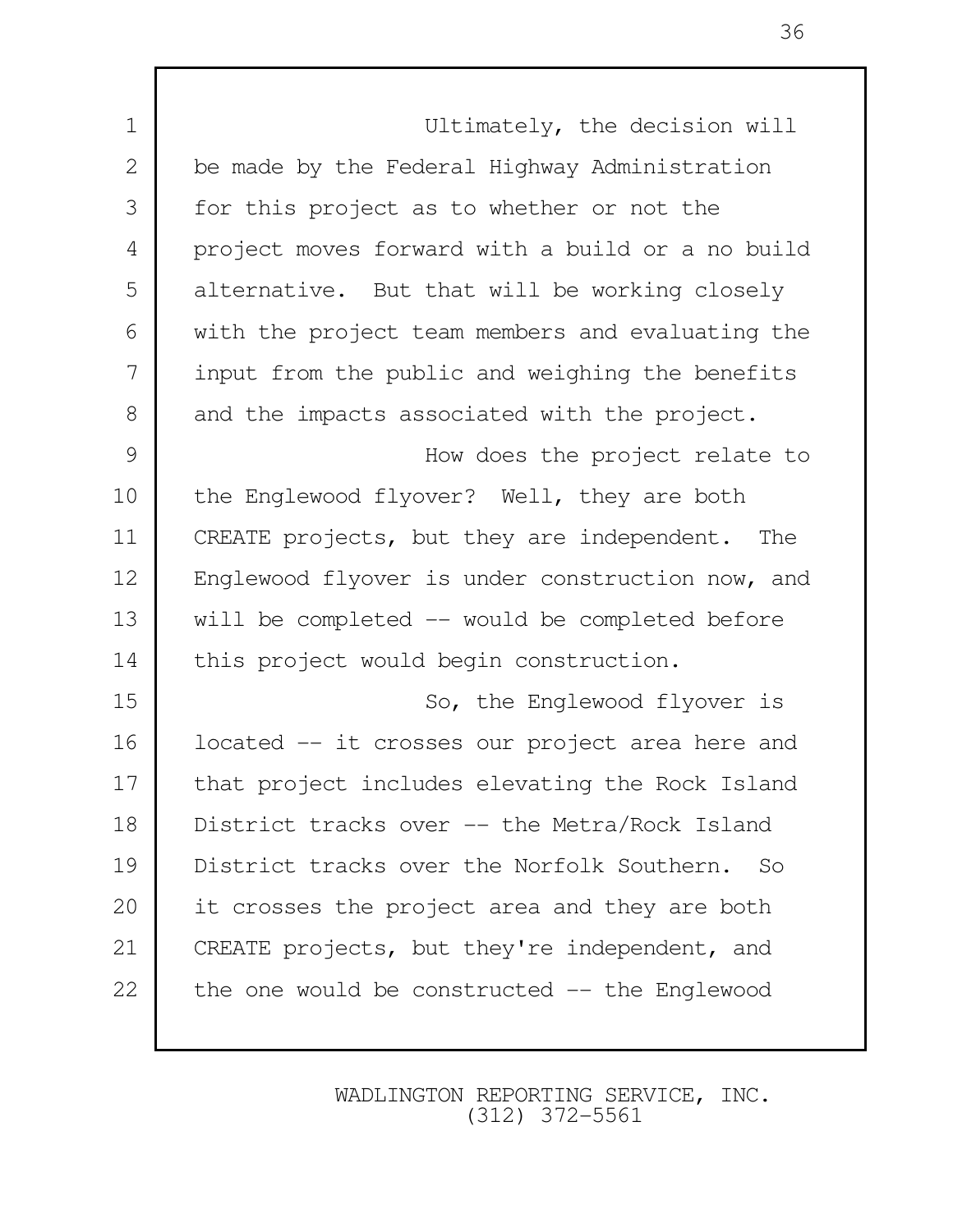1 flyover construction would be completed before 2 this project would go under construction, if it 3 moves to that stage. 4 There's some on the back here, 5 Jakita. 6 MS. DAVIS: Can you say whether there  $7$  is  $-$  I mean, apart from that they're separate 8 construction projects entirely, is there any  $-$ 9 is there any strategic connection or impact as 10 to why the flyover is being done and why the P4 11 is being done? Is there any connection in that 12 way? 13 MR. PAKELTIS: Well, I think if you 14 didn't -- if you weren't to grade separate those 15 tracks with the P1 flyover, again, taking the 16 Metra Rock Island over the Norfolk Southern 17 track, it might be difficult to make this 18 improvement where you would be adding Amtrak 19 trains to that crossing. 20 So the fact that that project 21 is going to occur probably does help make this 22 project  $-$  you know, one of the factors that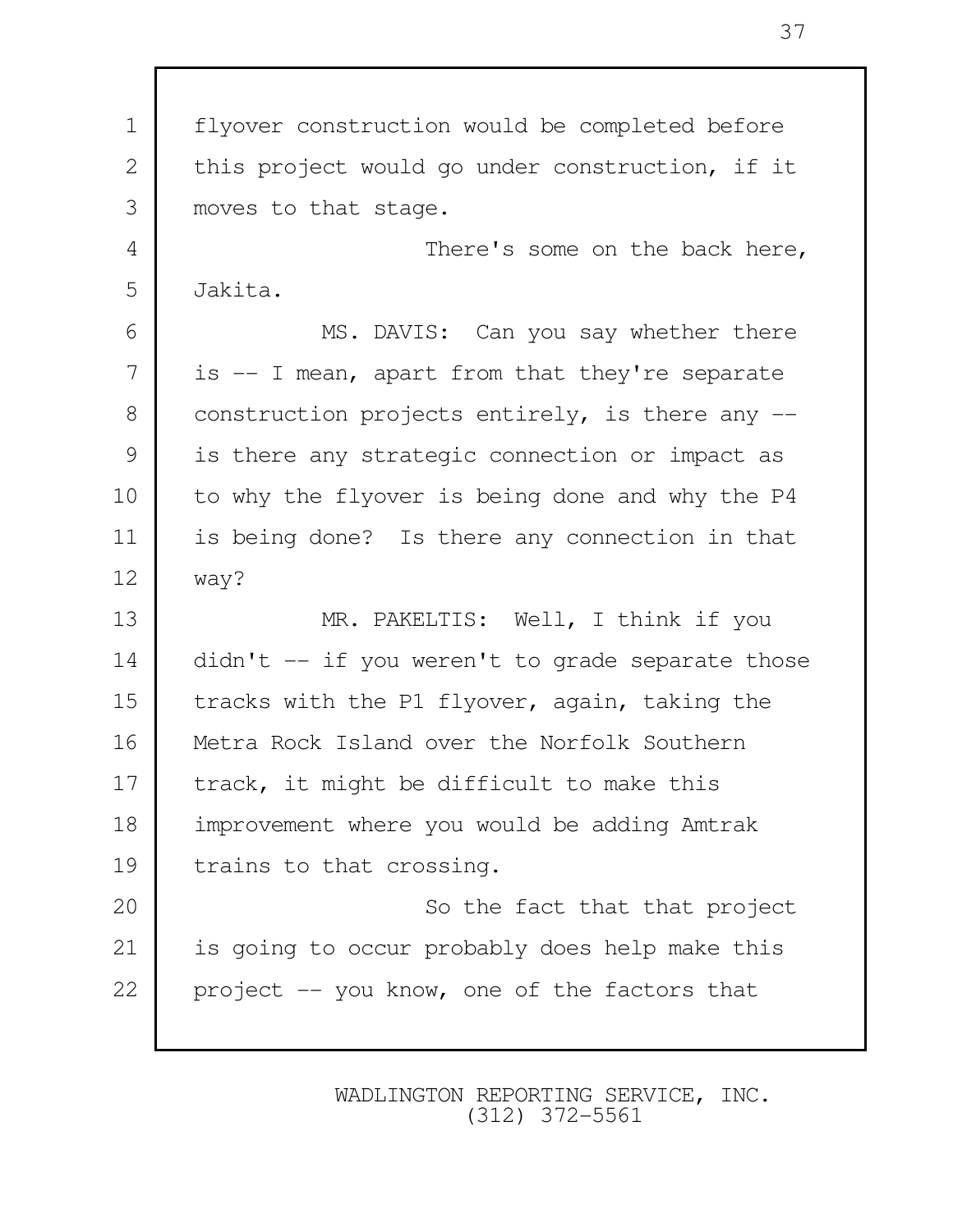1 would make this project possible. 2 MS. DAVIS: Thank you. 3 MR. ESTES: Question. So if the 4 Federal Government has the last and final say 5 period on this project or is it the Illinois 6 Department of Transportation outside of them 7 | receiving any funding from the Federal 8 Government, so how does that work? 9 MR. PAKELTIS: Well, obviously, IDOT 10 is a big partner in this process, but under the 11 requirements of the federal law, since we are 12 doing this environmental impact statement, 13 ultimately, the federal -- the lead federal 14 agency, which is the Federal Highway 15 Administration, they have the final say on 16 whether or not the project moves forward. 17 Again, that would be -- you 18 know, they would be working with IDOT, and they 19 would be -- you know, IDOT would be, I'm sure, 20 in concurrence with the Federal Highway 21 Administration, if it was going to move forward. 22 But, ultimately, it's the Federal Highway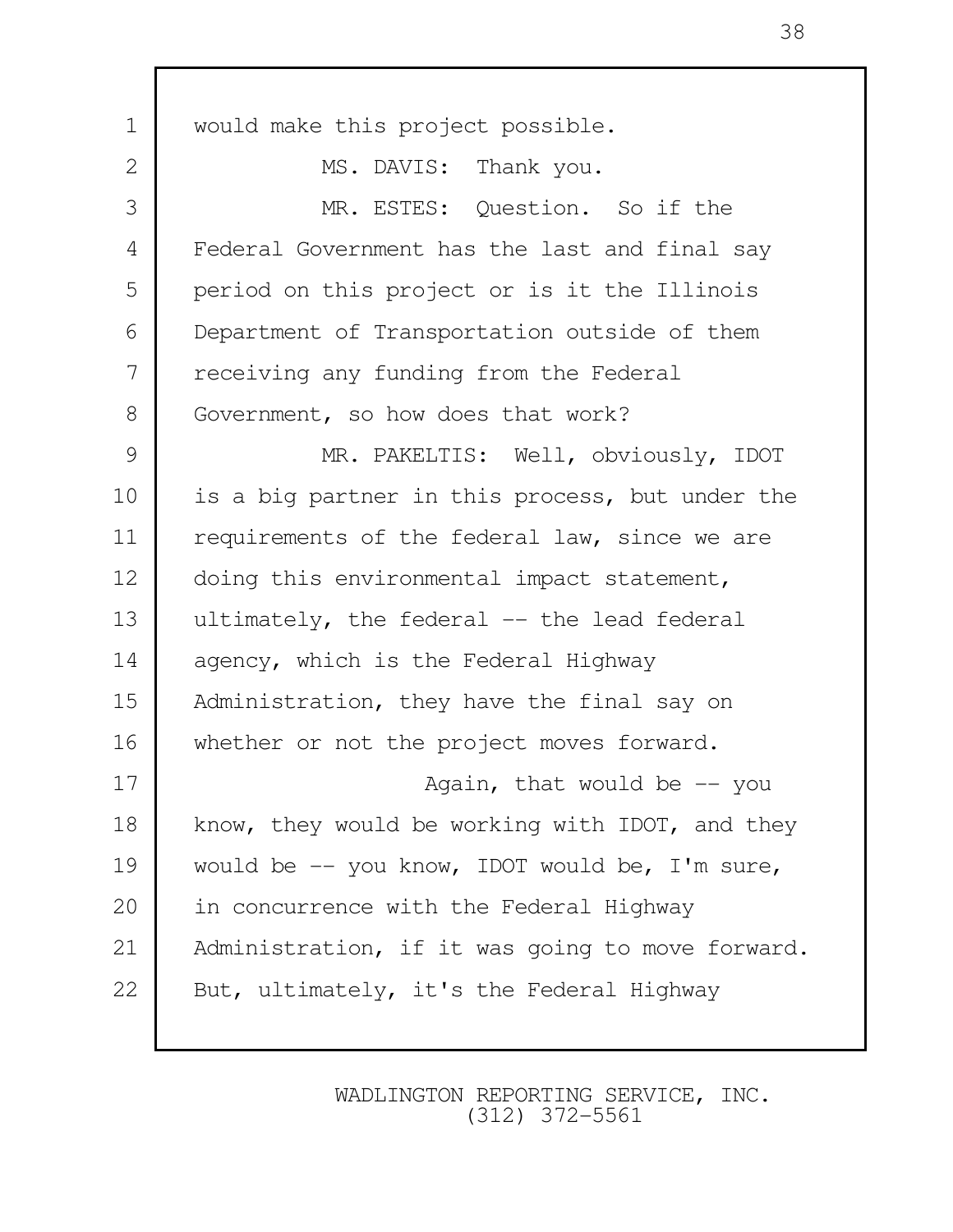1 | Administration's final decision. 2 all right. The next question 3 is, I understand how this benefits the railroad, 4 but how will this benefit the community? 5 Well, overall the Create -- 6 you know, as part of the CREATE program where 7 the goals are to move freight and passenger 8 trains more efficiently through the community. 9 and then there is  $-$  as 10 mentioned in the presentation and on some of the 11 slides, some of the goals associated with the 12 CREATE program include improved regional air 13 quality, improvement to reduce traffic delays at 14 grade crossings, enhancing public safety, 15 reducing energy consumption. Those are all 16 benefits that are part of the CREATE program of 17 | which this project is part of. 18 AUDIENCE MEMBER: I quess my question 19 is how? How is that so? How does it improve 20 public safety? 21 MR. PAKELTIS: Well, as part of the 22 CREATE program, there's a number of grade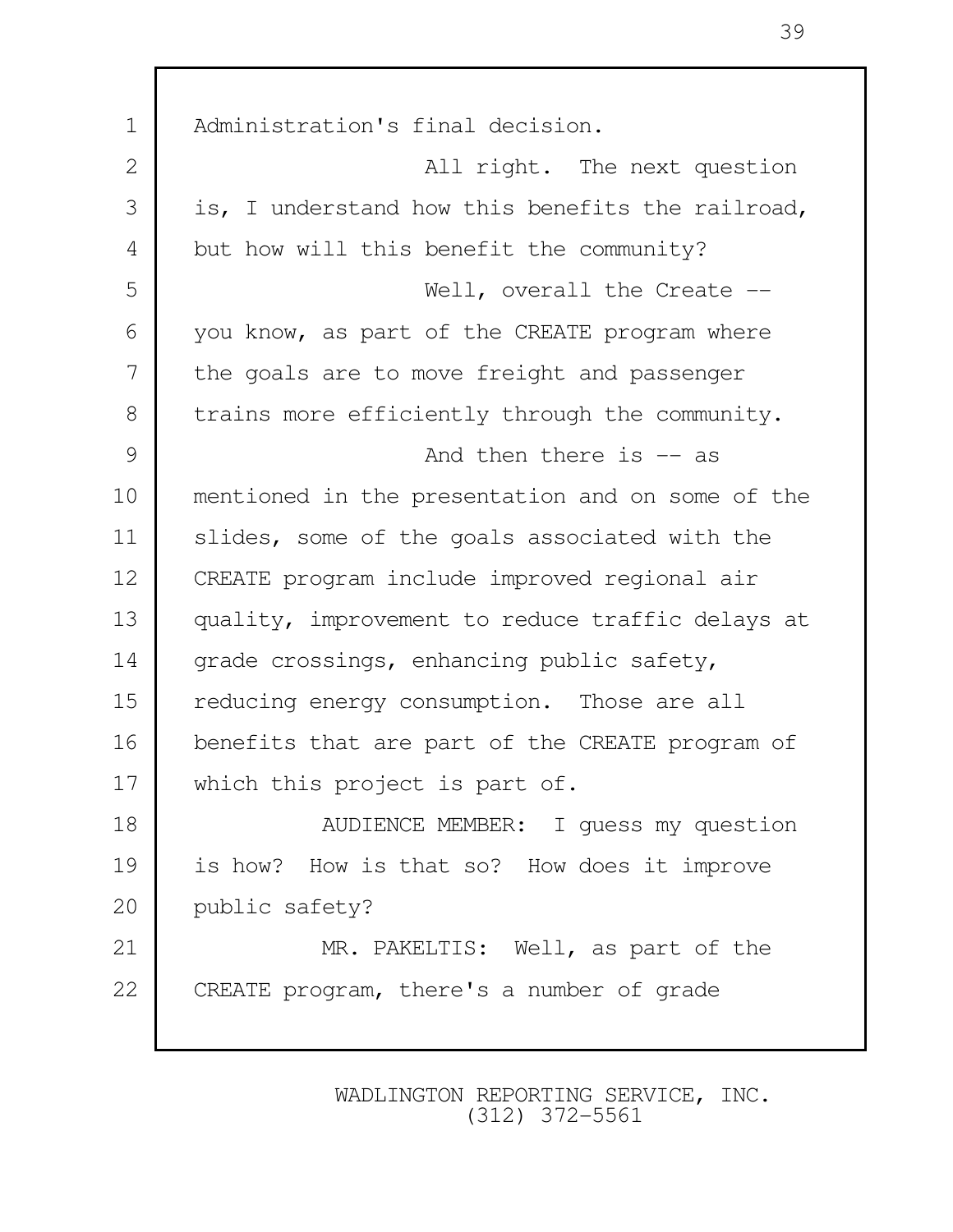1 separation projects. So that would be 2 separating the highway traffic from the rail 3 traffic. So that would improve safety. That 4 would be one element. 5 AUDIENCE MEMBER: I have a question. 6 I It goes back to the previous question that was 7 *just asked.*  8 Where the decision to move 9 forward on the project and you said that the 10 Federal Highway Administration has the final say 11 so. Just how much input from the community is 12 | going to be considered? I mean, we are being 13 asked for our input, and we are being asked 14 regarding options. Is it really going to be 15 considered? Or as you said, they have the final 16 say so. 17 MR. PAKELTIS: Well, it will be 18 considered certainly. You know, I can't put a 19 percentage on it, but it's part of the -- it's 20 just part of the process and that will be 21 weighed along with, again, the benefits and the 22 impacts of the project, and they will make that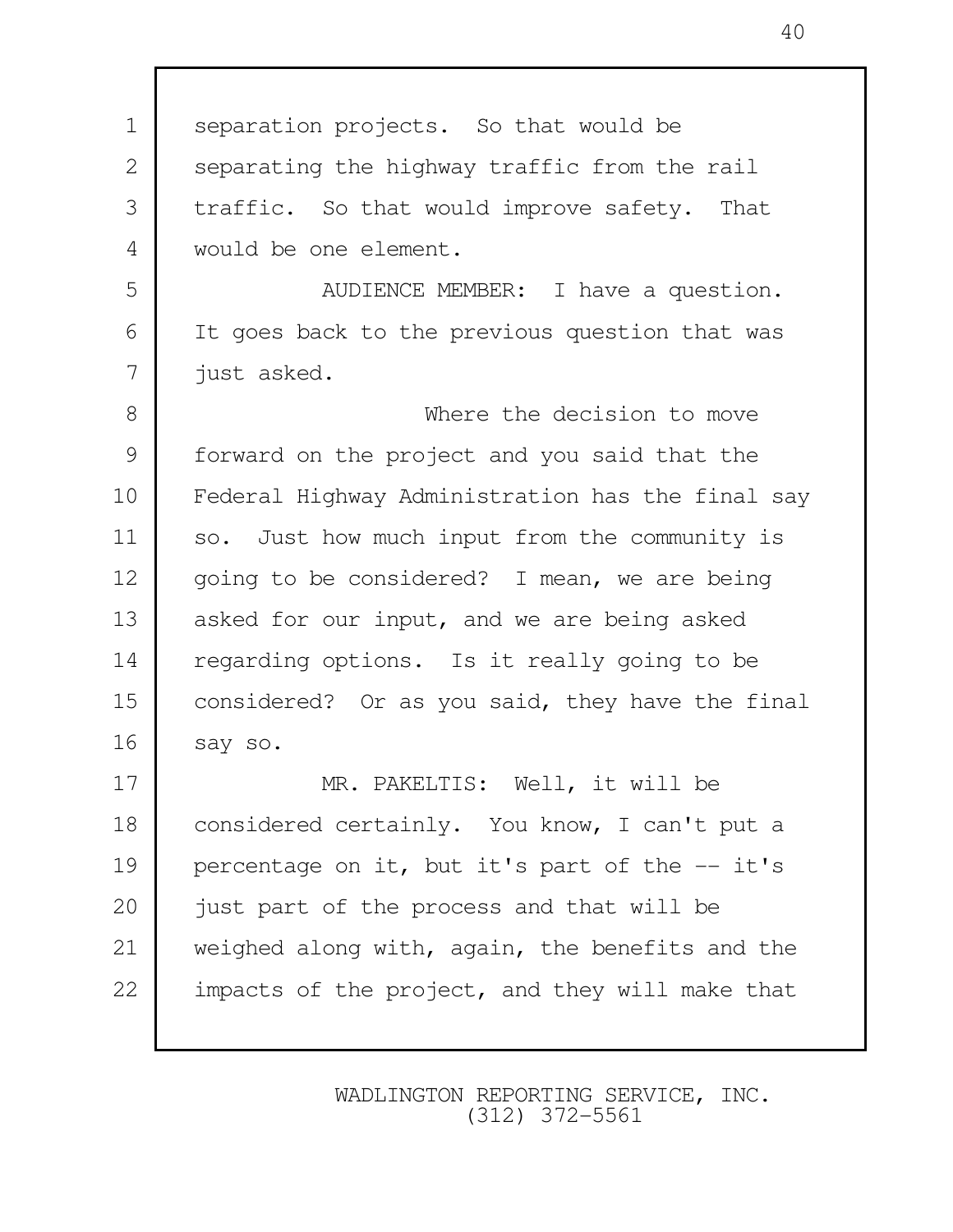1 decision on whether or not to move forward. 2 Will housing options be 3 available for the residents who are displaced? 4 | Chink we have probably 5 covered that. 6 MS. TROTTER: That was covered. 7 MR. PAKELTIS: All right, Jakita. 8 | MS. TROTTER: Everyone, it's going on 9 about 7:15, and I want to be, you know, 10 cognizant of the time and everyone's time that 11 is here. 12 So what I'm going to ask if 13 you do have anything additional over these 14 questions, you have, what is it, a three-week 15 comment period for you to apply to this public 16 meeting, and then there's several ways that I 17 believe it's listed on the last slide there as 18 to how you could, you know, provide us with your 19 comments. 20 And so for the sake of time, 21 I'm going to ask that you provide additional 22 comments that way so that we can get through the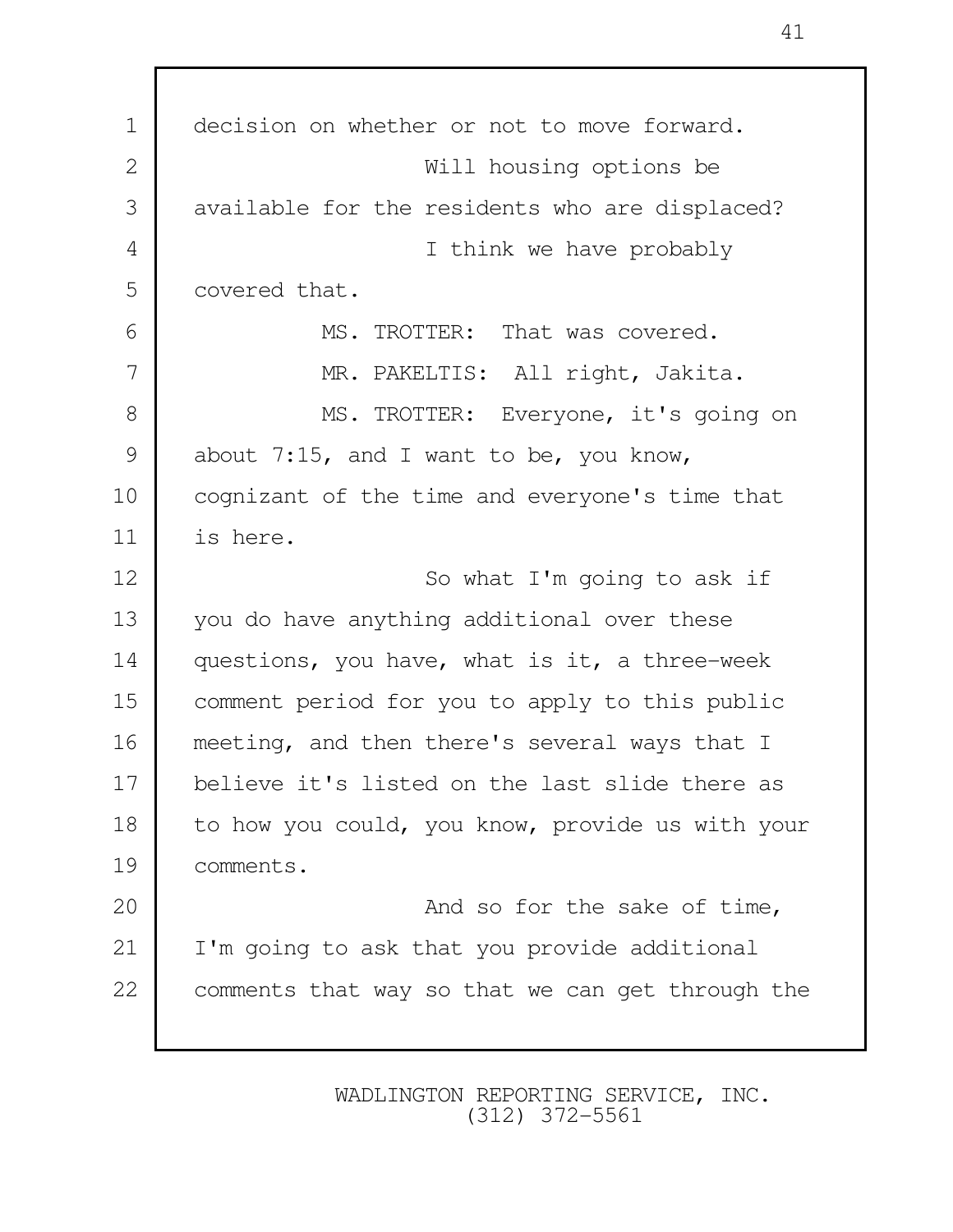1 cards that we do have here. 2 | Moving forward, regarding the 3 N1 and N2, how many residential or commercial 4 displacements have currently taken place? 5 Meaning, how many properties acquired, list of 6 those addresses acquired, dates of acquisition, 7 prices paid. 8 And No. 2, were zoning changes 9 | requested, made or will they be required? 10 This sounds like it's for a 11 totally different project from the Grand Rail 12 Crossing Project. And more specifically, the 13 Norfolk Southern acquisition that is going on 14 right now. 15 Cabell, can you speak on this 16 please. This is Cabell Brockman. He is a 17 representative from Norfolk Southern. Thank 18 you. 19 MR. BROCKMAN: You're welcome. 20 Just a quick overview on what 21 we are doing here. I'm assuming we're talking 22 about the Garfield area where we have been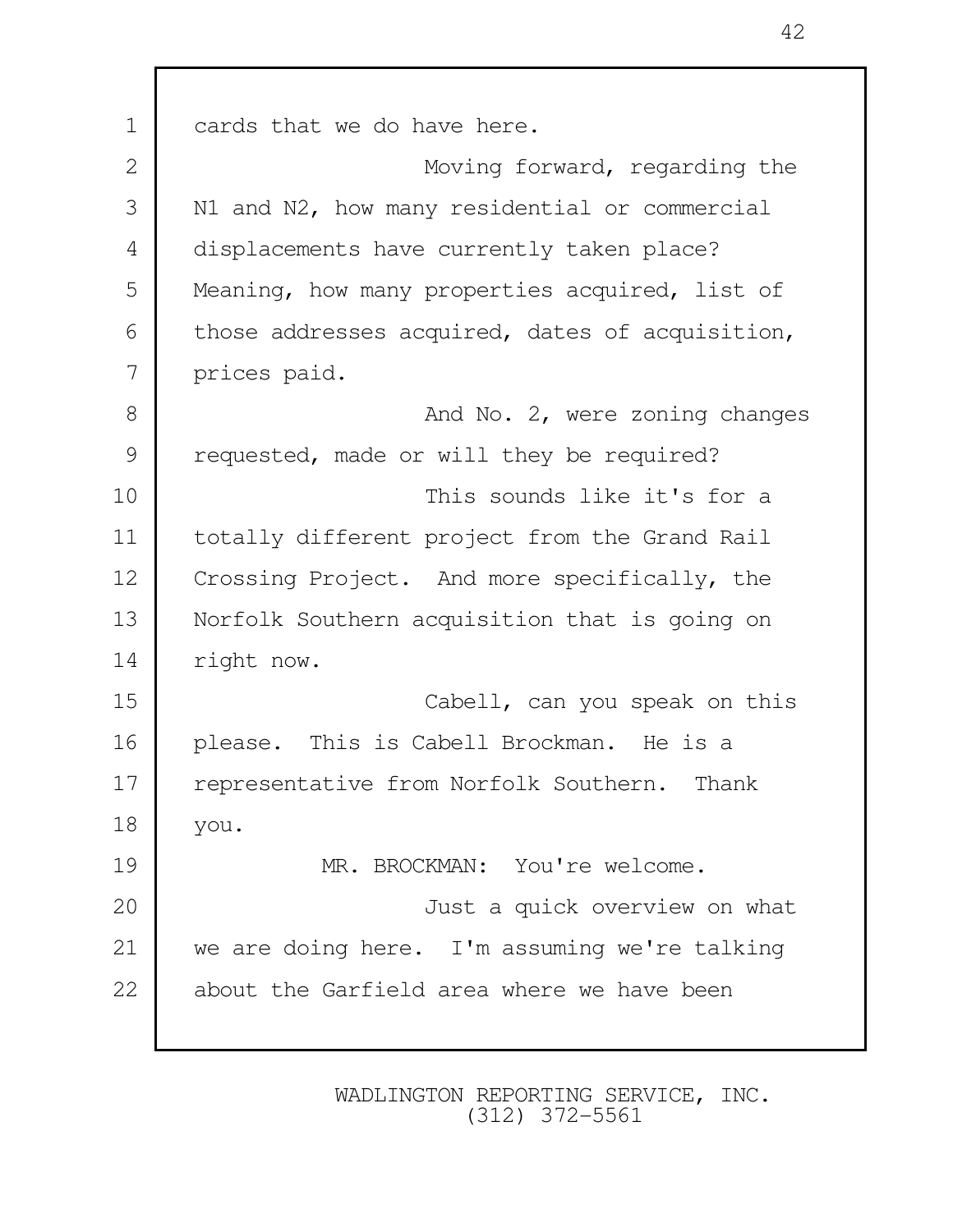1 purchasing a bunch of properties for expansion 2 | of our rail yard. Is that where this question 3 is entitled to? 4 MS. DAVIS: Yes. 5 MR. BROCKMAN: Okay. Just, I guess, a 6 brief quick history here on this project. 7 Our intermodal business has 8 grown in the Chicago area, and we had to make a 9 | choice on whether we want to stay inside Chicago 10 or go outside the city; namely, to Joliet. Some 11 other railroads have went to Joliet with 12 terminals. We looked at that option, but then 13 we decided we want to stay inside the city. 14 That's where our railroads are located. 15 We looked at areas inside the 16 city where we could expand. Our biggest issue 17 right now is the overcrowding of our parking for 18 our trailers that move on the intermodal trains. 19 They are in the 55th Street yard right in the 20 Garfield neighborhood. 21 We saw the opportunity just 22 north of Garfield. There was some vacant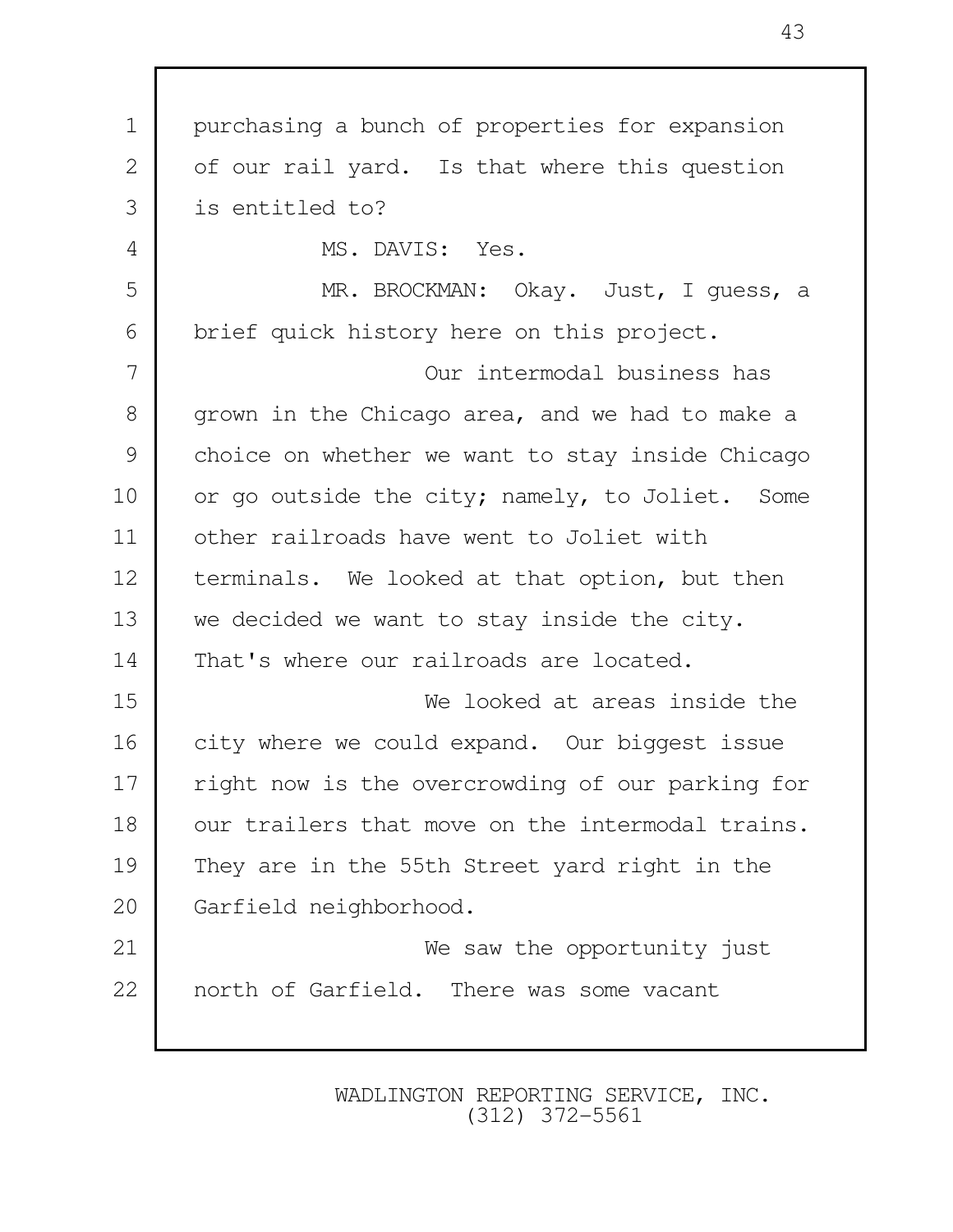1 property there. I believe there was a liquor 2 store there that we could purchase to where we 3 could build up the property there and use that 4 for excess parking. We acquired that land. 5 and if you have been there 6 during the last week or so, you may have noticed 7 it has been cleared out. The trees are down, 8 and we are starting construction in there where 9 we are going to raise the property, and that is 10 where our overflow trucks will be parked. 11 after we looked at that, we 12 started looking -- you know, once again, the 13 question came up where do we want to expand, and 14 we saw that we had the opportunity to continue 15 south to expand our rail yard. It's something 16 we kicked around within the corporation, and we 17 decided to look at expanding it there. 18 We then started going to the 19 neighborhood. We did hire a real estate agent 20 and a lawyer here in Chicago. They started 21 | going through the neighborhood. They went door 22 to door, talked to people about selling their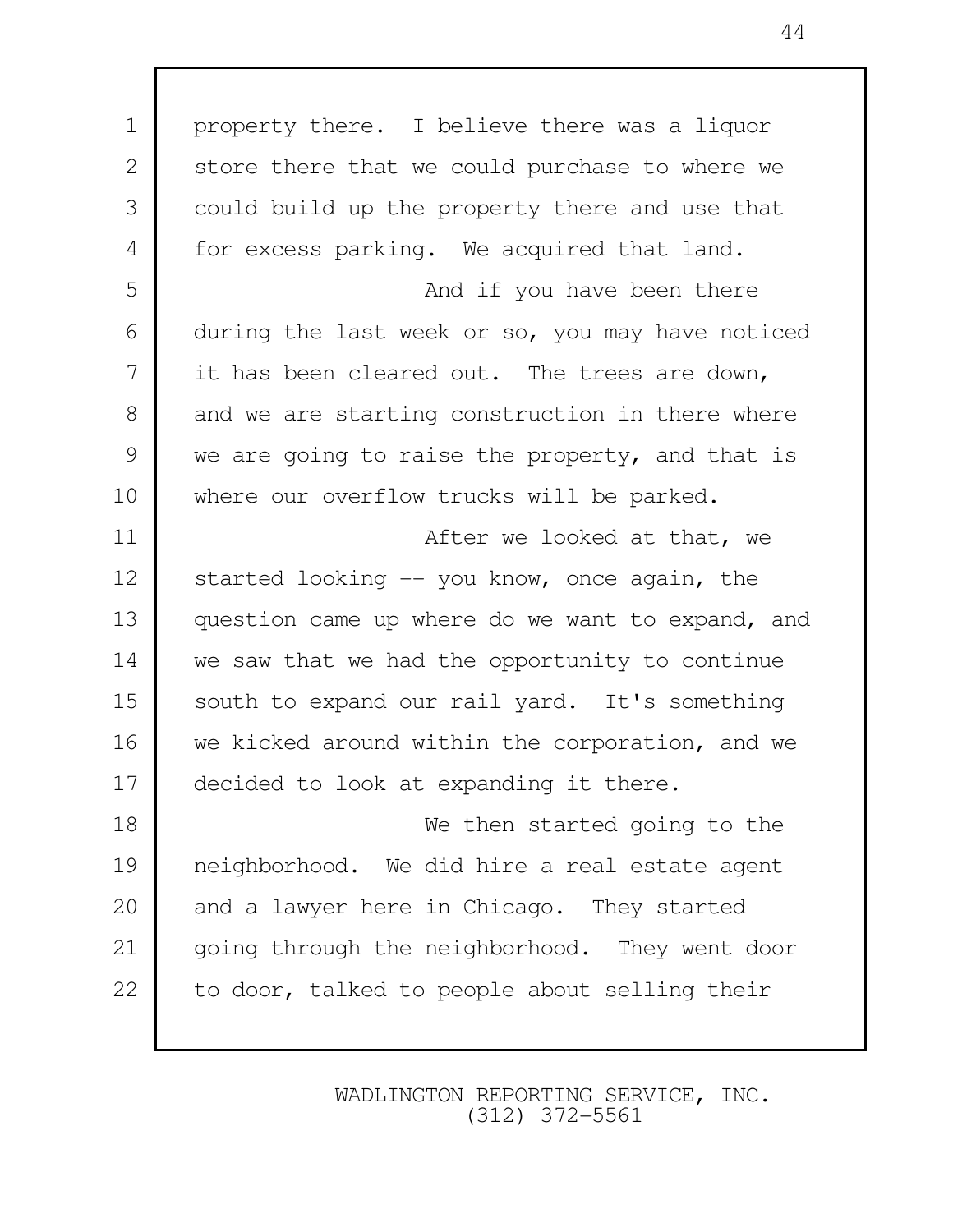1 | property. We looked at vacant property. We 2 | left fliers. I believe -- you know, they did 3 what they could to reach everybody down there. 4 MS. DAVIS: And what year did that 5 start? 6 MR. BROCKMAN: Oh, maybe three years 7 ago. I'm not sure. You know, I wish I could 8 tell you. I have been in Chicago for a year, 9 but I want to say it's probably been going on 10 | for three or four years. 11 But the property that has been 12 acquired today, it's been willingly sold to us. 13 We have not pushed anybody into selling. You 14 know, everything we have done we have been 15 contacted. We have been in contact with 16 everyone else, and we have worked it out with 17 everyone. 18 **I** Looking at the property that 19 is selling right now, I will tell you we have 20 been very surprised at how much property we have 21 acquired. This project right now is a ten-year 22 project for us. We are not expecting to have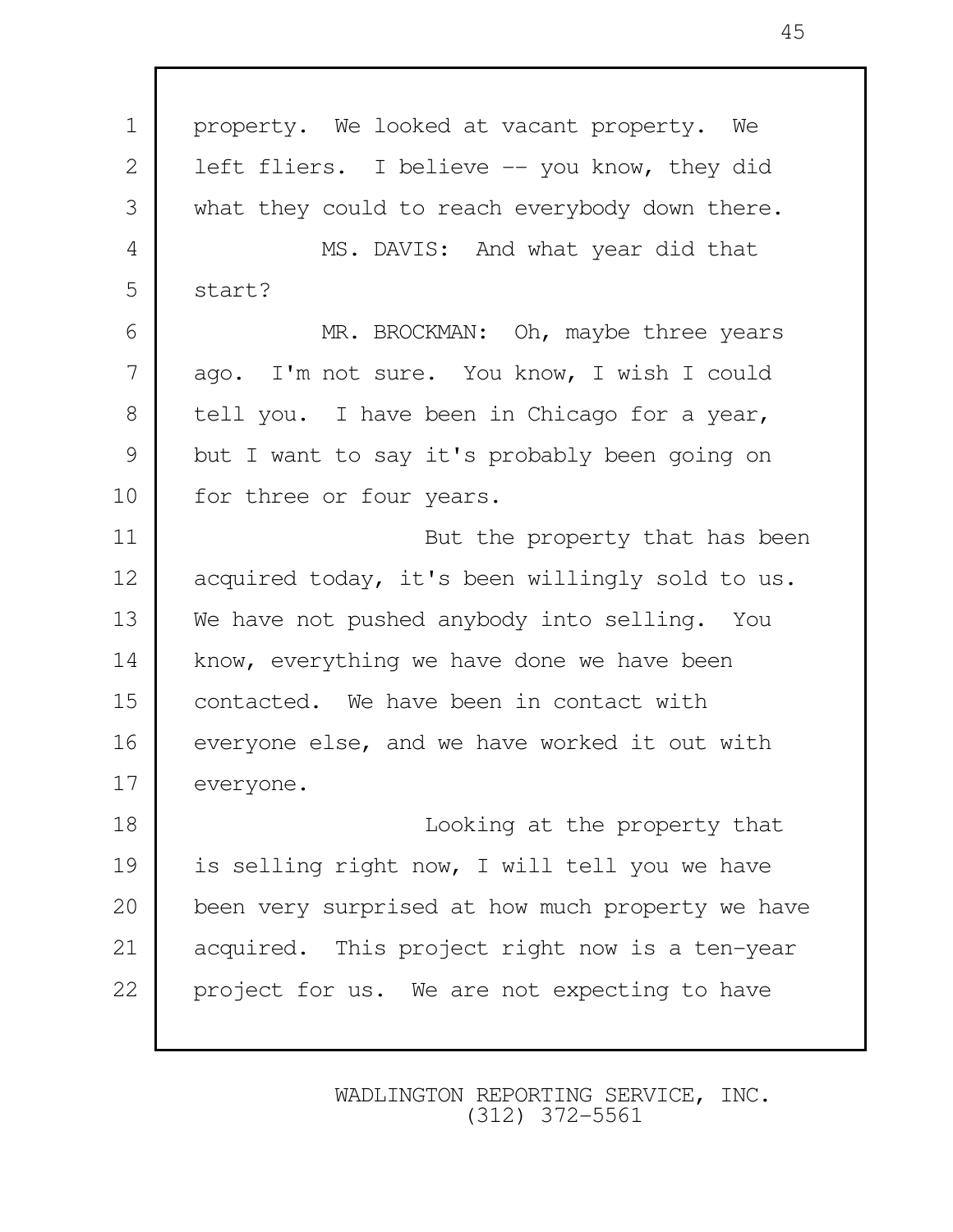1 | this intermodal facility anytime soon. 2 | Charlotte Like I said, it's broken down 3 into phases, and our first phase is this parking 4 | lot, and that's happening right now. We can see 5 it where it started. 6 MR. ESTES: How many jobs does -- 7 MS. DAVIS: Excuse me. Excuse me. 8 I I'm still working on this question; okay. 9 So between three and four 10 years ago you started acquiring properties. You 11 say that people sold willingly. At a later time 12 we can unpack that, and I would like to. 13 When you say you are surprised 14 at how many properties you acquired, how many 15 have that -- part of the question is how many 16 have you acquired? 17 MR. BROCKMAN: I want to say right now 18 we have acquired about 65 to 70 percent of the 19 properties inside -- inside our area where we 20 want to build our terminal. 21 MS. DAVIS: And how many, 22 approximately, structures is that?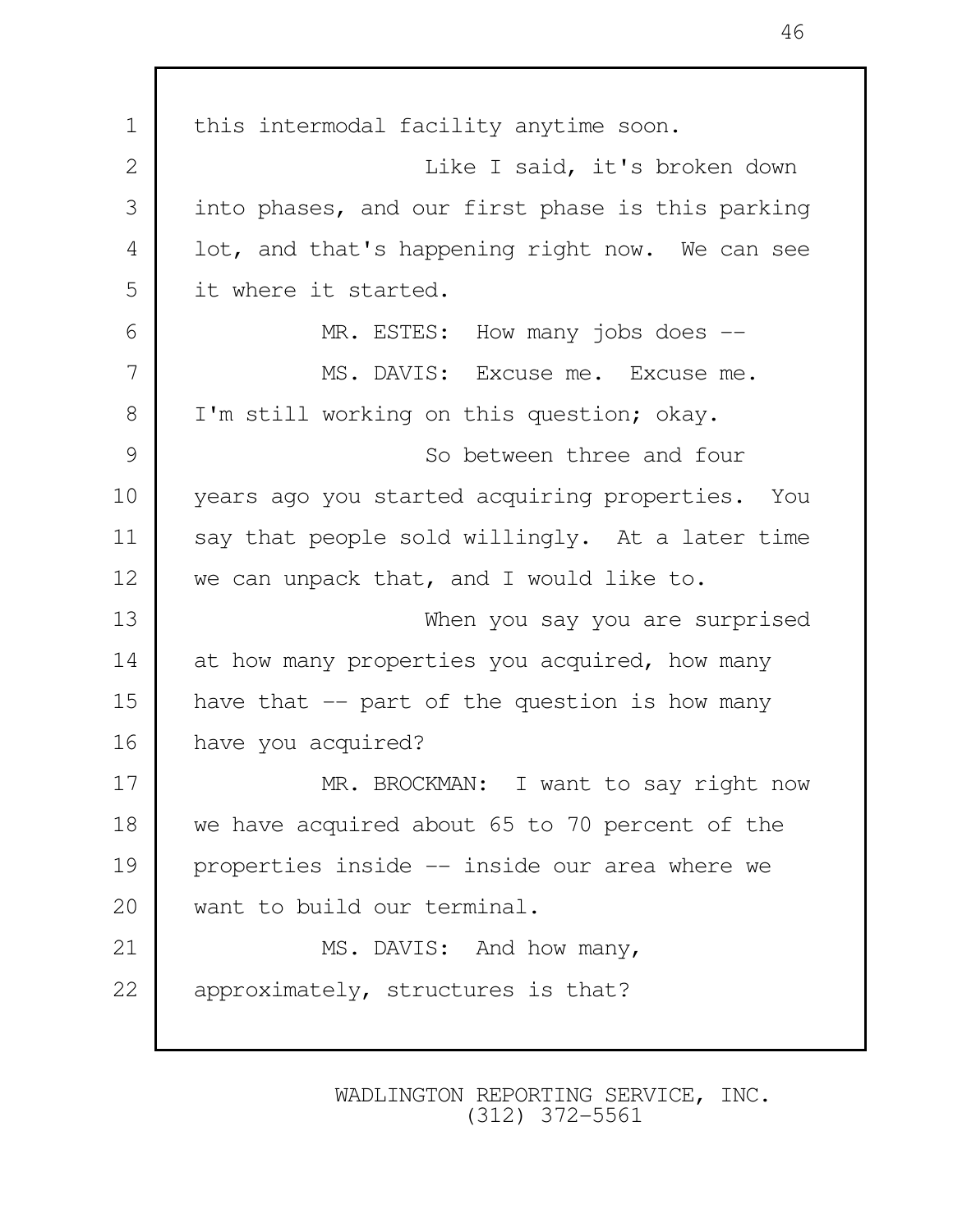1 MR. BROCKMAN: 250 maybe. It's a 2 | large facility. It's a plot and I would have to 3 go back and look at it. And it's something I 4 don't look at everyday. I am not in the real 5 estate department. I don't deal with it 6 everyday. It's from what I gather when we have 7 meetings. 8 MS. JASPER: Is any of that 9 information on the website somewhere? 10 MR. BROCKMAN: We don't have a website 11 for that. I can't say that we will create one. 12 That's just something inside of the corporation. 13 We haven't done it. It's not saying we can't do 14 it in the future. But no, it's not on the web. 15 No, ma'am. 16 MS. DAVIS: Have you used the same 17 real estate agent? 18 MR. BROCKMAN: Yes. 19 MS. DAVIS: And what agent is that? 20 MR. BROCKMAN: His name is Mark 21 Matherson. I think it's Matherson Real Estate. 22 MS. DAVIS: He is the attorney, isn't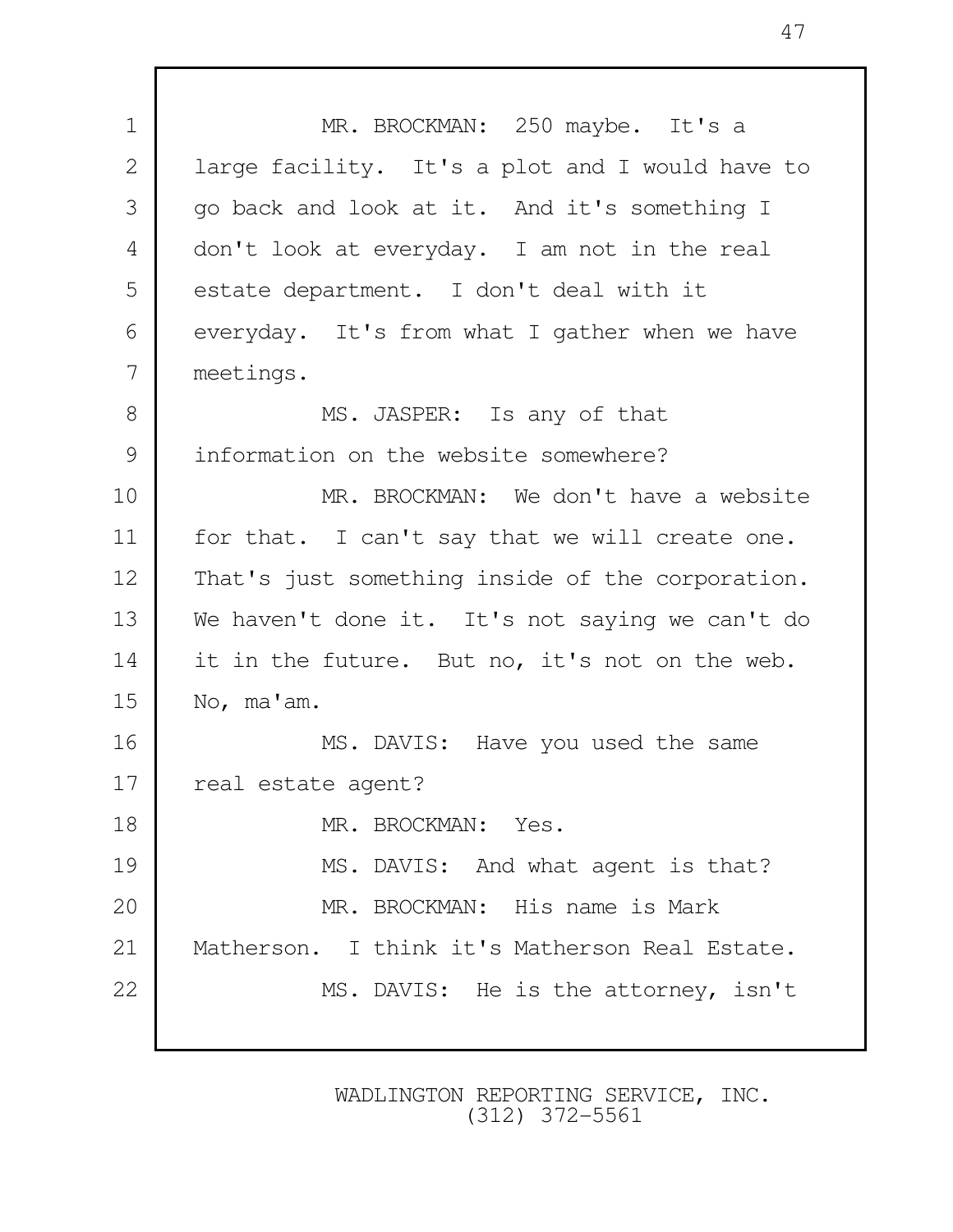1 he? 2 MR. BROCKMAN: Yes, but he's also with 3 the real estate department. 4 | MS. DAVIS: Mark Matherson? 5 MR. BROCKMAN: Yes. 6 MR. ESTES: How many jobs, Cabell, has  $7$  that  $-$  will this project  $-$ 8 MS. DAVIS: Excuse me. He's still 9 working on that list of questions right there. 10 MR. ESTES: Oh, I'm sorry. 11 MR. BROCKMAN: So right now, like I 12 said, we are between 65 to 70 percent complete. 13 When I say the number of places that -- when I 14 say we're surprised to see how many are selling, 15 this month alone we are going to close on 30 16 | houses that we have purchased. 17 And like I say, you know, 18 people have started coming to Mr. Matherson 19 wanting to sell and working out deals with him. 20 And I know there was a question on here talking 21 about dates. I don't have that and not with me. 22 The prices paid, they vary. Once again --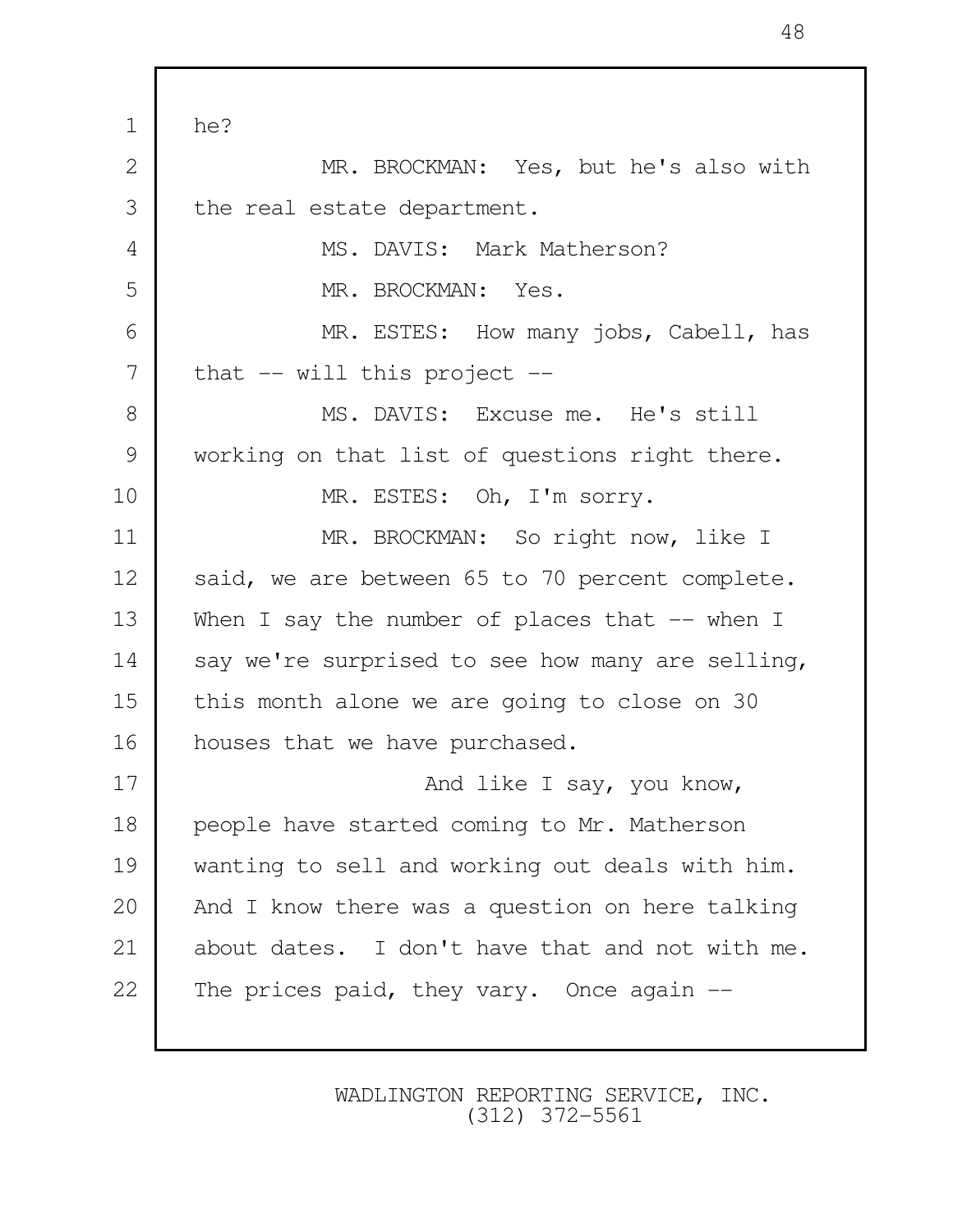| $\mathbf 1$  | MS. DAVIS: Are you the person I would            |
|--------------|--------------------------------------------------|
| $\mathbf{2}$ | follow up with for that information?             |
| 3            | MR. BROCKMAN: No. But we can talk                |
| 4            | afterwards and we can figure out who we can get  |
| 5            | you to follow up with.                           |
| 6            | MS. DAVIS: Okay.                                 |
| 7            | MR. BROCKMAN: And, once again, we are            |
| 8            | getting into this -- I am not in the real estate |
| 9            | department. I don't know if this is              |
| 10           | information -- I know it will be public records  |
| 11           | one day when it's all closed and final and we    |
| 12           | can get it. And until then I don't think I can   |
| 13           | really tell you what we are offering people and  |
| 14           | what $--$                                        |
| 15           | MS. DAVIS: I'm sorry. I'm sorry.                 |
| 16           | To be in our neighborhood                        |
| 17           | acquiring properties at that scale, I don't      |
| 18           | think it's appropriate for you to say you're not |
| 19           | sure you can share that or you would be willing  |
| 20           | to share that. This is extremely important.      |
| 21           | MR. BROCKMAN: Well, I know my                    |
| 22           | position, myself in the transportation           |
|              |                                                  |

Г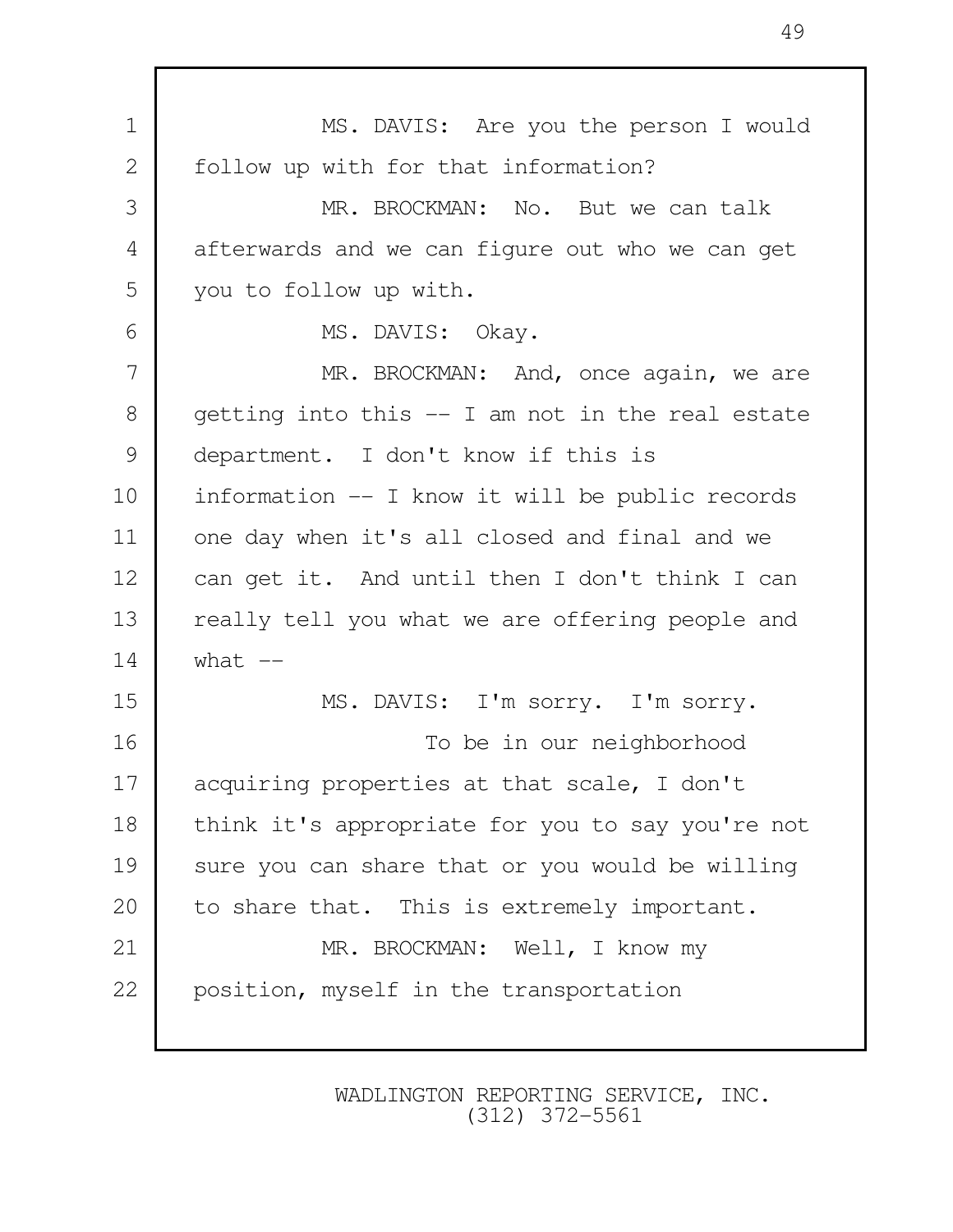1 department. I am not in the real estate 2 department. I am not able to speak for my 3 corporation on what we are paying. 4 Now, as for the people that we 5 have made offers to or the offers that come back 6 to us, I can  $-$  we cannot give that to you right 7 now because that would be against the law. 8 Not until it's a public thing when we close --9 MS. DAVIS: I'm talking now about 10 acquired, past tense. 11 MR. BROCKMAN: Like I say, that's not 12 my specialty here with the Norfolk Southern. 13 I'm not in the real estate department. I am 14 transportation and that's who I represent here. 15 MS. DAVIS: And, of course, you could 16 probably tell the motivation behind the question 17 relates to the conversation I was having with 18 Mr. Harris are these -- are these people being 19 made whole. 20 MR. BROCKMAN: Okay. Well, since this 21 is a private project and it's funded completely 22 by a private corporation, which is Norfolk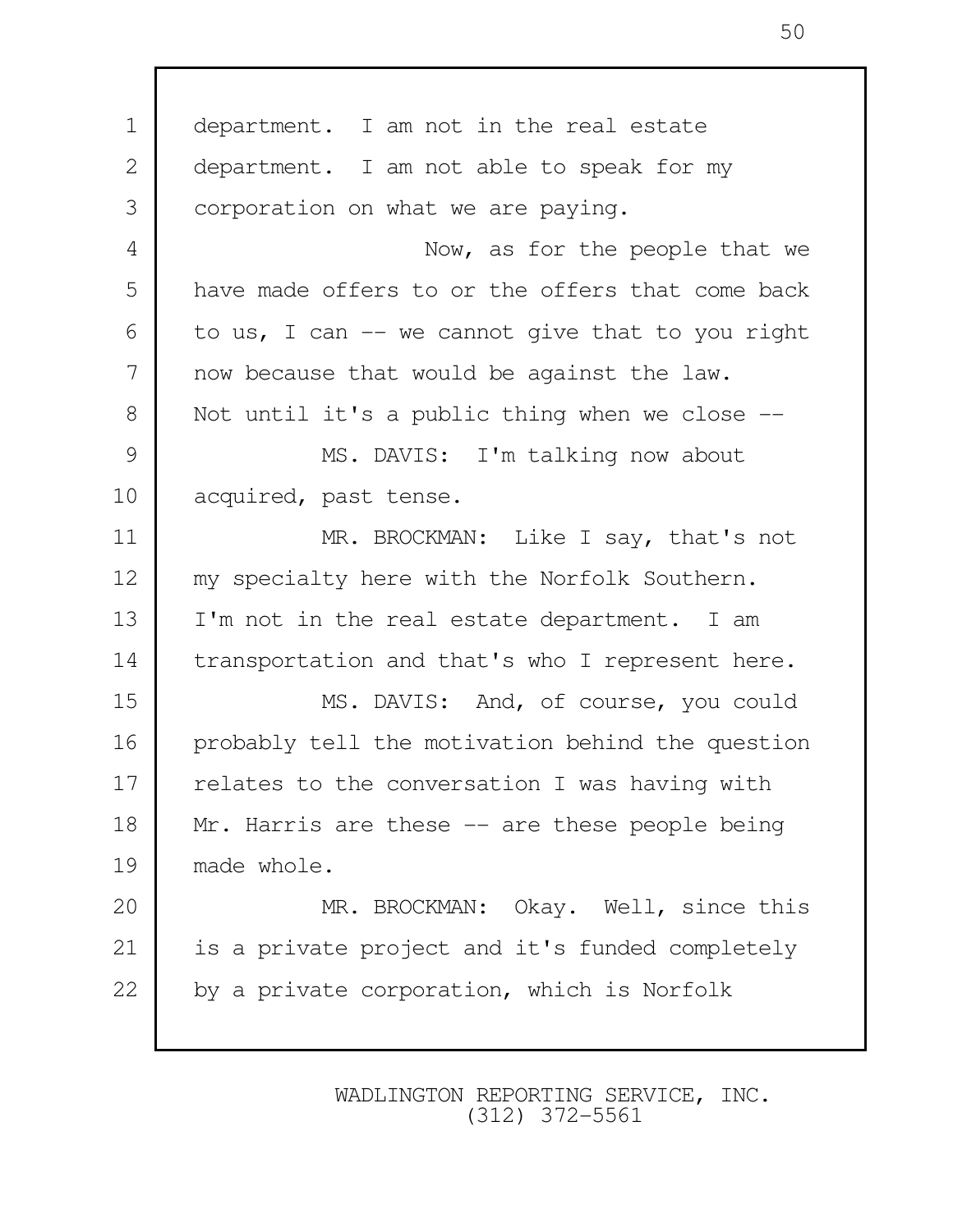1 Southern, we don't necessarily follow in the 2 same quidelines that IDOT does. We work our own 3 deals with the people in the neighborhood. And 4 that is why we have been successful so far in 5 acquiring the property. We have not forced 6 anybody to sell. It's all been willingly sold 7 and people have come to us. So, you know --8 NUDIENCE MEMBER: And the City of 9 Chicago hasn't done anything with the 10 neighborhoods where the property is anyways. So  $11 \mid I$  mean  $-$ 12 **CONTROLLET (WHEREUPON, several people** 13 were talking at the same 14 time.) 15 MR. BROCKMAN: You know, we've got  $16$  a -- have got a -- we've got a lot more to go 17 here, and we can talk -- we can talk offline. 18 MS. DAVIS: But the question about the 19 zoning, that's on there. 20 MR. BROCKMAN: Were the zoning changes 21 requested, made? 22 Check with Once again, I will check with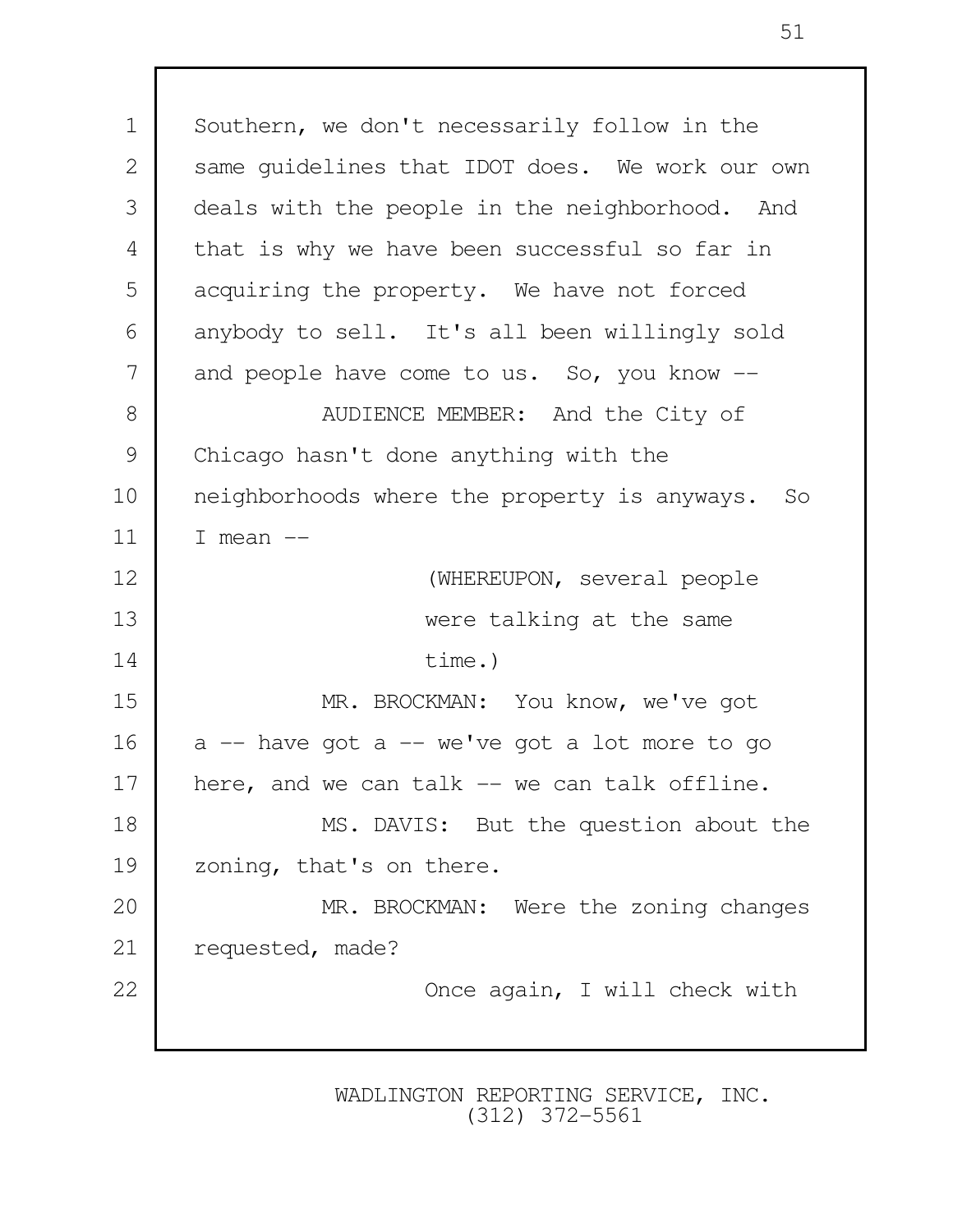1 the real estate department on that. 2 | MS. DAVIS: I mean, are you -- you're 3 | going from residential or commercial to 4 industrial. 5 MR. BROCKMAN: Yes. 6 MS. DAVIS: I'm assuming there will be 7 zoning changes. 8 MR. BROCKMAN: There would be zoning, 9 ves. That is correct. 10 MS. DAVIS: So some zoning changes 11 have already been approved then, have they not? 12 MR. BROCKMAN: I'm assuming. Once 13 again, I will have to check with the real estate 14 department. 15 MS. TROTTER: Jeff Sriver from CDOT. 16 MR. SRIVER: Just to speak to the 17 | zoning before. I mean, NS cannot build an 18 intermodal yard on residentially zoned property. 19 So before that yard gets built, NS will not only 20 have to own the property, but will also have to 21 change the zoning. So that will be something 22 that will have to take place in the future.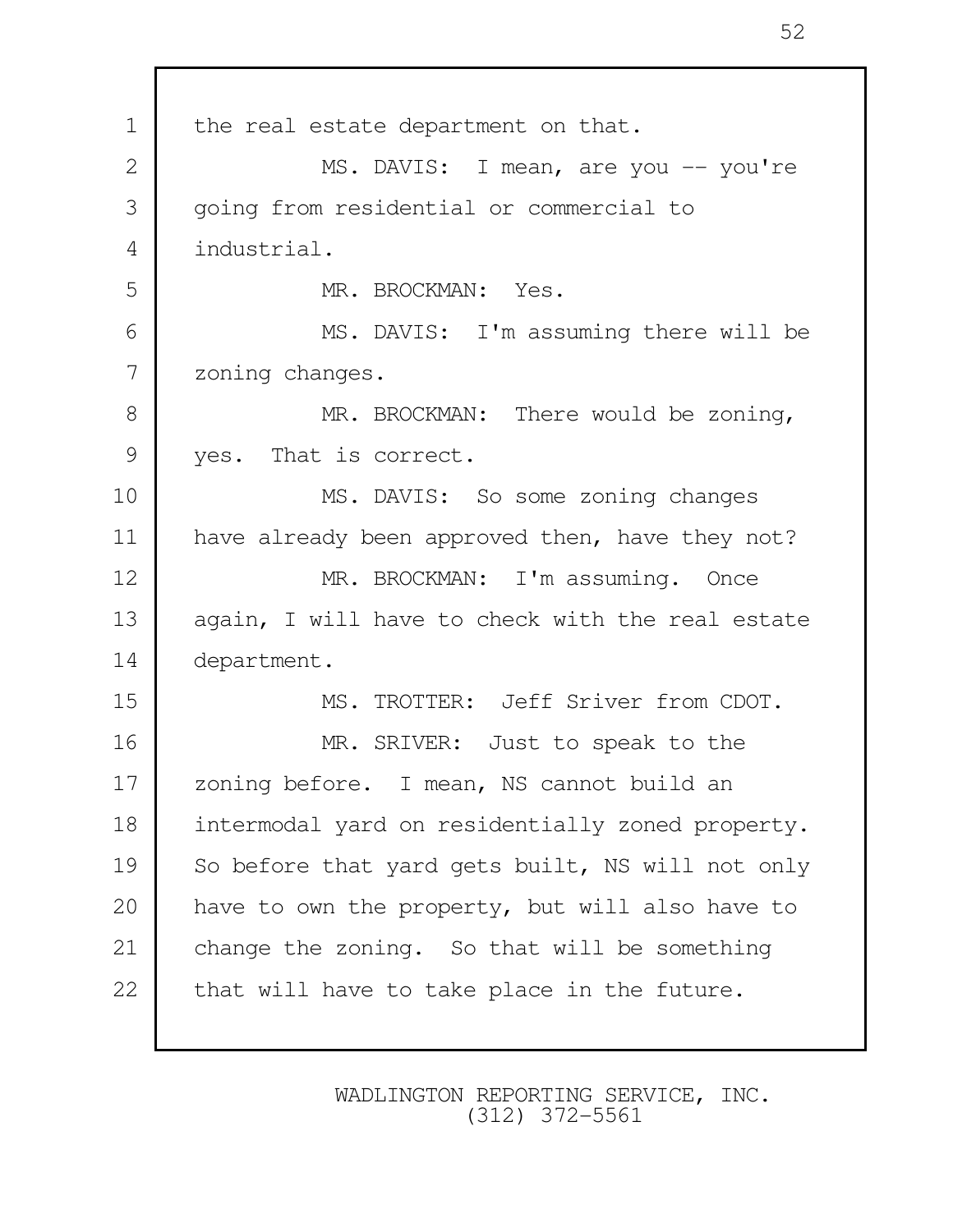1 That has not taken place yet. 2 MS. DAVIS: How do you know you will 3 get the zoning? 4 MS. TROTTER: Thank you. 5 Why can't Amtrak use the old 6 post office to receive trains? It's only one 7 block south of Union Station along the rail line 8 Amtrak. 9 MR. JAMES: Thanks. I'm Derrick James 10 | with Amtrak here in Chicago. 11 We are actually engaging with 12 the City of Chicago in a master plan to figure 13 out how to make Union Station more efficient. 14 There are a number of possibilities that are 15 being considered, and we are engaged in sort of 16 a public outreach process on that right now 17 seeking public input. And I would welcome 18 whoever asked that question to engage me 19 afterwards. I'm here with my friend, Jeff 20 Sriver, from the City of Chicago who is working 21 with us on that. The website address for that 22 if you want to see what we have done to date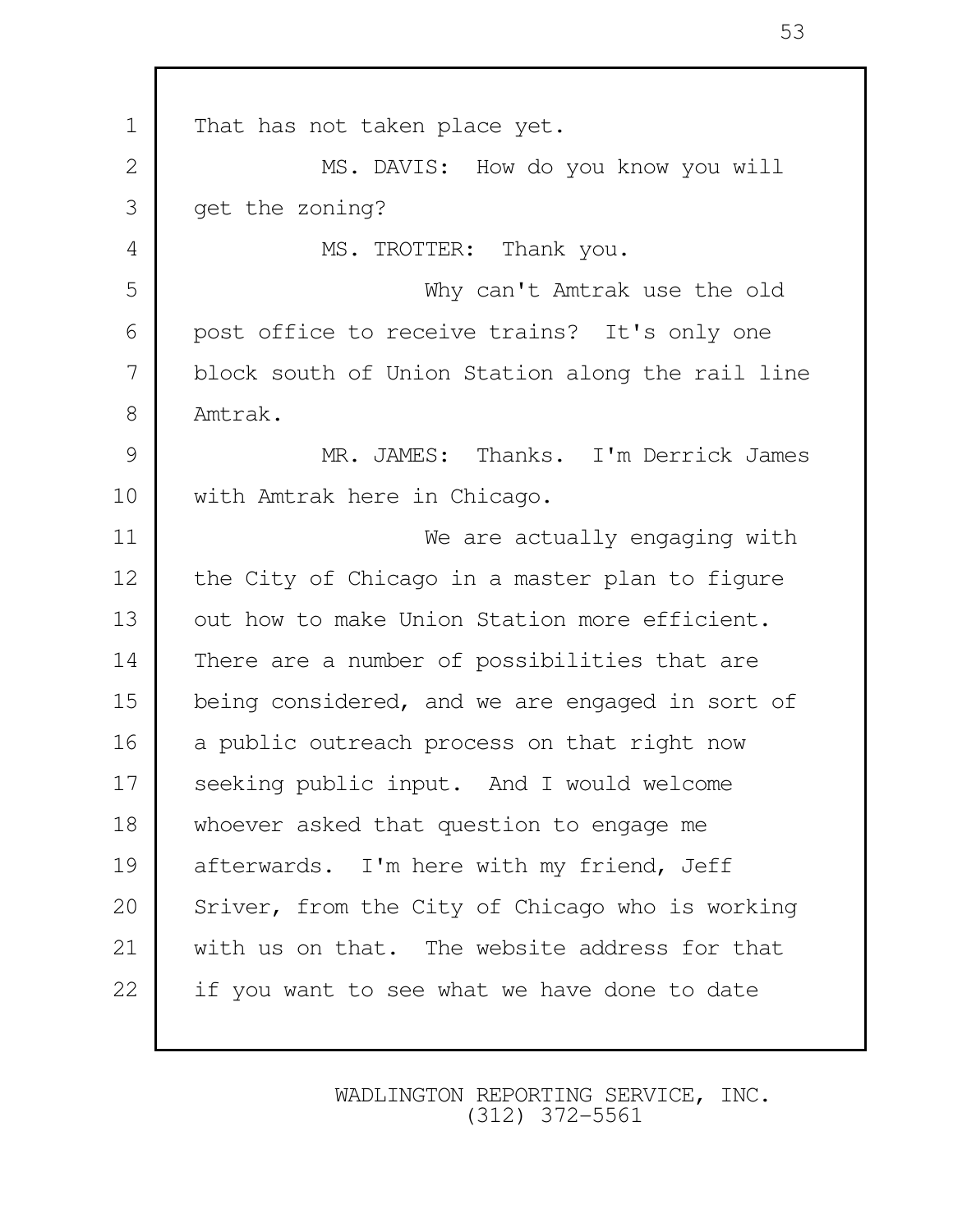$1 \mid$  is  $-$ 2 MR. SRIVER: It's not related to this 3 project. It's a completely different project, 4 but if you're interested it's 5 www.unionstationmp.org. And it's all one word, 6 unionstationmp for master plan. 7 MS. JASPER: Dot org? 8 MR. SRIVER: I think .com works, too. 9 We've got both, I think. 10 MS. TROTTER: Thank you. 11 If 75 feet east of the current 12 railroad embankment plan north No. 2 is taken, 13 will the swimming pool in Fuller Park be 14 affected? 15 MR. PAKELTIS: Yes, it would be. That 16 | pool would be impacted by the project if we use 17 the north two alignment. 18 MS. TROTTER: I think Grand Crossing 19 Rail project is a great project. I think it 20 will work for everybody, help with jobs, 21 transportation, and safety and etc. 22 I would be happy when the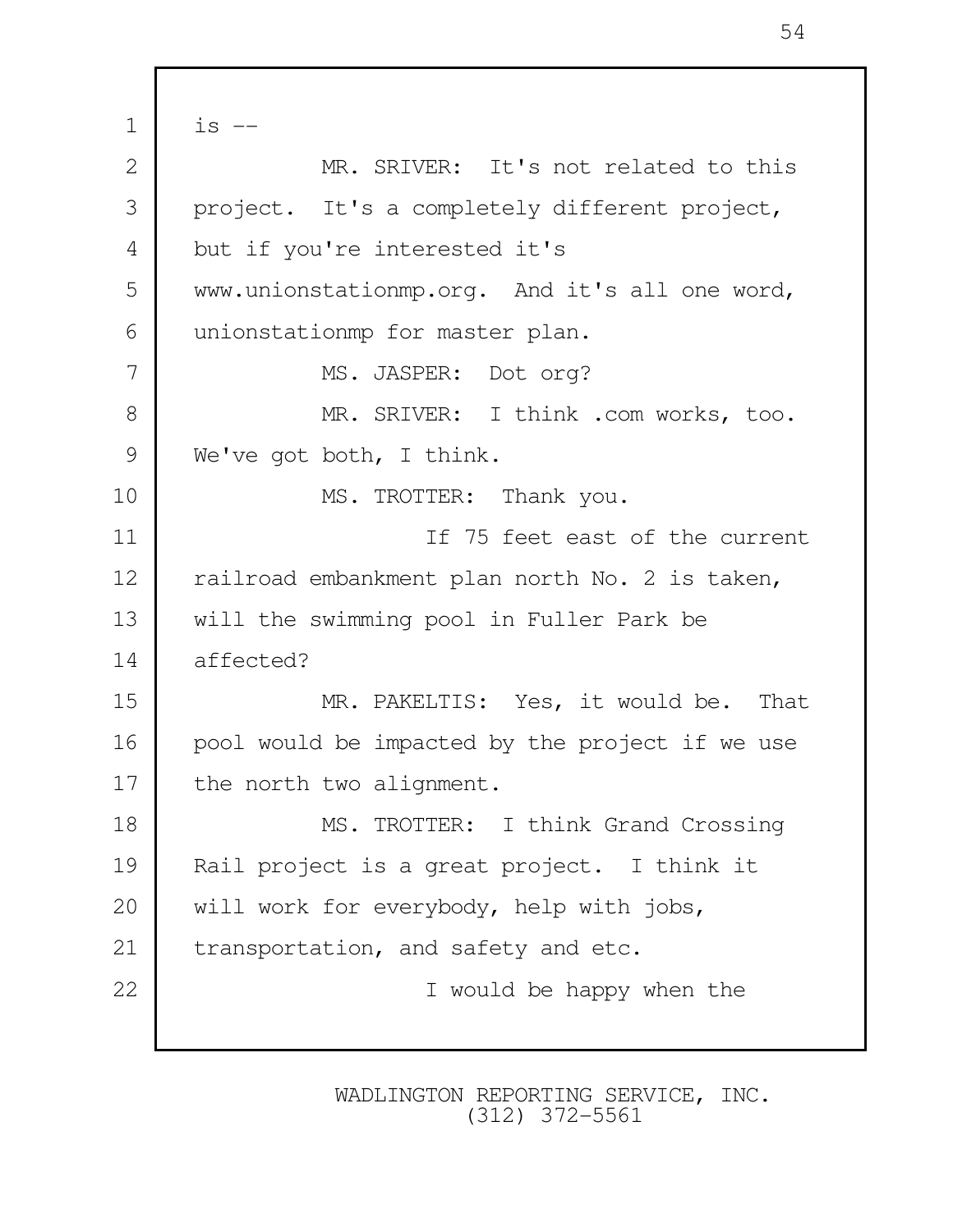| $\mathbf 1$    | project will start and hope that the project be  |
|----------------|--------------------------------------------------|
| $\mathbf{2}$   | a success.                                       |
| 3              | Well, thank you. The question                    |
| $\overline{4}$ | is -- someone did it. Oh, she even signed her    |
| 5              | name.                                            |
| 6              | (WHEREUPON, several people                       |
| 7              | were talking at the same                         |
| 8              | time.)                                           |
| $\mathcal{G}$  | MS. JASPER: Yes, I know who wrote                |
| 10             | that.                                            |
| 11             | MS. TROTTER: Yes.                                |
| 12             | Are there going to be advanced                   |
| 13             | skill training for this particular project?      |
| 14             | Well, you know, earlier you                      |
| 15             | were introduced to a young lady that is the      |
| 16             | coordinator for the Highway Construction         |
| 17             | Training Program that IDOT sponsors.             |
| 18             | And I think if you recall I                      |
| 19             | also mentioned -- well, no, that was at the      |
| 20             | first meeting -- that there is a                 |
| 21             | pre-apprenticeship program that Metra is -- will |
| 22             | be rolling out for the Englewood flyover         |
|                |                                                  |

Г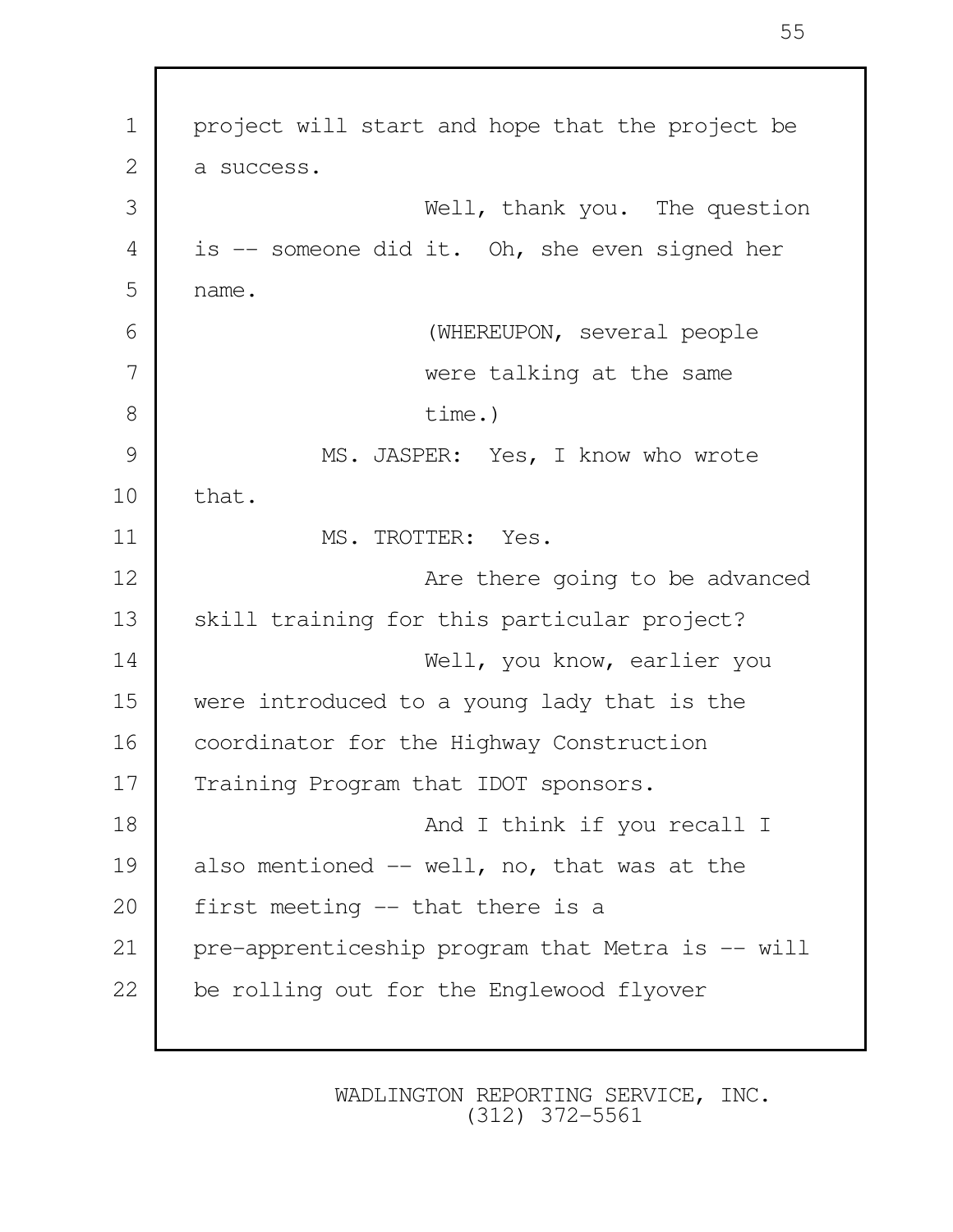1 project, which is a CREATE project. That's on 2 63rd and State. 3 So 2, will there be an 4 advanced skill training for this program for 5 when it does come into the phase three of 6 construction? I would certainly hope so. But 7 | right now what's currently going on is just what 8 I had mentioned. 9 And thank you. 10 Can you ID all rail parties 11 doing research in the study area? There is such 12 a wide base covering the area and extended far 13 beyond the anticipated construction area. Why 14 is it that way? I'm not really sure of this 15 question. 16 MR. PAKELTIS: I think it's maybe a 17 couple parts here. Can you ID rail parties 18 doing research in the study area? 19 Well, I think I can identify 20 what railroads are located in the study area. I 21 don't think I can necessarily confirm that they 22 are doing any research on it.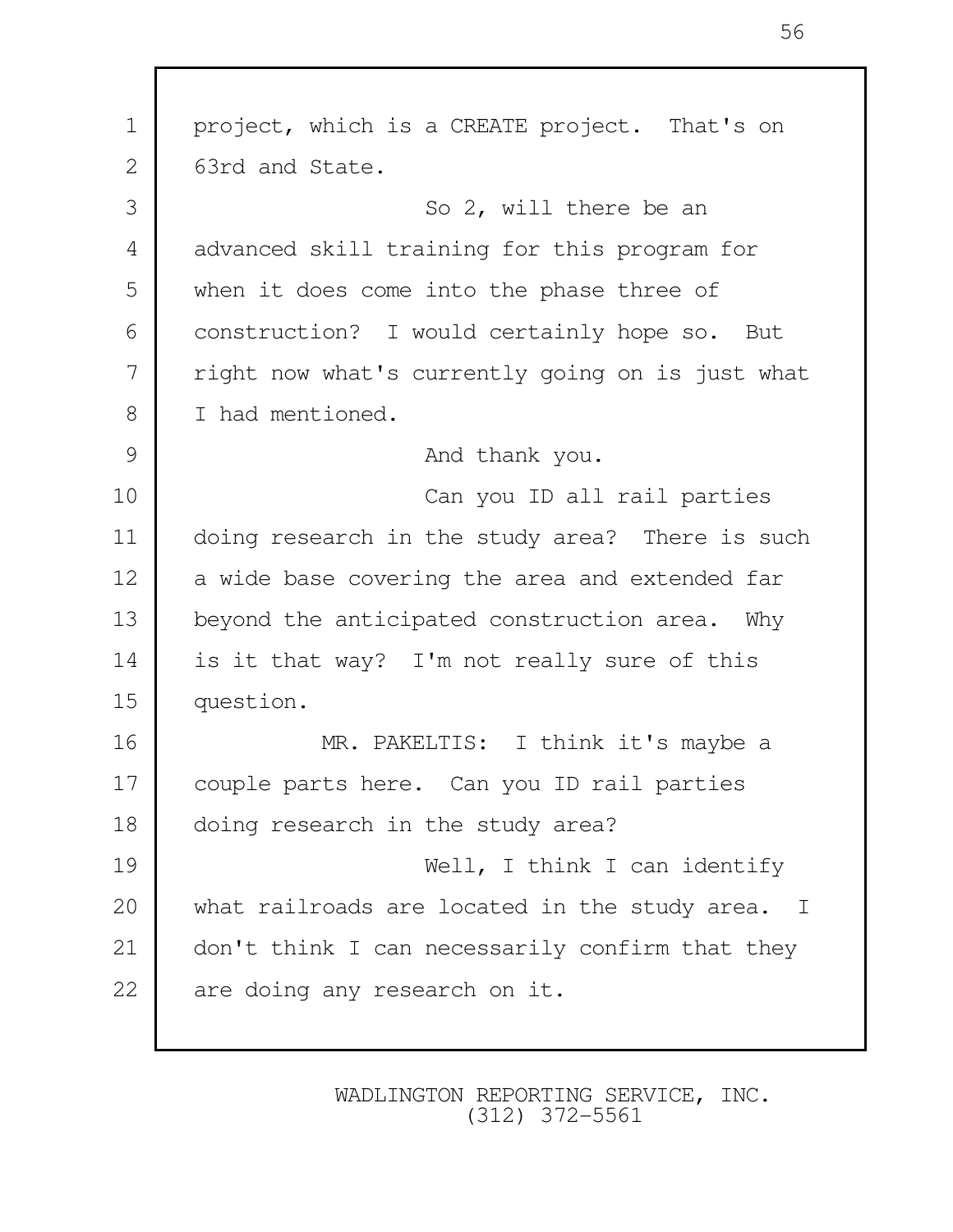| $\mathbf 1$ | But if you could put up a map                    |
|-------------|--------------------------------------------------|
| 2           | here that shows the area. That's pretty good.    |
| 3           | All right. So in the                             |
| 4           | project -- again, this orange band is our --     |
| 5           | what we have identified as our study area. This  |
| 6           | corridor includes both the Canadian National or  |
| 7           | CN, as well as Metra. And then there's the       |
| 8           | Norfolk Southern operating here and then in this |
| 9           | area it continues to be the Norfolk Southern     |
| 10          | extending to the north. And then to the west of  |
| 11          | that this is currently Metra tracks where Metra  |
| 12          | Southwest service currently operates. We also,   |
| 13          | as we mentioned earlier, in this area we crossed |
| 14          | over the Metra/Rock Island District tracks. So   |
| 15          | those are the -- those are the railroads in our  |
| 16          | study area.                                      |
| 17          | And then the next part here,                     |
| $18\,$      | there's such a wide band covering the area and   |
| 19          | extends far behind the anticipated construction  |
| 20          | area. Why is it that way?                        |
| 21          | I think we covered that a                        |
| 22          | little bit earlier, and I know there has been    |
|             |                                                  |

П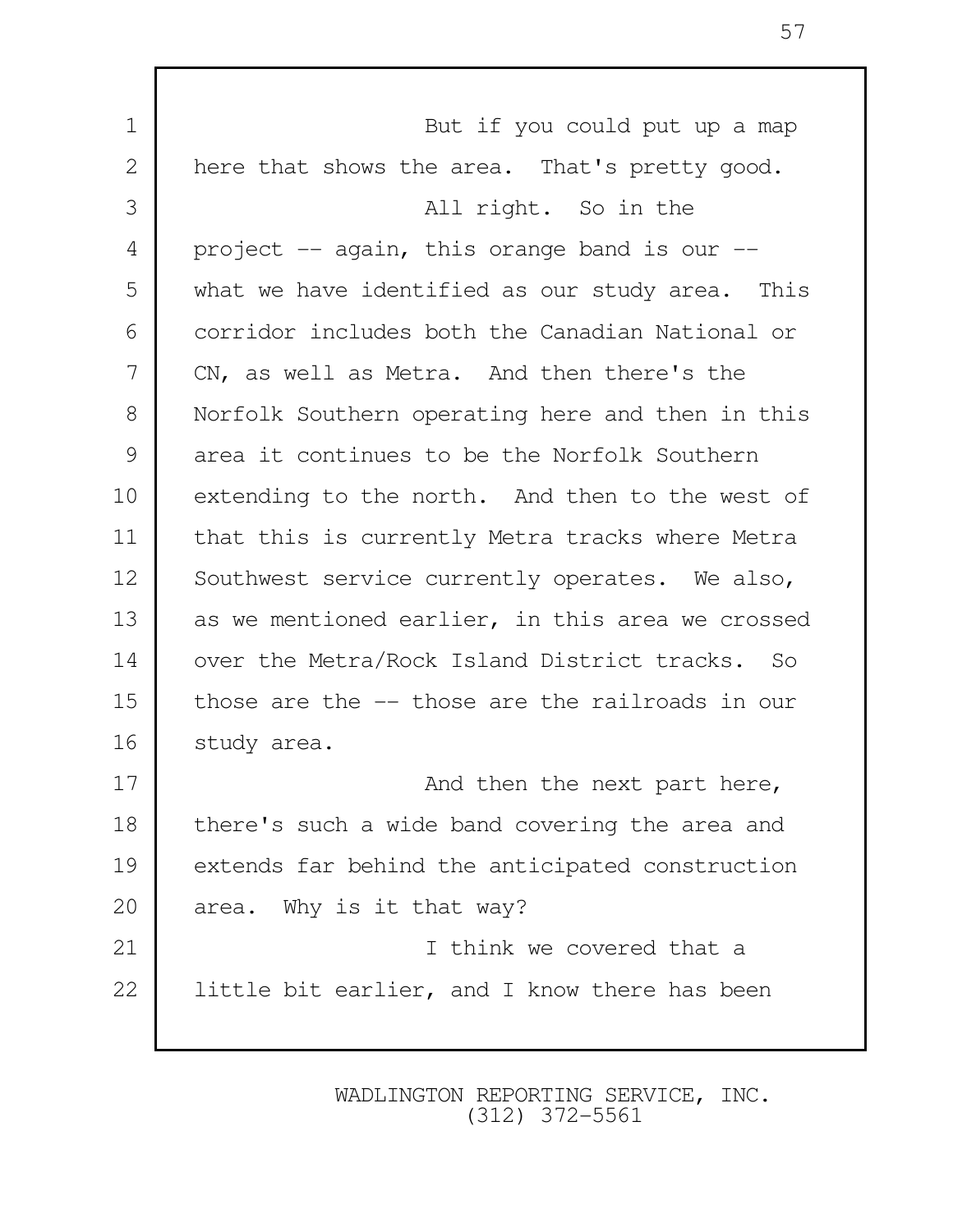1 some concern with that, but I have been calling 2 it a broad brush to identify our study area. 3 And really the limits of that were arbitrary. 4 | Again, it was just to give you a general sense 5 of where the project was located and not in any 6 way to indicate the extent of potential impacts 7 or improvements. 8 MS. TROTTER: Well, don't go away. 9 Would the project affect this 10 neighborhood on 54th to 55th and Shields Avenue 11 to the homeowner to sell their home before 2014? 12 MR. PAKELTIS: I don't know who asked 13 that question, but we have more detail on the 14 board. I would be happy to go over and discuss 15 that with you. That is right in the area where 16 | our north two alignment is, so there could be 17 the potential for impact. But I would like 18 to  $-$  if you  $-$  if that individual wants to see 19 me after the presentation, I would be happy to 20 explain what we are looking at in that area. 21 | MS. TROTTER: It remains difficult for 22 me to fully measure the impact experienced by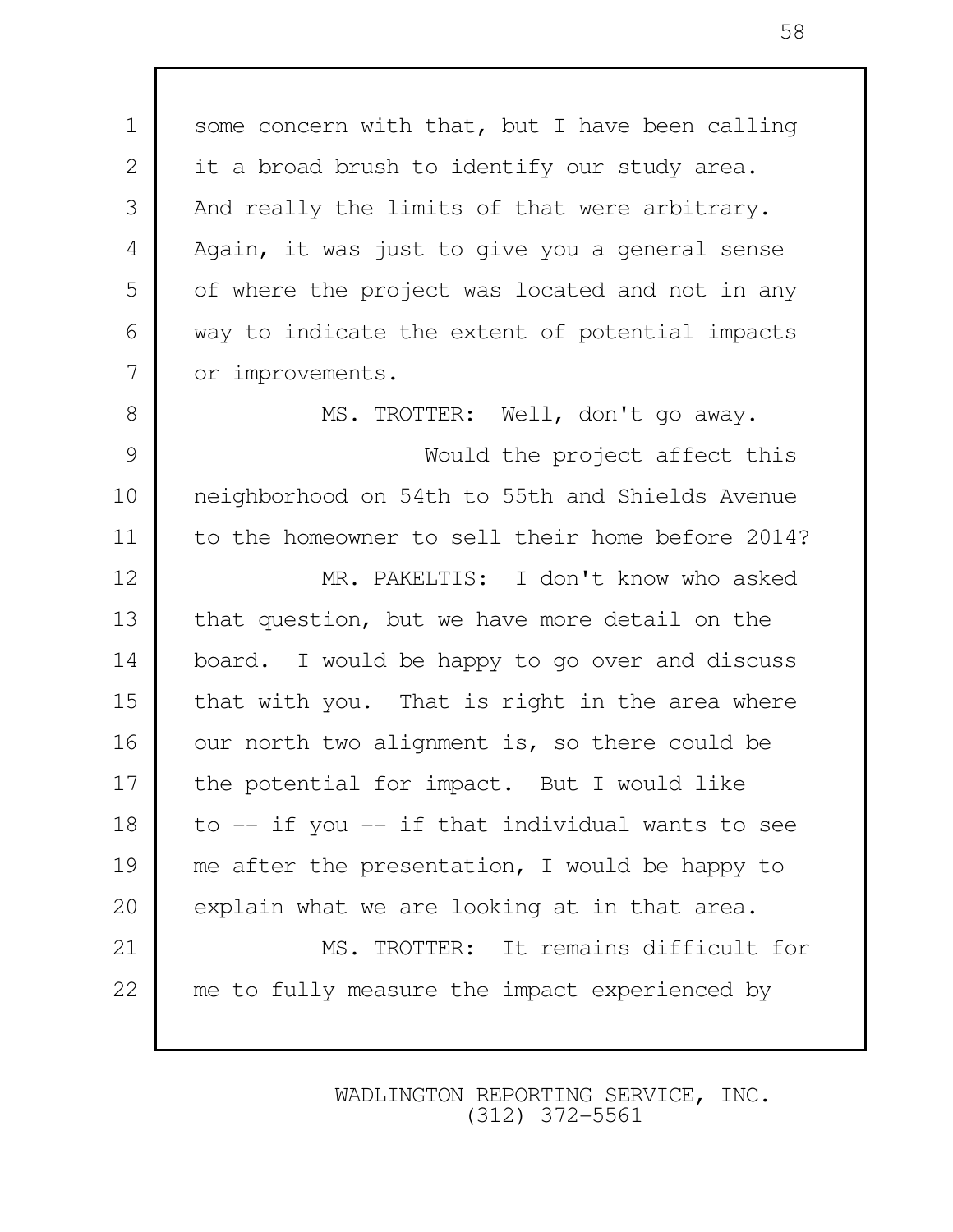1 Amtrak. Share with us more Amtrak's immediate 2 needs and its estimates of services delays. 3 Derrick. Mr. Derrick James. 4 MR. JAMES: I will do my best to 5 answer that question. If I don't completely 6 answer it, I will be staying afterwards. So 7 whoever it was, please feel free to pull me 8 aside. 9 It's estimated right now to be 10 six trains that we operate daily over the route 11 that's being proposed here. The current route 12 we experience roughly -- we would be able to 13 save 19 minutes per trip. So multiply that 14 times six trains a day times 365 days a year. 15 That 19 minutes, that times the customers are on  $16$  the train, that times that diesel fuel is  $-$ 17 when we are waiting at the 16th Street crossing 18 that diesel fuel being emitted in the 19 environment, that crew times. So, in essence, 20 to get more folks to ride passenger trains and 21 | get them out of their cars, which are less 22 efficient than trains, requires the train to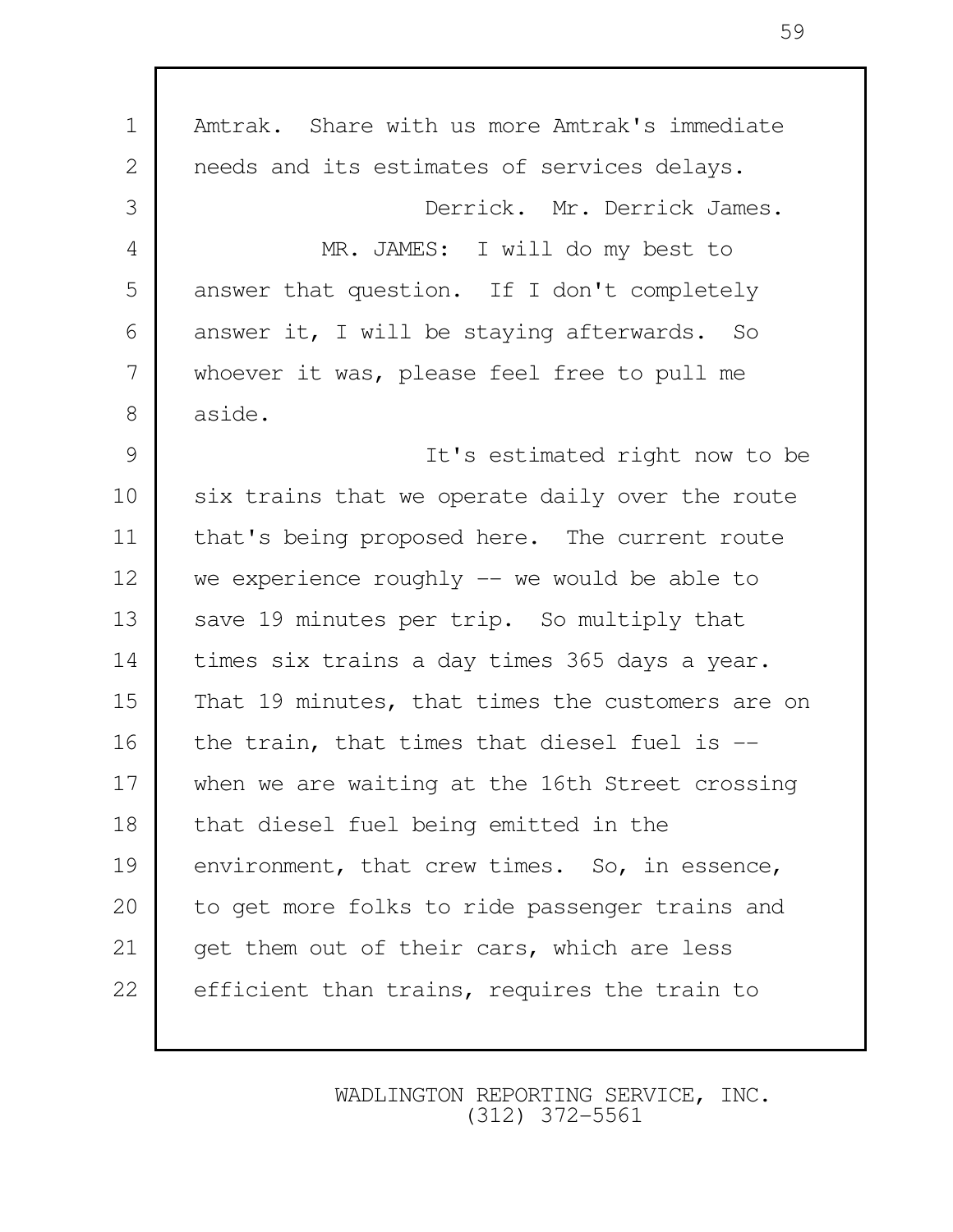1 move faster and be more reliable. 2 So that's sort of the 3 Textionale behind this project and many others 4 like that for CREATE. The CREATE project 5 | overall, again, is to move freight and passenger 6 traffic through the city, which makes Chicago a 7 more traffic-attractive place to do business. 8 MS. TROTTER: Thank you, Derrick. 9 Want to know the difference 10 between the north two alternatives for rise 11 railroad. 12 MR. PAKELTIS: What was the other 13 alternatives? 14 Well, I'm not sure I fully 15 understand that question. If I don't answer 16 it -- if I don't provide exactly what you're 17 | looking for, you can let me know here. 18 The north two alternative, 19 those tracks are elevated because they need to 20 operate at the same level that the existing 21 Norfolk Southern tracks operates through that 22 area, and so there is really no option here.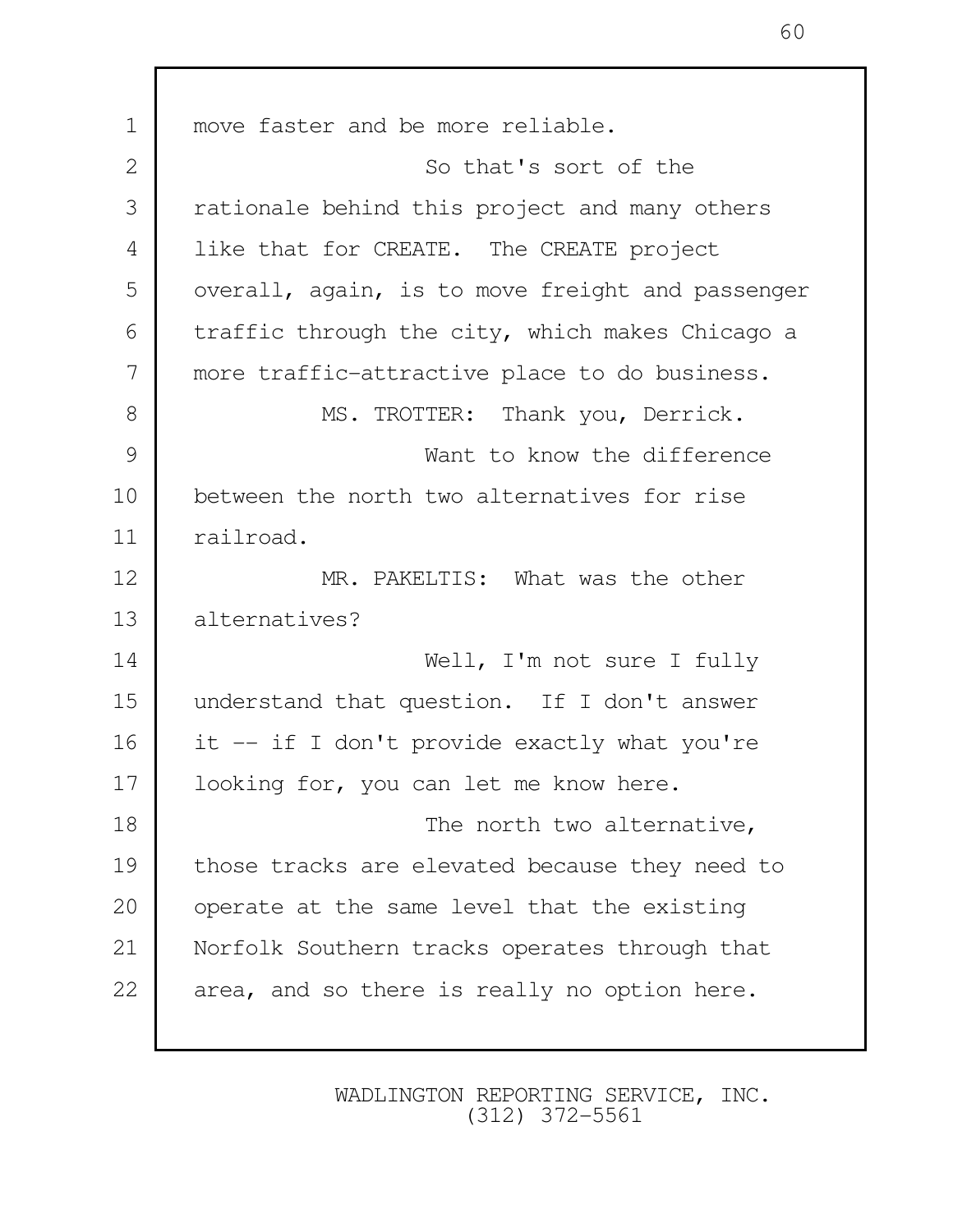1 I This new track would have to 2 be elevated. You can't be -- it can't be -- it 3 can't be at street level. So there's no -- 4 there's no option there. Alternatively, it 5 wouldn't function if that alternative were at 6 Street level. So, I hope that answers the 7 question. 8 MS. TROTTER: Well, that's what we 9 have for my -- at least in my hand right now. 10 **And any other questions or** 11 comments, as I said, can be presented to the 12 project team of which there will be a written 13 response. And you have the open window period 14 of three weeks from today's meeting in order to 15 send in those comments or questions. 16 NUDIENCE MEMBER: If you would indulge 17 me, this is just a simple question. I came in 18 late. I do apologize. 19 How is this information being 20 disseminated to residents of Grand Crossing and 21 Englewood? Because I as a homeowner of a 22 multi-unit building, so now my tenants would be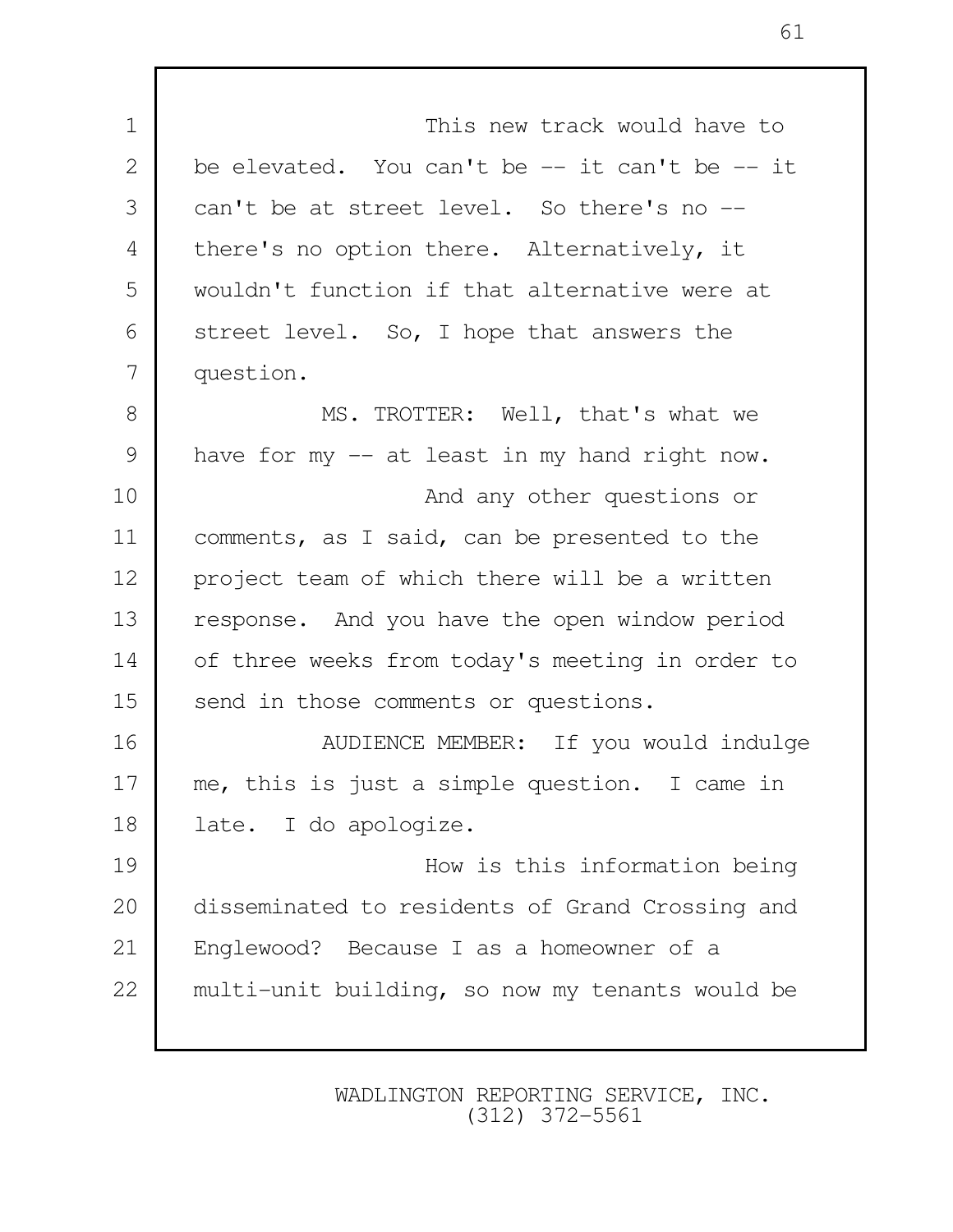| impacted, I would like to know how am I getting |
|-------------------------------------------------|
| them this information. I am not going to send   |
| them to a website to decipher this information. |
| So I found out about this                       |
| forum by word of mouth. When you check in, they |
| asked you how did you learn about this          |
| information. I would expect in the grand scheme |
| of planning like this from the Federal          |
| Government down to my block somebody would have |
| given me a letter, whether it's my elected      |
| officials, the railroads, anybody should have   |
| sent me a letter. Every time I sign in you get  |
| all my information and nobody is mailing me     |
| anything and telling me about it. I'm not       |
| getting an email, phone call, nothing.          |
| So how is this information                      |
| being disseminated to our residents?            |
| MS. TROTTER: Through letters, through           |
| fliers. We've also advertised -- let me finish, |
| please.                                         |
| AUDIENCE MEMBER: Please.                        |
| MS. TROTTER: Okay. Through letters,             |
|                                                 |
|                                                 |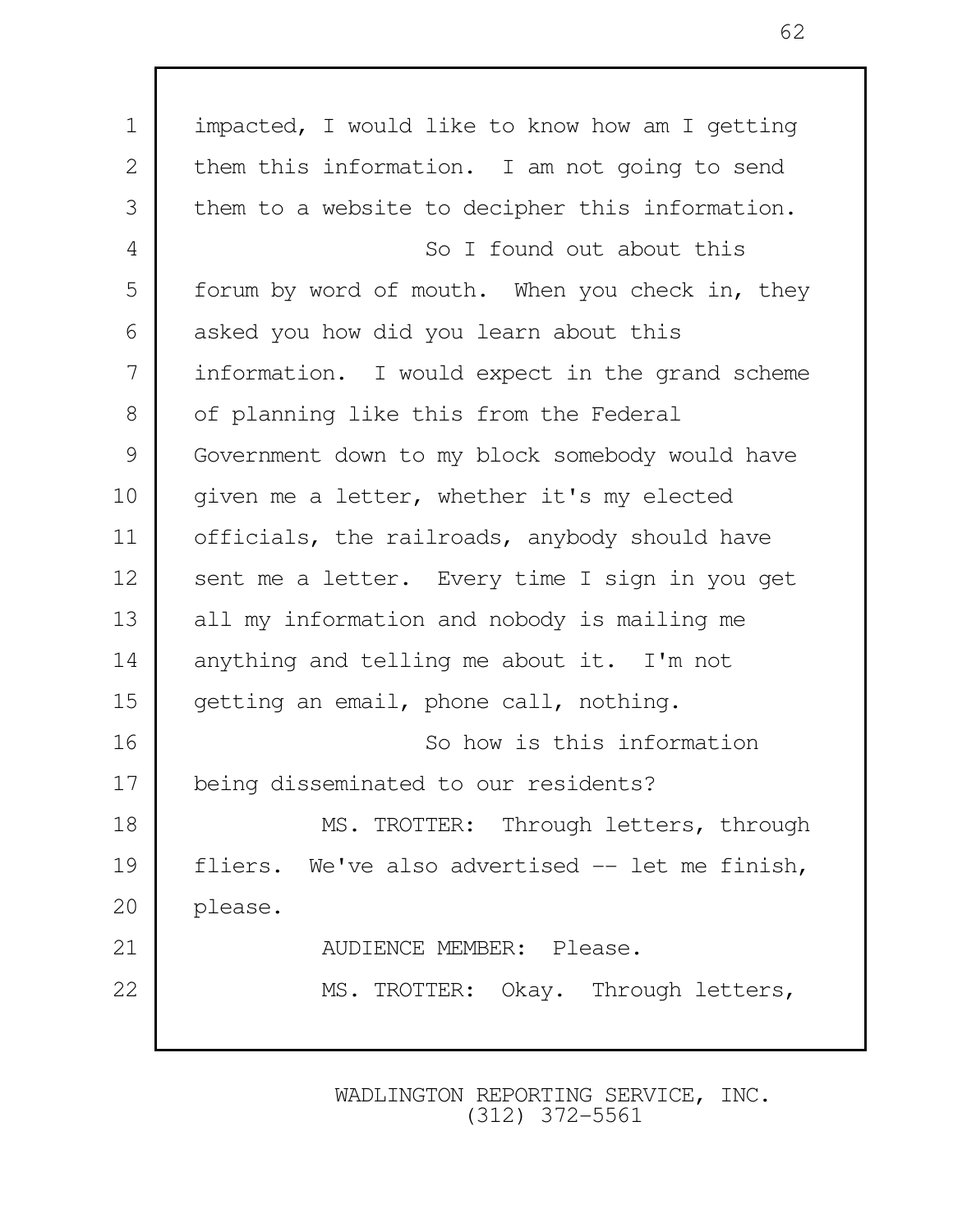1 through fliers, through advertisements in the 2 newspaper, local and national or the Sun-Times, 3 through door hangers. 4 | And specific numbers I think 5 it was, oh, about 1200 fliers, I believe, or 6 more. Door hangers that were -- that were 7 presented. All of the elected officials of 8 which are 11 of such they all received 9 deliveries of quantities. The libraries. I 10 think that there was some grocery stores. We 11 also have a handout over there about getting the 12 word out. 13 How we did it for the first 14 meetings and how -- and also some additional 15 information for how we did it for this second 16 meeting. 17 NUDIENCE MEMBER: Second part of the 18 question is you mentioned our elected officials. 19 So I know they are aware of it. We don't know 20 about it. 21 MS. TROTTER: Yes, they are. 22 No. 22 No. 22 No. 22 No. 22 No. 22 No. 22 No. 22 No. 22 No. 22 No. 22 No. 22 No. 22 No. 22 No. 22 No. 22 No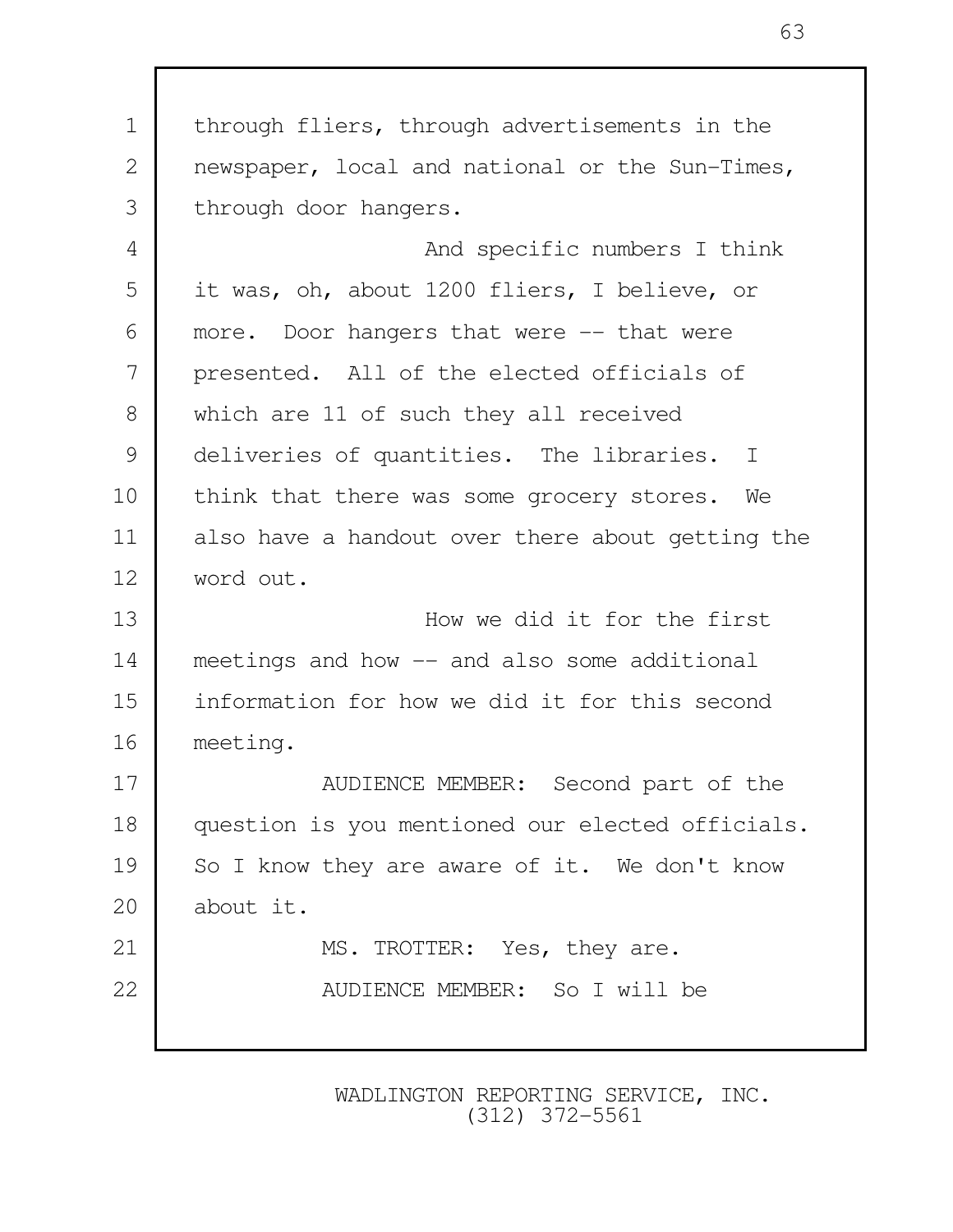1 contacting my elected official to letting them 2 know that my block nobody got anything. 3 MS. TROTTER: What is your block? 4 Where is your block located? 5 AUDIENCE MEMBER: 6900 South on Union. 6 MS. TROTTER: 6900 South Union. 7 AUDIENCE MEMBER: And I understand the 8 project is being done in phases as well. So 9 maybe you are only communicating with the people 10 who are directly impacted during that phase. 11 I'm just saying if that has 12 been going on for three or four years, I just 13 learned of it two weeks ago from somebody in 14 this room. 15 MR. PAKELTIS: Well, let me just 16 | clarify a couple things there. 17 Our project has been going on 18 for three or four years. It actually started 19 last year. Our first round of public 20 involvement started at the end of last year. We 21 had our first round of public meetings in 22 December of last year.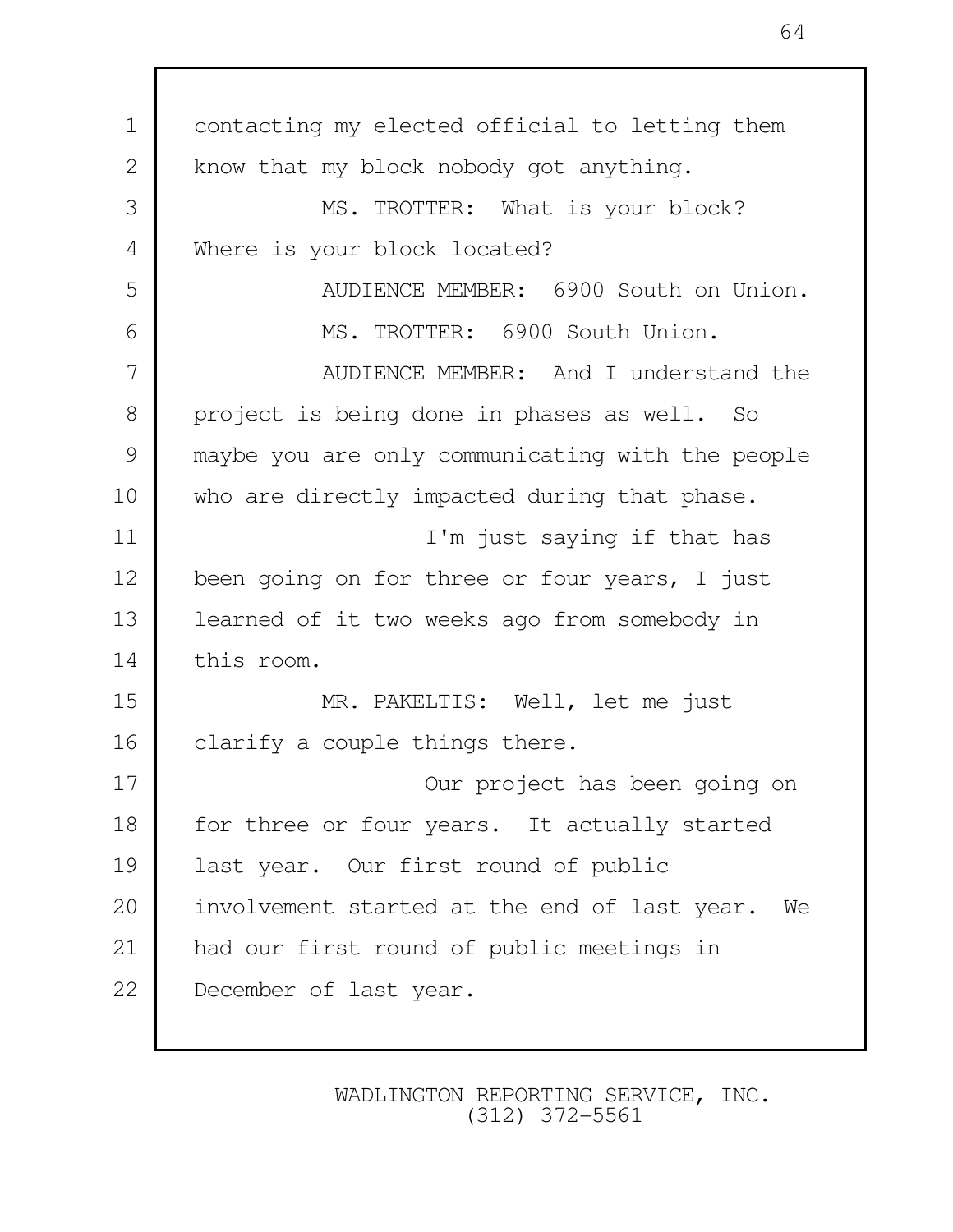1 and yes, our project is going 2 on in phases. Our first phase is environmental 3 clearance and preliminary engineering. The 4 second phase is where we would prepare final 5 design plans, and the third phase would be 6 construction. 7 | Mowever, the project that we 8 are studying now is the full extent of our 9 project. So it's the later phases aren't going 10 to, you know, produce a wider impact. The 11 project that we are presenting today is the one 12 that we would move forward with. 13 In terms of getting  $-$  in 14 terms of additional information about how we got 15 the word out, you can see either me or you can 16 see Craig Moore right after the meeting. He 17 brought the map that indicates where we 18 distributed all of our materials and he can show 19 you that. 20 **But at 69th and Union, you're** 21 outside of where we would be sending post cards 22 or hanging fliers because you're outside of the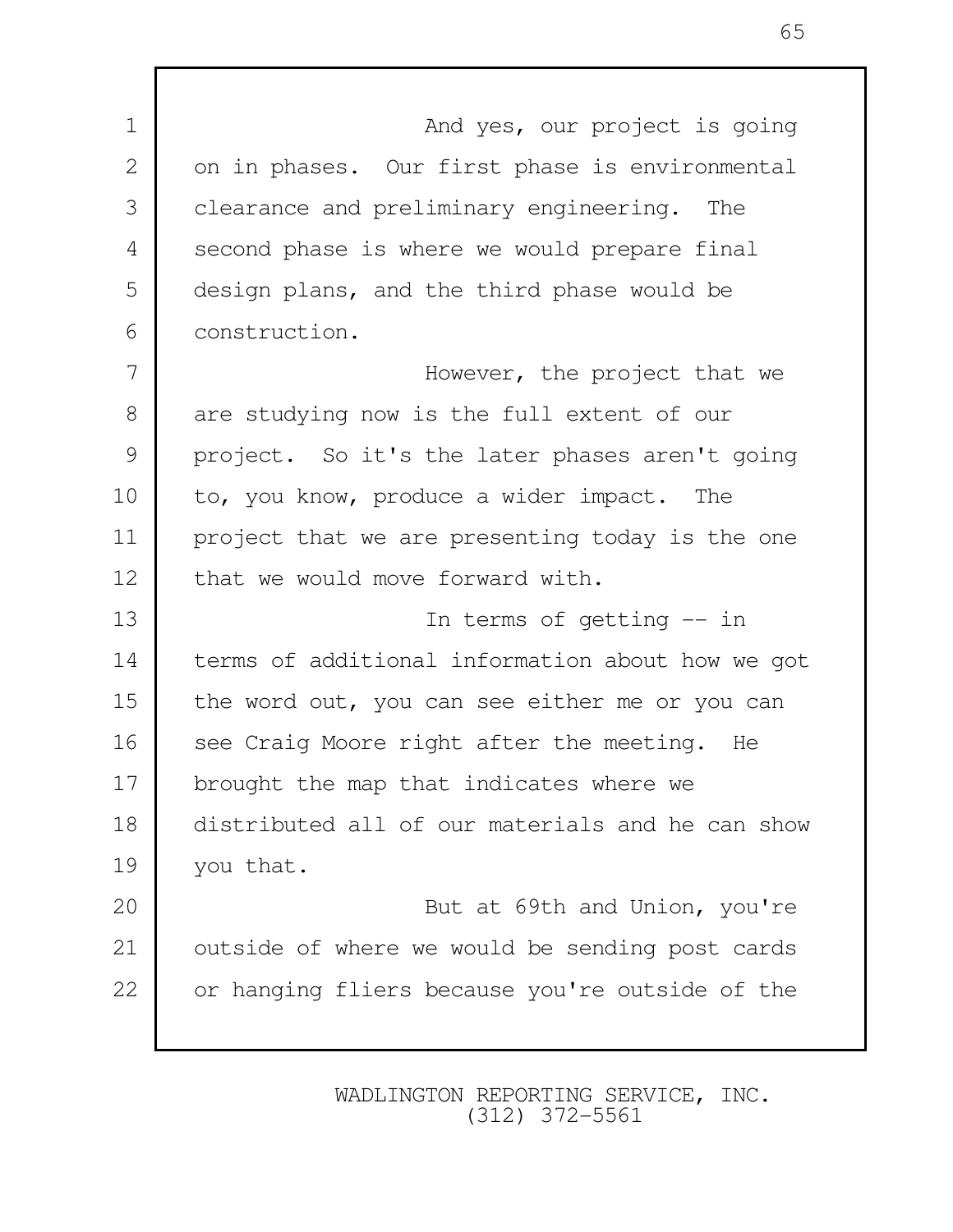1 direct impact of the project. 2 Thank you. I think that's it. 3 MS. TROTTER: Well, this brings us to 4 the conclusion. I'm sorry, yes. 5 AUDIENCE MEMBER: You know, one of the 6 things I would like to say, if we have more 7 communication, maybe like a community liaison 8 manager that would actually work with you guys 9 to ensure that your information is getting out. 10 You know, I mean have you all thought about 11 that? 12 MS. TROTTER: Yes, we have. We have 13 community advisory groups which are 14 representatives of -- from community 15 organizations, block clubs, neighborhood groups, 16 private residents, elected officials. So yes, 17 the police, the schools. 18 AUDIENCE MEMBER: Could you provide a 19 list so -- could you provide a list so 20 individuals like her could actually go to and 21 see so they could actually talk to in their 22 community so they can actually get up the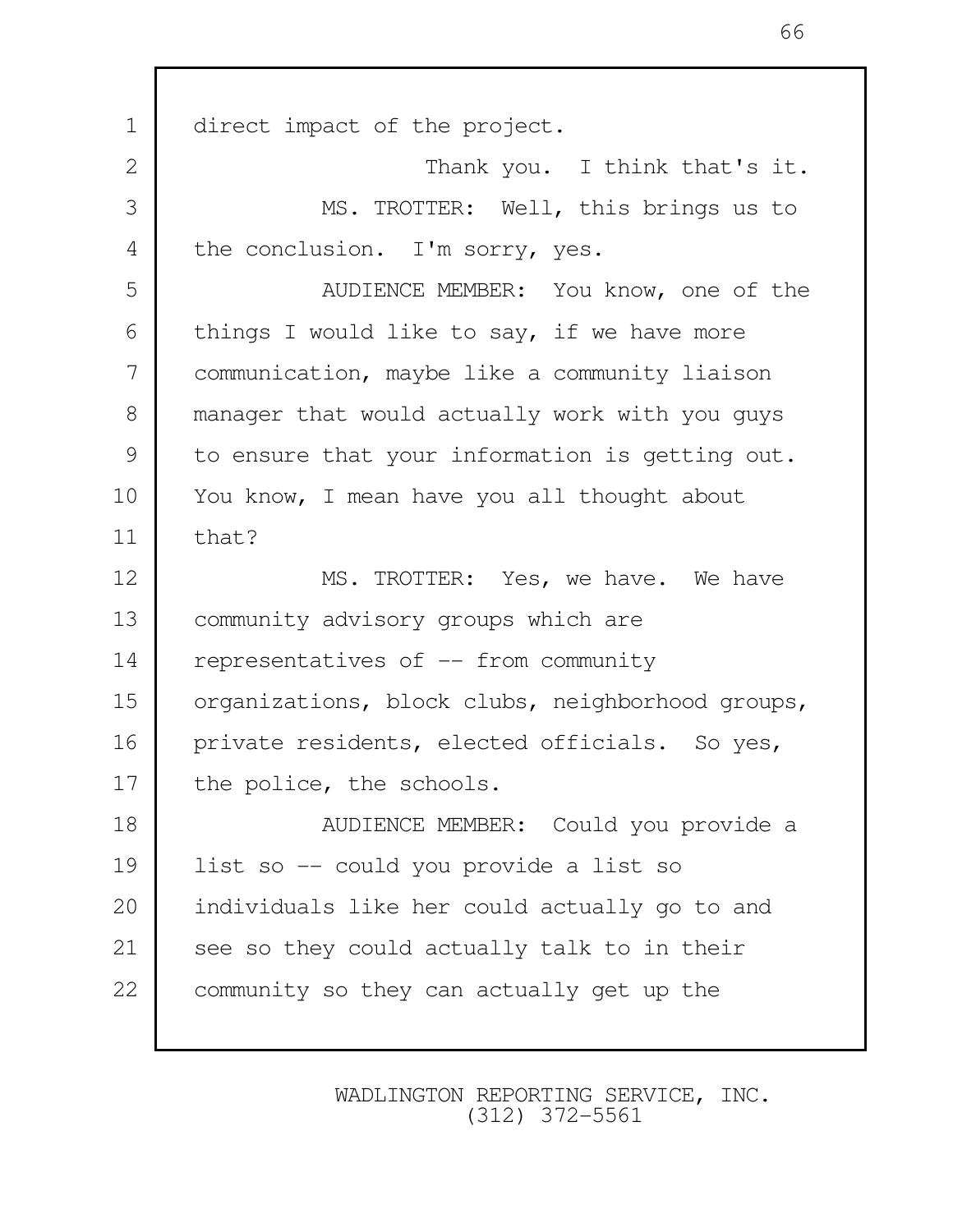1 information.

| 2  | MS. TROTTER: Well, again, for that              |
|----|-------------------------------------------------|
| 3  | particular -- in that particular instance, I    |
| 4  | believe it's because her block is, you know, on |
| 5  | the outskirts of the project study area as to   |
| 6  | why that there is no direct communication to    |
| 7  | her. And thus, you know, it was not necessary   |
| 8  | to extend out that far.                         |
| 9  | AUDIENCE MEMBER: Where are people               |
| 10 | that can answer those questions?                |
| 11 | MS. TROTTER: Can answer what                    |
| 12 | questions, ma'am?                               |
| 13 | AUDIENCE MEMBER: The elected                    |
| 14 | officials and all the other people.             |
| 15 | MS. TROTTER: They were invited and              |
| 16 | also called, so I can't speak for them.         |
| 17 | But there was -- Alderman                       |
| 18 | Cochran was here earlier, but all are invited.  |
| 19 | All received letters. All received phone calls. |
| 20 | MR. ESTES: Jakita, with all due                 |
| 21 | respect, you're closing out the meeting?        |
| 22 | MS. TROTTER: Yes.                               |
|    |                                                 |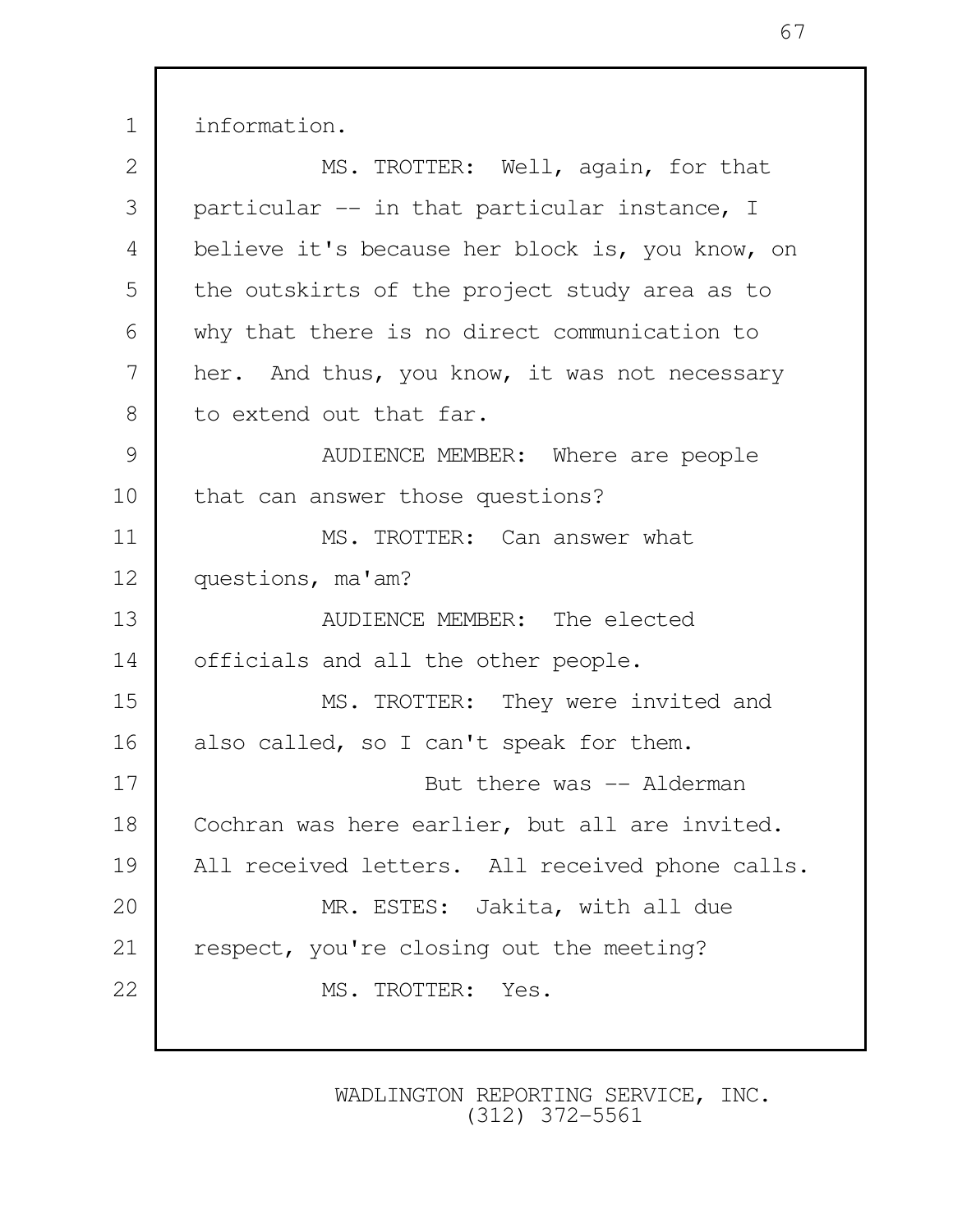1 MR. ESTES: That information that you 2 have up there is not specific to my question, 3 which was for the gentleman from Norfolk 4 Southern. 5 Is that correct? Is that your 6 name, Cabell? 7 MR. BROCKMAN: Yes. 8 MR. ESTES: So I was asking the 9 question. 10 MS. TROTTER: Then that should be 11 taken on the side then. 12 MR. ESTES: The question that I was 13 asking was how many African Americans have you 14 all or will you be employing, since you have 15 done this massive purchase of property in terms 16 of jobs, as well as entrepreneurship 17 opportunities? 18 Can you speak to any of that 19 or do you have a plan for that? Or do you have 20 any intent to empower people from the community? 21 MR. BROCKMAN: Yes. And I'll talk to 22 you once she finishes up.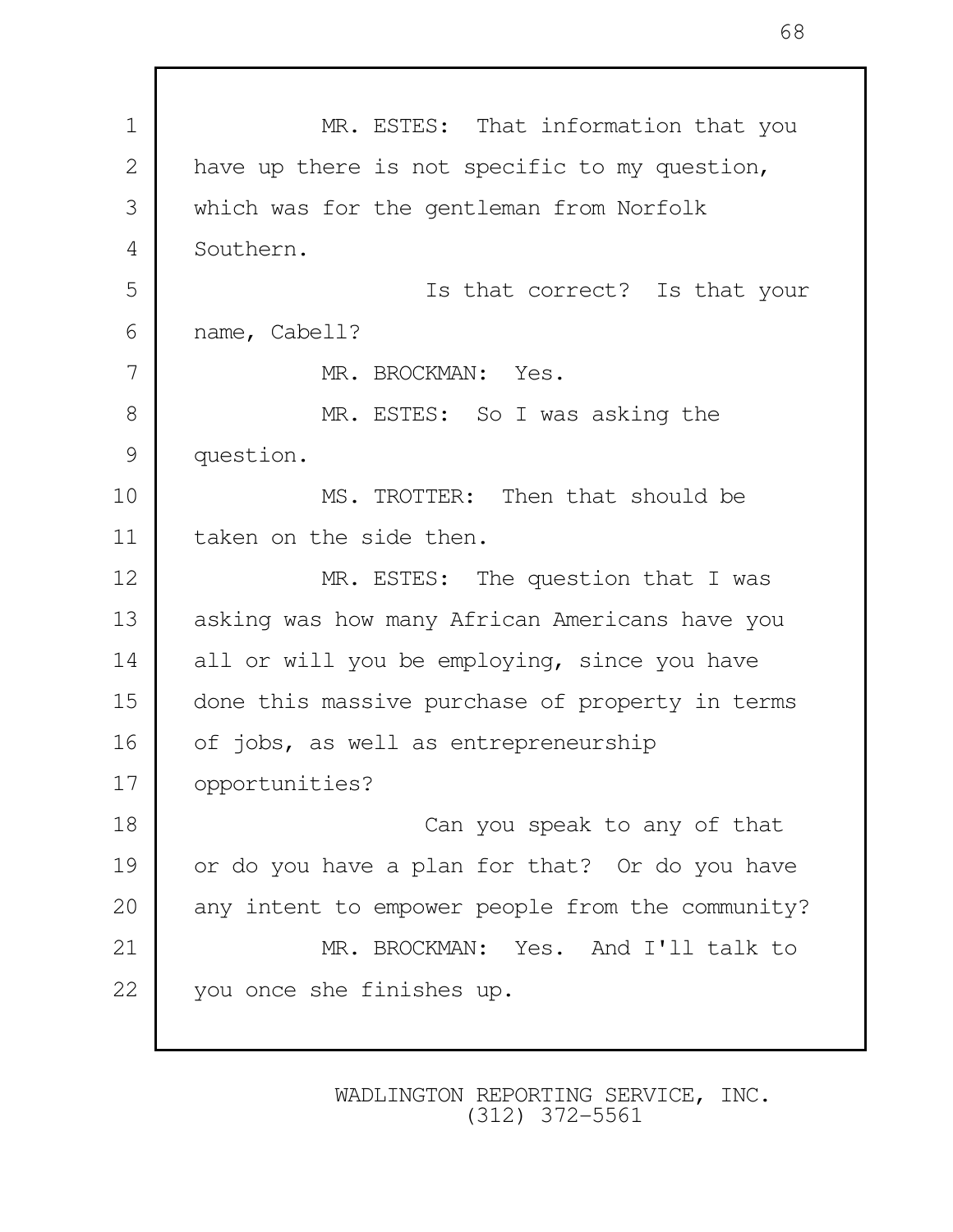| $\mathbf 1$    | (WHEREUPON, several people                      |
|----------------|-------------------------------------------------|
| $\overline{2}$ | were talking at the same                        |
| 3              | time.)                                          |
| 4              | MS. TROTTER: But that's not part of             |
| 5              | this project. We want to try to keep this       |
| 6              | focused on the project, but I understand, you   |
| 7              | know, why you want to hear that information.    |
| 8              | But -- and you still can. You guys can all go   |
| 9              | over there after this meeting to finish this    |
| 10             | project -- you know, at the conclusion of this  |
| 11             | meeting. That's all that we are asking. We      |
| 12             | want to keep it project related or focused.     |
| 13             | Norfolk Southern's project has                  |
| 14             | nothing to do with this one.                    |
| 15             | AUDIENCE MEMBER: Well, the impact               |
| 16             | report is --                                    |
| 17             | MS. TROTTER: It has nothing to do               |
| 18             | with this one.                                  |
| 19             | AUDIENCE MEMBER: Well, the impact               |
| 20             | report will because it's lead and asbestos and  |
| 21             | so to make that kind of acquisition and then    |
| 22             | demolition will, we hope, add value or add some |
|                |                                                 |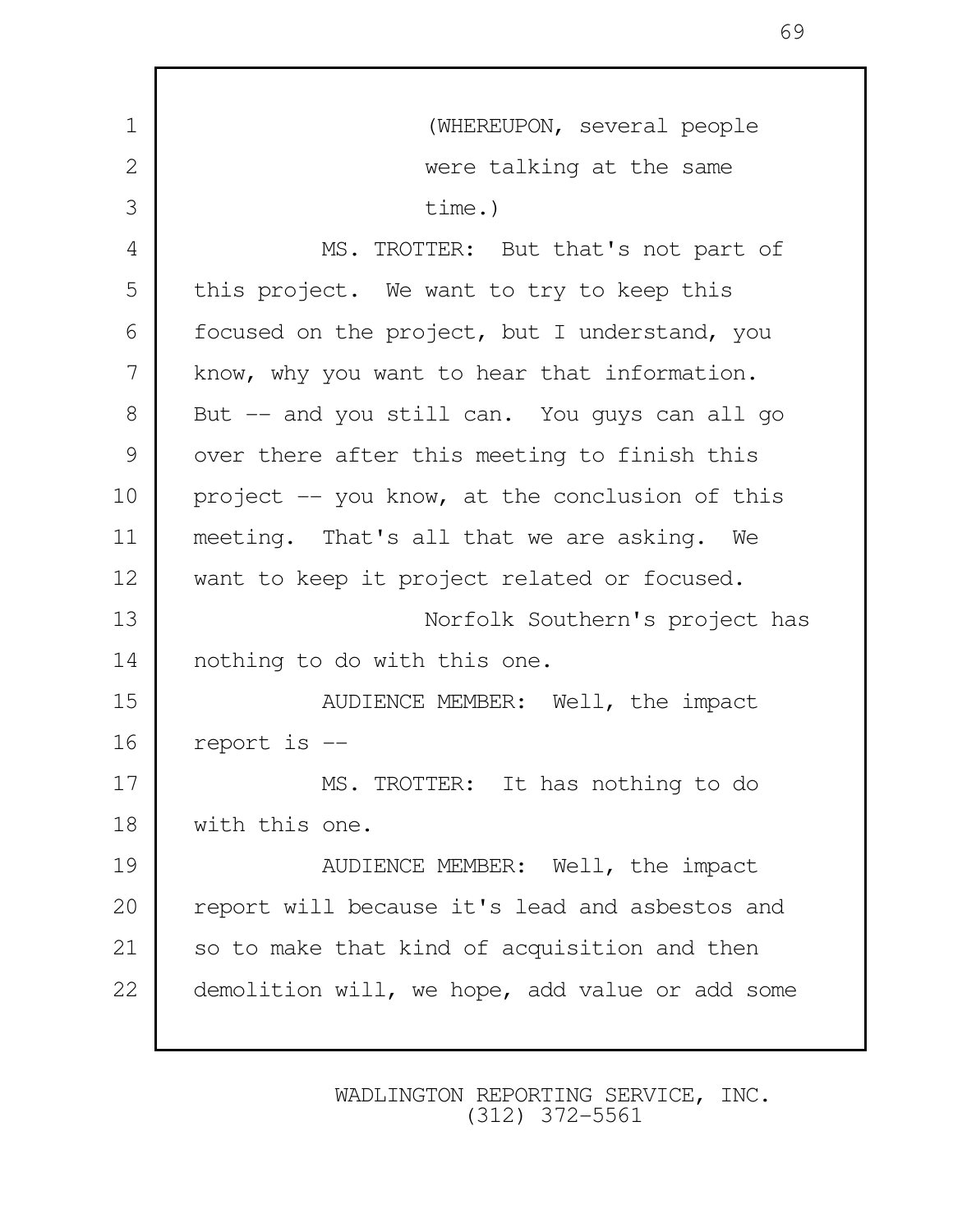| $\mathbf 1$ | reporting about the impact in terms of lead      |
|-------------|--------------------------------------------------|
| 2           | related.                                         |
| 3           | MS. TROTTER: Well, that's why we have            |
| 4           | a representative here from Norfolk Southern to   |
| 5           | speak to your concerns in regards to that other  |
| 6           | project.                                         |
| 7           | But right now we are going to                    |
| 8           | conclude the meeting for this evening.           |
| 9           | MS. DAVIS: But Jakita --                         |
| 10          | MS. TROTTER: And I want to thank --              |
| 11          | can I finish, please.                            |
| 12          | MS. DAVIS: Okay.                                 |
| 13          | MS. TROTTER: And I want to thank                 |
| 14          | everyone again for coming out and, you know,     |
| 15          | spending the time with us. You will be hearing   |
| 16          | from us again soon.                              |
| 17          | It's still $--$ it is not too                    |
| 18          | late to provide us your input and you the -- for |
| 19          | this particular project public meeting, I'm      |
| 20          | sorry, it's a three-week open window period.     |
| 21          | Information on where to send your comments and   |
| 22          | questions are on the documents that you received |
|             |                                                  |
|             |                                                  |

Г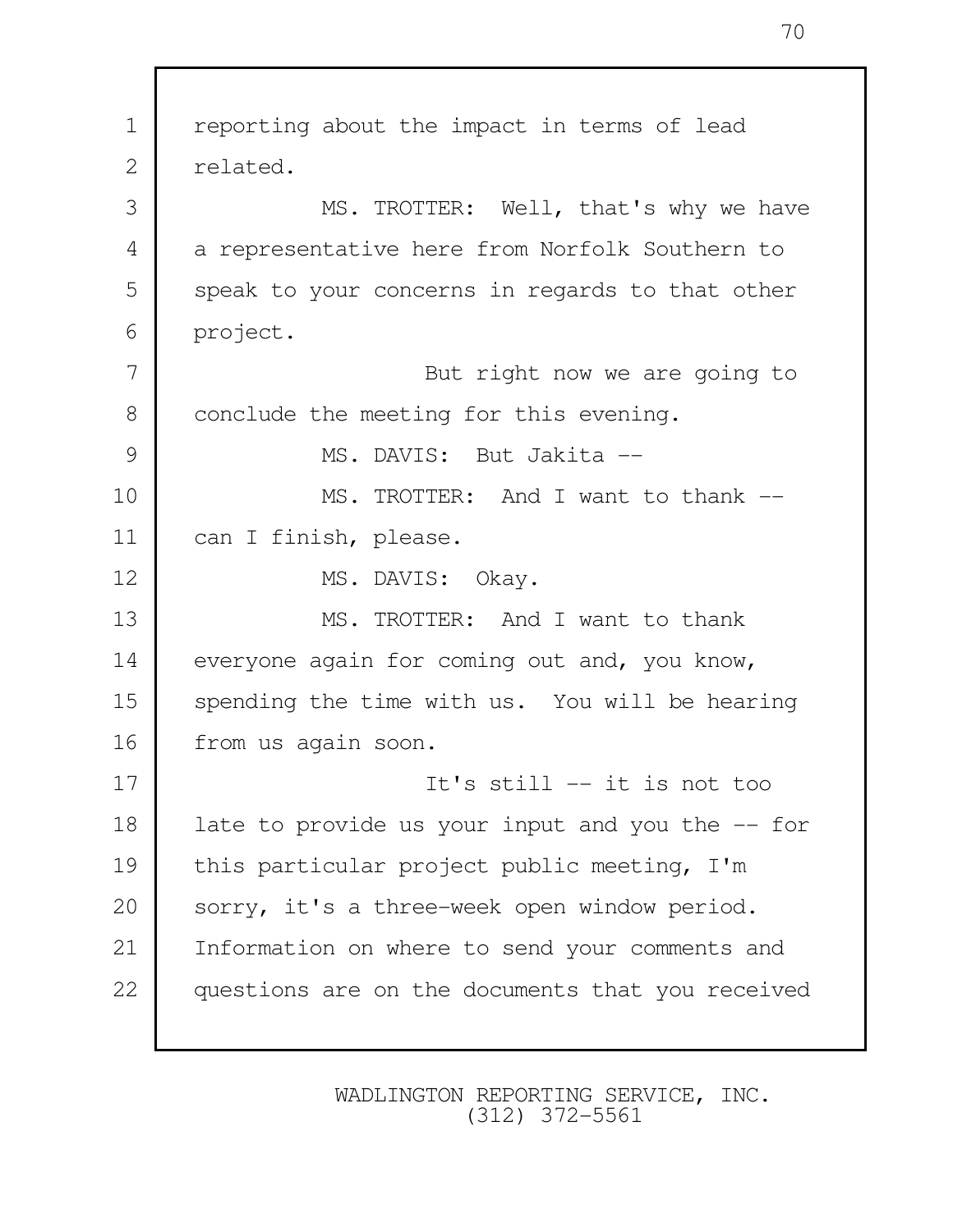1 from the sign-up table. 2 MS. DAVIS: There is an open issue of 3 a replacement public meeting. 4 MS. TROTTER: And we are looking into  $5$  that. 6 MS. DAVIS: But I think it's important 7 for people here to know that rather than saying 8 that the next meeting is going to be a public 9 hearing in 2013 and  $-$ 10 MS. TROTTER: We are looking into 11 | having possibly another public meeting. 12 Information will be provided when we have it 13 available. At this point we do not. 14 MS. JASPER: So this is like the last 15 one before -- 16 MS. TROTTER: As I said, we are 17 looking into having a -- possibly having another 18 public meeting. Specific information is not 19 available at this time. Thank you. 20 21 (WHICH WERE ALL THE PROCEEDINGS HAD 22 IN THE ABOVE-ENTITLED MATTER.)

> WADLINGTON REPORTING SERVICE, INC. (312) 372-5561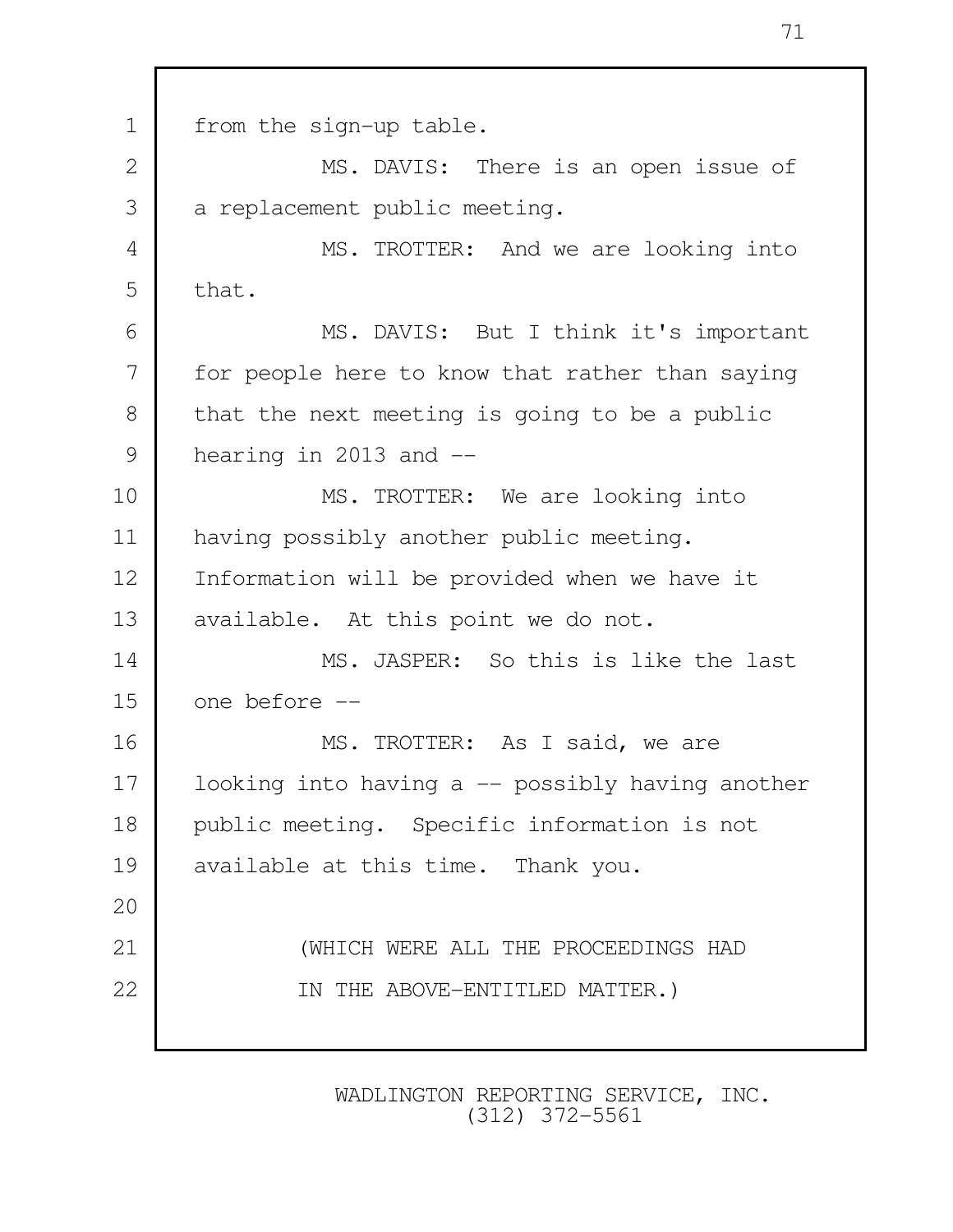| $\mathbf 1$  | STATE OF ILLINOIS                               |
|--------------|-------------------------------------------------|
| $\mathbf{2}$ | COUNTY OF C O O K                               |
| 3            |                                                 |
| 4            |                                                 |
| 5            | I, DONNA T. WADLINGTON, a                       |
| 6            | Certified Shorthand Reporter, doing business in |
| 7            | the County of Cook and State of Illinois, do    |
| 8            | hereby certify that I reported in machine       |
| 9            | shorthand the proceedings in the above entitled |
| 10           | cause.                                          |
| 11           | I further certify that the                      |
| 12           | foregoing is a true and correct transcript of   |
| 13           | said proceedings as appears from the            |
| 14           | stenographic notes so taken and transcribed by  |
| 15           | me this 16th day of April, 2012.                |
| 16           |                                                 |
| 17           |                                                 |
| 18           |                                                 |
| 19           | DONNA T. WADLINGTON<br>CSR #084-02443           |
| 20           |                                                 |
| 21           |                                                 |
| 22           |                                                 |
|              |                                                 |

WADLINGTON REPORTING SERVICE, INC. (312) 372-5561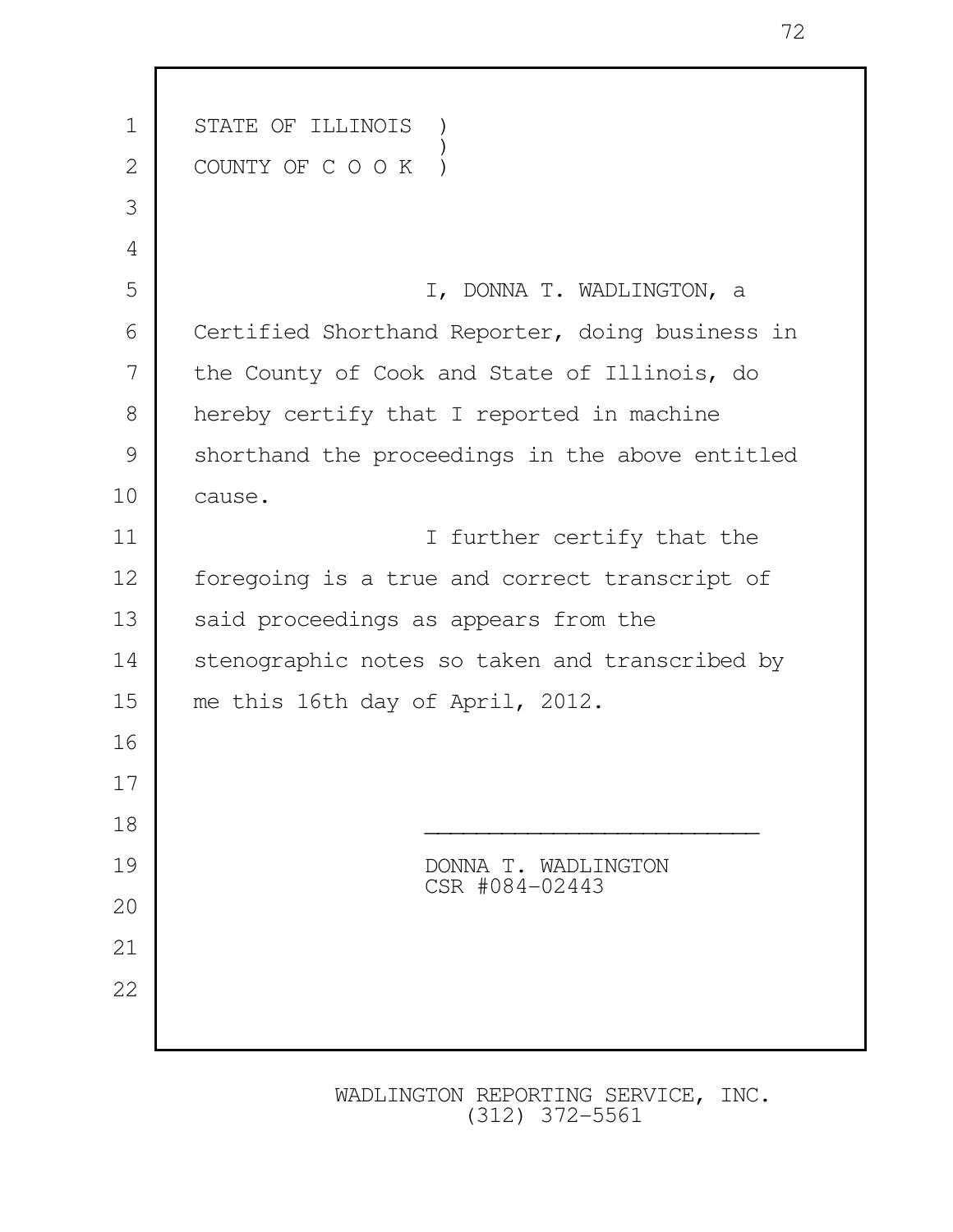| \$                                                                           | 66/10 70/1                                                                   | Amtrak's [1] 59/1                                                                |
|------------------------------------------------------------------------------|------------------------------------------------------------------------------|----------------------------------------------------------------------------------|
|                                                                              | above [2] 71/22 72/9                                                         | announced [1] 7/1                                                                |
| \$100,000 [1] 27/13<br>\$43 [1] 7/12                                         | ABOVE-ENTITLED [1] 71/22<br>according $[1]$ 27/14                            | another [13] 13/7 24/5 24/9 25/22 26/12<br>28/7 28/8 29/10 31/6 31/12 33/8 71/11 |
| \$43 million [1] 7/12                                                        | acquire [4] 25/4 26/12 28/2 28/4                                             | 71/17                                                                            |
|                                                                              | acquired [13] 25/20 28/10 32/21 33/5                                         | answer [15] 8/18 16/2 22/13 27/1 27/21                                           |
| .com [1] 54/8                                                                | 42/5 42/6 44/4 45/12 45/21 46/14 46/16                                       | 29/16 33/10 33/11 33/14 34/11 59/5                                               |
|                                                                              | 46/18 50/10<br>acquiring [3] 46/10 49/17 51/5                                | 59/6 60/15 67/10 67/11<br>answered [1] 25/7                                      |
| 0                                                                            | acquisition [6] 5/18 22/9 23/1 42/6 42/13                                    | answers [2] 15/12 61/6                                                           |
| 02443 [1] 72/19                                                              | 69/21                                                                        | anticipated [2] 56/13 57/19                                                      |
| 084-02443 [1] 72/19                                                          | across [1] 19/4<br>actually [8] 18/13 35/6 53/11 64/18 66/8                  | any [16] 8/18 9/12 11/10 12/9 16/14<br>20/12 37/8 37/9 37/11 38/7 47/8 56/22     |
|                                                                              | 66/20 66/21 66/22                                                            | 58/5 61/10 68/18 68/20                                                           |
| 10 [1] 10/20                                                                 | add [3] 18/11 69/22 69/22                                                    | anybody [3] 45/13 51/6 62/11                                                     |
| 11 [1] 63/8<br>1200 [1] 63/5                                                 | adding [2] 18/6 37/18                                                        | anyone [3] 2/13 13/8 15/1                                                        |
| 13th [1] 7/2                                                                 | additional [8] 18/11 18/14 18/14 18/17<br>41/13 41/21 63/14 65/14            | anything [4] 41/13 51/9 62/14 64/2<br>anytime [1] 46/1                           |
| 15 [1] 12/8                                                                  | address [3] 9/12 11/9 53/21                                                  | anyways [1] 51/10                                                                |
| 16th [2] 59/17 72/15                                                         | addressed [1] 33/18                                                          | anywhere [1] 21/10                                                               |
| 18 [1] 11/20<br>19 [2] 59/13 59/15                                           | addresses [1] 42/6<br>Administration [4] 36/2 38/15 38/21                    | apart [1] 37/7<br>apologize [1] 61/18                                            |
| 2                                                                            | 40/10                                                                        | appears [1] 72/13                                                                |
|                                                                              | Administration's [1] 39/1                                                    | apply [1] 41/15                                                                  |
| 20 [2] 6/16 13/3<br>200,000 [1] 7/3                                          | advanced [2] 55/12 56/4                                                      | appraised [1] 24/13                                                              |
| 2012 [2] 1/15 72/15                                                          | advertised [1] 62/19<br>advertisements [1] 63/1                              | apprenticeship [1] 55/21<br>approach [1] 33/3                                    |
| 2013 [3] 7/5 16/5 71/9                                                       | advise [1] 7/19                                                              | appropriate [3] 9/6 15/15 49/18                                                  |
| 2014 [1] 58/11                                                               | advisory [3] 11/1 35/20 66/13                                                | approved [1] 52/11                                                               |
| 250 [1] 47/1<br>28 [1] 1/15                                                  | affect [3] 5/19 34/15 58/9                                                   | approximately [1] 46/22                                                          |
| 3                                                                            | affected [1] 54/14<br>African [1] 68/13                                      | April [1] 72/15<br>arbitrary [2] 20/8 58/3                                       |
|                                                                              | after [8] 21/3 21/13 22/1 28/10 44/11                                        | are [114]                                                                        |
| 30 [1] 48/15<br>300 [1] 7/11                                                 | 58/19 65/16 69/9                                                             | area [40] 17/17 18/2 18/4 18/21 19/16                                            |
| 32 [1] 12/16                                                                 | afterwards [4] 4/14 49/4 53/19 59/6<br>again [17] 19/10 20/17 26/22 37/15    | 19/18 20/2 20/6 20/7 20/9 20/11 20/18<br>20/20 30/22 31/8 32/3 34/3 34/21 36/16  |
| 35 [2] 27/16 27/16                                                           | 38/17 40/21 44/12 48/22 49/7 51/22                                           | 36/20 42/22 43/8 46/19 56/11 56/12                                               |
| 365 [1] 59/14                                                                | 52/13 57/4 58/4 60/5 67/2 70/14 70/16                                        | 56/13 56/18 56/20 57/2 57/5 57/9 57/13                                           |
| 39th [1] 13/18                                                               | against [1] 50/7                                                             | 57/16 57/18 57/20 58/2 58/15 58/20                                               |
| 5                                                                            | age [2] 11/17 11/19<br>agency [1] 38/14                                      | 60/22 67/5<br>areas [4] 5/17 30/11 30/12 43/15                                   |
| 54th [1] 58/10                                                               | agent [3] 44/19 47/17 47/19                                                  | aren't [1] 65/9                                                                  |
| 55th [2] 43/19 58/10<br>5701 [1] 1/16                                        | ago [4] 28/22 45/7 46/10 64/13                                               | around [7] 6/3 8/11 13/3 19/2 19/13                                              |
| 57th [1] 15/20                                                               | air [1] 39/12<br>Alderman [3] 5/6 9/17 67/17                                 | 19/15 44/16<br>as [52] 3/8 3/18 4/11 5/9 5/9 6/22 10/11                          |
| 6                                                                            | alignment [11] 18/5 19/17 21/8 21/10                                         | 11/1 11/1 11/4 11/12 12/3 12/3 13/1                                              |
| 60619 [1] 1/17                                                               | 34/3 34/5 34/6 34/17 35/1 54/17 58/16                                        | 13/13 13/13 13/17 13/17 15/18 16/7                                               |
| 63rd [2] 18/7 56/2                                                           | alignments [3] 18/3 18/3 21/7<br>all [32] 2/6 2/18 11/2 12/20 14/6 14/9      | 16/11 18/16 20/14 20/14 20/16 21/22<br>23/21 27/6 29/2 29/2 35/3 35/16 36/3      |
| 65 [2] 46/18 48/12                                                           | 15/9 23/11 27/9 33/4 39/2 39/15 41/7                                         | 37/9 39/6 39/9 39/21 40/15 41/17 50/4                                            |
| 67th [3] 17/21 18/1 18/7<br>6900 [2] 64/5 64/6                               | 49/11 51/6 54/5 56/10 57/3 62/13 63/7                                        | 57/5 57/7 57/7 57/13 61/11 61/21 64/8                                            |
| 69th [1] 65/20                                                               | 63/8 65/18 66/10 67/14 67/18 67/19                                           | 67/5 68/16 68/16 71/16 72/13                                                     |
| $6:00$ [1] $1/15$                                                            | 67/19 67/20 68/14 69/8 69/11 71/21<br>allowed [2] 15/19 16/11                | asbestos [1] 69/20<br>aside [1] 59/8                                             |
| 7                                                                            | almost [1] 27/11                                                             | ask [4] 3/19 19/20 41/12 41/21                                                   |
| 70 percent [2] 46/18 48/12                                                   | alone [1] 48/15                                                              | asked [7] 28/8 40/7 40/13 40/13 53/18                                            |
| 75 [1] 54/11                                                                 | along [11] 5/15 17/14 18/15 18/20 18/20<br>21/11 26/20 33/16 35/2 40/21 53/7 | 58/12 62/6<br>asking [6] 13/19 29/14 33/7 68/8 68/13                             |
| 75th [1] 18/8                                                                | already [3] 32/21 33/4 52/11                                                 | 69/11                                                                            |
| 79th [1] 19/15<br>7:15 [1] 41/9                                              | also [12] 4/3 8/13 10/21 10/22 48/2                                          | assistant [1] 9/10                                                               |
|                                                                              | 52/20 55/19 57/12 62/19 63/11 63/14                                          | associated [2] 36/8 39/11                                                        |
| 8                                                                            | 67/16<br>alternative [7] 6/2 15/21 20/22 35/19                               | assuming [3] 42/21 52/6 52/12<br>astronomical [1] 29/1                           |
| 83rd [2] 19/2 19/13<br>87th [3] 15/20 17/21 18/1                             | 36/5 60/18 61/5                                                              | at [59] 2/6 2/8 5/22 6/1 6/3 7/1 7/3 11/20                                       |
| 89 percent [1] 6/16                                                          | Alternatively [1] 61/4                                                       | 13/6 13/18 15/7 15/11 17/2 17/3 17/7                                             |
| A                                                                            | alternatives [10] 1/9 4/4 4/7 6/4 6/11<br>21/5 21/6 35/17 60/10 60/13        | 18/22 19/1 19/2 19/13 19/14 20/13<br>20/14 20/16 21/16 22/17 28/16 28/16         |
|                                                                              | am [11] 5/6 9/2 9/3 9/3 47/4 49/8 50/1                                       | 28/18 28/22 30/17 32/3 39/13 43/12                                               |
| able [3] 9/11 50/2 59/12<br>about [36] 3/7 3/8 3/9 4/2 4/3 6/16 7/11         | 50/2 50/13 62/1 62/2                                                         | 43/15 44/11 44/17 45/1 45/18 45/20                                               |
| 10/1 10/6 13/15 18/8 21/14 23/1 23/5                                         | Americans [1] 68/13                                                          | 46/11 46/14 47/3 47/4 49/17 51/13 55/7                                           |
| 23/12 23/13 26/4 26/7 26/7 28/3 41/9                                         | amount [1] 24/4<br>Amtrak [8] 14/21 17/14 17/18 37/18 53/5                   | 55/19 58/20 59/17 60/20 61/3 61/5 61/9<br>64/20 65/20 69/2 69/10 71/13 71/19     |
| 42/22 44/22 46/18 48/21 50/9 51/18<br>62/4 62/6 62/14 63/5 63/11 63/20 65/14 | 53/8 53/10 59/1                                                              | attached [1] 12/21                                                               |
|                                                                              |                                                                              |                                                                                  |
|                                                                              |                                                                              |                                                                                  |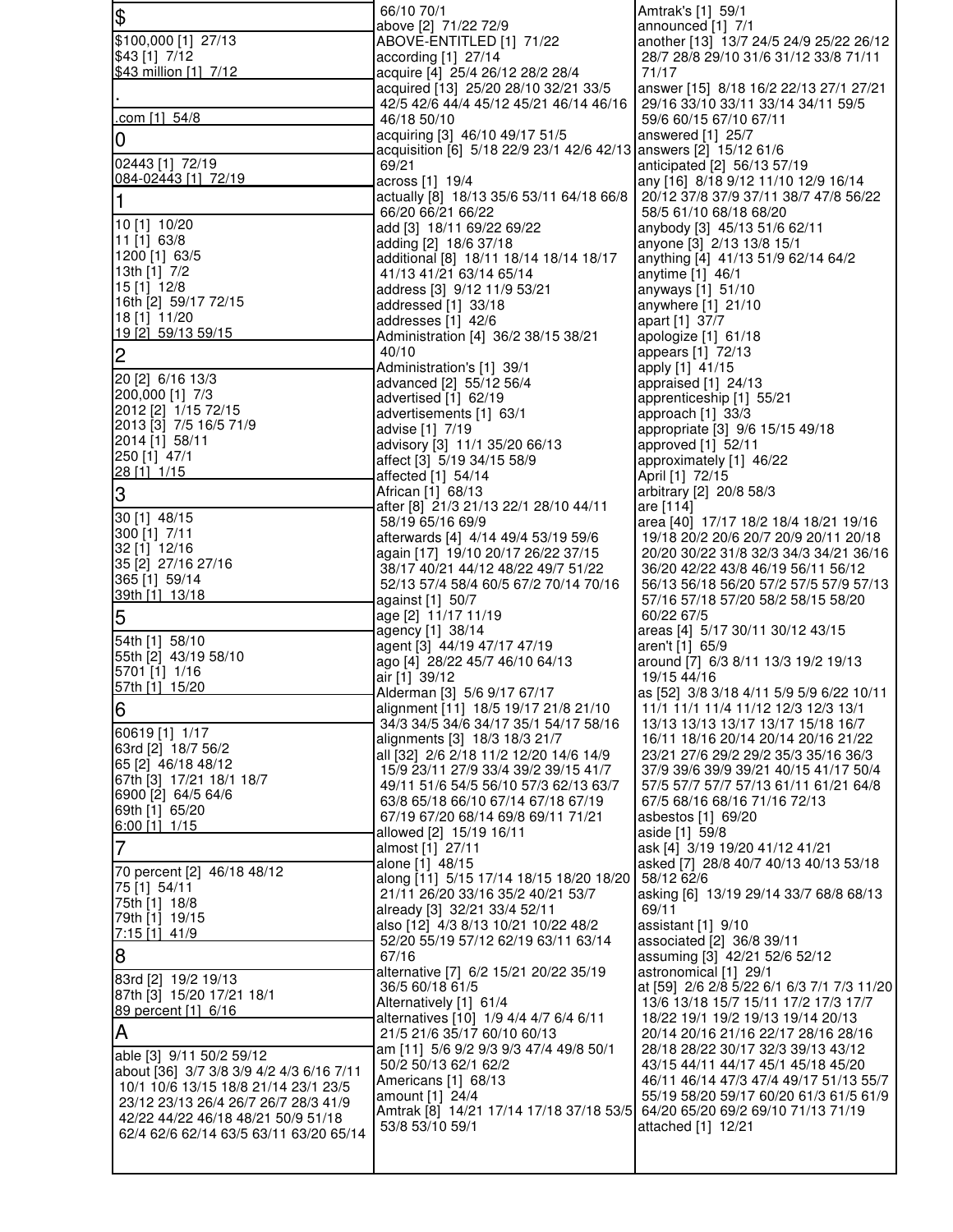| A                                                                              | buildings [1] 6/8<br>built [1] 52/19                                             | closing [1] 67/21<br>clubs [1] 66/15                                         |
|--------------------------------------------------------------------------------|----------------------------------------------------------------------------------|------------------------------------------------------------------------------|
| attorney [1] 47/22                                                             | bunch [2] 11/7 43/1                                                              | CN [12] 18/8 18/10 18/10 18/20 18/21                                         |
| attractive [1] 60/7                                                            | burns [1] 25/11                                                                  | 18/21 19/4 19/5 19/9 19/10 19/14 57/7                                        |
| authority [2] 34/8 35/15                                                       | business [10]  6/21 7/7 7/8 7/10 7/20                                            | Cochran [3] 5/6 9/17 67/18                                                   |
| available [4] 23/9 41/3 71/13 71/19<br>Avenue [1] 58/10                        | 7/22 8/8 43/7 60/7 72/6<br>but [51] 6/10 7/9 7/22 12/7 13/3 14/4                 | cognizant $[1]$ 41/10<br>cohort [1] 12/8                                     |
| aware [2] 2/6 63/19                                                            | 14/20 16/16 17/10 20/17 21/18 22/15                                              | cohorts [1] 12/7                                                             |
| <u>away [5] 31/7 35/6 35/7 35/11 58/8</u>                                      | 24/17 25/16 29/17 29/22 30/19 32/20                                              | collect [2] 4/14 9/9                                                         |
| B                                                                              | 33/15 33/17 34/12 36/5 36/11 36/21                                               | collected [1] 8/15                                                           |
| back [7] 2/14 11/8 33/17 37/4 40/6 47/3                                        | 38/10 38/22 39/4 40/19 43/12 45/9<br>45/11 47/14 48/2 49/3 51/18 52/20 54/4      | come [7] 2/15 9/8 9/12 10/15 50/5 51/7<br>56/5                               |
| 50/5                                                                           | 56/6 57/1 58/1 58/13 58/17 65/20 67/17                                           | comes [2] 4/12 18/11                                                         |
| background [1] 10/1                                                            | 67/18 69/4 69/6 69/8 70/7 70/9 71/6                                              | coming [4] 26/17 33/17 48/18 70/14                                           |
| band [3] 20/17 57/4 57/18                                                      | С                                                                                | comment [2] 4/17 41/15                                                       |
| base [1] 56/12<br>based [1] 16/22                                              | Cabell [4] 42/15 42/16 48/6 68/6                                                 | comments [6] 4/6 41/19 41/22 61/11<br>61/15 70/21                            |
| basis [1] 30/14                                                                | call [2] 12/10 62/15                                                             | commercial [2] 42/3 52/3                                                     |
| bathroom [1] 2/14                                                              | called [4] 24/17 25/12 28/19 67/16                                               | Committee [2] 8/12 8/17                                                      |
| be [107]                                                                       | calling [2] 19/16 58/1                                                           | communicating [1] 64/9                                                       |
| because [17] 7/14 11/13 22/22 23/11<br>26/14 27/13 27/16 30/10 30/13 30/20     | calls [1] 67/19<br>Calumet [3] 15/21 17/21 18/19                                 | communication [2] 66/7 67/6                                                  |
| 30/22 50/7 60/19 61/21 65/22 67/4                                              | came [3] 26/20 44/13 61/17                                                       | communities [2] 30/11 31/1<br>community [25] 4/6 5/10 5/10 7/16 8/11         |
| 69/20                                                                          | can [52]  2/19 2/21 6/3 8/2 8/2 11/12                                            | 8/22 13/22 27/6 30/9 30/14 31/1 31/5                                         |
| bedroom [2] 31/13 31/13                                                        | 12/4 13/8 14/5 16/2 17/7 17/9 17/11                                              | 31/19 31/22 32/9 32/10 35/20 39/4 39/8                                       |
| been [26] 5/13 7/12 13/3 19/12 26/19<br>27/11 32/21 33/3 33/4 42/22 44/5 44/7  | 22/15 24/19 26/8 29/9 31/22 32/5 32/9<br>33/15 34/17 37/6 41/22 42/15 46/4       | 40/11 66/7 66/13 66/14 66/22 68/20                                           |
| 45/8 45/9 45/11 45/12 45/14 45/15                                              | 46/12 49/3 49/4 49/4 49/12 49/12 49/19                                           | companies [2] 25/6 25/10<br>company $[1]$ 25/3                               |
| 45/20 51/4 51/6 52/11 57/22 58/1 64/12                                         | 50/6 51/17 51/17 56/10 56/17 56/19                                               | comparable [2] 31/8 31/14                                                    |
| 64/17                                                                          | 56/21 60/17 61/11 65/15 65/15 65/18                                              | complete [1] 48/12                                                           |
| before [9] 5/3 14/17 32/13 36/13 37/1<br>52/17 52/19 58/11 71/15               | 66/22 67/10 67/11 68/18 69/8 69/8<br>70/11                                       | completed [3] 36/13 36/13 37/1                                               |
| begin [2] 14/18 36/14                                                          | can't [9] 33/10 40/18 47/11 47/13 53/5                                           | completely [3] 50/21 54/3 59/5<br>concern [1] 58/1                           |
| behind [5] 2/12 2/16 50/16 57/19 60/3                                          | 61/2 61/2 61/3 67/16                                                             | concerns [2] 3/21 70/5                                                       |
| being [15] 23/17 23/22 26/13 31/20                                             | Canadian [1] 57/6                                                                | conclude [1] 70/8                                                            |
| 37/10 37/11 40/12 40/13 50/18 53/15<br>59/11 59/18 61/19 62/17 64/8            | cannot [2] 50/6 52/17<br>capacity $[1]$ 18/14                                    | conclusion [2] 66/4 69/10<br>concurrence [1] 38/20                           |
| believe [7] 16/14 30/8 41/17 44/1 45/2                                         | capital [1] 6/17                                                                 | conducting [2] 20/10 20/20                                                   |
| 63/5 67/4                                                                      | card [3] 4/13 4/17 33/18                                                         | confined $[1]$ 31/18                                                         |
| benefit [2] 8/21 39/4<br>benefits [4] 36/7 39/3 39/16 40/21                    | cards [2] 42/1 65/21<br>Career [1] 9/22                                          | confirm [1] 56/21                                                            |
| best [3] 16/9 19/7 59/4                                                        | Careers [1] 9/21                                                                 | connect [1] 19/5<br>connection [10] 17/6 18/9 18/10 18/21                    |
| better [2] 15/22 21/1                                                          | carpentry [1] 10/19                                                              | 19/1 19/3 19/10 19/11 37/9 37/11                                             |
| between [8] 15/20 17/21 18/7 18/12                                             | cars [1] 59/21                                                                   | connections [1] 17/2                                                         |
| 34/22 46/9 48/12 60/10<br>beyond [1] 56/13                                     | case [3] 2/13 25/20 30/4<br>cause [1] 72/10                                      | considered [4] 40/12 40/15 40/18 53/15<br>constructed [2] 34/17 36/22        |
| big [1] 38/10                                                                  | CDOT [1] 52/15                                                                   | construction [17] 9/21 10/8 10/11 10/16                                      |
| biggest [1] 43/16                                                              | cellphones [1] 3/16                                                              | 10/20 13/14 36/12 36/14 37/1 37/2 37/8                                       |
| bit [1] 57/22<br>block [7] 53/7 62/9 64/2 64/3 64/4 66/15                      | center [1] 7/3<br>certain [4] 16/16 17/12 24/4 32/5                              | 44/8 55/16 56/6 56/13 57/19 65/6<br>consumption [1] 39/15                    |
| 67/4                                                                           | certainly [2] 40/18 56/6                                                         | contact [3] 11/5 13/5 45/15                                                  |
| blueprint [1] 10/21                                                            | certified [2] 2/9 72/6                                                           | contacted [1] 45/15                                                          |
| board [1] 58/14<br>booklet [1] 26/2                                            | certify [2] 72/8 72/11                                                           | contacting [1] 64/1                                                          |
| books [1] 11/15                                                                | change [1] 52/21<br>changes [4] 42/8 51/20 52/7 52/10                            | continue [5] 8/7 8/8 13/2 35/16 44/14<br>continues [2] 19/15 57/9            |
| booming [1] 28/12                                                              | changing [1] 8/4                                                                 | continuous [1] 12/18                                                         |
| boots [1] 11/15                                                                | check [3] 51/22 52/13 62/5                                                       | contracting [1] 5/20                                                         |
| both [5] 21/6 36/10 36/20 54/9 57/6<br>bought [5] 28/11 28/14 28/18 28/21 29/5 | Chicago [13] 1/17 5/16 6/17 14/21 43/8<br>43/9 44/20 45/8 51/9 53/10 53/12 53/20 | convening $[1]$ 14/15<br>conversation [1] 50/17                              |
| boundaries [1] 20/2                                                            | 60/6                                                                             | conversations [2] 3/18 3/20                                                  |
| Boyd [2] 4/21 14/14                                                            | Chief [1] 4/21                                                                   | Cook [2] 14/6 72/7                                                           |
| brief [1] 43/6<br>bringing [1] 8/16                                            | children [1] 8/3                                                                 | coordinator [1] 55/16                                                        |
| brings [1] 66/3                                                                | choice [1] 43/9<br>Chuck [1] 16/19                                               | corners [1] 2/6<br>corporation [4] 44/16 47/12 50/3 50/22                    |
| broad [3] 20/9 20/19 58/2                                                      | city [13] 7/13 8/12 8/21 13/9 23/19 25/14                                        | correct [3] 52/9 68/5 72/12                                                  |
| brochure [1] 25/16                                                             | 43/10 43/13 43/16 51/8 53/12 53/20                                               | correctly [1] 16/20                                                          |
| Brockman [1] 42/16<br>broken [1] 46/2                                          | 60/6<br>clarify [1] 64/16                                                        | corresponding [1] 33/1<br>correspondingly [1] 32/18                          |
| brought [1] 65/17                                                              | clearance [1] 65/3                                                               | corridor [1] 57/6                                                            |
| brush [3] 20/9 20/19 58/2                                                      | cleared [1] 44/7                                                                 | costs [2] 21/16 28/6                                                         |
| build [8] 7/2 34/6 35/14 36/4 36/4 44/3<br>46/20 52/17                         | close [3] 16/22 48/15 50/8<br>closed [1] 49/11                                   | could [18] 5/1 5/2 16/9 16/22 34/11<br>41/18 43/16 44/2 44/3 45/3 45/7 50/15 |
| building [3] 7/10 11/1 61/22                                                   | closely [1] 36/5                                                                 | 57/1 58/16 66/18 66/19 66/20 66/21                                           |
|                                                                                |                                                                                  |                                                                              |
|                                                                                |                                                                                  |                                                                              |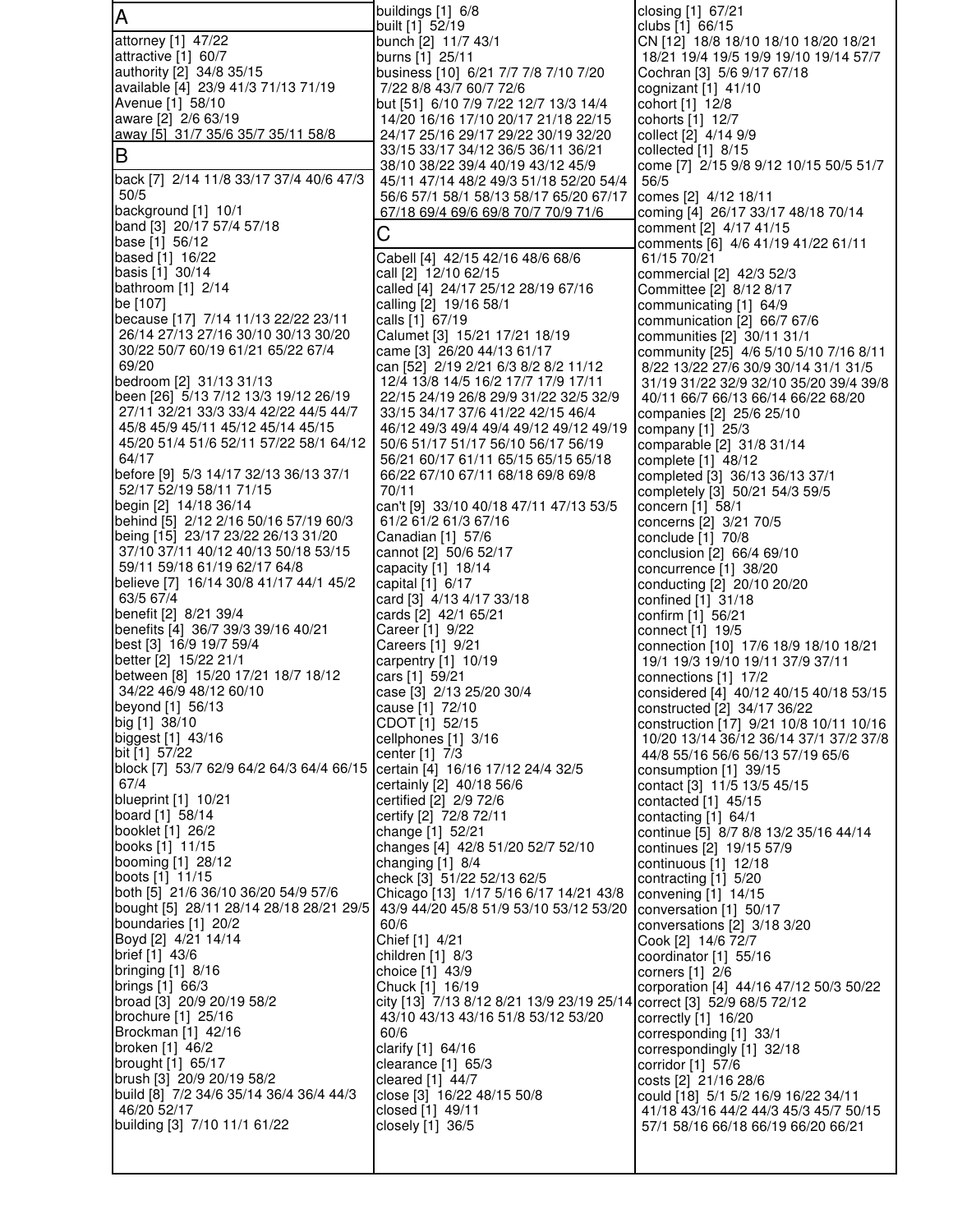| $\mathsf C$                                                               | 29/12 42/11 54/3                                                            | different [8] 5/17 16/8 18/10 24/11 25/12 Englewood [9] 30/12 30/21 34/10 36/10<br>36/12 36/15 36/22 55/22 61/21 |
|---------------------------------------------------------------------------|-----------------------------------------------------------------------------|------------------------------------------------------------------------------------------------------------------|
| Council [1] 8/13                                                          | difficult [2] 37/17 58/21                                                   | enhancing [1] 39/14                                                                                              |
| County [5] 14/6 14/6 14/6 72/2 72/7                                       | direct [3] 22/13 66/1 67/6                                                  | enroll [1] 13/21                                                                                                 |
| couple [2] 56/17 64/16                                                    | directly [2] 2/16 64/10                                                     | ensure [1] 66/9                                                                                                  |
| course [3] 27/7 28/1 50/15                                                | discuss [1] 58/14                                                           | ensuring [1] 8/13                                                                                                |
| covered [4] 5/17 41/5 41/6 57/21                                          | displaced [4] 23/17 23/22 31/20 41/3                                        | entire [1] 18/13                                                                                                 |
| covering [2] 56/12 57/18                                                  | displacement [2] 23/12 24/8                                                 | entirely [1] 37/8                                                                                                |
| CPR [1] 2/10                                                              | displacements [1] 42/4                                                      | entitled [3] 43/3 71/22 72/9                                                                                     |
| Craig [1] 65/16<br>create [15] 3/6 4/2 7/11 14/19 36/11                   | disruptive $[1]$ 3/19<br>disseminated [2] 61/20 62/17                       | entrepreneurship [1] 68/16                                                                                       |
| 36/21 39/5 39/6 39/12 39/16 39/22                                         | distinguishing [1] 27/3                                                     | environment [3] 5/18 6/12 59/19<br>environmental [6] 3/10 4/8 6/13 22/2                                          |
| 47/11 56/1 60/4 60/4                                                      | distributed [1] 65/18                                                       | 38/12 65/2                                                                                                       |
| creation [2] 10/6 11/11                                                   | District [6] 14/5 14/7 14/7 36/18 36/19                                     | equivalent $[1]$ 27/19                                                                                           |
| crew [1] 59/19                                                            | 57/14                                                                       | escalating $[1]$ 28/22                                                                                           |
| criteria [1] 20/6                                                         | diversion [1] 9/19                                                          | essence [1] 59/19                                                                                                |
| crossed [1] 57/13                                                         | do [24] 2/9 3/17 8/5 12/7 19/8 23/4 24/9                                    | estate [10] 44/19 47/5 47/17 47/21 48/3                                                                          |
| crosses [3] 19/14 36/16 36/20<br>crossing [13] 1/3 2/3 3/3 4/2 17/2 17/18 | 25/12 29/7 34/12 41/13 42/1 44/13<br>47/13 53/2 59/4 60/7 61/18 68/19 68/19 | 49/8 50/1 50/13 52/1 52/13<br>estimated $[1]$ 59/9                                                               |
| 30/12 30/21 37/19 42/12 54/18 59/17                                       | 69/14 69/17 71/13 72/7                                                      | estimates $[1]$ 59/2                                                                                             |
| 61/20                                                                     | documents [1] 70/22                                                         | etc [1] 54/21                                                                                                    |
| crossings $[1]$ 39/14                                                     | does [13] 4/17 7/6 22/18 31/20 34/9                                         | ethnicity [1] 13/12                                                                                              |
| CSR [2] 1/21 72/19                                                        | 34/15 36/9 37/21 38/8 39/19 46/6 51/2                                       | evaluate [2] 21/4 21/12                                                                                          |
| current [3] 35/2 54/11 59/11                                              | 56/5                                                                        | evaluating [3] 4/9 35/17 36/6                                                                                    |
| currently [5] 22/3 42/4 56/7 57/11 57/12                                  | doesn't [4] 13/11 13/12 20/11 25/15                                         | even [2] 31/10 55/4                                                                                              |
| customers $[1]$ 59/15                                                     | doing [8] 10/10 20/12 38/12 42/21 56/11                                     | evening [8] 2/19 3/2 3/6 4/1 5/1 10/2<br>14/15 70/8                                                              |
| D                                                                         | 56/18 56/22 72/6<br>don't [20] 16/14 16/17 18/11 21/18 25/5                 | every [2] 27/11 62/12                                                                                            |
| daily [1] 59/10                                                           | 47/4 47/5 47/10 48/21 49/9 49/12 49/17                                      | everybody [2] 45/3 54/20                                                                                         |
| date [1] 53/22                                                            | 51/1 56/21 58/8 58/12 59/5 60/15 60/16                                      | everyday [2] 47/4 47/6                                                                                           |
| dates [2] 42/6 48/21                                                      | 63/19                                                                       | everyone [11] 2/2 2/6 2/19 4/18 5/5 10/2                                                                         |
| Dawson [2] 10/15 13/18                                                    | done [8] 37/10 37/11 45/14 47/13 51/9                                       | 28/12 41/8 45/16 45/17 70/14                                                                                     |
| day [5] 17/10 17/12 49/11 59/14 72/15                                     | 53/22 64/8 68/15                                                            | everyone's [3] 3/22 9/4 41/10                                                                                    |
| days [1] 59/14                                                            | Donna [3] 1/21 72/5 72/19                                                   | everything [2] 8/21 45/14                                                                                        |
| deal [1] 47/5<br>deals [2] 48/19 51/3                                     | door [5] 2/14 44/21 44/22 63/3 63/6<br>Dot [1] 54/7                         | exactly [3] 15/19 17/20 60/16<br>excess [1] 44/4                                                                 |
| December [1] 64/22                                                        | down [11] 2/15 4/12 15/13 25/11 30/13                                       | Excuse [3] 46/7 46/7 48/8                                                                                        |
| decided [3] 23/22 43/13 44/17                                             | 30/15 30/22 44/7 45/3 46/2 62/9                                             | existing [3] 19/14 19/19 60/20                                                                                   |
| decipher $[1]$ 62/3                                                       | draft [1] 22/1                                                              | exit [1] 2/14                                                                                                    |
| decision [7] 13/2 34/6 35/13 36/1 39/1                                    | drive [1] 13/13                                                             | exits [1] 2/6                                                                                                    |
| 40/8 41/1                                                                 | due [1] 67/20                                                               | expand [6] 34/18 35/1 35/8 43/16 44/13                                                                           |
| declined [1] 30/10<br>declining [1] 29/2                                  | during [3] 17/10 44/6 64/10                                                 | 44/15                                                                                                            |
|                                                                           |                                                                             |                                                                                                                  |
|                                                                           | Е                                                                           | expanding [3] 6/19 6/20 44/17                                                                                    |
| defibrillator [1] 2/11                                                    |                                                                             | expansion [7] 7/15 34/2 34/4 34/16                                                                               |
| defibrillators [1] 2/10<br>definitely [1] 33/20                           | earlier [4] 55/14 57/13 57/22 67/18<br>early [2] 16/5 22/3                  | 34/20 35/4 43/1                                                                                                  |
| DeKalb [1] 14/6                                                           | east [6] 19/4 35/2 35/7 35/8 35/11 54/11   expecting [1] 45/22              | expect [1] 62/7                                                                                                  |
| delays [2] 39/13 59/2                                                     | economic $[1]$ 9/1                                                          | expenses [1] 28/5                                                                                                |
| deliveries [1] 63/9                                                       | economy [1] 28/12                                                           | experience [1] 59/12                                                                                             |
| demolition [1] 69/22                                                      | effect [1] 28/20                                                            | experienced [1] 58/22                                                                                            |
| demonstrate [2] 6/5 6/6                                                   | efficient [2] 53/13 59/22                                                   | explain [1] 58/20                                                                                                |
| department [14] 1/2 4/22 5/16 7/13<br>14/22 38/6 47/5 48/3 49/9 50/1 50/2 | efficiently [1] 39/8                                                        | extend [2] 35/10 67/8                                                                                            |
| 50/13 52/1 52/14                                                          | eight [1] 12/14<br>either [1] 65/15                                         | extended [1] 56/12<br>extending [1] 57/10                                                                        |
| depend [2] 13/11 13/12                                                    | elected [6] 62/10 63/7 63/18 64/1 66/16                                     | extends [1] 57/19                                                                                                |
| depends [3] 12/6 13/2 13/11                                               | 67/13                                                                       | extent [2] 58/6 65/8                                                                                             |
| Derrick [4] 53/9 59/3 59/3 60/8                                           | element [1] 40/4                                                            | extinguishers [1] 2/7                                                                                            |
| design [1] 65/5                                                           | elevated [4] 34/5 35/5 60/19 61/2                                           | extremely [1] 49/20                                                                                              |
| desk [3] 2/12 11/6 13/6                                                   | elevating [1] 36/17                                                         | F                                                                                                                |
| detail [2] 21/5 58/13<br>details [1] 21/18                                | else [1] 45/16                                                              |                                                                                                                  |
| determination [1] 21/17                                                   | email [3] 11/9 12/10 62/15<br>embankment [1] 54/12                          | facility [2] 46/1 47/2<br>fact [1] 37/20                                                                         |
| determine [1] 21/5                                                        | emissions [1] 6/13                                                          | factors [1] 37/22                                                                                                |
| determined [2] 34/7 35/14                                                 | emitted [1] 59/18                                                           | fair [16] 24/14 24/16 25/3 25/12 27/3                                                                            |
| determines [1] 20/1                                                       | employing [1] 68/14                                                         | 27/8 27/17 28/16 28/17 29/2 29/13                                                                                |
| devalued [1] 27/11                                                        | employment [3] 5/20 7/17 8/4                                                | 29/20 29/22 30/2 31/9 32/3                                                                                       |
| developed [1] 4/4                                                         | empower [1] 68/20                                                           | far [9] 11/1 12/3 13/17 20/14 31/6 51/4                                                                          |
| development [3] 6/1 6/1 9/1<br>did [11] 13/7 15/1 16/19 33/8 44/19 45/2   | end [4] 2/9 18/7 19/2 64/20<br>energy [1] 39/15                             | 56/12 57/19 67/8                                                                                                 |
| 45/4 55/4 62/6 63/13 63/15                                                | engage [1] 53/18                                                            | fast [1] 29/2<br>faster [1] 60/1                                                                                 |
| didn't [2] 32/13 37/14                                                    | engaged [2] 5/13 53/15                                                      | federal [12] 23/19 36/2 38/4 38/7 38/11                                                                          |
| diesel [2] 59/16 59/18                                                    | engaging [1] 53/11                                                          | 38/13 38/13 38/14 38/20 38/22 40/10                                                                              |
| difference [3] 25/9 27/5 60/9                                             | engineering [1] 65/3                                                        | 62/8                                                                                                             |
|                                                                           |                                                                             |                                                                                                                  |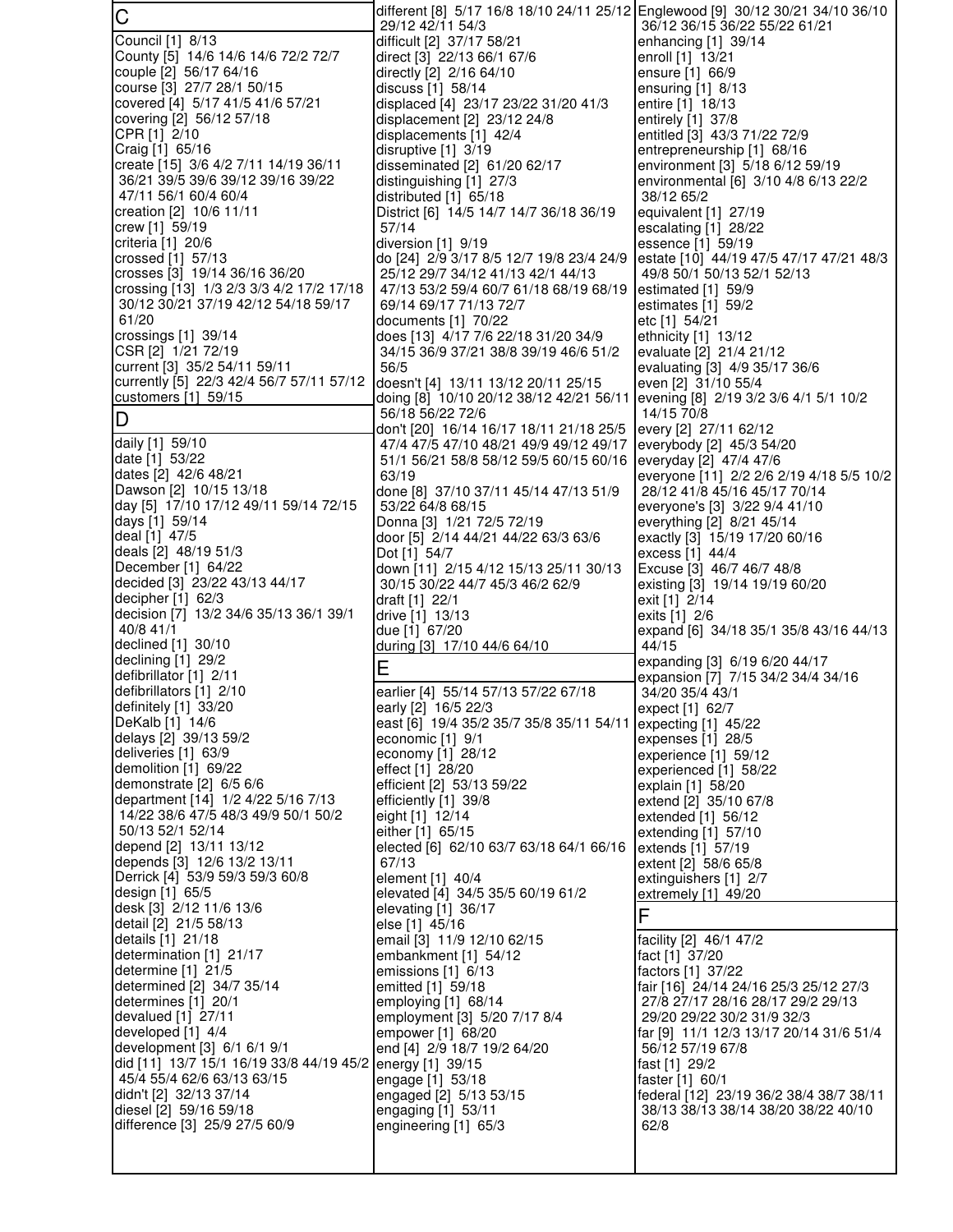| lF                                                                       | given [2] 25/21 62/10                                                              | 19/7 19/8 22/8 26/5 35/17 36/16 37/4<br>41/11 42/1 42/21 43/6 44/20 48/20      |
|--------------------------------------------------------------------------|------------------------------------------------------------------------------------|--------------------------------------------------------------------------------|
| feedback [1] 35/21                                                       | giving [1] 9/14<br>go [24] 2/13 3/8 3/13 4/14 7/9 8/14 8/18                        | 50/12 50/14 51/17 53/10 53/19 56/17                                            |
| feel [1] 59/7                                                            | 12/13 14/15 19/3 23/21 24/19 25/21                                                 | 57/2 57/8 57/17 59/11 60/17 60/22                                              |
| feet [2] 7/4 54/11                                                       | 29/9 32/6 32/7 37/2 43/10 47/3 51/16                                               | 67/18 70/4 71/7                                                                |
| female [1] 13/10                                                         | 58/8 58/14 66/20 69/8                                                              | Here's [2] 19/10 26/6                                                          |
| FHWA [1] 14/21                                                           | goals [2] 39/7 39/11                                                               | hereby [1] 72/8                                                                |
| Field [1] 1/16<br>fielded [1] 15/14                                      | goes [6] 5/8 9/5 15/19 17/20 35/7 40/6<br>going [47] 4/19 5/19 6/15 7/15 7/17 8/11 | high [1] 28/16<br>highway [8] 9/21 36/2 38/14 38/20 38/22                      |
| figure [4] 32/5 32/6 49/4 53/12                                          | 9/18 13/21 14/1 14/12 20/18 21/4 24/5                                              | 40/2 40/10 55/16                                                               |
| final [9] 34/8 35/15 38/4 38/15 39/1                                     | 24/6 27/16 27/20 29/12 29/20 31/2 31/8                                             | him [1] 48/19                                                                  |
| 40/10 40/15 49/11 65/4                                                   | 31/15 35/10 35/19 35/21 37/21 38/21                                                | hire [1] 44/19                                                                 |
| financial [1] 27/12<br>find [5] 23/4 23/6 26/8 26/18 31/7                | 40/12 40/14 41/8 41/12 41/21 42/13<br>44/9 44/18 44/21 45/9 48/15 52/3 55/12       | His [1] 47/20                                                                  |
| finish [3] 62/19 69/9 70/11                                              | 56/7 62/2 64/12 64/17 65/1 65/9 70/7                                               | history [1] 43/6<br>hits [1] 19/16                                             |
| finishes [1] 68/22                                                       | 71/8                                                                               | home [16] 6/7 23/17 24/11 24/19 25/22                                          |
| fire $[1]$ 2/7                                                           | gone [2] 30/13 30/15                                                               | 26/11 26/11 26/12 27/13 28/7 29/5                                              |
| first [9] 15/17 28/1 34/14 46/3 55/20                                    | good [6] 2/18 3/2 4/18 7/7 10/2 57/2                                               | 29/10 31/19 31/21 32/10 58/11                                                  |
| 63/13 64/19 64/21 65/2<br>five [1] 28/21                                 | got [7] 22/5 51/15 51/16 51/16 54/9 64/2   homeowner [2] 58/11 61/21<br>65/14      |                                                                                |
| fliers [6] 11/7 45/2 62/19 63/1 63/5                                     | Government [4] 23/20 38/4 38/8 62/9                                                | homeowners [2] 26/16 27/7<br>Homes [1] 28/13                                   |
| 65/22                                                                    | Governor [1] 7/1                                                                   | honors [1] 34/12                                                               |
| floor [1] 3/16                                                           | grade [3] 37/14 39/14 39/22                                                        | hope [5] 3/7 55/1 56/6 61/6 69/22                                              |
| flyover [8] 34/10 36/10 36/12 36/15 37/1                                 | grades [2] 6/6 6/7                                                                 | hopefully [1] 21/13                                                            |
| 37/10 37/15 55/22<br>focused [3] 3/20 69/6 69/12                         | grand [12] 1/3 2/3 3/3 4/2 17/2 17/17<br>30/12 30/21 42/11 54/18 61/20 62/7        | house [20] 1/16 23/15 24/2 24/3 24/5<br>24/10 25/4 25/10 28/21 29/18 29/19     |
| folks [1] 59/20                                                          | great [1] 54/19                                                                    | 30/2 30/4 30/6 30/6 31/5 31/6 31/13                                            |
| follow [3] 49/2 49/5 51/1                                                | Greenwood [4] 15/21 17/22 18/20 19/3                                               | 31/13 32/6                                                                     |
| forced $[1]$ 51/5                                                        | grocery [1] 63/10                                                                  | houses [2]  28/14 48/16                                                        |
| foregoing [1] 72/12                                                      | groups [3] 35/20 66/13 66/15                                                       | housing [10] 5/18 22/12 22/16 25/18                                            |
| form [1] 4/17<br>former [2] 18/22 18/22                                  | grown [1] 43/8<br>growth [1] 8/22                                                  | 25/21 28/6 29/9 31/21 32/4 41/2<br>how [45] 11/11 12/1 12/4 12/6 12/12         |
| formula [1] 27/15                                                        | guess [3] 23/10 39/18 43/5                                                         | 15/18 16/11 16/22 20/5 30/9 34/3 34/6                                          |
| forth [1] 5/21                                                           | guidelines [2] 3/14 51/2                                                           | 34/9 34/15 35/13 36/9 38/8 39/3 39/4                                           |
| forum $[1]$ 62/5                                                         | guys [2] 66/8 69/8                                                                 | 39/19 39/19 39/19 40/11 41/18 42/3                                             |
| forward [11] 8/14 8/19 9/5 9/8 36/4<br>38/16 38/21 40/9 41/1 42/2 65/12  | gymnasium [1] 2/7                                                                  | 42/5 45/20 46/6 46/14 46/14 46/15<br>46/21 48/6 48/14 53/2 53/13 61/19 62/1    |
|                                                                          | $\mathsf{H}$                                                                       |                                                                                |
|                                                                          |                                                                                    |                                                                                |
| found [2] 23/17 62/4<br>four [4] 45/10 46/9 64/12 64/18                  | had [7] 15/14 29/5 43/8 44/14 56/8                                                 | 62/6 62/16 63/13 63/14 63/15 65/14<br>68/13                                    |
| free [1] 59/7                                                            | 64/21 71/21                                                                        | However [1] 65/7                                                               |
| freight [3] 17/15 39/7 60/5                                              | half [1] 5/14                                                                      |                                                                                |
| friend [1] 53/19                                                         | hallway [1] 2/15                                                                   |                                                                                |
| front [6] 2/11 2/12 2/12 8/16 13/6 14/20                                 | hand [3] 4/16 22/15 61/9                                                           | I'll [2] 15/17 68/21                                                           |
| fuel [2] 59/16 59/18<br>full [1] 65/8                                    | handout [1] 63/11<br>hangers [2] 63/3 63/6                                         | I'm [36] 3/5 3/5 5/4 5/6 6/12 9/9 9/10<br>14/4 26/14 26/14 26/22 27/20 29/15   |
| Fuller [1] 54/13                                                         | hanging [1] 65/22                                                                  | 31/3 31/7 38/19 41/12 41/21 42/21 45/7                                         |
| fully [2] 58/22 60/14                                                    | happening [1] 46/4                                                                 | 46/8 48/10 49/15 49/15 50/9 50/13 52/6                                         |
| function $[1]$ 61/5                                                      | happens [1] 25/19<br>happy [3] 54/22 58/14 58/19                                   | 52/12 53/9 53/19 56/14 60/14 62/14<br>64/11 66/4 70/19                         |
| funded [1] 50/21<br>funding [1] 38/7                                     | Harris [4] 22/8 27/3 31/16 50/18                                                   | ID [2] 56/10 56/17                                                             |
| funds [1] 26/3                                                           | Harvey [4] 7/2 7/3 8/1 8/6                                                         | idea [2] 26/13 32/11                                                           |
| further [2] 33/16 72/11                                                  | has [21]  2/13 3/16 7/12 8/1 13/3 19/6                                             | identified [2] 18/2 57/5                                                       |
| future [3] 8/22 47/14 52/22                                              | 33/3 34/8 35/15 38/4 40/10 43/7 44/7                                               | identify [2] 56/19 58/2                                                        |
| G                                                                        | 45/11 48/6 53/1 57/22 64/11 64/17<br>69/13 69/17                                   | IDOT [13] 9/22 10/9 11/13 12/7 14/21<br>22/17 23/19 33/8 38/9 38/18 38/19 51/2 |
| game [1] 5/22                                                            | hasn't [2] 19/12 51/9                                                              | 55/17                                                                          |
| Garfield [3] 42/22 43/20 43/22                                           | have [110]                                                                         | IDOT's [4] 13/2 14/7 22/8 23/9                                                 |
| gather [1] 47/6                                                          | haven't [1] 47/13                                                                  | if [52] 4/16 7/19 8/4 8/15 9/10 9/11                                           |
| gender [1] 13/12                                                         | having [7] 19/8 23/4 26/17 50/17 71/11<br>71/17 71/17                              | 10/13 10/13 11/6 12/9 21/5 21/6 23/8<br>23/16 23/22 24/4 25/10 28/18 28/21     |
| general [2] 17/1 58/4<br>gentleman [1] 68/3                              | he [5] 42/16 47/22 48/1 65/16 65/18                                                | 29/4 29/17 29/19 30/1 30/3 31/4 31/4                                           |
| gentlemen [2] 15/10 15/11                                                | he's [3] 27/2 48/2 48/8                                                            | 32/5 32/8 32/12 37/2 37/13 37/14 38/3                                          |
| get [35] 7/21 8/3 8/5 10/11 10/15 10/18                                  | health [1] 5/19                                                                    | 38/21 41/12 44/5 49/9 53/22 54/4 54/11                                         |
| 10/20 10/21 10/22 10/22 11/2 11/11<br>13/9 14/12 16/19 17/11 22/20 24/19 | hear [6] 2/19 2/22 4/1 4/3 9/9 69/7                                                | 54/16 55/18 57/1 58/18 58/18 59/5                                              |
| 30/6 31/12 31/21 32/2 32/4 32/10 32/19                                   | hearing [8] 16/1 16/4 21/19 21/20 21/21<br>35/22 70/15 71/9                        | 60/15 60/16 61/5 61/16 64/11 66/6<br>ILLINOIS [8] 1/2 1/17 4/21 5/15 23/19     |
| 33/15 35/21 41/22 49/4 49/12 53/3                                        | hearings [2] 8/11 21/22                                                            | 38/5 72/1 72/7                                                                 |
| 59/20 59/21 62/12 66/22                                                  | held [1] 16/4                                                                      | immediate [1] 59/1                                                             |
| gets [1] 52/19                                                           | Hello [2] 2/2 5/5                                                                  | impact [14] 7/15 22/2 34/4 34/16 35/4                                          |
| getting [7] 5/11 49/8 62/1 62/15 63/11<br>65/13 66/9                     | help [5] 4/4 4/8 16/12 37/21 54/20<br>her [4] 55/4 66/20 67/4 67/7                 | 37/9 38/12 58/17 58/22 65/10 66/1<br>69/15 69/19 70/1                          |
| give [10] 10/1 12/10 20/19 24/9 25/10                                    | here [43] 2/8 4/7 5/6 5/7 8/20 8/21 9/2                                            | impacted [4] 6/9 54/16 62/1 64/10                                              |
| 27/8 29/12 29/20 50/6 58/4                                               | 9/3 9/3 9/9 9/10 9/11 14/13 14/18 17/5                                             | impacting $[1]$ 34/18                                                          |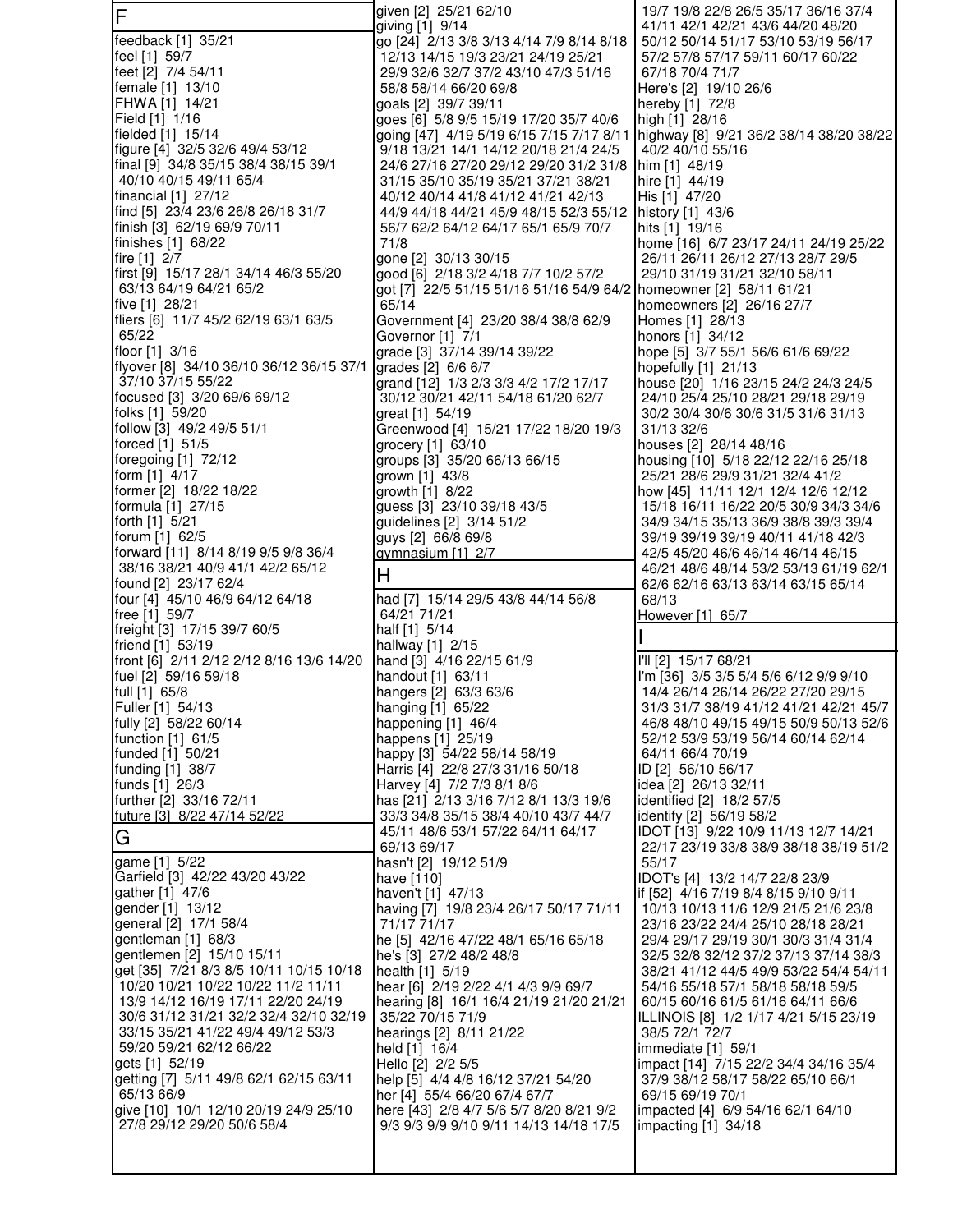|                                                                             | James [2] 53/9 59/3<br>Jeff [2] 52/15 53/19                                      | Liz [1] 19/6<br>lobby [1] 2/12                                                 |
|-----------------------------------------------------------------------------|----------------------------------------------------------------------------------|--------------------------------------------------------------------------------|
| impacts [5] 20/16 21/16 36/8 40/22 58/6                                     | job [4] 7/22 8/22 10/6 11/11                                                     | local [1] 63/2                                                                 |
| important [6] 4/8 6/10 6/14 10/8 49/20                                      | jobs [6] 7/11 7/16 46/6 48/6 54/20 68/16  located [6] 13/18 36/16 43/14 56/20    |                                                                                |
| 71/6                                                                        | Joliet [2] 43/10 43/11                                                           | 58/5 64/4                                                                      |
| improve [2] 39/19 40/3                                                      | jot [1] 4/12                                                                     | location [2] 13/16 13/17                                                       |
| improved [1] 39/12                                                          | jotted [1] 15/13                                                                 | locations $[1]$ 14/3                                                           |
| improvement [3] 35/10 37/18 39/13<br>improvements [4] 18/15 20/13 20/15     | just [22] 8/10 17/1 20/8 20/19 21/22<br>25/6 29/12 29/15 40/7 40/11 40/20        | logistics [4] 6/21 7/7 7/20 7/22<br>long [4] 12/12 13/13 15/22 21/1            |
| 58/7                                                                        | 42/20 43/5 43/21 47/12 52/16 56/7 58/4                                           | long-term [2] 15/22 21/1                                                       |
| in [140]                                                                    | 61/17 64/11 64/12 64/15                                                          | longer [1] 19/12                                                               |
| include [1] 39/12                                                           | K                                                                                | look [7] 6/3 20/13 20/14 20/15 44/17                                           |
| includes [3] 18/6 36/17 57/6                                                |                                                                                  | 47/3 47/4                                                                      |
| increase $[1]$ 6/16                                                         | keep [2] 69/5 69/12                                                              | looked [4] 43/12 43/15 44/11 45/1                                              |
| independent [2] 36/11 36/21<br>index [2] 4/13 4/17                          | keeping [1] 6/18<br>kicked [1] 44/16                                             | looking [11] 8/5 18/22 20/14 21/16 44/12<br>45/18 58/20 60/17 71/4 71/10 71/17 |
| indicate [1] 58/6                                                           | kind [4] 18/16 20/2 23/7 69/21                                                   | looks [1] 4/13                                                                 |
| indicates $[1]$ 65/17                                                       | kindly [1] 15/13                                                                 | lot [3] 3/7 46/4 51/16                                                         |
| individual [1] 58/18                                                        | know [49] 5/7 10/7 10/14 16/8 23/16                                              | M                                                                              |
| individuals [4] 10/10 13/20 14/3 66/20                                      | 24/4 24/7 27/9 27/14 32/1 35/19 37/22                                            |                                                                                |
| indulge [1] 61/16                                                           | 38/18 38/19 39/6 40/18 41/9 41/18                                                | ma'am [2] 47/15 67/12                                                          |
| industrial [1] 52/4<br>industry [6] 5/9 5/12 6/15 6/20 7/8 9/3              | 44/12 45/2 45/7 45/14 48/17 48/20 49/9<br>49/10 49/21 51/7 51/15 53/2 55/9 55/14 | Mabina [1] 9/20<br>machine [1] 72/8                                            |
| inferior [1] 26/19                                                          | 57/22 58/12 60/9 60/17 62/1 63/19                                                | made [12] 18/15 26/13 26/14 26/16 27/7                                         |
| information [30] 9/10 11/6 12/20 13/6                                       | 63/19 64/2 65/10 66/5 66/10 67/4 67/7                                            | 31/15 33/2 36/2 42/9 50/5 50/19 51/21                                          |
| 22/10 22/14 22/21 23/1 23/5 23/7 23/12                                      | 69/7 69/10 70/14 71/7                                                            | mailing [1] 62/13                                                              |
| 26/9 47/9 49/2 49/10 61/19 62/2 62/3                                        | known [1] 27/12                                                                  | make [11] 2/5 5/7 9/5 21/17 37/17 37/21                                        |
| 62/7 62/13 62/16 63/15 65/14 66/9 67/1                                      | knows [1] 28/12                                                                  | 38/1 40/22 43/8 53/13 69/21                                                    |
| 68/1 69/7 70/21 71/12 71/18<br>input [9] 3/17 3/22 34/7 35/14 36/7          |                                                                                  | makes [1] 60/6<br>Male [1] 13/10                                               |
| 40/11 40/13 53/17 70/18                                                     | ladies [2] 15/10 15/10                                                           | man [1] 27/12                                                                  |
| inquiries [1] 8/15                                                          | lady [1] 55/15                                                                   | manager [2] 3/6 66/8                                                           |
| inside [7] 34/21 43/9 43/13 43/15 46/19                                     | Lake [1] 14/6                                                                    | manner [1] 3/13                                                                |
| 46/19 47/12                                                                 | land [3] 22/8 23/1 44/4                                                          | many [17] 12/1 12/4 12/6 15/18 16/11                                           |
| instance [1] 67/3                                                           | large [1] 47/2<br>last [8] 5/14 38/4 41/17 44/6 64/19                            | 17/11 42/3 42/5 46/6 46/14 46/14 46/15                                         |
| insurance [4] 24/22 25/2 25/6 25/10<br>intense [1] 12/15                    | 64/20 64/22 71/14                                                                | 46/21 48/6 48/14 60/3 68/13<br>map [2] 57/1 65/17                              |
| intent [1] 68/20                                                            | late [2] 61/18 70/18                                                             | March [1] 1/15                                                                 |
| interest $[1]$ 9/4                                                          | later [2] 46/11 65/9                                                             | mark [5] 33/5 33/5 33/6 47/20 48/4                                             |
| interested [7] 5/11 7/20 8/13 10/13                                         | law [2] 38/11 50/7                                                               | market [15] 24/14 24/16 25/3 25/13 27/3                                        |
| 10/14 26/14 54/4                                                            | lawyer [1] 44/20                                                                 | 27/8 27/17 28/17 28/22 29/1 29/3 29/13                                         |
| intermodal [5] 6/17 43/7 43/18 46/1<br>52/18                                | lead [3] 38/13 69/20 70/1<br>learn [3] 7/10 13/14 62/6                           | 29/21 31/9 32/3<br>Marva [2] 4/20 14/14                                        |
| Internet [1] 23/10                                                          | learned [1] 64/13                                                                | massive [1] 68/15                                                              |
| interrupt $[1]$ 3/17                                                        | least [2] 11/20 61/9                                                             | master [2] 53/12 54/6                                                          |
| interviews [1] 11/2                                                         | leave [3] 11/7 13/5 26/11                                                        | materials [1] 65/18                                                            |
| into [14] 4/14 5/11 7/21 8/3 9/12 13/9                                      | leaving [2] 12/2 31/14                                                           | math [1] 10/22                                                                 |
| 14/15 45/13 46/3 49/8 56/5 71/4 71/10<br>71/17                              | left [1] 45/2<br>less [1] 59/21                                                  | Matherson [4] 47/21 47/21 48/4 48/18<br>MATTER [1] 71/22                       |
| introduce [2] 9/19 10/3                                                     | let [8] 5/7 10/7 12/7 27/1 34/12 60/17                                           | may [6] 6/7 19/20 26/3 31/11 33/13 44/6                                        |
| introduced [3] 7/4 7/12 55/15                                               | 62/19 64/15                                                                      | maybe [7] 24/8 28/15 45/6 47/1 56/16                                           |
| invited [2] 67/15 67/18                                                     | letter [2] 62/10 62/12                                                           | 64/9 66/7                                                                      |
| involved [2] 8/5 14/1                                                       | letters [3] 62/18 62/22 67/19                                                    | Mayor [1] 7/1                                                                  |
| involvement [1] 64/20                                                       | letting $[1]$ 64/1<br>level [4] 8/9 60/20 61/3 61/6                              | me [27] 2/16 2/19 2/22 9/14 12/7 12/10                                         |
| is [198]<br>Island [4] 36/17 36/18 37/16 57/14                              | liaison $[1]$ 66/7                                                               | 12/10 27/1 30/2 46/7 46/7 48/8 48/21<br>53/18 58/19 58/22 59/7 60/17 61/17     |
| isn't [2] 29/3 47/22                                                        | libraries [1] 63/9                                                               | 62/10 62/12 62/13 62/14 62/19 64/15                                            |
| issue [3] 9/13 43/16 71/2                                                   | like [20] 3/13 4/13 14/2 17/13 23/16                                             | 65/15 72/15                                                                    |
| issues [6] 4/5 4/10 8/18 9/8 21/17 30/13                                    | 32/10 42/10 46/2 46/12 48/11 48/17                                               | mean [12] 6/8 7/6 20/4 23/8 31/20 32/1                                         |
| it [93]                                                                     | 50/11 58/17 60/4 62/1 62/8 66/6 66/7                                             | 37/7 40/12 51/11 52/2 52/17 66/10                                              |
| it's [52] 12/14 12/15 12/15 14/20 16/3<br>16/3 19/12 20/8 24/13 24/14 26/12 | 66/20 71/14<br>limit [2] 11/18 11/19                                             | meaning [2] 20/12 42/5<br>means [4] 6/6 7/7 12/15 18/20                        |
| 27/13 27/15 31/8 32/5 34/21 38/22                                           | limited [1] 17/10                                                                | meant [1] 20/8                                                                 |
| 40/19 40/19 41/8 41/17 42/10 44/15                                          | limits $[1]$ 58/3                                                                | measure [1] 58/22                                                              |
| 45/9 45/12 46/2 47/1 47/2 47/3 47/6                                         | line [5] 17/14 18/9 34/22 35/1 53/7                                              | meeting [23] 1/10 2/4 3/4 3/11 3/13                                            |
| 47/13 47/14 47/21 49/11 49/18 50/8                                          | lines [1] 34/22                                                                  | 15/12 16/4 21/13 21/21 41/16 55/20                                             |
| 50/21 51/6 53/6 54/2 54/3 54/4 54/5                                         | liquor [1] 44/1                                                                  | 61/14 63/16 65/16 67/21 69/9 69/11                                             |
| 56/16 59/9 62/10 65/9 67/4 69/20 70/17<br>70/20 71/6                        | list [4] 42/5 48/9 66/19 66/19<br>list of [1] 42/5                               | 70/8 70/19 71/3 71/8 71/11 71/18<br>meetings [4] 21/4 47/7 63/14 64/21         |
| its [1] 59/2                                                                | listed [1] 41/17                                                                 | members [2] 2/10 36/6                                                          |
| itself [1] 12/4                                                             | little [7] 4/20 9/18 10/1 16/12 18/10                                            | men's [1] 2/15                                                                 |
| J                                                                           | 33/16 57/22                                                                      | mentioned [6] 13/1 39/10 55/19 56/8                                            |
|                                                                             | live [1] 31/22                                                                   | 57/13 63/18                                                                    |
| Jakita [5] 3/5 37/5 41/7 67/20 70/9                                         |                                                                                  |                                                                                |
|                                                                             |                                                                                  |                                                                                |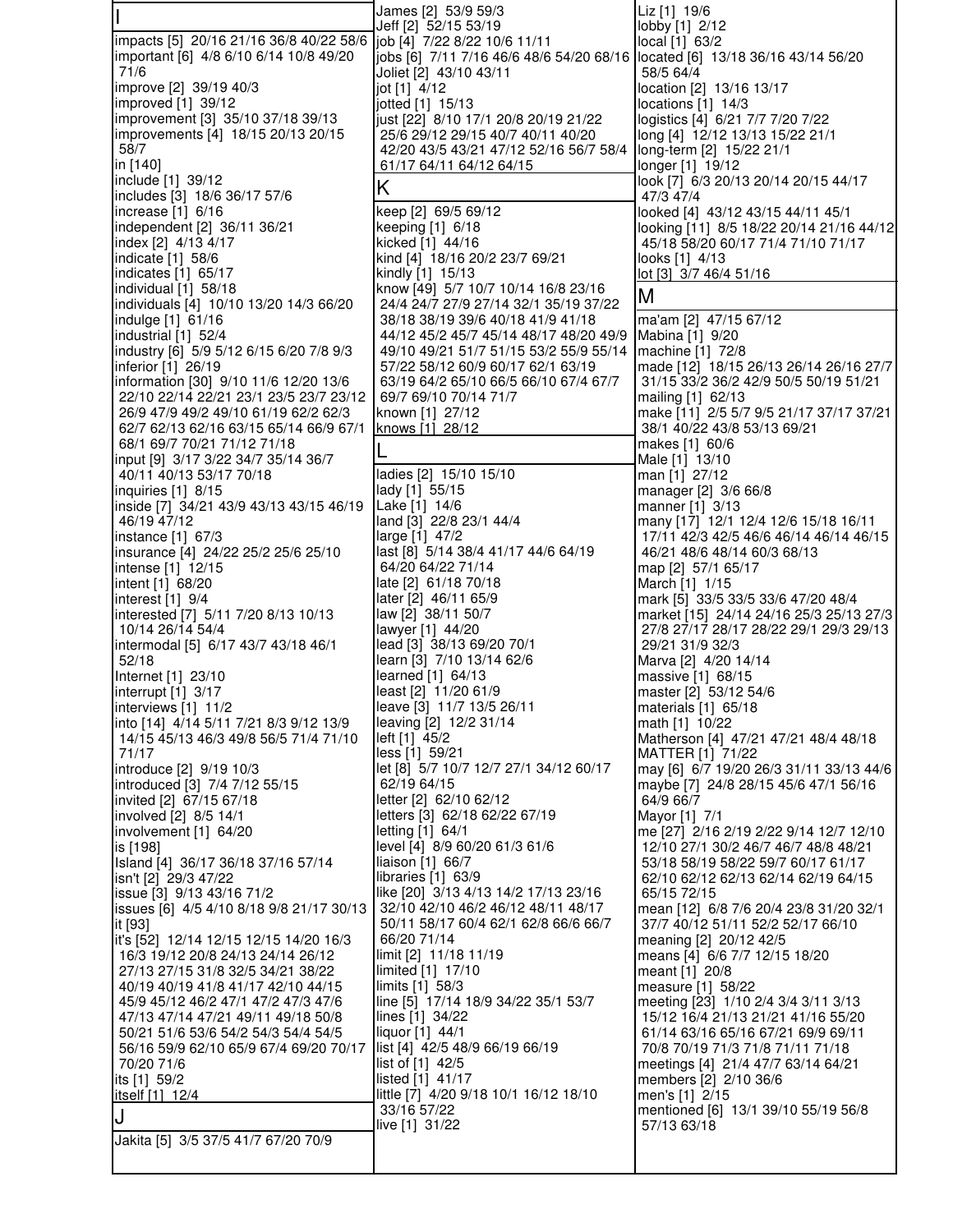| M                                                                                                                                                                                                                                                                                                                                                                                                                                                                                                                                                                                                                                                                                                                                                                                                                                                                                                                      | 50/12 50/22 57/8 57/9 60/21 68/3 69/13 opposed [2] 18/17 23/22                                                                                                                                                                                                                                                                                                                                                                                                                                                                                                                                                                                                                                                                                                                                                                                                                                                                                                                                                                                 |                                                                                                                                                                                                                                                                                                                                                                                                                                                                                                                                                                                                                                                                                                                                                                                                                                                                                                                                                                                                                                                                                                                                                                  |
|------------------------------------------------------------------------------------------------------------------------------------------------------------------------------------------------------------------------------------------------------------------------------------------------------------------------------------------------------------------------------------------------------------------------------------------------------------------------------------------------------------------------------------------------------------------------------------------------------------------------------------------------------------------------------------------------------------------------------------------------------------------------------------------------------------------------------------------------------------------------------------------------------------------------|------------------------------------------------------------------------------------------------------------------------------------------------------------------------------------------------------------------------------------------------------------------------------------------------------------------------------------------------------------------------------------------------------------------------------------------------------------------------------------------------------------------------------------------------------------------------------------------------------------------------------------------------------------------------------------------------------------------------------------------------------------------------------------------------------------------------------------------------------------------------------------------------------------------------------------------------------------------------------------------------------------------------------------------------|------------------------------------------------------------------------------------------------------------------------------------------------------------------------------------------------------------------------------------------------------------------------------------------------------------------------------------------------------------------------------------------------------------------------------------------------------------------------------------------------------------------------------------------------------------------------------------------------------------------------------------------------------------------------------------------------------------------------------------------------------------------------------------------------------------------------------------------------------------------------------------------------------------------------------------------------------------------------------------------------------------------------------------------------------------------------------------------------------------------------------------------------------------------|
| Metra [9] 19/14 34/22 36/18 37/16 55/21 Norfolk's [1] 34/18<br>57/7 57/11 57/11 57/14<br>Metra/Rock [2] 36/18 57/14<br>Michael [1] 22/7<br>might [5] 9/8 9/13 16/12 23/21 37/17<br>million [1] 7/12<br>mind [1] 4/12<br>mindful $[1]$ 3/21<br>minute [1] 14/17<br>minutes [2] 59/13 59/15<br>miss [1] 15/1<br>mock [1] 11/1<br>moment [1] 10/4<br>month [1] 48/15<br>Moore [1] 65/16<br>more [13] 21/5 23/4 39/8 42/12 51/16<br>53/13 58/13 59/1 59/20 60/1 60/7 63/6<br>66/6<br>mortgage [5] 26/5 29/7 30/6 32/12 33/2<br>most [2] 6/10 30/11<br>motivation [1] 50/16<br>mouth [1] 62/5<br>move [9] 30/5 38/21 39/7 40/8 41/1<br>43/18 60/1 60/5 65/12<br>moves [4] 32/8 36/4 37/3 38/16<br>moving [2] 28/6 42/2<br>Mr [2] 27/3 59/3<br>Mr. [3] 31/16 48/18 50/18<br>Mr. Harris [2] 31/16 50/18<br>Mr. Matherson [1] 48/18<br>much [6] 10/4 12/8 14/4 14/10 40/11<br>45/20<br>multi [1] 61/22<br>multi-unit [1] 61/22 | 70/4<br>north [16] 18/15 19/15 21/11 34/3 34/4<br>34/15 34/17 35/1 35/8 43/22 54/12<br>54/17 57/10 58/16 60/10 60/18<br>not [50] 3/17 5/1 6/9 7/22 8/10 9/11 16/3<br>21/20 25/2 26/14 29/22 31/6 31/11<br>33/16 35/3 35/4 35/11 36/3 38/16 41/1<br>45/7 45/13 45/22 47/4 47/13 47/14<br>48/21 49/8 49/18 50/1 50/2 50/8 50/11<br>50/13 51/5 52/11 52/19 53/1 54/2 56/14<br>58/5 60/14 62/2 62/14 67/7 68/2 69/4<br>70/17 71/13 71/18<br>Not until [1] 50/8<br>notes [1] 72/14<br>nothing [5] 8/20 13/13 62/15 69/14<br>69/17<br>noticed [1] 44/6<br>now [38] 2/22 3/14 4/19 8/1 8/3 9/20<br>15/11 15/14 19/11 21/18 27/12 27/13<br>27/16 28/9 28/19 28/21 29/1 29/3 30/2<br>31/5 36/12 42/14 43/17 45/19 45/21<br>46/4 46/17 48/11 50/4 50/7 50/9 53/16<br>56/7 59/9 61/9 61/22 65/8 70/7<br>NS [4] 19/5 35/1 52/17 52/19<br>number [12] 5/17 11/9 16/15 16/18 17/9<br>19/13 27/21 29/14 29/15 39/22 48/13<br>53/14<br>numbers [3] 28/15 29/1 63/4<br>O<br>obviously [1] 38/9<br>occupy [1] 26/12<br>occur [2] 22/1 37/21<br>off [2] 19/3 29/7 | opposite [1] 2/9<br>option [3] 43/12 60/22 61/4<br>options [2] 40/14 41/2<br>or [45] 4/17 8/4 10/13 12/10 23/5 23/9<br>23/10 23/10 24/11 28/11 28/16 31/13<br>31/21 31/22 33/8 36/3 36/4 37/9 38/5<br>38/16 40/15 41/1 42/3 42/9 43/10 44/6<br>45/10 49/19 50/5 52/3 57/6 58/7 61/10<br>61/15 63/2 63/5 64/12 64/18 65/15<br>65/22 68/14 68/19 68/19 69/12 69/22<br>orange [1] 57/4<br>order [1] 61/14<br>org [1] 54/7<br>organizations [1] 66/15<br>OSHA [1] 10/20<br>other [8] 12/9 18/19 26/20 43/11 60/12<br>61/10 67/14 70/5<br>others [2] 6/8 60/3<br>our [39] 5/19 7/16 9/12 14/16 15/2 21/15<br>27/7 27/10 30/11 35/20 36/16 40/13<br>43/2 43/7 43/14 43/16 43/17 43/18<br>44/10 44/15 46/3 46/19 46/20 49/16<br>51/2 57/4 57/5 57/15 58/2 58/16 62/17<br>63/18 64/17 64/19 64/21 65/1 65/2 65/8<br>65/18<br>out [24] 2/11 7/1 17/5 20/14 22/15 23/17<br>25/22 29/9 31/22 35/10 44/7 45/16<br>48/19 49/4 53/13 55/22 59/21 62/4<br>63/12 65/15 66/9 67/8 67/21 70/14<br>outreach [2] 3/6 53/16<br>outside [4] 38/6 43/10 65/21 65/22<br>outskirts [1] 67/5<br>over [13] 3/13 6/16 11/20 17/12 36/18<br>36/19 37/16 41/13 57/14 58/14 59/10<br>63/11 69/9 |
| multiply [1] 59/13<br>my [33] 11/8 11/8 11/9 11/9 13/5 19/10<br>22/19 23/3 23/16 24/1 24/19 25/7 27/13<br>30/4 30/6 32/19 32/22 32/22 39/18<br>49/21 50/2 50/12 53/19 59/4 61/9 61/9<br>61/22 62/9 62/10 62/13 64/1 64/2 68/2<br>myself [3] 6/22 10/3 49/22                                                                                                                                                                                                                                                                                                                                                                                                                                                                                                                                                                                                                                                            | offer [2] 24/14 25/15<br>offering [1] 49/13<br>offers [2] 50/5 50/5<br>office [2] 9/12 53/6<br>official $[1]$ 64/1<br>officials [5] 62/11 63/7 63/18 66/16<br>67/14                                                                                                                                                                                                                                                                                                                                                                                                                                                                                                                                                                                                                                                                                                                                                                                                                                                                            | overall [2] 39/5 60/5<br>overcrowding [1] 43/17<br>overflow [1] 44/10<br>overview [1] 42/20<br>own [2] 51/2 52/20<br>owner [1] 24/10                                                                                                                                                                                                                                                                                                                                                                                                                                                                                                                                                                                                                                                                                                                                                                                                                                                                                                                                                                                                                             |
| N                                                                                                                                                                                                                                                                                                                                                                                                                                                                                                                                                                                                                                                                                                                                                                                                                                                                                                                      | offline [1] 51/17                                                                                                                                                                                                                                                                                                                                                                                                                                                                                                                                                                                                                                                                                                                                                                                                                                                                                                                                                                                                                              | P                                                                                                                                                                                                                                                                                                                                                                                                                                                                                                                                                                                                                                                                                                                                                                                                                                                                                                                                                                                                                                                                                                                                                                |
| N1 [1] 42/3<br>N2 [1] 42/3<br>name [4] 11/8 47/20 55/5 68/6<br>namely [1] 43/10<br>names [1] 14/19<br>national [2] 57/6 63/2<br>necessarily [2] 51/1 56/21<br>necessary [3] 10/16 11/3 67/7<br>need [8] 4/17 8/15 11/20 16/12 20/15<br>27/18 27/18 60/19<br>needed [1] 4/3<br>needs [1] 59/2<br>neighborhood [7] 43/20 44/19 44/21<br>49/16 51/3 58/10 66/15<br>neighborhoods [2] 27/11 51/10<br>new [4] 17/5 18/6 19/3 61/1<br>newspaper [1] 63/2<br>next [5] 6/16 22/3 39/2 57/17 71/8<br>no [29] 2/20 2/21 11/19 13/20 15/2 16/2<br>16/3 17/8 19/12 22/14 24/7 26/10 33/2<br>34/6 34/9 34/16 34/16 35/13 36/4 42/8<br>47/14 47/15 49/3 54/12 55/19 60/22<br>61/3 61/4 67/6<br>nobody [2] 62/13 64/2<br>noise [1] 20/16<br>Norfolk [24] 5/15 14/22 16/13 17/14<br>17/19 18/12 26/20 33/9 33/11 33/14<br>34/2 34/15 36/19 37/16 42/13 42/17                                                                           | offset [1] 18/16<br>oh [6] 5/4 14/17 45/6 48/10 55/4 63/5<br>okay [23] 2/19 11/22 17/13 19/22 20/21<br>22/5 22/6 24/16 25/5 25/14 27/20 27/22<br>31/4 32/17 33/15 33/20 34/14 43/5 46/8<br>49/6 50/20 62/22 70/12<br>old [1] 53/5<br>Olive [4] 7/1 7/3 8/1 8/6<br>Olive-Harvey [1] 8/1<br>on [90]<br>once [8] 28/4 29/7 44/12 48/22 49/7<br>51/22 52/12 68/22<br>one [49] 2/8 2/8 2/10 4/18 6/10 10/5<br>10/7 10/9 15/17 16/1 17/1 17/3 17/4<br>17/6 17/6 17/7 17/12 18/4 18/5 21/2<br>21/8 21/8 21/9 21/10 21/22 22/7 22/18<br>29/4 31/14 32/13 34/3 34/4 34/11 34/15<br>34/17 35/1 35/8 36/22 37/22 40/4 47/11<br>49/11 53/6 54/5 65/11 66/5 69/14 69/18<br>71/15<br>only [6] 17/6 17/11 31/21 52/19 53/6<br>64/9<br>open [4] 12/2 61/13 70/20 71/2<br>operate [4] 8/9 17/9 59/10 60/20<br>operates [2] 57/12 60/21<br>operating [3] 16/18 17/7 57/8<br>operational [1] 21/17<br>opportunities [3] 5/20 6/20 68/17<br>opportunity [3] 7/21 43/21 44/14                                                                                       | p.m [1] 1/15<br>P1 [1] 37/15<br>P4 [1] 37/10<br>paid [8] 24/11 24/19 29/18 29/19 30/7<br>31/5 42/7 48/22<br>paint [1] 20/9<br>pamphlet [1] 26/1<br>Park [2] 1/16 54/13<br>parked [1] 44/10<br>parking [3] 43/17 44/4 46/3<br>part [16] 11/20 15/11 16/5 18/19 19/20<br>21/22 39/6 39/16 39/17 39/21 40/19<br>40/20 46/15 57/17 63/17 69/4<br>particular [6] 16/5 31/1 55/13 67/3 67/3<br>70/19<br>parties [2] 56/10 56/17<br>partner [1] 38/10<br>partners [1] 14/19<br>parts [1] 56/17<br>passenger [3] 39/7 59/20 60/5<br>past [1] 50/10<br>patch [1] 26/17<br>patient [1] 3/8<br>pay [1] 29/7<br>paying [3] 11/14 11/14 50/3<br>pays [1] 7/8<br>pennies [1] 27/9<br>people [24] 7/8 12/4 12/8 14/5 15/6<br>28/14 28/15 30/16 44/22 46/11 48/18                                                                                                                                                                                                                                                                                                                                                                                                                |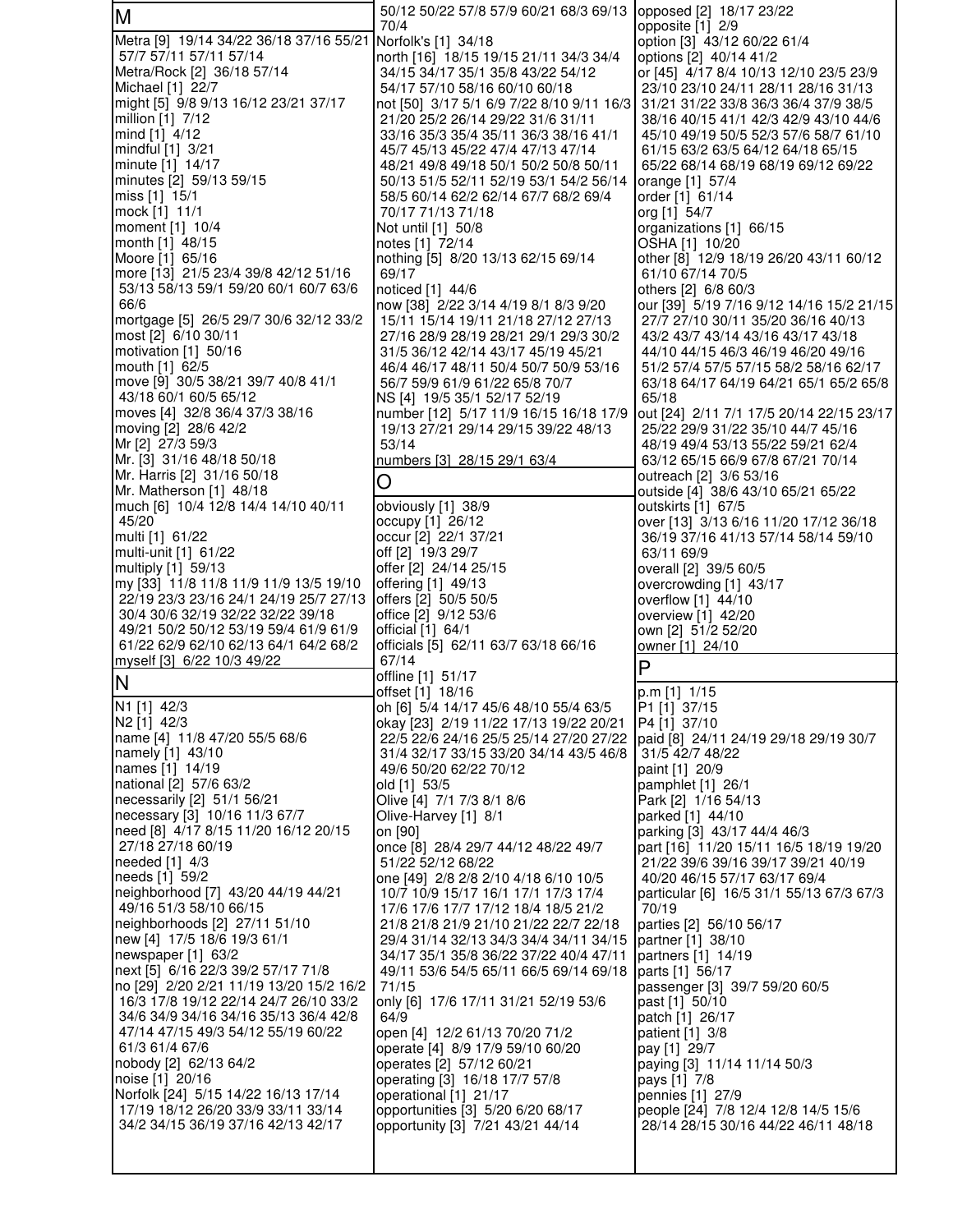| P                                                               | projects [6] 10/11 10/17 36/11 36/21<br>37/8 40/1                                 | receive [4] 26/3 27/16 32/11 53/6<br>received [4] 63/8 67/19 67/19 70/22     |
|-----------------------------------------------------------------|-----------------------------------------------------------------------------------|------------------------------------------------------------------------------|
| people [13] 49/13 50/4 50/18 51/3                               | properties [11] 27/10 30/10 30/13 32/20                                           | receiving $[1]$ 38/7                                                         |
| 51/7 51/12 55/6 64/9 67/9 67/14 68/20                           | 33/4 42/5 43/1 46/10 46/14 46/19 49/17                                            | records [1] 49/10                                                            |
| 69/1 71/7                                                       | property [27] 24/1 24/9 24/15 25/20 28/2                                          | reduce [1] 39/13                                                             |
| per [3] 12/8 17/8 59/13                                         | 28/2 28/4 28/9 28/11 28/11 28/13 28/18                                            | reducing [1] 39/15                                                           |
| percent [3] 6/16 46/18 48/12                                    | 30/14 30/22 44/1 44/3 44/9 45/1 45/1                                              | referring [3] 21/7 25/19 26/1                                                |
| percentage [1] 40/19<br>period [5] 30/22 38/5 41/15 61/13 70/20 | 45/11 45/18 45/20 51/5 51/10 52/18<br>52/20 68/15                                 | refers [1] 25/16<br>refrain [1] 3/18                                         |
| person [3] 31/18 32/8 49/1                                      | proposed [2] 20/15 59/11                                                          | regarding [2] 40/14 42/2                                                     |
| phase [6] 46/3 56/5 64/10 65/2 65/4                             | proposing $[1]$ 21/8                                                              | regards [4] 10/6 28/8 34/14 70/5                                             |
| 65/5                                                            | provide [9] 25/3 28/5 29/8 41/18 41/21                                            | regional [1] 39/12                                                           |
| phases [4] 46/3 64/8 65/2 65/9                                  | 60/16 66/18 66/19 70/18                                                           | regulation [1] 16/17                                                         |
| phone [3] 11/8 62/15 67/19                                      | provided [2] 23/1 71/12                                                           | regulations [5] 15/18 16/11 16/15 16/21                                      |
| placards [1] 14/19<br>place [6] 8/8 19/1 42/4 52/22 53/1 60/7   | providing $[1]$ 18/17<br>public [31] 1/10 2/4 3/4 8/10 16/1 16/4                  | 17/8<br>relate [2] 34/10 36/9                                                |
| places [1] 48/13                                                | 16/4 21/19 21/20 21/20 21/21 21/22                                                | related [6] 3/21 4/5 4/10 54/2 69/12 70/2                                    |
| plan [8] 6/18 6/19 6/19 7/2 53/12 54/6                          | 34/7 35/14 35/21 35/22 36/7 39/14                                                 | relates [2] 32/20 50/17                                                      |
| 54/12 68/19                                                     | 39/20 41/15 49/10 50/8 53/16 53/17                                                | reliable [1] 60/1                                                            |
| planned [1] 34/20                                               | 64/19 64/21 70/19 71/3 71/8 71/11                                                 | relocation [3] 22/17 23/6 28/5                                               |
| planning [1] 62/8                                               | 71/18                                                                             | remain [1] 3/20                                                              |
| plans [3] 34/18 35/4 65/5                                       | published [2] 22/2 23/10                                                          | remains [1] 58/21                                                            |
| played [1] 15/5<br>please [13] 2/14 3/15 3/16 3/18 3/21         | pull [1] 59/7                                                                     | replacement [23] 22/11 22/12 22/15<br>23/2 23/5 23/14 23/18 24/2 24/18 24/20 |
| 4/16 10/15 12/10 42/16 59/7 62/20                               | purchase [10] 22/13 22/16 24/5 25/22<br>27/19 28/7 29/9 29/10 44/2 68/15          | 24/21 25/9 25/11 25/17 25/18 25/21                                           |
| 62/21 70/11                                                     | purchased [1] 48/16                                                               | 27/4 28/6 29/8 31/21 32/4 33/3 71/3                                          |
| plot [1] 47/2                                                   | purchasing [1] 43/1                                                               | report [2] 69/16 69/20                                                       |
| plumbing [1] 10/19                                              | pushed [1] 45/13                                                                  | reported [2] 1/21 72/8                                                       |
| point [2] 17/5 71/13                                            | put [4] 8/7 26/17 40/18 57/1                                                      | Reporter [1] 72/6                                                            |
| pointer [1] 19/10                                               | putting [1] 18/22                                                                 | reporting [1] 70/1                                                           |
| police [1] 66/17<br>pool [2] 54/13 54/16                        | Q                                                                                 | represent [4] 9/2 9/3 9/4 50/14                                              |
| position [2] 32/12 49/22                                        | quality [1] 39/13                                                                 | representative [3] 15/15 42/17 70/4<br>representatives [3] 14/18 14/21 66/14 |
| positions $[1]$ 12/1                                            | quantities [1] 63/9                                                               | reps [1] 15/2                                                                |
| positive [1] 23/4                                               | question [46] 4/12 13/7 19/21 20/3                                                | requested [2] 42/9 51/21                                                     |
| possibilities [1] 53/14                                         | 22/19 23/3 24/9 25/7 26/10 26/21 27/2                                             | require [1] 7/18                                                             |
| possibility [2] 32/14 32/15                                     | 27/21 28/8 31/17 32/22 33/1 33/5 33/5                                             | required $[1]$ 42/9                                                          |
| possible [1] 38/1<br>possibly [2] 71/11 71/17                   | 33/6 33/7 33/18 34/1 38/3 39/2 39/18<br>40/5 40/6 43/2 44/13 46/8 46/15 48/20     | requirements [1] 38/11                                                       |
| post [2] 53/6 65/21                                             | 50/16 51/18 53/18 55/3 56/15 58/13                                                | requires [1] 59/22<br>research [3] 56/11 56/18 56/22                         |
| potential [2] 58/6 58/17                                        | 59/5 60/15 61/7 61/17 63/18 68/2 68/9                                             | residential [2] 42/3 52/3                                                    |
| poverty [1] 30/21                                               | 68/12                                                                             | residentially [1] 52/18                                                      |
| pre [1] 55/21                                                   | questions [17] 8/14 9/7 11/11 12/10                                               | residents [5] 5/10 41/3 61/20 62/17                                          |
| pre-apprenticeship [1] 55/21                                    | 15/12 15/13 15/14 16/7 29/15 32/20                                                | 66/16                                                                        |
| preferred [4] 4/9 21/15 35/18 35/18<br>preliminary [1] 65/3     | 41/14 48/9 61/10 61/15 67/10 67/12<br>70/22                                       | resource [1] 11/13                                                           |
| prepare [1] 65/4                                                | quick [3] 2/5 42/20 43/6                                                          | respect [2] 3/17 67/21<br>respectful [1] 3/12                                |
| presentation [4] 4/11 15/5 39/10 58/19                          | quite [1] 29/11                                                                   | respond [3] 15/15 16/9 25/6                                                  |
| presented [3] 4/7 61/11 63/7                                    | R                                                                                 | response [1] 61/13                                                           |
| presenting [1] 65/11                                            |                                                                                   | restrooms [1] 2/16                                                           |
| pretty [3] 12/8 14/4 57/2                                       | race [1] 13/11                                                                    | result [1] 35/3                                                              |
| previous $[1]$ 40/6<br>price [3] 23/14 24/10 24/12              | rail [23] 1/3 2/3 3/3 4/2 4/10 6/19 6/20<br>17/18 34/2 34/15 34/22 35/6 35/7 35/9 | resume [1] 11/1                                                              |
| prices [2] 42/7 48/22                                           | 35/12 40/2 42/11 43/2 44/15 53/7 54/19                                            | retaining [1] 6/5<br>ride [1] 59/20                                          |
| primarily [2] 17/6 17/19                                        | 56/10 56/17                                                                       | right [40] 2/8 2/18 3/14 4/19 8/3 9/20                                       |
| private [3] 50/21 50/22 66/16                                   | rail-related [1] 4/10                                                             | 14/9 15/9 17/4 17/16 18/16 18/18 19/4                                        |
| probably [7] 16/9 19/7 32/19 37/21 41/4                         | railroad [4] 19/19 39/3 54/12 60/11                                               | 19/8 19/19 21/11 21/18 28/20 30/2                                            |
| 45/9 50/16                                                      | railroads [5] 43/11 43/14 56/20 57/15                                             | 33/18 39/2 41/7 42/14 43/17 43/19                                            |
| proceedings [3] 71/21 72/9 72/13<br>proceeds $[1]$ 3/12         | 62/11<br>raise [2] 4/16 44/9                                                      | 45/19 45/21 46/4 46/17 48/9 48/11 50/6                                       |
| process [14] 3/9 3/10 5/14 22/11 22/17                          | range [2] 1/9 4/4                                                                 | 53/16 56/7 57/3 58/15 59/9 61/9 65/16<br>70/7                                |
| 23/6 23/21 24/8 24/18 29/6 35/17 38/10                          | rated $[1]$ 16/16                                                                 | right-of-way [2] 18/16 18/18                                                 |
| 40/20 53/16                                                     | rather [4] 26/16 27/8 27/17 71/7                                                  | rise [1] 60/10                                                               |
| produce [1] 65/10                                               | rationale $[1]$ 60/3                                                              | Rock [4] 36/17 36/18 37/16 57/14                                             |
| productive [1] 3/12                                             | reach [1] 45/3                                                                    | rolling [3] 7/5 14/13 55/22                                                  |
| profession [1] 8/1                                              | reading [2] 10/21 33/21<br>ready [3] 11/4 11/11 11/16                             | room [3] 2/8 6/3 64/14                                                       |
| professional [1] 7/17<br>program [23] 8/2 9/19 9/22 9/22 11/21  | real [11] 2/5 44/19 47/4 47/17 47/21                                              | roughly [1] 59/12<br>round [4] 21/3 21/22 64/19 64/21                        |
| 12/3 12/4 12/15 12/16 13/3 13/9 13/21                           | 48/3 49/8 50/1 50/13 52/1 52/13                                                   | route [3] 23/21 59/10 59/11                                                  |
| 14/4 14/16 22/16 28/20 39/6 39/12                               | really [14] 2/21 12/16 13/1 20/7 20/11                                            | S                                                                            |
| 39/16 39/22 55/17 55/21 56/4                                    | 20/19 28/14 28/15 34/21 40/14 49/13                                               |                                                                              |
| project [84]                                                    | 56/14 58/3 60/22                                                                  | safety [5] 10/20 39/14 39/20 40/3 54/21                                      |
| project-related [2] 3/21 4/5                                    | recall [1] 55/18                                                                  | said [8] 33/17 40/9 40/15 46/2 48/12                                         |
|                                                                 |                                                                                   |                                                                              |
|                                                                 |                                                                                   |                                                                              |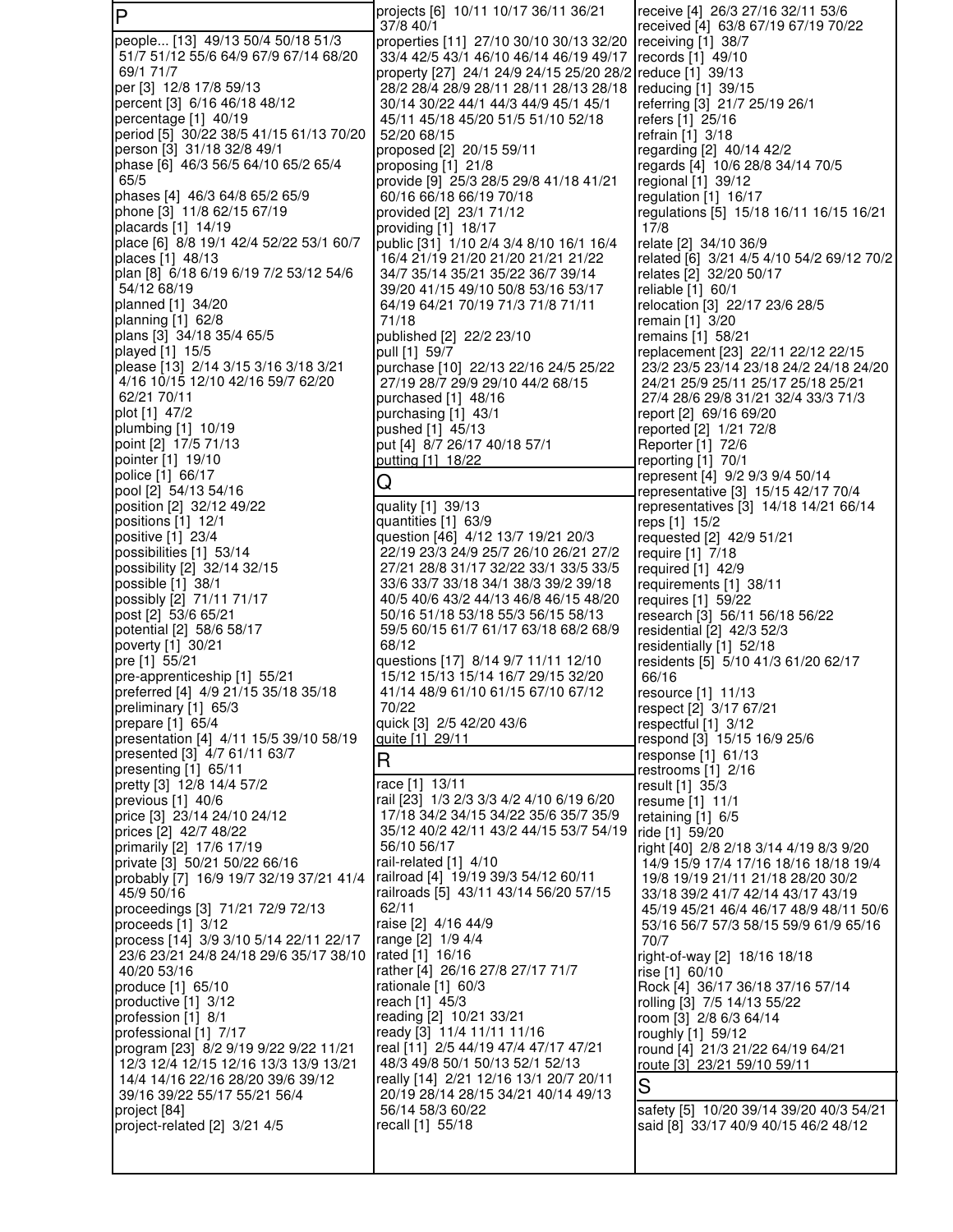| $\overline{S}$                                                         | since [3] 38/11 50/20 68/14<br>single [2] 18/6 19/17                       | stop [1] 11/6<br>store [1] 44/2                                                    |
|------------------------------------------------------------------------|----------------------------------------------------------------------------|------------------------------------------------------------------------------------|
| said [3] 61/11 71/16 72/13                                             | sit [1] 8/17                                                               | stores [1] 63/10                                                                   |
| sake [1] 41/20                                                         | situation [2] 26/19 30/11                                                  | strategic [1] 37/9                                                                 |
| same [13] 15/7 24/6 30/17 31/9 31/11                                   | situations [2] 29/5 30/9                                                   | street [10] 18/7 18/7 18/8 19/2 19/13                                              |
| 32/6 34/3 47/16 51/2 51/13 55/7 60/20                                  | six [2] 59/10 59/14                                                        | 19/15 43/19 59/17 61/3 61/6                                                        |
| 69/2                                                                   | skill [2] 55/13 56/4                                                       | stretch [1] 18/13                                                                  |
| save [1] 59/13<br>saw [2] 43/21 44/14                                  | skyrocketing [1] 28/13<br>Skyway [1] 18/12                                 | structures [1] 46/22<br>studies [1] 6/13                                           |
| say [22] 5/2 24/3 27/13 28/21 30/20                                    | slide [2] 19/8 41/17                                                       | study [11] 20/1 20/10 20/18 20/20 56/11                                            |
| 31/22 37/6 38/4 38/15 40/10 40/16 45/9                                 | slides [1] 39/11                                                           | 56/18 56/20 57/5 57/16 58/2 67/5                                                   |
| 46/11 46/13 46/17 47/11 48/13 48/14                                    | slope [1] 35/5                                                             | studying $[1]$ 65/8                                                                |
| 48/17 49/18 50/11 66/6                                                 | slopes [1] 35/6                                                            | subject [1] 5/17                                                                   |
| saying [9] 20/10 29/12 30/9 31/3 32/9                                  | so [96]                                                                    | success $[1]$ 55/2                                                                 |
| 33/2 47/13 64/11 71/7<br>says [3] 16/17 26/2 34/1                      | sold [3] 45/12 46/11 51/6                                                  | successful [1] 51/4<br>such [8] 6/22 10/11 11/4 11/12 20/16                        |
| scale [1] 49/17                                                        | solution [4] 4/9 15/22 21/1 21/15<br>solve [1] 4/4                         | 56/11 57/18 63/8                                                                   |
| Schaumburg [1] 22/9                                                    | some [16] 6/4 6/5 6/6 27/14 27/15 28/15 Summer [1] 21/14                   |                                                                                    |
| scheduled [1] 22/3                                                     | 37/4 39/10 39/11 43/10 43/22 52/10                                         | Sun [1] 63/2                                                                       |
| scheme [1] 62/7                                                        | 58/1 63/10 63/14 69/22                                                     | Sun-Times [1] 63/2                                                                 |
| school [1] 7/9                                                         | somebody [2] 62/9 64/13                                                    | supplement [4] 25/21 28/7 29/9 32/5                                                |
| schools [1] 66/17<br>screen [1] 19/7                                   | someone [4] 3/16 10/14 23/22 55/4                                          | supplemental [1] 26/3                                                              |
| se [1] 17/8                                                            | someone's [2] 6/7 6/8<br>something [13] 5/3 8/5 23/4 23/9 23/18            | sure [8] 5/8 9/5 16/10 38/19 45/7 49/19<br>56/14 60/14                             |
| second [5] 3/3 19/20 63/15 63/17 65/4                                  | 23/20 24/17 27/19 31/7 44/15 47/3                                          | Surely [1] 9/16                                                                    |
| secret [1] 8/20                                                        | 47/12 52/21                                                                | surprised [3] 45/20 46/13 48/14                                                    |
| sections [1] 17/12                                                     | somewhat $[1]$ 20/8                                                        | swimming [1] 54/13                                                                 |
| see [12] 9/11 19/6 20/18 26/15 27/7                                    | somewhere [2] 19/9 47/9                                                    | Τ                                                                                  |
| 46/4 48/14 53/22 58/18 65/15 65/16<br>66/21                            | soon [2] 46/1 70/16                                                        |                                                                                    |
| seeking [1] 53/17                                                      | sorry [9] 5/4 6/12 26/22 28/3 48/10<br>49/15 49/15 66/4 70/20              | table [1] 71/1<br>take [4] 4/19 9/18 14/5 52/22                                    |
| selecting [1] 35/18                                                    | sort [2] 53/15 60/2                                                        | taken [6] 33/3 42/4 53/1 54/12 68/11                                               |
| sell [6] 26/15 30/1 30/4 48/19 51/6 58/11 sounds [3] 29/11 32/10 42/10 |                                                                            | 72/14                                                                              |
| selling [6] 26/14 28/14 44/22 45/13                                    | south [18] 1/16 18/2 18/4 18/4 18/5 18/9 taking [2] 10/4 37/15             |                                                                                    |
| 45/19 48/14                                                            | 18/9 18/18 19/2 19/16 21/7 21/8 21/9                                       | talk [5] 49/3 51/17 51/17 66/21 68/21                                              |
| send [3] 61/15 62/2 70/21                                              | 21/9 44/15 53/7 64/5 64/6                                                  | talked [1] 44/22                                                                   |
| sending [1] 65/21<br>sense [2] 31/10 58/4                              | Southern [22] 5/15 14/22 16/13 17/15<br>17/19 18/12 26/20 33/9 33/11 33/14 | talking [14] 15/7 17/1 17/3 23/13 26/4<br>26/6 26/7 30/17 42/21 48/20 50/9 51/13   |
| sent [1] 62/12                                                         | 34/2 36/19 37/16 42/13 42/17 50/12                                         | 55/7 69/2                                                                          |
| separate [2] 37/7 37/14                                                | 51/1 57/8 57/9 60/21 68/4 70/4                                             | team [6] 2/9 4/8 34/7 35/14 36/6 61/12                                             |
| separating [1] 40/2                                                    | Southern's [1] 69/13                                                       | technology $[1]$ 7/2                                                               |
| separation [1] 40/1                                                    | Southwest [1] 57/12                                                        | tell [7] 3/7 8/3 8/3 45/8 45/19 49/13                                              |
| service [2] 19/12 57/12<br>services [1] 59/2                           | speak [9] 9/15 10/6 14/20 42/15 50/2<br>52/16 67/16 68/18 70/5             | 50/16<br>telling [2] 3/8 62/14                                                     |
| set [3] 23/20 23/21 32/19                                              | speaking [1] 3/19                                                          | temporary [2] 28/20 29/6                                                           |
| setting [1] 15/20                                                      | specialty [1] 50/12                                                        | ten [1] 45/21                                                                      |
| settle [1] 26/18                                                       | specific [3] 63/4 68/2 71/18                                               | ten-year [1] 45/21                                                                 |
| settlement [1] 25/17                                                   | specifically [2] 13/22 42/12                                               | tenants [1] 61/22                                                                  |
| several [6] 15/6 30/16 41/16 51/12 55/6                                | speed [1] 16/16                                                            | tense [1] 50/10                                                                    |
| 69/1<br>shaded [1] 20/5                                                | spending [1] 70/15<br>sponsoring [1] 10/10                                 | term [3] 15/22 21/1 24/22<br>terminal [1] 46/20                                    |
| share [3] 49/19 49/20 59/1                                             | sponsors [1] 55/17                                                         | terminals $[1]$ 43/12                                                              |
| she [4] 9/20 9/22 55/4 68/22                                           | spouses [1] 8/4                                                            | terms [11] 16/15 17/8 17/10 20/12 20/13                                            |
| she's [2] 4/21 30/8                                                    | square [1] 7/3                                                             | 21/16 23/3 65/13 65/14 68/15 70/1                                                  |
| Sherwood [1] 1/16                                                      | Sriver [2] 52/15 53/20                                                     | than [8] 26/17 26/19 26/20 27/8 27/17                                              |
| Shields [2] 1/16 58/10                                                 | Staff [1] 4/21                                                             | 29/12 59/22 71/7                                                                   |
| short [2] 4/20 26/17<br>shorthand [2] 72/6 72/9                        | stage [3] 5/22 6/1 37/3<br>stages $[1]$ 6/2                                | thank [20] 2/17 9/14 9/16 10/4 14/8 14/9<br>14/11 15/3 33/22 38/2 42/17 53/4 54/10 |
| Shoshiwa [1] 9/20                                                      | standard [1] 27/12                                                         | 55/3 56/9 60/8 66/2 70/10 70/13 71/19                                              |
| should [3] 31/12 62/11 68/10                                           | start [4] 15/17 19/1 45/5 55/1                                             | Thanks [3] 22/6 34/13 53/9                                                         |
| show [3] 4/20 19/8 65/18                                               | started [8] 44/12 44/18 44/20 46/5 46/10 that [288]                        |                                                                                    |
| shows [1] 57/2                                                         | 48/18 64/18 64/20                                                          | that's [32] 10/9 17/13 18/1 19/7 19/17                                             |
| side [10] 3/18 18/16 18/18 19/4 21/11                                  | starting [2] 17/21 44/8                                                    | 20/2 24/8 25/19 25/22 27/17 28/5 28/6                                              |
| 35/2 35/7 35/9 35/9 68/11                                              | starts [2] 5/3 19/13                                                       | 28/20 29/22 31/6 31/14 32/13 43/14<br>46/4 47/12 50/11 50/14 51/19 56/1 57/2       |
| sign [2] 62/12 71/1<br>sign-up [1] 71/1                                | State [6] 7/13 13/18 23/19 56/2 72/1<br>72/7                               | 59/11 60/2 61/8 66/2 69/4 69/11 70/3                                               |
| signaling [1] 16/22                                                    | statement [2] 22/2 38/12                                                   | their [10] 3/17 24/10 24/11 24/15 31/19                                            |
| signed [1] 55/4                                                        | States [1] 6/18                                                            | 35/4 44/22 58/11 59/21 66/21                                                       |
| signs [1] 6/3                                                          | Station [2] 53/7 53/13                                                     | them [12] 6/4 6/5 14/20 15/16 29/16                                                |
| silence [1] 3/15                                                       | stay [2] 43/9 43/13                                                        | 34/11 38/6 59/21 62/2 62/3 64/1 67/16                                              |
| similar [1] 10/17<br>simple [1] 61/17                                  | staying [1] 59/6<br>stenographic [1] 72/14                                 | themselves [2] 14/20 26/18<br>then [26] 4/14 11/3 14/15 19/5 21/15                 |
| simply [1] 27/8                                                        | still [5] 29/8 46/8 48/8 69/8 70/17                                        | 29/5 29/8 29/19 29/20 32/18 33/1 33/13                                             |
|                                                                        |                                                                            |                                                                                    |
|                                                                        |                                                                            |                                                                                    |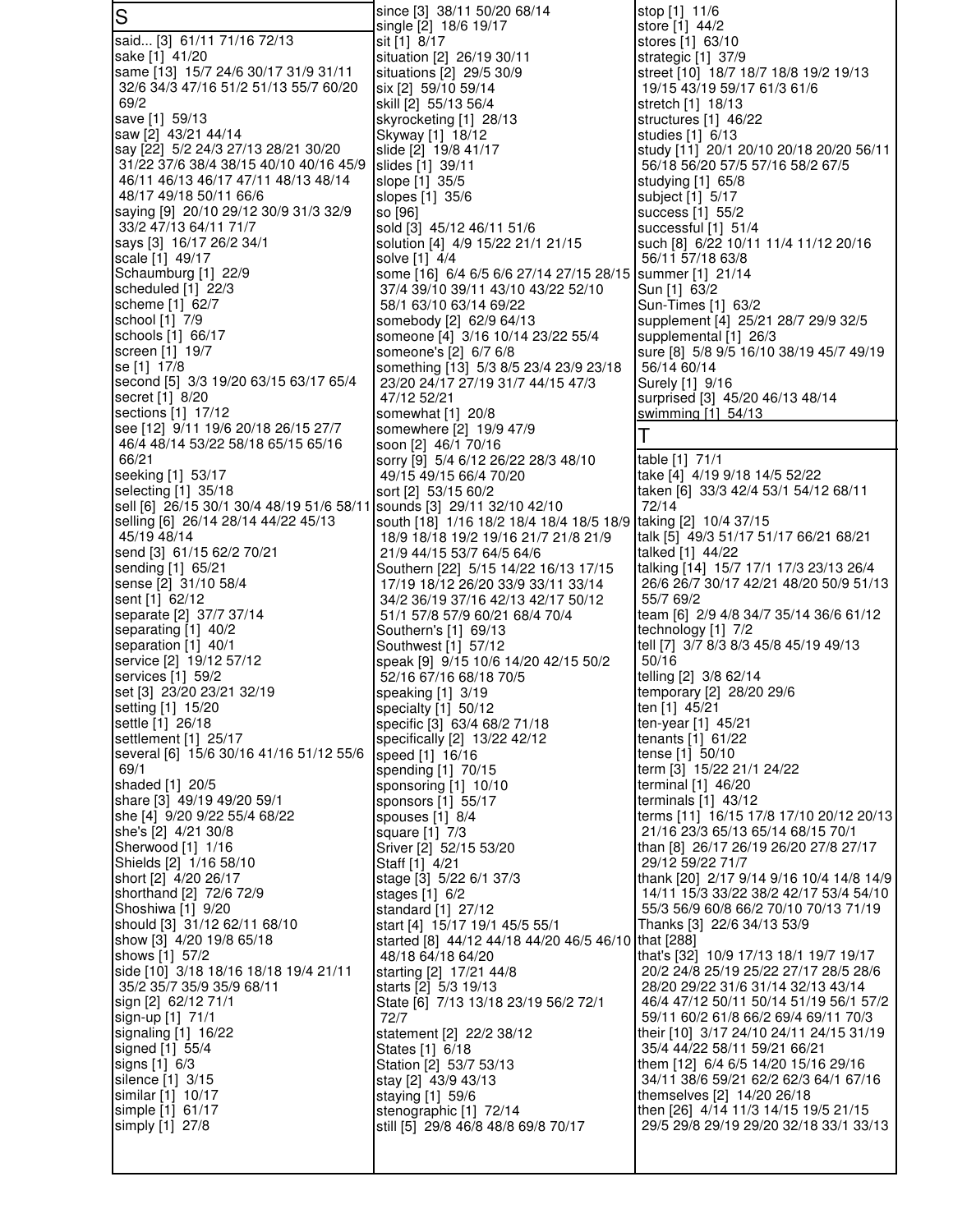| İΤ                                                                                                                                                                                                                                                     | towards $[1]$ 32/6<br>track [16] 16/1 17/2 17/6 17/9 17/12                      | values [2] 28/13 30/14                                                         |
|--------------------------------------------------------------------------------------------------------------------------------------------------------------------------------------------------------------------------------------------------------|---------------------------------------------------------------------------------|--------------------------------------------------------------------------------|
| then [14] 33/20 39/9 41/16 43/12                                                                                                                                                                                                                       | 18/6 18/6 18/11 18/14 18/17 19/17 21/2                                          | vary [1] 48/22<br>versus [2] 15/22 21/2                                        |
| 44/18 49/12 52/11 57/7 57/8 57/10                                                                                                                                                                                                                      | 21/9 34/5 37/17 61/1                                                            | very [5] 6/14 7/9 10/4 14/10 45/20                                             |
| 57/17 68/10 68/11 69/21                                                                                                                                                                                                                                | tracks [19] 15/19 15/22 16/12 16/16                                             | vibration $[1]$ 20/16                                                          |
| there [61] 2/7 2/10 6/4 11/7 11/10 11/17                                                                                                                                                                                                               | 16/18 17/16 19/14 21/1 21/10 35/2 35/3                                          | video [2] 4/20 15/4                                                            |
| 11/19 15/18 16/10 16/14 16/21 21/21                                                                                                                                                                                                                    | 35/5 36/18 36/19 37/15 57/11 57/14                                              | W                                                                              |
| 22/10 22/14 22/15 23/8 23/18 23/20                                                                                                                                                                                                                     | 60/19 60/21                                                                     | Wadlington [3] 1/21 72/5 72/19                                                 |
| 24/17 24/18 25/11 34/16 34/16 37/6<br>37/8 37/9 37/11 39/9 41/17 43/22 44/1                                                                                                                                                                            | trade [2] 10/22 13/14<br>traffic [5] 39/13 40/2 40/3 60/6 60/7                  | wait [1] 14/17                                                                 |
| 44/1 44/2 44/3 44/5 44/8 44/17 45/3                                                                                                                                                                                                                    | traffic-attractive [1] 60/7                                                     | waiting [1] 59/17                                                              |
| 48/9 48/20 51/19 52/6 52/8 53/14 55/12                                                                                                                                                                                                                 | trailers [1] 43/18                                                              | waiver [3] 28/19 28/20 29/6                                                    |
| 55/20 56/3 56/11 57/22 58/16 60/22                                                                                                                                                                                                                     | train [4] 17/3 17/7 59/16 59/22                                                 | walls [1] 6/5                                                                  |
| 61/4 61/12 63/10 63/11 64/16 67/6                                                                                                                                                                                                                      | trained [1] 10/18                                                               | want [23] 2/5 9/12 9/19 24/4 24/7 26/15                                        |
| 67/17 68/2 69/9 71/2                                                                                                                                                                                                                                   | training [12] 9/21 9/22 10/9 10/11 10/16                                        | 27/7 31/22 32/7 41/9 43/9 43/13 44/13<br>45/9 46/17 46/20 53/22 60/9 69/5 69/7 |
| there's [17] 2/11 11/8 11/8 15/2 16/17<br>17/8 17/11 18/13 25/11 27/4 37/4 39/22                                                                                                                                                                       | 10/21 11/3 12/13 12/16 55/13 55/17<br>56/4                                      | 69/12 70/10 70/13                                                              |
| 41/16 57/7 57/18 61/3 61/4                                                                                                                                                                                                                             | trains [15] 15/18 16/11 16/15 16/18 17/9 wanted [3] 10/3 10/6 10/7              |                                                                                |
| these [9] 4/14 6/2 14/18 16/7 21/4 30/9                                                                                                                                                                                                                | 17/11 17/15 37/19 39/8 43/18 53/6                                               | wanting [1] 48/19                                                              |
| 41/13 50/18 50/18                                                                                                                                                                                                                                      | 59/10 59/14 59/20 59/22                                                         | wants [1] 58/18                                                                |
| they [42] 3/18 4/8 10/10 11/14 12/2                                                                                                                                                                                                                    | transcribed $[1]$ 72/14                                                         | was [31] 15/5 20/3 20/8 28/12 28/13                                            |
| 13/22 16/22 21/6 24/10 26/19 31/19<br>31/20 32/9 32/11 32/11 32/13 33/11                                                                                                                                                                               | transcript $[1]$ 72/12                                                          | 28/16 28/17 28/22 30/3 33/18 38/21<br>40/6 41/6 43/22 44/1 48/20 50/17 55/19   |
| 36/10 36/11 36/20 38/15 38/18 38/18                                                                                                                                                                                                                    | transfer [2] 26/13 26/16<br>transportation [17] 1/2 4/5 4/10 4/22 5/9           | 58/4 58/5 59/7 60/12 63/5 63/10 67/7                                           |
| 40/15 40/22 42/9 43/19 44/20 44/21                                                                                                                                                                                                                     | 5/12 5/16 6/12 7/14 8/2 8/12 8/17 14/22                                         | 67/17 67/18 68/3 68/8 68/12 68/13                                              |
| 45/2 45/3 48/22 52/11 56/21 60/19 62/5                                                                                                                                                                                                                 | 38/6 49/22 50/14 54/21                                                          | watch [1] 4/11                                                                 |
| 63/8 63/19 63/21 66/21 66/22 67/15                                                                                                                                                                                                                     | trees [1] 44/7                                                                  | water [1] 26/5                                                                 |
| they're [2] 36/21 37/7                                                                                                                                                                                                                                 | trigonometric [1] 27/15                                                         | way [14] 6/19 9/6 11/3 18/16 18/18 19/4                                        |
| thing [5] 9/5 10/9 17/5 19/7 50/8<br>things [9] 5/19 6/11 8/14 10/5 10/8                                                                                                                                                                               | trigonometry [1] 27/15<br>trip [1] 59/13                                        | 19/19 21/11 28/1 37/12 41/22 56/14<br>57/20 58/6                               |
| 20/16 21/16 64/16 66/6                                                                                                                                                                                                                                 | Trotter [1] 3/5                                                                 | ways [3] 27/21 29/15 41/16                                                     |
| think [25] 13/4 16/8 16/17 20/2 21/6                                                                                                                                                                                                                   | trucks [1] 44/10                                                                | we [185]                                                                       |
| 28/15 31/11 37/13 41/4 47/21 49/12                                                                                                                                                                                                                     | true [1] 72/12                                                                  | we're [8] 14/12 15/11 20/10 20/12 29/12                                        |
| 49/18 54/8 54/9 54/18 54/19 55/18                                                                                                                                                                                                                      | try [1] 69/5                                                                    | 35/19 42/21 48/14                                                              |
| 56/16 56/19 56/21 57/21 63/4 63/10<br>66/2 71/6                                                                                                                                                                                                        | trying [4] 9/4 29/15 30/20 31/7                                                 | we've [4] 51/15 51/16 54/9 62/19                                               |
| thinking [1] 21/14                                                                                                                                                                                                                                     | tuition [1] 11/14<br>two [14] 2/7 18/3 18/4 18/9 18/9 21/9                      | web [1] 47/14<br>website [5] 23/9 47/9 47/10 53/21 62/3                        |
| third [1] 65/5                                                                                                                                                                                                                                         | 30/9 31/13 34/22 54/17 58/16 60/10                                              | Wednesday [1] 1/15                                                             |
|                                                                                                                                                                                                                                                        |                                                                                 |                                                                                |
|                                                                                                                                                                                                                                                        | 60/18 64/13                                                                     | week [4] 12/16 41/14 44/6 70/20                                                |
|                                                                                                                                                                                                                                                        | two-bedroom [1] 31/13                                                           | weeks [3] 12/14 61/14 64/13                                                    |
|                                                                                                                                                                                                                                                        | types [1] 16/8                                                                  | weighed [1] 40/21                                                              |
| this [113]<br>this no [1] 33/2<br>those [15] 3/19 5/10 5/18 22/1 22/5<br>28/19 29/4 37/14 39/15 42/6 57/15                                                                                                                                             | U                                                                               | weighing [1] 36/7                                                              |
| 57/15 60/19 61/15 67/10                                                                                                                                                                                                                                |                                                                                 | welcome [4] 2/3 3/2 42/19 53/17<br>welcoming $[1]$ 14/14                       |
| though [1] 31/10<br>thought [2] 30/20 66/10                                                                                                                                                                                                            | ultimately [4] 21/13 36/1 38/13 38/22<br>under [4] 26/5 36/12 37/2 38/10        | welding [1] 10/19                                                              |
|                                                                                                                                                                                                                                                        | understand [9] 7/14 8/9 25/8 27/4 31/3                                          | well [34] 5/8 5/9 7/9 16/2 21/3 26/2                                           |
|                                                                                                                                                                                                                                                        | 39/3 60/15 64/7 69/6                                                            | 30/19 32/18 33/13 35/16 36/10 37/13                                            |
| three [14] 5/14 15/22 21/1 21/10 31/13<br>41/14 45/6 45/10 46/9 56/5 61/14 64/12<br>64/18 70/20                                                                                                                                                        | undertake [1] 6/7                                                               | 38/9 39/5 39/21 40/17 49/21 50/20 55/3                                         |
| three-and-a-half [1] 5/14                                                                                                                                                                                                                              | unfortunately [1] 4/22                                                          | 55/14 55/19 56/19 57/7 58/8 60/14 61/8                                         |
|                                                                                                                                                                                                                                                        | Union [5] 53/7 53/13 64/5 64/6 65/20<br>unionstationmp [1] 54/6                 | 64/8 64/15 66/3 67/2 68/16 69/15 69/19<br>70/3                                 |
|                                                                                                                                                                                                                                                        | unit [1] 61/22                                                                  | went [3] 29/2 43/11 44/21                                                      |
| 19/17 20/9 20/18 22/5 22/16 24/19 29/6                                                                                                                                                                                                                 | United [1] 6/18                                                                 | were [20] 15/7 22/22 28/13 28/14 28/15                                         |
|                                                                                                                                                                                                                                                        | unpack [1] 46/12                                                                | 30/1 30/17 30/20 42/8 51/13 51/20 55/7                                         |
| 60/21 62/18 62/18 62/22 63/1 63/1 63/3                                                                                                                                                                                                                 | until [3] 19/15 49/12 50/8                                                      | 55/15 58/3 61/5 63/6 63/6 67/15 69/2                                           |
|                                                                                                                                                                                                                                                        | up [17] 7/5 13/6 14/18 19/6 23/20 23/21<br>26/17 29/2 44/3 44/13 49/2 49/5 57/1 | 71/21<br>weren't [1] 37/14                                                     |
|                                                                                                                                                                                                                                                        | 66/22 68/2 68/22 71/1                                                           | west [4] 18/7 35/9 35/11 57/10                                                 |
| 28/16 28/16 30/18 41/10 41/10 41/20                                                                                                                                                                                                                    | upon [1] 16/22                                                                  | what [54] 6/4 7/6 10/18 13/15 13/19                                            |
| three-bedroom $[1]$ 31/13<br>three-week [2] 41/14 70/20<br>through [24] 2/14 17/11 18/3 18/13<br>35/16 35/21 39/8 41/22 44/21 60/6<br>thus [1] 67/7<br>ties [1] 18/8<br>time [19] 3/22 4/20 9/15 15/8 17/3 17/7<br>  46/11 51/14 55/8 62/12 69/3 70/15 | us [12] 5/1 41/18 45/12 45/22 50/6 51/7                                         | 15/19 17/20 20/1 20/2 20/6 20/12 21/14                                         |
| 71/19                                                                                                                                                                                                                                                  | 53/21 59/1 66/3 70/15 70/16 70/18                                               | 23/5 24/1 24/7 24/10 24/10 24/14 24/19                                         |
|                                                                                                                                                                                                                                                        | use [4] 32/6 44/3 53/5 54/16                                                    | 25/19 25/19 25/22 26/6 26/15 27/17<br>27/18 29/3 29/17 29/20 30/2 31/3 32/1    |
| 59/19 63/2                                                                                                                                                                                                                                             | used [4] 17/18 19/11 20/6 47/16<br>using [1] 18/22                              | 33/1 33/8 41/12 41/14 42/20 45/3 45/4                                          |
|                                                                                                                                                                                                                                                        | V                                                                               | 47/6 47/19 49/13 49/14 50/3 53/22 56/7                                         |
|                                                                                                                                                                                                                                                        |                                                                                 | 56/20 57/5 58/20 60/12 60/16 61/8 64/3                                         |
|                                                                                                                                                                                                                                                        | vacant [2] 43/22 45/1                                                           | 67/11                                                                          |
|                                                                                                                                                                                                                                                        | value [32] 22/11 23/5 23/14 23/18 24/1<br>24/3 24/6 24/14 24/16 24/18 24/20     | what's [4] 25/12 26/21 28/19 56/7<br>whatever [5] 9/7 9/8 24/3 31/6 32/2       |
|                                                                                                                                                                                                                                                        | 24/21 25/3 25/9 25/9 25/11 25/13 27/3                                           | when [17] 3/16 25/20 28/11 28/12 28/22                                         |
|                                                                                                                                                                                                                                                        | 27/9 27/17 27/19 28/8 28/17 29/3 29/13                                          | 30/6 46/13 47/6 48/13 48/13 49/11 50/8                                         |
| timely [1] 3/12<br>times [7] 28/19 59/14 59/14 59/15 59/16<br>today [6] 8/15 9/9 27/9 29/21 45/12<br>65/11<br>today's [1] 61/14<br>together [2] 17/1 26/18<br>tonight [2] 4/7 5/7<br>Tony [3] 16/8 22/6 34/12<br>too [2] 54/8 70/17<br>tools [1] 11/15 | 29/21 30/22 31/9 31/11 32/3 33/3 69/22                                          | 54/22 56/5 59/17 62/5 71/12                                                    |
| totally [1] 42/11                                                                                                                                                                                                                                      | valued [1] 24/13                                                                | where [33] 15/12 18/2 18/8 21/7 22/18                                          |
|                                                                                                                                                                                                                                                        |                                                                                 |                                                                                |